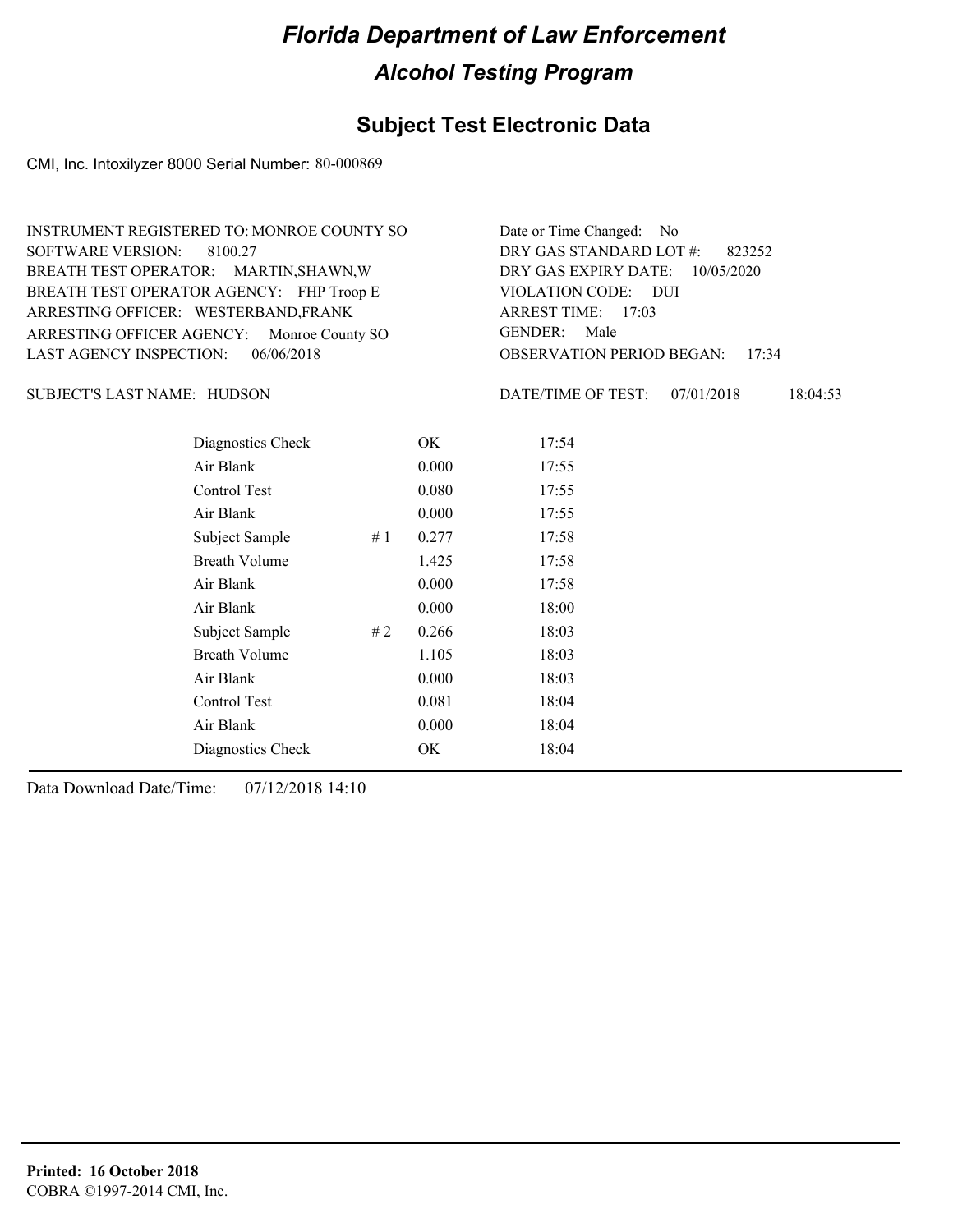### **Subject Test Electronic Data**

CMI, Inc. Intoxilyzer 8000 Serial Number: 80-000869

| <b>INSTRUMENT REGISTERED TO: MONROE COUNTY SO</b> | Date or Time Changed:             | No                                                                                                                                                              |                             |  |
|---------------------------------------------------|-----------------------------------|-----------------------------------------------------------------------------------------------------------------------------------------------------------------|-----------------------------|--|
| <b>SOFTWARE VERSION:</b><br>8100.27               | DRY GAS STANDARD LOT #:<br>823252 |                                                                                                                                                                 |                             |  |
| BREATH TEST OPERATOR: HILL, DANIEL, A             |                                   | DRY GAS EXPIRY DATE:<br>10/05/2020<br><b>VIOLATION CODE:</b><br><b>DUI</b><br>ARREST TIME: 20:58<br>GENDER: Female<br><b>OBSERVATION PERIOD BEGAN:</b><br>21:27 |                             |  |
| BREATH TEST OPERATOR AGENCY: Monroe County SO     |                                   |                                                                                                                                                                 |                             |  |
| ARRESTING OFFICER: TORRES, JOEL                   |                                   |                                                                                                                                                                 |                             |  |
| ARRESTING OFFICER AGENCY:<br>Monroe County SO     |                                   |                                                                                                                                                                 |                             |  |
| LAST AGENCY INSPECTION:<br>06/06/2018             |                                   |                                                                                                                                                                 |                             |  |
| SUBJECT'S LAST NAME: BUFFINGTON                   |                                   | DATE/TIME OF TEST:                                                                                                                                              | 07/01/2018<br>21:50:49      |  |
| Diagnostics Check                                 | OK                                | 21:48                                                                                                                                                           |                             |  |
| Air Blank                                         | 0.000                             | 21:48                                                                                                                                                           |                             |  |
| Control Test                                      | 0.080                             | 21:48                                                                                                                                                           |                             |  |
| Air Blank                                         | 0.000                             | 21:49                                                                                                                                                           |                             |  |
| Subject Sample                                    | #1                                | 21:49                                                                                                                                                           | <b>Subject Test Refused</b> |  |
| <b>Breath Volume</b>                              | 0.000                             | 21:49                                                                                                                                                           |                             |  |
| Air Blank                                         | 0.000                             | 21:49                                                                                                                                                           |                             |  |
| Control Test                                      | 0.081                             | 21:50                                                                                                                                                           |                             |  |
| Air Blank                                         | 0.000                             | 21:50                                                                                                                                                           |                             |  |
| Diagnostics Check                                 | OK                                | 21:50                                                                                                                                                           |                             |  |
|                                                   |                                   |                                                                                                                                                                 |                             |  |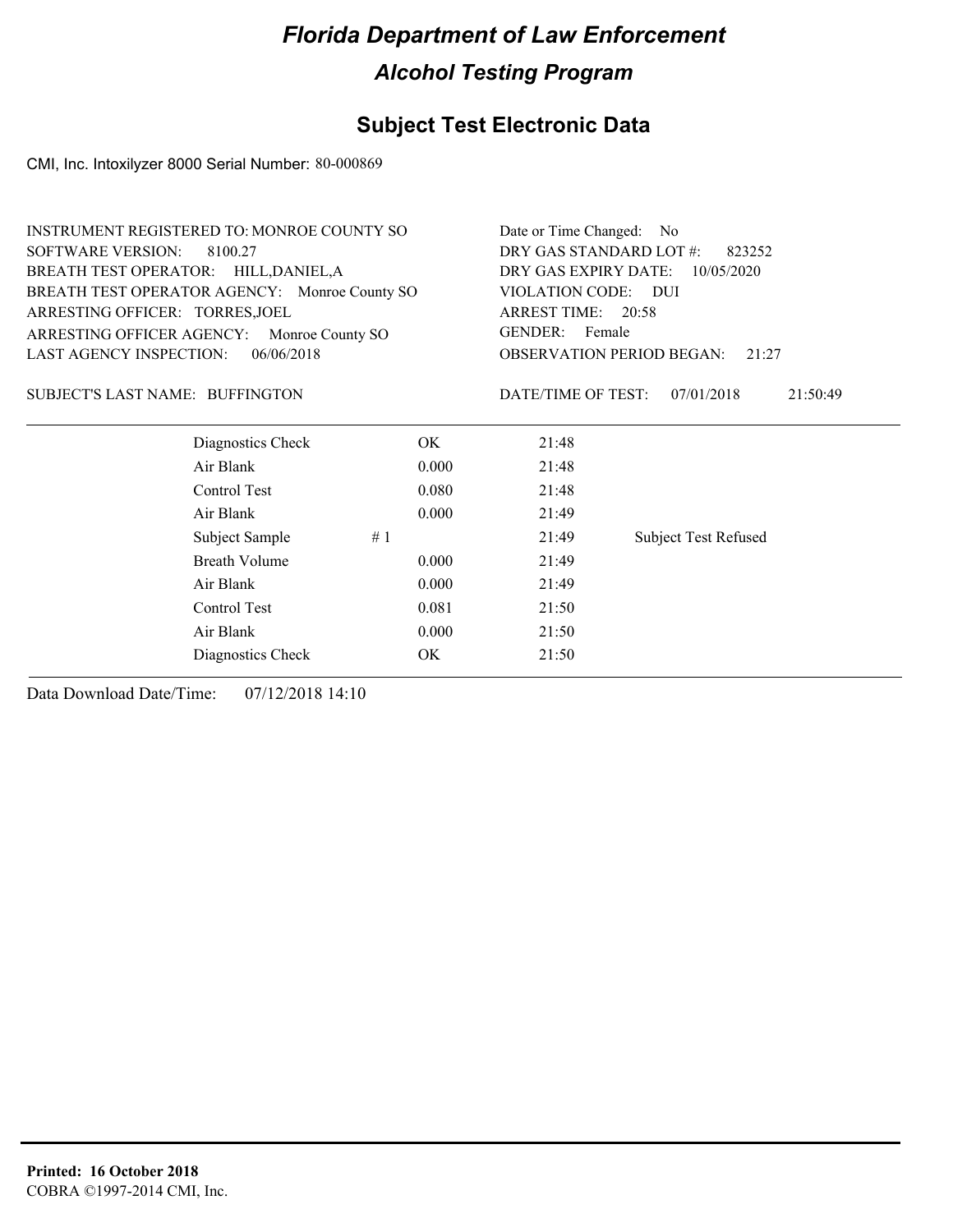### **Subject Test Electronic Data**

CMI, Inc. Intoxilyzer 8000 Serial Number: 80-000869

| INSTRUMENT REGISTERED TO: MONROE COUNTY SO    |            | Date or Time Changed: No                                                                                              |                             |  |
|-----------------------------------------------|------------|-----------------------------------------------------------------------------------------------------------------------|-----------------------------|--|
| <b>SOFTWARE VERSION:</b><br>8100.27           |            | DRY GAS STANDARD LOT #:<br>823252                                                                                     |                             |  |
| BREATH TEST OPERATOR: HILL, DANIEL, A         |            | DRY GAS EXPIRY DATE:<br>10/05/2020<br><b>VIOLATION CODE:</b><br>- DUI<br>ARREST TIME: 23:28<br><b>GENDER:</b><br>Male |                             |  |
| BREATH TEST OPERATOR AGENCY: Monroe County SO |            |                                                                                                                       |                             |  |
| ARRESTING OFFICER: AGUANNO, CHRISTOPHER       |            |                                                                                                                       |                             |  |
| ARRESTING OFFICER AGENCY: Monroe County SO    |            |                                                                                                                       |                             |  |
| <b>LAST AGENCY INSPECTION:</b>                | 06/06/2018 | <b>OBSERVATION PERIOD BEGAN:</b>                                                                                      | 23:47                       |  |
| SUBJECT'S LAST NAME: FINNEY                   |            | DATE/TIME OF TEST:                                                                                                    | 07/05/2018<br>00:10:32      |  |
| Diagnostics Check                             | OK.        | 00:07                                                                                                                 |                             |  |
| Air Blank                                     | 0.000      | 00:08                                                                                                                 |                             |  |
| Control Test                                  | 0.081      | 00:08                                                                                                                 |                             |  |
| Air Blank                                     | 0.000      | 00:09                                                                                                                 |                             |  |
| Subject Sample                                | #1         | 00:09                                                                                                                 | <b>Subject Test Refused</b> |  |
| <b>Breath Volume</b>                          | 0.000      | 00:09                                                                                                                 |                             |  |
| Air Blank                                     | 0.000      | 00:09                                                                                                                 |                             |  |
| Control Test                                  | 0.081      | 00:09                                                                                                                 |                             |  |
| Air Blank                                     | 0.000      | 00:10                                                                                                                 |                             |  |
| Diagnostics Check                             | OK         | 00:10                                                                                                                 |                             |  |
|                                               |            |                                                                                                                       |                             |  |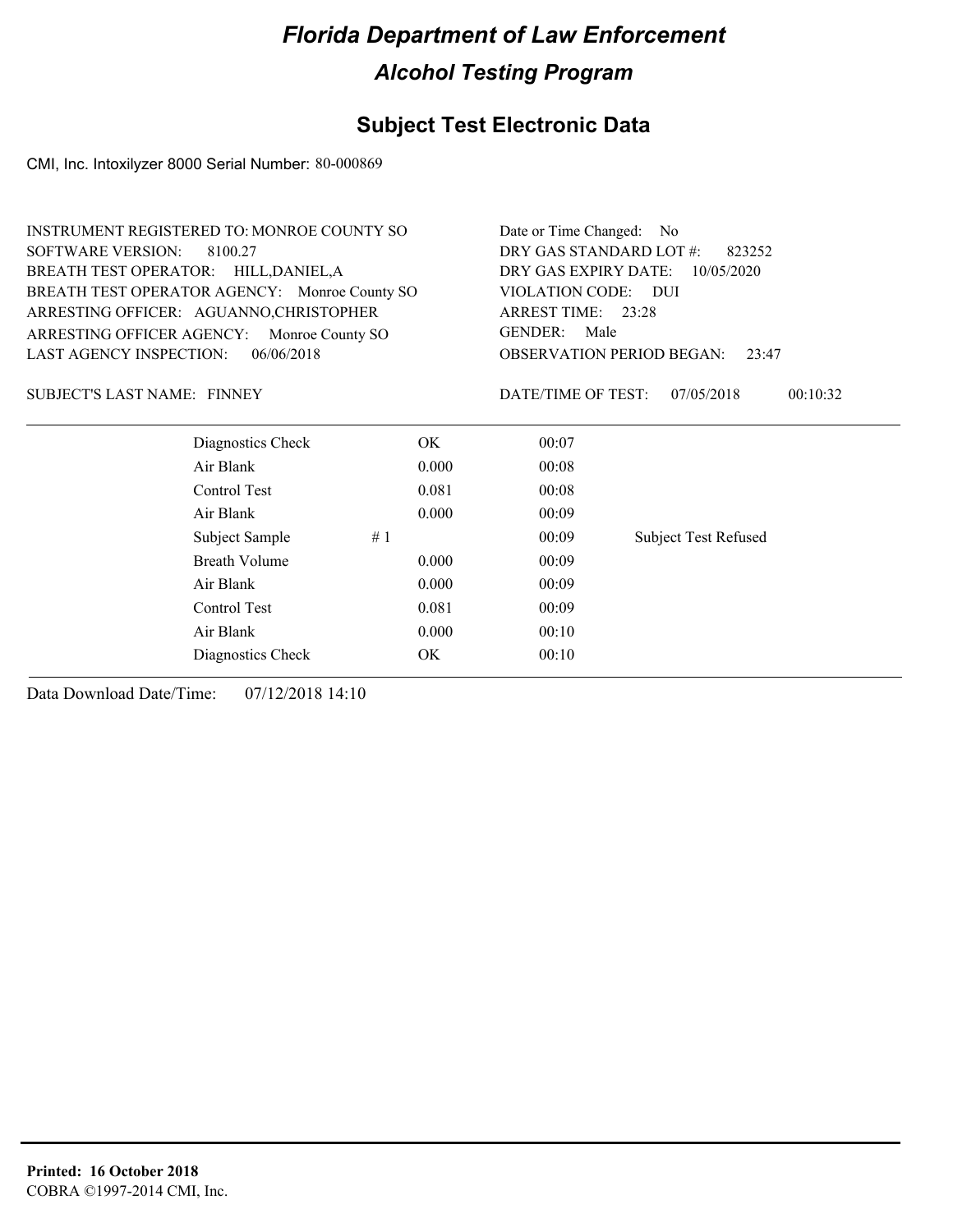### **Subject Test Electronic Data**

CMI, Inc. Intoxilyzer 8000 Serial Number: 80-000869

| Date or Time Changed: No               |
|----------------------------------------|
| DRY GAS STANDARD LOT $\#$ : 823252     |
| DRY GAS EXPIRY DATE: 10/05/2020        |
| VIOLATION CODE: DUI                    |
| ARREST TIME: 00:49                     |
| GENDER: Female                         |
| <b>OBSERVATION PERIOD BEGAN: 00:58</b> |
|                                        |

#### SUBJECT'S LAST NAME: ANGELOTTI DATE/TIME OF TEST:

DATE/TIME OF TEST: 07/05/2018 02:53:55

| Diagnostics Check    | OK    | 02:42 |                    |
|----------------------|-------|-------|--------------------|
| Air Blank            | 0.000 | 02:43 |                    |
| Control Test         | 0.081 | 02:43 |                    |
| Air Blank            | 0.000 | 02:43 |                    |
| Subject Sample<br>#1 |       | 02:46 | No Sample Provided |
| <b>Breath Volume</b> | 0.000 | 02:46 |                    |
| Air Blank            | 0.000 | 02:47 |                    |
| Air Blank            | 0.000 | 02:49 |                    |
| Subject Sample<br>#2 |       | 02:52 | No Sample Provided |
| <b>Breath Volume</b> | 0.000 | 02:52 |                    |
| Air Blank            | 0.000 | 02:53 |                    |
| Control Test         | 0.082 | 02:53 |                    |
| Air Blank            | 0.000 | 02:53 |                    |
| Diagnostics Check    | OK    | 02:53 |                    |
|                      |       |       |                    |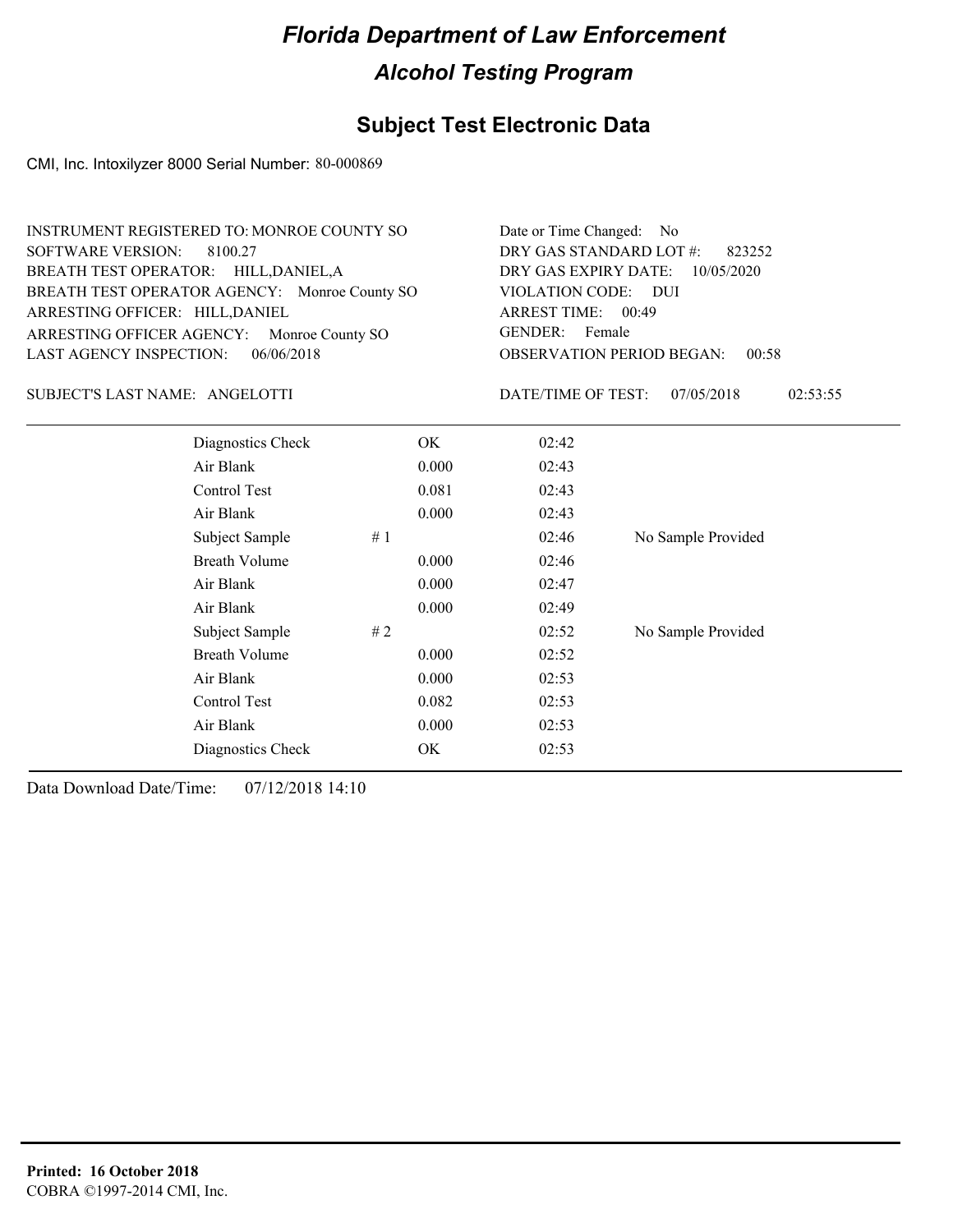### **Subject Test Electronic Data**

CMI, Inc. Intoxilyzer 8000 Serial Number: 80-000869

| INSTRUMENT REGISTERED TO: MONROE COUNTY SO    | Date or Time Changed: No               |
|-----------------------------------------------|----------------------------------------|
| SOFTWARE VERSION: 8100.27                     | DRY GAS STANDARD LOT $\#$ : 823252     |
| BREATH TEST OPERATOR: HILL, DANIEL, A         | DRY GAS EXPIRY DATE: 10/05/2020        |
| BREATH TEST OPERATOR AGENCY: Monroe County SO | VIOLATION CODE: DUI                    |
| ARRESTING OFFICER: HILL, DANIEL               | ARREST TIME: 04:44                     |
| ARRESTING OFFICER AGENCY: Monroe County SO    | GENDER: Female                         |
| LAST AGENCY INSPECTION: $06/06/2018$          | <b>OBSERVATION PERIOD BEGAN: 05:06</b> |

RODRIGUEZ SUBJECT'S LAST NAME: DATE/TIME OF TEST:

DATE/TIME OF TEST: 07/05/2018 05:33:52

| Diagnostics Check    |    | OK    | 05:26 |
|----------------------|----|-------|-------|
| Air Blank            |    | 0.000 | 05:27 |
| Control Test         |    | 0.081 | 05:27 |
| Air Blank            |    | 0.000 | 05:28 |
| Subject Sample       | #1 | 0.000 | 05:29 |
| <b>Breath Volume</b> |    | 1.781 | 05:29 |
| Air Blank            |    | 0.000 | 05:29 |
| Air Blank            |    | 0.000 | 05:31 |
| Subject Sample       | #2 | 0.000 | 05:32 |
| <b>Breath Volume</b> |    | 1.101 | 05:32 |
| Air Blank            |    | 0.000 | 05:32 |
| Control Test         |    | 0.080 | 05:33 |
| Air Blank            |    | 0.000 | 05:33 |
| Diagnostics Check    |    | OK    | 05:33 |
|                      |    |       |       |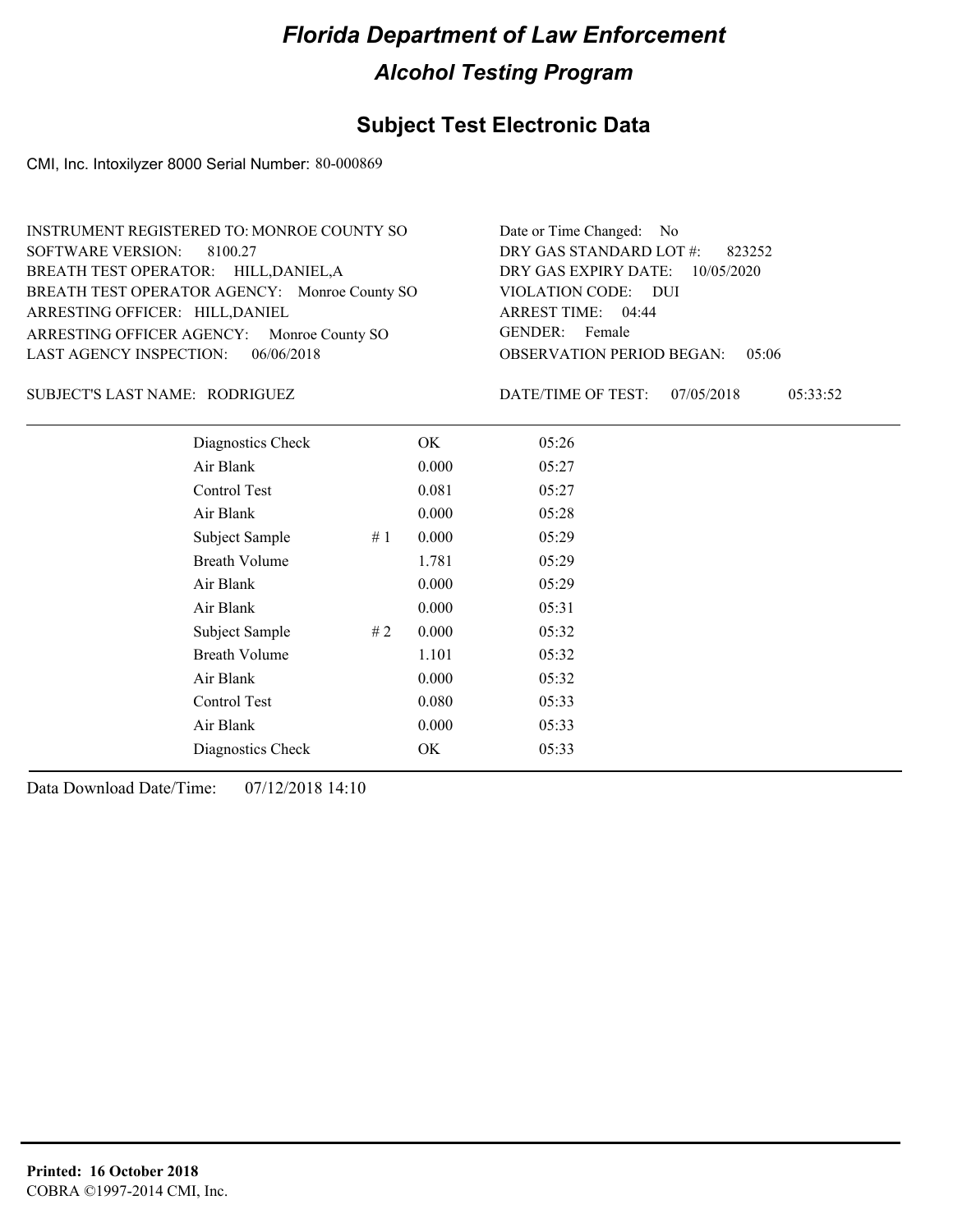### **Subject Test Electronic Data**

CMI, Inc. Intoxilyzer 8000 Serial Number: 80-000869

|                                               | <b>INSTRUMENT REGISTERED TO: MONROE COUNTY SO</b> |       |                                   | Date or Time Changed:<br>N <sub>0</sub>   |
|-----------------------------------------------|---------------------------------------------------|-------|-----------------------------------|-------------------------------------------|
| <b>SOFTWARE VERSION:</b>                      | 8100.27                                           |       | DRY GAS STANDARD LOT #:<br>823252 |                                           |
|                                               | BREATH TEST OPERATOR: HILL, DANIEL, A             |       | DRY GAS EXPIRY DATE:              | 10/05/2020                                |
| BREATH TEST OPERATOR AGENCY: Monroe County SO |                                                   |       | VIOLATION CODE:                   | – DUI                                     |
| ARRESTING OFFICER: WESTERBAND, FRANK          |                                                   |       | ARREST TIME: 22:06                |                                           |
| ARRESTING OFFICER AGENCY:                     | Monroe County SO                                  |       | GENDER: Female                    |                                           |
| LAST AGENCY INSPECTION:                       | 06/06/2018                                        |       |                                   | <b>OBSERVATION PERIOD BEGAN:</b><br>22:25 |
| SUBJECT'S LAST NAME: SEELEY                   |                                                   |       | DATE/TIME OF TEST:                | 07/05/2018<br>22:48:19                    |
|                                               | Diagnostics Check                                 | OK.   | 22:45                             |                                           |
|                                               | Air Blank                                         | 0.000 | 22:45                             |                                           |
|                                               | Control Test                                      | 0.081 | 22:46                             |                                           |
|                                               | Air Blank                                         | 0.000 | 22:46                             |                                           |
|                                               | Subject Sample                                    | #1    | 22:46                             | <b>Subject Test Refused</b>               |
|                                               | Breath Volume                                     | 0.000 | 22:46                             |                                           |
|                                               | Air Blank                                         | 0.000 | 22:47                             |                                           |
|                                               | Control Test                                      | 0.081 | 22:47                             |                                           |
|                                               | Air Blank                                         | 0.000 | 22:48                             |                                           |
|                                               | Diagnostics Check                                 | OK.   | 22:48                             |                                           |
|                                               |                                                   |       |                                   |                                           |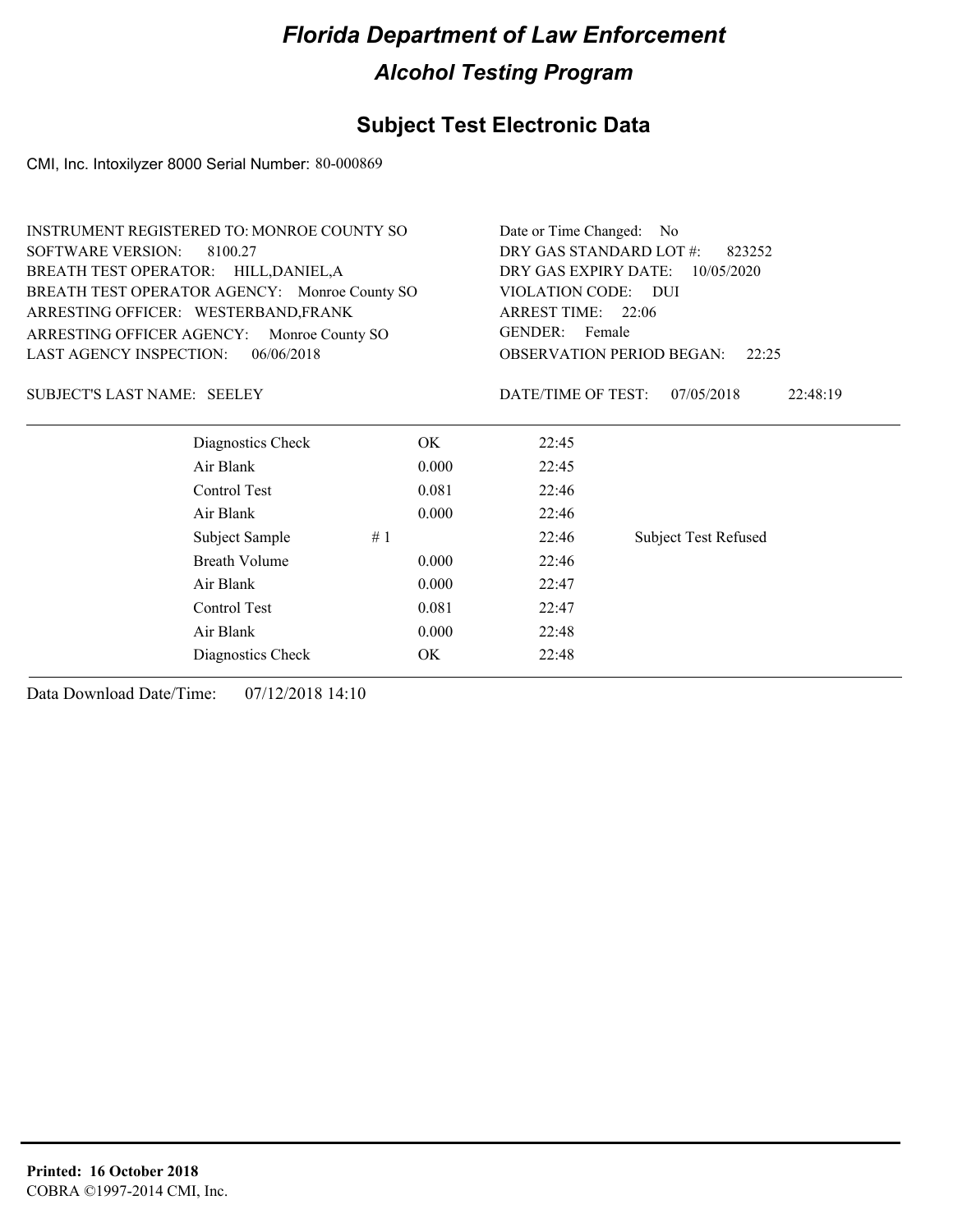### **Subject Test Electronic Data**

CMI, Inc. Intoxilyzer 8000 Serial Number: 80-000869

| <b>INSTRUMENT REGISTERED TO: MONROE COUNTY SO</b> | Date or Time Changed: No               |
|---------------------------------------------------|----------------------------------------|
| SOFTWARE VERSION: 8100.27                         | DRY GAS STANDARD LOT $\#$ : 823252     |
| BREATH TEST OPERATOR: DAVIS, ALEXANDRA, M         | DRY GAS EXPIRY DATE: 10/05/2020        |
| BREATH TEST OPERATOR AGENCY: Monroe County SO     | VIOLATION CODE: DUI                    |
| ARRESTING OFFICER: HRADECKY, CORBIN               | ARREST TIME: 20:34                     |
| ARRESTING OFFICER AGENCY: Monroe County SO        | GENDER: Female                         |
| LAST AGENCY INSPECTION: $07/12/2018$              | <b>OBSERVATION PERIOD BEGAN:</b> 21:22 |

LEBOEUF SUBJECT'S LAST NAME: DATE/TIME OF TEST:

DATE/TIME OF TEST: 07/22/2018 21:54:15

| Diagnostics Check    | OK    | 21:45 |
|----------------------|-------|-------|
| Air Blank            | 0.000 | 21:46 |
| <b>Control Test</b>  | 0.082 | 21:46 |
| Air Blank            | 0.000 | 21:46 |
| Subject Sample<br>#1 | 0.000 | 21:48 |
| <b>Breath Volume</b> | 1.488 | 21:48 |
| Air Blank            | 0.000 | 21:49 |
| Air Blank            | 0.000 | 21:51 |
| Subject Sample<br>#2 | 0.000 | 21:52 |
| <b>Breath Volume</b> | 1.675 | 21:52 |
| Air Blank            | 0.000 | 21:53 |
| Control Test         | 0.082 | 21:53 |
| Air Blank            | 0.000 | 21:54 |
| Diagnostics Check    | OK    | 21:54 |
|                      |       |       |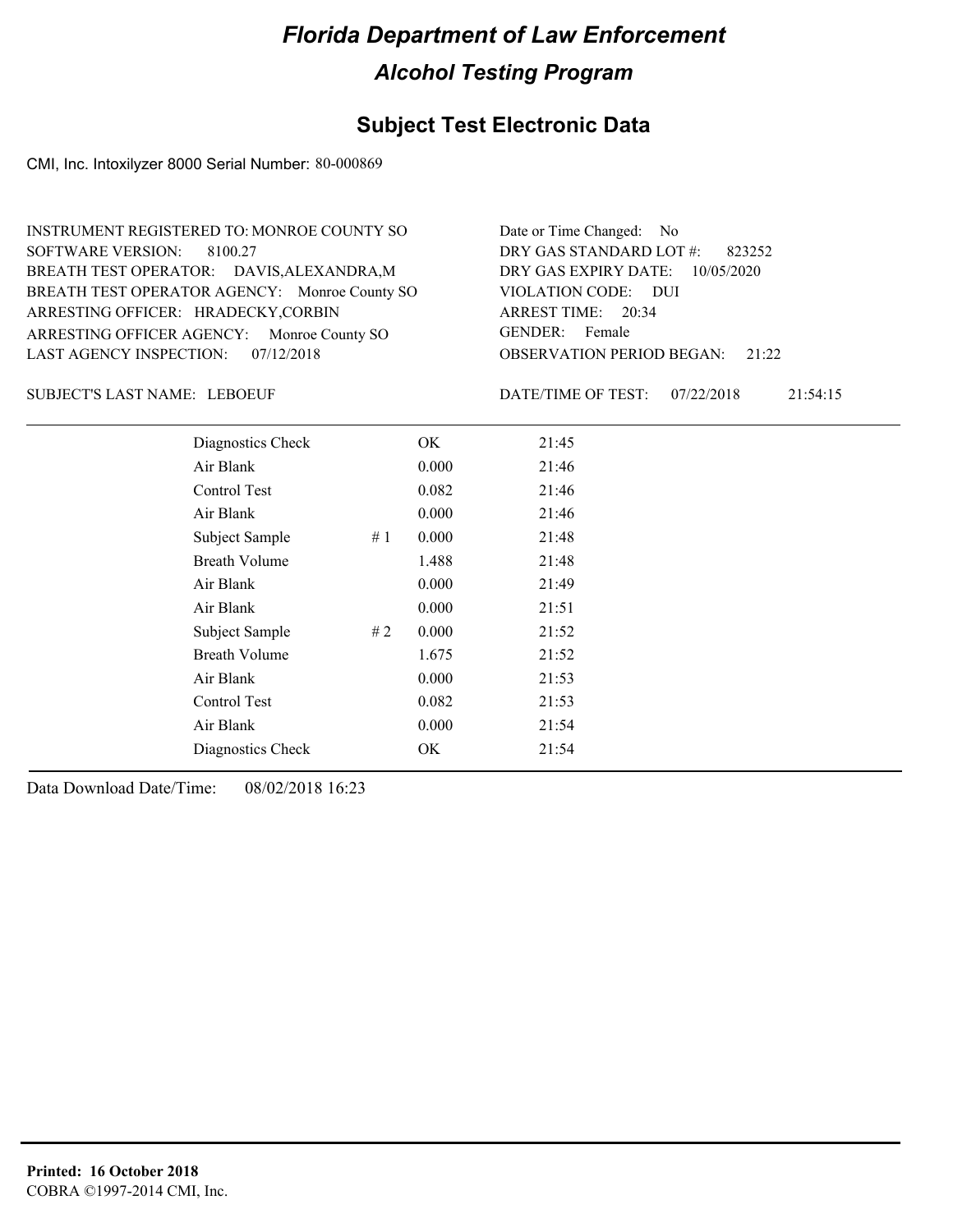### **Subject Test Electronic Data**

CMI, Inc. Intoxilyzer 8000 Serial Number: 80-000869

| INSTRUMENT REGISTERED TO: MONROE COUNTY SO    | Date or Time Changed: No               |
|-----------------------------------------------|----------------------------------------|
| SOFTWARE VERSION: 8100.27                     | DRY GAS STANDARD LOT $\#$ : 823252     |
| BREATH TEST OPERATOR: SWOGGER, EDWARD, A      | DRY GAS EXPIRY DATE: 10/05/2020        |
| BREATH TEST OPERATOR AGENCY: Monroe County SO | VIOLATION CODE: DUI                    |
| ARRESTING OFFICER: BASSAS, ENRIQUE            | ARREST TIME: 21:16                     |
| ARRESTING OFFICER AGENCY: Monroe County SO    | GENDER: Male                           |
| LAST AGENCY INSPECTION: 07/12/2018            | <b>OBSERVATION PERIOD BEGAN:</b> 21:23 |

SUBJECT'S LAST NAME: CANCIO DATE/TIME OF TEST:

DATE/TIME OF TEST: 07/25/2018 21:57:04

| Diagnostics Check    |    | OK    | 21:49 |
|----------------------|----|-------|-------|
| Air Blank            |    | 0.000 | 21:49 |
| Control Test         |    | 0.081 | 21:50 |
| Air Blank            |    | 0.000 | 21:50 |
| Subject Sample       | #1 | 0.189 | 21:52 |
| <b>Breath Volume</b> |    | 1.535 | 21:52 |
| Air Blank            |    | 0.000 | 21:52 |
| Air Blank            |    | 0.000 | 21:54 |
| Subject Sample       | #2 | 0.187 | 21:55 |
| <b>Breath Volume</b> |    | 1.320 | 21:55 |
| Air Blank            |    | 0.000 | 21:56 |
| Control Test         |    | 0.081 | 21:56 |
| Air Blank            |    | 0.000 | 21:56 |
| Diagnostics Check    |    | OK    | 21:57 |
|                      |    |       |       |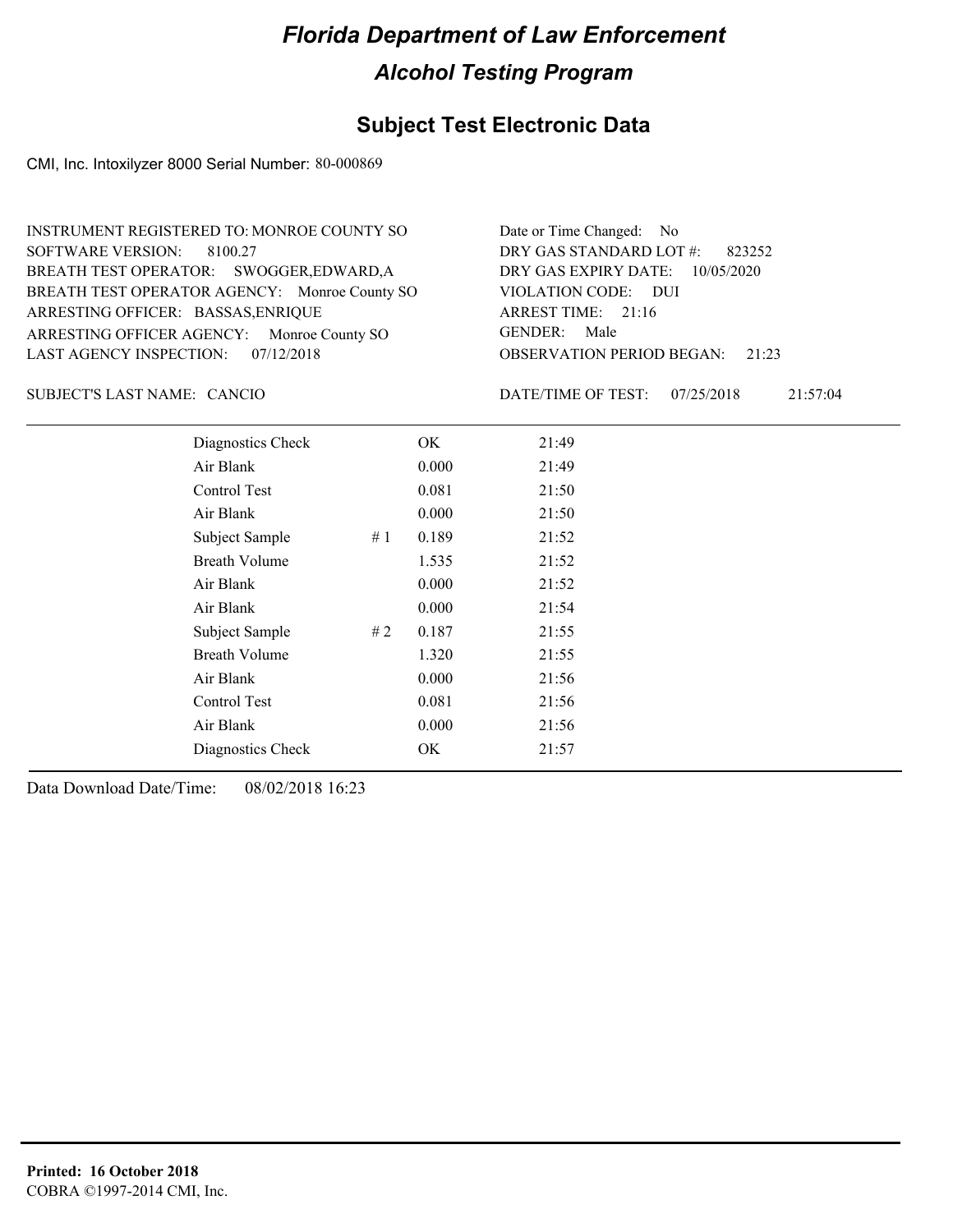### **Subject Test Electronic Data**

CMI, Inc. Intoxilyzer 8000 Serial Number: 80-000869

| <b>INSTRUMENT REGISTERED TO: MONROE COUNTY SO</b> |                      |       | Date or Time Changed: No                  |                             |  |
|---------------------------------------------------|----------------------|-------|-------------------------------------------|-----------------------------|--|
| <b>SOFTWARE VERSION:</b>                          | 8100.27              |       | DRY GAS STANDARD LOT #:<br>823252         |                             |  |
| BREATH TEST OPERATOR: LONES, SHAUN, G             |                      |       | DRY GAS EXPIRY DATE:<br>10/05/2020        |                             |  |
| BREATH TEST OPERATOR AGENCY: Monroe County SO     |                      |       | VIOLATION CODE: DUI                       |                             |  |
| ARRESTING OFFICER: LONES, SHAUN                   |                      |       | ARREST TIME: 16:52                        |                             |  |
| ARRESTING OFFICER AGENCY:                         | Monroe County SO     |       | <b>GENDER:</b><br>Male                    |                             |  |
| <b>LAST AGENCY INSPECTION:</b>                    | 07/12/2018           |       | <b>OBSERVATION PERIOD BEGAN:</b><br>17:10 |                             |  |
| <b>SUBJECT'S LAST NAME: HOLT</b>                  |                      |       | DATE/TIME OF TEST:                        | 07/28/2018<br>17:33:51      |  |
|                                                   | Diagnostics Check    | OK.   | 17:31                                     |                             |  |
|                                                   | Air Blank            | 0.000 | 17:31                                     |                             |  |
|                                                   | Control Test         | 0.081 | 17:31                                     |                             |  |
|                                                   | Air Blank            | 0.000 | 17:32                                     |                             |  |
|                                                   | Subject Sample       | #1    | 17:32                                     | <b>Subject Test Refused</b> |  |
|                                                   | <b>Breath Volume</b> | 0.000 | 17:32                                     |                             |  |
|                                                   | Air Blank            | 0.000 | 17:32                                     |                             |  |
|                                                   | Control Test         | 0.081 | 17:33                                     |                             |  |
|                                                   | Air Blank            | 0.000 | 17:33                                     |                             |  |
|                                                   | Diagnostics Check    | OK    | 17:33                                     |                             |  |
|                                                   |                      |       |                                           |                             |  |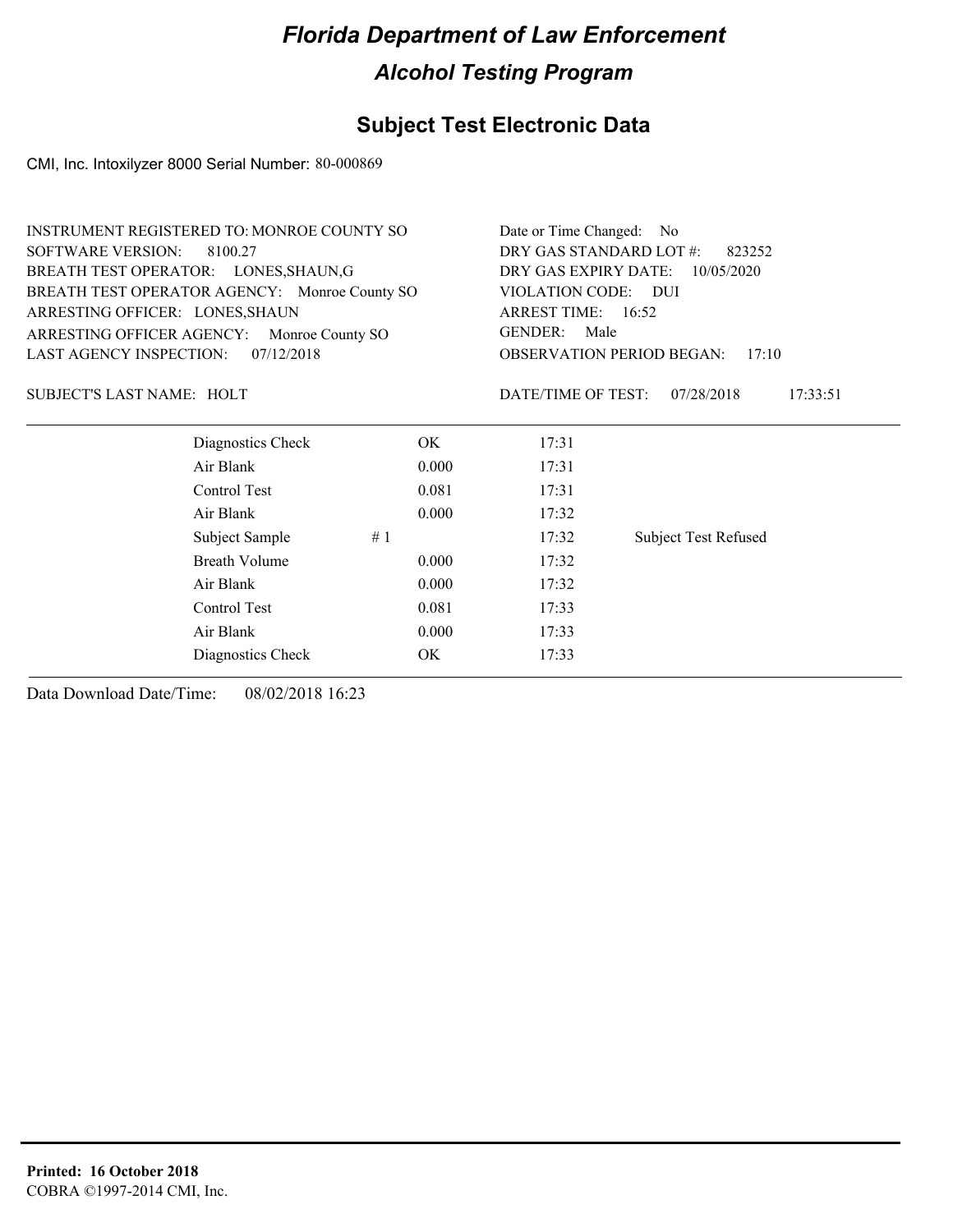### **Subject Test Electronic Data**

CMI, Inc. Intoxilyzer 8000 Serial Number: 80-000870

| INSTRUMENT REGISTERED TO: MONROE COUNTY SO    | Date or Time Changed: No               |
|-----------------------------------------------|----------------------------------------|
| SOFTWARE VERSION: 8100.27                     | DRY GAS STANDARD LOT $#$ : 823252      |
| BREATH TEST OPERATOR: KEITH, JASON, T         | DRY GAS EXPIRY DATE: 10/05/2020        |
| BREATH TEST OPERATOR AGENCY: Monroe County SO | VIOLATION CODE: DUI                    |
| ARRESTING OFFICER: HANSEN, DYLLON             | ARREST TIME: 16:42                     |
| ARRESTING OFFICER AGENCY: Monroe County SO    | GENDER: Male                           |
| LAST AGENCY INSPECTION: 06/08/2018            | <b>OBSERVATION PERIOD BEGAN: 17:12</b> |

OSCEOLA SUBJECT'S LAST NAME: DATE/TIME OF TEST:

DATE/TIME OF TEST: 07/01/2018 17:39:55

| Diagnostics Check    |    | OK    | 17:33 |
|----------------------|----|-------|-------|
| Air Blank            |    | 0.000 | 17:33 |
| Control Test         |    | 0.082 | 17:34 |
| Air Blank            |    | 0.000 | 17:34 |
| Subject Sample       | #1 | 0.131 | 17:35 |
| <b>Breath Volume</b> |    | 1.992 | 17:35 |
| Air Blank            |    | 0.000 | 17:35 |
| Air Blank            |    | 0.000 | 17:37 |
| Subject Sample       | #2 | 0.128 | 17:38 |
| <b>Breath Volume</b> |    | 1.488 | 17:38 |
| Air Blank            |    | 0.000 | 17:39 |
| Control Test         |    | 0.081 | 17:39 |
| Air Blank            |    | 0.000 | 17:39 |
| Diagnostics Check    |    | OK    | 17:39 |
|                      |    |       |       |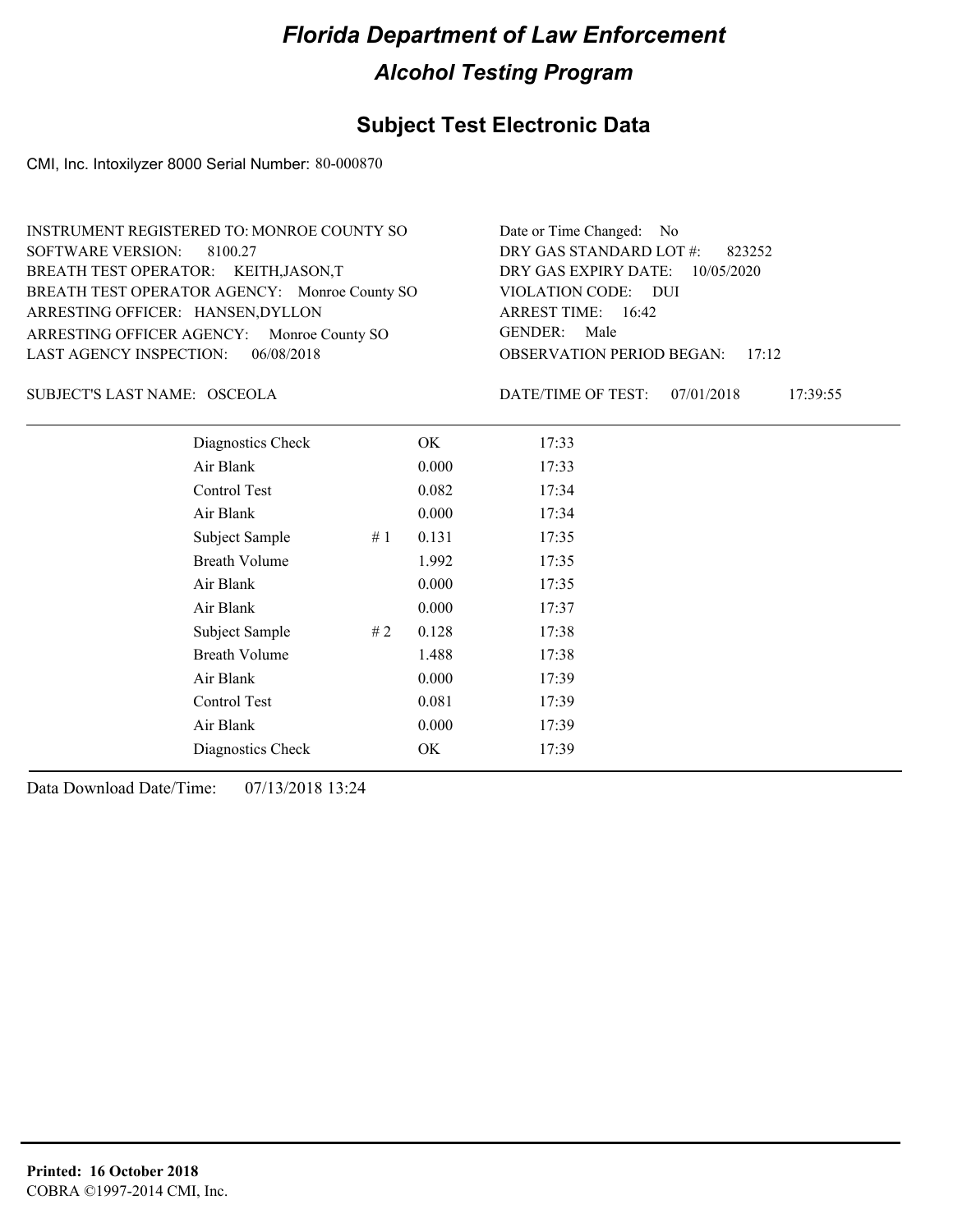## **Subject Test Electronic Data**

CMI, Inc. Intoxilyzer 8000 Serial Number: 80-000870

| INSTRUMENT REGISTERED TO: MONROE COUNTY SO     | Date or Time Changed: No                     |
|------------------------------------------------|----------------------------------------------|
| SOFTWARE VERSION: 8100.27                      | DRY GAS STANDARD LOT #:<br>823252            |
| BREATH TEST OPERATOR: COX, ANDY, J             | DRY GAS EXPIRY DATE: $10/05/2020$            |
| BREATH TEST OPERATOR AGENCY: FFWCC (West Palm) | VIOLATION CODE: BUI                          |
| ARRESTING OFFICER: RHODA, JASON                | ARREST TIME: $18:30$                         |
| ARRESTING OFFICER AGENCY: FFWCC (West Palm)    | Male<br>GENDER:                              |
| LAST AGENCY INSPECTION: 06/08/2018             | <b>OBSERVATION PERIOD BEGAN:</b><br>18:59    |
| SUBJECT'S LAST NAME: DORFMAN                   | 19:23:11<br>DATE/TIME OF TEST:<br>07/01/2018 |

| Diagnostics Check    |    | OK    | 19:20 |                             |
|----------------------|----|-------|-------|-----------------------------|
| Air Blank            |    | 0.000 | 19:20 |                             |
| Control Test         |    | 0.081 | 19:20 |                             |
| Air Blank            |    | 0.000 | 19:21 |                             |
| Subject Sample       | #1 |       | 19:21 | <b>Subject Test Refused</b> |
| <b>Breath Volume</b> |    | 0.000 | 19:21 |                             |
| Air Blank            |    | 0.000 | 19:22 |                             |
| Control Test         |    | 0.081 | 19:22 |                             |
| Air Blank            |    | 0.000 | 19:23 |                             |
| Diagnostics Check    |    | OK    | 19:23 |                             |
|                      |    |       |       |                             |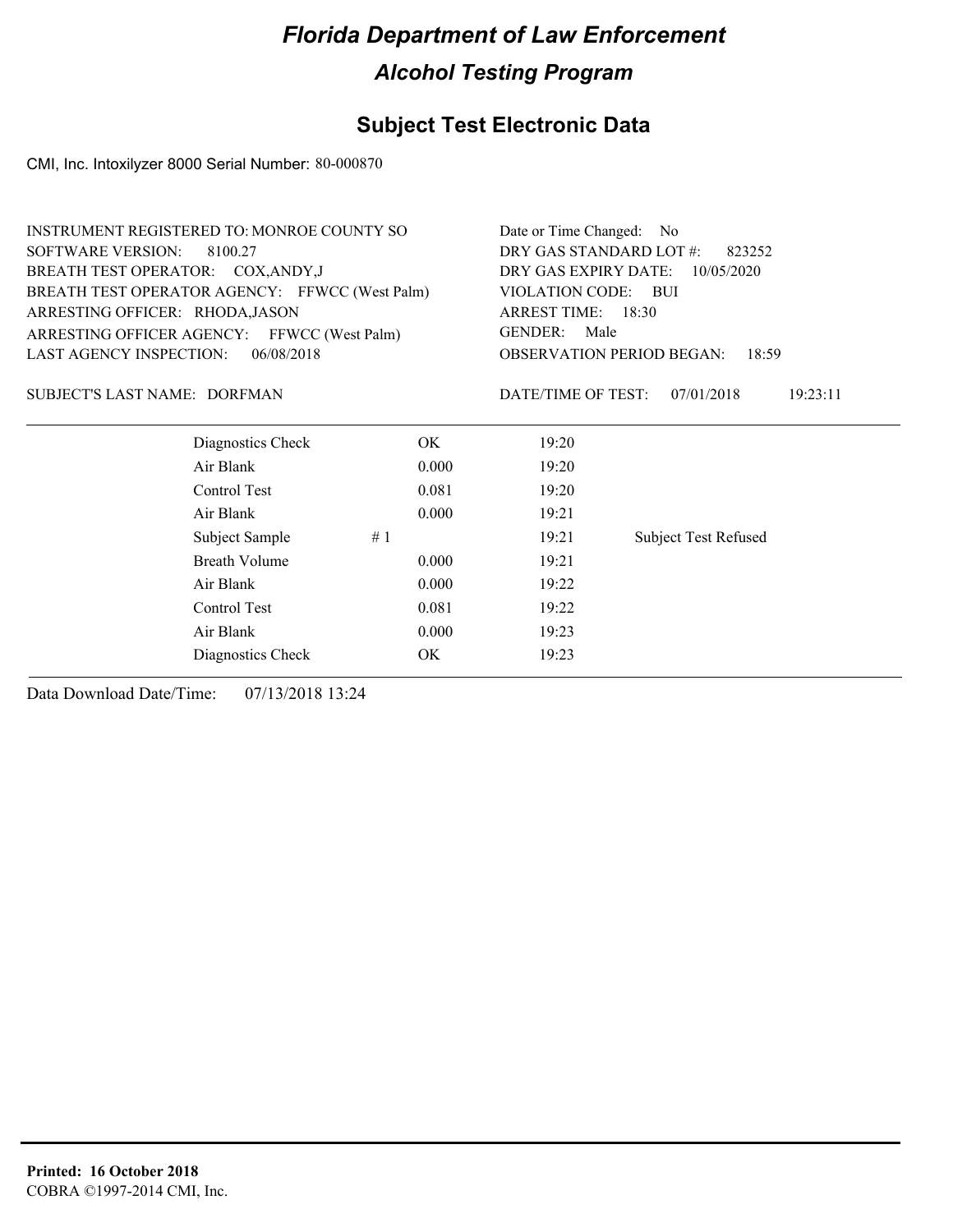### **Subject Test Electronic Data**

CMI, Inc. Intoxilyzer 8000 Serial Number: 80-000870

|                                             | INSTRUMENT REGISTERED TO: MONROE COUNTY SO     |                                    | Date or Time Changed: No                  |                             |  |
|---------------------------------------------|------------------------------------------------|------------------------------------|-------------------------------------------|-----------------------------|--|
| <b>SOFTWARE VERSION:</b>                    | 8100.27                                        | DRY GAS STANDARD LOT #:<br>823252  |                                           |                             |  |
| BREATH TEST OPERATOR: HEIN, PAUL, M         |                                                | DRY GAS EXPIRY DATE:<br>10/05/2020 |                                           |                             |  |
|                                             | BREATH TEST OPERATOR AGENCY: FFWCC (West Palm) | VIOLATION CODE:                    | – BUI                                     |                             |  |
| ARRESTING OFFICER: HEIN, PAUL               |                                                |                                    | ARREST TIME: 18:30                        |                             |  |
| ARRESTING OFFICER AGENCY: FFWCC (West Palm) |                                                |                                    | GENDER: Male                              |                             |  |
| <b>LAST AGENCY INSPECTION:</b>              | 06/08/2018                                     |                                    | <b>OBSERVATION PERIOD BEGAN:</b><br>19:09 |                             |  |
| <b>SUBJECT'S LAST NAME: SOTO</b>            |                                                |                                    | DATE/TIME OF TEST:                        | 07/01/2018<br>19:34:18      |  |
|                                             | Diagnostics Check                              | OK.                                | 19:29                                     |                             |  |
|                                             | Air Blank                                      | 0.000                              | 19:30                                     |                             |  |
|                                             | Control Test                                   | 0.081                              | 19:30                                     |                             |  |
|                                             | Air Blank                                      | 0.000                              | 19:31                                     |                             |  |
|                                             | Subject Sample                                 | #1                                 | 19:32                                     | <b>Subject Test Refused</b> |  |
|                                             | Breath Volume                                  | 0.000                              | 19:32                                     |                             |  |
|                                             | Air Blank                                      | 0.000                              | 19:33                                     |                             |  |
|                                             | Control Test                                   | 0.081                              | 19:33                                     |                             |  |
|                                             | Air Blank                                      | 0.000                              | 19:34                                     |                             |  |

Diagnostics Check OK 19:34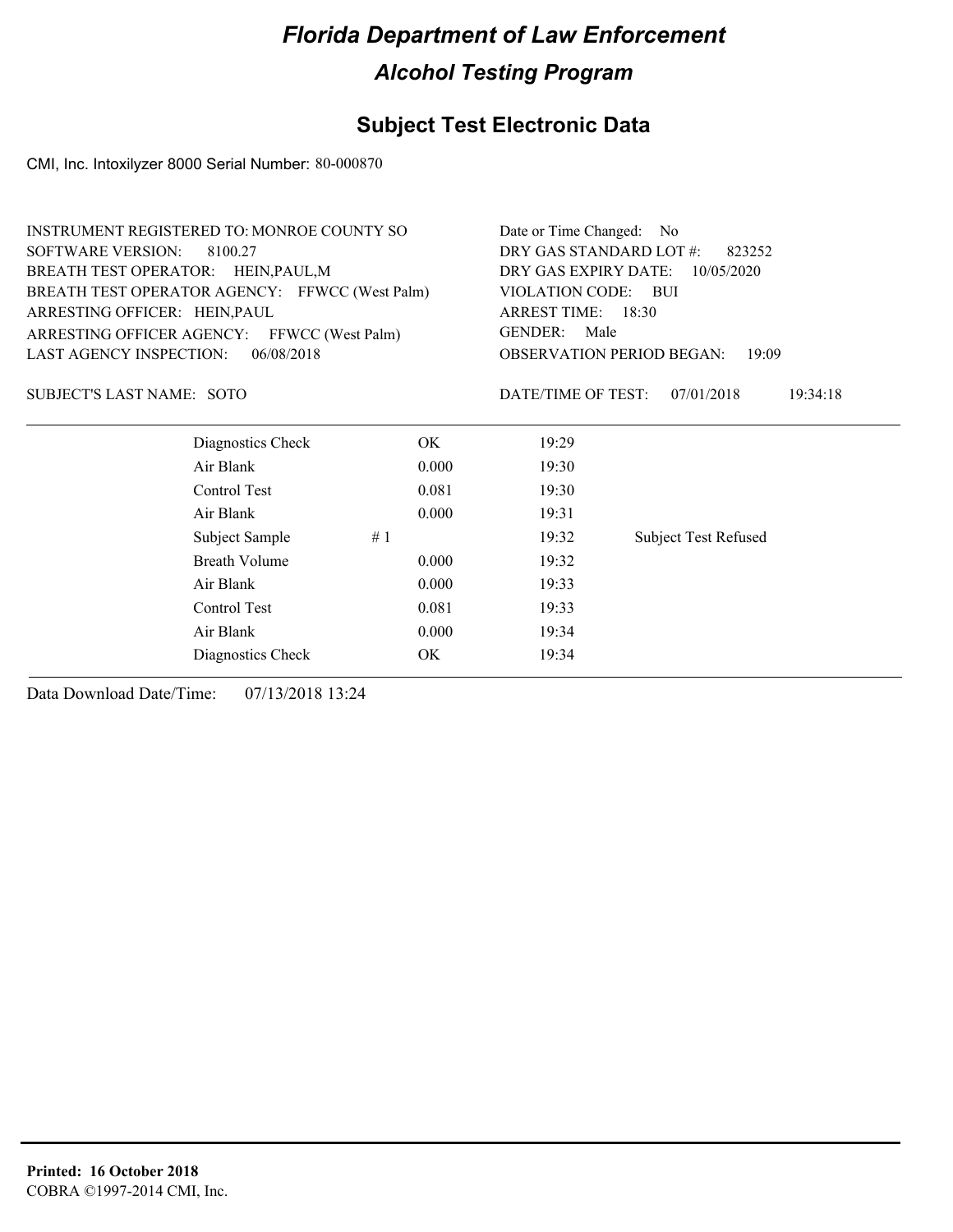## **Subject Test Electronic Data**

CMI, Inc. Intoxilyzer 8000 Serial Number: 80-000870

| INSTRUMENT REGISTERED TO: MONROE COUNTY SO    |                                   | Date or Time Changed: No                     |  |  |
|-----------------------------------------------|-----------------------------------|----------------------------------------------|--|--|
| <b>SOFTWARE VERSION:</b><br>8100.27           | DRY GAS STANDARD LOT #:<br>823252 |                                              |  |  |
| BREATH TEST OPERATOR: VIERGUTZ, ERIC, W       |                                   | DRY GAS EXPIRY DATE:<br>10/05/2020           |  |  |
| BREATH TEST OPERATOR AGENCY: Monroe County SO |                                   | VIOLATION CODE: DUI                          |  |  |
| ARRESTING OFFICER: RIVAS, JUSTIN              |                                   | ARREST TIME: 20:39                           |  |  |
| ARRESTING OFFICER AGENCY: Monroe County SO    |                                   | GENDER: Male                                 |  |  |
| 06/08/2018<br>LAST AGENCY INSPECTION:         |                                   | <b>OBSERVATION PERIOD BEGAN:</b><br>20:59    |  |  |
| SUBJECT'S LAST NAME: OCASIO                   |                                   | DATE/TIME OF TEST:<br>07/01/2018<br>21:23:12 |  |  |
| Diagnostics Check                             | OK.                               | 21:21                                        |  |  |
| Air Blank                                     | 0.000                             | 21:22                                        |  |  |
| Control Test                                  | 0.082                             | 21:22                                        |  |  |
| Air Blank                                     |                                   | 21:22<br><b>RFI</b> Detect                   |  |  |
| Air Blank                                     | 0.000                             | 21:23                                        |  |  |
|                                               |                                   |                                              |  |  |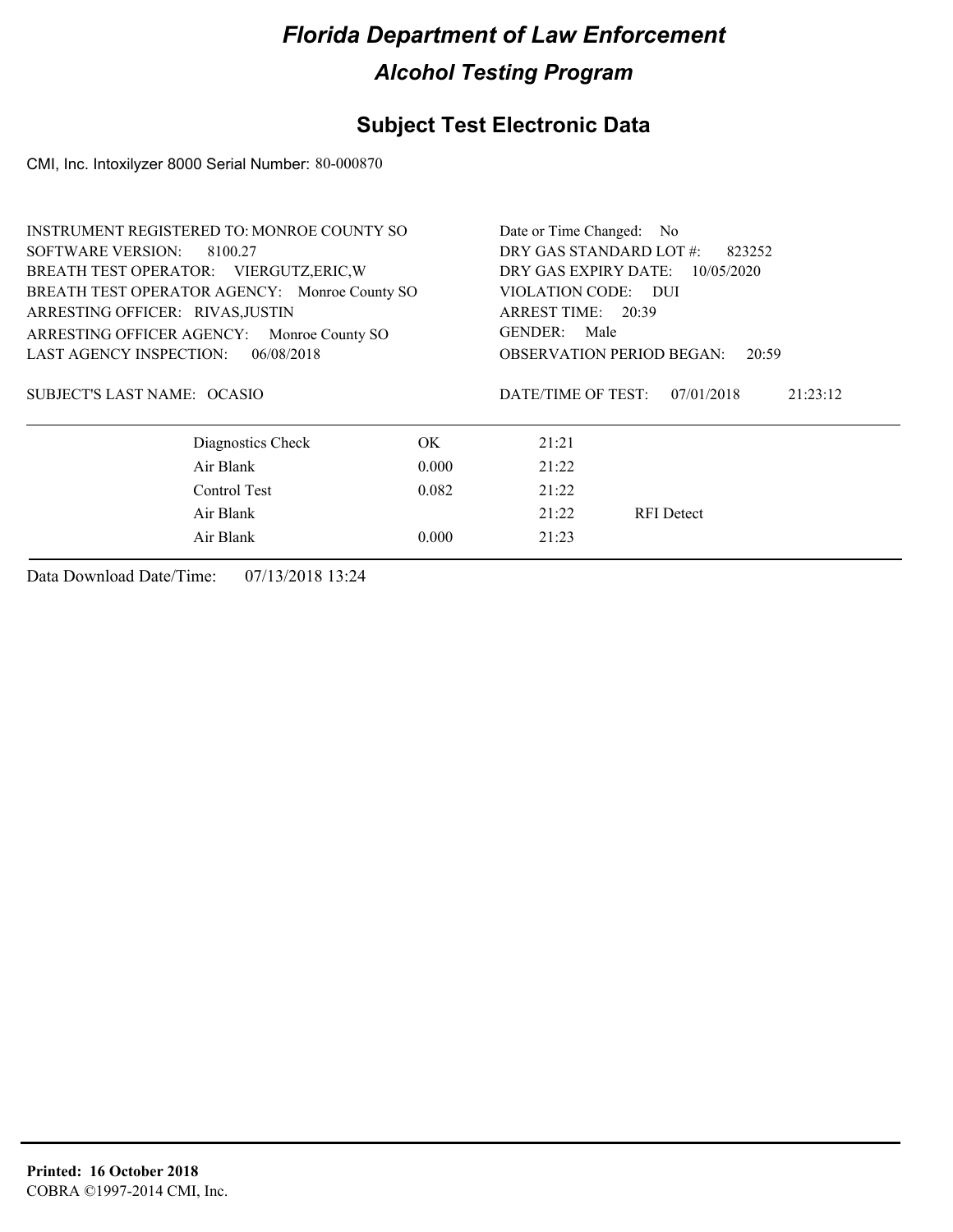### **Subject Test Electronic Data**

CMI, Inc. Intoxilyzer 8000 Serial Number: 80-000870

| INSTRUMENT REGISTERED TO: MONROE COUNTY SO    | Date or Time Changed: No               |
|-----------------------------------------------|----------------------------------------|
| SOFTWARE VERSION: 8100.27                     | DRY GAS STANDARD LOT #: 823252         |
| BREATH TEST OPERATOR: VIERGUTZ, ERIC, W       | DRY GAS EXPIRY DATE: 10/05/2020        |
| BREATH TEST OPERATOR AGENCY: Monroe County SO | VIOLATION CODE: DUI                    |
| ARRESTING OFFICER: RIVAS, JUSTIN              | ARREST TIME: 20:39                     |
| ARRESTING OFFICER AGENCY: Monroe County SO    | GENDER: Male                           |
| LAST AGENCY INSPECTION: 06/08/2018            | <b>OBSERVATION PERIOD BEGAN: 20:59</b> |

OCASIO SUBJECT'S LAST NAME: DATE/TIME OF TEST:

DATE/TIME OF TEST: 07/01/2018 21:36:47

| Diagnostics Check    |    | OK    | 21:25 |
|----------------------|----|-------|-------|
| Air Blank            |    | 0.000 | 21:25 |
| Control Test         |    | 0.082 | 21:26 |
| Air Blank            |    | 0.000 | 21:26 |
| Subject Sample       | #1 | 0.152 | 21:27 |
| <b>Breath Volume</b> |    | 1.476 | 21:27 |
| Air Blank            |    | 0.000 | 21:28 |
| Air Blank            |    | 0.000 | 21:30 |
| Subject Sample       | #2 | 0.124 | 21:31 |
| <b>Breath Volume</b> |    | 1.816 | 21:31 |
| Air Blank            |    | 0.000 | 21:32 |
| Air Blank            |    | 0.000 | 21:34 |
| Subject Sample       | #3 | 0.138 | 21:35 |
| <b>Breath Volume</b> |    | 1.375 | 21:35 |
| Air Blank            |    | 0.000 | 21:35 |
| Control Test         |    | 0.080 | 21:36 |
| Air Blank            |    | 0.000 | 21:36 |
| Diagnostics Check    |    | OK    | 21:36 |
|                      |    |       |       |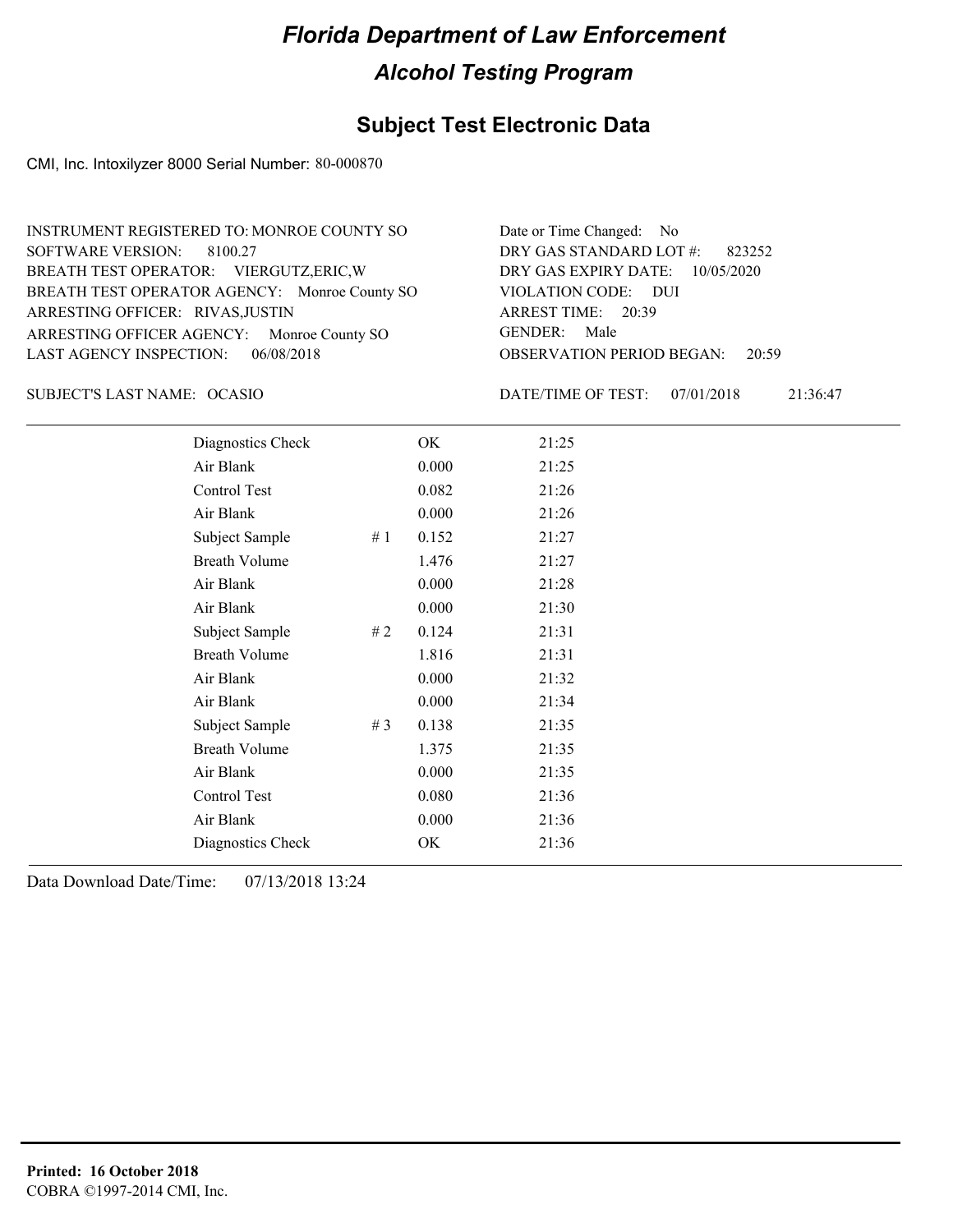### **Subject Test Electronic Data**

CMI, Inc. Intoxilyzer 8000 Serial Number: 80-000870

| INSTRUMENT REGISTERED TO: MONROE COUNTY SO    | Date or Time Changed: No               |
|-----------------------------------------------|----------------------------------------|
| SOFTWARE VERSION: 8100.27                     | DRY GAS STANDARD LOT $\#$ : 823252     |
| BREATH TEST OPERATOR: GONZALEZ, JEAN, M       | DRY GAS EXPIRY DATE: 10/05/2020        |
| BREATH TEST OPERATOR AGENCY: Monroe County SO | VIOLATION CODE: DUI                    |
| ARRESTING OFFICER: THALER, NICHOLAS           | ARREST TIME: 16:37                     |
| ARRESTING OFFICER AGENCY: Monroe County SO    | GENDER: Male                           |
| LAST AGENCY INSPECTION: $06/08/2018$          | <b>OBSERVATION PERIOD BEGAN: 17:15</b> |

#### SUBJECT'S LAST NAME: TRUMBLE **Example 19 Set 10** DATE/TIME OF TEST:

DATE/TIME OF TEST: 07/02/2018 17:43:27

| Diagnostics Check    |    | OK    | 17:35 |
|----------------------|----|-------|-------|
| Air Blank            |    | 0.000 | 17:36 |
| Control Test         |    | 0.081 | 17:36 |
| Air Blank            |    | 0.000 | 17:37 |
| Subject Sample       | #1 | 0.295 | 17:38 |
| <b>Breath Volume</b> |    | 3.054 | 17:38 |
| Air Blank            |    | 0.000 | 17:39 |
| Air Blank            |    | 0.000 | 17:40 |
| Subject Sample       | #2 | 0.284 | 17:41 |
| <b>Breath Volume</b> |    | 2.210 | 17:41 |
| Air Blank            |    | 0.000 | 17:42 |
| Control Test         |    | 0.080 | 17:42 |
| Air Blank            |    | 0.000 | 17:43 |
| Diagnostics Check    |    | OK    | 17:43 |
|                      |    |       |       |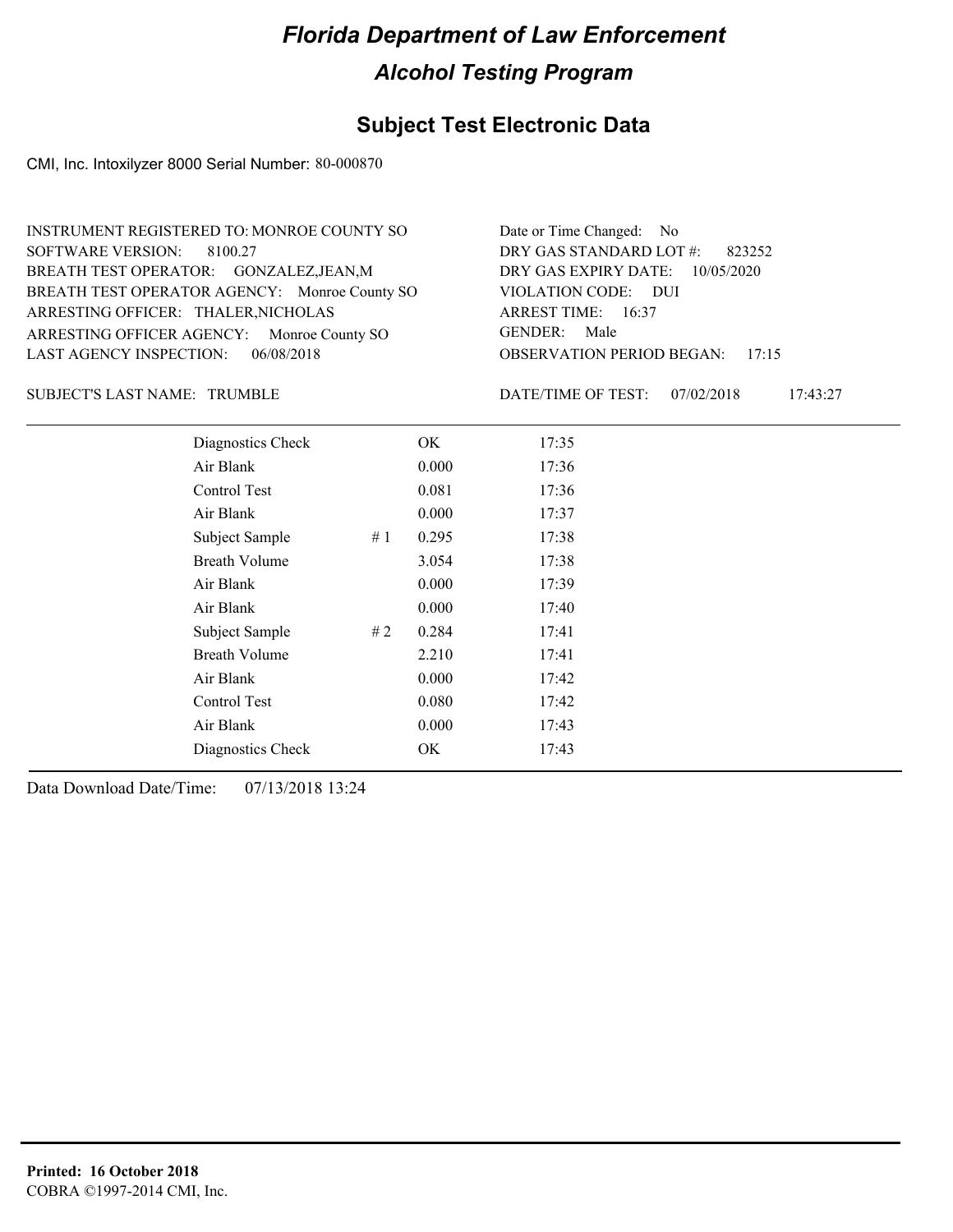#### **Subject Test Electronic Data**

CMI, Inc. Intoxilyzer 8000 Serial Number: 80-000870

ARRESTING OFFICER AGENCY: FHP Troop E GENDER: BREATH TEST OPERATOR AGENCY: FHP Troop E VIOLATION CODE: SOFTWARE VERSION: ARRESTING OFFICER: MARTIN, SHAWN BREATH TEST OPERATOR: MARTIN,SHAWN,W LAST AGENCY INSPECTION: 06/08/2018 8100.27 INSTRUMENT REGISTERED TO: MONROE COUNTY SO

OBSERVATION PERIOD BEGAN: 19:06 VIOLATION CODE: DUI 18:47 ARREST TIME: DRY GAS EXPIRY DATE: 10/05/2020 823252 DRY GAS STANDARD LOT #: Date or Time Changed: No GENDER: Male

PAZ CHICO SUBJECT'S LAST NAME: DATE/TIME OF TEST:

DATE/TIME OF TEST: 07/02/2018 19:39:04

| Diagnostics Check    |    | OK    | 19:26 |                |
|----------------------|----|-------|-------|----------------|
| Air Blank            |    | 0.000 | 19:26 |                |
| Control Test         |    | 0.080 | 19:27 |                |
| Air Blank            |    | 0.000 | 19:27 |                |
| Subject Sample       | #1 | 0.135 | 19:30 | Volume Not Met |
| <b>Breath Volume</b> |    | 0.890 | 19:30 |                |
| Air Blank            |    | 0.000 | 19:31 |                |
| Air Blank            |    | 0.000 | 19:33 |                |
| Subject Sample       | #2 | 0.143 | 19:34 |                |
| <b>Breath Volume</b> |    | 1.875 | 19:34 |                |
| Air Blank            |    | 0.000 | 19:35 |                |
| Air Blank            |    | 0.000 | 19:37 |                |
| Subject Sample       | #3 | 0.144 | 19:37 |                |
| <b>Breath Volume</b> |    | 1.355 | 19:37 |                |
| Air Blank            |    | 0.000 | 19:38 |                |
| Control Test         |    | 0.080 | 19:38 |                |
| Air Blank            |    | 0.000 | 19:38 |                |
| Diagnostics Check    |    | OK    | 19:39 |                |
|                      |    |       |       |                |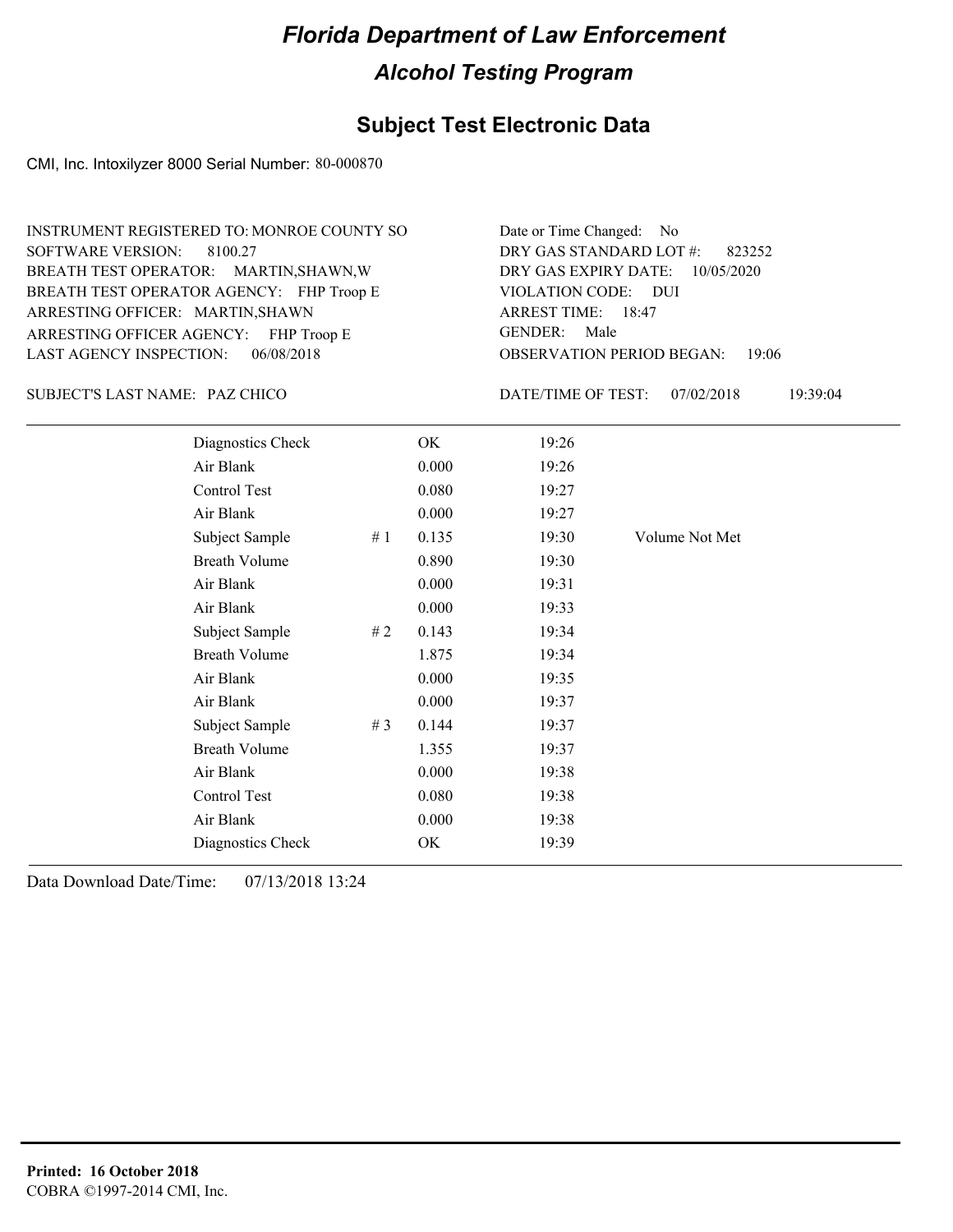### **Subject Test Electronic Data**

CMI, Inc. Intoxilyzer 8000 Serial Number: 80-000870

| INSTRUMENT REGISTERED TO: MONROE COUNTY SO | Date or Time Changed: No               |
|--------------------------------------------|----------------------------------------|
| SOFTWARE VERSION: 8100.27                  | DRY GAS STANDARD LOT $\#$ : 823252     |
| BREATH TEST OPERATOR: WILLIAMS, DAVID, R   | DRY GAS EXPIRY DATE: 10/05/2020        |
| BREATH TEST OPERATOR AGENCY: FHP Troop E   | VIOLATION CODE: DUI                    |
| ARRESTING OFFICER: TORRES, JOEL            | ARREST TIME: 19:06                     |
| ARRESTING OFFICER AGENCY: Monroe County SO | GENDER: Female                         |
| LAST AGENCY INSPECTION: 06/08/2018         | <b>OBSERVATION PERIOD BEGAN: 19:50</b> |

GENTZ SUBJECT'S LAST NAME: DATE/TIME OF TEST:

DATE/TIME OF TEST: 07/02/2018 20:17:13

| Diagnostics Check    |    | OK    | 20:11 |  |
|----------------------|----|-------|-------|--|
| Air Blank            |    | 0.000 | 20:11 |  |
| Control Test         |    | 0.080 | 20:11 |  |
| Air Blank            |    | 0.000 | 20:12 |  |
| Subject Sample       | #1 | 0.000 | 20:13 |  |
| <b>Breath Volume</b> |    | 2.867 | 20:13 |  |
| Air Blank            |    | 0.000 | 20:13 |  |
| Air Blank            |    | 0.000 | 20:15 |  |
| Subject Sample       | #2 | 0.000 | 20:15 |  |
| <b>Breath Volume</b> |    | 2.144 | 20:15 |  |
| Air Blank            |    | 0.000 | 20:16 |  |
| Control Test         |    | 0.080 | 20:16 |  |
| Air Blank            |    | 0.000 | 20:17 |  |
| Diagnostics Check    |    | OK    | 20:17 |  |
|                      |    |       |       |  |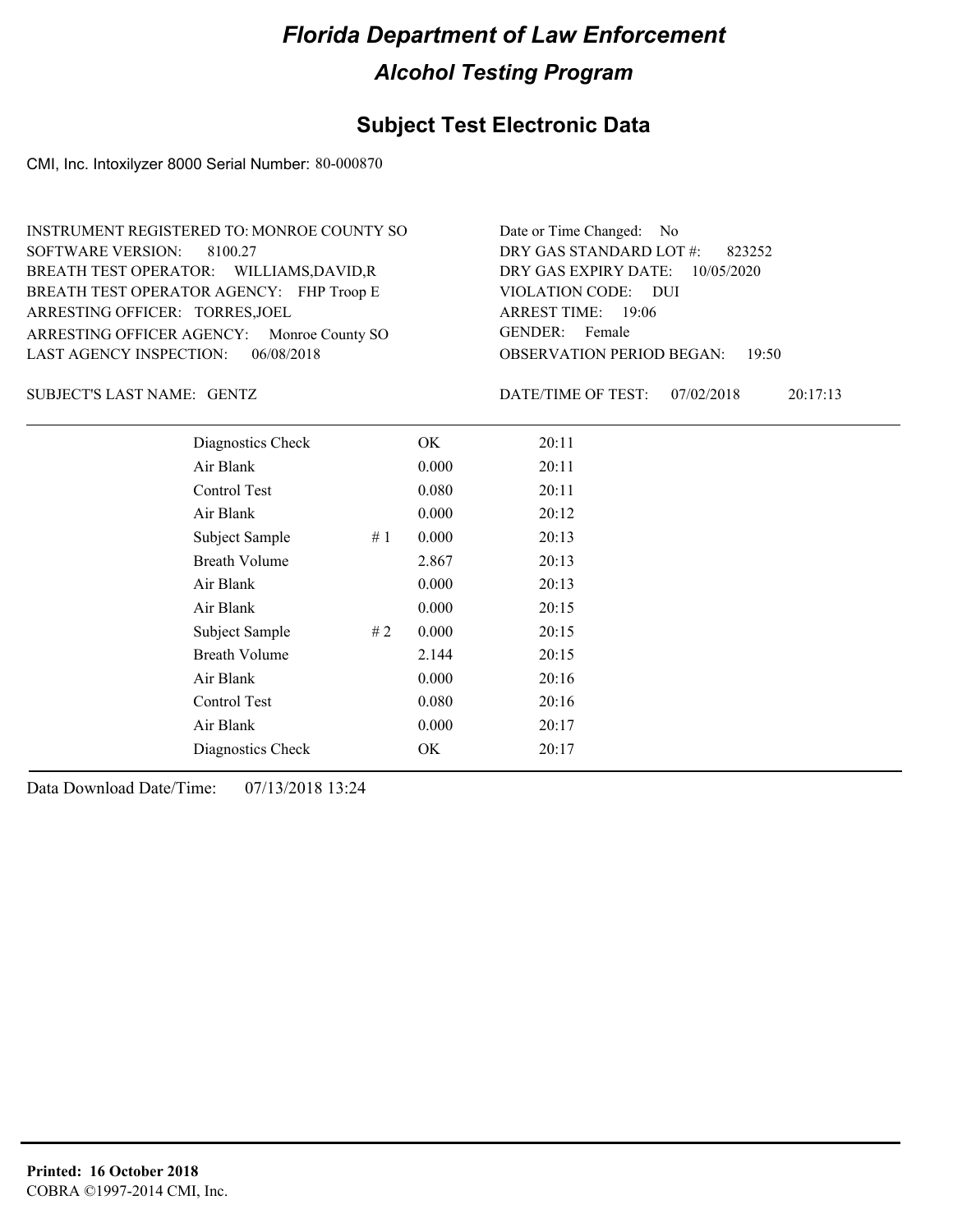### **Subject Test Electronic Data**

CMI, Inc. Intoxilyzer 8000 Serial Number: 80-000870

| INSTRUMENT REGISTERED TO: MONROE COUNTY SO | Date or Time Changed: No               |
|--------------------------------------------|----------------------------------------|
| SOFTWARE VERSION: 8100.27                  | DRY GAS STANDARD LOT #: 823252         |
| BREATH TEST OPERATOR: MARTIN, SHAWN, W     | DRY GAS EXPIRY DATE: 10/05/2020        |
| BREATH TEST OPERATOR AGENCY: FHP Troop E   | VIOLATION CODE: DUI                    |
| ARRESTING OFFICER: MARTIN, SHAWN           | ARREST TIME: 19:17                     |
| ARRESTING OFFICER AGENCY: FHP Troop E      | GENDER: Female                         |
| LAST AGENCY INSPECTION: 06/08/2018         | <b>OBSERVATION PERIOD BEGAN: 19:42</b> |

#### SUBJECT'S LAST NAME: MCINTOSH DATE/TIME OF TEST:

DATE/TIME OF TEST: 07/03/2018 20:08:34

| Diagnostics Check    |    | OK    | 20:02 |
|----------------------|----|-------|-------|
| Air Blank            |    | 0.000 | 20:02 |
| Control Test         |    | 0.081 | 20:03 |
| Air Blank            |    | 0.000 | 20:03 |
| Subject Sample       | #1 | 0.025 | 20:04 |
| <b>Breath Volume</b> |    | 1.117 | 20:04 |
| Air Blank            |    | 0.000 | 20:04 |
| Air Blank            |    | 0.000 | 20:06 |
| Subject Sample       | #2 | 0.028 | 20:07 |
| <b>Breath Volume</b> |    | 1.414 | 20:07 |
| Air Blank            |    | 0.000 | 20:07 |
| Control Test         |    | 0.081 | 20:07 |
| Air Blank            |    | 0.000 | 20:08 |
| Diagnostics Check    |    | OK    | 20:08 |
|                      |    |       |       |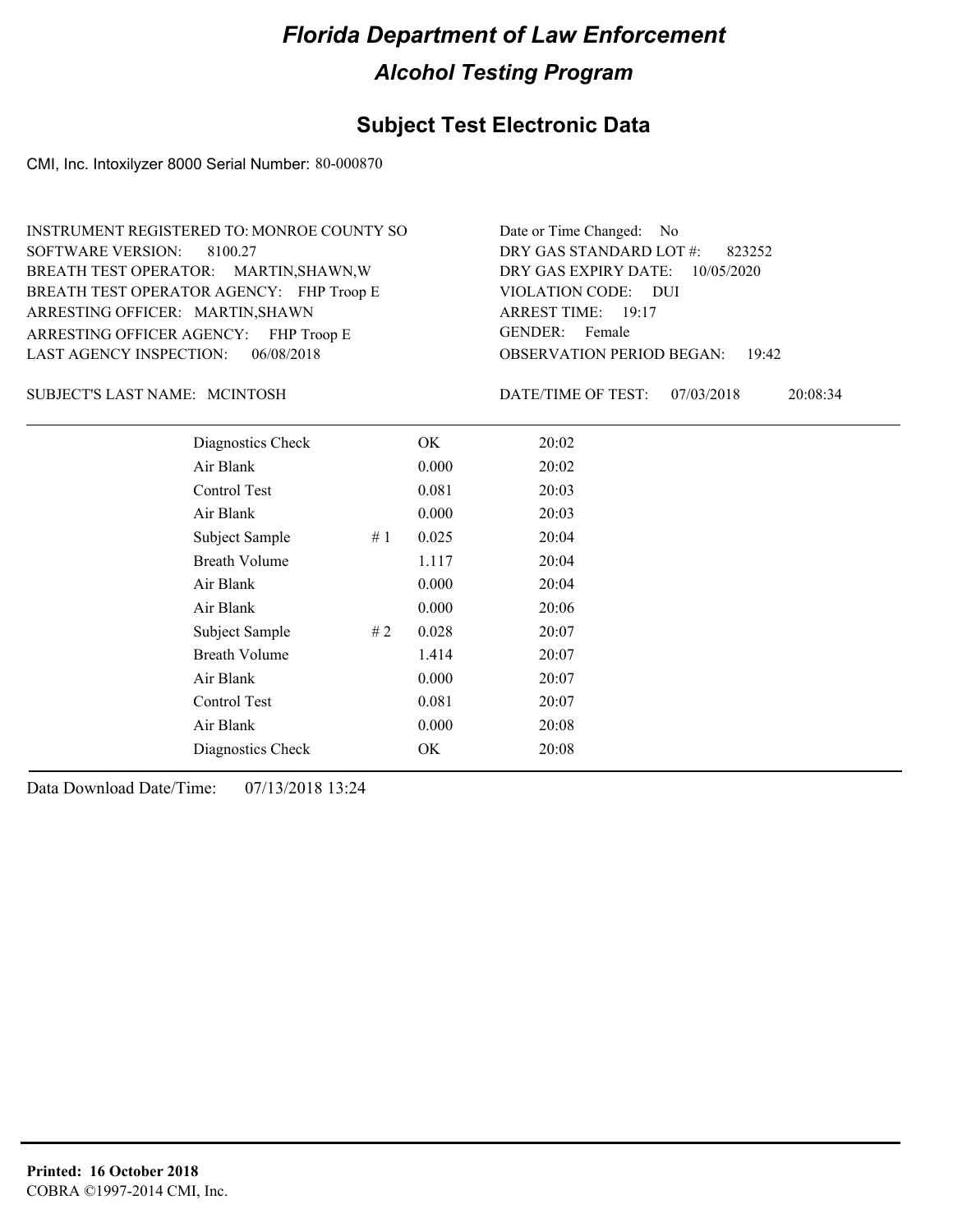## **Subject Test Electronic Data**

CMI, Inc. Intoxilyzer 8000 Serial Number: 80-000870

|                                     | <b>INSTRUMENT REGISTERED TO: MONROE COUNTY SO</b> |       |                    | Date or Time Changed: No                          |  |  |  |
|-------------------------------------|---------------------------------------------------|-------|--------------------|---------------------------------------------------|--|--|--|
| <b>SOFTWARE VERSION:</b>            | 8100.27                                           |       |                    | DRY GAS STANDARD LOT #:<br>823252                 |  |  |  |
| BREATH TEST OPERATOR: HEIN, PAUL, M |                                                   |       |                    | DRY GAS EXPIRY DATE:<br>10/05/2020                |  |  |  |
|                                     | BREATH TEST OPERATOR AGENCY: FFWCC (West Palm)    |       |                    | VIOLATION CODE: BUI                               |  |  |  |
| ARRESTING OFFICER: HEIN, PAUL       |                                                   |       | ARREST TIME: 16:31 |                                                   |  |  |  |
|                                     | ARRESTING OFFICER AGENCY: FFWCC (West Palm)       |       | <b>GENDER:</b>     | Male<br><b>OBSERVATION PERIOD BEGAN:</b><br>16:54 |  |  |  |
| <b>LAST AGENCY INSPECTION:</b>      | 06/08/2018                                        |       |                    |                                                   |  |  |  |
| SUBJECT'S LAST NAME: BRENLLA        |                                                   |       | DATE/TIME OF TEST: | 17:19:24<br>07/04/2018                            |  |  |  |
|                                     | Diagnostics Check                                 | OK.   | 17:14              |                                                   |  |  |  |
|                                     | Air Blank                                         | 0.000 | 17:15              |                                                   |  |  |  |
|                                     | Control Test                                      | 0.081 | 17:15              |                                                   |  |  |  |
|                                     | Air Blank                                         | 0.000 | 17:16              |                                                   |  |  |  |
|                                     | Subject Sample                                    | #1    | 17:18              | <b>Subject Test Refused</b>                       |  |  |  |
|                                     | Breath Volume                                     | 0.000 | 17:18              |                                                   |  |  |  |
|                                     | Air Blank                                         | 0.000 | 17:18              |                                                   |  |  |  |
|                                     | Control Test                                      | 0.081 | 17:18              |                                                   |  |  |  |
|                                     | Air Blank                                         | 0.000 | 17:19              |                                                   |  |  |  |
|                                     | Diagnostics Check                                 | OK.   | 17:19              |                                                   |  |  |  |
|                                     |                                                   |       |                    |                                                   |  |  |  |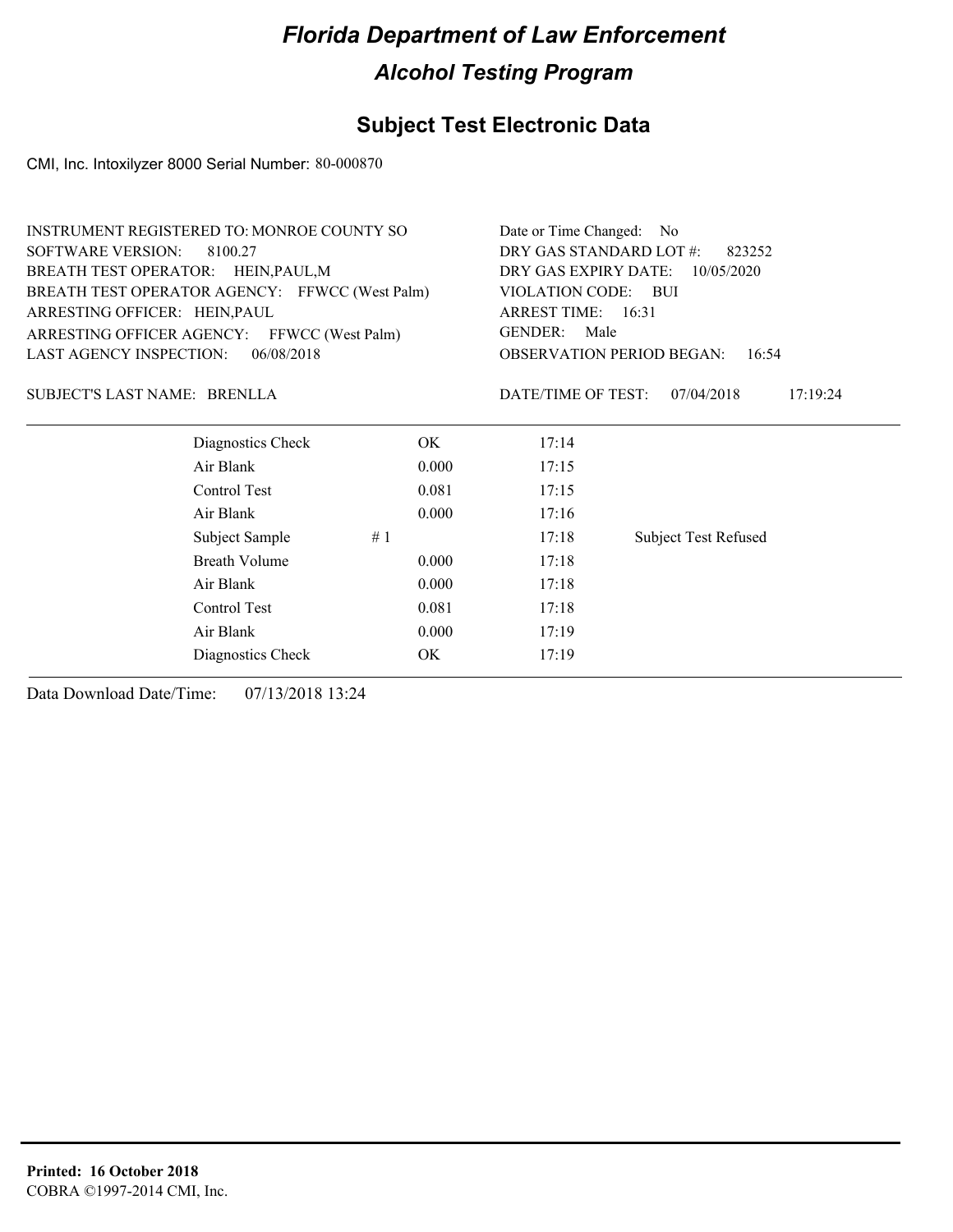### **Subject Test Electronic Data**

CMI, Inc. Intoxilyzer 8000 Serial Number: 80-000870

#### MACKENDREE SUBJECT'S LAST NAME: DATE/TIME OF TEST:

DATE/TIME OF TEST: 07/05/2018 11:54:25

| Diagnostics Check    |    | OK    | 11:46 |
|----------------------|----|-------|-------|
| Air Blank            |    | 0.000 | 11:46 |
| Control Test         |    | 0.081 | 11:46 |
| Air Blank            |    | 0.000 | 11:47 |
| Subject Sample       | #1 | 0.051 | 11:48 |
| <b>Breath Volume</b> |    | 1.824 | 11:48 |
| Air Blank            |    | 0.000 | 11:49 |
| Air Blank            |    | 0.000 | 11:51 |
| Subject Sample       | #2 | 0.051 | 11:52 |
| <b>Breath Volume</b> |    | 1.343 | 11:52 |
| Air Blank            |    | 0.000 | 11:53 |
| Control Test         |    | 0.081 | 11:53 |
| Air Blank            |    | 0.000 | 11:54 |
| Diagnostics Check    |    | OK    | 11:54 |
|                      |    |       |       |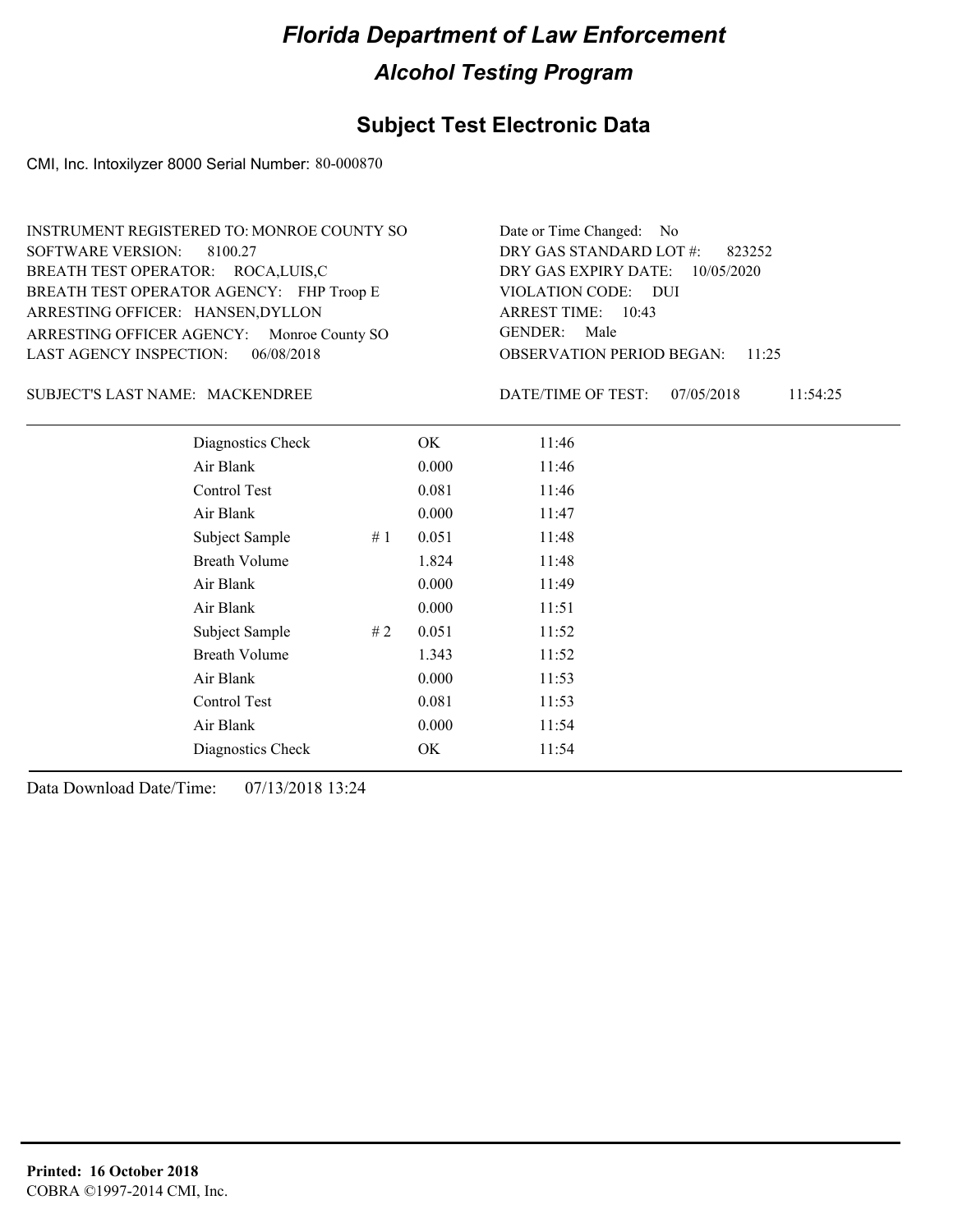### **Subject Test Electronic Data**

CMI, Inc. Intoxilyzer 8000 Serial Number: 80-000870

|                                  | <b>INSTRUMENT REGISTERED TO: MONROE COUNTY SO</b> |       | Date or Time Changed: No                  |                             |  |
|----------------------------------|---------------------------------------------------|-------|-------------------------------------------|-----------------------------|--|
| <b>SOFTWARE VERSION:</b>         | 8100.27                                           |       | DRY GAS STANDARD LOT #:<br>823252         |                             |  |
|                                  | BREATH TEST OPERATOR: O'KEEFE, PATRICIA, M        |       | DRY GAS EXPIRY DATE:<br>10/05/2020        |                             |  |
|                                  | BREATH TEST OPERATOR AGENCY: Monroe County SO     |       | <b>VIOLATION CODE:</b>                    | – BUI                       |  |
| ARRESTING OFFICER: PETRU, MIROS  |                                                   |       | ARREST TIME: 17:57                        |                             |  |
|                                  | ARRESTING OFFICER AGENCY: FFWCC (West Palm)       |       | <b>GENDER:</b><br>Male                    |                             |  |
| LAST AGENCY INSPECTION:          | 06/08/2018                                        |       | <b>OBSERVATION PERIOD BEGAN:</b><br>18:51 |                             |  |
| <b>SUBJECT'S LAST NAME: NAAR</b> |                                                   |       | DATE/TIME OF TEST:                        | 07/07/2018<br>19:17:11      |  |
|                                  | Diagnostics Check                                 | OK.   | 19:14                                     |                             |  |
|                                  | Air Blank                                         | 0.000 | 19:14                                     |                             |  |
|                                  | Control Test                                      | 0.082 | 19:14                                     |                             |  |
|                                  | Air Blank                                         | 0.000 | 19:15                                     |                             |  |
|                                  | Subject Sample                                    | #1    | 19:15                                     | <b>Subject Test Refused</b> |  |
|                                  | <b>Breath Volume</b>                              | 0.000 | 19:15                                     |                             |  |
|                                  | Air Blank                                         | 0.000 | 19:16                                     |                             |  |
|                                  | Control Test                                      | 0.081 | 19:16                                     |                             |  |
|                                  | Air Blank                                         | 0.000 | 19:17                                     |                             |  |
|                                  | Diagnostics Check                                 | OK    | 19:17                                     |                             |  |
|                                  |                                                   |       |                                           |                             |  |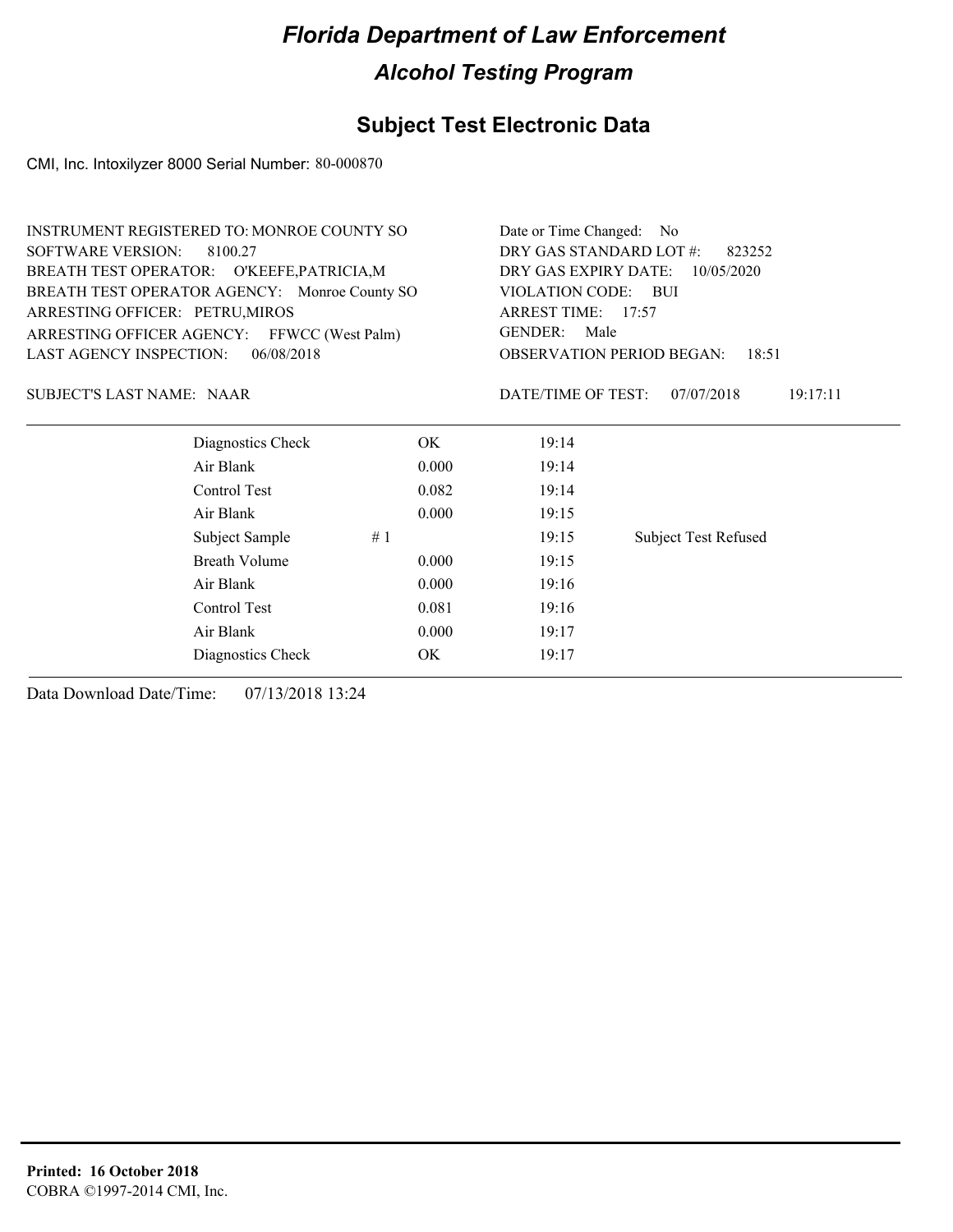#### **Subject Test Electronic Data**

CMI, Inc. Intoxilyzer 8000 Serial Number: 80-000870

| <b>INSTRUMENT REGISTERED TO: MONROE COUNTY SO</b> |                                               |                                   |       | Date or Time Changed: No                  |                        |  |  |
|---------------------------------------------------|-----------------------------------------------|-----------------------------------|-------|-------------------------------------------|------------------------|--|--|
| SOFTWARE VERSION:                                 | 8100.27                                       | DRY GAS STANDARD LOT #:<br>823252 |       |                                           |                        |  |  |
| BREATH TEST OPERATOR: O'KEEFE, PATRICIA, M        |                                               |                                   |       | DRY GAS EXPIRY DATE:<br>10/05/2020        |                        |  |  |
|                                                   | BREATH TEST OPERATOR AGENCY: Monroe County SO |                                   |       | VIOLATION CODE: DUI                       |                        |  |  |
| ARRESTING OFFICER: O'KEEFE, PATRICIA              |                                               |                                   |       | ARREST TIME: 21:39                        |                        |  |  |
| ARRESTING OFFICER AGENCY: Monroe County SO        |                                               |                                   |       | <b>GENDER:</b><br>Male                    |                        |  |  |
| <b>LAST AGENCY INSPECTION:</b>                    | 06/08/2018                                    |                                   |       | <b>OBSERVATION PERIOD BEGAN:</b><br>21:58 |                        |  |  |
| SUBJECT'S LAST NAME: JAIMES                       |                                               |                                   |       | DATE/TIME OF TEST:                        | 07/08/2018<br>22:26:39 |  |  |
|                                                   | Diagnostics Check                             |                                   | OK.   | 22:18                                     |                        |  |  |
|                                                   | Air Blank                                     |                                   | 0.000 | 22:19                                     |                        |  |  |
|                                                   | Control Test                                  |                                   | 0.081 | 22:19                                     |                        |  |  |
|                                                   | Air Blank                                     |                                   | 0.000 | 22:20                                     |                        |  |  |
|                                                   | Subject Sample                                | #1                                | 0.214 | 22:21                                     |                        |  |  |
|                                                   | Breath Volume                                 |                                   | 1.980 | 22:21                                     |                        |  |  |
|                                                   | Air Blank                                     |                                   | 0.000 | 22:22                                     |                        |  |  |
|                                                   | Air Blank                                     |                                   | 0.000 | 22:24                                     |                        |  |  |
|                                                   |                                               |                                   |       |                                           |                        |  |  |

Air Blank 22:26 Purge Fail

Subject Sample # 2 0.223 22:25 Breath Volume 2.433 22:25

Air Blank 0.000 22:26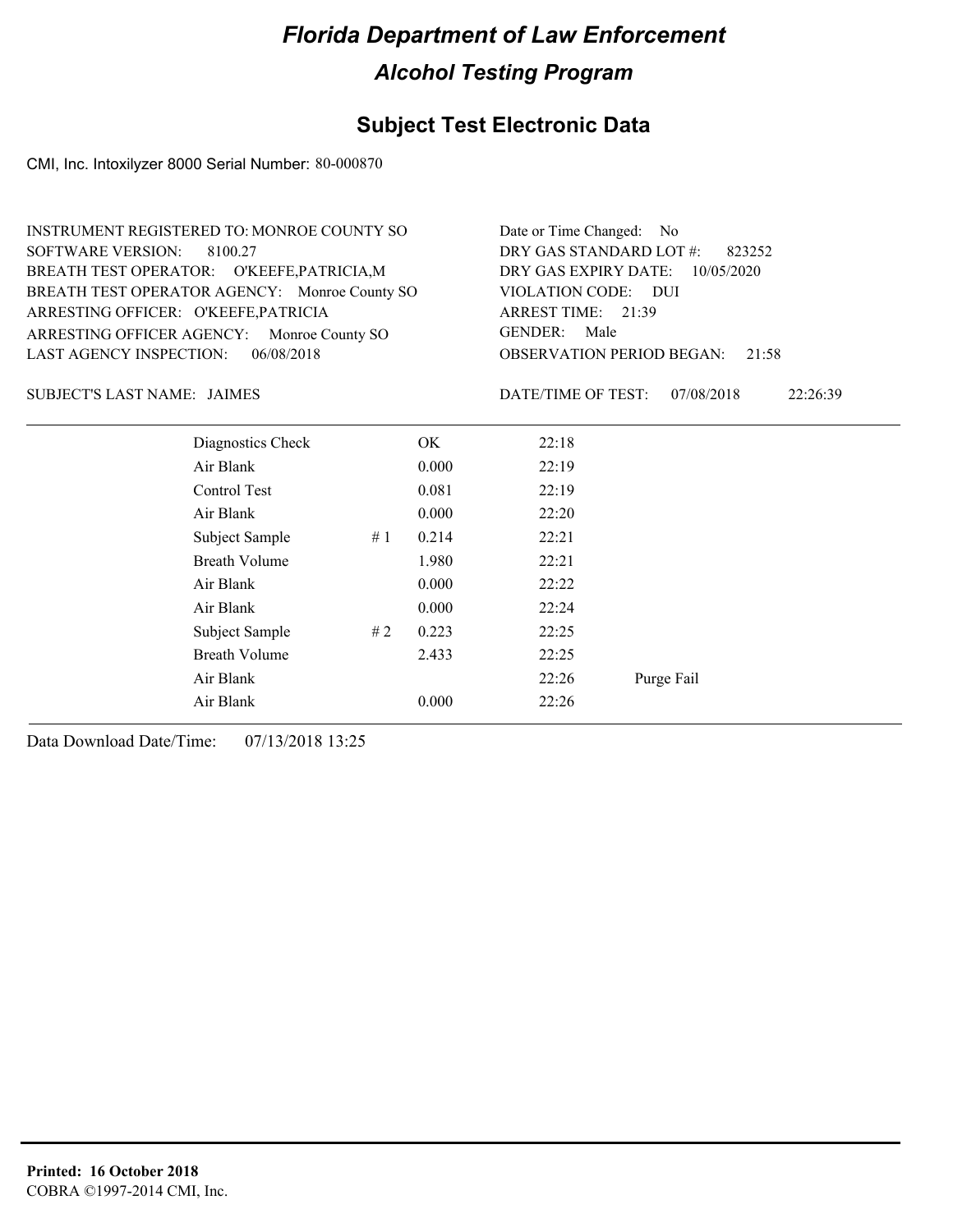### **Subject Test Electronic Data**

CMI, Inc. Intoxilyzer 8000 Serial Number: 80-000870

| INSTRUMENT REGISTERED TO: MONROE COUNTY SO    | Date or Time Changed: No               |
|-----------------------------------------------|----------------------------------------|
| SOFTWARE VERSION: 8100.27                     | DRY GAS STANDARD LOT $\#$ : 823252     |
| BREATH TEST OPERATOR: KEITH, JASON, T         | DRY GAS EXPIRY DATE: $10/05/2020$      |
| BREATH TEST OPERATOR AGENCY: Monroe County SO | VIOLATION CODE: DUI                    |
| ARRESTING OFFICER: KEITH, JASON               | ARREST TIME: 01:01                     |
| ARRESTING OFFICER AGENCY: Monroe County SO    | GENDER: Male                           |
| LAST AGENCY INSPECTION: 07/13/2018            | <b>OBSERVATION PERIOD BEGAN: 01:24</b> |

#### SUBJECT'S LAST NAME: LINDQUIST  $\begin{array}{ccc} \text{DATE} & \text{DATE} \\ \text{array} & \text{DATE} \end{array}$

DATE/TIME OF TEST: 07/19/2018 01:51:28

| Diagnostics Check    |    | OK    | 01:45 |                             |
|----------------------|----|-------|-------|-----------------------------|
| Air Blank            |    | 0.000 | 01:45 |                             |
| Control Test         |    | 0.081 | 01:46 |                             |
| Air Blank            |    | 0.000 | 01:46 |                             |
| Subject Sample       | #1 | 0.222 | 01:47 |                             |
| <b>Breath Volume</b> |    | 1.406 | 01:47 |                             |
| Air Blank            |    | 0.000 | 01:47 |                             |
| Air Blank            |    | 0.000 | 01:49 |                             |
| Subject Sample       | #2 |       | 01:50 | <b>Subject Test Refused</b> |
| <b>Breath Volume</b> |    | 0.000 | 01:50 |                             |
| Air Blank            |    | 0.000 | 01:50 |                             |
| Control Test         |    | 0.081 | 01:50 |                             |
| Air Blank            |    | 0.000 | 01:51 |                             |
| Diagnostics Check    |    | OK    | 01:51 |                             |
|                      |    |       |       |                             |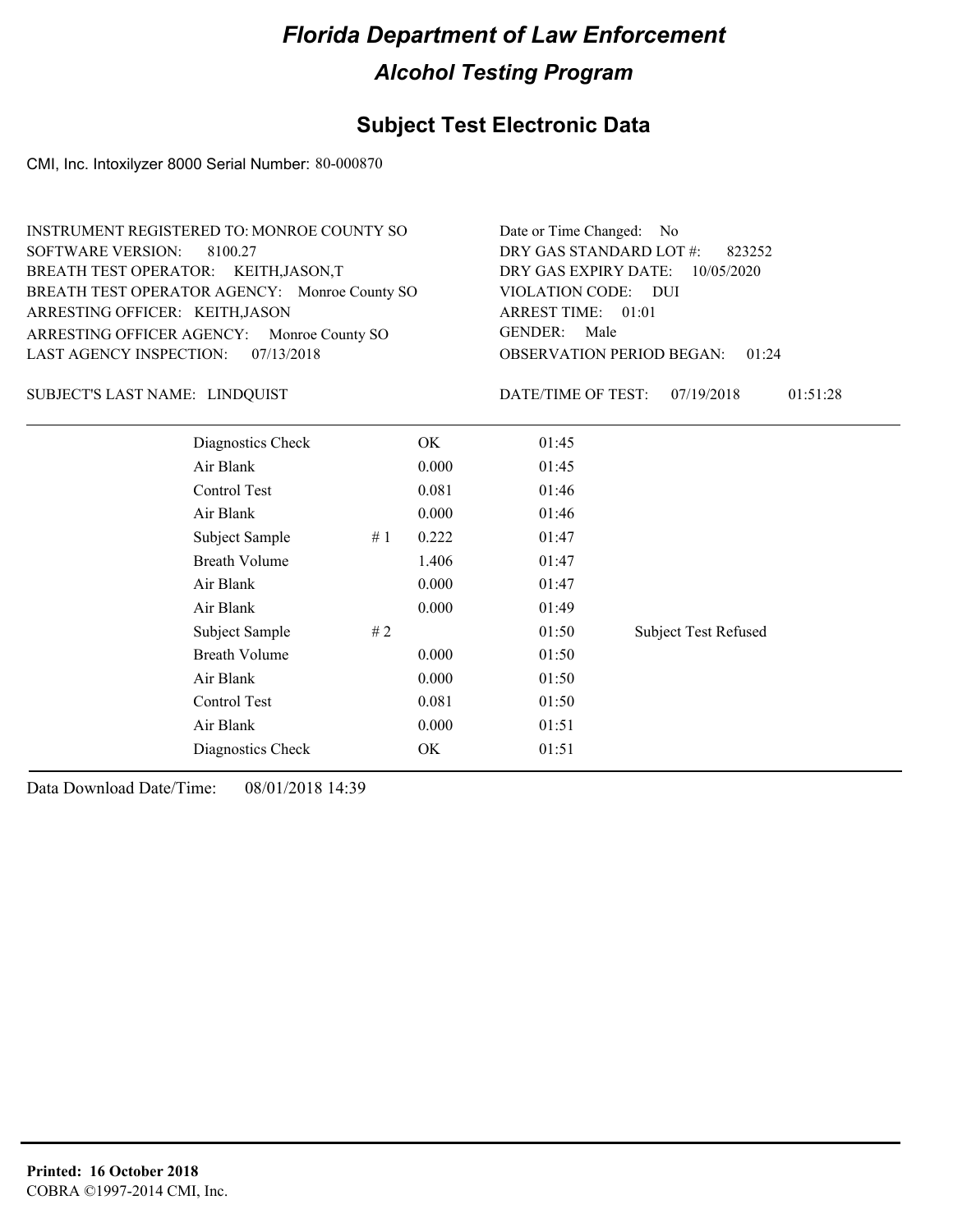### **Subject Test Electronic Data**

CMI, Inc. Intoxilyzer 8000 Serial Number: 80-000870

| DRY GAS STANDARD LOT #:<br><b>SOFTWARE VERSION:</b><br>8100.27<br>823252<br>BREATH TEST OPERATOR: HEIN, PAUL, M<br>DRY GAS EXPIRY DATE:<br>10/05/2020<br>BREATH TEST OPERATOR AGENCY: FFWCC (West Palm)<br>VIOLATION CODE: BUI<br>ARRESTING OFFICER: THOMPSON, WILLIAM<br>ARREST TIME: 00:05<br>Male<br><b>GENDER:</b><br>ARRESTING OFFICER AGENCY: FFWCC (West Palm)<br>07/13/2018<br>LAST AGENCY INSPECTION:<br><b>OBSERVATION PERIOD BEGAN:</b><br>01:14<br>SUBJECT'S LAST NAME: GRONDINES-MRAZ<br>DATE/TIME OF TEST:<br>07/22/2018<br>01:46:40<br>Diagnostics Check<br>OK.<br>01:41<br>Air Blank<br>0.000<br>01:41<br>Control Test<br>0.081<br>01:42<br>Air Blank<br>0.000<br>01:42<br>Subject Sample<br>#1<br>01:45<br><b>Subject Test Refused</b><br>Breath Volume<br>01:45<br>0.000<br>Air Blank<br>01:45<br>0.000<br>Control Test<br>0.081<br>01:46<br>Air Blank<br>0.000<br>01:46<br>OK<br>Diagnostics Check<br>01:46 |  | <b>INSTRUMENT REGISTERED TO: MONROE COUNTY SO</b> |  |  | Date or Time Changed: No |  |
|--------------------------------------------------------------------------------------------------------------------------------------------------------------------------------------------------------------------------------------------------------------------------------------------------------------------------------------------------------------------------------------------------------------------------------------------------------------------------------------------------------------------------------------------------------------------------------------------------------------------------------------------------------------------------------------------------------------------------------------------------------------------------------------------------------------------------------------------------------------------------------------------------------------------------------|--|---------------------------------------------------|--|--|--------------------------|--|
|                                                                                                                                                                                                                                                                                                                                                                                                                                                                                                                                                                                                                                                                                                                                                                                                                                                                                                                                |  |                                                   |  |  |                          |  |
|                                                                                                                                                                                                                                                                                                                                                                                                                                                                                                                                                                                                                                                                                                                                                                                                                                                                                                                                |  |                                                   |  |  |                          |  |
|                                                                                                                                                                                                                                                                                                                                                                                                                                                                                                                                                                                                                                                                                                                                                                                                                                                                                                                                |  |                                                   |  |  |                          |  |
|                                                                                                                                                                                                                                                                                                                                                                                                                                                                                                                                                                                                                                                                                                                                                                                                                                                                                                                                |  |                                                   |  |  |                          |  |
|                                                                                                                                                                                                                                                                                                                                                                                                                                                                                                                                                                                                                                                                                                                                                                                                                                                                                                                                |  |                                                   |  |  |                          |  |
|                                                                                                                                                                                                                                                                                                                                                                                                                                                                                                                                                                                                                                                                                                                                                                                                                                                                                                                                |  |                                                   |  |  |                          |  |
|                                                                                                                                                                                                                                                                                                                                                                                                                                                                                                                                                                                                                                                                                                                                                                                                                                                                                                                                |  |                                                   |  |  |                          |  |
|                                                                                                                                                                                                                                                                                                                                                                                                                                                                                                                                                                                                                                                                                                                                                                                                                                                                                                                                |  |                                                   |  |  |                          |  |
|                                                                                                                                                                                                                                                                                                                                                                                                                                                                                                                                                                                                                                                                                                                                                                                                                                                                                                                                |  |                                                   |  |  |                          |  |
|                                                                                                                                                                                                                                                                                                                                                                                                                                                                                                                                                                                                                                                                                                                                                                                                                                                                                                                                |  |                                                   |  |  |                          |  |
|                                                                                                                                                                                                                                                                                                                                                                                                                                                                                                                                                                                                                                                                                                                                                                                                                                                                                                                                |  |                                                   |  |  |                          |  |
|                                                                                                                                                                                                                                                                                                                                                                                                                                                                                                                                                                                                                                                                                                                                                                                                                                                                                                                                |  |                                                   |  |  |                          |  |
|                                                                                                                                                                                                                                                                                                                                                                                                                                                                                                                                                                                                                                                                                                                                                                                                                                                                                                                                |  |                                                   |  |  |                          |  |
|                                                                                                                                                                                                                                                                                                                                                                                                                                                                                                                                                                                                                                                                                                                                                                                                                                                                                                                                |  |                                                   |  |  |                          |  |
|                                                                                                                                                                                                                                                                                                                                                                                                                                                                                                                                                                                                                                                                                                                                                                                                                                                                                                                                |  |                                                   |  |  |                          |  |
|                                                                                                                                                                                                                                                                                                                                                                                                                                                                                                                                                                                                                                                                                                                                                                                                                                                                                                                                |  |                                                   |  |  |                          |  |
|                                                                                                                                                                                                                                                                                                                                                                                                                                                                                                                                                                                                                                                                                                                                                                                                                                                                                                                                |  |                                                   |  |  |                          |  |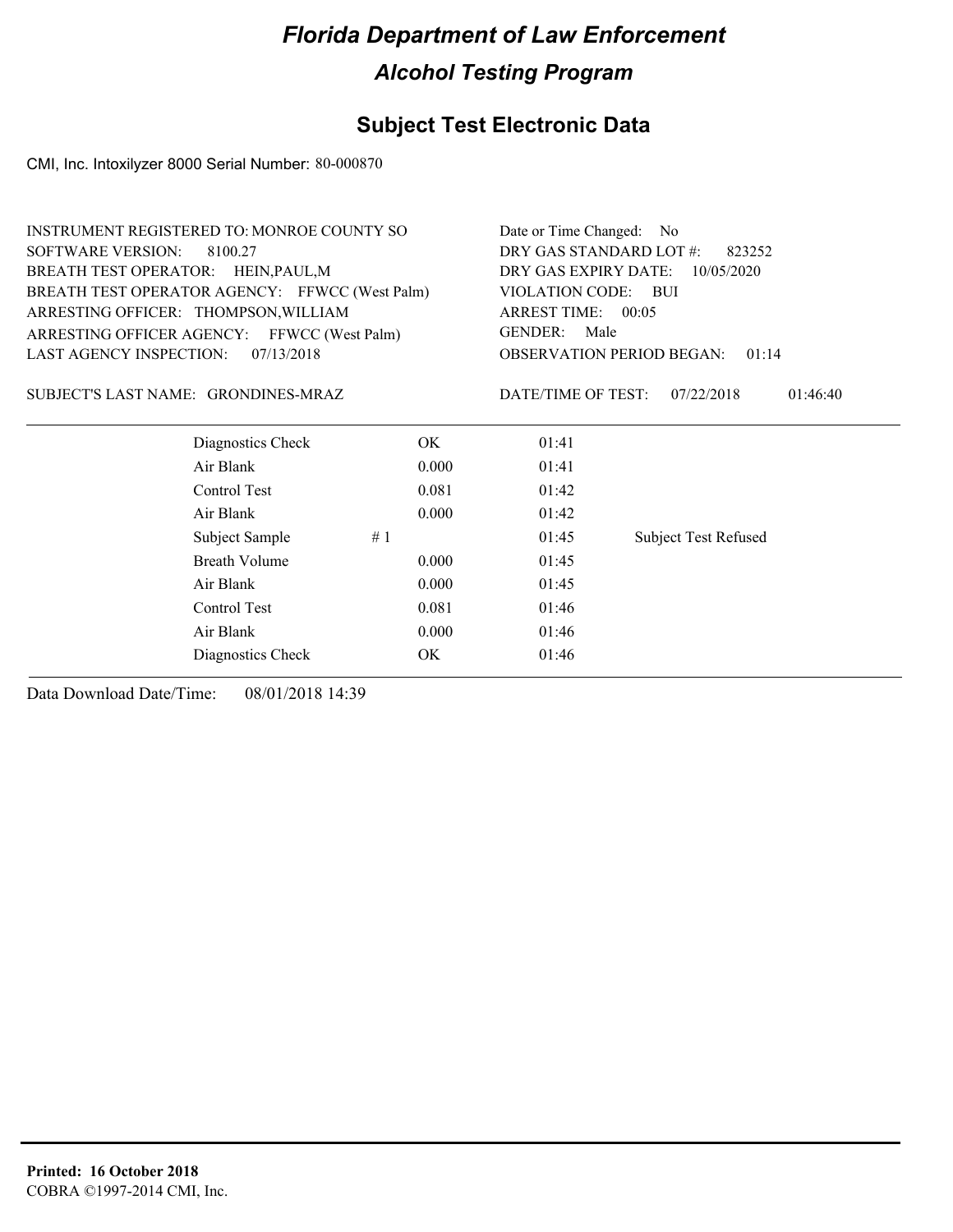### **Subject Test Electronic Data**

CMI, Inc. Intoxilyzer 8000 Serial Number: 80-000870

| INSTRUMENT REGISTERED TO: MONROE COUNTY SO     | Date or Time Changed: No               |
|------------------------------------------------|----------------------------------------|
| SOFTWARE VERSION: 8100.27                      | DRY GAS STANDARD LOT $\#$ : 823252     |
| BREATH TEST OPERATOR: HEIN, PAUL, M            | DRY GAS EXPIRY DATE: $10/05/2020$      |
| BREATH TEST OPERATOR AGENCY: FFWCC (West Palm) | VIOLATION CODE: BUI                    |
| ARRESTING OFFICER: HOPPE,ZACH                  | ARREST TIME: 11:59                     |
| ARRESTING OFFICER AGENCY: FFWCC (West Palm)    | GENDER: Male                           |
| LAST AGENCY INSPECTION: 07/13/2018             | <b>OBSERVATION PERIOD BEGAN: 01:00</b> |
|                                                |                                        |

SUBJECT'S LAST NAME: MASSE **Example 20** DATE/TIME OF TEST:

DATE/TIME OF TEST: 07/25/2018 01:31:51

| Diagnostics Check    | OK    | 01:24 |
|----------------------|-------|-------|
| Air Blank            | 0.000 | 01:24 |
| Control Test         | 0.081 | 01:24 |
| Air Blank            | 0.000 | 01:25 |
| Subject Sample<br>#1 | 0.122 | 01:26 |
| <b>Breath Volume</b> | 2.601 | 01:26 |
| Air Blank            | 0.000 | 01:27 |
| Air Blank            | 0.000 | 01:28 |
| Subject Sample<br>#2 | 0.116 | 01:30 |
| <b>Breath Volume</b> | 2.121 | 01:30 |
| Air Blank            | 0.000 | 01:30 |
| Control Test         | 0.079 | 01:31 |
| Air Blank            | 0.000 | 01:31 |
| Diagnostics Check    | OK    | 01:31 |
|                      |       |       |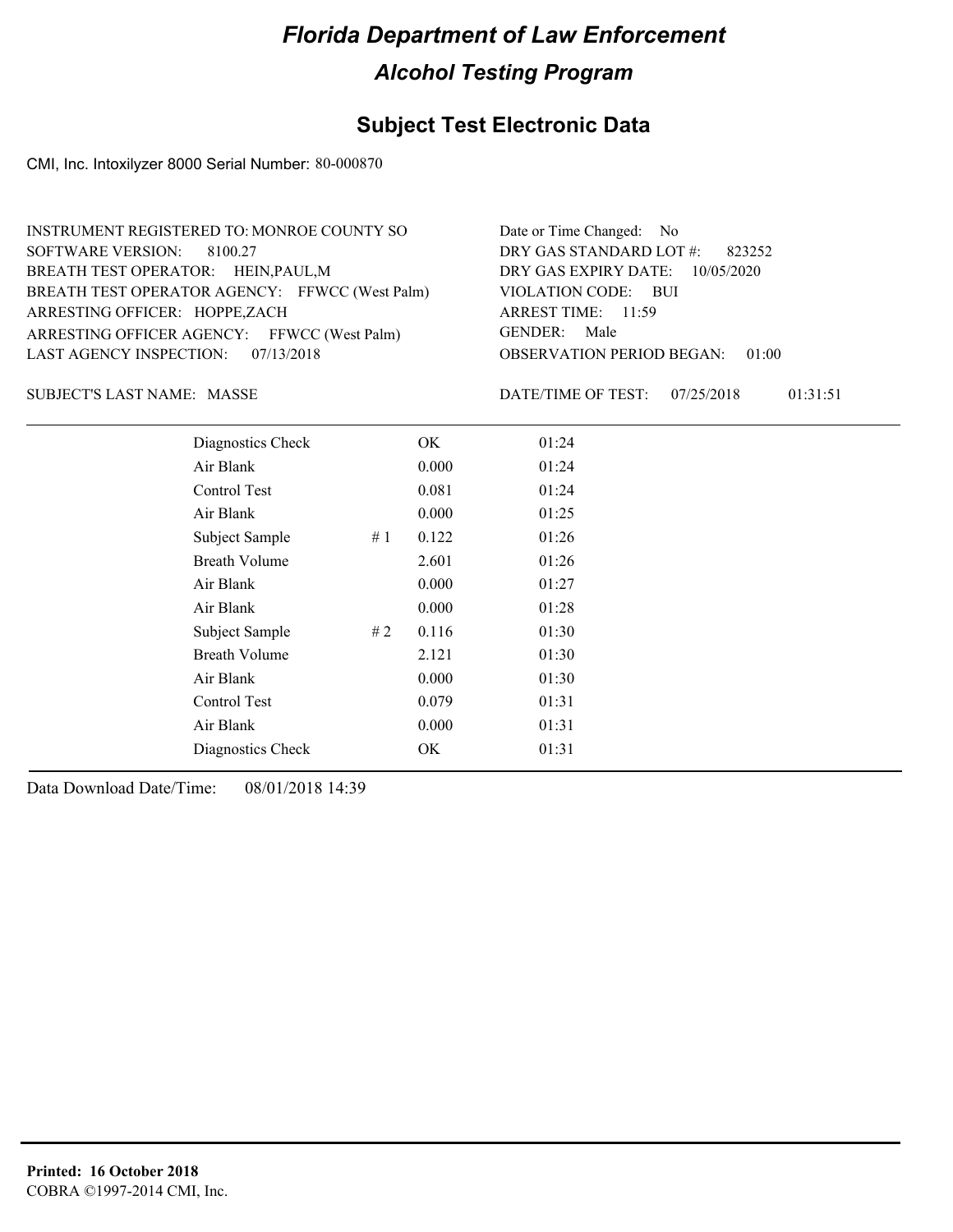### **Subject Test Electronic Data**

CMI, Inc. Intoxilyzer 8000 Serial Number: 80-000870

| <b>INSTRUMENT REGISTERED TO: MONROE COUNTY SO</b> |                   |       | Date or Time Changed: No           |                                           |  |  |
|---------------------------------------------------|-------------------|-------|------------------------------------|-------------------------------------------|--|--|
| <b>SOFTWARE VERSION:</b><br>8100.27               |                   |       |                                    | DRY GAS STANDARD LOT #:<br>823252         |  |  |
| BREATH TEST OPERATOR: O'KEEFE, PATRICIA, M        |                   |       | DRY GAS EXPIRY DATE:<br>10/05/2020 |                                           |  |  |
| BREATH TEST OPERATOR AGENCY: Monroe County SO     |                   |       | VIOLATION CODE:                    | – BUI                                     |  |  |
| ARRESTING OFFICER: OLDSEN, MICHAEL                |                   |       | ARREST TIME: 02:15                 |                                           |  |  |
| ARRESTING OFFICER AGENCY: FFWCC (West Palm)       |                   |       | GENDER: Male                       |                                           |  |  |
| <b>LAST AGENCY INSPECTION:</b>                    | 07/13/2018        |       |                                    | <b>OBSERVATION PERIOD BEGAN:</b><br>03:01 |  |  |
| SUBJECT'S LAST NAME: FRIGA                        |                   |       | DATE/TIME OF TEST:                 | 07/26/2018<br>03:24:04                    |  |  |
|                                                   | Diagnostics Check | OK.   | 03:21                              |                                           |  |  |
| Air Blank                                         |                   | 0.000 | 03:21                              |                                           |  |  |
| Control Test                                      |                   | 0.082 | 03:21                              |                                           |  |  |
| Air Blank                                         |                   | 0.000 | 03:22                              |                                           |  |  |
| Subject Sample                                    | #1                |       | 03:22                              | <b>Subject Test Refused</b>               |  |  |
| <b>Breath Volume</b>                              |                   | 0.000 | 03:22                              |                                           |  |  |
| Air Blank                                         |                   | 0.000 | 03:23                              |                                           |  |  |
| Control Test                                      |                   | 0.081 | 03:23                              |                                           |  |  |
| Air Blank                                         |                   | 0.000 | 03:23                              |                                           |  |  |
|                                                   | Diagnostics Check | OK    | 03:24                              |                                           |  |  |
|                                                   |                   |       |                                    |                                           |  |  |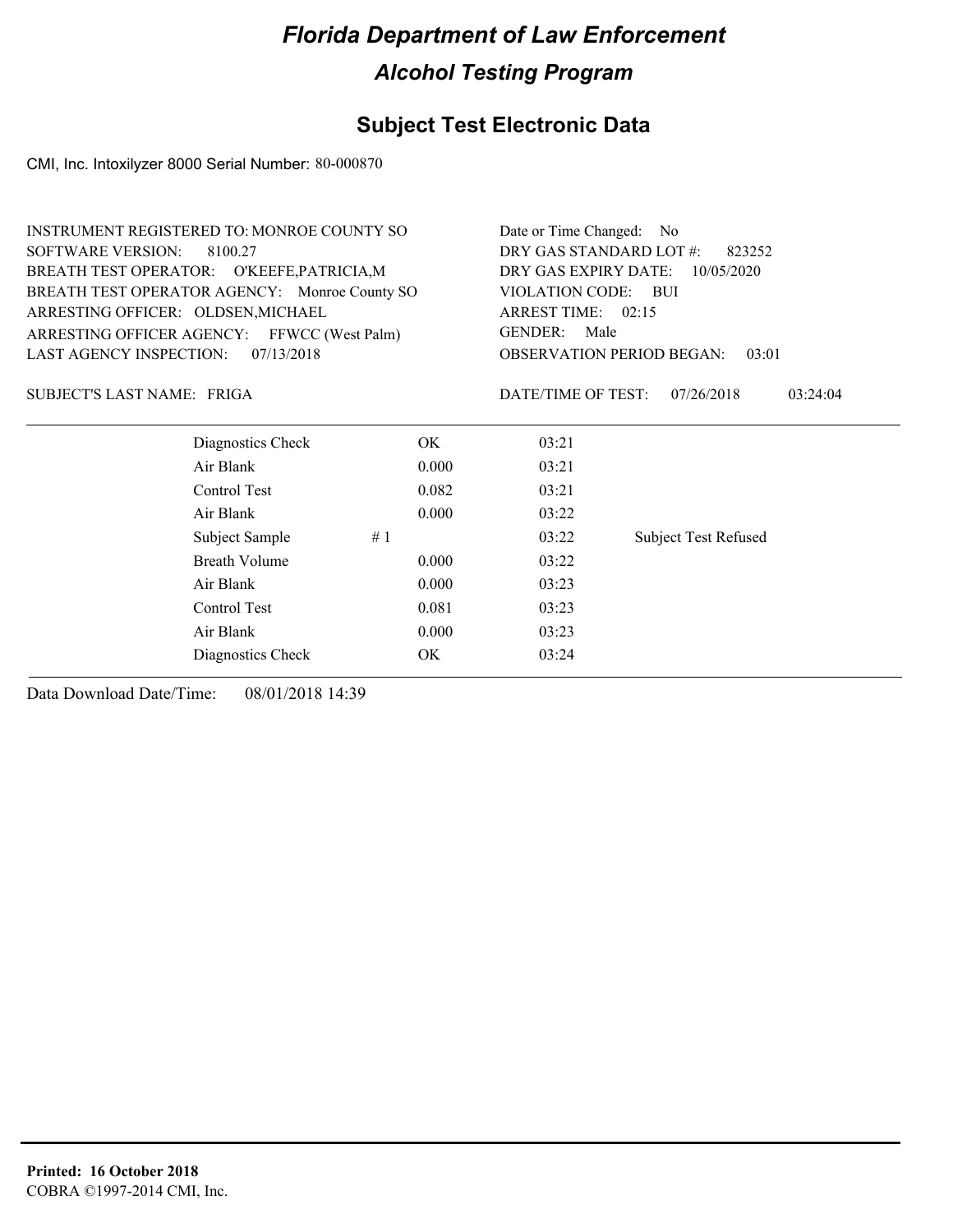### **Subject Test Electronic Data**

CMI, Inc. Intoxilyzer 8000 Serial Number: 80-000870

|                                          | INSTRUMENT REGISTERED TO: MONROE COUNTY SO |    |                                    | Date or Time Changed: No          |                                           |  |
|------------------------------------------|--------------------------------------------|----|------------------------------------|-----------------------------------|-------------------------------------------|--|
| <b>SOFTWARE VERSION:</b><br>8100.27      |                                            |    |                                    | DRY GAS STANDARD LOT #:<br>823252 |                                           |  |
| BREATH TEST OPERATOR: WILLIAMS, DAVID, R |                                            |    | DRY GAS EXPIRY DATE:<br>10/05/2020 |                                   |                                           |  |
|                                          | BREATH TEST OPERATOR AGENCY: FHP Troop E   |    |                                    | VIOLATION CODE: DUI               |                                           |  |
| ARRESTING OFFICER: MARTIN, SHAWN         |                                            |    |                                    | ARREST TIME: 21:36                |                                           |  |
|                                          | ARRESTING OFFICER AGENCY: FHP Troop E      |    |                                    | <b>GENDER:</b><br>Male            |                                           |  |
| <b>LAST AGENCY INSPECTION:</b>           | 07/13/2018                                 |    |                                    |                                   | <b>OBSERVATION PERIOD BEGAN:</b><br>22:10 |  |
| SUBJECT'S LAST NAME: CHRISMAN            |                                            |    |                                    | DATE/TIME OF TEST:                | 07/26/2018<br>22:35:36                    |  |
|                                          | Diagnostics Check                          |    | OK                                 | 22:32                             |                                           |  |
|                                          | Air Blank                                  |    | 0.000                              | 22:33                             |                                           |  |
|                                          | Control Test                               |    | 0.081                              | 22:33                             |                                           |  |
|                                          | Air Blank                                  |    | 0.000                              | 22:34                             |                                           |  |
|                                          | Subject Sample                             | #1 |                                    | 22:34                             | <b>Subject Test Refused</b>               |  |
|                                          | <b>Breath Volume</b>                       |    | 0.000                              | 22:34                             |                                           |  |
|                                          | Air Blank                                  |    | 0.000                              | 22:34                             |                                           |  |
|                                          | Control Test                               |    | 0.081                              | 22:35                             |                                           |  |
|                                          | Air Blank                                  |    | 0.000                              | 22:35                             |                                           |  |
|                                          | Diagnostics Check                          |    | OK                                 | 22:35                             |                                           |  |
|                                          |                                            |    |                                    |                                   |                                           |  |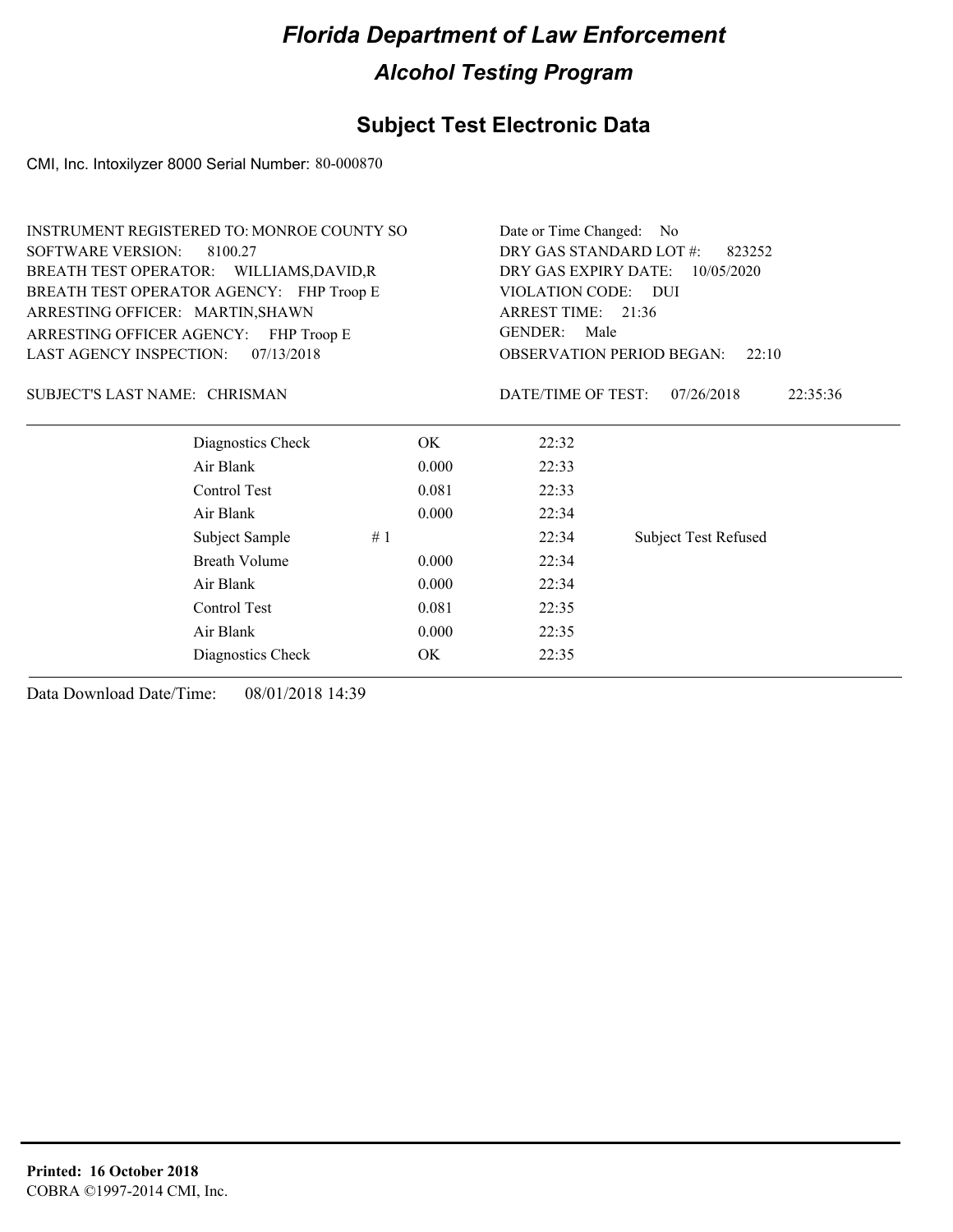#### **Subject Test Electronic Data**

CMI, Inc. Intoxilyzer 8000 Serial Number: 80-000870

ARRESTING OFFICER AGENCY: FHP Troop E GENDER: BREATH TEST OPERATOR AGENCY: FHP Troop E VIOLATION CODE: SOFTWARE VERSION: 8100.27 ARRESTING OFFICER: MARTIN, SHAWN BREATH TEST OPERATOR: MARTIN,SHAWN,W LAST AGENCY INSPECTION: 07/13/2018 INSTRUMENT REGISTERED TO: MONROE COUNTY SO

OBSERVATION PERIOD BEGAN: 23:40 VIOLATION CODE: DUI 23:08 ARREST TIME: DRY GAS EXPIRY DATE: 10/05/2020 823252 DRY GAS STANDARD LOT #: Date or Time Changed: No GENDER: Male

SUBJECT'S LAST NAME: VICTOR **Example 20 SUBJECT'S LAST NAME:** VICTOR

DATE/TIME OF TEST: 07/28/2018 00:07:37

| Diagnostics Check    |    | OK    | 00:00 |  |
|----------------------|----|-------|-------|--|
| Air Blank            |    | 0.000 | 00:01 |  |
| <b>Control Test</b>  |    | 0.082 | 00:01 |  |
| Air Blank            |    | 0.000 | 00:02 |  |
| Subject Sample       | #1 | 0.157 | 00:03 |  |
| <b>Breath Volume</b> |    | 1.253 | 00:03 |  |
| Air Blank            |    | 0.000 | 00:03 |  |
| Air Blank            |    | 0.000 | 00:05 |  |
| Subject Sample       | #2 | 0.158 | 00:06 |  |
| <b>Breath Volume</b> |    | 1.539 | 00:06 |  |
| Air Blank            |    | 0.000 | 00:06 |  |
| <b>Control Test</b>  |    | 0.081 | 00:07 |  |
| Air Blank            |    | 0.000 | 00:07 |  |
| Diagnostics Check    |    | OK    | 00:07 |  |
|                      |    |       |       |  |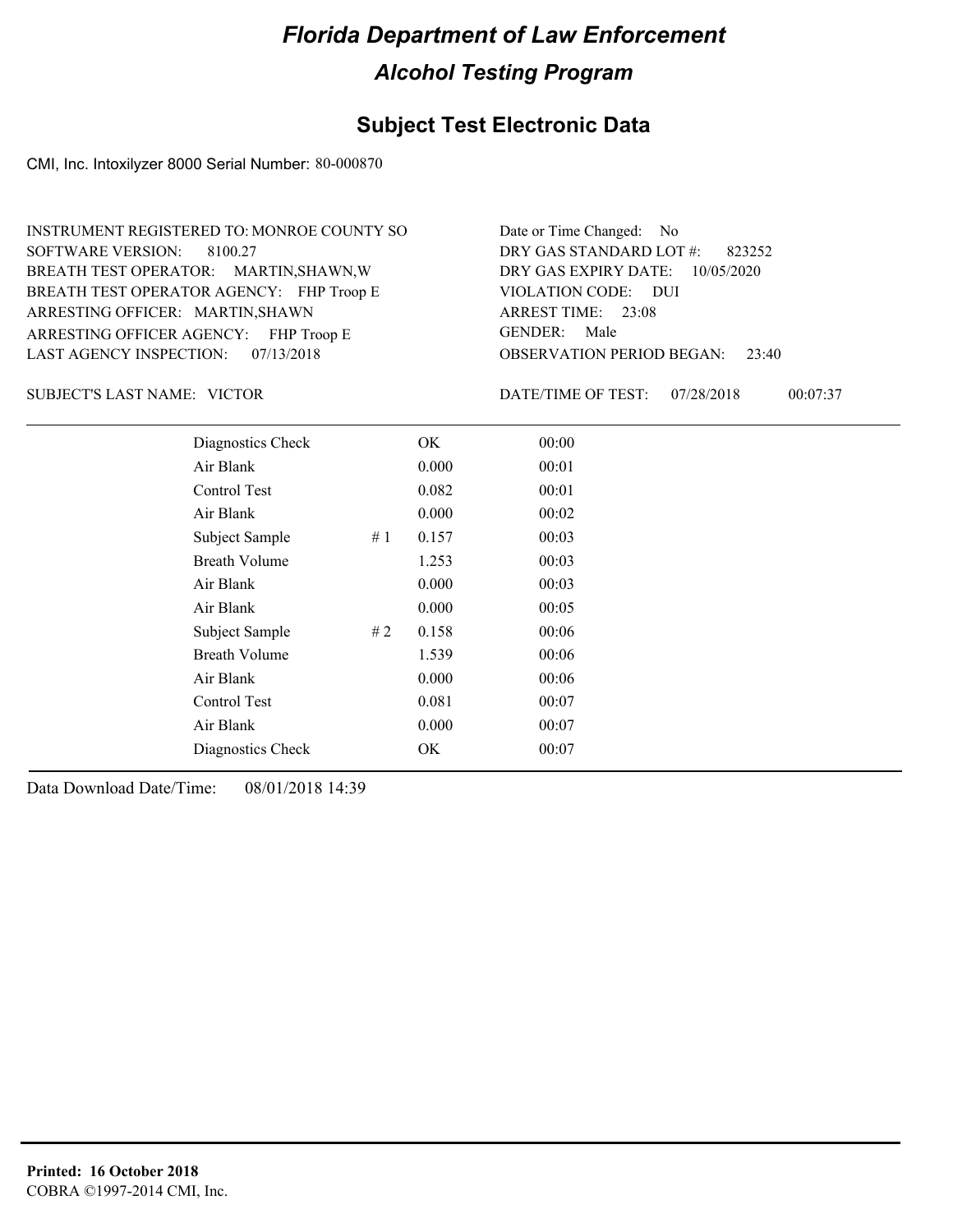### **Subject Test Electronic Data**

CMI, Inc. Intoxilyzer 8000 Serial Number: 80-000870

|                                     | <b>INSTRUMENT REGISTERED TO: MONROE COUNTY SO</b> |                        |                                   | Date or Time Changed: No                  |  |  |
|-------------------------------------|---------------------------------------------------|------------------------|-----------------------------------|-------------------------------------------|--|--|
| <b>SOFTWARE VERSION:</b><br>8100.27 |                                                   |                        | DRY GAS STANDARD LOT #:<br>823252 |                                           |  |  |
| BREATH TEST OPERATOR: BEAN, PAUL, D |                                                   |                        |                                   | DRY GAS EXPIRY DATE:<br>10/05/2020        |  |  |
|                                     | BREATH TEST OPERATOR AGENCY: Monroe County SO     | <b>VIOLATION CODE:</b> | - DUI                             |                                           |  |  |
| ARRESTING OFFICER: BEAN, PAUL       |                                                   |                        | ARREST TIME: 00:02                |                                           |  |  |
|                                     | ARRESTING OFFICER AGENCY: Monroe County SO        |                        | <b>GENDER:</b><br>Male            |                                           |  |  |
| <b>LAST AGENCY INSPECTION:</b>      | 07/13/2018                                        |                        |                                   | <b>OBSERVATION PERIOD BEGAN:</b><br>00:57 |  |  |
| SUBJECT'S LAST NAME: MC GETRICK     |                                                   |                        | DATE/TIME OF TEST:                | 07/29/2018<br>01:20:57                    |  |  |
|                                     | Diagnostics Check                                 | OK.                    | 01:17                             |                                           |  |  |
|                                     | Air Blank                                         | 0.000                  | 01:18                             |                                           |  |  |
|                                     | Control Test                                      | 0.081                  | 01:18                             |                                           |  |  |
|                                     | Air Blank                                         | 0.000                  | 01:19                             |                                           |  |  |
|                                     | Subject Sample                                    | #1                     | 01:19                             | Subject Test Refused                      |  |  |
|                                     | Breath Volume                                     | 0.000                  | 01:19                             |                                           |  |  |
|                                     | Air Blank                                         | 0.000                  | 01:20                             |                                           |  |  |
|                                     | Control Test                                      | 0.081                  | 01:20                             |                                           |  |  |
|                                     | Air Blank                                         | 0.000                  | 01:20                             |                                           |  |  |
|                                     | Diagnostics Check                                 | OK                     | 01:20                             |                                           |  |  |
|                                     |                                                   |                        |                                   |                                           |  |  |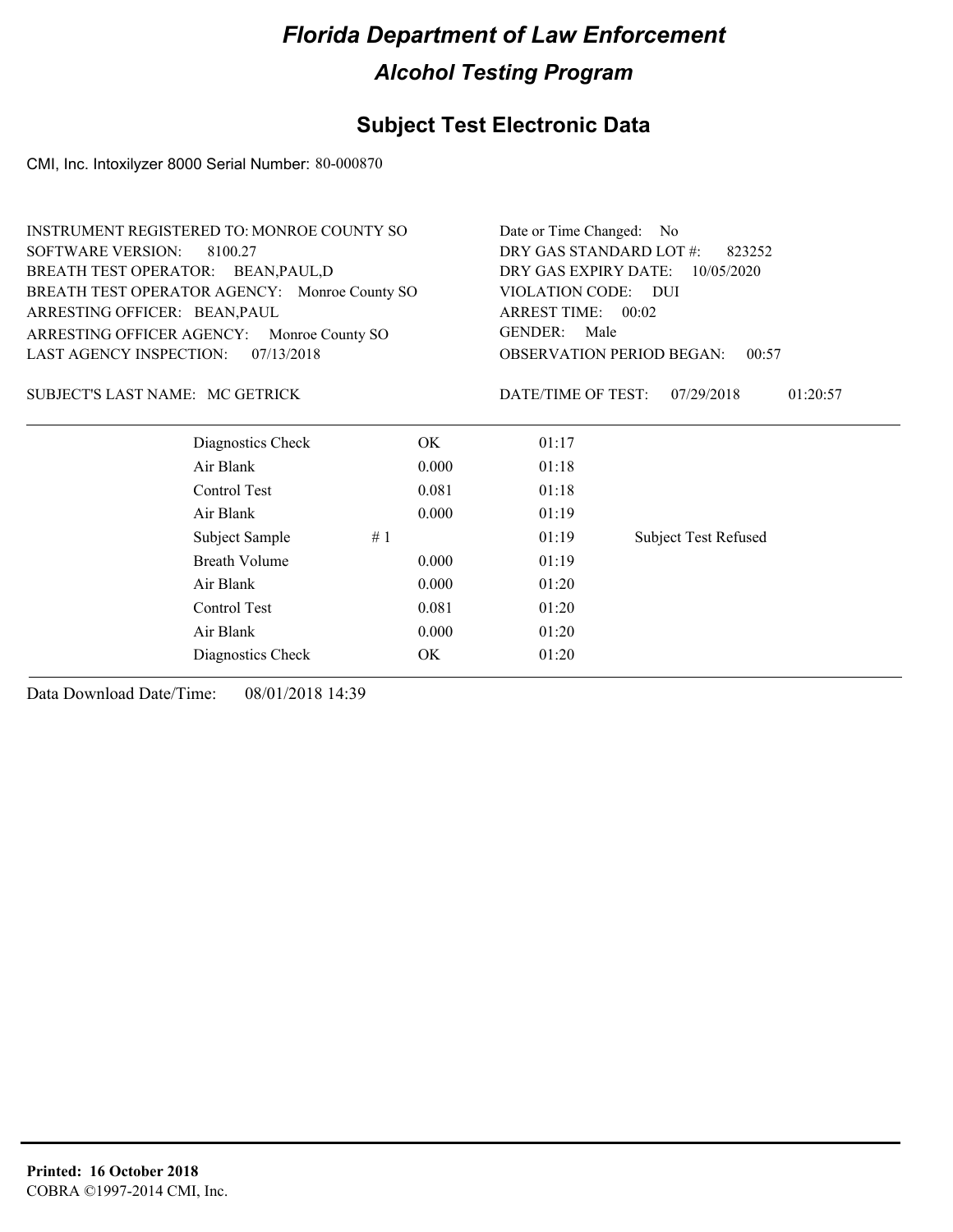### **Subject Test Electronic Data**

CMI, Inc. Intoxilyzer 8000 Serial Number: 80-000870

| <b>INSTRUMENT REGISTERED TO: MONROE COUNTY SO</b> | Date or Time Changed: No           |                        |                                           |  |
|---------------------------------------------------|------------------------------------|------------------------|-------------------------------------------|--|
| <b>SOFTWARE VERSION:</b><br>8100.27               | DRY GAS STANDARD LOT #:<br>823252  |                        |                                           |  |
| BREATH TEST OPERATOR: ALVAREZ, ORLANDO,           | DRY GAS EXPIRY DATE:<br>10/05/2020 |                        |                                           |  |
| BREATH TEST OPERATOR AGENCY: Monroe County SO     |                                    | VIOLATION CODE: DUI    |                                           |  |
| ARRESTING OFFICER: ALVAREZ, ORLANDO               |                                    | ARREST TIME: 00:39     |                                           |  |
| ARRESTING OFFICER AGENCY: Monroe County SO        |                                    | <b>GENDER:</b><br>Male |                                           |  |
| <b>LAST AGENCY INSPECTION:</b><br>07/13/2018      |                                    |                        | <b>OBSERVATION PERIOD BEGAN:</b><br>01:04 |  |
| SUBJECT'S LAST NAME: PEREZ                        |                                    | DATE/TIME OF TEST:     | 07/29/2018<br>01:32:55                    |  |
| Diagnostics Check                                 | OK.                                | 01:30                  |                                           |  |
| Air Blank                                         | 0.000                              | 01:30                  |                                           |  |
| Control Test                                      | 0.082                              | 01:30                  |                                           |  |
| Air Blank                                         | 0.000                              | 01:31                  |                                           |  |
| Subject Sample                                    | #1                                 | 01:31                  | <b>Subject Test Refused</b>               |  |
| Breath Volume                                     | 0.000                              | 01:31                  |                                           |  |
| Air Blank                                         | 0.000                              | 01:32                  |                                           |  |
| Control Test                                      | 0.081                              | 01:32                  |                                           |  |
| Air Blank                                         | 01:32                              |                        |                                           |  |
| Diagnostics Check                                 | OK                                 | 01:32                  |                                           |  |
|                                                   |                                    |                        |                                           |  |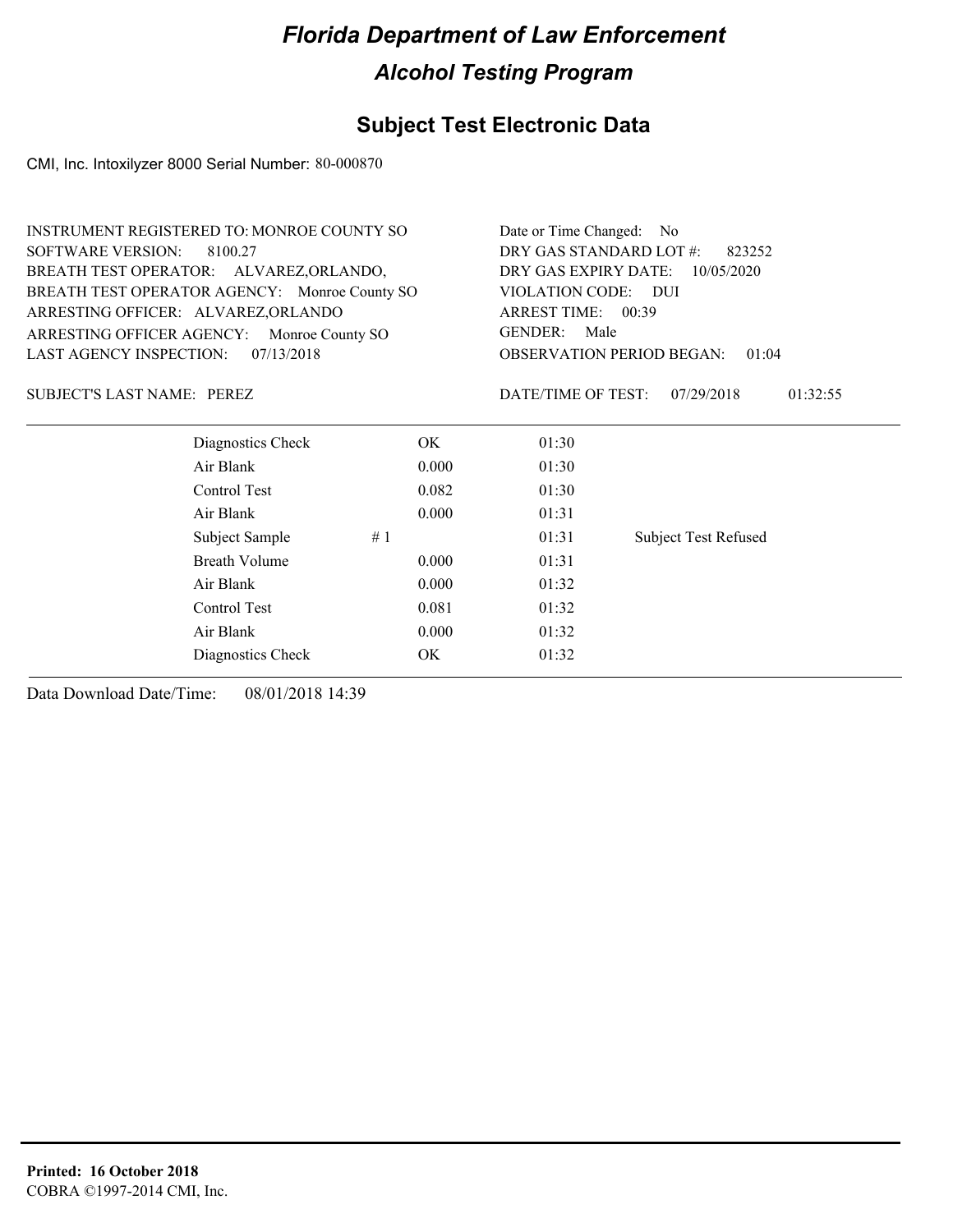### **Subject Test Electronic Data**

CMI, Inc. Intoxilyzer 8000 Serial Number: 80-000870

|                                     | INSTRUMENT REGISTERED TO: MONROE COUNTY SO    |       | Date or Time Changed: No          |                                           |  |
|-------------------------------------|-----------------------------------------------|-------|-----------------------------------|-------------------------------------------|--|
| <b>SOFTWARE VERSION:</b><br>8100.27 |                                               |       | DRY GAS STANDARD LOT #:<br>823252 |                                           |  |
|                                     | BREATH TEST OPERATOR: KERNS, CODY, J          |       |                                   | DRY GAS EXPIRY DATE:<br>10/05/2020        |  |
|                                     | BREATH TEST OPERATOR AGENCY: Monroe County SO |       | VIOLATION CODE: DUI               |                                           |  |
| ARRESTING OFFICER: MILLER, JAMIE    |                                               |       | ARREST TIME: 16:00                |                                           |  |
|                                     | ARRESTING OFFICER AGENCY: Monroe County SO    |       | GENDER: Female                    |                                           |  |
| <b>LAST AGENCY INSPECTION:</b>      | 07/13/2018                                    |       |                                   | <b>OBSERVATION PERIOD BEGAN:</b><br>16:22 |  |
| SUBJECT'S LAST NAME: ECHEMENDIA     |                                               |       | DATE/TIME OF TEST:                | 16:45:30<br>07/29/2018                    |  |
|                                     | Diagnostics Check                             | OK.   | 16:42                             |                                           |  |
|                                     | Air Blank                                     | 0.000 | 16:43                             |                                           |  |
|                                     | Control Test                                  | 0.081 | 16:43                             |                                           |  |
|                                     | Air Blank                                     | 0.000 | 16:43                             |                                           |  |
|                                     | Subject Sample                                | #1    | 16:44                             | <b>Subject Test Refused</b>               |  |
|                                     | <b>Breath Volume</b>                          | 0.000 | 16:44                             |                                           |  |
|                                     | Air Blank                                     | 0.000 | 16:44                             |                                           |  |
|                                     | Control Test                                  | 0.081 | 16:44                             |                                           |  |
|                                     | Air Blank                                     | 0.000 | 16:45                             |                                           |  |
|                                     |                                               |       |                                   |                                           |  |

Diagnostics Check OK 16:45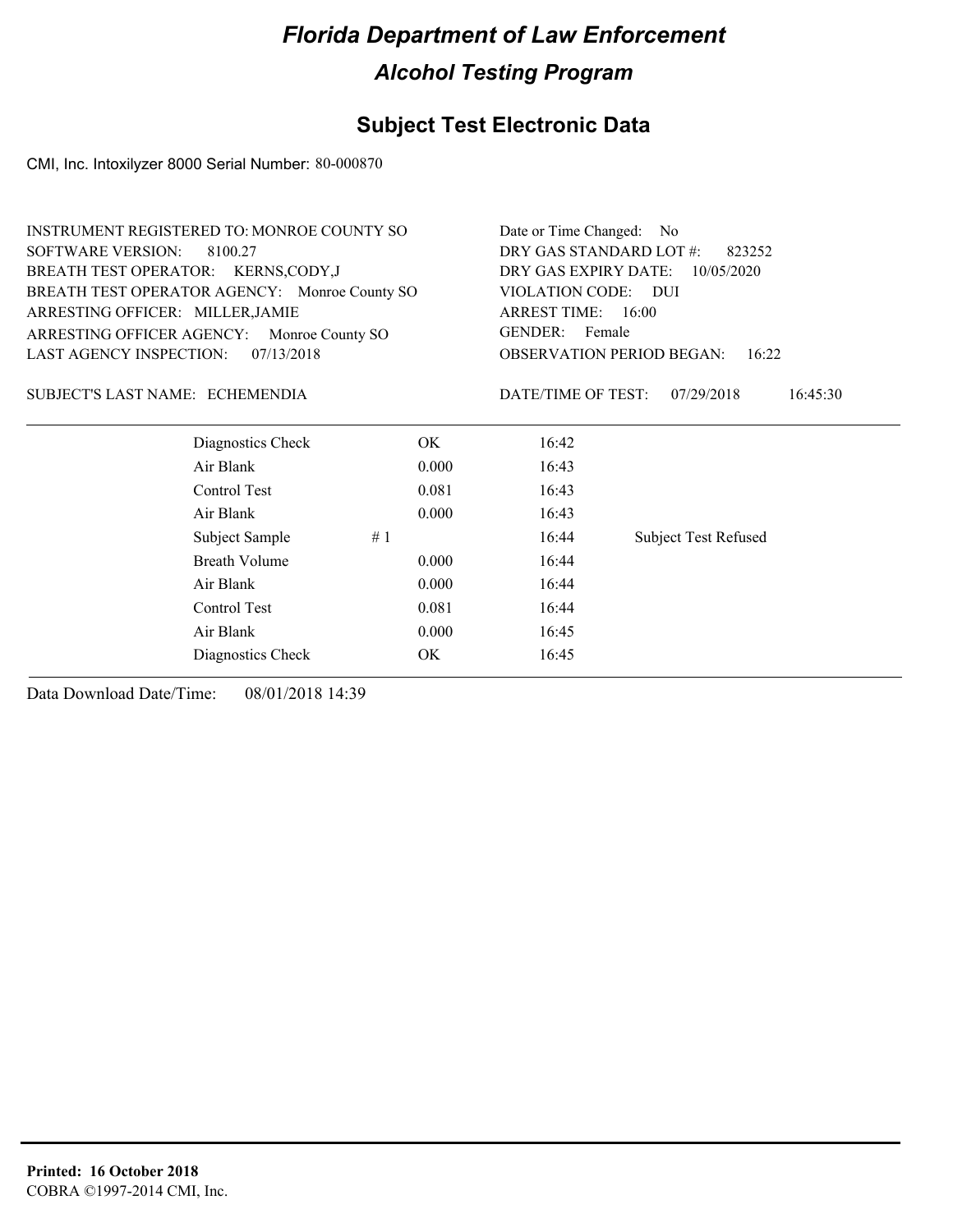### **Subject Test Electronic Data**

CMI, Inc. Intoxilyzer 8000 Serial Number: 80-000870

| INSTRUMENT REGISTERED TO: MONROE COUNTY SO | Date or Time Changed: No               |
|--------------------------------------------|----------------------------------------|
| SOFTWARE VERSION: 8100.27                  | DRY GAS STANDARD LOT $\#$ : 823252     |
| BREATH TEST OPERATOR: WILLIAMS, DAVID, R   | DRY GAS EXPIRY DATE: 10/05/2020        |
| BREATH TEST OPERATOR AGENCY: FHP Troop E   | VIOLATION CODE: DUI                    |
| ARRESTING OFFICER: MOLINA, IGNACIO         | ARREST TIME: 19:32                     |
| ARRESTING OFFICER AGENCY: Monroe County SO | GENDER: Female                         |
| LAST AGENCY INSPECTION: 07/13/2018         | <b>OBSERVATION PERIOD BEGAN: 19:45</b> |

#### SUBJECT'S LAST NAME: TORRAS DATE/TIME OF TEST:

DATE/TIME OF TEST: 07/30/2018 20:12:16

| Diagnostics Check    |    | OK    | 20:05 |                   |
|----------------------|----|-------|-------|-------------------|
| Air Blank            |    | 0.000 | 20:06 |                   |
| Control Test         |    | 0.082 | 20:06 |                   |
| Air Blank            |    | 0.000 | 20:07 |                   |
| Subject Sample       | #1 | 0.119 | 20:08 |                   |
| <b>Breath Volume</b> |    | 1.484 | 20:08 |                   |
| Air Blank            |    | 0.000 | 20:09 |                   |
| Air Blank            |    | 0.000 | 20:11 |                   |
| Subject Sample       | #2 | 0.119 | 20:11 |                   |
| <b>Breath Volume</b> |    | 1.671 | 20:11 |                   |
| Air Blank            |    |       | 20:11 | <b>RFI</b> Detect |
| Air Blank            |    | 0.000 | 20:12 |                   |
|                      |    |       |       |                   |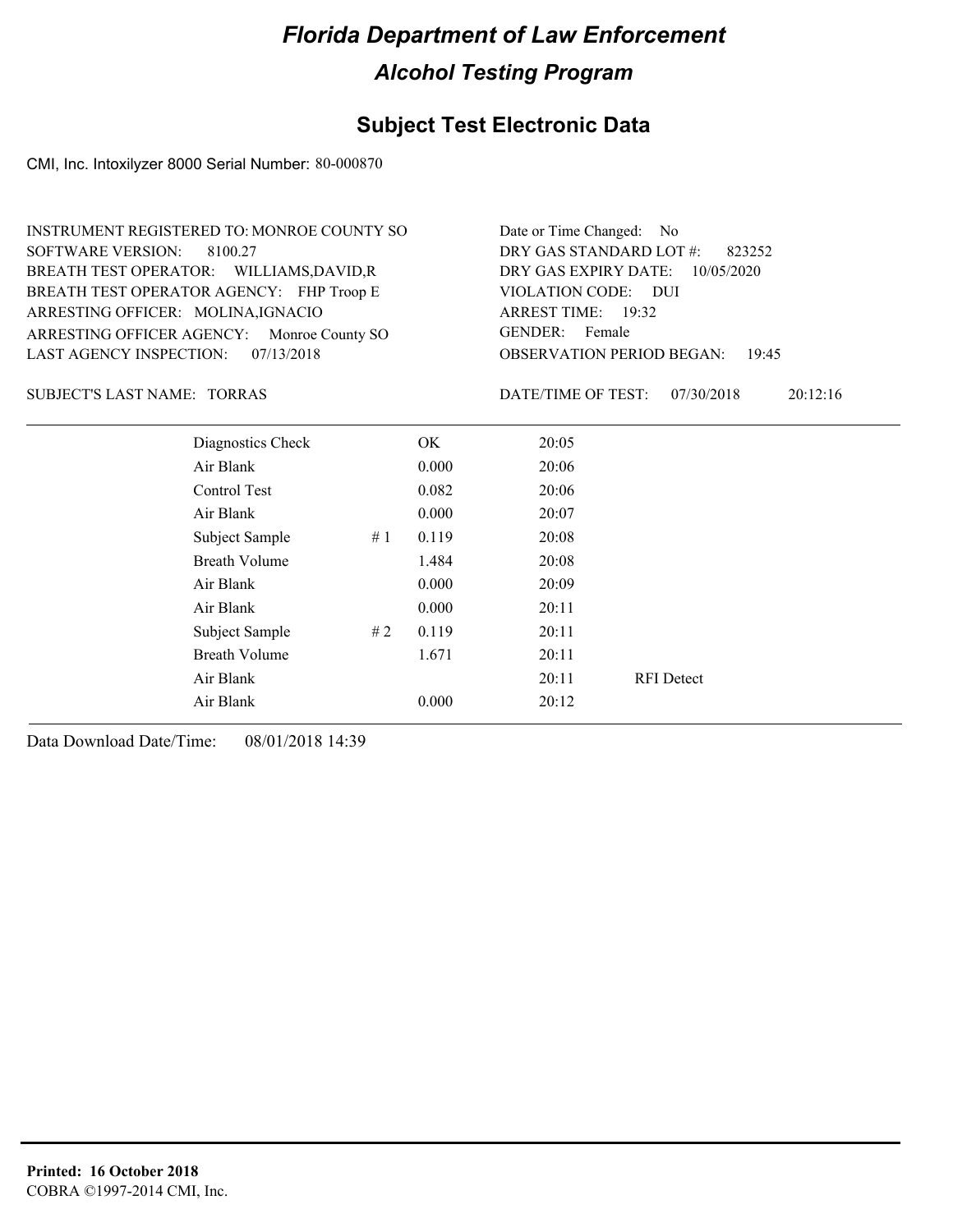### **Subject Test Electronic Data**

CMI, Inc. Intoxilyzer 8000 Serial Number: 80-000870

| Date or Time Changed: No               |
|----------------------------------------|
| DRY GAS STANDARD LOT $\#$ : 823252     |
| DRY GAS EXPIRY DATE: $10/05/2020$      |
| VIOLATION CODE: DUI                    |
| ARREST TIME: 19:32                     |
| GENDER: Female                         |
| <b>OBSERVATION PERIOD BEGAN: 20:13</b> |
|                                        |

SUBJECT'S LAST NAME: TORRAS DATE/TIME OF TEST:

DATE/TIME OF TEST: 07/30/2018 20:40:17

| Diagnostics Check    |    | OK    | 20:34 |
|----------------------|----|-------|-------|
| Air Blank            |    | 0.000 | 20:34 |
| Control Test         |    | 0.081 | 20:34 |
| Air Blank            |    | 0.000 | 20:35 |
| Subject Sample       | #1 | 0.108 | 20:35 |
| <b>Breath Volume</b> |    | 1.539 | 20:35 |
| Air Blank            |    | 0.000 | 20:36 |
| Air Blank            |    | 0.000 | 20:38 |
| Subject Sample       | #2 | 0.111 | 20:38 |
| <b>Breath Volume</b> |    | 1.648 | 20:38 |
| Air Blank            |    | 0.000 | 20:39 |
| Control Test         |    | 0.081 | 20:39 |
| Air Blank            |    | 0.000 | 20:40 |
| Diagnostics Check    |    | OK    | 20:40 |
|                      |    |       |       |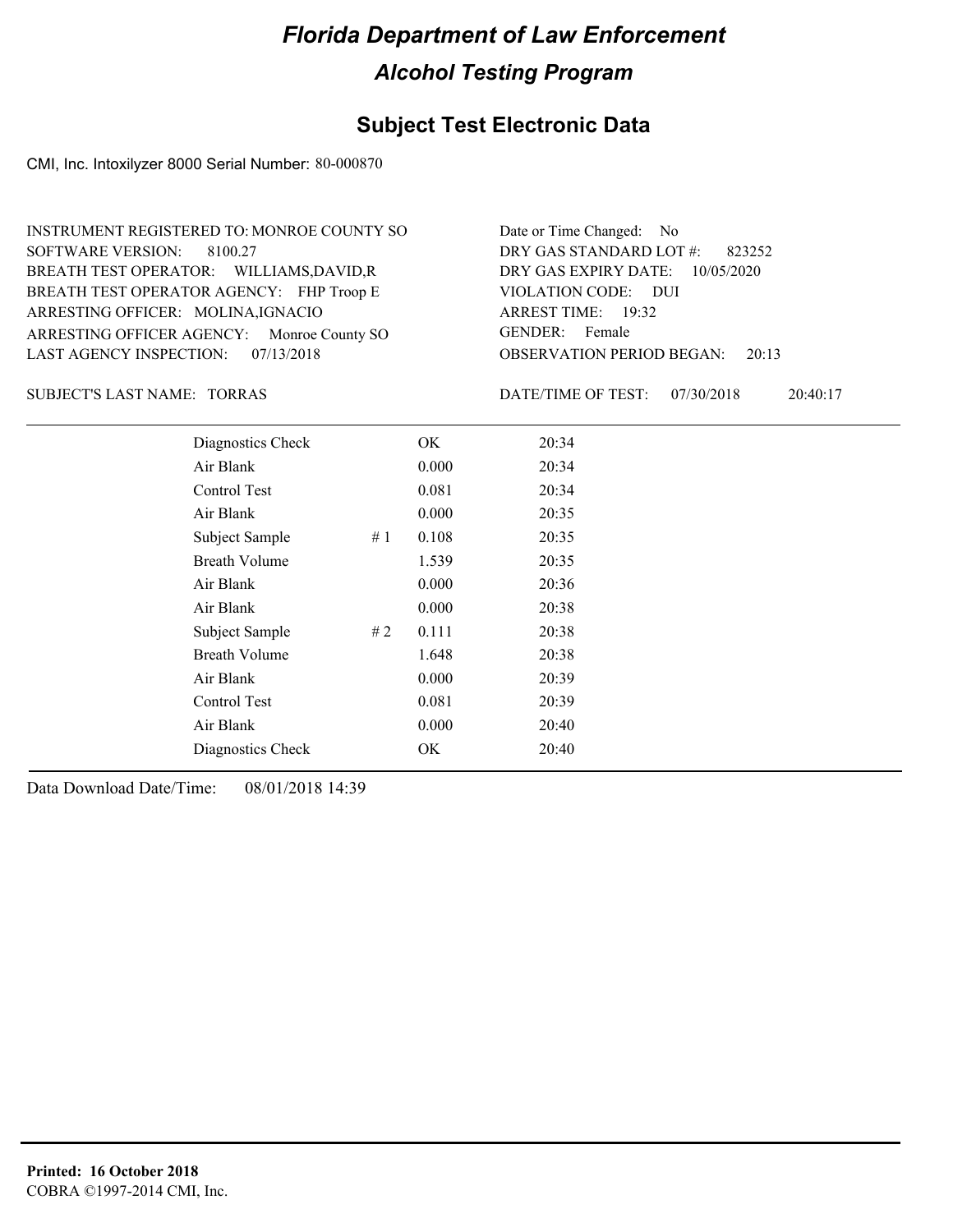## **Subject Test Electronic Data**

CMI, Inc. Intoxilyzer 8000 Serial Number: 80-000870

| INSTRUMENT REGISTERED TO: MONROE COUNTY SO   | Date or Time Changed: No                    |
|----------------------------------------------|---------------------------------------------|
| SOFTWARE VERSION: 8100.27                    | DRY GAS STANDARD LOT #:<br>823252           |
| BREATH TEST OPERATOR: GUTIERREZ, KRISTINA, L | DRY GAS EXPIRY DATE: $10/05/2020$           |
| BREATH TEST OPERATOR AGENCY: FHP Troop E     | VIOLATION CODE: DUI                         |
| ARRESTING OFFICER: RIOS, JOEL                | ARREST TIME: 01:14                          |
| ARRESTING OFFICER AGENCY: Monroe County SO   | GENDER: Male                                |
| LAST AGENCY INSPECTION: $07/13/2018$         | <b>OBSERVATION PERIOD BEGAN: 01:27</b>      |
| <b>SUBJECT'S LAST NAME: MALLON</b>           | 01:51:36<br>DATE/TIME OF TEST: $07/31/2018$ |
| $  -$                                        |                                             |

| Diagnostics Check    |    | OK    | 01:48 |                             |
|----------------------|----|-------|-------|-----------------------------|
| Air Blank            |    | 0.000 | 01:49 |                             |
| Control Test         |    | 0.081 | 01:49 |                             |
| Air Blank            |    | 0.000 | 01:49 |                             |
| Subject Sample       | #1 |       | 01:50 | <b>Subject Test Refused</b> |
| <b>Breath Volume</b> |    | 0.000 | 01:50 |                             |
| Air Blank            |    | 0.000 | 01:50 |                             |
| Control Test         |    | 0.081 | 01:51 |                             |
| Air Blank            |    | 0.000 | 01:51 |                             |
| Diagnostics Check    |    | OK.   | 01:51 |                             |
|                      |    |       |       |                             |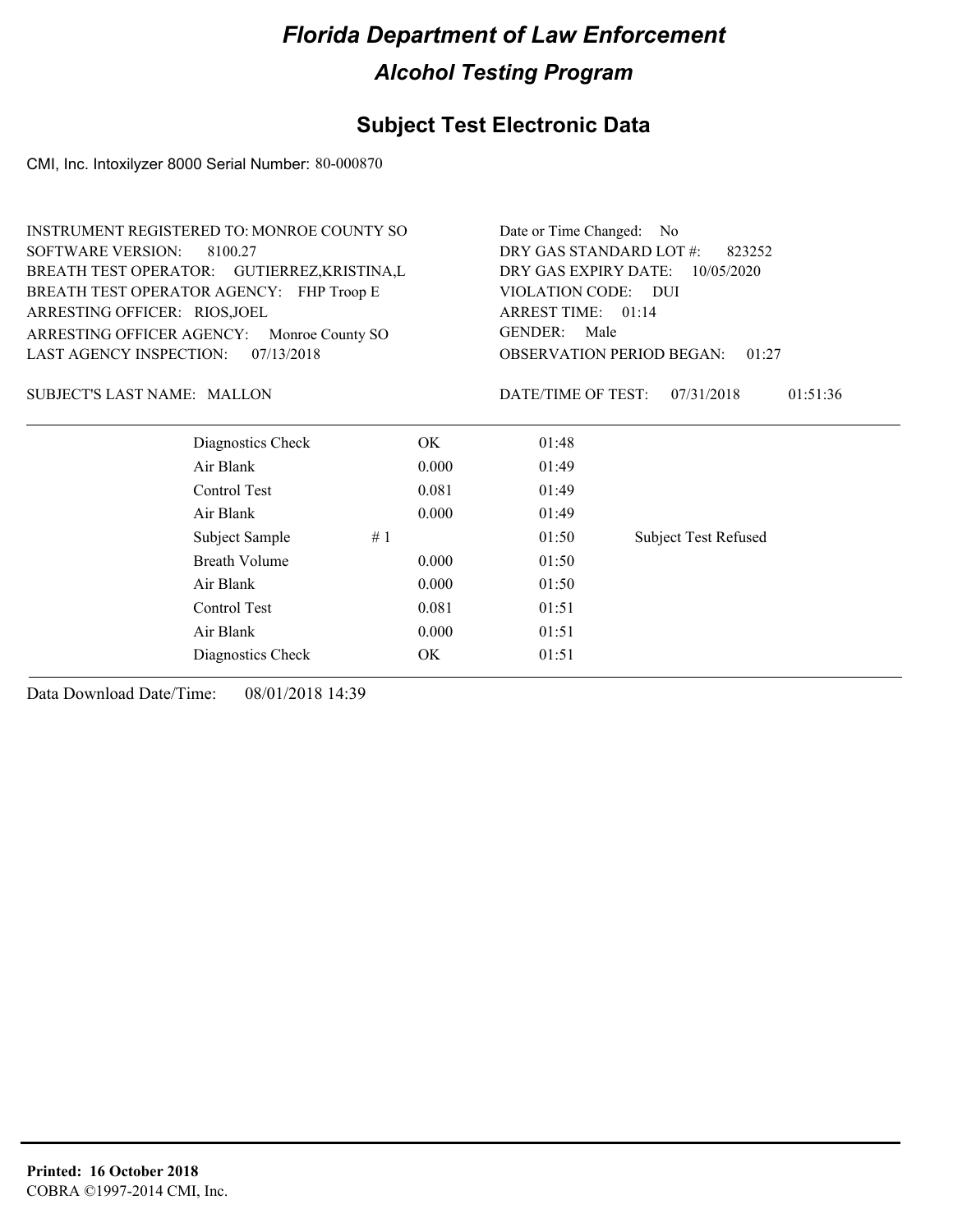### **Subject Test Electronic Data**

CMI, Inc. Intoxilyzer 8000 Serial Number: 80-000874

| <b>INSTRUMENT REGISTERED TO: MIAMI PD</b>                                    |                                    |                                                                                                                                                             |  |                                              |
|------------------------------------------------------------------------------|------------------------------------|-------------------------------------------------------------------------------------------------------------------------------------------------------------|--|----------------------------------------------|
| <b>SOFTWARE VERSION:</b><br>8100.27                                          |                                    |                                                                                                                                                             |  |                                              |
|                                                                              | DRY GAS EXPIRY DATE:<br>12/10/2018 |                                                                                                                                                             |  |                                              |
| BREATH TEST OPERATOR AGENCY: Miami PD                                        |                                    |                                                                                                                                                             |  |                                              |
| ARRESTING OFFICER: ESTEVEZ,D<br><b>ARRESTING OFFICER AGENCY:</b><br>Miami PD |                                    |                                                                                                                                                             |  |                                              |
|                                                                              |                                    |                                                                                                                                                             |  | <b>LAST AGENCY INSPECTION:</b><br>06/28/2018 |
|                                                                              | DATE/TIME OF TEST:                 | 07/04/2018<br>02:23:13                                                                                                                                      |  |                                              |
| OK.                                                                          | 02:20                              |                                                                                                                                                             |  |                                              |
| 0.000                                                                        | 02:20                              |                                                                                                                                                             |  |                                              |
| 0.079                                                                        | 02:21                              |                                                                                                                                                             |  |                                              |
| 0.000                                                                        | 02:21                              |                                                                                                                                                             |  |                                              |
|                                                                              | 02:21                              | <b>Subject Test Refused</b>                                                                                                                                 |  |                                              |
| 0.000                                                                        | 02:21                              |                                                                                                                                                             |  |                                              |
| 0.000                                                                        | 02:22                              |                                                                                                                                                             |  |                                              |
| 0.078                                                                        | 02:22                              |                                                                                                                                                             |  |                                              |
| 0.000                                                                        | 02:23                              |                                                                                                                                                             |  |                                              |
| OK                                                                           | 02:23                              |                                                                                                                                                             |  |                                              |
|                                                                              |                                    | Date or Time Changed:<br>DRY GAS STANDARD LOT #:<br>VIOLATION CODE: DUI<br>ARREST TIME: 00:52<br><b>GENDER:</b><br>Male<br><b>OBSERVATION PERIOD BEGAN:</b> |  |                                              |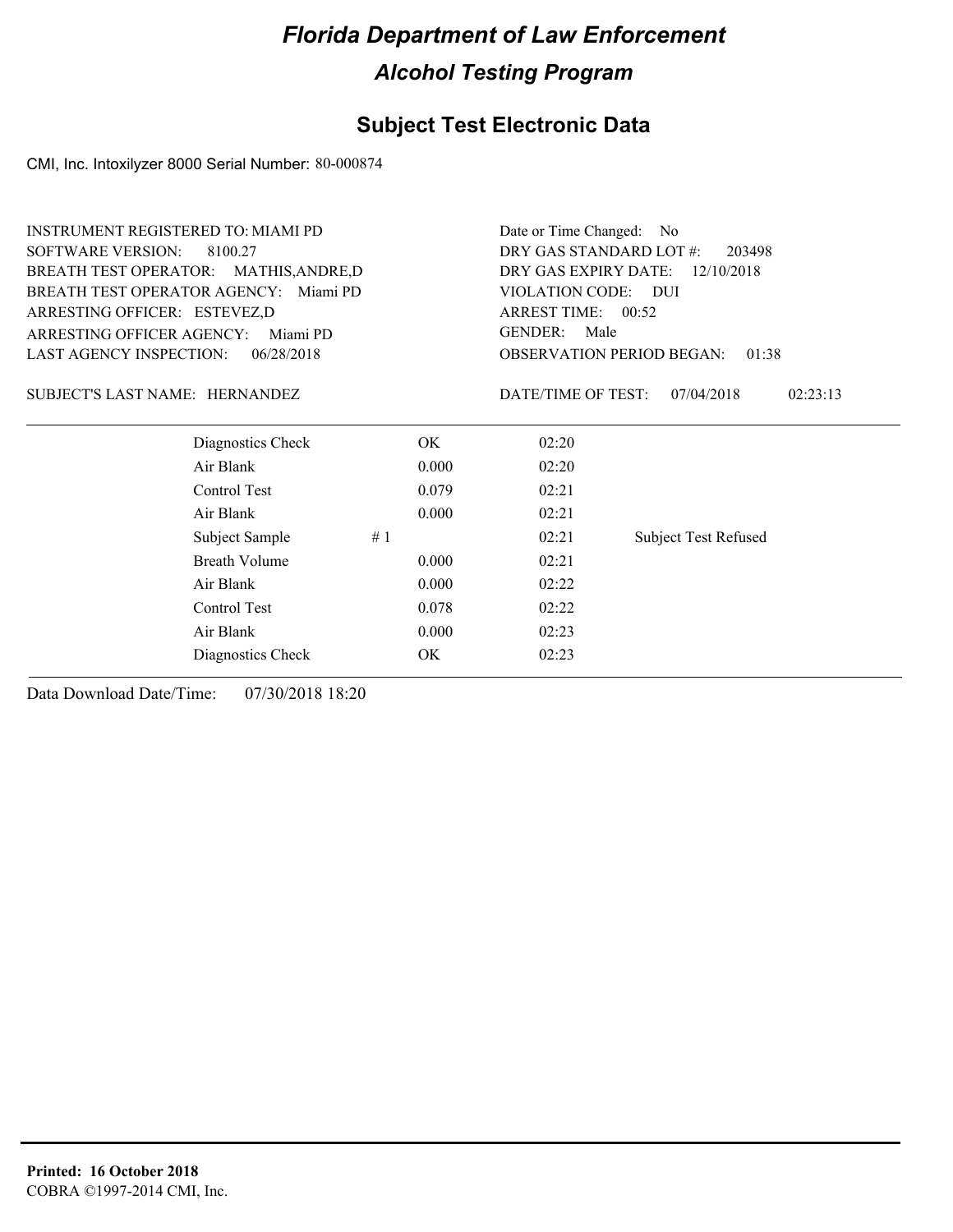### **Subject Test Electronic Data**

CMI, Inc. Intoxilyzer 8000 Serial Number: 80-000874

| <b>INSTRUMENT REGISTERED TO: MIAMI PD</b>    | Date or Time Changed: No                                                 |                    |                             |  |
|----------------------------------------------|--------------------------------------------------------------------------|--------------------|-----------------------------|--|
| <b>SOFTWARE VERSION:</b><br>8100.27          | DRY GAS STANDARD LOT #:<br>203498                                        |                    |                             |  |
| BREATH TEST OPERATOR: HERNANDEZ, JASIEL,     | DRY GAS EXPIRY DATE:<br>12/10/2018                                       |                    |                             |  |
| BREATH TEST OPERATOR AGENCY: Miami PD        | VIOLATION CODE:<br>- DUI<br>ARREST TIME: 17:08<br><b>GENDER:</b><br>Male |                    |                             |  |
| ARRESTING OFFICER: PALOMINO, JULIO           |                                                                          |                    |                             |  |
| <b>ARRESTING OFFICER AGENCY:</b><br>Miami PD |                                                                          |                    |                             |  |
| <b>LAST AGENCY INSPECTION:</b><br>06/28/2018 | <b>OBSERVATION PERIOD BEGAN:</b><br>18:04                                |                    |                             |  |
| SUBJECT'S LAST NAME: MEDINILLA               |                                                                          | DATE/TIME OF TEST: | 07/05/2018<br>18:36:45      |  |
| Diagnostics Check                            | OK.                                                                      | 18:32              |                             |  |
| Air Blank                                    | 0.000                                                                    | 18:32              |                             |  |
| Control Test                                 | 0.079                                                                    | 18:33              |                             |  |
| Air Blank                                    | 0.000                                                                    | 18:33              |                             |  |
| Subject Sample                               | #1                                                                       | 18:35              | <b>Subject Test Refused</b> |  |
| <b>Breath Volume</b>                         | 0.000                                                                    | 18:35              |                             |  |
| Air Blank                                    | 0.000                                                                    | 18:35              |                             |  |
| Control Test                                 | 0.079                                                                    | 18:36              |                             |  |
| Air Blank                                    | 0.000                                                                    | 18:36              |                             |  |
| Diagnostics Check                            | OK                                                                       | 18:36              |                             |  |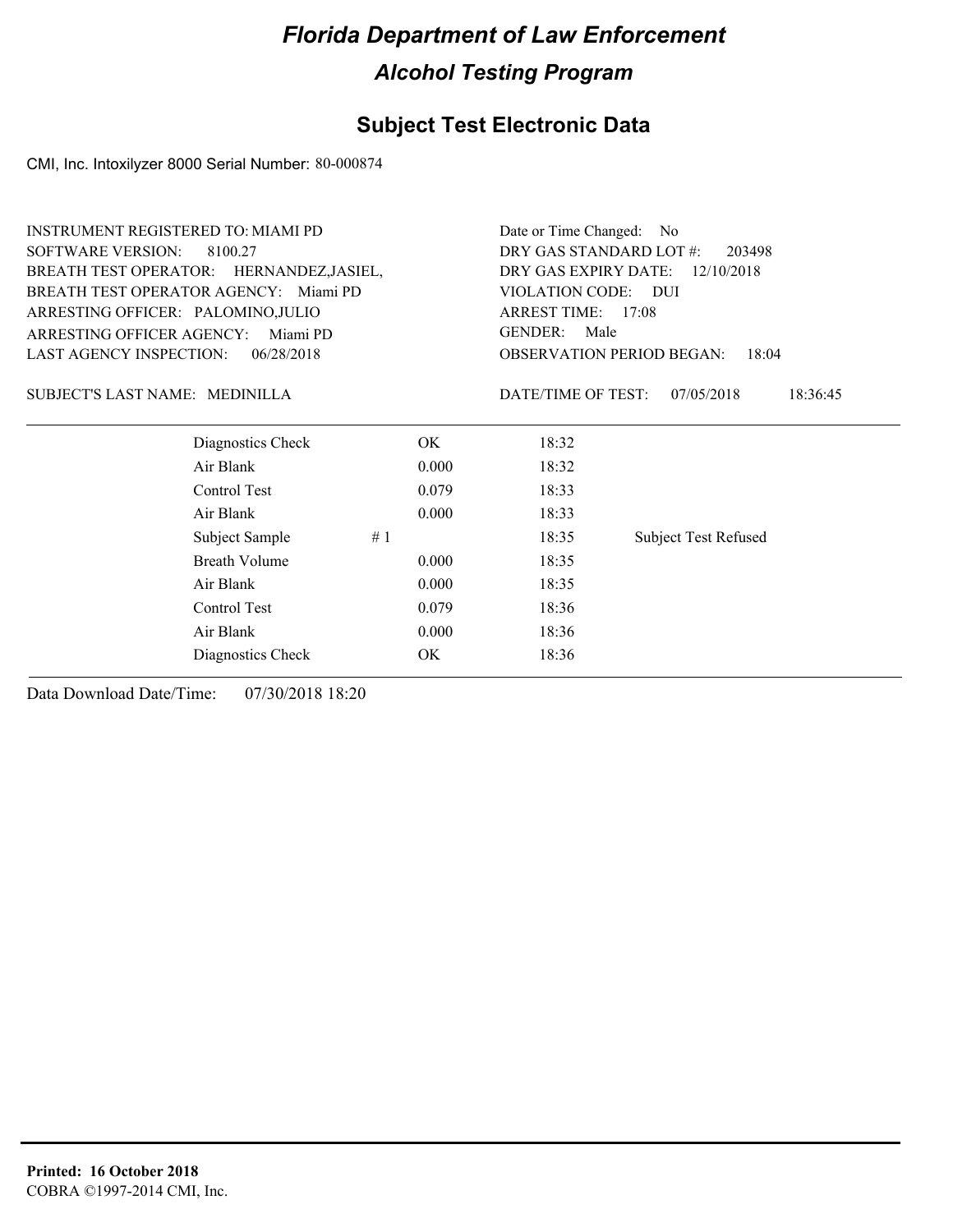#### **Subject Test Electronic Data**

CMI, Inc. Intoxilyzer 8000 Serial Number: 80-000880

|                                 | <b>INSTRUMENT REGISTERED TO: MIAMI-DADE PD</b> |                          | Date or Time Changed:<br>No.          |                                           |  |  |  |
|---------------------------------|------------------------------------------------|--------------------------|---------------------------------------|-------------------------------------------|--|--|--|
| <b>SOFTWARE VERSION:</b>        | 8100.27                                        |                          | DRY GAS STANDARD LOT #:<br>20016080A2 |                                           |  |  |  |
|                                 | BREATH TEST OPERATOR: DELGADO, MIGUEL, R       |                          | DRY GAS EXPIRY DATE:<br>09/05/2018    |                                           |  |  |  |
|                                 | BREATH TEST OPERATOR AGENCY: Miami-Dade PD     |                          | VIOLATION CODE: DUI                   |                                           |  |  |  |
| ARRESTING OFFICER: FRANCO, GREG |                                                | ARREST TIME: 01:52       |                                       |                                           |  |  |  |
| ARRESTING OFFICER AGENCY:       | Miami-Dade PD                                  | <b>GENDER:</b><br>Female |                                       |                                           |  |  |  |
| LAST AGENCY INSPECTION:         | 07/04/2018                                     |                          |                                       | <b>OBSERVATION PERIOD BEGAN:</b><br>02:08 |  |  |  |
| SUBJECT'S LAST NAME: ROYSTER    |                                                |                          | DATE/TIME OF TEST:                    | 07/07/2018<br>02:31:33                    |  |  |  |
|                                 | Diagnostics Check                              | OK.                      | 02:28                                 |                                           |  |  |  |
|                                 | Air Blank                                      | 0.000                    | 02:29                                 |                                           |  |  |  |
|                                 | Control Test                                   | 0.080                    | 02:29                                 |                                           |  |  |  |
|                                 | Air Blank                                      | 0.000                    | 02:29                                 |                                           |  |  |  |
|                                 | Subject Sample                                 | #1                       | 02:30                                 | <b>Subject Test Refused</b>               |  |  |  |
|                                 | Breath Volume                                  | 0.000                    | 02:30                                 |                                           |  |  |  |
|                                 | Air Blank                                      | 0.000                    | 02:30                                 |                                           |  |  |  |
|                                 | Control Test                                   | 0.079                    | 02:30                                 |                                           |  |  |  |
|                                 | Air Blank                                      | 0.000                    | 02:31                                 |                                           |  |  |  |
|                                 | Diagnostics Check                              | OK                       | 02:31                                 |                                           |  |  |  |
|                                 |                                                |                          |                                       |                                           |  |  |  |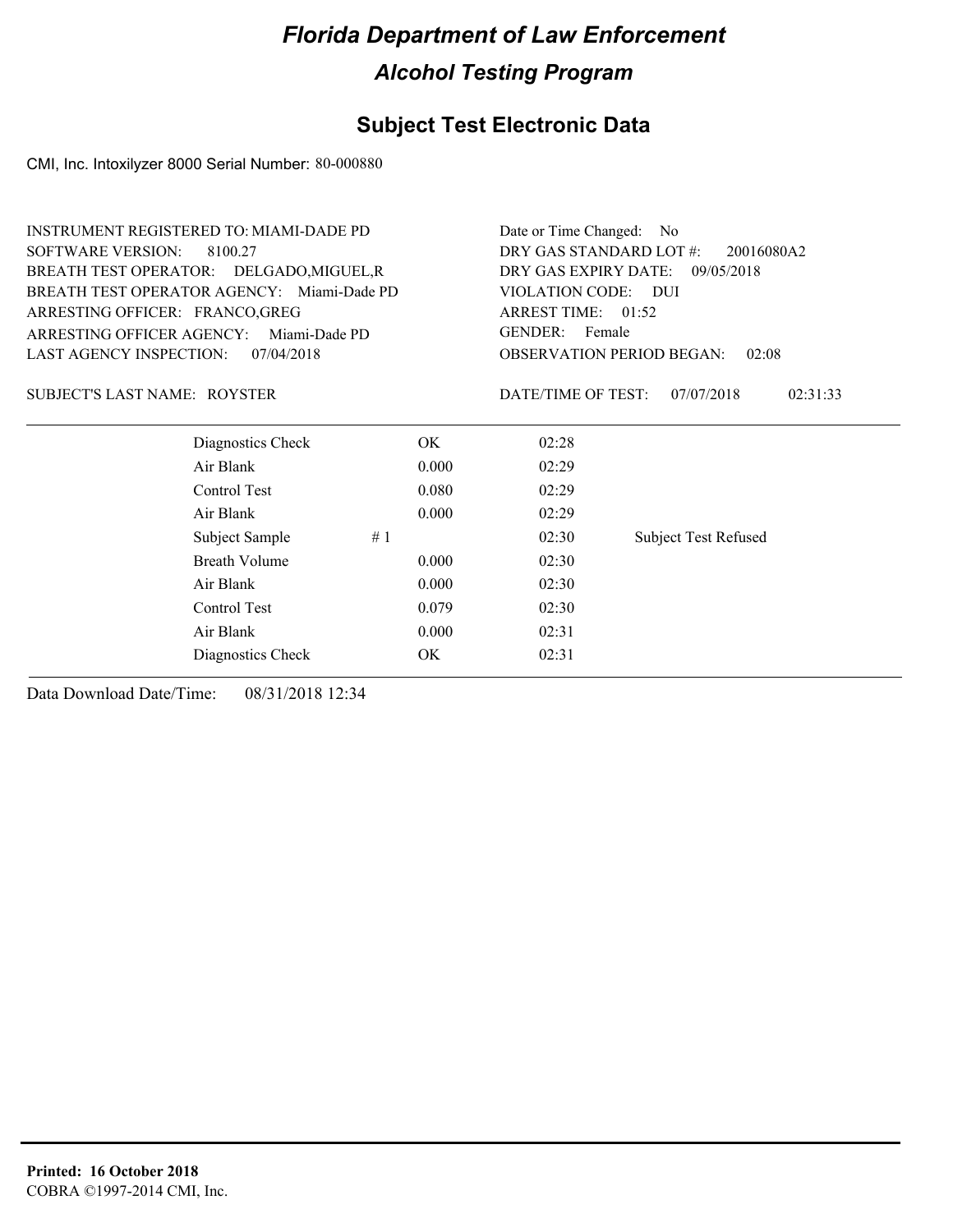#### **Subject Test Electronic Data**

CMI, Inc. Intoxilyzer 8000 Serial Number: 80-000880

ARRESTING OFFICER AGENCY: Miami-Dade PD GENDER: BREATH TEST OPERATOR AGENCY: Miami-Dade PD VIOLATION CODE: SOFTWARE VERSION: ARRESTING OFFICER: DELGADO, MIGUEL BREATH TEST OPERATOR: DELGADO,MIGUEL,R LAST AGENCY INSPECTION: 07/04/2018 8100.27 INSTRUMENT REGISTERED TO: MIAMI-DADE PD

OBSERVATION PERIOD BEGAN: 05:09 VIOLATION CODE: DUI ARREST TIME: 04:50 DRY GAS EXPIRY DATE: 09/05/2018 20016080A2 DRY GAS STANDARD LOT #: Date or Time Changed: No GENDER: Male

SHAHIN SUBJECT'S LAST NAME: DATE/TIME OF TEST:

DATE/TIME OF TEST: 07/15/2018 05:37:01

| Diagnostics Check    |    | OK    | 05:30 |
|----------------------|----|-------|-------|
| Air Blank            |    | 0.000 | 05:31 |
| Control Test         |    | 0.080 | 05:31 |
| Air Blank            |    | 0.000 | 05:32 |
| Subject Sample       | #1 | 0.085 | 05:32 |
| <b>Breath Volume</b> |    | 3.457 | 05:32 |
| Air Blank            |    | 0.000 | 05:33 |
| Air Blank            |    | 0.000 | 05:35 |
| Subject Sample       | #2 | 0.080 | 05:35 |
| <b>Breath Volume</b> |    | 2.050 | 05:35 |
| Air Blank            |    | 0.000 | 05:36 |
| Control Test         |    | 0.079 | 05:36 |
| Air Blank            |    | 0.000 | 05:36 |
| Diagnostics Check    |    | OK    | 05:37 |
|                      |    |       |       |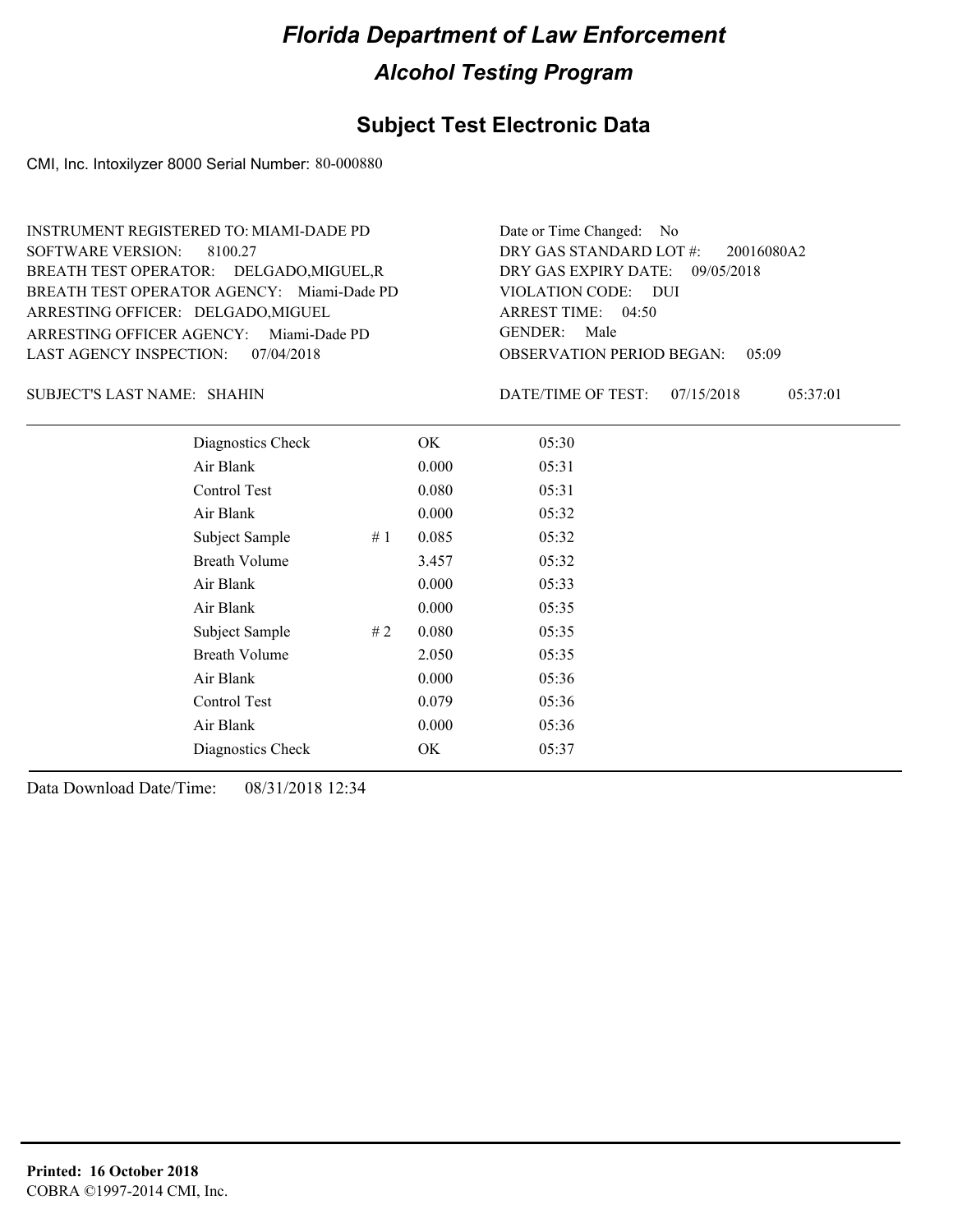#### **Subject Test Electronic Data**

CMI, Inc. Intoxilyzer 8000 Serial Number: 80-000880

OBSERVATION PERIOD BEGAN: 00:05 ARRESTING OFFICER AGENCY: GENDER: Sunny Isles Beach PD BREATH TEST OPERATOR AGENCY: Sunny Isles Beach PD VIOLATION CODE: SOFTWARE VERSION: VIOLATION CODE: DUI ARREST TIME: 00:00 ARRESTING OFFICER: KONETZ,JONATHAN DRY GAS EXPIRY DATE: 09/05/2018 20016080A2 BREATH TEST OPERATOR: KONETZ,JONATHAN,D LAST AGENCY INSPECTION: 07/04/2018 8100.27 INSTRUMENT REGISTERED TO: MIAMI-DADE PD DRY GAS STANDARD LOT #: Date or Time Changed: No GENDER: Male

YAGUBOV SUBJECT'S LAST NAME: DATE/TIME OF TEST:

DATE/TIME OF TEST: 07/18/2018 00:38:03

| Diagnostics Check    |    | OK    | 00:25 |                    |
|----------------------|----|-------|-------|--------------------|
| Air Blank            |    | 0.000 | 00:26 |                    |
| Control Test         |    | 0.079 | 00:26 |                    |
| Air Blank            |    | 0.000 | 00:27 |                    |
| Subject Sample       | #1 |       | 00:30 | No Sample Provided |
| <b>Breath Volume</b> |    | 0.000 | 00:30 |                    |
| Air Blank            |    | 0.000 | 00:30 |                    |
| Air Blank            |    | 0.000 | 00:32 |                    |
| Subject Sample       | #2 | 0.176 | 00:33 |                    |
| <b>Breath Volume</b> |    | 2.730 | 00:33 |                    |
| Air Blank            |    | 0.000 | 00:34 |                    |
| Air Blank            |    | 0.000 | 00:35 |                    |
| Subject Sample       | #3 | 0.175 | 00:36 |                    |
| <b>Breath Volume</b> |    | 3.007 | 00:36 |                    |
| Air Blank            |    | 0.000 | 00:37 |                    |
| Control Test         |    | 0.077 | 00:37 |                    |
| Air Blank            |    | 0.000 | 00:37 |                    |
| Diagnostics Check    |    | OK    | 00:38 |                    |
|                      |    |       |       |                    |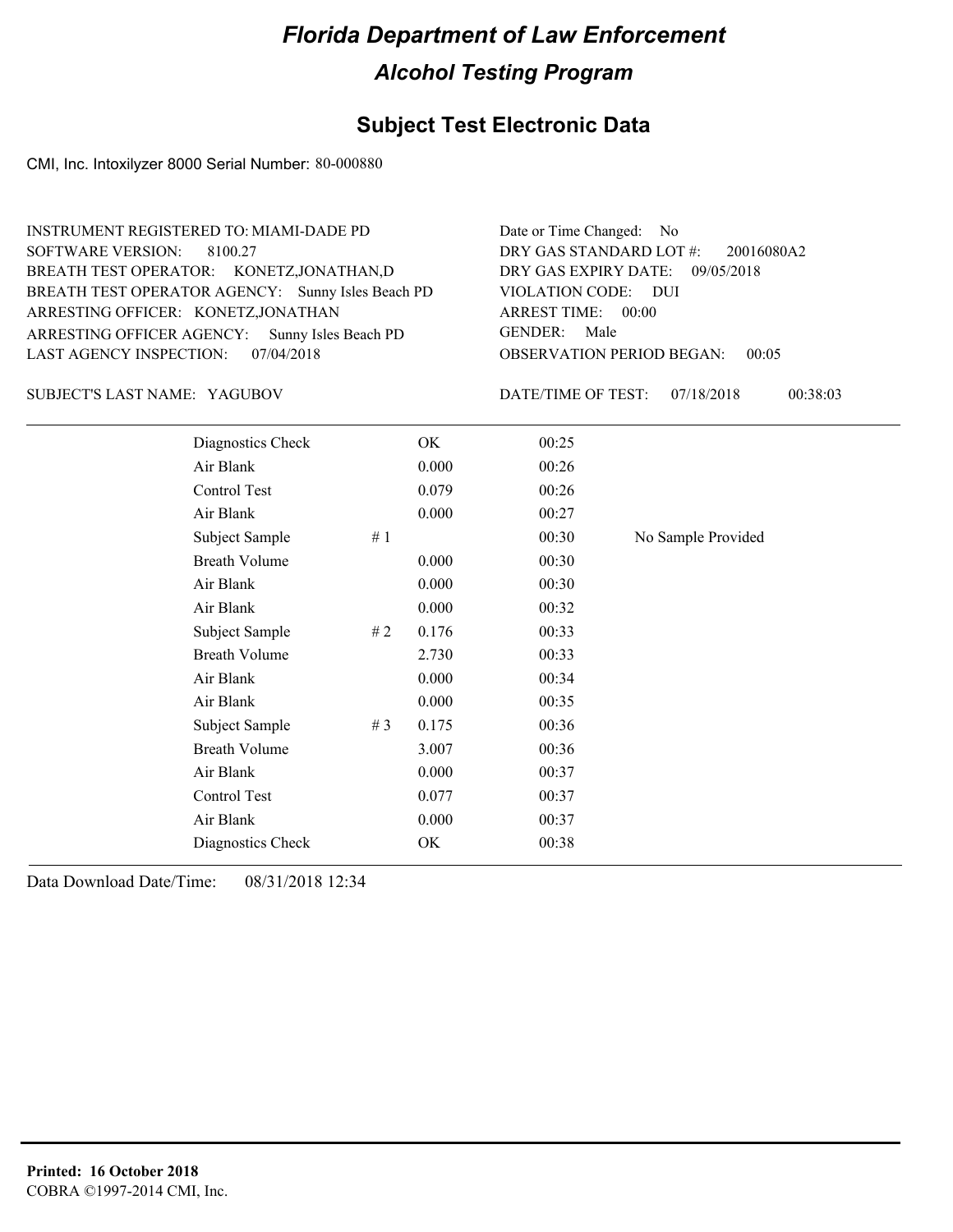### **Subject Test Electronic Data**

CMI, Inc. Intoxilyzer 8000 Serial Number: 80-000880

| <b>INSTRUMENT REGISTERED TO: MIAMI-DADE PD</b><br><b>SOFTWARE VERSION:</b><br>8100.27<br>BREATH TEST OPERATOR: DELGADO, MIGUEL, R |                   | Date or Time Changed:<br>- No<br>DRY GAS STANDARD LOT #:<br>20016080A2<br>DRY GAS EXPIRY DATE:<br>09/05/2018 |                        |                             |  |  |
|-----------------------------------------------------------------------------------------------------------------------------------|-------------------|--------------------------------------------------------------------------------------------------------------|------------------------|-----------------------------|--|--|
| BREATH TEST OPERATOR AGENCY: Miami-Dade PD<br>ARRESTING OFFICER: DELGADO, MIGUEL                                                  |                   | VIOLATION CODE: DUI<br>ARREST TIME: 04:15                                                                    |                        |                             |  |  |
| ARRESTING OFFICER AGENCY:                                                                                                         | Miami-Dade PD     |                                                                                                              | <b>GENDER:</b><br>Male |                             |  |  |
| <b>LAST AGENCY INSPECTION:</b>                                                                                                    | 07/04/2018        | <b>OBSERVATION PERIOD BEGAN:</b><br>04:24                                                                    |                        |                             |  |  |
| <b>SUBJECT'S LAST NAME: HARPER</b>                                                                                                |                   |                                                                                                              | DATE/TIME OF TEST:     | 07/21/2018<br>04:47:16      |  |  |
|                                                                                                                                   | Diagnostics Check | OK                                                                                                           | 04:44                  |                             |  |  |
| Air Blank                                                                                                                         |                   | 0.000                                                                                                        | 04:44                  |                             |  |  |
| Control Test                                                                                                                      |                   | 0.078                                                                                                        | 04:45                  |                             |  |  |
| Air Blank                                                                                                                         |                   | 0.000                                                                                                        | 04:45                  |                             |  |  |
| Subject Sample                                                                                                                    | #1                |                                                                                                              | 04:45                  | <b>Subject Test Refused</b> |  |  |
| <b>Breath Volume</b>                                                                                                              |                   | 0.000                                                                                                        | 04:45                  |                             |  |  |
| Air Blank                                                                                                                         |                   | 0.000                                                                                                        | 04:46                  |                             |  |  |
| Control Test                                                                                                                      |                   | 0.082                                                                                                        | 04:46                  |                             |  |  |
| Air Blank                                                                                                                         |                   | 0.000                                                                                                        | 04:47                  |                             |  |  |
|                                                                                                                                   | Diagnostics Check | OK                                                                                                           | 04:47                  |                             |  |  |
|                                                                                                                                   |                   |                                                                                                              |                        |                             |  |  |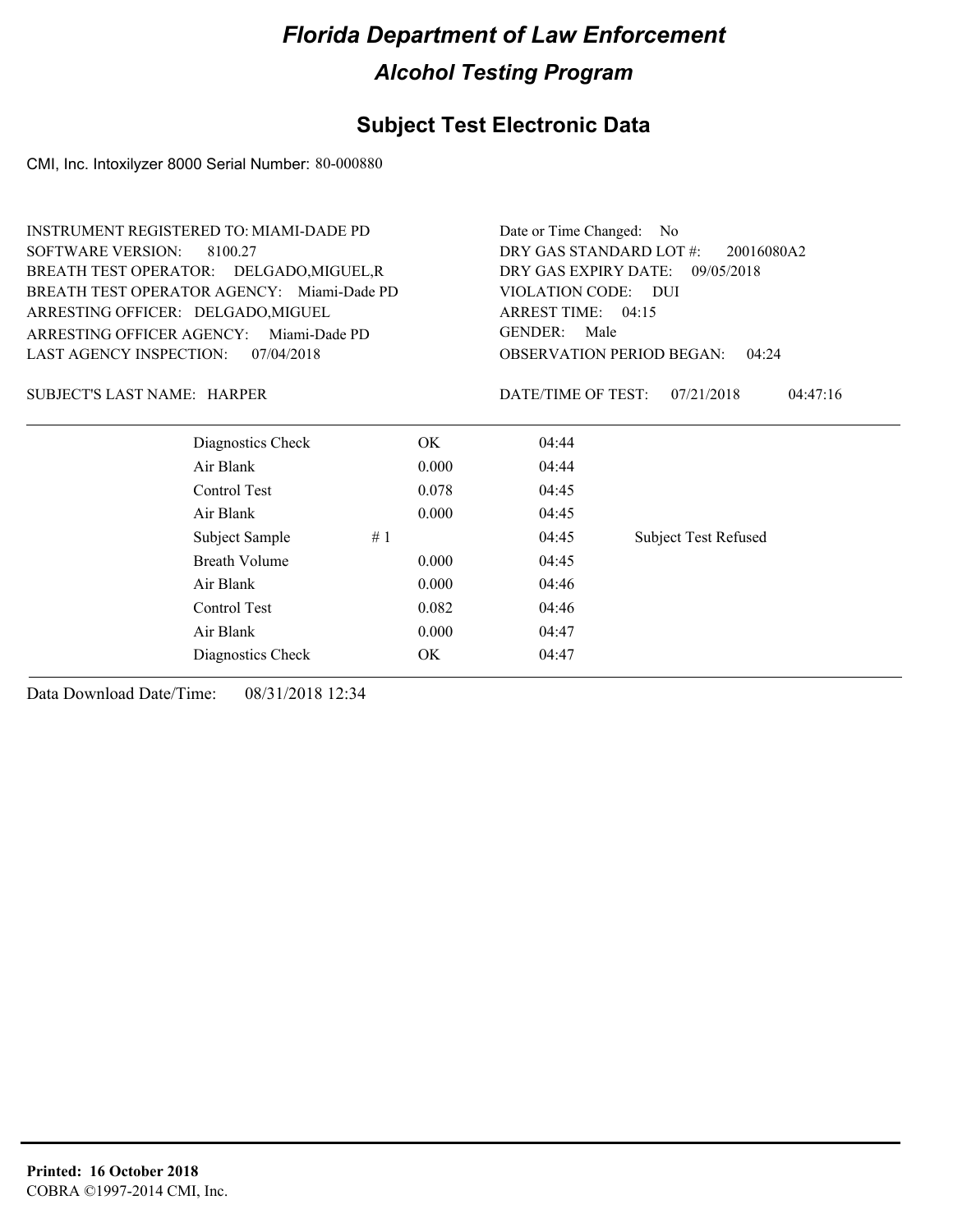### **Subject Test Electronic Data**

CMI, Inc. Intoxilyzer 8000 Serial Number: 80-000880

|                                       | <b>INSTRUMENT REGISTERED TO: MIAMI-DADE PD</b> |                    |                        | Date or Time Changed:<br>No.              |                             |          |  |  |
|---------------------------------------|------------------------------------------------|--------------------|------------------------|-------------------------------------------|-----------------------------|----------|--|--|
| <b>SOFTWARE VERSION:</b>              | 8100.27                                        |                    |                        | DRY GAS STANDARD LOT #:<br>20016080A2     |                             |          |  |  |
|                                       | BREATH TEST OPERATOR: HELFNER, ISAAC, S        |                    |                        | DRY GAS EXPIRY DATE:<br>09/05/2018        |                             |          |  |  |
|                                       | BREATH TEST OPERATOR AGENCY: Aventura PD       |                    | VIOLATION CODE: DUI    |                                           |                             |          |  |  |
| ARRESTING OFFICER: HELFNER, ISAAC     |                                                | ARREST TIME: 18:30 |                        |                                           |                             |          |  |  |
| ARRESTING OFFICER AGENCY:             | Aventura PD                                    |                    | <b>GENDER:</b><br>Male |                                           |                             |          |  |  |
| LAST AGENCY INSPECTION:<br>07/04/2018 |                                                |                    |                        | <b>OBSERVATION PERIOD BEGAN:</b><br>18:45 |                             |          |  |  |
| <b>SUBJECT'S LAST NAME: PIERRE</b>    |                                                |                    |                        | DATE/TIME OF TEST:                        | 07/21/2018                  | 19:13:02 |  |  |
|                                       | Diagnostics Check                              |                    | OK.                    | 19:07                                     |                             |          |  |  |
|                                       | Air Blank                                      |                    | 0.000                  | 19:07                                     |                             |          |  |  |
|                                       | Control Test                                   |                    | 0.082                  | 19:08                                     |                             |          |  |  |
|                                       | Air Blank                                      |                    | 0.000                  | 19:08                                     |                             |          |  |  |
|                                       | Subject Sample                                 | #1                 |                        | 19:11                                     | <b>Subject Test Refused</b> |          |  |  |
|                                       | <b>Breath Volume</b>                           |                    | 0.019                  | 19:11                                     |                             |          |  |  |
|                                       | Air Blank                                      |                    | 0.000                  | 19:12                                     |                             |          |  |  |
|                                       | Control Test                                   |                    | 0.080                  | 19:12                                     |                             |          |  |  |
|                                       | Air Blank                                      |                    | 0.000                  | 19:12                                     |                             |          |  |  |
|                                       | Diagnostics Check                              |                    | OK                     | 19:13                                     |                             |          |  |  |
|                                       |                                                |                    |                        |                                           |                             |          |  |  |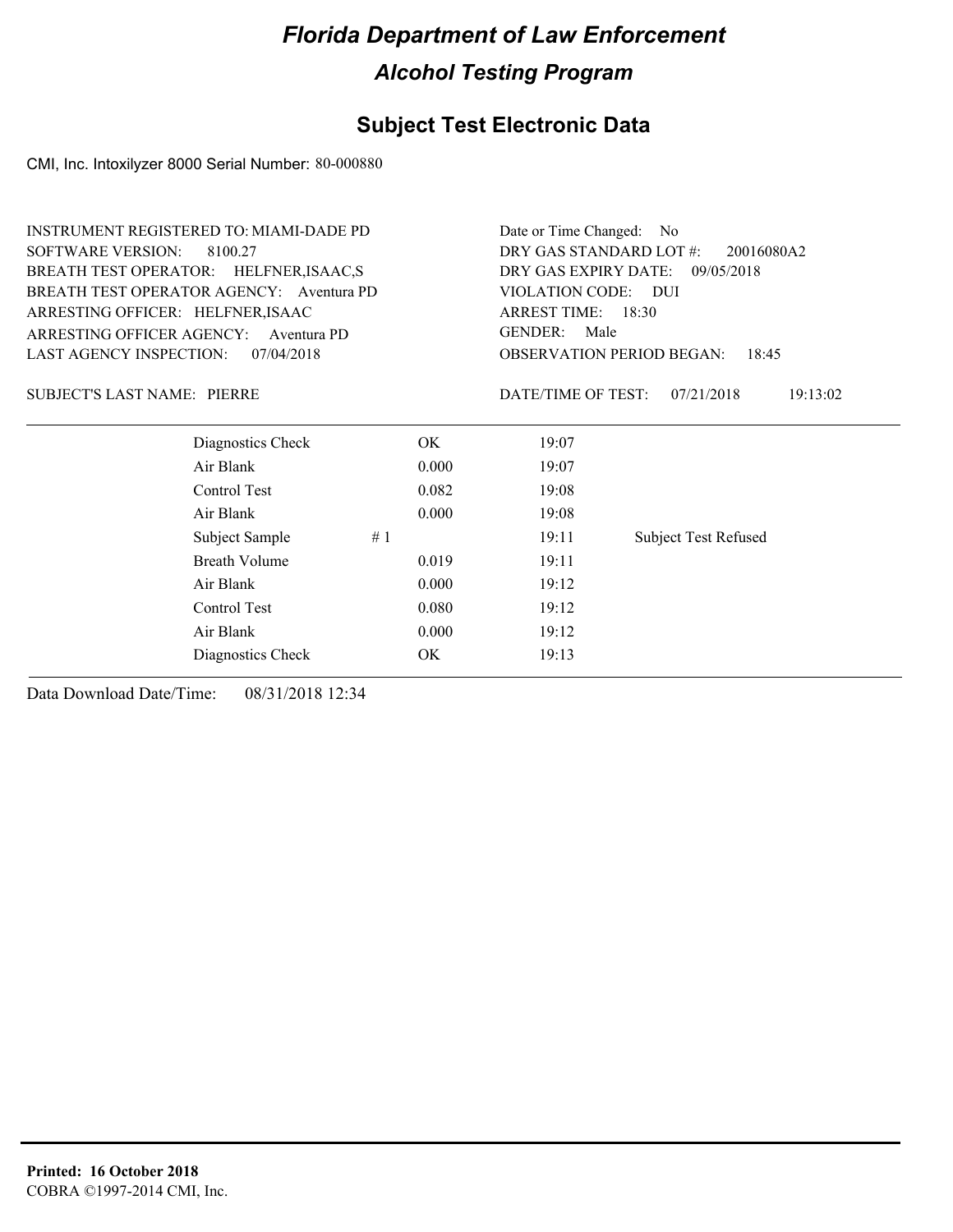#### **Subject Test Electronic Data**

CMI, Inc. Intoxilyzer 8000 Serial Number: 80-000880

ARRESTING OFFICER AGENCY: GENDER: Sunny Isles Beach PD BREATH TEST OPERATOR AGENCY: Sunny Isles Beach PD VIOLATION CODE: SOFTWARE VERSION: VIOLATION CODE: DUI ARRESTING OFFICER: KONETZ,JONATHAN DRY GAS EXPIRY DATE: 09/05/2018 BREATH TEST OPERATOR: KONETZ,JONATHAN,D LAST AGENCY INSPECTION: 07/04/2018 8100.27 INSTRUMENT REGISTERED TO: MIAMI-DADE PD DRY GAS STANDARD LOT #: Date or Time Changed: Yes

TEIMURAZI SUBJECT'S LAST NAME: DATE/TIME OF TEST:

OBSERVATION PERIOD BEGAN: 03:10 ARREST TIME: 03:00 GENDER: Male

20016080A2

DATE/TIME OF TEST: 07/22/2018 03:42:29

| Diagnostics Check    |       | OK    | 03:30 |                |
|----------------------|-------|-------|-------|----------------|
| Air Blank            |       | 0.000 | 03:31 |                |
| Control Test         |       | 0.081 | 03:31 |                |
| Air Blank            |       | 0.000 | 03:32 |                |
| Subject Sample       | #1    | 0.121 | 03:35 | Volume Not Met |
| <b>Breath Volume</b> |       | 0.937 | 03:35 |                |
| Air Blank            |       | 0.000 | 03:35 |                |
| Air Blank            |       | 0.000 | 03:37 |                |
| Subject Sample       | #2    | 0.145 | 03:38 |                |
| <b>Breath Volume</b> |       | 1.703 | 03:38 |                |
| Air Blank            |       | 0.000 | 03:38 |                |
| Air Blank            |       | 0.000 | 03:40 |                |
| Subject Sample       | # $3$ | 0.143 | 03:40 |                |
| <b>Breath Volume</b> |       | 1.769 | 03:40 |                |
| Air Blank            |       | 0.000 | 03:41 |                |
| Control Test         |       | 0.078 | 03:41 |                |
| Air Blank            |       | 0.000 | 03:42 |                |
| Diagnostics Check    |       | OK    | 03:42 |                |
|                      |       |       |       |                |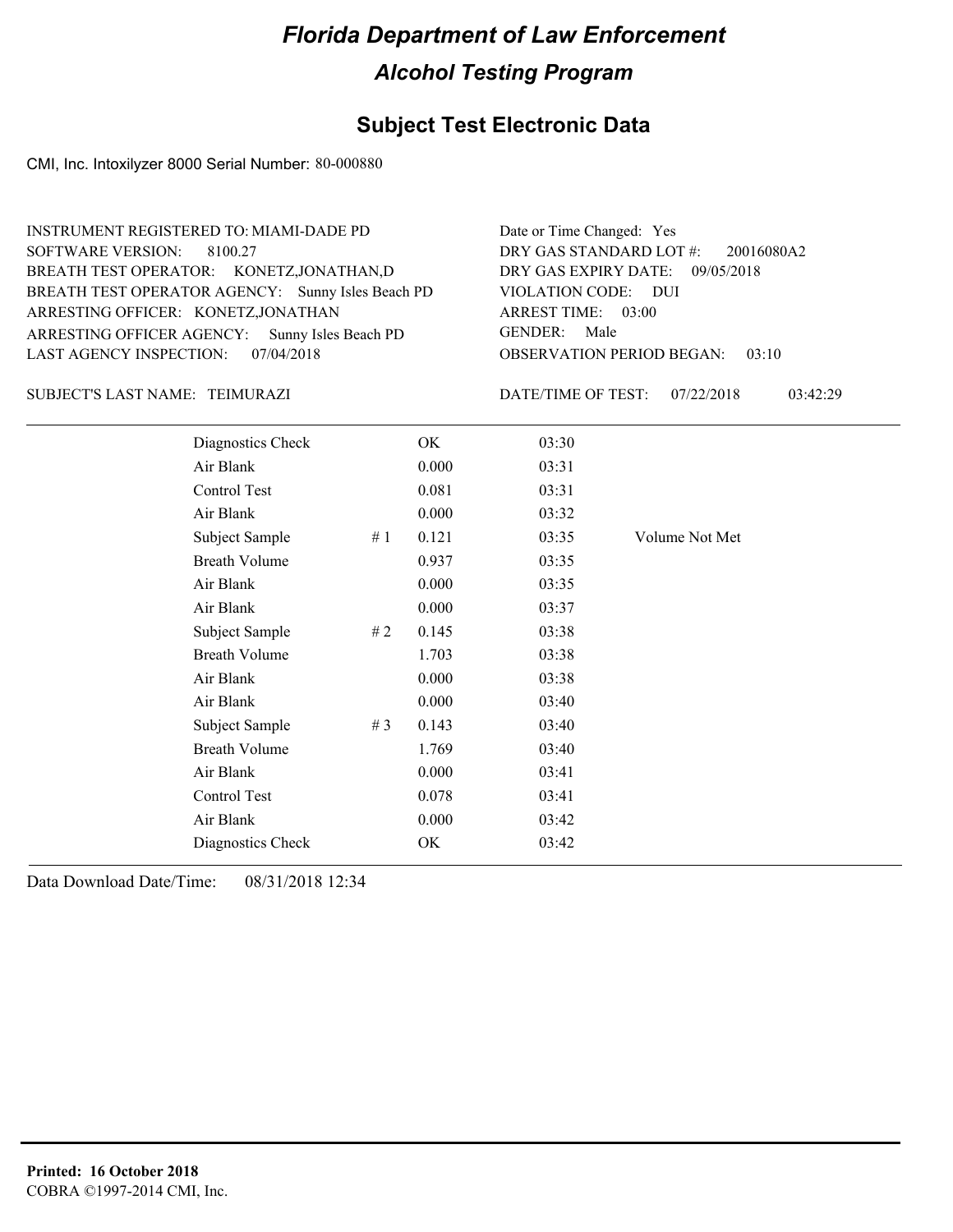#### **Subject Test Electronic Data**

CMI, Inc. Intoxilyzer 8000 Serial Number: 80-000880

ARRESTING OFFICER AGENCY: Miami-Dade PD GENDER: BREATH TEST OPERATOR AGENCY: Miami-Dade PD VIOLATION CODE: SOFTWARE VERSION: ARRESTING OFFICER: DELGADO, MIGUEL BREATH TEST OPERATOR: DELGADO,MIGUEL,R LAST AGENCY INSPECTION: 07/04/2018 8100.27 INSTRUMENT REGISTERED TO: MIAMI-DADE PD

OBSERVATION PERIOD BEGAN: 04:24 VIOLATION CODE: DUI ARREST TIME: 04:05 DRY GAS EXPIRY DATE: 09/05/2018 20016080A2 DRY GAS STANDARD LOT #: Date or Time Changed: No GENDER: Male

SUBJECT'S LAST NAME: GARCIA AGUILLON DATE/TIME OF TEST:

DATE/TIME OF TEST: 07/22/2018 04:55:08

| Diagnostics Check    |    | OK    | 04:45 |                                  |
|----------------------|----|-------|-------|----------------------------------|
| Air Blank            |    | 0.000 | 04:46 |                                  |
| Control Test         |    | 0.077 | 04:46 |                                  |
| Air Blank            |    | 0.000 | 04:47 |                                  |
| Subject Sample       | #1 | 0.168 | 04:49 |                                  |
| <b>Breath Volume</b> |    | 1.250 | 04:49 |                                  |
| Air Blank            |    | 0.000 | 04:50 |                                  |
| Air Blank            |    | 0.000 | 04:51 |                                  |
| Subject Sample       | #2 | 0.154 | 04:53 |                                  |
| <b>Breath Volume</b> |    | 1.539 | 04:53 |                                  |
| Air Blank            |    | 0.000 | 04:53 |                                  |
| Control Test         |    | 0.080 | 04:54 |                                  |
| Air Blank            |    | 0.000 | 04:54 |                                  |
| Diagnostics Check    |    | Fail  | 04:54 | <b>Analytical Stability Test</b> |
| Air Blank            |    | 0.000 | 04:55 |                                  |
|                      |    |       |       |                                  |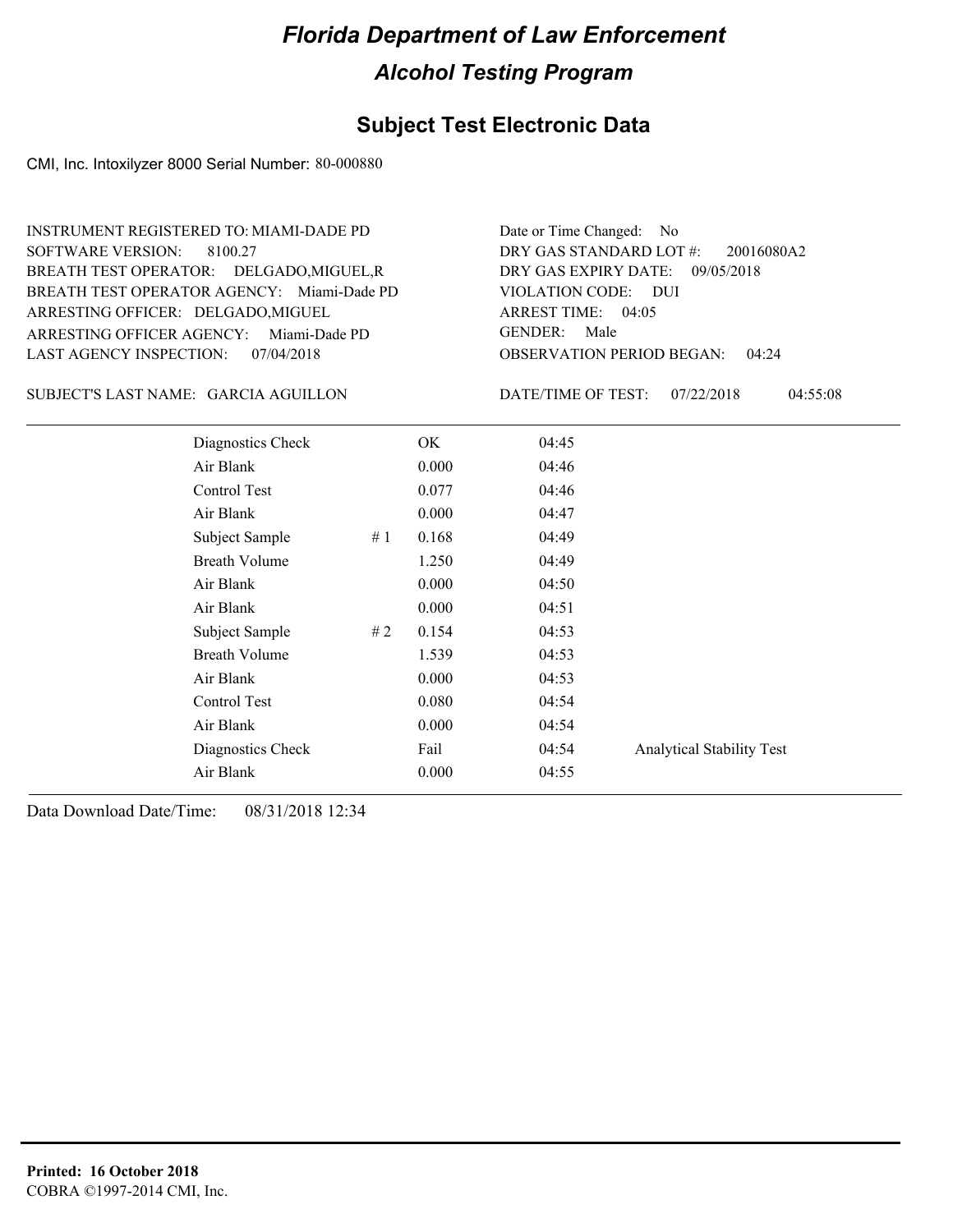#### **Subject Test Electronic Data**

CMI, Inc. Intoxilyzer 8000 Serial Number: 80-000880

ARRESTING OFFICER AGENCY: Miami-Dade PD GENDER: BREATH TEST OPERATOR AGENCY: Miami-Dade PD VIOLATION CODE: SOFTWARE VERSION: ARRESTING OFFICER: DELGADO, MIGUEL BREATH TEST OPERATOR: DELGADO,MIGUEL,R LAST AGENCY INSPECTION: 07/04/2018 8100.27 INSTRUMENT REGISTERED TO: MIAMI-DADE PD

OBSERVATION PERIOD BEGAN: 04:24 VIOLATION CODE: DUI ARREST TIME: 04:05 DRY GAS EXPIRY DATE: 09/05/2018 20016080A2 DRY GAS STANDARD LOT #: Date or Time Changed: No GENDER: Male

SUBJECT'S LAST NAME: GARCIA AGUILLON DATE/TIME OF TEST:

DATE/TIME OF TEST: 07/22/2018 05:07:29

| Diagnostics Check    |    | OK    | 04:57 |
|----------------------|----|-------|-------|
| Air Blank            |    | 0.000 | 04:57 |
| Control Test         |    | 0.078 | 04:57 |
| Air Blank            |    | 0.000 | 04:58 |
| Subject Sample       | #1 | 0.158 | 05:01 |
| <b>Breath Volume</b> |    | 1.765 | 05:01 |
| Air Blank            |    | 0.000 | 05:02 |
| Air Blank            |    | 0.000 | 05:04 |
| Subject Sample       | #2 | 0.158 | 05:05 |
| <b>Breath Volume</b> |    | 1.664 | 05:05 |
| Air Blank            |    | 0.000 | 05:06 |
| Control Test         |    | 0.078 | 05:06 |
| Air Blank            |    | 0.000 | 05:07 |
| Diagnostics Check    |    | OK    | 05:07 |
|                      |    |       |       |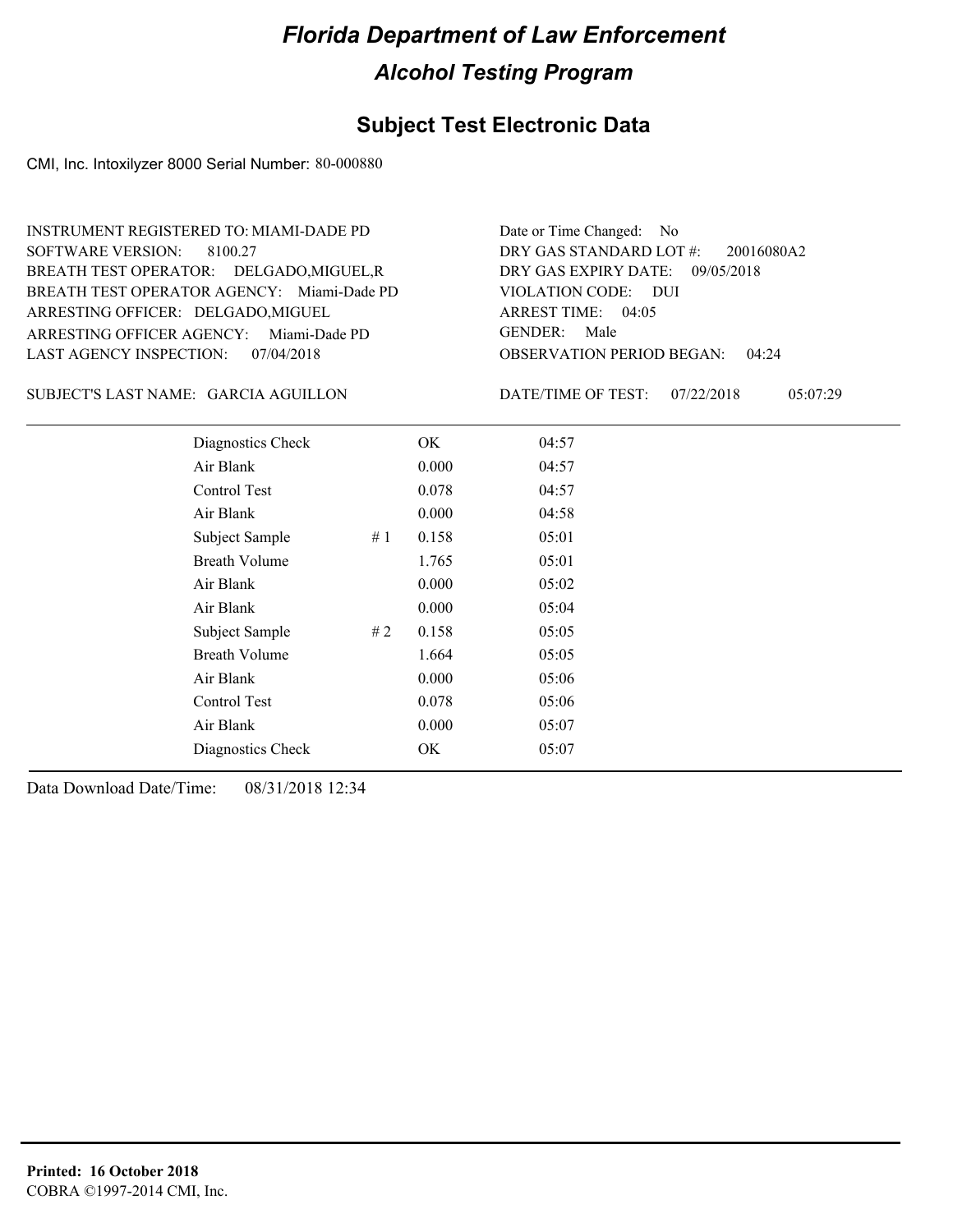#### **Subject Test Electronic Data**

CMI, Inc. Intoxilyzer 8000 Serial Number: 80-000880

| <b>INSTRUMENT REGISTERED TO: MIAMI-DADE PD</b> |       | Date or Time Changed:<br>No           |                                           |  |  |
|------------------------------------------------|-------|---------------------------------------|-------------------------------------------|--|--|
| <b>SOFTWARE VERSION:</b><br>8100.27            |       | DRY GAS STANDARD LOT #:<br>20016080A2 |                                           |  |  |
| BREATH TEST OPERATOR: DELGADO, MIGUEL, R       |       | DRY GAS EXPIRY DATE:<br>09/05/2018    |                                           |  |  |
| BREATH TEST OPERATOR AGENCY: Miami-Dade PD     |       | VIOLATION CODE: DUI                   |                                           |  |  |
| ARRESTING OFFICER: DELGADO, MIGUEL             |       | ARREST TIME: 01:40                    |                                           |  |  |
| ARRESTING OFFICER AGENCY:<br>Miami-Dade PD     |       | <b>GENDER:</b><br>Male                |                                           |  |  |
| <b>LAST AGENCY INSPECTION:</b><br>07/04/2018   |       |                                       | <b>OBSERVATION PERIOD BEGAN:</b><br>01:56 |  |  |
| <b>SUBJECT'S LAST NAME: NICKLE</b>             |       | DATE/TIME OF TEST:                    | 07/30/2018<br>02:23:17                    |  |  |
| Diagnostics Check                              | OK.   | 02:19                                 |                                           |  |  |
| Air Blank                                      | 0.000 | 02:20                                 |                                           |  |  |
| Control Test                                   | 0.080 | 02:20                                 |                                           |  |  |
| Air Blank                                      | 0.000 | 02:20                                 |                                           |  |  |
| Subject Sample                                 | #1    | 02:21                                 | <b>Subject Test Refused</b>               |  |  |
| <b>Breath Volume</b>                           | 0.000 | 02:21                                 |                                           |  |  |
| Air Blank                                      | 0.000 | 02:22                                 |                                           |  |  |
| Control Test                                   | 0.081 | 02:22                                 |                                           |  |  |
| Air Blank                                      | 0.000 | 02:23                                 |                                           |  |  |
| Diagnostics Check                              | OK.   | 02:23                                 |                                           |  |  |
|                                                |       |                                       |                                           |  |  |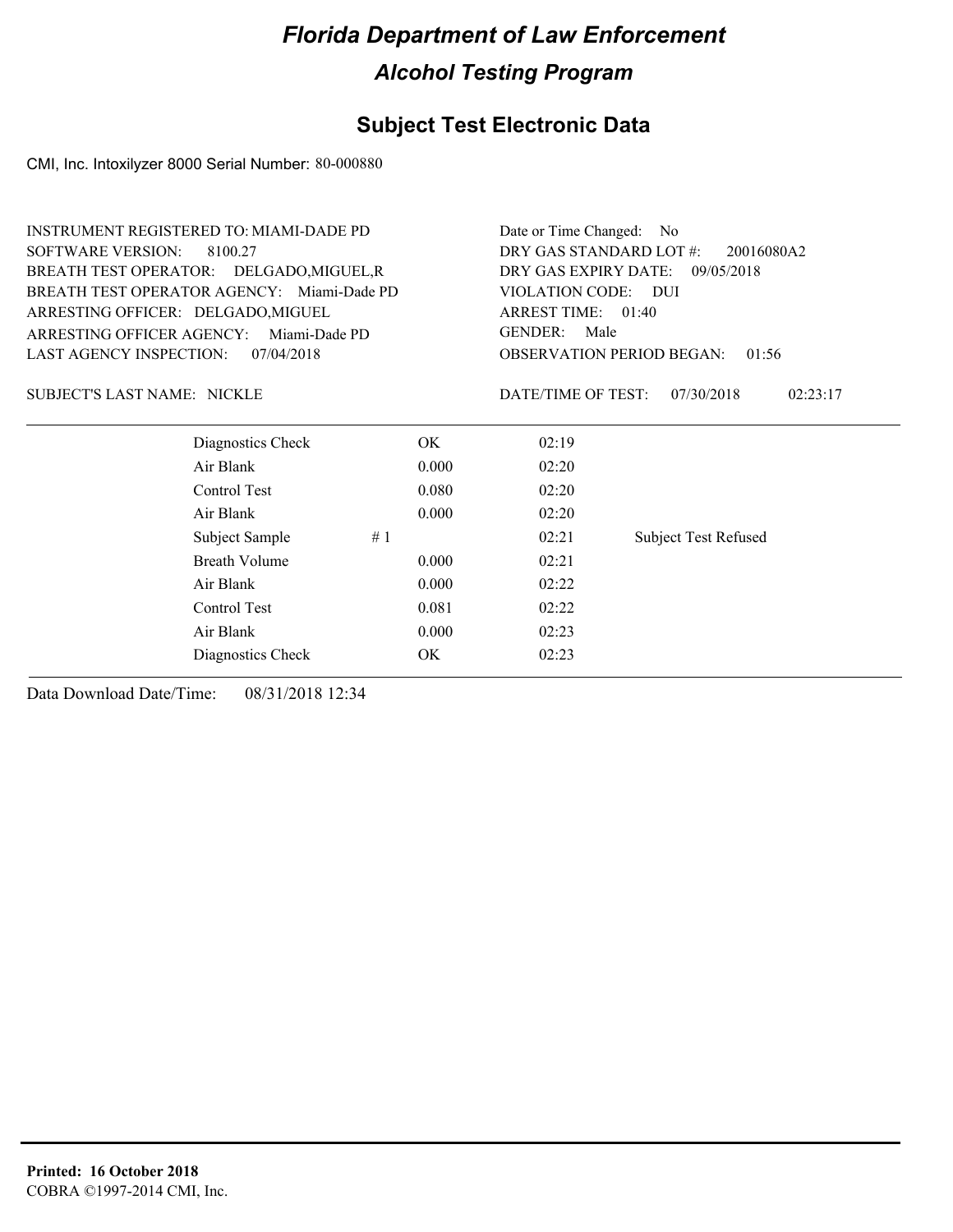#### **Subject Test Electronic Data**

CMI, Inc. Intoxilyzer 8000 Serial Number: 80-000881

| <b>INSTRUMENT REGISTERED TO: MIAMI DADE PD</b> | Date or Time Changed: No                                              |                    |                                           |  |  |
|------------------------------------------------|-----------------------------------------------------------------------|--------------------|-------------------------------------------|--|--|
| <b>SOFTWARE VERSION:</b><br>8100.27            | DRY GAS STANDARD LOT #:<br>20016080A2                                 |                    |                                           |  |  |
| BREATH TEST OPERATOR: HODGES, TITUS, R         | DRY GAS EXPIRY DATE:<br>09/05/2018<br><b>VIOLATION CODE:</b><br>- DUI |                    |                                           |  |  |
| BREATH TEST OPERATOR AGENCY: OTHER Local       |                                                                       |                    |                                           |  |  |
| ARRESTING OFFICER: HODGES, TITUS               |                                                                       | ARREST TIME: 19:30 |                                           |  |  |
| ARRESTING OFFICER AGENCY: OTHER Local          | <b>GENDER:</b><br>Male                                                |                    |                                           |  |  |
| LAST AGENCY INSPECTION:<br>07/04/2018          |                                                                       |                    | <b>OBSERVATION PERIOD BEGAN:</b><br>19:55 |  |  |
| SUBJECT'S LAST NAME: DOMINGUEZ                 |                                                                       | DATE/TIME OF TEST: | 07/08/2018<br>20:19:01                    |  |  |
| Diagnostics Check                              | OK.                                                                   | 20:16              |                                           |  |  |
| Air Blank                                      | 0.000                                                                 | 20:16              |                                           |  |  |
| Control Test                                   | 0.080                                                                 | 20:16              |                                           |  |  |
| Air Blank                                      | 0.000                                                                 | 20:17              |                                           |  |  |
| Subject Sample<br>#1                           |                                                                       | 20:17              | <b>Subject Test Refused</b>               |  |  |
| Breath Volume                                  | 0.000                                                                 | 20:17              |                                           |  |  |
| Air Blank                                      | 0.000                                                                 | 20:18              |                                           |  |  |
| Control Test                                   | 0.079                                                                 | 20:18              |                                           |  |  |
| Air Blank                                      | 0.000                                                                 | 20:18              |                                           |  |  |
| Diagnostics Check                              | OK                                                                    | 20:19              |                                           |  |  |
|                                                |                                                                       |                    |                                           |  |  |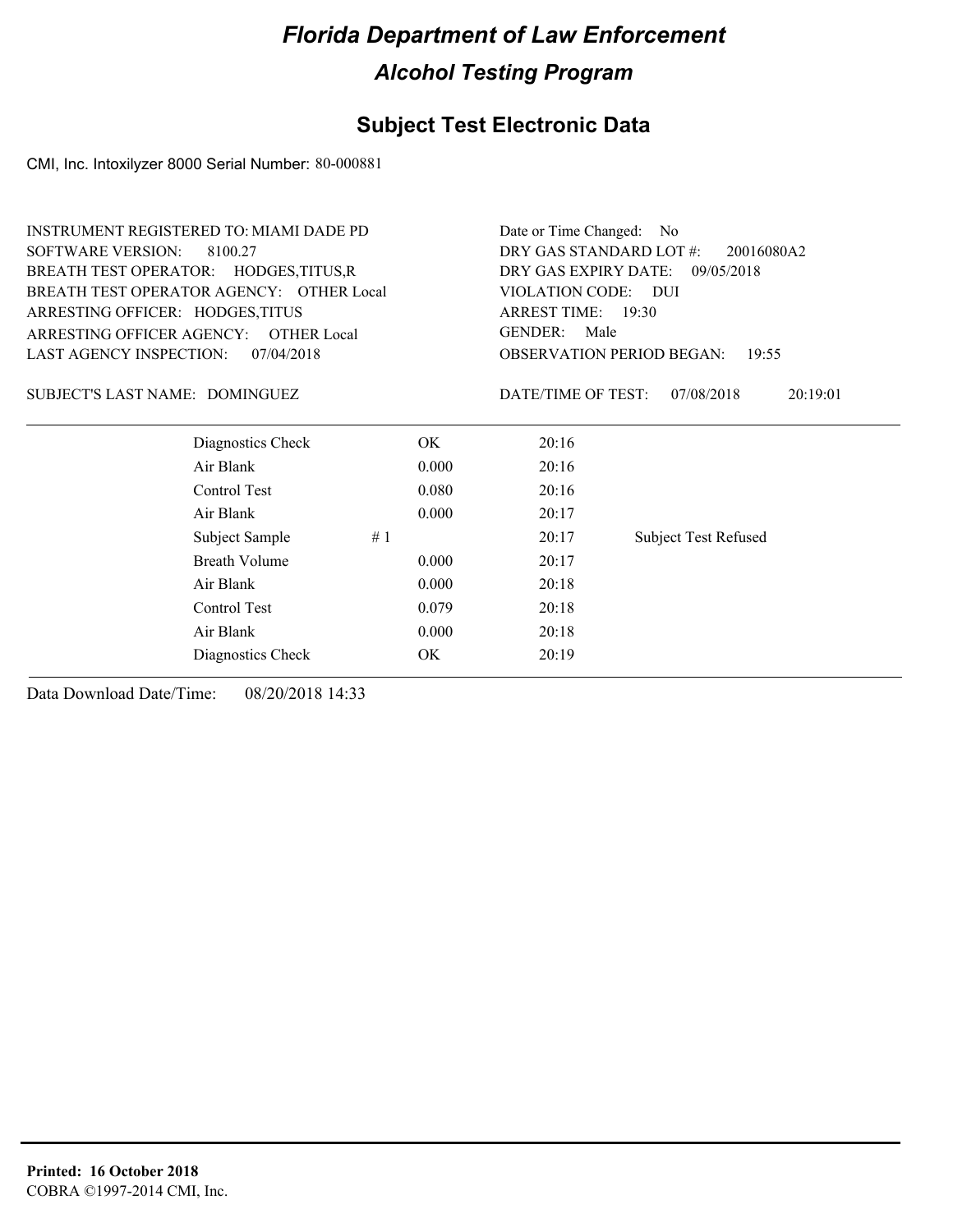#### **Subject Test Electronic Data**

CMI, Inc. Intoxilyzer 8000 Serial Number: 80-000881

ARRESTING OFFICER AGENCY: GENDER: OTHER Local BREATH TEST OPERATOR AGENCY: OTHER Local VIOLATION CODE: SOFTWARE VERSION: 8100.27 ARRESTING OFFICER: RIVERO, YOALBERT BREATH TEST OPERATOR: RIVERO, YOALBER, LAST AGENCY INSPECTION: 07/04/2018 INSTRUMENT REGISTERED TO: MIAMI DADE PD

OBSERVATION PERIOD BEGAN: 04:43 VIOLATION CODE: DUI 04:43 ARREST TIME: DRY GAS EXPIRY DATE: 09/05/2018 20016080A2 DRY GAS STANDARD LOT #: Date or Time Changed: No GENDER: Female

SUBJECT'S LAST NAME: JOYNER DESCRIPTION DATE/TIME OF TEST:

DATE/TIME OF TEST: 07/10/2018 06:11:52

| /7/10/2018 | 06:1 |
|------------|------|
|------------|------|

| Diagnostics Check    |    | OK    | 05:59 |                |
|----------------------|----|-------|-------|----------------|
| Air Blank            |    | 0.000 | 05:59 |                |
| Control Test         |    | 0.080 | 05:59 |                |
| Air Blank            |    | 0.000 | 06:00 |                |
| Subject Sample       | #1 | 0.207 | 06:01 |                |
| <b>Breath Volume</b> |    | 1.640 | 06:01 |                |
| Air Blank            |    | 0.000 | 06:02 |                |
| Air Blank            |    | 0.000 | 06:03 |                |
| Subject Sample       | #2 | 0.182 | 06:07 | Volume Not Met |
| <b>Breath Volume</b> |    | 0.859 | 06:07 |                |
| Air Blank            |    | 0.000 | 06:08 |                |
| Air Blank            |    | 0.000 | 06:09 |                |
| Subject Sample       | #3 | 0.194 | 06:10 |                |
| <b>Breath Volume</b> |    | 1.339 | 06:10 |                |
| Air Blank            |    | 0.000 | 06:10 |                |
| <b>Control Test</b>  |    | 0.075 | 06:11 |                |
| Air Blank            |    | 0.000 | 06:11 |                |
| Diagnostics Check    |    | OK    | 06:11 |                |
|                      |    |       |       |                |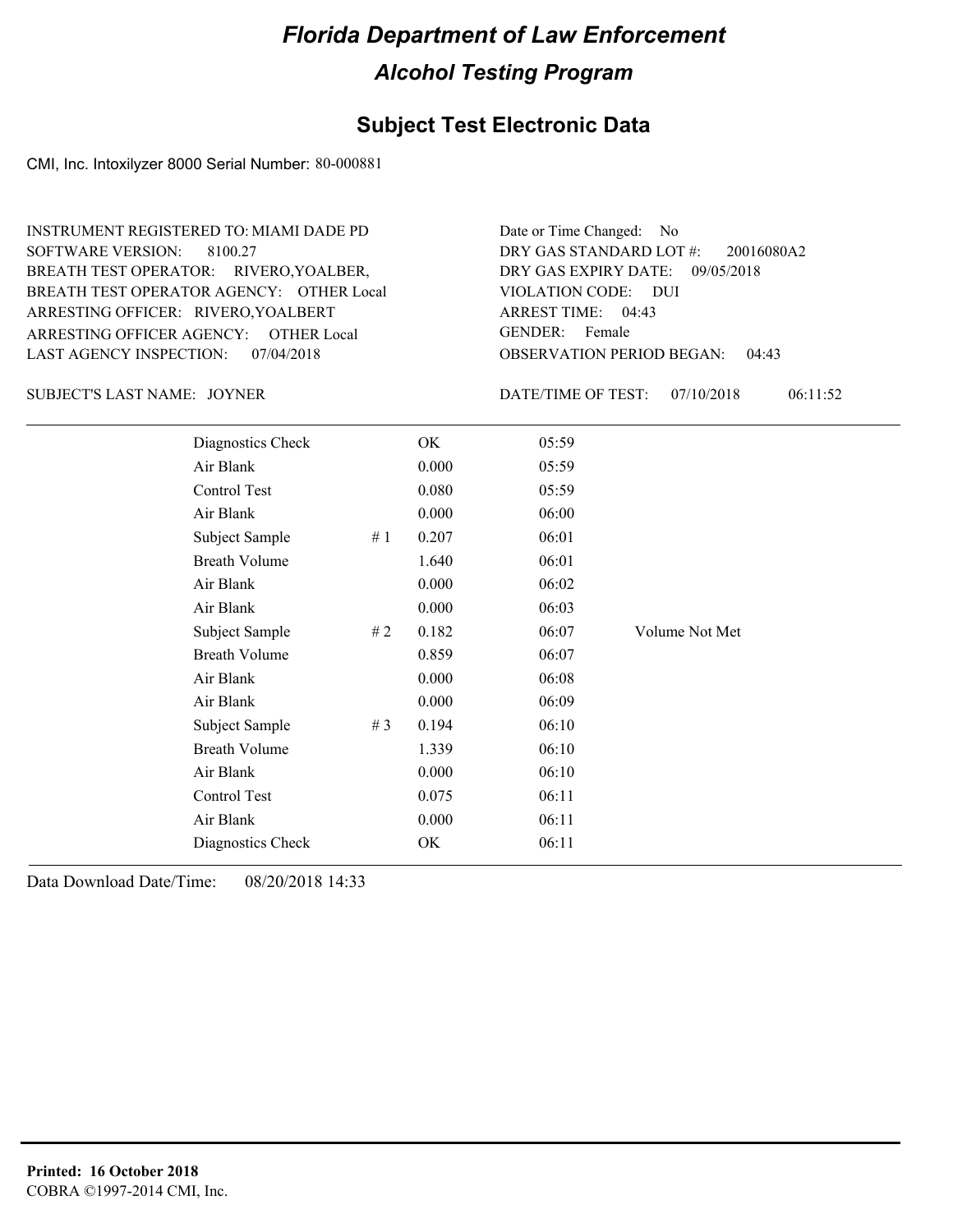#### **Subject Test Electronic Data**

CMI, Inc. Intoxilyzer 8000 Serial Number: 80-000882

ARRESTING OFFICER AGENCY: GENDER: OTHER Local BREATH TEST OPERATOR AGENCY: OTHER Local VIOLATION CODE: SOFTWARE VERSION: ARRESTING OFFICER: RIVERO, YOALBERT BREATH TEST OPERATOR: RIVERO,YOALBERT, LAST AGENCY INSPECTION: 06/07/2018 8100.27 INSTRUMENT REGISTERED TO: MIAMI-DADE PD

OBSERVATION PERIOD BEGAN: 22:30 VIOLATION CODE: DUI ARREST TIME: 22:09 DRY GAS EXPIRY DATE: 09/05/2018 20016080A2 DRY GAS STANDARD LOT #: Date or Time Changed: No GENDER: Female

ROKER SUBJECT'S LAST NAME: DATE/TIME OF TEST:

DATE/TIME OF TEST: 07/02/2018 00:17:41

| Diagnostics Check    |    | OK    | 00:11 |
|----------------------|----|-------|-------|
| Air Blank            |    | 0.000 | 00:11 |
| Control Test         |    | 0.080 | 00:12 |
| Air Blank            |    | 0.000 | 00:12 |
| Subject Sample       | #1 | 0.174 | 00:13 |
| <b>Breath Volume</b> |    | 1.945 | 00:13 |
| Air Blank            |    | 0.000 | 00:13 |
| Air Blank            |    | 0.000 | 00:15 |
| Subject Sample       | #2 | 0.160 | 00:16 |
| <b>Breath Volume</b> |    | 1.679 | 00:16 |
| Air Blank            |    | 0.000 | 00:16 |
| Control Test         |    | 0.079 | 00:17 |
| Air Blank            |    | 0.000 | 00:17 |
| Diagnostics Check    |    | OK    | 00:17 |
|                      |    |       |       |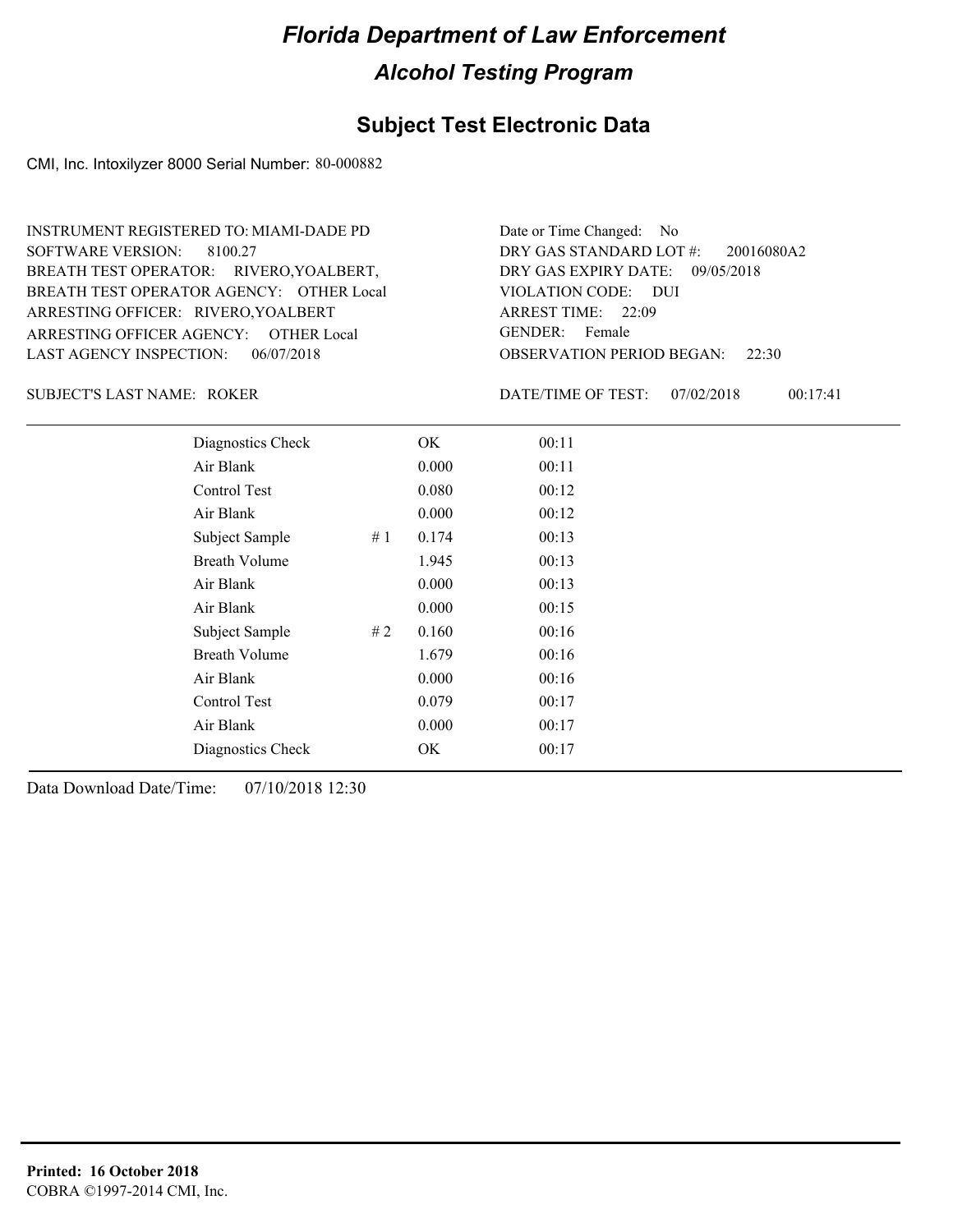#### **Subject Test Electronic Data**

CMI, Inc. Intoxilyzer 8000 Serial Number: 80-000882

ARRESTING OFFICER AGENCY: Miami-Dade PD GENDER: BREATH TEST OPERATOR AGENCY: Miami-Dade PD VIOLATION CODE: SOFTWARE VERSION: ARRESTING OFFICER: MCGRATH,ROBERT BREATH TEST OPERATOR: MCGRATH,ROBERT,E LAST AGENCY INSPECTION: 07/10/2018 8100.27 INSTRUMENT REGISTERED TO: MIAMI-DADE PD

OBSERVATION PERIOD BEGAN: 23:36 VIOLATION CODE: DUI 23:19 ARREST TIME: DRY GAS EXPIRY DATE: 09/05/2018 20016080A2 DRY GAS STANDARD LOT #: Date or Time Changed: No GENDER: Female

VASQUEZ CARRILLO SUBJECT'S LAST NAME: DATE/TIME OF TEST:

DATE/TIME OF TEST: 07/12/2018 00:02:33

| Diagnostics Check    | OK    | 23:56 |
|----------------------|-------|-------|
| Air Blank            | 0.000 | 23:57 |
| Control Test         | 0.080 | 23:57 |
| Air Blank            | 0.000 | 23:58 |
| Subject Sample<br>#2 | 0.000 | 23:58 |
| <b>Breath Volume</b> | 2.242 | 23:58 |
| Air Blank            | 0.000 | 23:58 |
| Air Blank            | 0.000 | 00:00 |
| Subject Sample<br>#1 | 0.000 | 00:01 |
| <b>Breath Volume</b> | 2.160 | 00:01 |
| Air Blank            | 0.000 | 00:01 |
| Control Test         | 0.080 | 00:01 |
| Air Blank            | 0.000 | 00:02 |
| Diagnostics Check    | OK    | 00:02 |
|                      |       |       |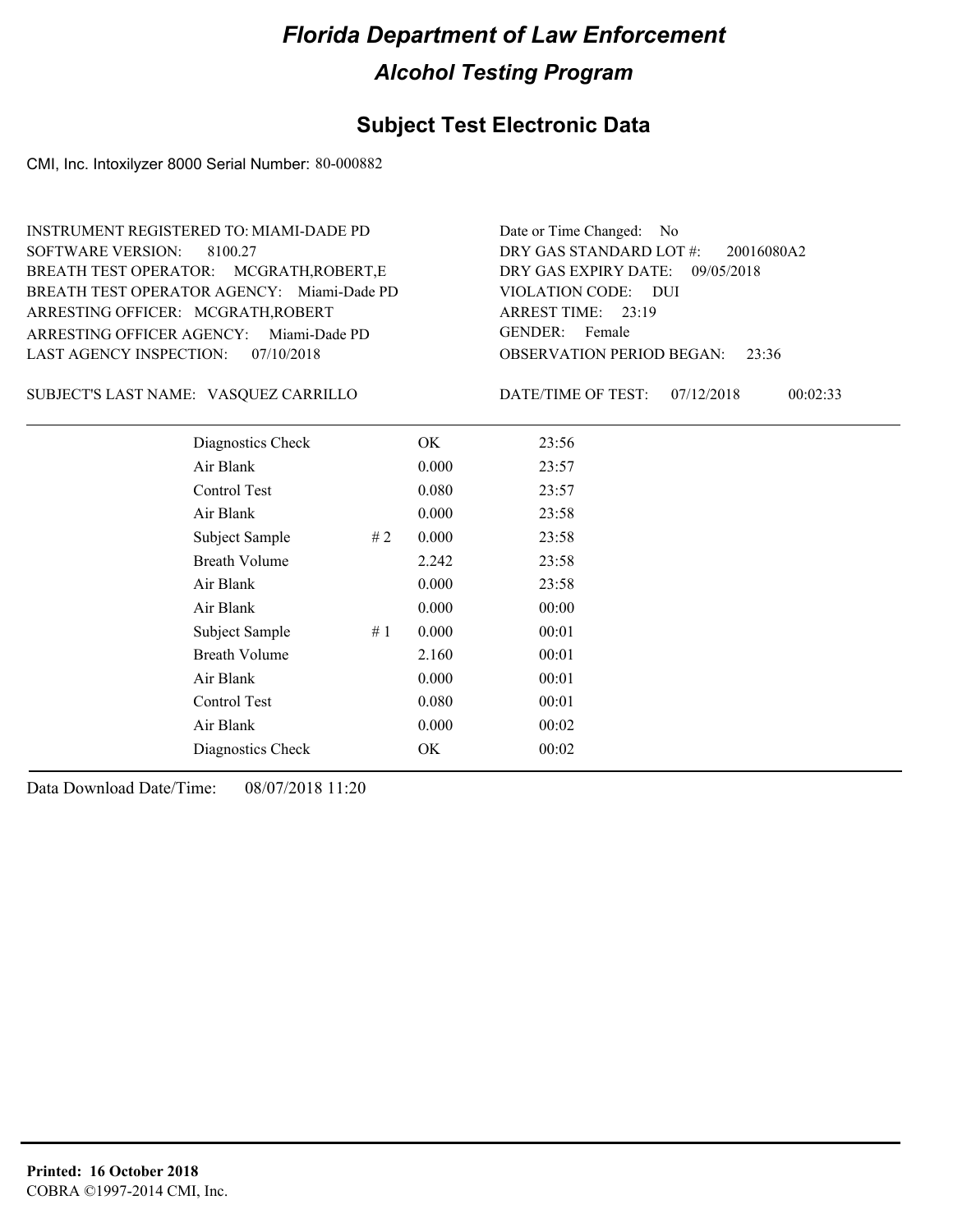### **Subject Test Electronic Data**

CMI, Inc. Intoxilyzer 8000 Serial Number: 80-000884

| <b>INSTRUMENT REGISTERED TO: MIAMI-DADE PD</b> |                   |                                           |       | Date or Time Changed: No              |                        |  |  |
|------------------------------------------------|-------------------|-------------------------------------------|-------|---------------------------------------|------------------------|--|--|
| <b>SOFTWARE VERSION:</b>                       | 8100.27           |                                           |       | DRY GAS STANDARD LOT #:<br>20016080A2 |                        |  |  |
| BREATH TEST OPERATOR: CASTILLO, CHRISTIAN, A   |                   |                                           |       | DRY GAS EXPIRY DATE:<br>09/05/2018    |                        |  |  |
| BREATH TEST OPERATOR AGENCY: Miami-Dade PD     |                   |                                           |       | <b>VIOLATION CODE:</b><br><b>DUI</b>  |                        |  |  |
| ARRESTING OFFICER: CASTILLO, CHRISTIAN         |                   | ARREST TIME: 01:42                        |       |                                       |                        |  |  |
| ARRESTING OFFICER AGENCY:                      | Miami-Dade PD     | GENDER: Female                            |       |                                       |                        |  |  |
| <b>LAST AGENCY INSPECTION:</b>                 | 06/15/2018        | <b>OBSERVATION PERIOD BEGAN:</b><br>02:00 |       |                                       |                        |  |  |
| SUBJECT'S LAST NAME: RAMOS RAMOS               |                   |                                           |       | DATE/TIME OF TEST:                    | 07/01/2018<br>02:26:08 |  |  |
|                                                | Diagnostics Check |                                           | OK.   | 02:20                                 |                        |  |  |
|                                                | Air Blank         |                                           | 0.000 | 02:20                                 |                        |  |  |
|                                                | Control Test      |                                           | 0.080 | 02:20                                 |                        |  |  |
|                                                | Air Blank         |                                           | 0.000 | 02:21                                 |                        |  |  |
|                                                | Subject Sample    | #1                                        | 0.168 | 02:24                                 | Volume Not Met         |  |  |
|                                                | Breath Volume     |                                           | 0.992 | 02:24                                 |                        |  |  |
|                                                | Air Blank         |                                           |       | 02:25                                 | Purge Fail             |  |  |
|                                                | Air Blank         |                                           | 0.000 | 02:26                                 |                        |  |  |
|                                                |                   |                                           |       |                                       |                        |  |  |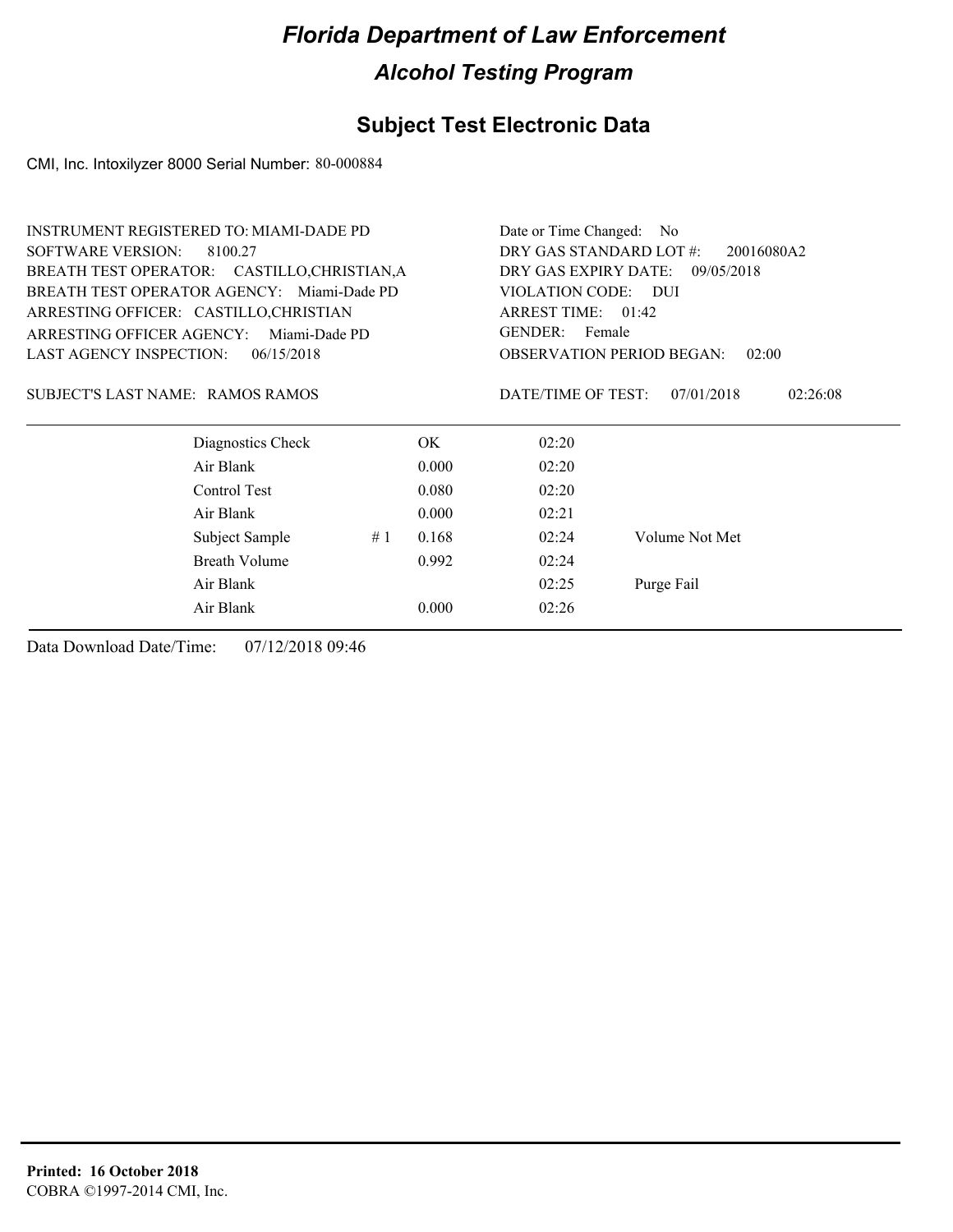#### **Subject Test Electronic Data**

CMI, Inc. Intoxilyzer 8000 Serial Number: 80-000884

ARRESTING OFFICER AGENCY: Miami-Dade PD GENDER: BREATH TEST OPERATOR AGENCY: Miami-Dade PD VIOLATION CODE: SOFTWARE VERSION: ARRESTING OFFICER: CASTILLO,CHRISTIAN BREATH TEST OPERATOR: CASTILLO,CHRISTIAN,A LAST AGENCY INSPECTION: 06/15/2018 8100.27 INSTRUMENT REGISTERED TO: MIAMI-DADE PD

OBSERVATION PERIOD BEGAN: 02:27 VIOLATION CODE: DUI ARREST TIME: 01:42 DRY GAS EXPIRY DATE: 09/05/2018 20016080A2 DRY GAS STANDARD LOT #: Date or Time Changed: No GENDER: Female

SUBJECT'S LAST NAME: RAMOS RAMOS NAMES DATE/TIME OF TEST:

DATE/TIME OF TEST: 07/01/2018 02:56:19

| Diagnostics Check    |    | OK    | 02:48 |
|----------------------|----|-------|-------|
| Air Blank            |    | 0.000 | 02:49 |
| Control Test         |    | 0.080 | 02:49 |
| Air Blank            |    | 0.000 | 02:49 |
| Subject Sample       | #1 | 0.178 | 02:51 |
| <b>Breath Volume</b> |    | 1.691 | 02:51 |
| Air Blank            |    | 0.000 | 02:52 |
| Air Blank            |    | 0.000 | 02:53 |
| Subject Sample       | #2 | 0.163 | 02:54 |
| <b>Breath Volume</b> |    | 1.375 | 02:54 |
| Air Blank            |    | 0.000 | 02:55 |
| Control Test         |    | 0.078 | 02:55 |
| Air Blank            |    | 0.000 | 02:56 |
| Diagnostics Check    |    | OK    | 02:56 |
|                      |    |       |       |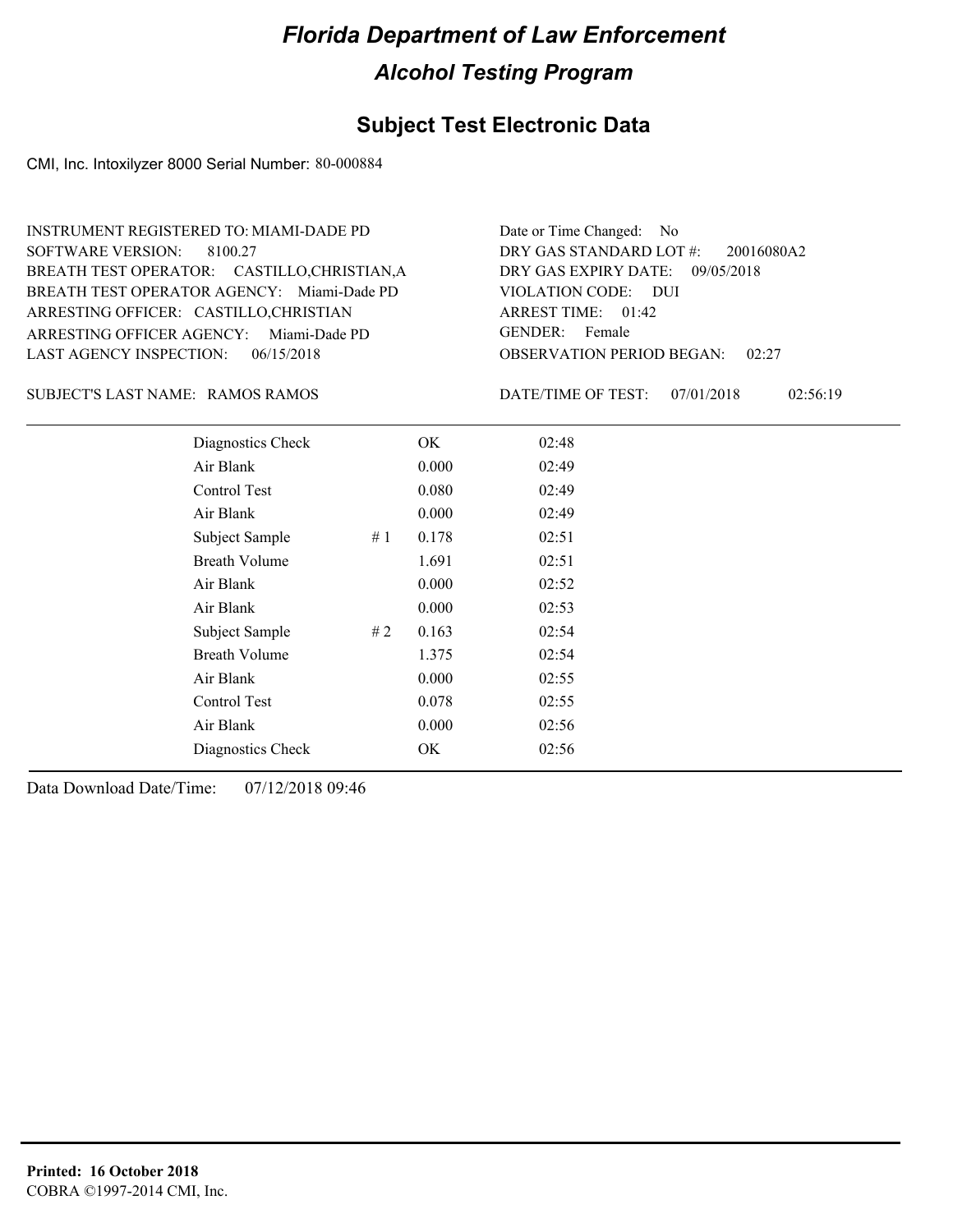### **Subject Test Electronic Data**

CMI, Inc. Intoxilyzer 8000 Serial Number: 80-000884

| <b>INSTRUMENT REGISTERED TO: MIAMI-DADE PD</b> |               | Date or Time Changed: No                  |                                    |                             |  |  |
|------------------------------------------------|---------------|-------------------------------------------|------------------------------------|-----------------------------|--|--|
| <b>SOFTWARE VERSION:</b><br>8100.27            |               | DRY GAS STANDARD LOT #:<br>20016080A2     |                                    |                             |  |  |
| BREATH TEST OPERATOR: PHILPOT,C,               |               |                                           | DRY GAS EXPIRY DATE:<br>09/05/2018 |                             |  |  |
| BREATH TEST OPERATOR AGENCY: Miami-Dade PD     |               | VIOLATION CODE: DUI                       |                                    |                             |  |  |
| ARRESTING OFFICER: PHILPOT,C                   |               | ARREST TIME: 03:58                        |                                    |                             |  |  |
| ARRESTING OFFICER AGENCY:                      | Miami-Dade PD | <b>GENDER:</b><br>Male                    |                                    |                             |  |  |
| <b>LAST AGENCY INSPECTION:</b>                 | 06/15/2018    | <b>OBSERVATION PERIOD BEGAN:</b><br>04:30 |                                    |                             |  |  |
| SUBJECT'S LAST NAME: SMITH                     |               |                                           | DATE/TIME OF TEST:                 | 07/01/2018<br>04:53:43      |  |  |
| Diagnostics Check                              |               | OK.                                       | 04:50                              |                             |  |  |
| Air Blank                                      |               | 0.000                                     | 04:51                              |                             |  |  |
| Control Test                                   |               | 0.080                                     | 04:51                              |                             |  |  |
| Air Blank                                      |               | 0.000                                     | 04:52                              |                             |  |  |
| Subject Sample                                 | #1            |                                           | 04:52                              | <b>Subject Test Refused</b> |  |  |
| Breath Volume                                  |               | 0.000                                     | 04:52                              |                             |  |  |
| Air Blank                                      |               | 0.000                                     | 04:52                              |                             |  |  |
| Control Test                                   |               | 0.080                                     | 04:53                              |                             |  |  |
| Air Blank                                      |               | 0.000                                     | 04:53                              |                             |  |  |
| Diagnostics Check                              |               | OK.                                       | 04:53                              |                             |  |  |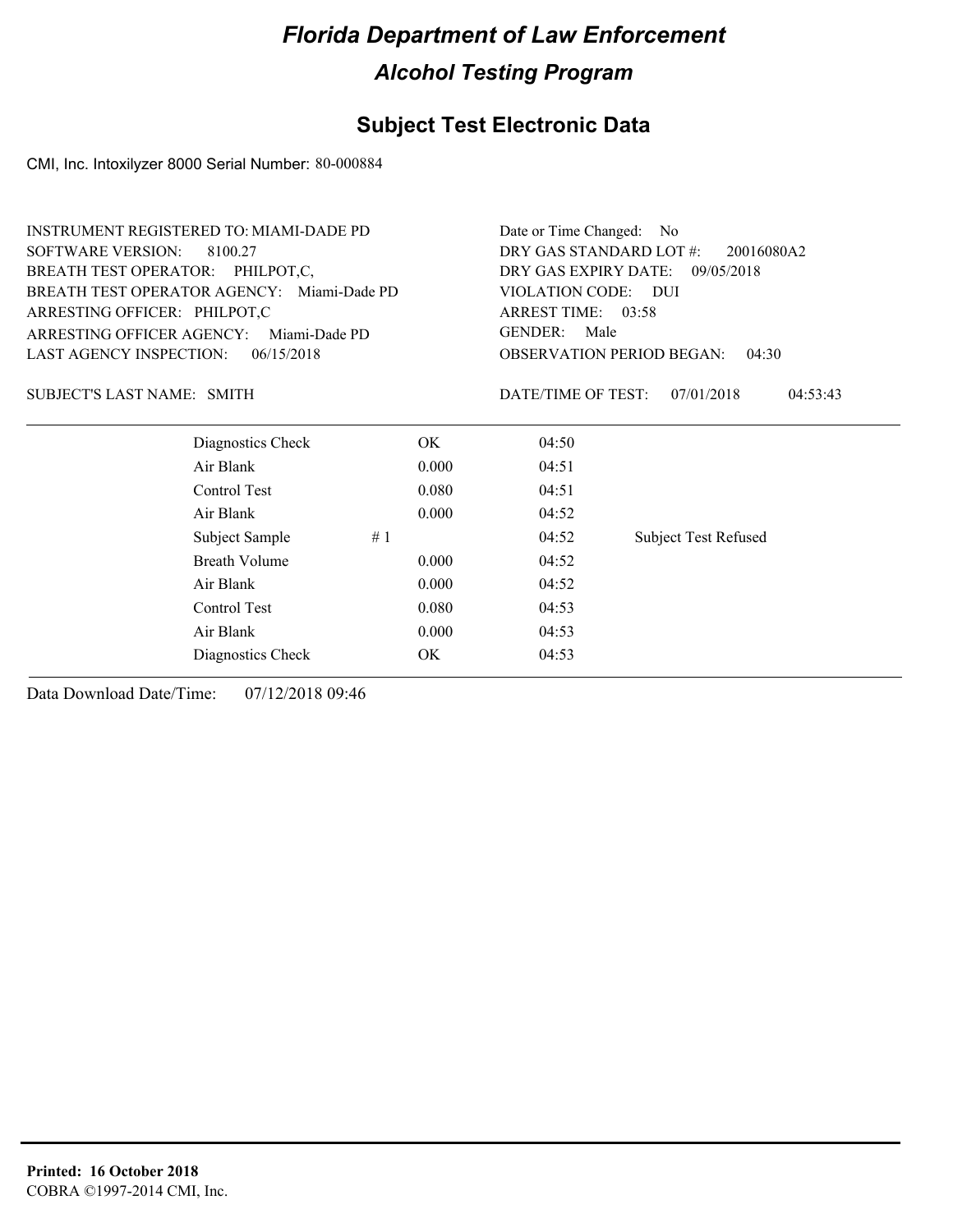### **Subject Test Electronic Data**

CMI, Inc. Intoxilyzer 8000 Serial Number: 80-000884

|                                              | <b>INSTRUMENT REGISTERED TO: MIAMI-DADE PD</b> |                        |                                       | Date or Time Changed: No                  |                        |  |
|----------------------------------------------|------------------------------------------------|------------------------|---------------------------------------|-------------------------------------------|------------------------|--|
| <b>SOFTWARE VERSION:</b>                     | 8100.27                                        |                        | DRY GAS STANDARD LOT #:<br>20016080A2 |                                           |                        |  |
|                                              | BREATH TEST OPERATOR: CASTILLO, CHRISTIAN, A   |                        | DRY GAS EXPIRY DATE:                  | 09/05/2018                                |                        |  |
|                                              | BREATH TEST OPERATOR AGENCY: Miami-Dade PD     | VIOLATION CODE: DUI    |                                       |                                           |                        |  |
|                                              | ARRESTING OFFICER: CASTILLO, CHRISTIAN         | ARREST TIME: 16:47     |                                       |                                           |                        |  |
| ARRESTING OFFICER AGENCY:                    | Miami-Dade PD                                  | <b>GENDER:</b><br>Male |                                       |                                           |                        |  |
| <b>LAST AGENCY INSPECTION:</b><br>06/15/2018 |                                                |                        |                                       | <b>OBSERVATION PERIOD BEGAN:</b><br>17:11 |                        |  |
| SUBJECT'S LAST NAME: VIEL VIEL               |                                                |                        |                                       | DATE/TIME OF TEST:                        | 07/01/2018<br>17:39:58 |  |
|                                              | Diagnostics Check                              |                        | OK.                                   | 17:34                                     |                        |  |
|                                              | Air Blank                                      |                        | 0.000                                 | 17:34                                     |                        |  |
|                                              | Control Test                                   |                        | 0.080                                 | 17:34                                     |                        |  |
|                                              | Air Blank                                      |                        | 0.000                                 | 17:35                                     |                        |  |
|                                              | Subject Sample                                 | #1                     | 0.232                                 | 17:38                                     | Volume Not Met         |  |
|                                              | <b>Breath Volume</b>                           |                        | 0.500                                 | 17:38                                     |                        |  |
|                                              | Air Blank                                      | 17:39                  | Purge Fail                            |                                           |                        |  |
|                                              | Air Blank                                      |                        | 0.000                                 | 17:39                                     |                        |  |
|                                              |                                                |                        |                                       |                                           |                        |  |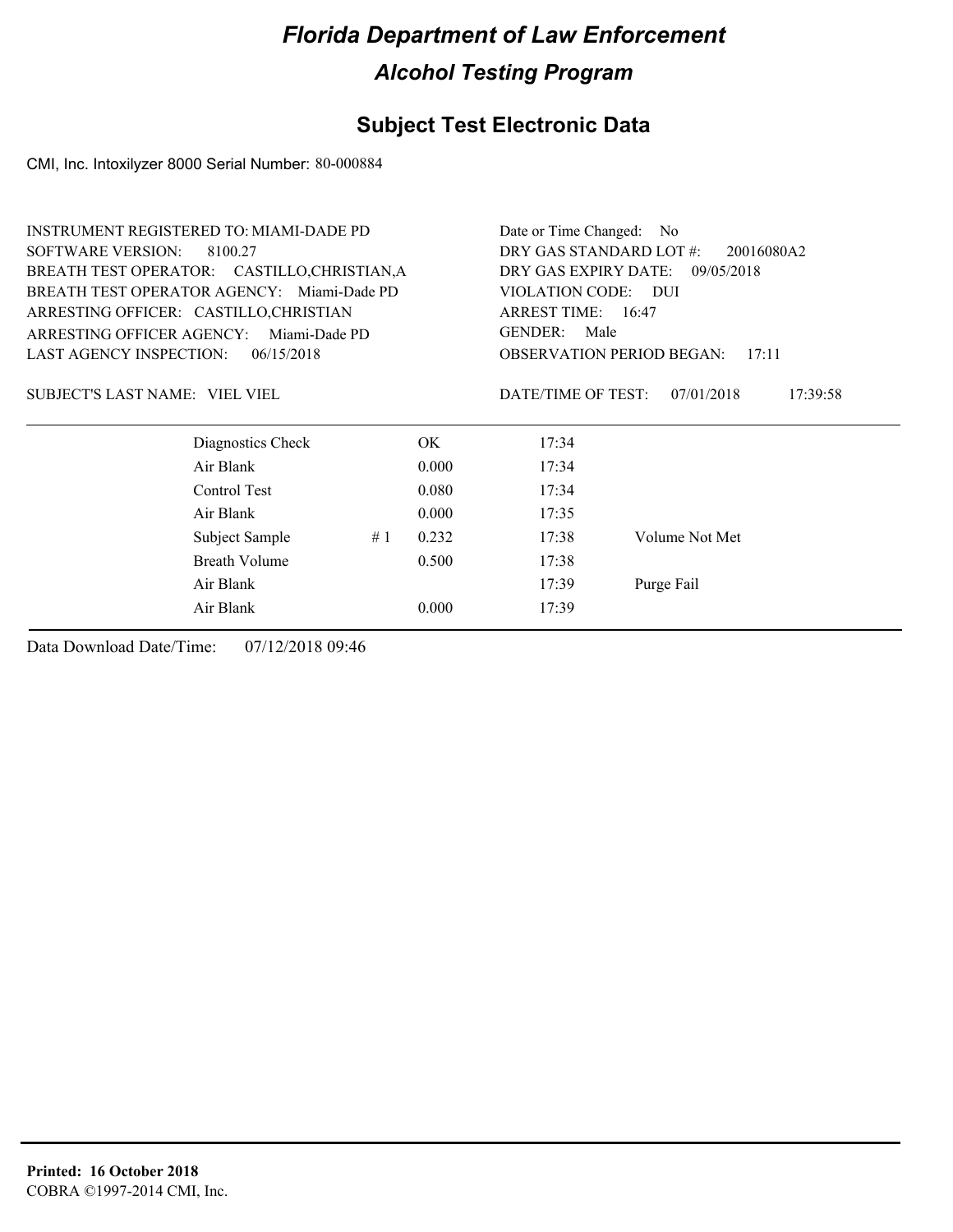#### **Subject Test Electronic Data**

CMI, Inc. Intoxilyzer 8000 Serial Number: 80-000884

ARRESTING OFFICER AGENCY: Miami-Dade PD GENDER: BREATH TEST OPERATOR AGENCY: Miami-Dade PD VIOLATION CODE: SOFTWARE VERSION: ARRESTING OFFICER: BIANCHI, MARIO BREATH TEST OPERATOR: BIANCHI,MARIO,D LAST AGENCY INSPECTION: 06/15/2018 8100.27 INSTRUMENT REGISTERED TO: MIAMI-DADE PD

OBSERVATION PERIOD BEGAN: 07:20 VIOLATION CODE: DUI ARREST TIME: 07:08 DRY GAS EXPIRY DATE: 09/05/2018 20016080A2 DRY GAS STANDARD LOT #: Date or Time Changed: No GENDER: Male

NAZARIO SUBJECT'S LAST NAME: DATE/TIME OF TEST:

DATE/TIME OF TEST: 07/07/2018 07:50:09

| Diagnostics Check    |    | OK    | 07:41 |
|----------------------|----|-------|-------|
| Air Blank            |    | 0.000 | 07:42 |
| Control Test         |    | 0.079 | 07:42 |
| Air Blank            |    | 0.000 | 07:43 |
| Subject Sample<br>#1 |    | 0.138 | 07:44 |
| <b>Breath Volume</b> |    | 1.421 | 07:44 |
| Air Blank            |    | 0.000 | 07:45 |
| Air Blank            |    | 0.000 | 07:47 |
| Subject Sample       | #2 | 0.129 | 07:48 |
| <b>Breath Volume</b> |    | 1.800 | 07:48 |
| Air Blank            |    | 0.000 | 07:49 |
| Control Test         |    | 0.078 | 07:49 |
| Air Blank            |    | 0.000 | 07:50 |
| Diagnostics Check    |    | OK.   | 07:50 |
|                      |    |       |       |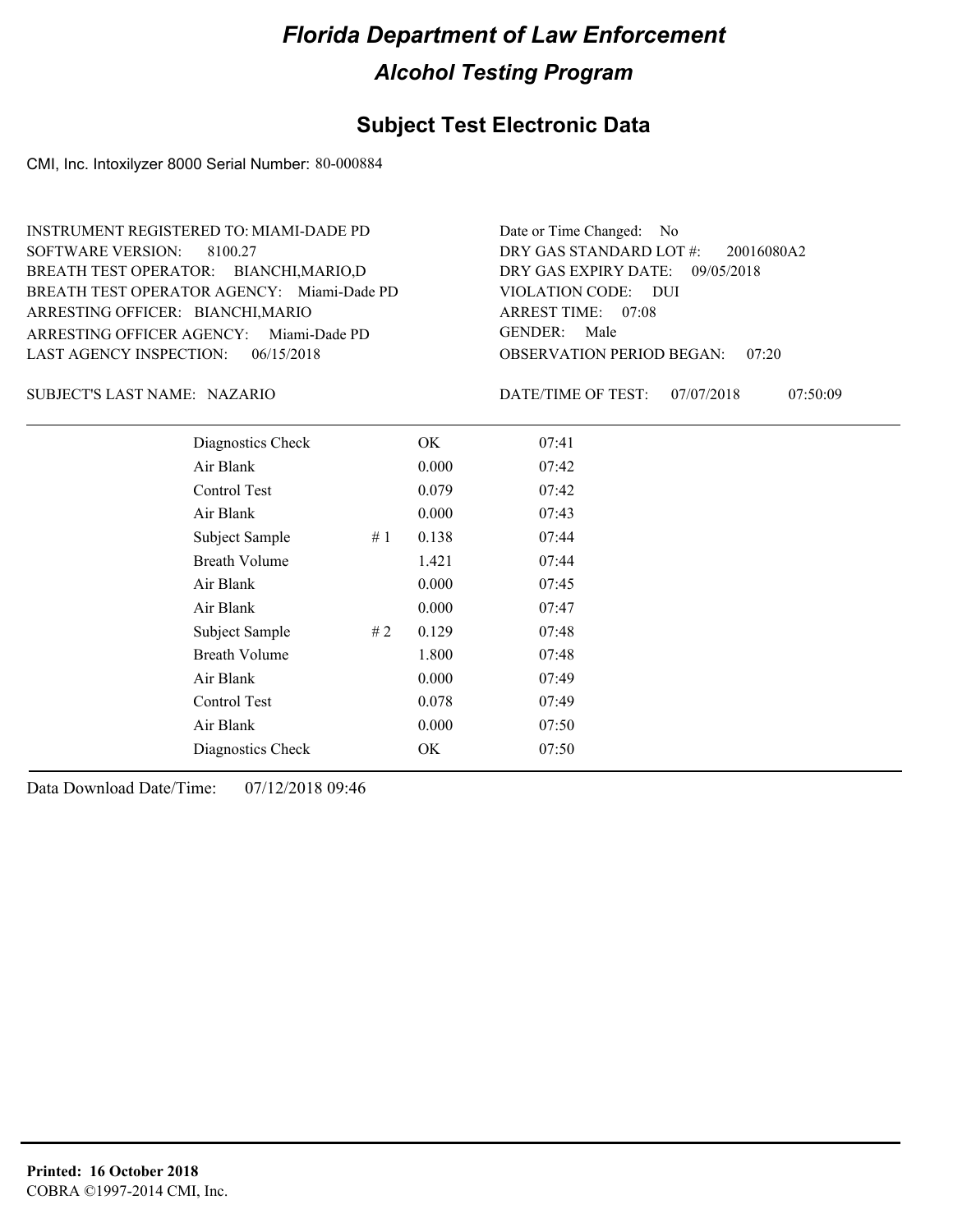### **Subject Test Electronic Data**

CMI, Inc. Intoxilyzer 8000 Serial Number: 80-000884

| <b>SOFTWARE VERSION:</b>                                            | <b>INSTRUMENT REGISTERED TO: MIAMI-DADE PD</b><br>8100.27<br>BREATH TEST OPERATOR: CASTILLO, CHRISTIAN, A<br>BREATH TEST OPERATOR AGENCY: Miami-Dade PD<br>ARRESTING OFFICER: CASTILLO, CHRISTIAN<br>ARRESTING OFFICER AGENCY: Miami-Dade PD | Date or Time Changed: Yes<br>DRY GAS STANDARD LOT #:<br>20016080A2<br>DRY GAS EXPIRY DATE:<br>09/05/2018<br>VIOLATION CODE: DUI<br>ARREST TIME: 18:41<br><b>GENDER:</b><br>Male<br><b>OBSERVATION PERIOD BEGAN:</b> |                    |                                 |
|---------------------------------------------------------------------|----------------------------------------------------------------------------------------------------------------------------------------------------------------------------------------------------------------------------------------------|---------------------------------------------------------------------------------------------------------------------------------------------------------------------------------------------------------------------|--------------------|---------------------------------|
| <b>LAST AGENCY INSPECTION:</b><br>SUBJECT'S LAST NAME: COBO GALLEGO | 06/15/2018                                                                                                                                                                                                                                   |                                                                                                                                                                                                                     | DATE/TIME OF TEST: | 18:52<br>07/08/2018<br>19:22:16 |
|                                                                     | Diagnostics Check                                                                                                                                                                                                                            | OK.                                                                                                                                                                                                                 | 19:12              |                                 |
|                                                                     | Air Blank                                                                                                                                                                                                                                    | 0.000                                                                                                                                                                                                               | 19:13              |                                 |
|                                                                     | Control Test                                                                                                                                                                                                                                 | 0.080                                                                                                                                                                                                               | 19:13              |                                 |
|                                                                     | Air Blank                                                                                                                                                                                                                                    | 0.000                                                                                                                                                                                                               | 19:14              |                                 |
|                                                                     | Subject Sample                                                                                                                                                                                                                               | #1                                                                                                                                                                                                                  | 19:17              | No Sample Provided              |
|                                                                     | <b>Breath Volume</b>                                                                                                                                                                                                                         | 0.000                                                                                                                                                                                                               | 19:17              |                                 |
|                                                                     | Air Blank                                                                                                                                                                                                                                    | 0.000                                                                                                                                                                                                               | 19:17              |                                 |
|                                                                     | Air Blank                                                                                                                                                                                                                                    | 0.000                                                                                                                                                                                                               | 19:19              |                                 |
|                                                                     | Subject Sample                                                                                                                                                                                                                               | $\#$ 2                                                                                                                                                                                                              | 19:20              | <b>Subject Test Refused</b>     |
|                                                                     | <b>Breath Volume</b>                                                                                                                                                                                                                         | 0.000                                                                                                                                                                                                               | 19:20              |                                 |
|                                                                     | Air Blank                                                                                                                                                                                                                                    | 0.000                                                                                                                                                                                                               | 19:21              |                                 |
|                                                                     | Control Test                                                                                                                                                                                                                                 | 0.079                                                                                                                                                                                                               | 19:21              |                                 |
|                                                                     | Air Blank                                                                                                                                                                                                                                    | 0.000                                                                                                                                                                                                               | 19:22              |                                 |
|                                                                     | Diagnostics Check                                                                                                                                                                                                                            | OK                                                                                                                                                                                                                  | 19:22              |                                 |
|                                                                     |                                                                                                                                                                                                                                              |                                                                                                                                                                                                                     |                    |                                 |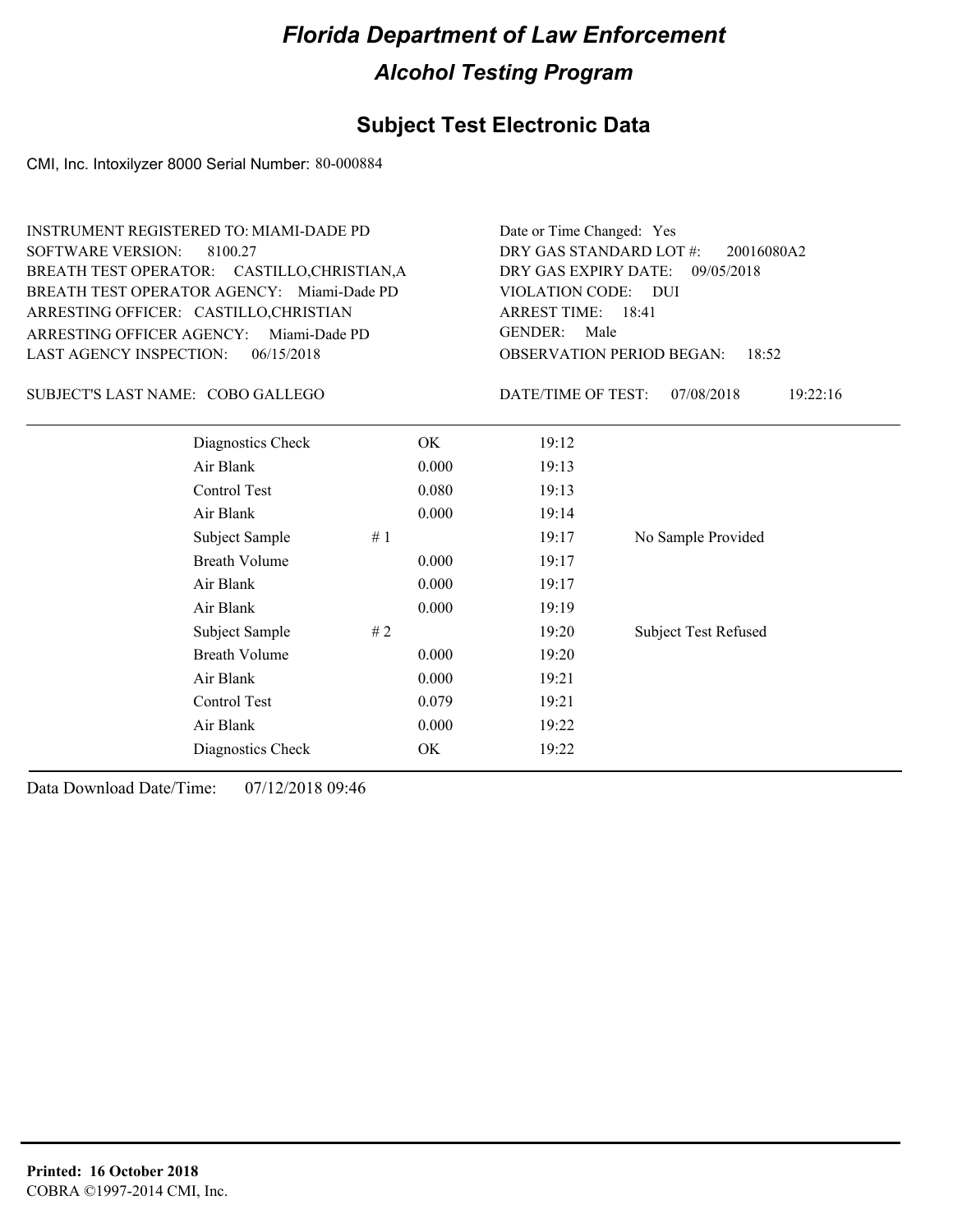#### **Subject Test Electronic Data**

CMI, Inc. Intoxilyzer 8000 Serial Number: 80-000884

ARRESTING OFFICER AGENCY: Miami-Dade PD GENDER: BREATH TEST OPERATOR AGENCY: Miami-Dade PD VIOLATION CODE: SOFTWARE VERSION: 8100.27 ARRESTING OFFICER: MCGRATH,ROBERT BREATH TEST OPERATOR: MCGRATH,ROBERT,E LAST AGENCY INSPECTION: 07/12/2018 INSTRUMENT REGISTERED TO: MIAMI-DADE PD

OBSERVATION PERIOD BEGAN: 21:53 VIOLATION CODE: DUI 21:15 ARREST TIME: DRY GAS EXPIRY DATE: 09/05/2018 20016080A2 DRY GAS STANDARD LOT #: Date or Time Changed: No GENDER: Male

SHAVERS JR SUBJECT'S LAST NAME: DATE/TIME OF TEST:

DATE/TIME OF TEST: 07/19/2018 22:19:29

| Diagnostics Check    | OK    | 22:13 |
|----------------------|-------|-------|
| Air Blank            | 0.000 | 22:13 |
| Control Test         | 0.081 | 22:14 |
| Air Blank            | 0.000 | 22:14 |
| Subject Sample<br>#1 | 0.000 | 22:15 |
| <b>Breath Volume</b> | 1.601 | 22:15 |
| Air Blank            | 0.000 | 22:15 |
| Air Blank            | 0.000 | 22:17 |
| Subject Sample<br>#2 | 0.000 | 22:18 |
| <b>Breath Volume</b> | 2.417 | 22:18 |
| Air Blank            | 0.000 | 22:18 |
| Control Test         | 0.079 | 22:18 |
| Air Blank            | 0.000 | 22:19 |
| Diagnostics Check    | OK    | 22:19 |
|                      |       |       |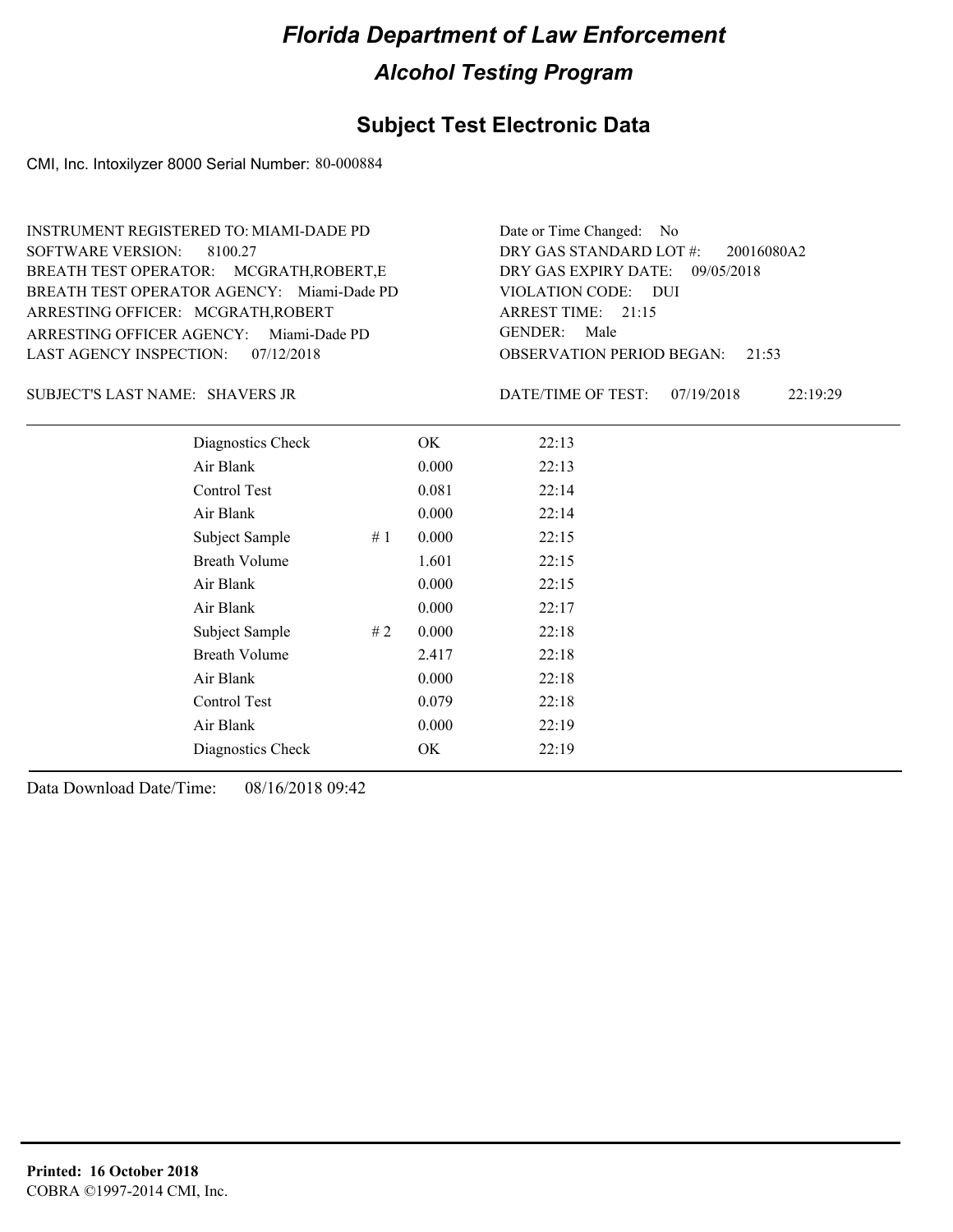#### **Subject Test Electronic Data**

CMI, Inc. Intoxilyzer 8000 Serial Number: 80-000884

ARRESTING OFFICER AGENCY: Miami-Dade PD GENDER: BREATH TEST OPERATOR AGENCY: Miami-Dade PD VIOLATION CODE: SOFTWARE VERSION: ARRESTING OFFICER: CAYARD,CLIFFORD BREATH TEST OPERATOR: CAYARD,CLIFFORD,P LAST AGENCY INSPECTION: 07/12/2018 8100.27 INSTRUMENT REGISTERED TO: MIAMI-DADE PD

OBSERVATION PERIOD BEGAN: 00:09 VIOLATION CODE: DUI 23:44 ARREST TIME: DRY GAS EXPIRY DATE: 09/05/2018 20016080A2 DRY GAS STANDARD LOT #: Date or Time Changed: No GENDER: Male

#### HERRERA SUBJECT'S LAST NAME: DATE/TIME OF TEST:

DATE/TIME OF TEST: 07/20/2018 00:42:09

| Diagnostics Check    |    | OK    | 00:35 |
|----------------------|----|-------|-------|
| Air Blank            |    | 0.000 | 00:35 |
| Control Test         |    | 0.080 | 00:36 |
| Air Blank            |    | 0.000 | 00:36 |
| Subject Sample       | #1 | 0.161 | 00:37 |
| <b>Breath Volume</b> |    | 1.187 | 00:37 |
| Air Blank            |    | 0.000 | 00:38 |
| Air Blank            |    | 0.000 | 00:39 |
| Subject Sample       | #2 | 0.150 | 00:40 |
| <b>Breath Volume</b> |    | 2.031 | 00:40 |
| Air Blank            |    | 0.000 | 00:41 |
| Control Test         |    | 0.078 | 00:41 |
| Air Blank            |    | 0.000 | 00:42 |
| Diagnostics Check    |    | OK    | 00:42 |
|                      |    |       |       |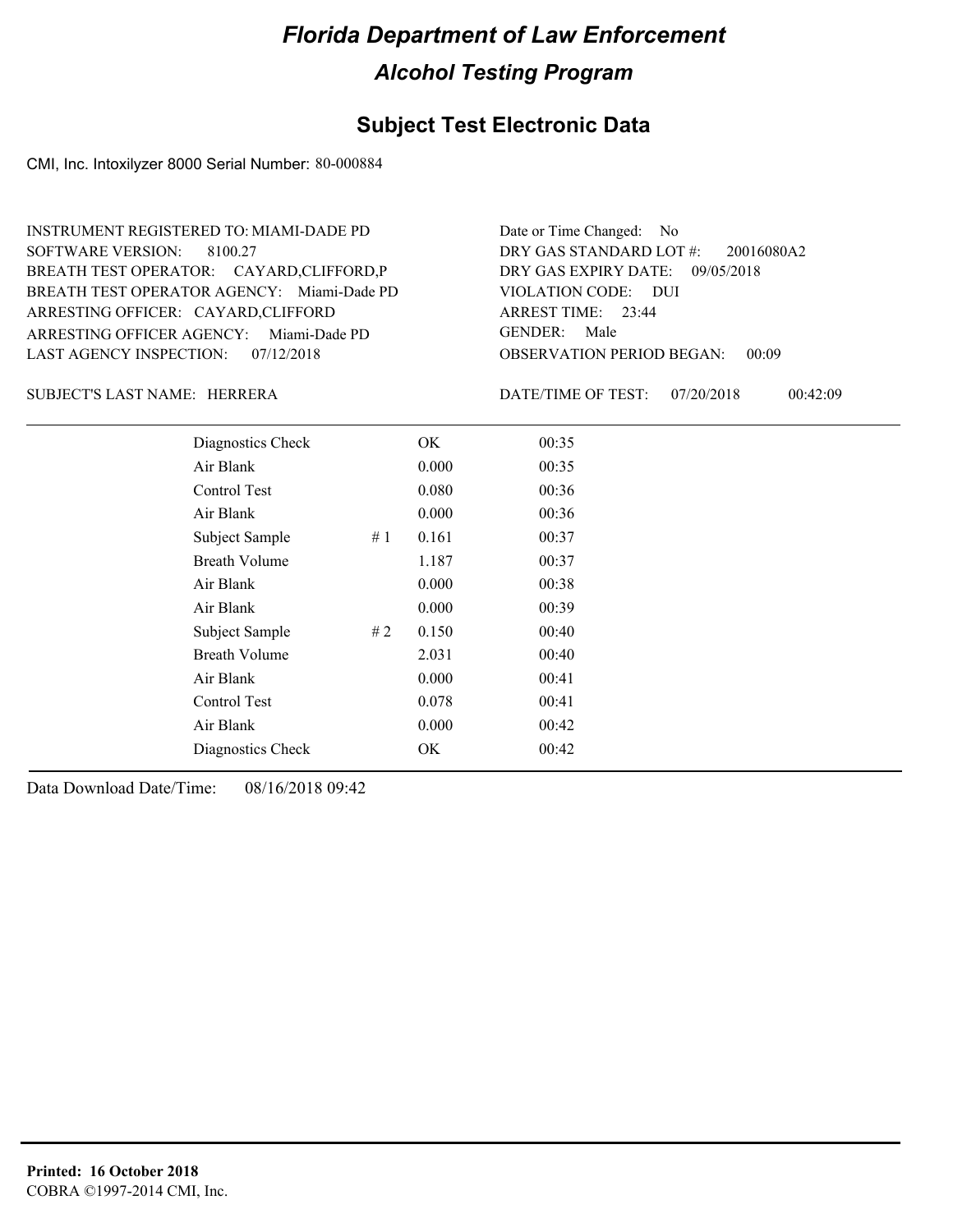#### **Subject Test Electronic Data**

CMI, Inc. Intoxilyzer 8000 Serial Number: 80-000884

ARRESTING OFFICER AGENCY: Miami-Dade PD GENDER: BREATH TEST OPERATOR AGENCY: Miami-Dade PD VIOLATION CODE: SOFTWARE VERSION: 8100.27 ARRESTING OFFICER: TAPANES,R BREATH TEST OPERATOR: TAPANES,R, LAST AGENCY INSPECTION: 07/12/2018 INSTRUMENT REGISTERED TO: MIAMI-DADE PD

OBSERVATION PERIOD BEGAN: 04:15 VIOLATION CODE: DUI ARREST TIME: 03:55 DRY GAS EXPIRY DATE: 09/05/2018 20016080A2 DRY GAS STANDARD LOT #: Date or Time Changed: No GENDER: Male

PASCUAL SUBJECT'S LAST NAME: DATE/TIME OF TEST:

DATE/TIME OF TEST: 07/21/2018 04:46:52

| Diagnostics Check    |       | OK    | 04:35 |
|----------------------|-------|-------|-------|
| Air Blank            |       | 0.000 | 04:36 |
| Control Test         |       | 0.079 | 04:36 |
| Air Blank            |       | 0.000 | 04:37 |
| Subject Sample       | #1    | 0.183 | 04:38 |
| <b>Breath Volume</b> |       | 2.378 | 04:38 |
| Air Blank            |       | 0.000 | 04:39 |
| Air Blank            |       | 0.000 | 04:40 |
| Subject Sample       | #2    | 0.161 | 04:41 |
| <b>Breath Volume</b> |       | 1.289 | 04:41 |
| Air Blank            |       | 0.000 | 04:42 |
| Air Blank            |       | 0.000 | 04:44 |
| Subject Sample       | # $3$ | 0.179 | 04:45 |
| <b>Breath Volume</b> |       | 2.921 | 04:45 |
| Air Blank            |       | 0.000 | 04:45 |
| Control Test         |       | 0.079 | 04:46 |
| Air Blank            |       | 0.000 | 04:46 |
| Diagnostics Check    |       | OK    | 04:46 |
|                      |       |       |       |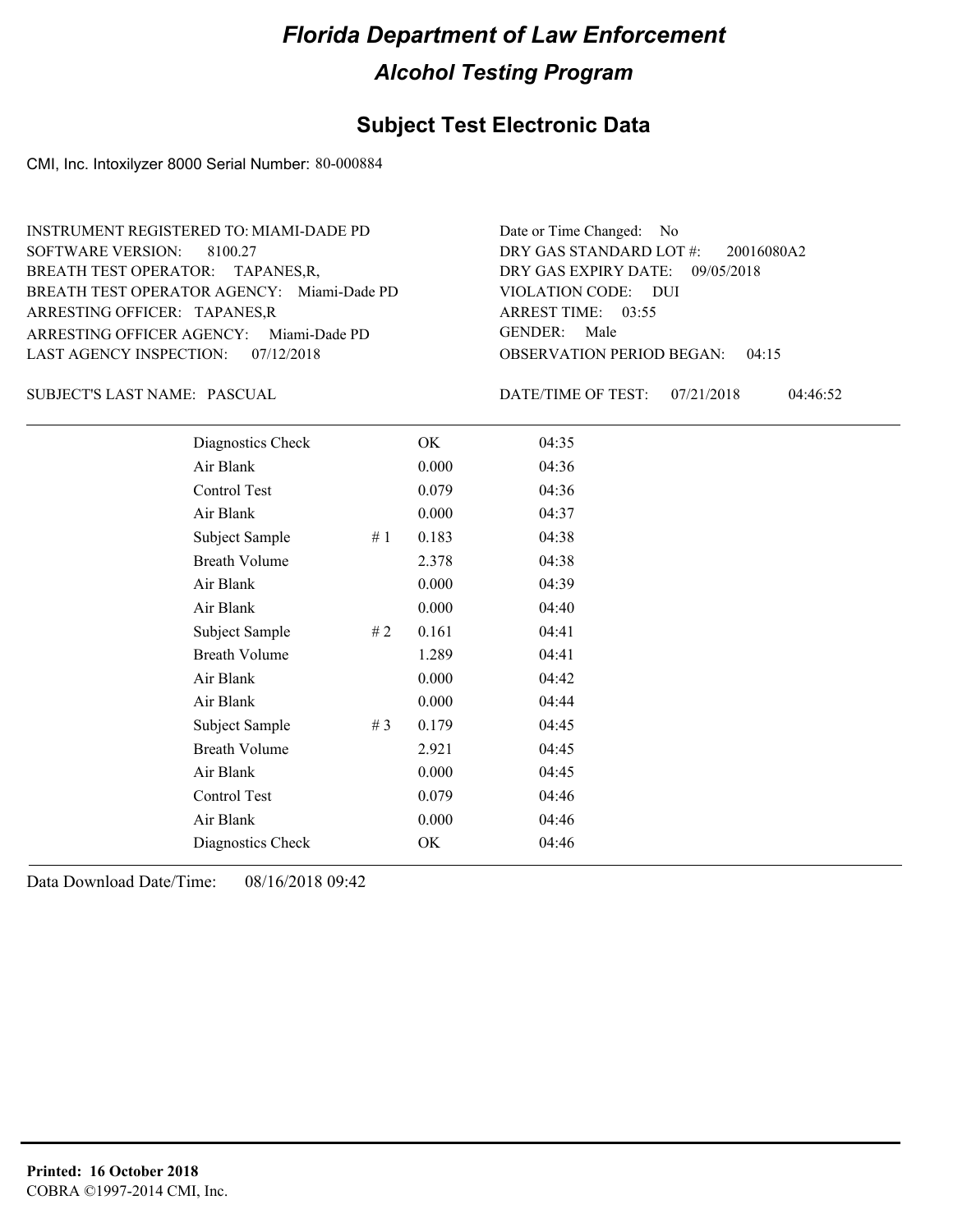#### **Subject Test Electronic Data**

CMI, Inc. Intoxilyzer 8000 Serial Number: 80-000884

ARRESTING OFFICER AGENCY: Miami-Dade PD GENDER: BREATH TEST OPERATOR AGENCY: Miami-Dade PD VIOLATION CODE: SOFTWARE VERSION: 8100.27 ARRESTING OFFICER: BIANCHI,M BREATH TEST OPERATOR: BIANCHI,MARIO,D LAST AGENCY INSPECTION: 07/12/2018 INSTRUMENT REGISTERED TO: MIAMI-DADE PD

OBSERVATION PERIOD BEGAN: 05:20 VIOLATION CODE: DUI ARREST TIME: 05:07 DRY GAS EXPIRY DATE: 09/05/2018 20016080A2 DRY GAS STANDARD LOT #: Date or Time Changed: No GENDER: Female

#### SUBJECT'S LAST NAME: PACHECO DATE/TIME OF TEST:

DATE/TIME OF TEST: 07/22/2018 05:48:32

| Diagnostics Check    |    | OK    | 05:42 |
|----------------------|----|-------|-------|
| Air Blank            |    | 0.000 | 05:42 |
| Control Test         |    | 0.080 | 05:42 |
| Air Blank            |    | 0.000 | 05:43 |
| Subject Sample       | #1 | 0.174 | 05:43 |
| <b>Breath Volume</b> |    | 1.871 | 05:43 |
| Air Blank            |    | 0.000 | 05:44 |
| Air Blank            |    | 0.000 | 05:46 |
| Subject Sample       | #2 | 0.166 | 05:46 |
| <b>Breath Volume</b> |    | 1.945 | 05:46 |
| Air Blank            |    | 0.000 | 05:47 |
| Control Test         |    | 0.080 | 05:47 |
| Air Blank            |    | 0.000 | 05:48 |
| Diagnostics Check    |    | OK    | 05:48 |
|                      |    |       |       |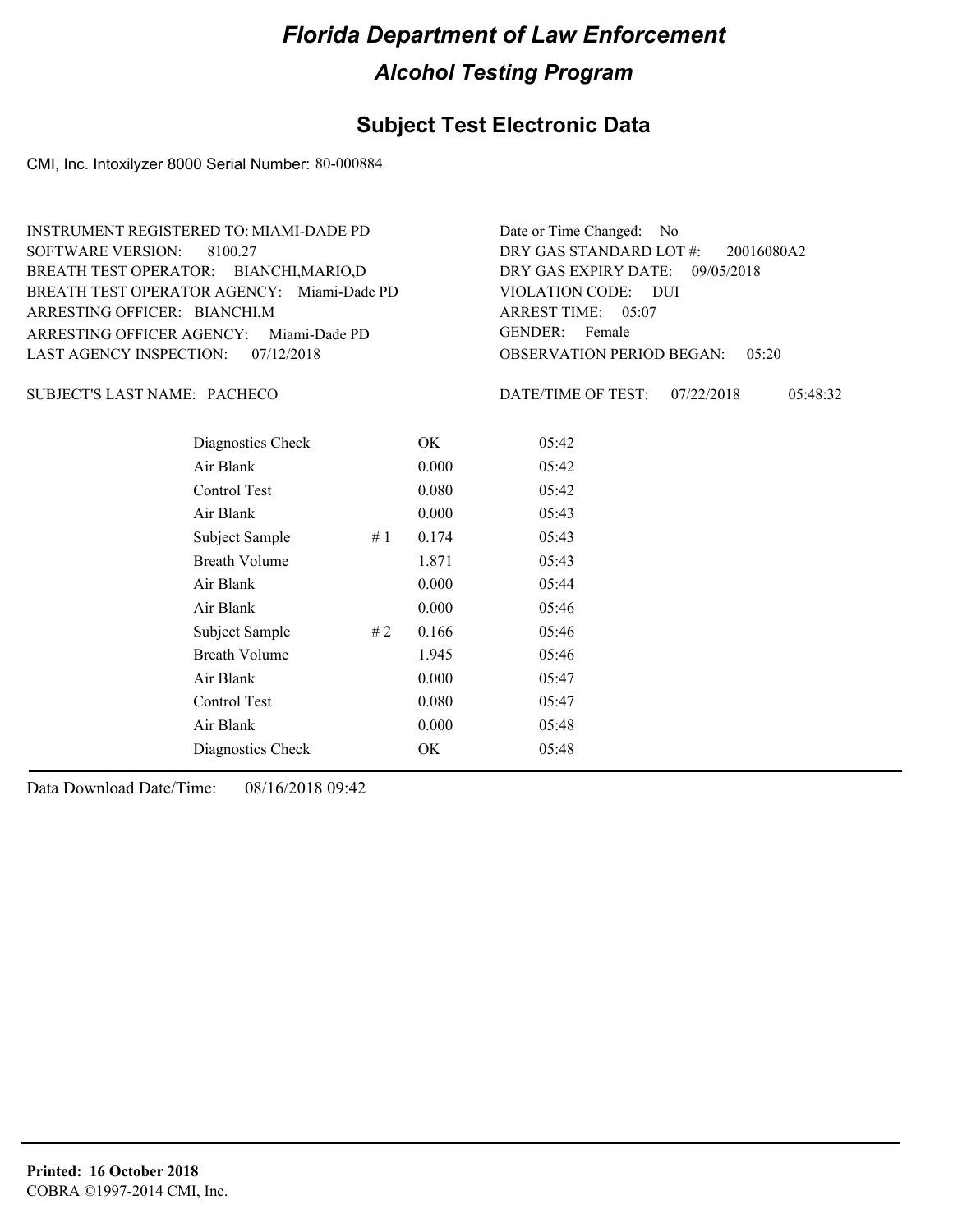#### **Subject Test Electronic Data**

CMI, Inc. Intoxilyzer 8000 Serial Number: 80-000884

ARRESTING OFFICER AGENCY: Miami-Dade PD GENDER: BREATH TEST OPERATOR AGENCY: Miami-Dade PD VIOLATION CODE: SOFTWARE VERSION: 8100.27 ARRESTING OFFICER: BARQUERO,J BREATH TEST OPERATOR: PHILPOT,C, LAST AGENCY INSPECTION: 07/12/2018 INSTRUMENT REGISTERED TO: MIAMI-DADE PD

OBSERVATION PERIOD BEGAN: 23:15 VIOLATION CODE: DUI ARREST TIME: 22:55 DRY GAS EXPIRY DATE: 09/05/2018 20016080A2 DRY GAS STANDARD LOT #: Date or Time Changed: No GENDER: Male

FRANQUEZ SUBJECT'S LAST NAME: DATE/TIME OF TEST:

DATE/TIME OF TEST: 07/25/2018 23:42:38

| Diagnostics Check    |    | OK    | 23:36 |
|----------------------|----|-------|-------|
| Air Blank            |    | 0.000 | 23:36 |
| Control Test         |    | 0.080 | 23:36 |
| Air Blank            |    | 0.000 | 23:37 |
| Subject Sample       | #1 | 0.126 | 23:37 |
| <b>Breath Volume</b> |    | 1.574 | 23:37 |
| Air Blank            |    | 0.000 | 23:38 |
| Air Blank            |    | 0.000 | 23:40 |
| Subject Sample       | #2 | 0.125 | 23:41 |
| <b>Breath Volume</b> |    | 2.457 | 23:41 |
| Air Blank            |    | 0.000 | 23:41 |
| Control Test         |    | 0.080 | 23:42 |
| Air Blank            |    | 0.000 | 23:42 |
| Diagnostics Check    |    | OK    | 23:42 |
|                      |    |       |       |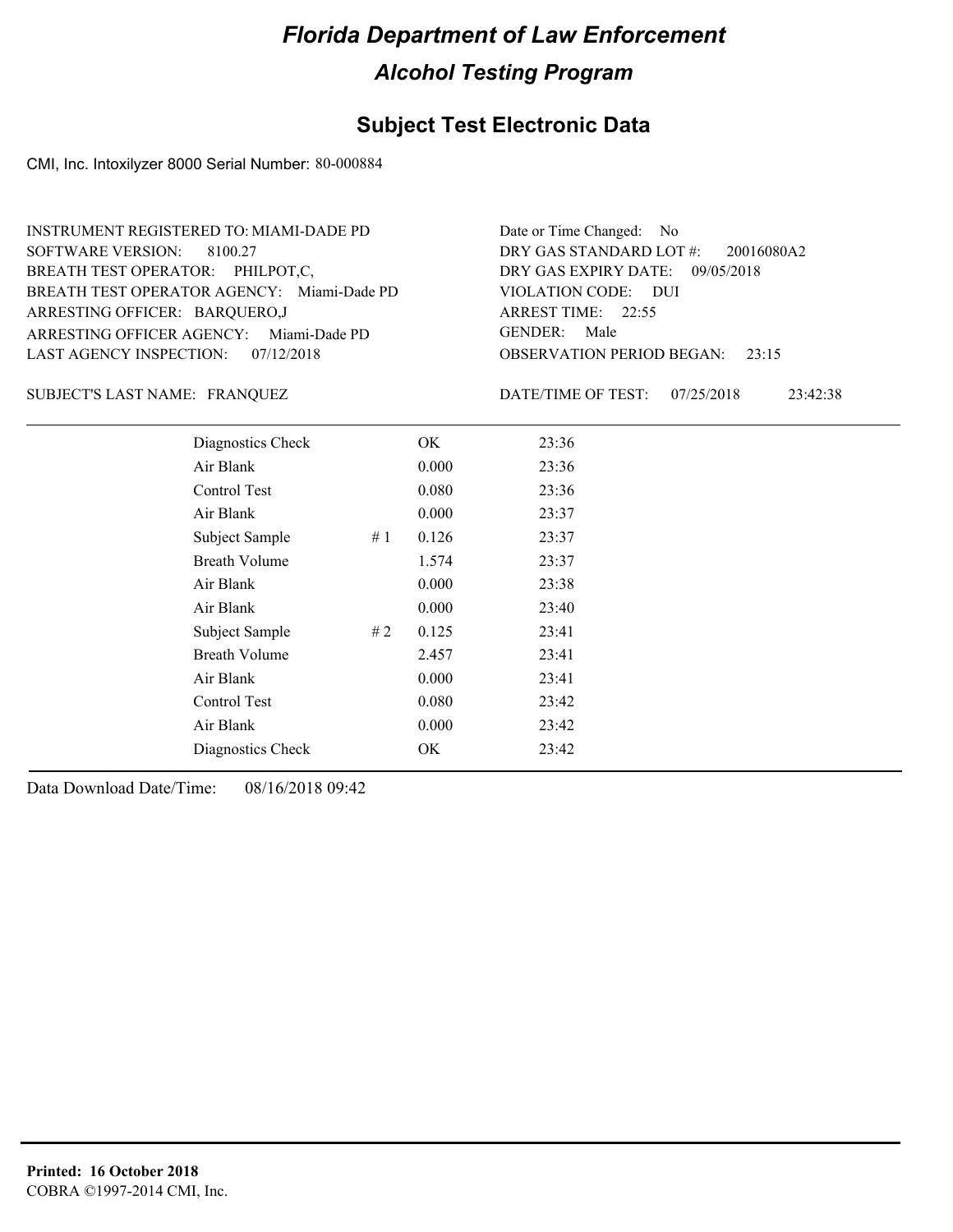#### **Subject Test Electronic Data**

CMI, Inc. Intoxilyzer 8000 Serial Number: 80-000884

ARRESTING OFFICER AGENCY: Miami-Dade PD GENDER: BREATH TEST OPERATOR AGENCY: Miami-Dade PD VIOLATION CODE: SOFTWARE VERSION: 8100.27 ARRESTING OFFICER: TAPANES,R BREATH TEST OPERATOR: SLIMAK,M, LAST AGENCY INSPECTION: 07/12/2018 INSTRUMENT REGISTERED TO: MIAMI-DADE PD

OBSERVATION PERIOD BEGAN: 04:30 VIOLATION CODE: DUI ARREST TIME: 04:10 DRY GAS EXPIRY DATE: 09/05/2018 20016080A2 DRY GAS STANDARD LOT #: Date or Time Changed: No GENDER: Male

RIVERA SUBJECT'S LAST NAME: DATE/TIME OF TEST:

DATE/TIME OF TEST: 07/26/2018 04:58:58

| Diagnostics Check    |    | OK    | 04:51 |
|----------------------|----|-------|-------|
| Air Blank            |    | 0.000 | 04:51 |
| Control Test         |    | 0.080 | 04:51 |
| Air Blank            |    | 0.000 | 04:52 |
| Subject Sample       | #1 | 0.149 | 04:53 |
| <b>Breath Volume</b> |    | 1.406 | 04:53 |
| Air Blank            |    | 0.000 | 04:54 |
| Air Blank            |    | 0.000 | 04:56 |
| Subject Sample       | #2 | 0.151 | 04:57 |
| <b>Breath Volume</b> |    | 1.792 | 04:57 |
| Air Blank            |    | 0.000 | 04:58 |
| <b>Control Test</b>  |    | 0.078 | 04:58 |
| Air Blank            |    | 0.000 | 04:58 |
| Diagnostics Check    |    | OK    | 04:58 |
|                      |    |       |       |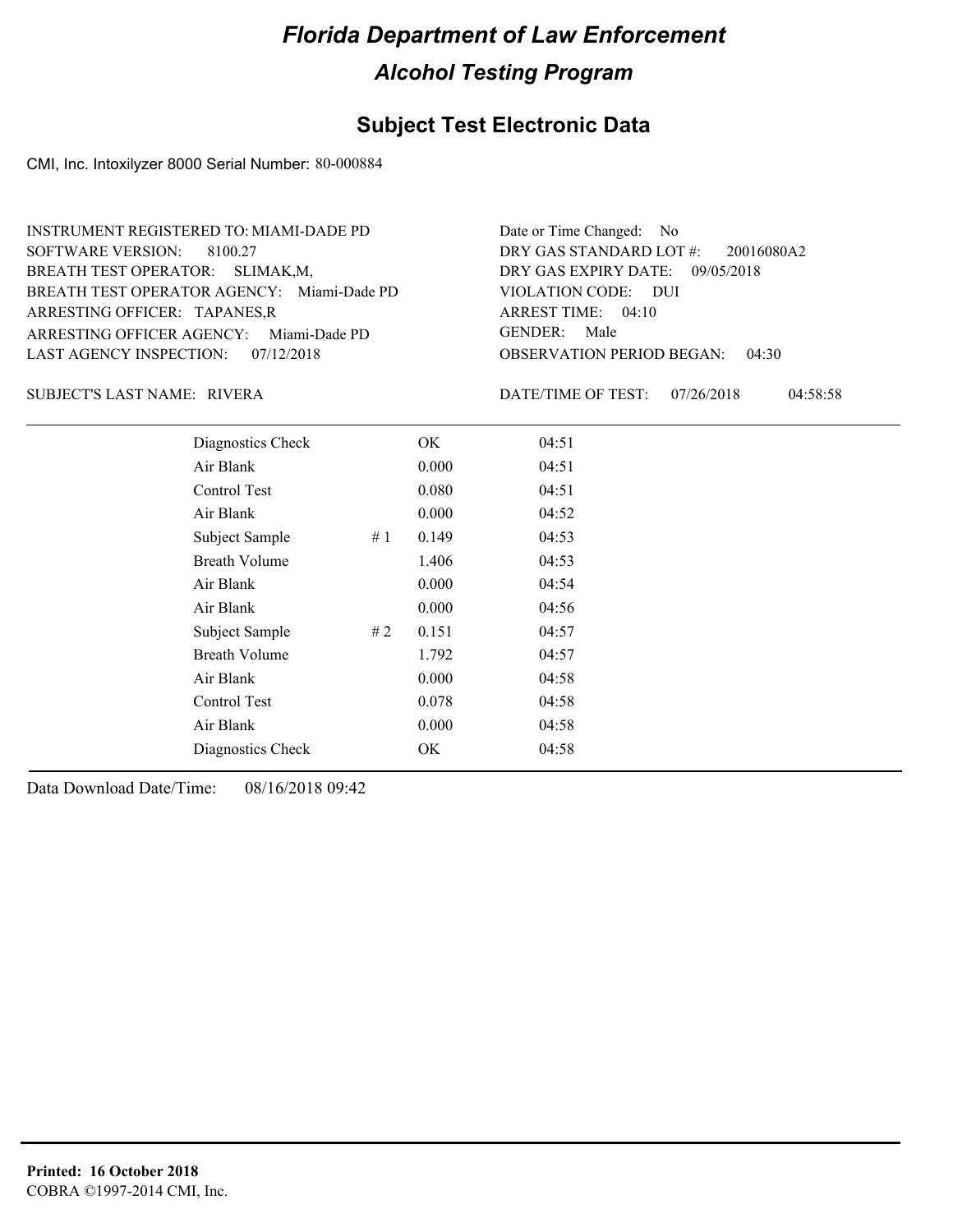#### **Subject Test Electronic Data**

CMI, Inc. Intoxilyzer 8000 Serial Number: 80-000884

ARRESTING OFFICER AGENCY: Miami-Dade PD GENDER: BREATH TEST OPERATOR AGENCY: Miami-Dade PD VIOLATION CODE: SOFTWARE VERSION: 8100.27 ARRESTING OFFICER: PHILPOT,C BREATH TEST OPERATOR: TAPANES,R, LAST AGENCY INSPECTION: 07/12/2018 INSTRUMENT REGISTERED TO: MIAMI-DADE PD

SUBJECT'S LAST NAME: PINEDA VALLE DATE/TIME OF TEST:

OBSERVATION PERIOD BEGAN: 01:22 VIOLATION CODE: DUI ARREST TIME: 01:10 DRY GAS EXPIRY DATE: 09/05/2018 20016080A2 DRY GAS STANDARD LOT #: Date or Time Changed: No GENDER: Male

DATE/TIME OF TEST: 07/28/2018 01:57:47

| Diagnostics Check    |    | OK    | 01:44 |                |
|----------------------|----|-------|-------|----------------|
| Air Blank            |    | 0.000 | 01:45 |                |
| Control Test         |    | 0.080 | 01:45 |                |
| Air Blank            |    | 0.000 | 01:45 |                |
| Subject Sample       | #1 | 0.155 | 01:49 | Volume Not Met |
| <b>Breath Volume</b> |    | 0.300 | 01:49 |                |
| Air Blank            |    | 0.000 | 01:49 |                |
| Air Blank            |    | 0.000 | 01:51 |                |
| Subject Sample       | #2 | 0.182 | 01:52 |                |
| <b>Breath Volume</b> |    | 1.476 | 01:52 |                |
| Air Blank            |    | 0.000 | 01:53 |                |
| Air Blank            |    | 0.000 | 01:55 |                |
| Subject Sample       | #3 | 0.186 | 01:56 |                |
| <b>Breath Volume</b> |    | 1.785 | 01:56 |                |
| Air Blank            |    | 0.000 | 01:56 |                |
| Control Test         |    | 0.077 | 01:57 |                |
| Air Blank            |    | 0.000 | 01:57 |                |
| Diagnostics Check    |    | OK    | 01:57 |                |
|                      |    |       |       |                |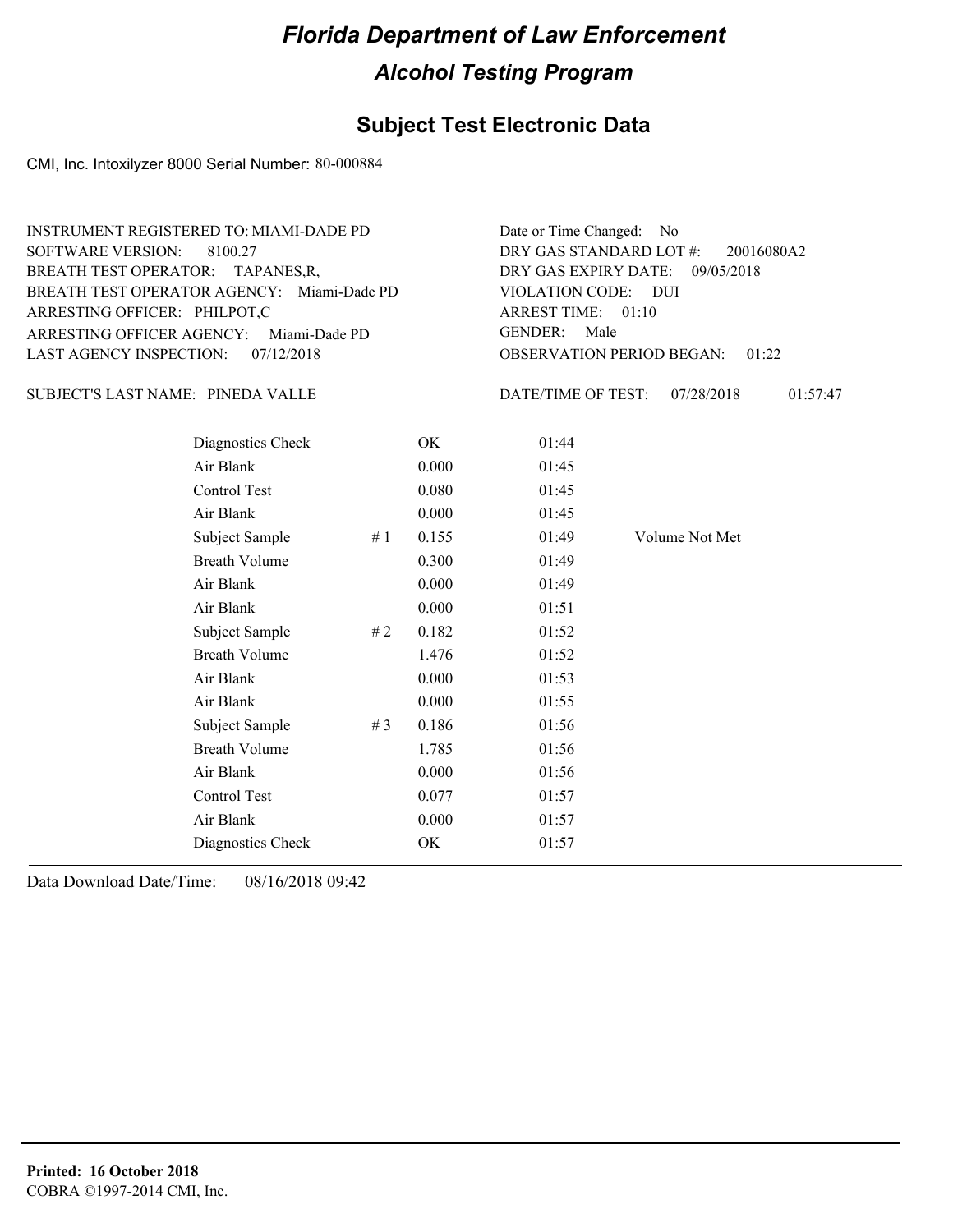#### **Subject Test Electronic Data**

CMI, Inc. Intoxilyzer 8000 Serial Number: 80-000884

| DRY GAS STANDARD LOT #:<br><b>SOFTWARE VERSION:</b><br>8100.27<br>20016080A2<br>BREATH TEST OPERATOR: PHILPOT,C,<br>DRY GAS EXPIRY DATE: 09/05/2018<br>BREATH TEST OPERATOR AGENCY: Miami-Dade PD<br>VIOLATION CODE: DUI<br>ARREST TIME: 02:23<br>ARRESTING OFFICER: PHILPOT,C<br><b>GENDER:</b><br>Male<br>ARRESTING OFFICER AGENCY:<br>Miami-Dade PD<br><b>LAST AGENCY INSPECTION:</b><br><b>OBSERVATION PERIOD BEGAN:</b><br>07/12/2018<br>03:05<br><b>SUBJECT'S LAST NAME: BLANCO</b><br>DATE/TIME OF TEST:<br>07/29/2018<br>03:28:23<br>Diagnostics Check<br>OK.<br>03:25<br>Air Blank<br>0.000<br>03:25<br>Control Test<br>03:26<br>0.079<br>Air Blank<br>0.000<br>03:26<br>Subject Sample<br>#1<br>03:27<br><b>Subject Test Refused</b><br><b>Breath Volume</b><br>0.000<br>03:27<br>Air Blank<br>0.000<br>03:27<br>Control Test<br>0.080<br>03:27<br>Air Blank<br>0.000<br>03:28<br>OK<br>03:28<br>Diagnostics Check | <b>INSTRUMENT REGISTERED TO: MIAMI-DADE PD</b> |  | Date or Time Changed: No |  |  |
|------------------------------------------------------------------------------------------------------------------------------------------------------------------------------------------------------------------------------------------------------------------------------------------------------------------------------------------------------------------------------------------------------------------------------------------------------------------------------------------------------------------------------------------------------------------------------------------------------------------------------------------------------------------------------------------------------------------------------------------------------------------------------------------------------------------------------------------------------------------------------------------------------------------------------|------------------------------------------------|--|--------------------------|--|--|
|                                                                                                                                                                                                                                                                                                                                                                                                                                                                                                                                                                                                                                                                                                                                                                                                                                                                                                                              |                                                |  |                          |  |  |
|                                                                                                                                                                                                                                                                                                                                                                                                                                                                                                                                                                                                                                                                                                                                                                                                                                                                                                                              |                                                |  |                          |  |  |
|                                                                                                                                                                                                                                                                                                                                                                                                                                                                                                                                                                                                                                                                                                                                                                                                                                                                                                                              |                                                |  |                          |  |  |
|                                                                                                                                                                                                                                                                                                                                                                                                                                                                                                                                                                                                                                                                                                                                                                                                                                                                                                                              |                                                |  |                          |  |  |
|                                                                                                                                                                                                                                                                                                                                                                                                                                                                                                                                                                                                                                                                                                                                                                                                                                                                                                                              |                                                |  |                          |  |  |
|                                                                                                                                                                                                                                                                                                                                                                                                                                                                                                                                                                                                                                                                                                                                                                                                                                                                                                                              |                                                |  |                          |  |  |
|                                                                                                                                                                                                                                                                                                                                                                                                                                                                                                                                                                                                                                                                                                                                                                                                                                                                                                                              |                                                |  |                          |  |  |
|                                                                                                                                                                                                                                                                                                                                                                                                                                                                                                                                                                                                                                                                                                                                                                                                                                                                                                                              |                                                |  |                          |  |  |
|                                                                                                                                                                                                                                                                                                                                                                                                                                                                                                                                                                                                                                                                                                                                                                                                                                                                                                                              |                                                |  |                          |  |  |
|                                                                                                                                                                                                                                                                                                                                                                                                                                                                                                                                                                                                                                                                                                                                                                                                                                                                                                                              |                                                |  |                          |  |  |
|                                                                                                                                                                                                                                                                                                                                                                                                                                                                                                                                                                                                                                                                                                                                                                                                                                                                                                                              |                                                |  |                          |  |  |
|                                                                                                                                                                                                                                                                                                                                                                                                                                                                                                                                                                                                                                                                                                                                                                                                                                                                                                                              |                                                |  |                          |  |  |
|                                                                                                                                                                                                                                                                                                                                                                                                                                                                                                                                                                                                                                                                                                                                                                                                                                                                                                                              |                                                |  |                          |  |  |
|                                                                                                                                                                                                                                                                                                                                                                                                                                                                                                                                                                                                                                                                                                                                                                                                                                                                                                                              |                                                |  |                          |  |  |
|                                                                                                                                                                                                                                                                                                                                                                                                                                                                                                                                                                                                                                                                                                                                                                                                                                                                                                                              |                                                |  |                          |  |  |
|                                                                                                                                                                                                                                                                                                                                                                                                                                                                                                                                                                                                                                                                                                                                                                                                                                                                                                                              |                                                |  |                          |  |  |
|                                                                                                                                                                                                                                                                                                                                                                                                                                                                                                                                                                                                                                                                                                                                                                                                                                                                                                                              |                                                |  |                          |  |  |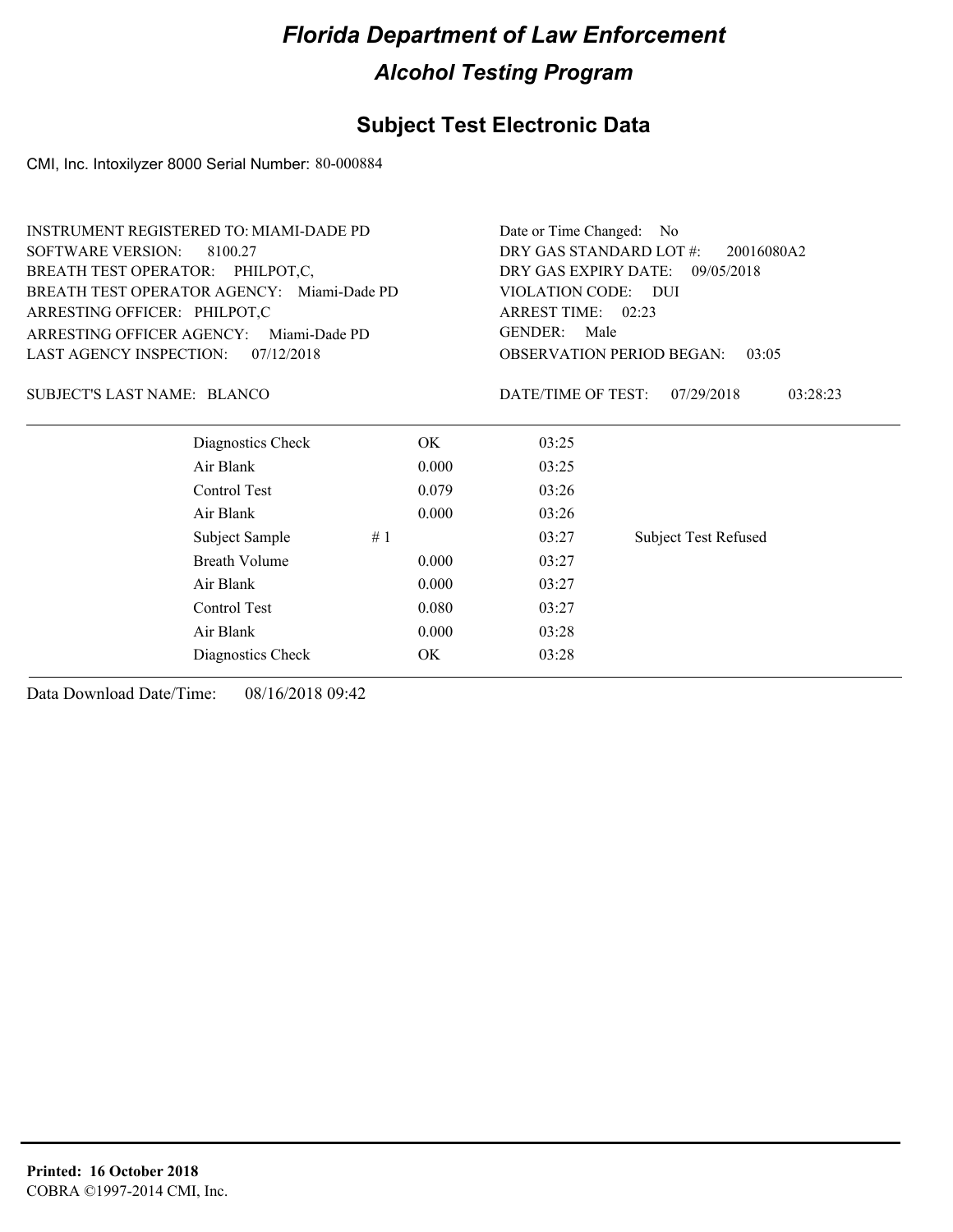#### **Subject Test Electronic Data**

CMI, Inc. Intoxilyzer 8000 Serial Number: 80-000885

ARRESTING OFFICER AGENCY: Miami-Dade PD GENDER: BREATH TEST OPERATOR AGENCY: Miami-Dade PD VIOLATION CODE: SOFTWARE VERSION: 8100.27 ARRESTING OFFICER: NADAL,JOSE BREATH TEST OPERATOR: NADAL,JOSE,V LAST AGENCY INSPECTION: 06/15/2018 INSTRUMENT REGISTERED TO: MIAMI-DADE PD

OBSERVATION PERIOD BEGAN: 04:21 VIOLATION CODE: DUI ARREST TIME: 04:06 DRY GAS EXPIRY DATE: 09/05/2018 20016080A2 DRY GAS STANDARD LOT #: Date or Time Changed: No GENDER: Female

ALBURQUERQUE SUBJECT'S LAST NAME: DATE/TIME OF TEST:

DATE/TIME OF TEST: 07/02/2018 04:47:49

| Diagnostics Check    |    | OK    | 04:41 |
|----------------------|----|-------|-------|
| Air Blank            |    | 0.000 | 04:42 |
| Control Test         |    | 0.081 | 04:42 |
| Air Blank            |    | 0.000 | 04:43 |
| Subject Sample       | #1 | 0.000 | 04:43 |
| <b>Breath Volume</b> |    | 2.871 | 04:43 |
| Air Blank            |    | 0.000 | 04:44 |
| Air Blank            |    | 0.000 | 04:46 |
| Subject Sample       | #2 | 0.000 | 04:46 |
| <b>Breath Volume</b> |    | 1.566 | 04:46 |
| Air Blank            |    | 0.000 | 04:46 |
| Control Test         |    | 0.080 | 04:47 |
| Air Blank            |    | 0.000 | 04:47 |
| Diagnostics Check    |    | OK    | 04:47 |
|                      |    |       |       |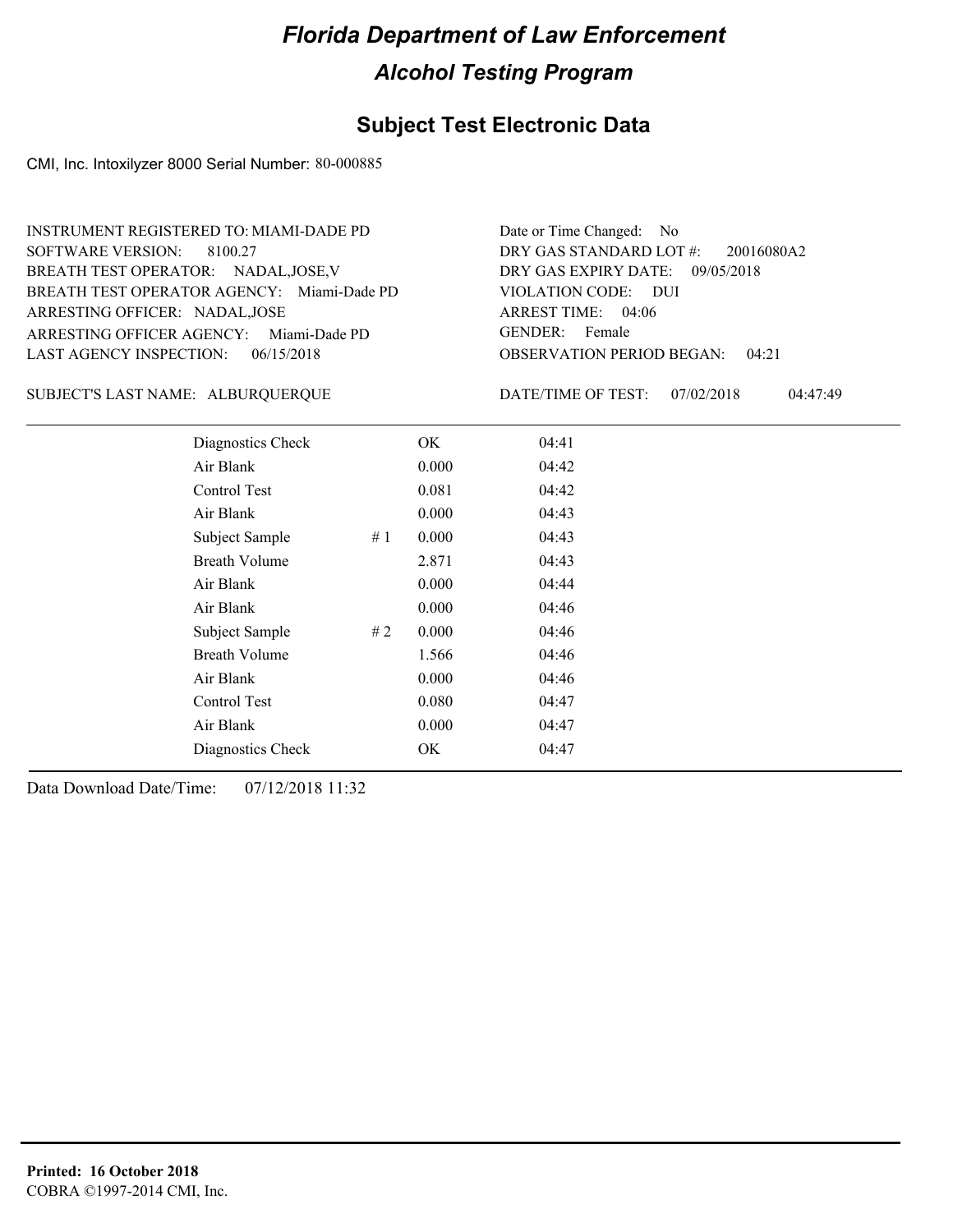#### **Subject Test Electronic Data**

CMI, Inc. Intoxilyzer 8000 Serial Number: 80-000885

| DRY GAS STANDARD LOT #:<br><b>SOFTWARE VERSION:</b><br>8100.27<br>20016080A2<br>BREATH TEST OPERATOR: VARGAS,D,<br>DRY GAS EXPIRY DATE: 09/05/2018<br>BREATH TEST OPERATOR AGENCY: Miami-Dade PD<br>VIOLATION CODE: DUI<br>ARREST TIME: 04:47<br>ARRESTING OFFICER: VARGAS,D<br><b>GENDER:</b><br>Male<br>ARRESTING OFFICER AGENCY:<br>Miami-Dade PD<br>LAST AGENCY INSPECTION:<br>06/15/2018<br><b>OBSERVATION PERIOD BEGAN:</b><br>0.5:08<br>SUBJECT'S LAST NAME: VEGA<br>DATE/TIME OF TEST:<br>07/02/2018<br>05:32:47 | Date or Time Changed: No |  |  |
|--------------------------------------------------------------------------------------------------------------------------------------------------------------------------------------------------------------------------------------------------------------------------------------------------------------------------------------------------------------------------------------------------------------------------------------------------------------------------------------------------------------------------|--------------------------|--|--|
|                                                                                                                                                                                                                                                                                                                                                                                                                                                                                                                          |                          |  |  |
|                                                                                                                                                                                                                                                                                                                                                                                                                                                                                                                          |                          |  |  |
|                                                                                                                                                                                                                                                                                                                                                                                                                                                                                                                          |                          |  |  |
|                                                                                                                                                                                                                                                                                                                                                                                                                                                                                                                          |                          |  |  |
|                                                                                                                                                                                                                                                                                                                                                                                                                                                                                                                          |                          |  |  |
|                                                                                                                                                                                                                                                                                                                                                                                                                                                                                                                          |                          |  |  |
|                                                                                                                                                                                                                                                                                                                                                                                                                                                                                                                          |                          |  |  |
| Diagnostics Check<br>OK.<br>05:29                                                                                                                                                                                                                                                                                                                                                                                                                                                                                        |                          |  |  |
| Air Blank<br>0.000<br>05:30                                                                                                                                                                                                                                                                                                                                                                                                                                                                                              |                          |  |  |
| Control Test<br>0.079<br>05:30                                                                                                                                                                                                                                                                                                                                                                                                                                                                                           |                          |  |  |
| Air Blank<br>0.000<br>05:31                                                                                                                                                                                                                                                                                                                                                                                                                                                                                              |                          |  |  |
| Subject Sample<br>#1<br>05:31<br><b>RFI</b> Detect                                                                                                                                                                                                                                                                                                                                                                                                                                                                       |                          |  |  |
| Breath Volume<br>05:31<br>0.000                                                                                                                                                                                                                                                                                                                                                                                                                                                                                          |                          |  |  |
| Air Blank<br>0.000<br>05:31                                                                                                                                                                                                                                                                                                                                                                                                                                                                                              |                          |  |  |
| Control Test<br>0.079<br>05:32                                                                                                                                                                                                                                                                                                                                                                                                                                                                                           |                          |  |  |
| Air Blank<br>0.000<br>05:32                                                                                                                                                                                                                                                                                                                                                                                                                                                                                              |                          |  |  |
| OK<br>Diagnostics Check<br>05:32                                                                                                                                                                                                                                                                                                                                                                                                                                                                                         |                          |  |  |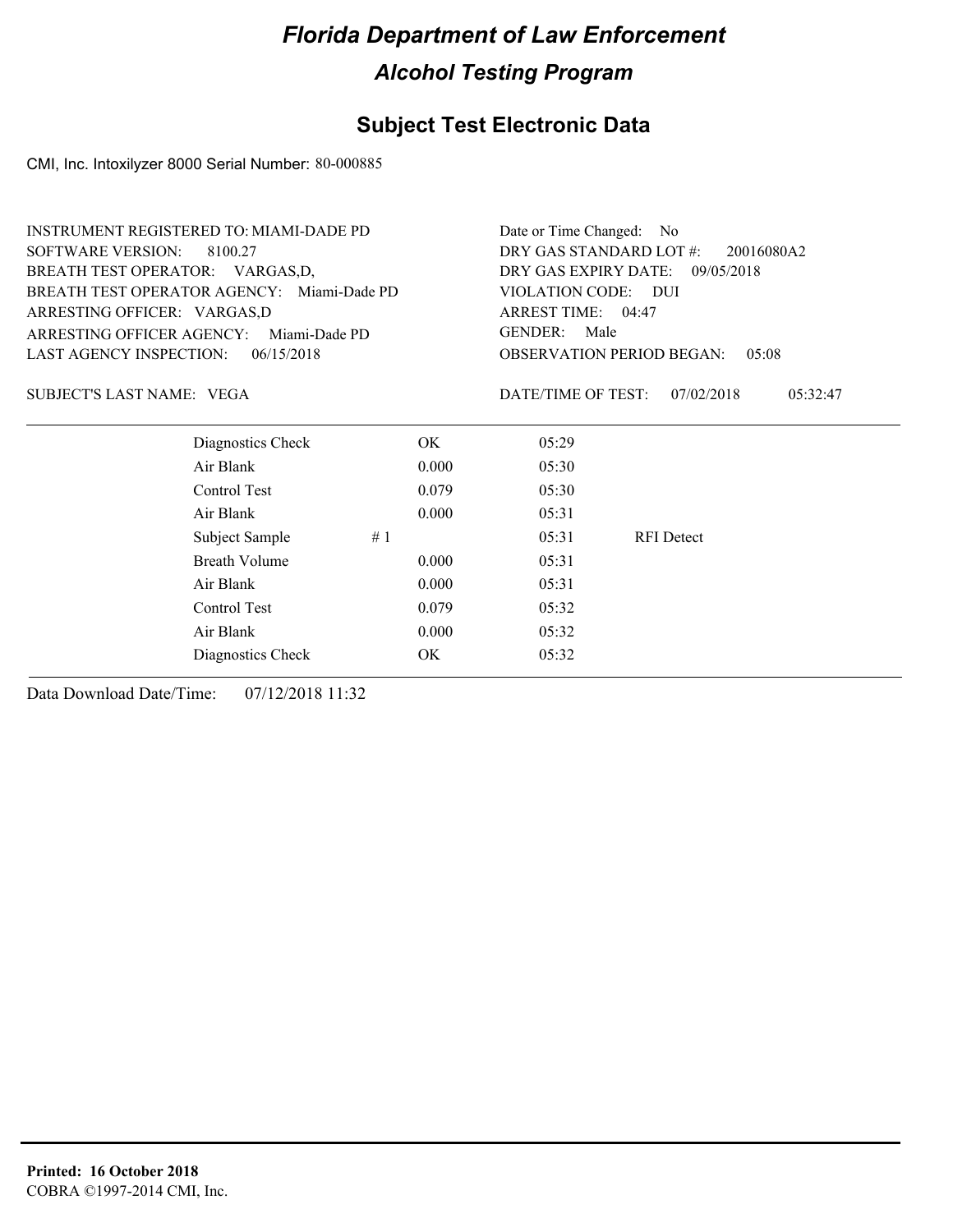#### **Subject Test Electronic Data**

CMI, Inc. Intoxilyzer 8000 Serial Number: 80-000885

ARRESTING OFFICER AGENCY: Miami-Dade PD GENDER: BREATH TEST OPERATOR AGENCY: Miami-Dade PD VIOLATION CODE: SOFTWARE VERSION: 8100.27 ARRESTING OFFICER: VARGAS,D BREATH TEST OPERATOR: VARGAS,D, LAST AGENCY INSPECTION: 06/15/2018 INSTRUMENT REGISTERED TO: MIAMI-DADE PD

OBSERVATION PERIOD BEGAN: 05:08 VIOLATION CODE: DUI ARREST TIME: 05:08 DRY GAS EXPIRY DATE: 09/05/2018 20016080A2 DRY GAS STANDARD LOT #: Date or Time Changed: No GENDER: Male

VEGA SUBJECT'S LAST NAME: DATE/TIME OF TEST:

DATE/TIME OF TEST: 07/02/2018 05:41:44

| Diagnostics Check     | OK    | 05:35 |
|-----------------------|-------|-------|
| Air Blank             | 0.000 | 05:35 |
| Control Test          | 0.080 | 05:35 |
| Air Blank             | 0.000 | 05:36 |
| Subject Sample<br>#1  | 0.222 | 05:37 |
| <b>Breath Volume</b>  | 1.910 | 05:37 |
| Air Blank             | 0.000 | 05:37 |
| Air Blank             | 0.000 | 05:39 |
| Subject Sample<br># 2 | 0.220 | 05:40 |
| <b>Breath Volume</b>  | 2.222 | 05:40 |
| Air Blank             | 0.000 | 05:40 |
| Control Test          | 0.079 | 05:41 |
| Air Blank             | 0.000 | 05:41 |
| Diagnostics Check     | OK    | 05:41 |
|                       |       |       |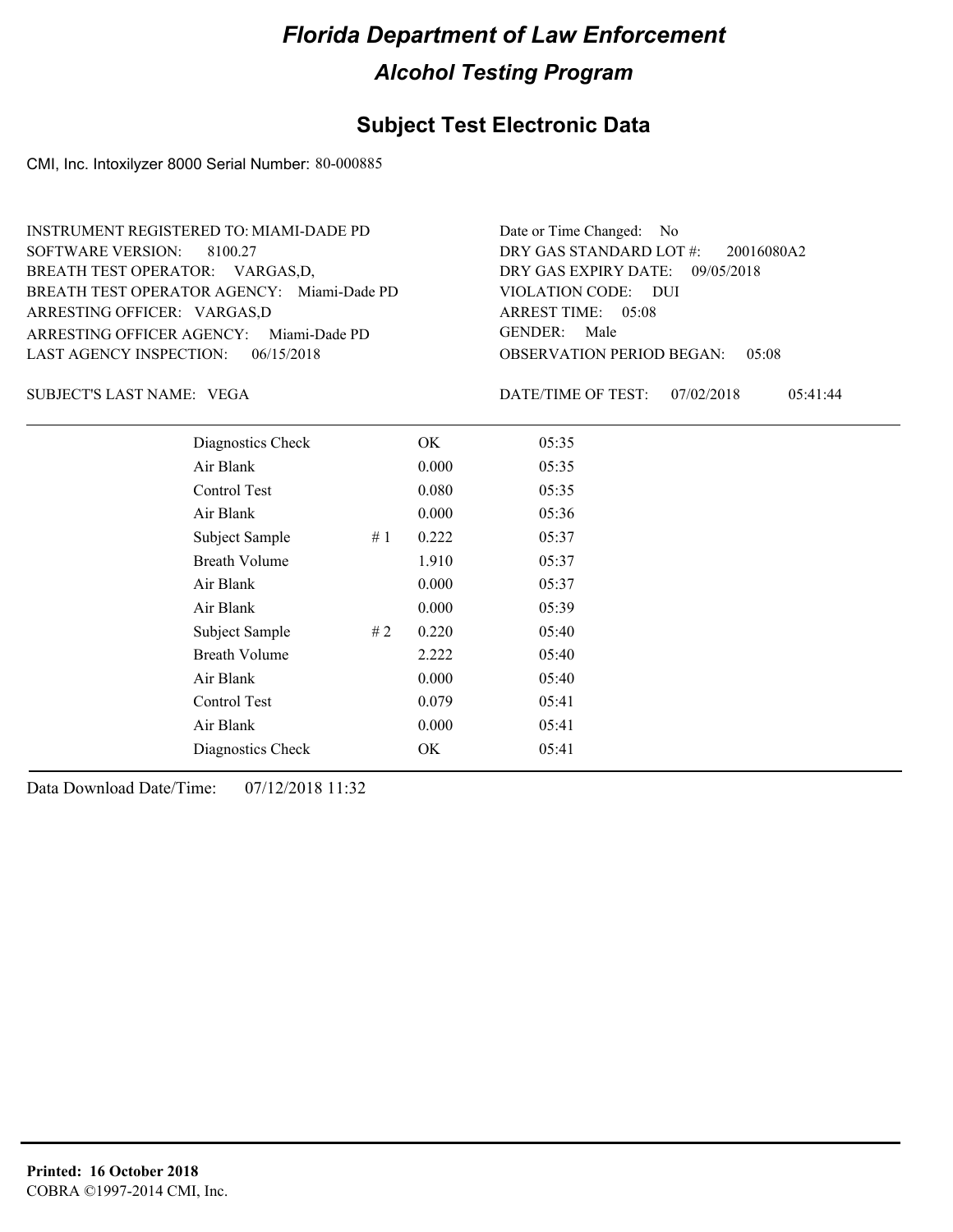### **Subject Test Electronic Data**

CMI, Inc. Intoxilyzer 8000 Serial Number: 80-000885

| <b>INSTRUMENT REGISTERED TO: MIAMI-DADE PD</b> |                      |                                           |                          | Date or Time Changed: No              |                             |          |  |  |
|------------------------------------------------|----------------------|-------------------------------------------|--------------------------|---------------------------------------|-----------------------------|----------|--|--|
| <b>SOFTWARE VERSION:</b><br>8100.27            |                      |                                           |                          | DRY GAS STANDARD LOT #:<br>20016080A2 |                             |          |  |  |
| BREATH TEST OPERATOR: MCGRATH, ROBERT, E       |                      |                                           |                          | DRY GAS EXPIRY DATE:<br>09/05/2018    |                             |          |  |  |
| BREATH TEST OPERATOR AGENCY: Miami-Dade PD     |                      |                                           | VIOLATION CODE:<br>– DUI |                                       |                             |          |  |  |
| ARRESTING OFFICER: MCGRATH, ROBERT             |                      |                                           | ARREST TIME: 23:27       |                                       |                             |          |  |  |
| ARRESTING OFFICER AGENCY:                      | Miami-Dade PD        |                                           | <b>GENDER:</b><br>Female |                                       |                             |          |  |  |
| <b>LAST AGENCY INSPECTION:</b>                 | 06/15/2018           | <b>OBSERVATION PERIOD BEGAN:</b><br>00:00 |                          |                                       |                             |          |  |  |
| SUBJECT'S LAST NAME: MURILLO                   |                      |                                           |                          | DATE/TIME OF TEST:                    | 07/06/2018                  | 00:25:03 |  |  |
|                                                | Diagnostics Check    |                                           | OK.                      | 00:22                                 |                             |          |  |  |
| Air Blank                                      |                      |                                           | 0.000                    | 00:22                                 |                             |          |  |  |
|                                                | Control Test         |                                           | 0.080                    | 00:23                                 |                             |          |  |  |
| Air Blank                                      |                      |                                           | 0.000                    | 00:23                                 |                             |          |  |  |
|                                                | Subject Sample       | #1                                        |                          | 00:23                                 | <b>Subject Test Refused</b> |          |  |  |
|                                                | <b>Breath Volume</b> |                                           | 0.000                    | 00:23                                 |                             |          |  |  |
| Air Blank                                      |                      |                                           | 0.000                    | 00:24                                 |                             |          |  |  |
| Control Test                                   |                      |                                           | 0.080                    | 00:24                                 |                             |          |  |  |
| Air Blank                                      |                      |                                           | 0.000                    | 00:24                                 |                             |          |  |  |
|                                                | Diagnostics Check    |                                           | OK.                      | 00:25                                 |                             |          |  |  |
|                                                |                      |                                           |                          |                                       |                             |          |  |  |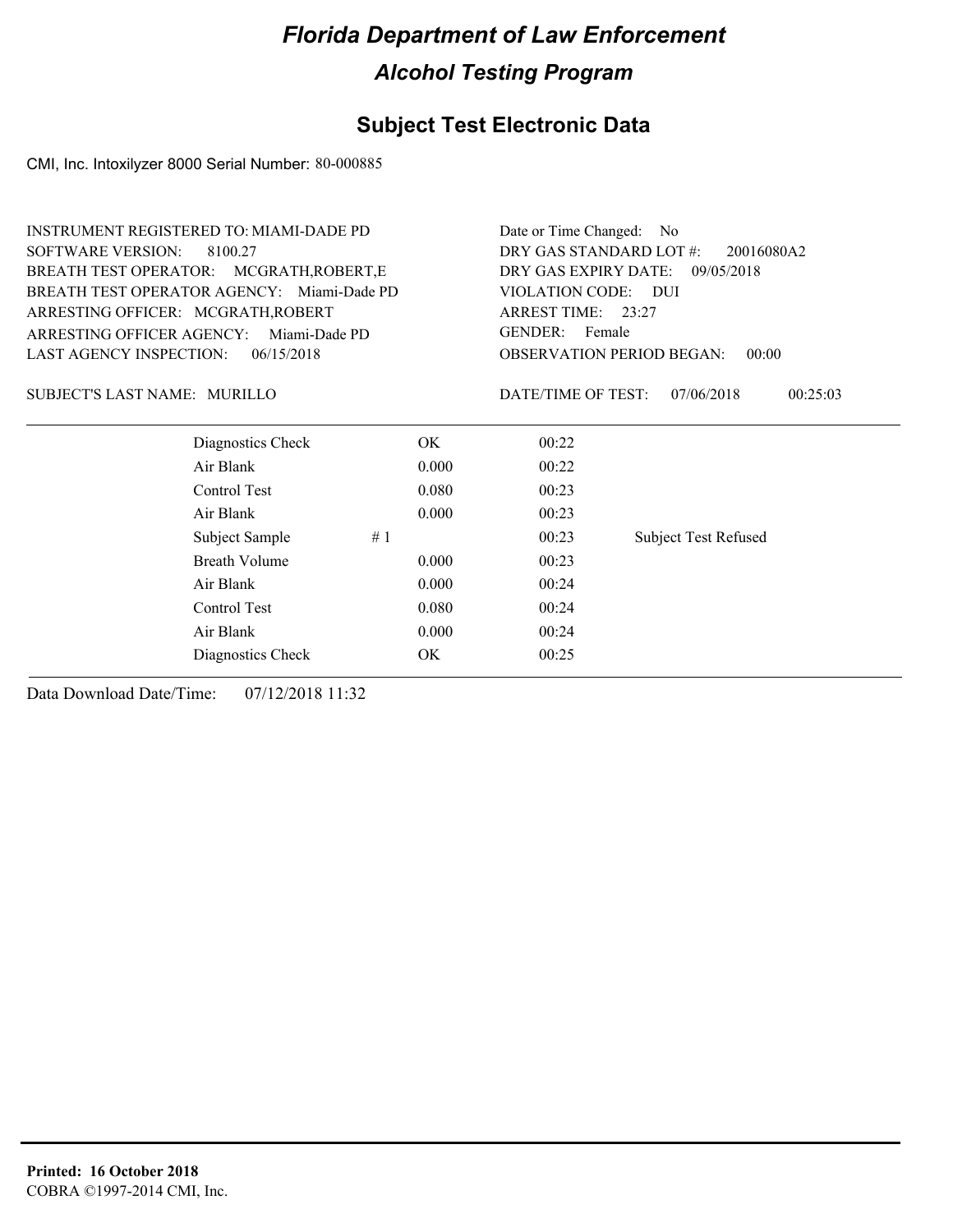#### **Subject Test Electronic Data**

CMI, Inc. Intoxilyzer 8000 Serial Number: 80-000885

ARRESTING OFFICER AGENCY: Miami-Dade PD GENDER: BREATH TEST OPERATOR AGENCY: Miami-Dade PD VIOLATION CODE: SOFTWARE VERSION: ARRESTING OFFICER: MCGRATH,ROBERT BREATH TEST OPERATOR: CAYARD,CLIFFORD,P LAST AGENCY INSPECTION: 06/15/2018 8100.27 INSTRUMENT REGISTERED TO: MIAMI-DADE PD

OBSERVATION PERIOD BEGAN: 01:08 VIOLATION CODE: DUI ARREST TIME: 00:55 DRY GAS EXPIRY DATE: 09/05/2018 20016080A2 DRY GAS STANDARD LOT #: Date or Time Changed: No GENDER: Male

GUTIERREZ SUBJECT'S LAST NAME: DATE/TIME OF TEST:

DATE/TIME OF TEST: 07/07/2018 01:43:28

| Diagnostics Check    |    | OK    | 01:36 |
|----------------------|----|-------|-------|
| Air Blank            |    | 0.000 | 01:37 |
| Control Test         |    | 0.080 | 01:37 |
| Air Blank            |    | 0.000 | 01:38 |
| Subject Sample       | #1 | 0.030 | 01:38 |
| <b>Breath Volume</b> |    | 4.066 | 01:38 |
| Air Blank            |    | 0.000 | 01:39 |
| Air Blank            |    | 0.000 | 01:41 |
| Subject Sample       | #2 | 0.029 | 01:42 |
| <b>Breath Volume</b> |    | 4.210 | 01:42 |
| Air Blank            |    | 0.000 | 01:42 |
| <b>Control Test</b>  |    | 0.081 | 01:42 |
| Air Blank            |    | 0.000 | 01:43 |
| Diagnostics Check    |    | OK    | 01:43 |
|                      |    |       |       |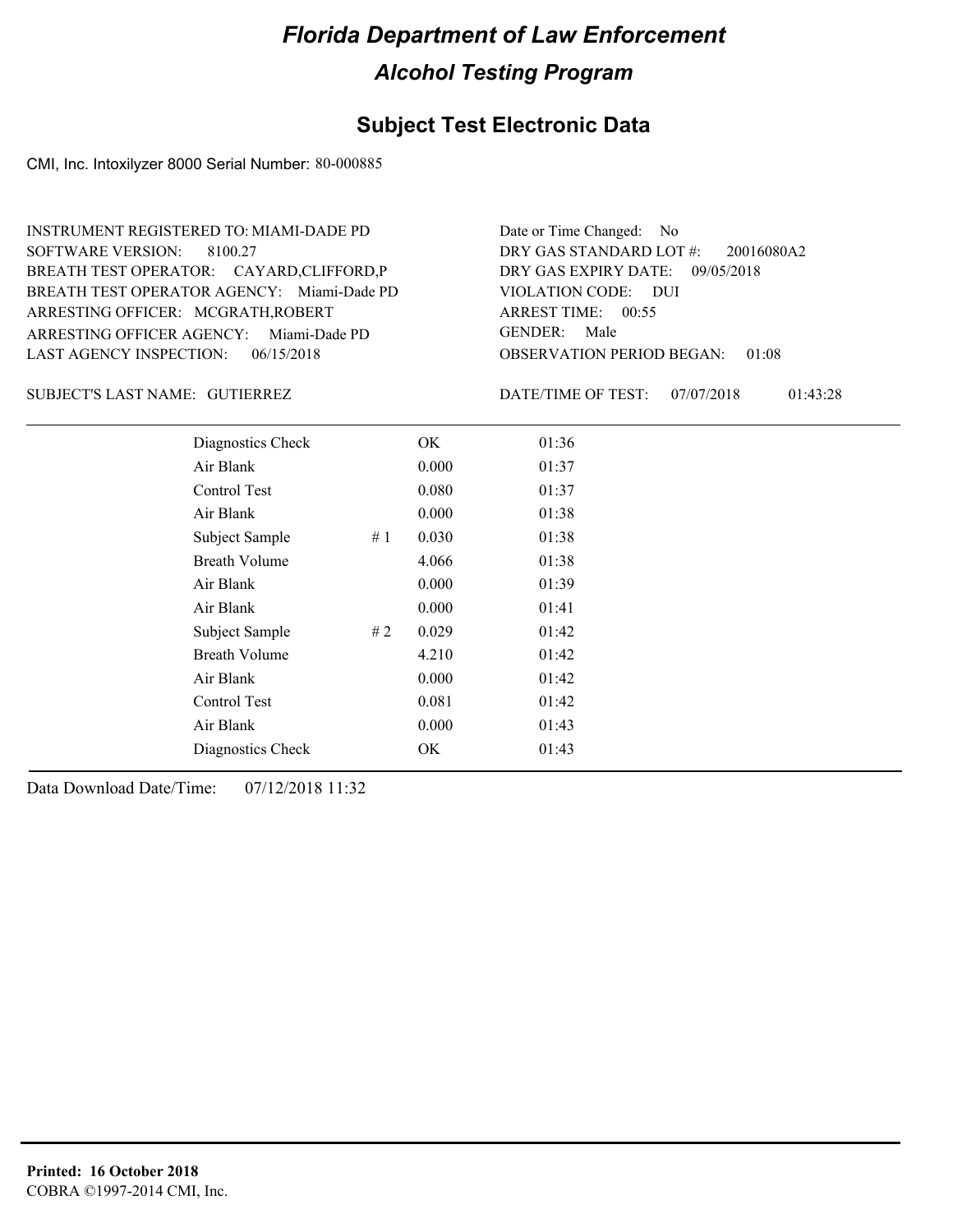#### **Subject Test Electronic Data**

CMI, Inc. Intoxilyzer 8000 Serial Number: 80-000885

|                                     | <b>INSTRUMENT REGISTERED TO: MIAMI-DADE PD</b> |                                           | Date or Time Changed: No        |                             |  |  |
|-------------------------------------|------------------------------------------------|-------------------------------------------|---------------------------------|-----------------------------|--|--|
| <b>SOFTWARE VERSION:</b>            | 8100.27                                        | DRY GAS STANDARD LOT #:<br>20016080A2     |                                 |                             |  |  |
|                                     | BREATH TEST OPERATOR: MCGRATH, ROBERT, E       |                                           | DRY GAS EXPIRY DATE: 09/05/2018 |                             |  |  |
|                                     | BREATH TEST OPERATOR AGENCY: Miami-Dade PD     | VIOLATION CODE: DUI                       |                                 |                             |  |  |
| ARRESTING OFFICER: MCGRATH, ROBERT  |                                                | ARREST TIME: 23:26                        |                                 |                             |  |  |
| ARRESTING OFFICER AGENCY:           | Miami-Dade PD                                  | <b>GENDER:</b><br>Female                  |                                 |                             |  |  |
| <b>LAST AGENCY INSPECTION:</b>      | 06/15/2018                                     | <b>OBSERVATION PERIOD BEGAN:</b><br>23:47 |                                 |                             |  |  |
| <b>SUBJECT'S LAST NAME: MCFIELD</b> |                                                |                                           | DATE/TIME OF TEST:              | 07/11/2018<br>00:13:09      |  |  |
|                                     | Diagnostics Check                              | OK.                                       | 00:10                           |                             |  |  |
|                                     | Air Blank                                      | 0.000                                     | 00:10                           |                             |  |  |
|                                     | Control Test                                   | 0.080                                     | 00:11                           |                             |  |  |
|                                     | Air Blank                                      | 0.000                                     | 00:11                           |                             |  |  |
|                                     | Subject Sample                                 | #1                                        | 00:11                           | <b>Subject Test Refused</b> |  |  |
|                                     | <b>Breath Volume</b>                           | 0.000                                     | 00:11                           |                             |  |  |
|                                     | Air Blank                                      | 0.000                                     | 00:12                           |                             |  |  |
|                                     | Control Test                                   | 0.079                                     | 00:12                           |                             |  |  |
|                                     | Air Blank                                      | 0.000                                     | 00:13                           |                             |  |  |
|                                     | Diagnostics Check                              | OK                                        | 00:13                           |                             |  |  |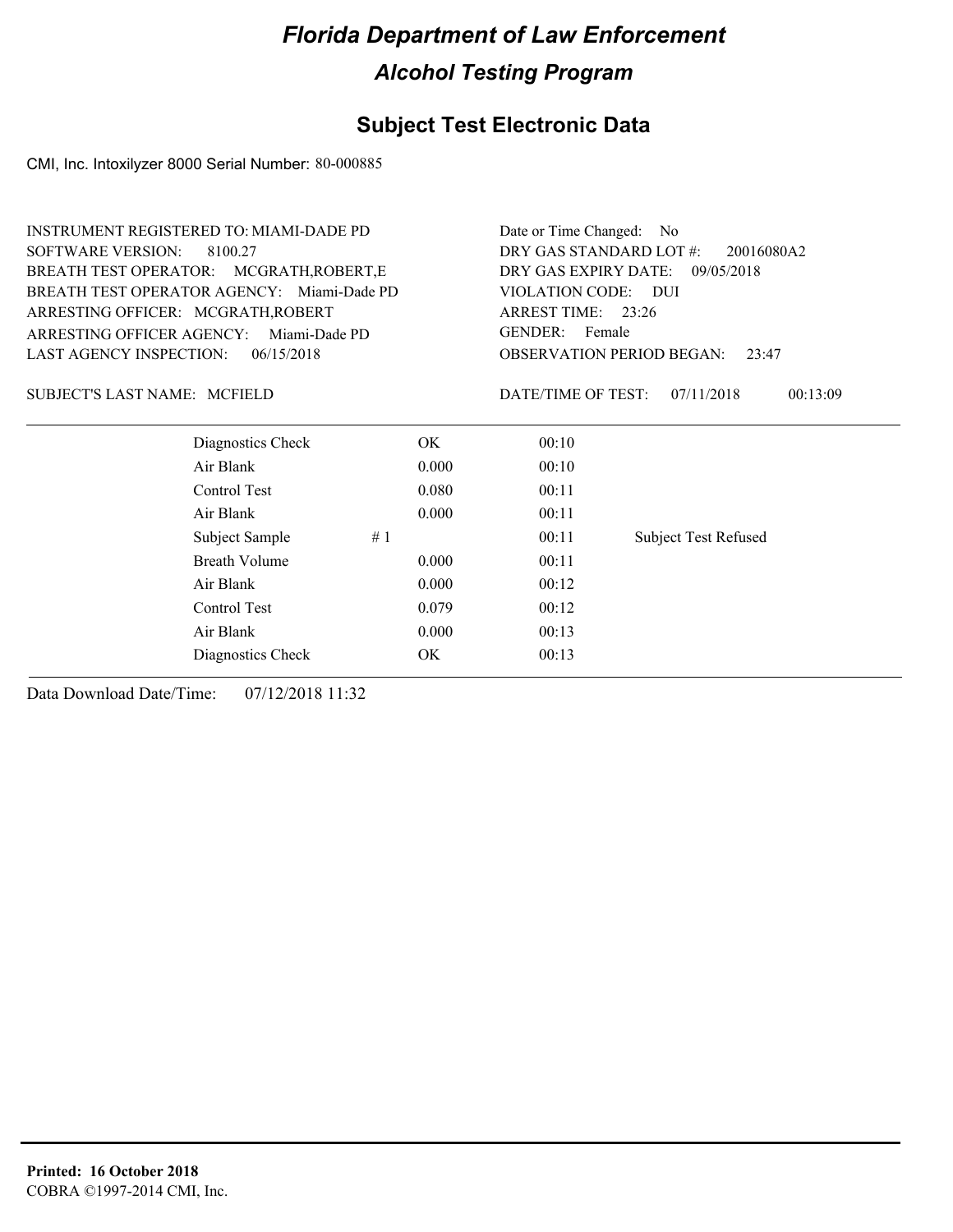#### **Subject Test Electronic Data**

CMI, Inc. Intoxilyzer 8000 Serial Number: 80-000885

ARRESTING OFFICER AGENCY: Miami-Dade PD GENDER: BREATH TEST OPERATOR AGENCY: Miami-Dade PD VIOLATION CODE: SOFTWARE VERSION: 8100.27 ARRESTING OFFICER: CAYARD,CLIFFORD BREATH TEST OPERATOR: MCGRATH,ROBERT,E LAST AGENCY INSPECTION: 06/15/2018 INSTRUMENT REGISTERED TO: MIAMI-DADE PD

OBSERVATION PERIOD BEGAN: 23:58 VIOLATION CODE: DUI 23:40 ARREST TIME: DRY GAS EXPIRY DATE: 09/05/2018 20016080A2 DRY GAS STANDARD LOT #: Date or Time Changed: No GENDER: Female

SUBJECT'S LAST NAME: ALVELO DATE/TIME OF TEST:

DATE/TIME OF TEST: 07/11/2018 00:35:01

| Diagnostics Check    |    | OK    | 00:28 |  |
|----------------------|----|-------|-------|--|
| Air Blank            |    | 0.000 | 00:29 |  |
| Control Test         |    | 0.080 | 00:29 |  |
| Air Blank            |    | 0.000 | 00:29 |  |
| Subject Sample       | #1 | 0.000 | 00:30 |  |
| <b>Breath Volume</b> |    | 2.320 | 00:30 |  |
| Air Blank            |    | 0.000 | 00:31 |  |
| Air Blank            |    | 0.000 | 00:33 |  |
| Subject Sample       | #2 | 0.000 | 00:33 |  |
| <b>Breath Volume</b> |    | 2.078 | 00:33 |  |
| Air Blank            |    | 0.000 | 00:34 |  |
| Control Test         |    | 0.079 | 00:34 |  |
| Air Blank            |    | 0.000 | 00:34 |  |
| Diagnostics Check    |    | OK    | 00:35 |  |
|                      |    |       |       |  |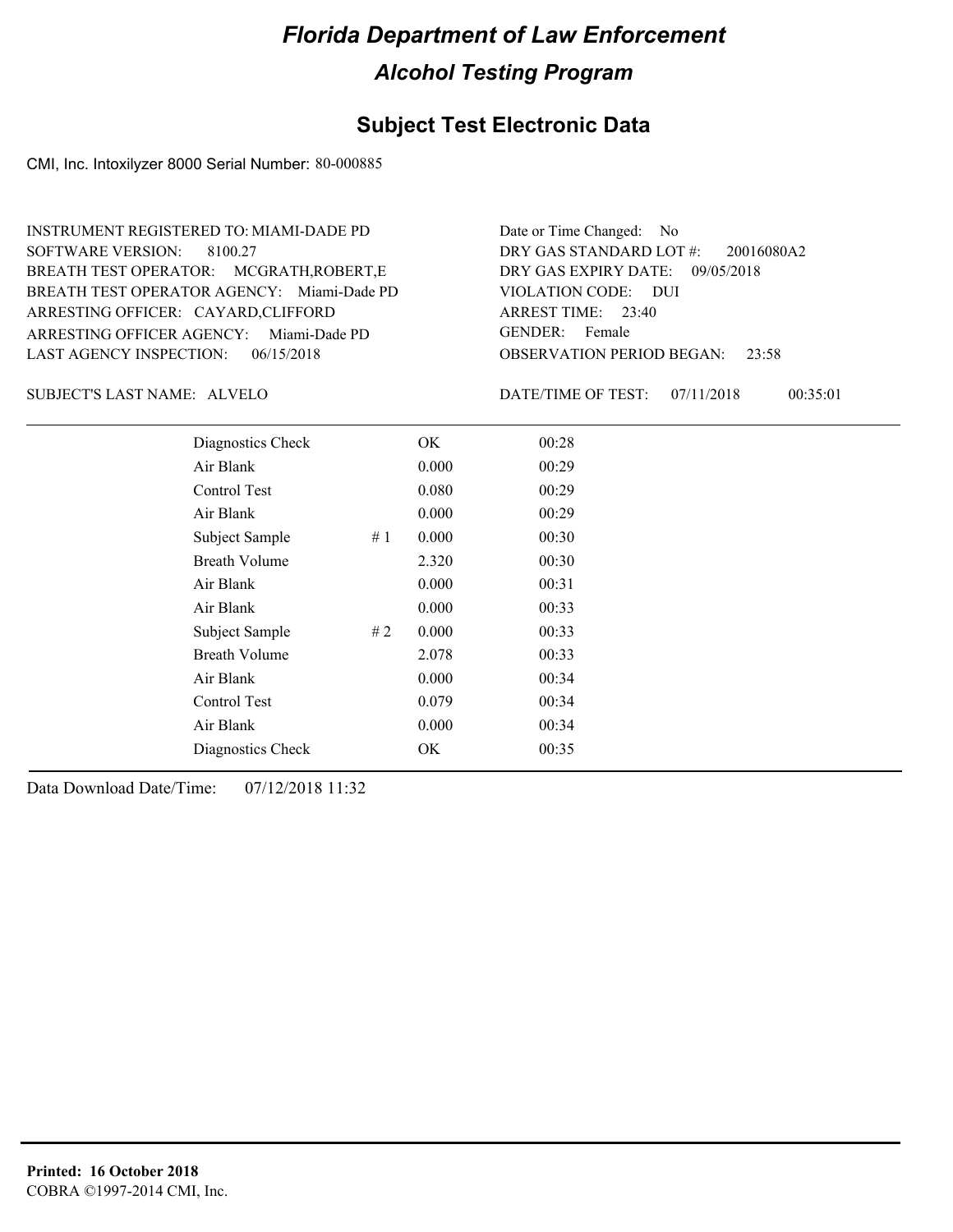#### **Subject Test Electronic Data**

CMI, Inc. Intoxilyzer 8000 Serial Number: 80-000885

ARRESTING OFFICER AGENCY: Miami-Dade PD GENDER: BREATH TEST OPERATOR AGENCY: Miami-Dade PD VIOLATION CODE: SOFTWARE VERSION: 8100.27 ARRESTING OFFICER: MCGRATH,ROBERT BREATH TEST OPERATOR: BROWN,JERMAINE,T LAST AGENCY INSPECTION: 07/12/2018 INSTRUMENT REGISTERED TO: MIAMI-DADE PD

OBSERVATION PERIOD BEGAN: 00:35 VIOLATION CODE: DUI ARREST TIME: 00:11 DRY GAS EXPIRY DATE: 09/05/2018 20016080A2 DRY GAS STANDARD LOT #: Date or Time Changed: No GENDER: Female

ESCOBAR SUBJECT'S LAST NAME: DATE/TIME OF TEST:

DATE/TIME OF TEST: 07/19/2018 01:02:45

| Diagnostics Check    | OK    | 00:55 |
|----------------------|-------|-------|
| Air Blank            | 0.000 | 00:55 |
| Control Test         | 0.079 | 00:56 |
| Air Blank            | 0.000 | 00:56 |
| Subject Sample<br>#1 | 0.115 | 00:57 |
| <b>Breath Volume</b> | 2.222 | 00:57 |
| Air Blank            | 0.000 | 00:58 |
| Air Blank            | 0.000 | 01:00 |
| Subject Sample<br>#2 | 0.116 | 01:01 |
| <b>Breath Volume</b> | 2.414 | 01:01 |
| Air Blank            | 0.000 | 01:01 |
| Control Test         | 0.080 | 01:02 |
| Air Blank            | 0.000 | 01:02 |
| Diagnostics Check    | OK    | 01:02 |
|                      |       |       |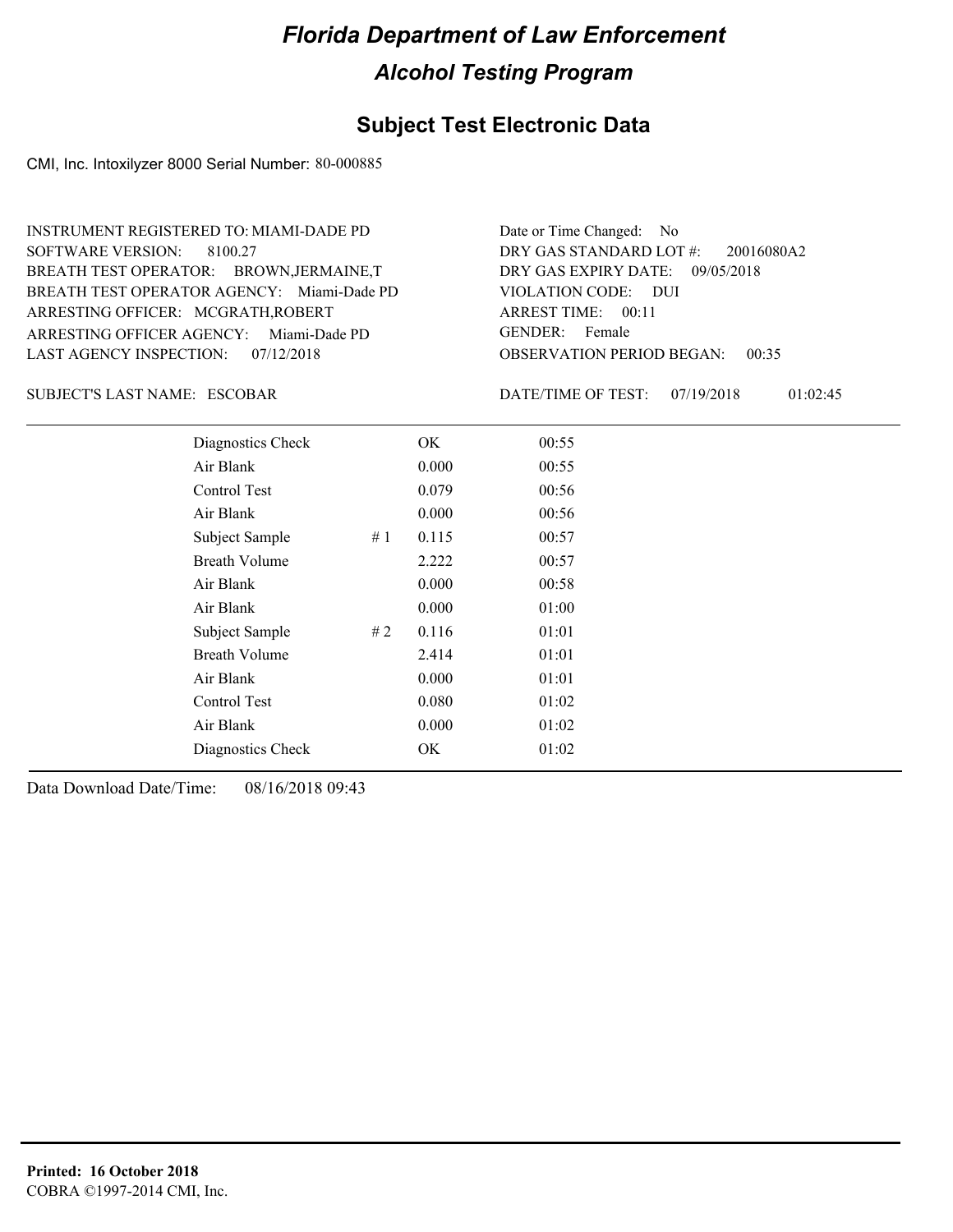#### **Subject Test Electronic Data**

CMI, Inc. Intoxilyzer 8000 Serial Number: 80-000885

ARRESTING OFFICER AGENCY: Miami-Dade PD GENDER: BREATH TEST OPERATOR AGENCY: Miami-Dade PD VIOLATION CODE: SOFTWARE VERSION: 8100.27 ARRESTING OFFICER: CAPOTE, ERNESTO BREATH TEST OPERATOR: MORENO,FRANCISCO, LAST AGENCY INSPECTION: 07/12/2018 INSTRUMENT REGISTERED TO: MIAMI-DADE PD

OBSERVATION PERIOD BEGAN: 00:15 VIOLATION CODE: DUI ARREST TIME: 00:03 DRY GAS EXPIRY DATE: 09/05/2018 20016080A2 DRY GAS STANDARD LOT #: Date or Time Changed: No GENDER: Male

GUERRERO SUBJECT'S LAST NAME: DATE/TIME OF TEST:

DATE/TIME OF TEST: 07/21/2018 00:41:54

| Diagnostics Check    |    | OK    | 00:35 |
|----------------------|----|-------|-------|
| Air Blank            |    | 0.000 | 00:35 |
| Control Test         |    | 0.079 | 00:36 |
| Air Blank            |    | 0.000 | 00:36 |
| Subject Sample       | #1 | 0.094 | 00:37 |
| <b>Breath Volume</b> |    | 1.945 | 00:37 |
| Air Blank            |    | 0.000 | 00:37 |
| Air Blank            |    | 0.000 | 00:39 |
| Subject Sample       | #2 | 0.092 | 00:40 |
| <b>Breath Volume</b> |    | 1.820 | 00:40 |
| Air Blank            |    | 0.000 | 00:40 |
| <b>Control Test</b>  |    | 0.080 | 00:41 |
| Air Blank            |    | 0.000 | 00:41 |
| Diagnostics Check    |    | OK    | 00:41 |
|                      |    |       |       |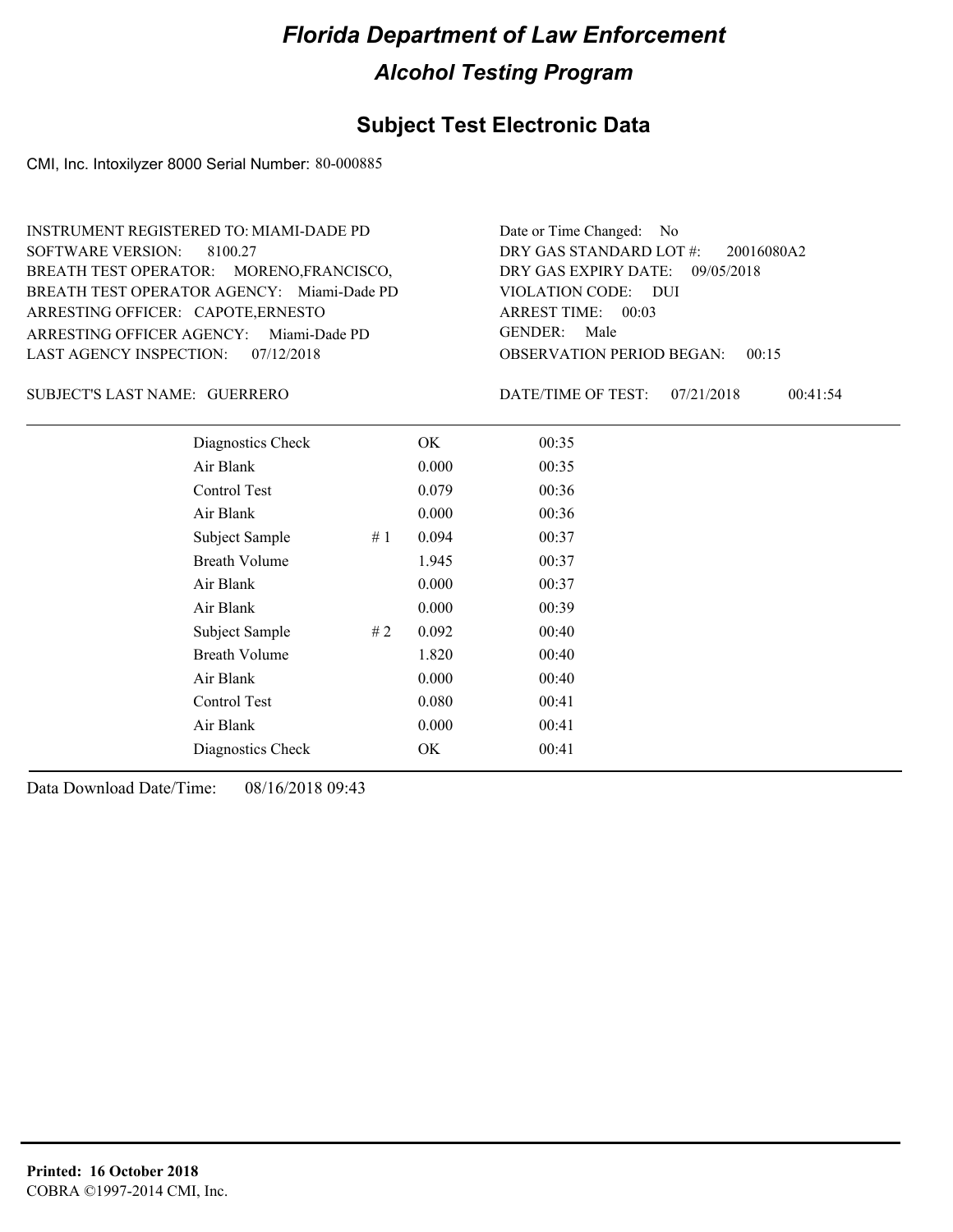#### **Subject Test Electronic Data**

CMI, Inc. Intoxilyzer 8000 Serial Number: 80-000885

ARRESTING OFFICER AGENCY: Miami-Dade PD GENDER: BREATH TEST OPERATOR AGENCY: Miami-Dade PD VIOLATION CODE: SOFTWARE VERSION: 8100.27 ARRESTING OFFICER: SEGOVIA,DAVID BREATH TEST OPERATOR: BROWN,JERMAINE,T LAST AGENCY INSPECTION: 07/12/2018 INSTRUMENT REGISTERED TO: MIAMI-DADE PD

OBSERVATION PERIOD BEGAN: 00:21 VIOLATION CODE: DUI ARREST TIME: 00:04 DRY GAS EXPIRY DATE: 09/05/2018 20016080A2 DRY GAS STANDARD LOT #: Date or Time Changed: No GENDER: Male

CANOVAS AGUERO SUBJECT'S LAST NAME: DATE/TIME OF TEST:

DATE/TIME OF TEST: 07/21/2018 01:08:35

| Diagnostics Check    |    | OK    | 01:01 |
|----------------------|----|-------|-------|
| Air Blank            |    | 0.000 | 01:01 |
| Control Test         |    | 0.079 | 01:01 |
| Air Blank            |    | 0.000 | 01:02 |
| Subject Sample       | #1 | 0.117 | 01:03 |
| <b>Breath Volume</b> |    | 2.238 | 01:03 |
| Air Blank            |    | 0.000 | 01:04 |
| Air Blank            |    | 0.000 | 01:06 |
| Subject Sample       | #2 | 0.111 | 01:07 |
| <b>Breath Volume</b> |    | 2.714 | 01:07 |
| Air Blank            |    | 0.000 | 01:07 |
| Control Test         |    | 0.079 | 01:07 |
| Air Blank            |    | 0.000 | 01:08 |
| Diagnostics Check    |    | OK    | 01:08 |
|                      |    |       |       |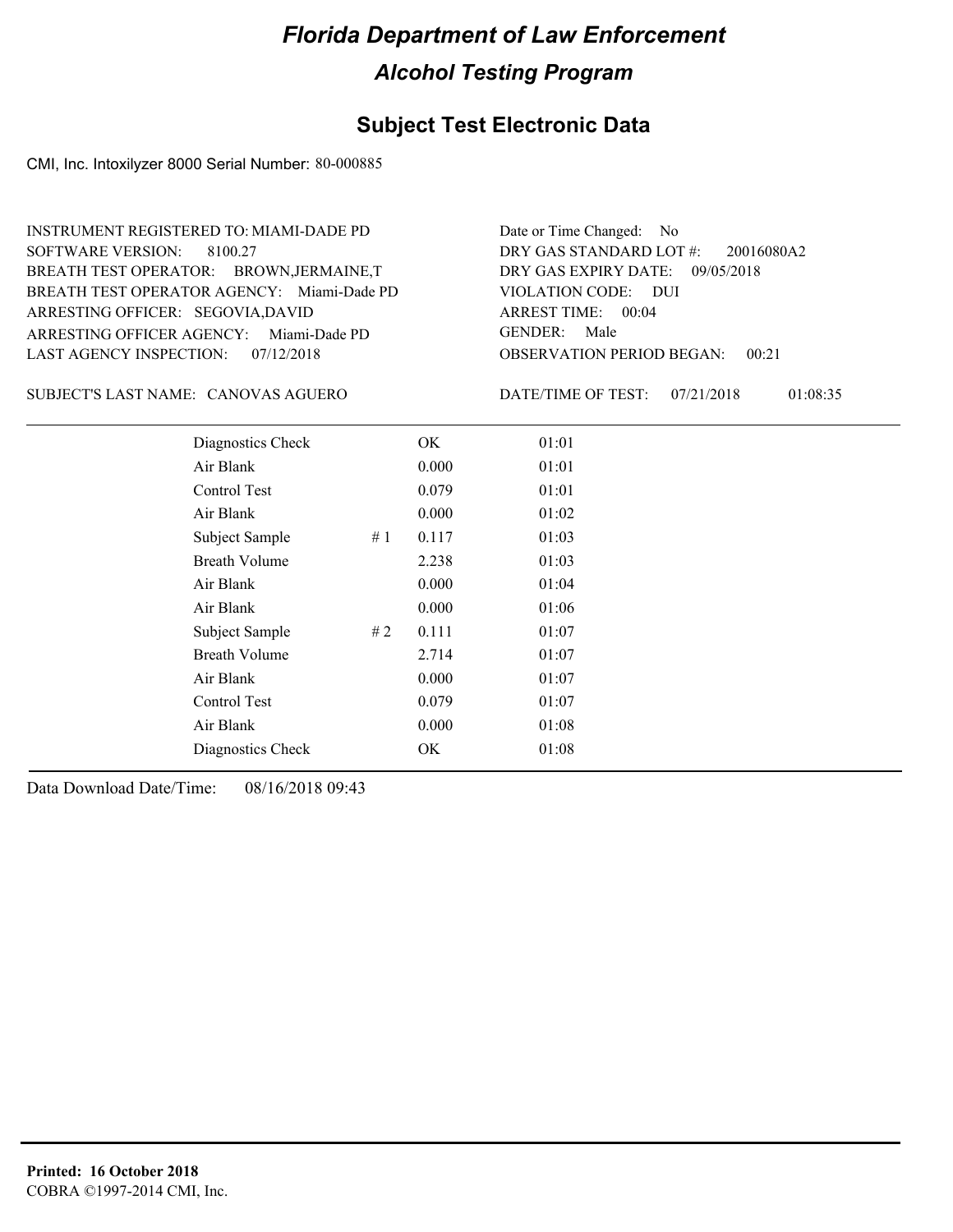#### **Subject Test Electronic Data**

CMI, Inc. Intoxilyzer 8000 Serial Number: 80-000885

ARRESTING OFFICER AGENCY: Miami-Dade PD GENDER: BREATH TEST OPERATOR AGENCY: Miami-Dade PD VIOLATION CODE: SOFTWARE VERSION: 8100.27 ARRESTING OFFICER: MCGRATH,ROBERT BREATH TEST OPERATOR: BROWN,JERMAINE,T LAST AGENCY INSPECTION: 07/12/2018 INSTRUMENT REGISTERED TO: MIAMI-DADE PD

OBSERVATION PERIOD BEGAN: 01:59 VIOLATION CODE: DUI ARREST TIME: 01:44 DRY GAS EXPIRY DATE: 09/05/2018 20016080A2 DRY GAS STANDARD LOT #: Date or Time Changed: No GENDER: Male

PINO ENAMORADO SUBJECT'S LAST NAME: DATE/TIME OF TEST:

DATE/TIME OF TEST: 07/21/2018 02:26:04

| Diagnostics Check    | OK    | 02:19 |
|----------------------|-------|-------|
| Air Blank            | 0.000 | 02:20 |
| Control Test         | 0.080 | 02:20 |
| Air Blank            | 0.000 | 02:20 |
| Subject Sample<br>#1 | 0.000 | 02:21 |
| <b>Breath Volume</b> | 3.566 | 02:21 |
| Air Blank            | 0.000 | 02:22 |
| Air Blank            | 0.000 | 02:24 |
| Subject Sample<br>#2 | 0.000 | 02:24 |
| <b>Breath Volume</b> | 4.207 | 02:24 |
| Air Blank            | 0.000 | 02:25 |
| Control Test         | 0.080 | 02:25 |
| Air Blank            | 0.000 | 02:25 |
| Diagnostics Check    | OK    | 02:26 |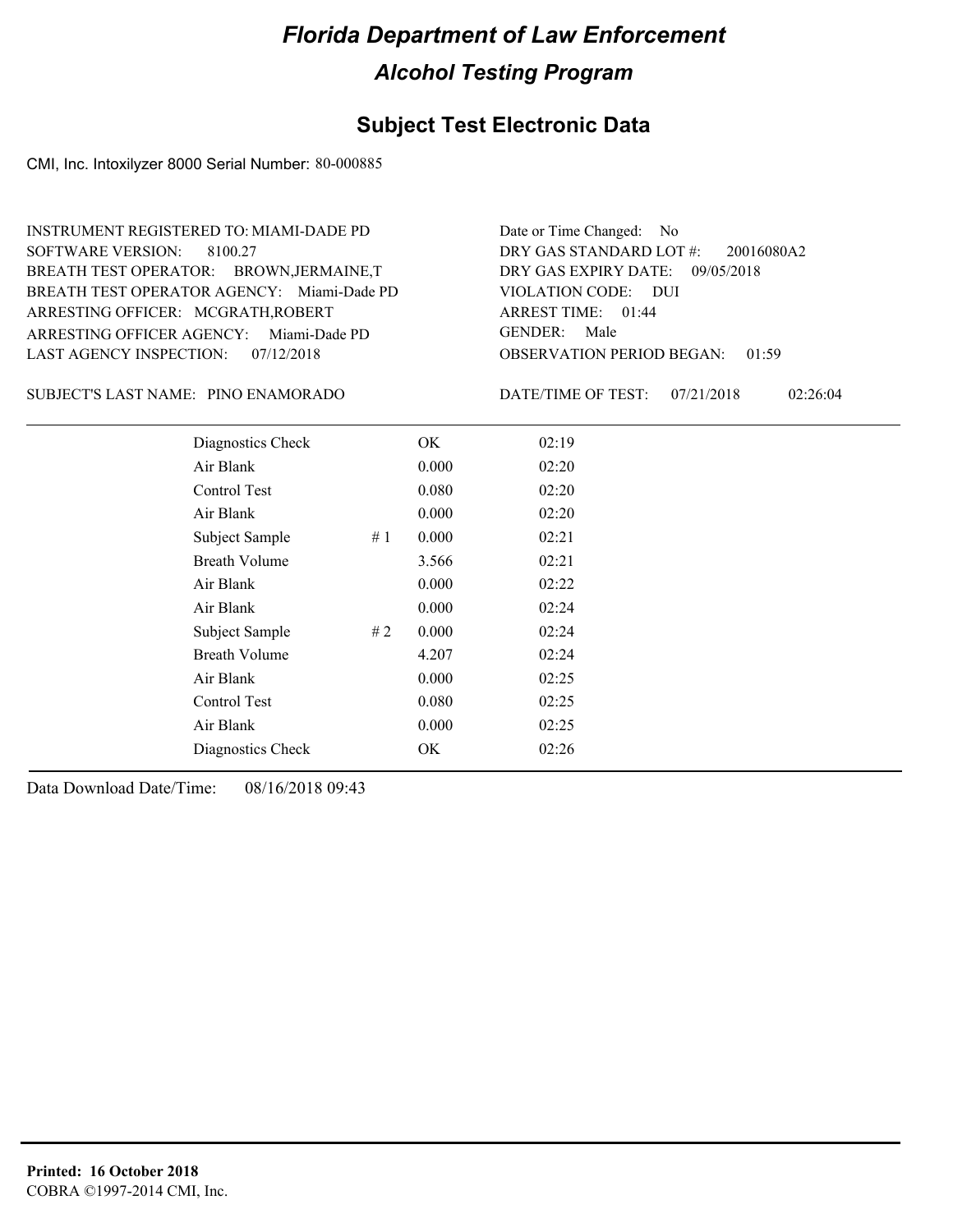#### **Subject Test Electronic Data**

CMI, Inc. Intoxilyzer 8000 Serial Number: 80-000886

| INSTRUMENT REGISTERED TO: NORTH MIAMI BEACH PD | Date or Time Changed: No               |
|------------------------------------------------|----------------------------------------|
| SOFTWARE VERSION: 8100.27                      | DRY GAS STANDARD LOT $\#$ : 12317080A3 |
| BREATH TEST OPERATOR: RODRIGUEZ, KATINA, K     | DRY GAS EXPIRY DATE: $07/05/2019$      |
| BREATH TEST OPERATOR AGENCY: Aventura PD       | VIOLATION CODE: DUI                    |
| ARRESTING OFFICER: CHINCHILLA, MICHAEL         | ARREST TIME: $04:27$                   |
| ARRESTING OFFICER AGENCY: North Miami Beach PD | GENDER: Male                           |
| LAST AGENCY INSPECTION: $06/26/2018$           | <b>OBSERVATION PERIOD BEGAN: 04:03</b> |
|                                                |                                        |

#### BARRANTES SUBJECT'S LAST NAME: DATE/TIME OF TEST:

DATE/TIME OF TEST: 07/06/2018 05:14:40

| Diagnostics Check    |    | OK.   | 05:07 |                           |
|----------------------|----|-------|-------|---------------------------|
| Air Blank            |    | 0.000 | 05:08 |                           |
| Control Test         |    | 0.078 | 05:08 |                           |
| Air Blank            |    | 0.000 | 05:09 |                           |
| Subject Sample       | #1 | 0.153 | 05:09 |                           |
| <b>Breath Volume</b> |    | 2.531 | 05:09 |                           |
| Air Blank            |    | 0.000 | 05:10 |                           |
| Air Blank            |    | 0.000 | 05:12 |                           |
| Subject Sample       | #2 | 0.144 | 05:12 |                           |
| <b>Breath Volume</b> |    | 2.132 | 05:12 |                           |
| Air Blank            |    | 0.000 | 05:13 |                           |
| Control Test         |    | 0.070 | 05:14 | Control Outside Tolerance |
| Air Blank            |    | 0.000 | 05:14 |                           |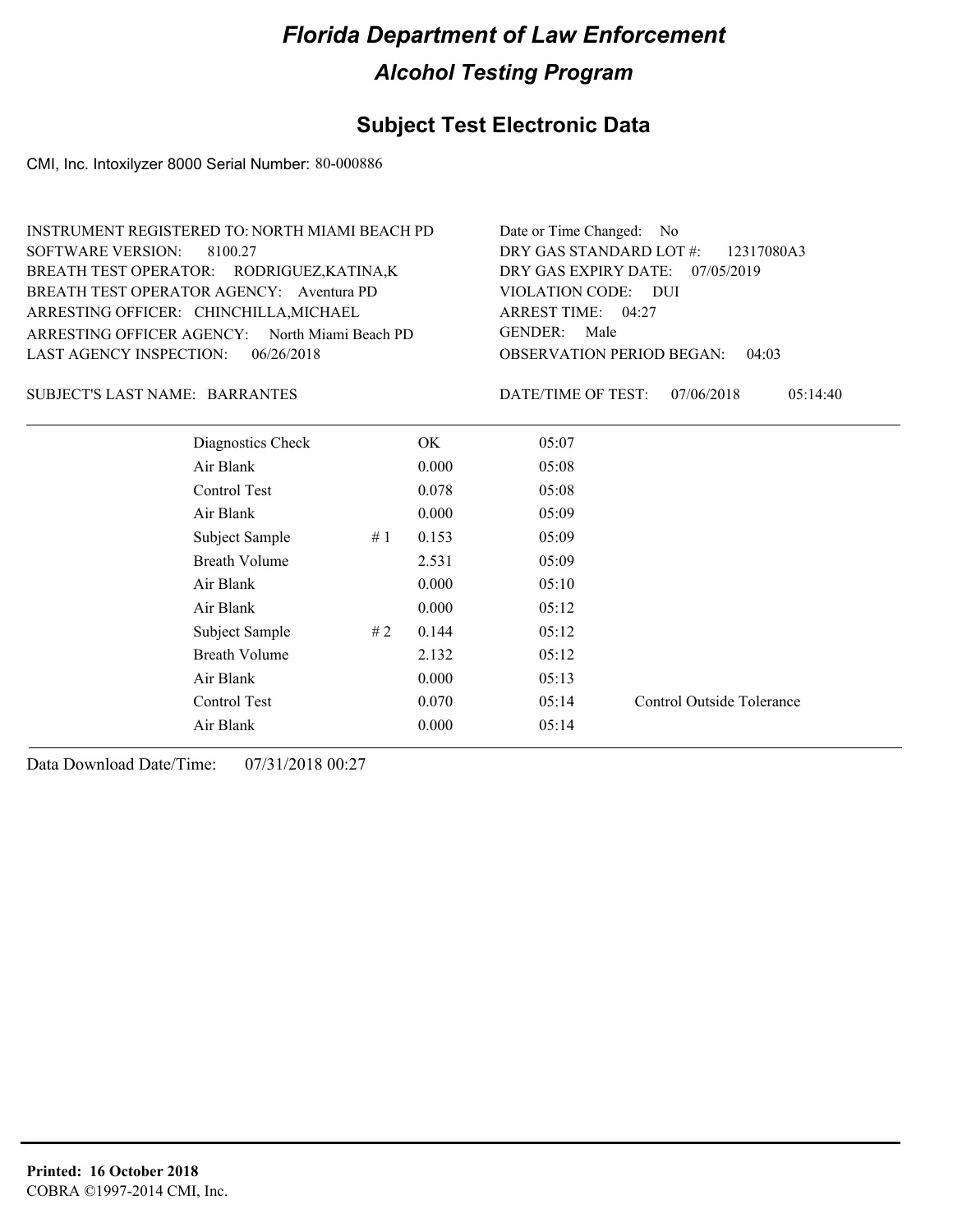### **Subject Test Electronic Data**

CMI, Inc. Intoxilyzer 8000 Serial Number: 80-000886

| <b>INSTRUMENT REGISTERED TO: NORTH MIAMI BEACH PD</b> |                      | Date or Time Changed: No              |                    |                                    |          |
|-------------------------------------------------------|----------------------|---------------------------------------|--------------------|------------------------------------|----------|
| <b>SOFTWARE VERSION:</b><br>8100.27                   |                      | DRY GAS STANDARD LOT #:<br>12317080A3 |                    |                                    |          |
| BREATH TEST OPERATOR: KIRKUS, JOSHUA, B               |                      | DRY GAS EXPIRY DATE:<br>07/05/2019    |                    |                                    |          |
| BREATH TEST OPERATOR AGENCY: North Miami Beach PD     |                      | VIOLATION CODE:<br>- DUI              |                    |                                    |          |
| ARRESTING OFFICER: DORIVAL, PHANEL                    |                      | ARREST TIME: 21:35                    |                    |                                    |          |
| ARRESTING OFFICER AGENCY: North Miami Beach PD        |                      | <b>GENDER:</b><br>Male                |                    |                                    |          |
| <b>LAST AGENCY INSPECTION:</b>                        | 06/26/2018           |                                       |                    | OBSERVATION PERIOD BEGAN:<br>21:35 |          |
| SUBJECT'S LAST NAME: HERNANDEZ                        |                      |                                       | DATE/TIME OF TEST: | 07/21/2018                         | 21:58:19 |
|                                                       | Diagnostics Check    | OK.                                   | 21:55              |                                    |          |
| Air Blank                                             |                      | 0.000                                 | 21:55              |                                    |          |
| Control Test                                          |                      | 0.079                                 | 21:56              |                                    |          |
| Air Blank                                             |                      | 0.000                                 | 21:56              |                                    |          |
|                                                       | Subject Sample<br>#1 |                                       | 21:56              | <b>Subject Test Refused</b>        |          |
|                                                       | Breath Volume        | 0.000                                 | 21:56              |                                    |          |
| Air Blank                                             |                      | 0.000                                 | 21:57              |                                    |          |
| Control Test                                          |                      | 0.079                                 | 21:57              |                                    |          |
| Air Blank                                             |                      | 0.000                                 | 21:58              |                                    |          |
|                                                       | Diagnostics Check    | OK.                                   | 21:58              |                                    |          |
|                                                       |                      |                                       |                    |                                    |          |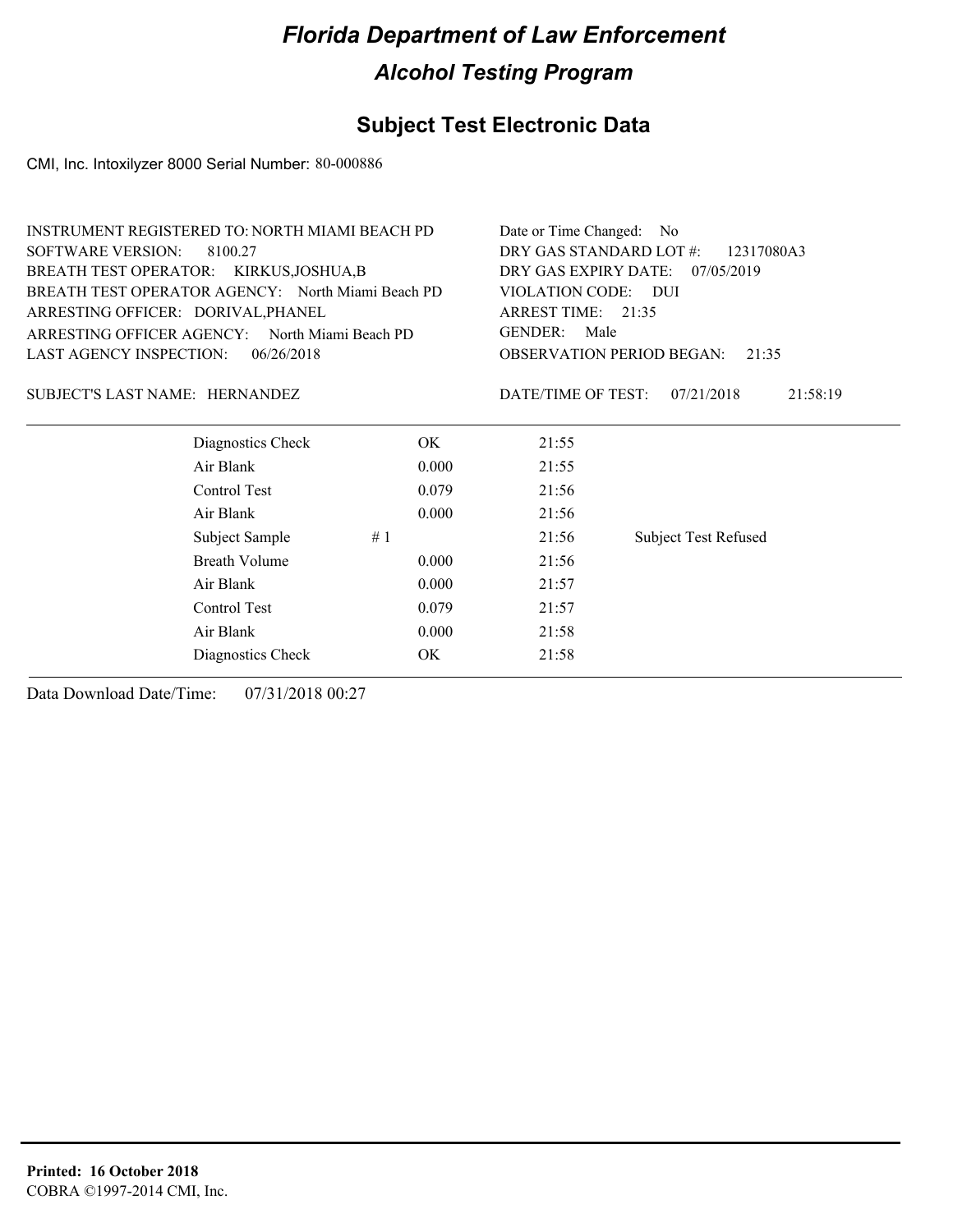#### **Subject Test Electronic Data**

CMI, Inc. Intoxilyzer 8000 Serial Number: 80-000886

| INSTRUMENT REGISTERED TO: NORTH MIAMI BEACH PD    | Date or Time Changed: No               |
|---------------------------------------------------|----------------------------------------|
| SOFTWARE VERSION: 8100.27                         | DRY GAS STANDARD LOT #: 12317080A3     |
| BREATH TEST OPERATOR: CABRERA, INGRID,            | DRY GAS EXPIRY DATE: $07/05/2019$      |
| BREATH TEST OPERATOR AGENCY: North Miami Beach PD | VIOLATION CODE: DUI                    |
| ARRESTING OFFICER: VILLANUEVA, MAURICIO           | ARREST TIME: $23:45$                   |
| ARRESTING OFFICER AGENCY: North Miami Beach PD    | GENDER: Female                         |
| LAST AGENCY INSPECTION: $06/26/2018$              | <b>OBSERVATION PERIOD BEGAN: 23:51</b> |
|                                                   |                                        |

SUSI SUBJECT'S LAST NAME: DATE/TIME OF TEST:

DATE/TIME OF TEST: 07/25/2018 00:27:35

| Diagnostics Check    |    | OK.   | 00:18 |                           |
|----------------------|----|-------|-------|---------------------------|
| Air Blank            |    | 0.000 | 00:18 |                           |
| Control Test         |    | 0.077 | 00:18 |                           |
| Air Blank            |    | 0.000 | 00:19 |                           |
| Subject Sample       | #1 | 0.227 | 00:21 |                           |
| <b>Breath Volume</b> |    | 1.582 | 00:21 |                           |
| Air Blank            |    | 0.000 | 00:22 |                           |
| Air Blank            |    | 0.000 | 00:23 |                           |
| Subject Sample       | #2 | 0.229 | 00:25 |                           |
| <b>Breath Volume</b> |    | 1.441 | 00:25 |                           |
| Air Blank            |    | 0.000 | 00:26 |                           |
| Control Test         |    | 0.074 | 00:26 | Control Outside Tolerance |
| Air Blank            |    | 0.000 | 00:27 |                           |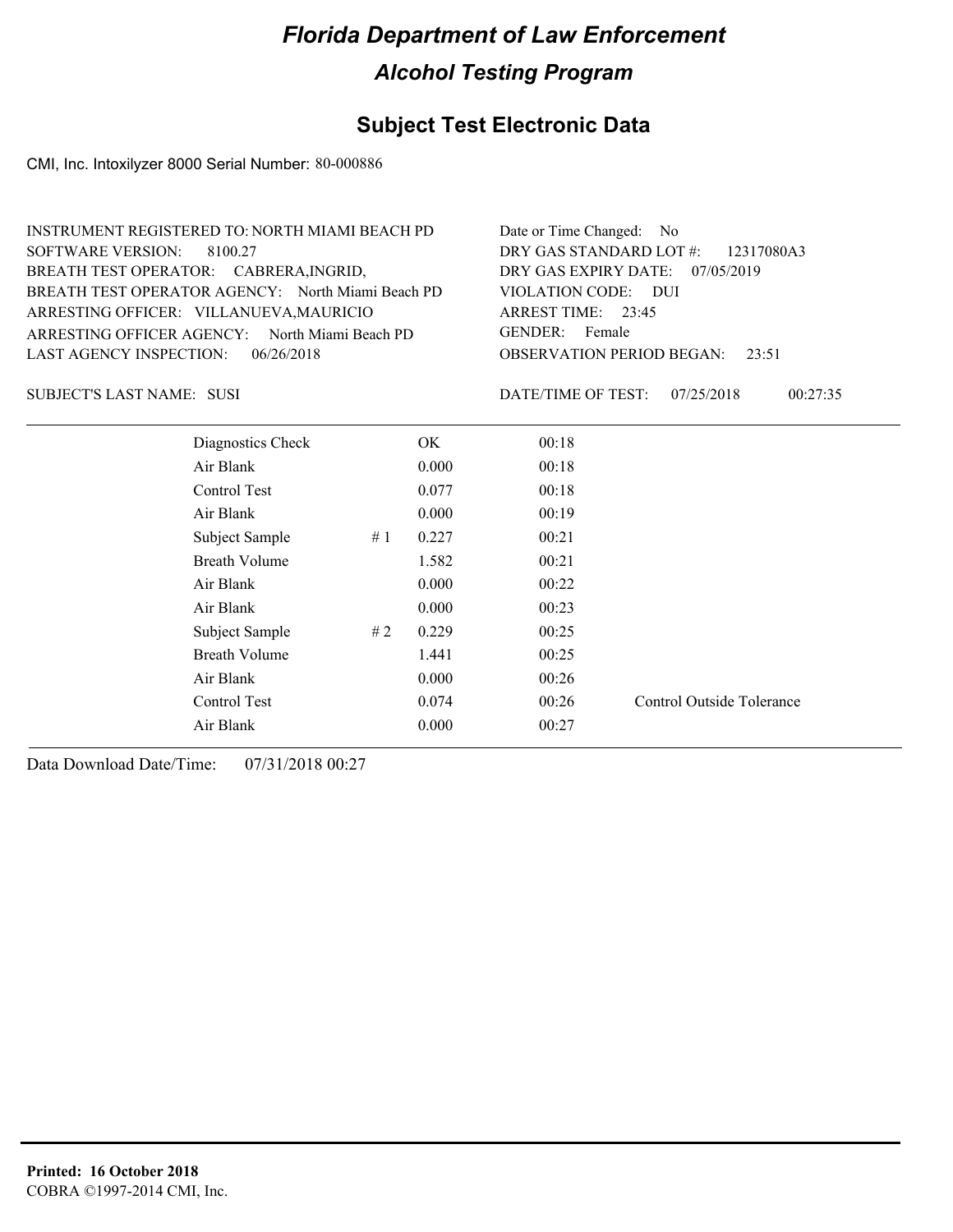#### **Subject Test Electronic Data**

CMI, Inc. Intoxilyzer 8000 Serial Number: 80-000886

| INSTRUMENT REGISTERED TO: NORTH MIAMI BEACH PD    | Date or Time Changed: No               |
|---------------------------------------------------|----------------------------------------|
| SOFTWARE VERSION: 8100.27                         | DRY GAS STANDARD LOT $\#$ : 12317080A3 |
| BREATH TEST OPERATOR: CABRERA, INGRID,            | DRY GAS EXPIRY DATE: 07/05/2019        |
| BREATH TEST OPERATOR AGENCY: North Miami Beach PD | VIOLATION CODE: DUI                    |
| ARRESTING OFFICER: VILLANUEVA, MAURICIO           | ARREST TIME: $23:45$                   |
| ARRESTING OFFICER AGENCY: North Miami Beach PD    | GENDER: Female                         |
| LAST AGENCY INSPECTION: $06/26/2018$              | <b>OBSERVATION PERIOD BEGAN: 23:51</b> |
|                                                   |                                        |

SUSI SUBJECT'S LAST NAME: DATE/TIME OF TEST:

DATE/TIME OF TEST: 07/25/2018 00:40:36

| Diagnostics Check    |    | OK    | 00:30 |                           |
|----------------------|----|-------|-------|---------------------------|
| Air Blank            |    | 0.000 | 00:30 |                           |
| Control Test         |    | 0.076 | 00:31 |                           |
| Air Blank            |    | 0.000 | 00:31 |                           |
| Subject Sample       | #1 | 0.237 | 00:33 |                           |
| <b>Breath Volume</b> |    | 1.554 | 00:33 |                           |
| Air Blank            |    | 0.000 | 00:33 |                           |
| Air Blank            |    | 0.000 | 00:35 |                           |
| Subject Sample       | #2 | 0.213 | 00:35 |                           |
| <b>Breath Volume</b> |    | 1.699 | 00:35 |                           |
| Air Blank            |    | 0.000 | 00:36 |                           |
| Air Blank            |    | 0.000 | 00:38 |                           |
| Subject Sample       | #3 | 0.231 | 00:38 |                           |
| <b>Breath Volume</b> |    | 1.687 | 00:38 |                           |
| Air Blank            |    | 0.000 | 00:39 |                           |
| Control Test         |    | 0.074 | 00:40 | Control Outside Tolerance |
| Air Blank            |    | 0.000 | 00:40 |                           |
|                      |    |       |       |                           |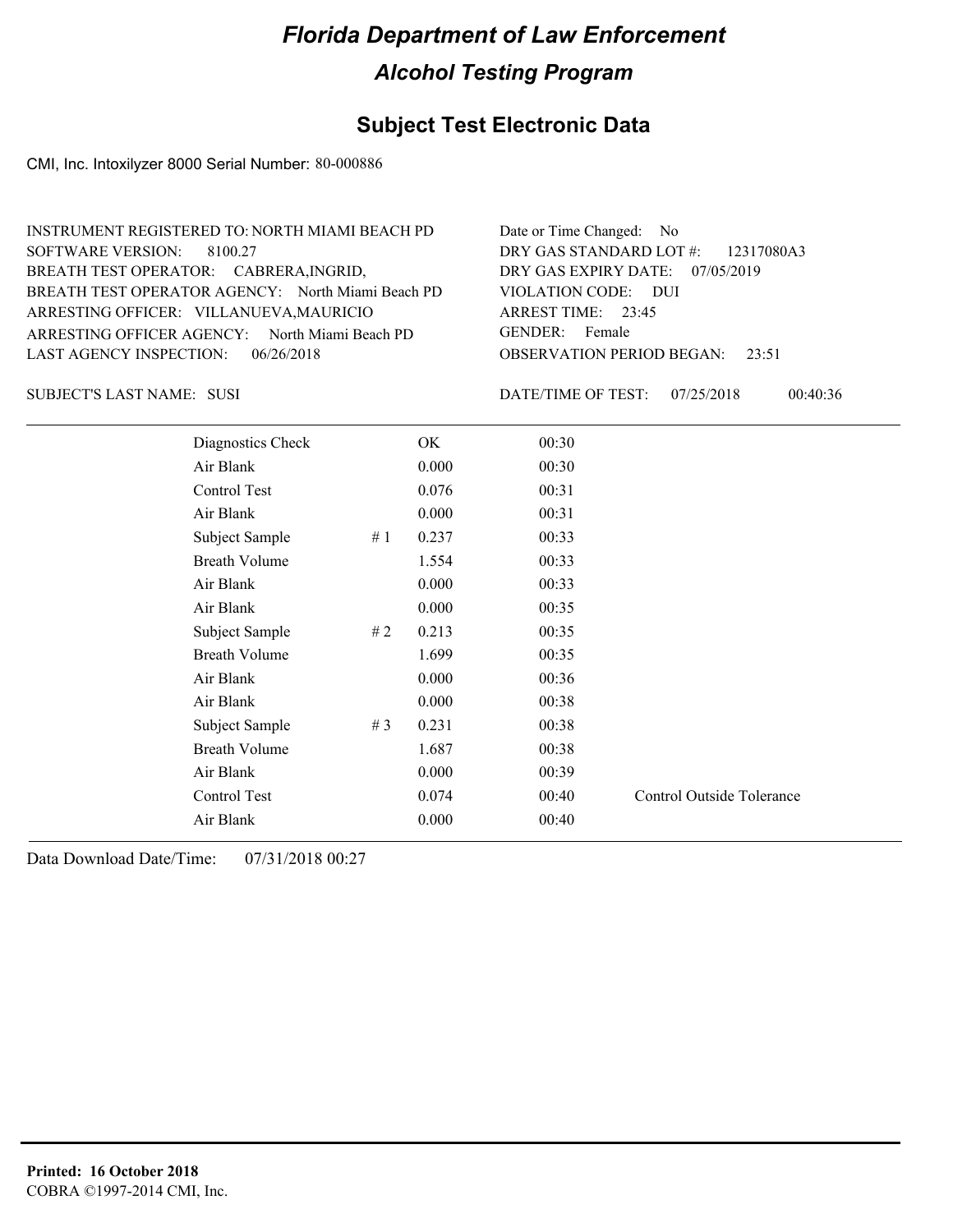#### **Subject Test Electronic Data**

CMI, Inc. Intoxilyzer 8000 Serial Number: 80-000891

| <b>INSTRUMENT REGISTERED TO: FWC</b>             | Date or Time Changed: No               |
|--------------------------------------------------|----------------------------------------|
| SOFTWARE VERSION: 8100.27                        | DRY GAS STANDARD LOT #: 507129         |
| BREATH TEST OPERATOR: PIFER, JUSTIN, S           | DRY GAS EXPIRY DATE: 08/04/2019        |
| BREATH TEST OPERATOR AGENCY: FFWCC (Panama City) | VIOLATION CODE: BUI                    |
| ARRESTING OFFICER: PIFER, JUSTIN                 | ARREST TIME: 17:37                     |
| ARRESTING OFFICER AGENCY: FFWCC (Panama City)    | GENDER: Male                           |
| LAST AGENCY INSPECTION: $06/13/2018$             | <b>OBSERVATION PERIOD BEGAN: 17:37</b> |
|                                                  |                                        |

SUBJECT'S LAST NAME: ROY DATE/TIME OF TEST:

DATE/TIME OF TEST: 07/04/2018 18:29:10

| Diagnostics Check    |    | OK    | 18:22 |
|----------------------|----|-------|-------|
| Air Blank            |    | 0.000 | 18:23 |
| Control Test         |    | 0.081 | 18:23 |
| Air Blank            |    | 0.000 | 18:24 |
| Subject Sample       | #1 | 0.184 | 18:24 |
| <b>Breath Volume</b> |    | 3.746 | 18:24 |
| Air Blank            |    | 0.000 | 18:25 |
| Air Blank            |    | 0.000 | 18:27 |
| Subject Sample       | #2 | 0.164 | 18:27 |
| <b>Breath Volume</b> |    | 2.160 | 18:27 |
| Air Blank            |    | 0.000 | 18:28 |
| Control Test         |    | 0.078 | 18:28 |
| Air Blank            |    | 0.000 | 18:29 |
| Diagnostics Check    |    | OK    | 18:29 |
|                      |    |       |       |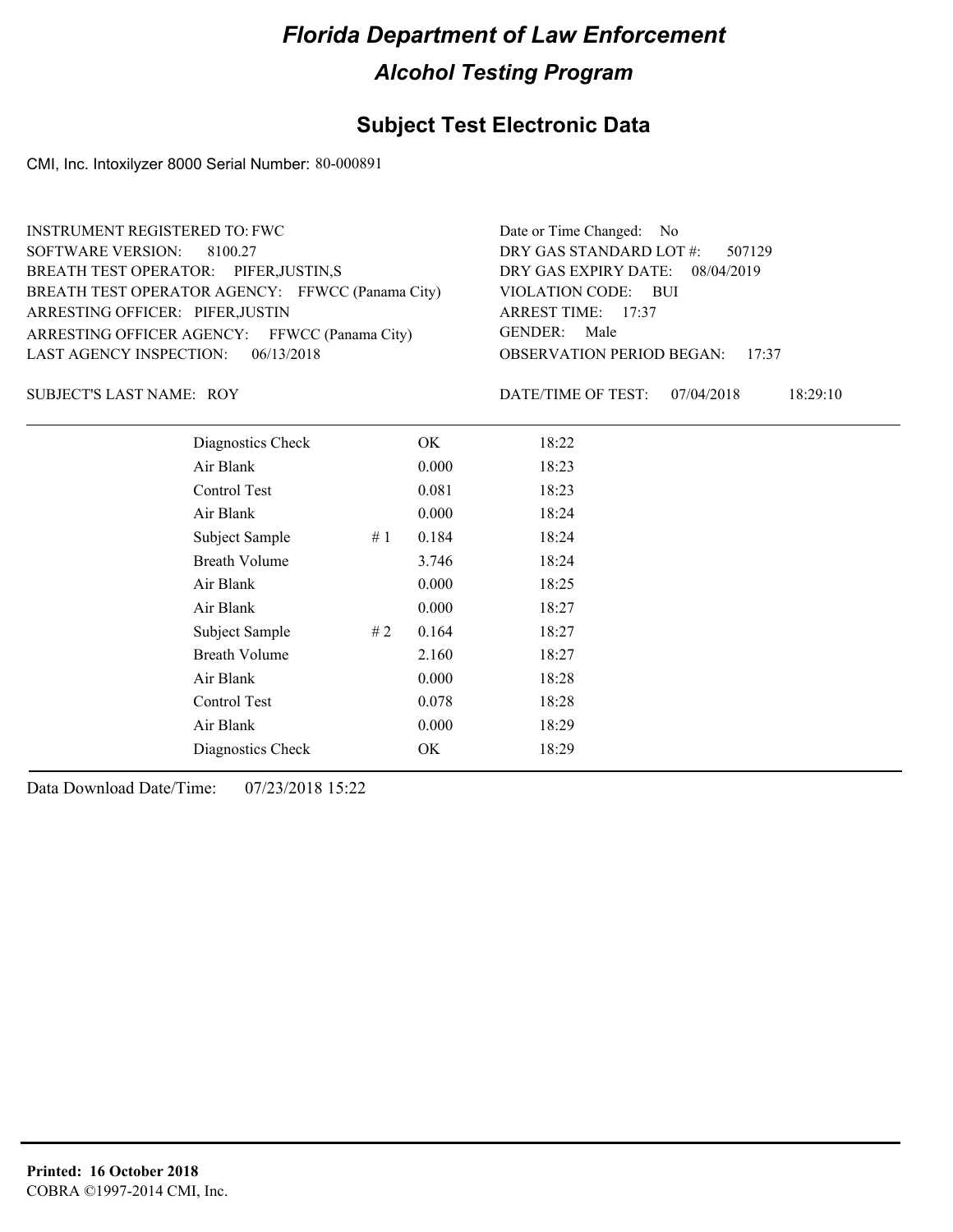#### **Subject Test Electronic Data**

CMI, Inc. Intoxilyzer 8000 Serial Number: 80-000891

| <b>INSTRUMENT REGISTERED TO: FWC</b>             | Date or Time Changed:<br>No.      |                                                                                           |                             |  |
|--------------------------------------------------|-----------------------------------|-------------------------------------------------------------------------------------------|-----------------------------|--|
| <b>SOFTWARE VERSION:</b><br>8100.27              | DRY GAS STANDARD LOT #:<br>507129 |                                                                                           |                             |  |
| BREATH TEST OPERATOR: JARVIS, CHARLES, L         |                                   | DRY GAS EXPIRY DATE:<br>08/04/2019                                                        |                             |  |
| BREATH TEST OPERATOR AGENCY: FFWCC (Panama City) | <b>VIOLATION CODE:</b><br>– BUI   |                                                                                           |                             |  |
| ARRESTING OFFICER: LONG, SEAN                    |                                   | ARREST TIME: 16:49<br><b>GENDER:</b><br>Male<br><b>OBSERVATION PERIOD BEGAN:</b><br>16:49 |                             |  |
| ARRESTING OFFICER AGENCY: FFWCC (Panama City)    |                                   |                                                                                           |                             |  |
| <b>LAST AGENCY INSPECTION:</b><br>06/13/2018     |                                   |                                                                                           |                             |  |
| SUBJECT'S LAST NAME: MUNOZ                       |                                   | DATE/TIME OF TEST:                                                                        | 07/06/2018<br>17:45:04      |  |
| Diagnostics Check                                | OK.                               | 17:42                                                                                     |                             |  |
| Air Blank                                        | 0.000                             | 17:42                                                                                     |                             |  |
| Control Test                                     | 0.080                             | 17:43                                                                                     |                             |  |
| Air Blank                                        | 0.000                             | 17:43                                                                                     |                             |  |
| Subject Sample                                   | #1                                | 17:43                                                                                     | <b>Subject Test Refused</b> |  |
| <b>Breath Volume</b>                             | 0.000                             | 17:43                                                                                     |                             |  |
| Air Blank                                        | 0.000                             | 17:44                                                                                     |                             |  |
| Control Test                                     | 0.081                             | 17:44                                                                                     |                             |  |
| Air Blank                                        | 0.000                             | 17:44                                                                                     |                             |  |
| Diagnostics Check                                | OK.                               | 17:45                                                                                     |                             |  |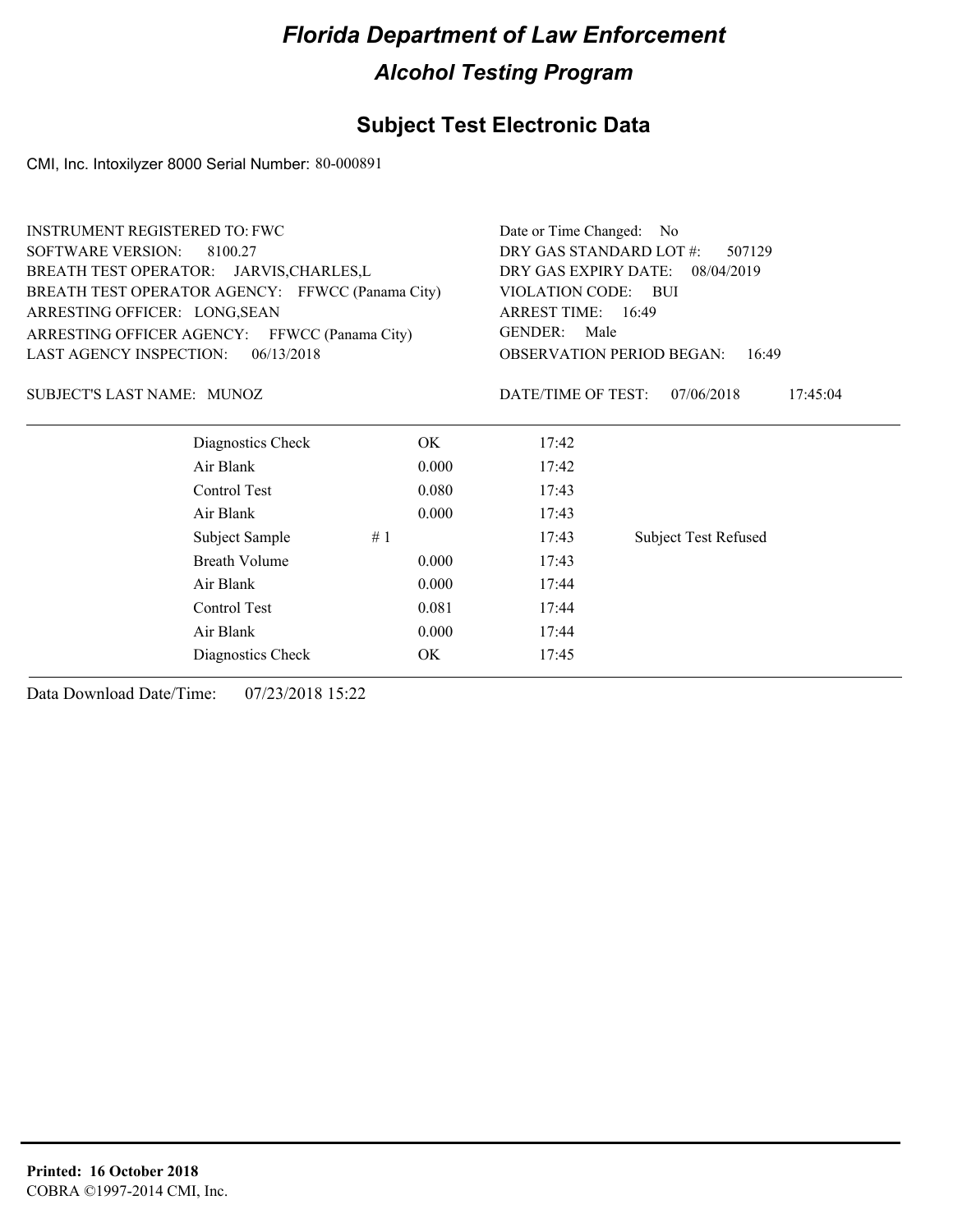#### **Subject Test Electronic Data**

CMI, Inc. Intoxilyzer 8000 Serial Number: 80-000891

| <b>INSTRUMENT REGISTERED TO: FWC</b>             | Date or Time Changed: No               |
|--------------------------------------------------|----------------------------------------|
| SOFTWARE VERSION: 8100.27                        | DRY GAS STANDARD LOT #: 507129         |
| BREATH TEST OPERATOR: ROBERSON, LOUIE, S         | DRY GAS EXPIRY DATE: 08/04/2019        |
| BREATH TEST OPERATOR AGENCY: FFWCC (Panama City) | VIOLATION CODE: BUI                    |
| ARRESTING OFFICER: BARTLETT, SHELTON             | ARREST TIME: $17:32$                   |
| ARRESTING OFFICER AGENCY: FFWCC (Panama City)    | GENDER: Male                           |
| LAST AGENCY INSPECTION: $06/13/2018$             | <b>OBSERVATION PERIOD BEGAN: 17:32</b> |
|                                                  |                                        |

SUBJECT'S LAST NAME: WHALEN **Example 20** DATE/TIME OF TEST:

DATE/TIME OF TEST: 07/06/2018 18:11:56

| Diagnostics Check    | OK    | 18:04 |
|----------------------|-------|-------|
| Air Blank            | 0.000 | 18:04 |
| <b>Control Test</b>  | 0.082 | 18:05 |
| Air Blank            | 0.000 | 18:05 |
| Subject Sample<br>#1 | 0.134 | 18:07 |
| <b>Breath Volume</b> | 2.007 | 18:07 |
| Air Blank            | 0.000 | 18:08 |
| Air Blank            | 0.000 | 18:09 |
| Subject Sample<br>#2 | 0.133 | 18:10 |
| <b>Breath Volume</b> | 1.234 | 18:10 |
| Air Blank            | 0.000 | 18:11 |
| Control Test         | 0.078 | 18:11 |
| Air Blank            | 0.000 | 18:11 |
| Diagnostics Check    | OK    | 18:11 |
|                      |       |       |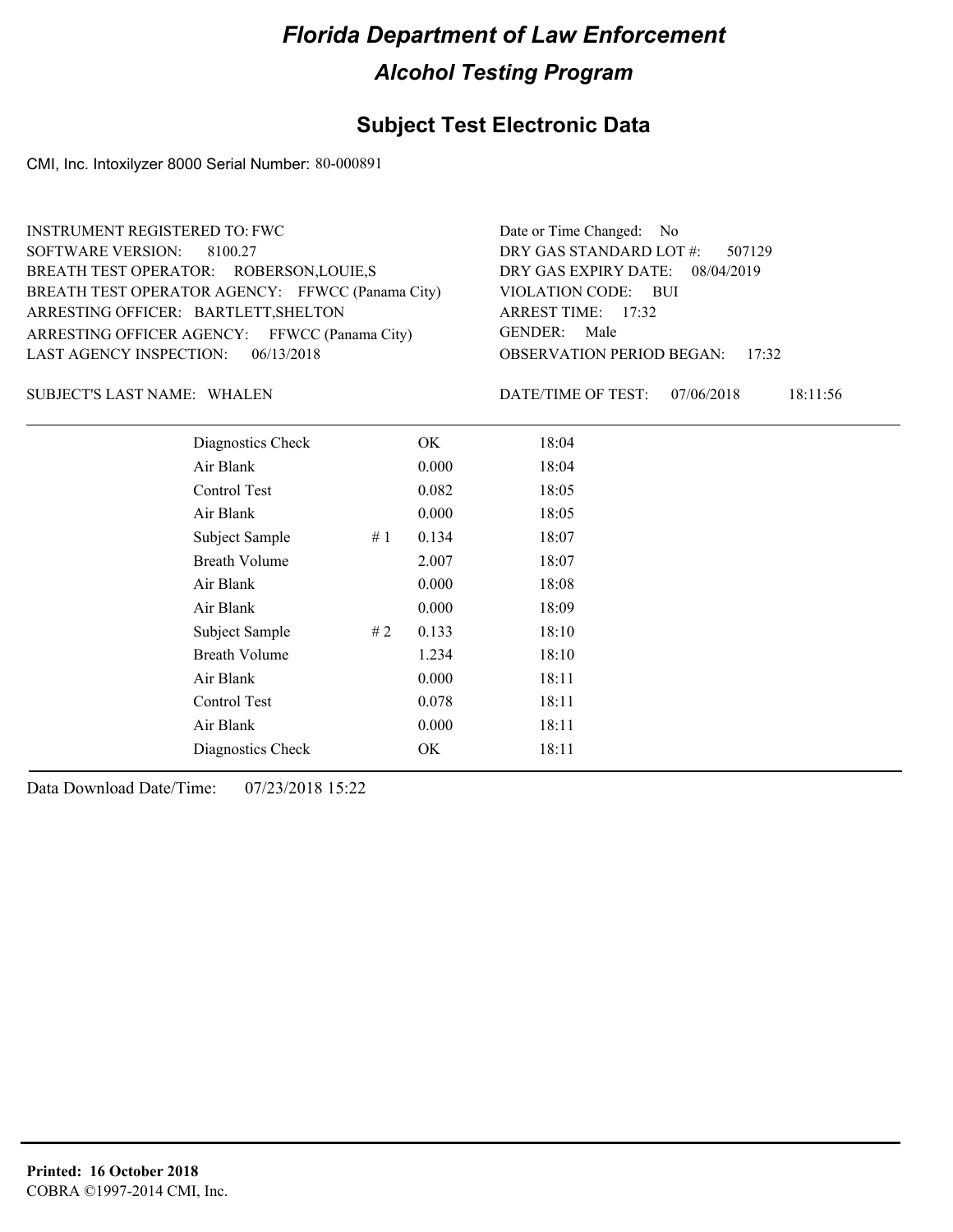#### **Subject Test Electronic Data**

CMI, Inc. Intoxilyzer 8000 Serial Number: 80-000891

| <b>INSTRUMENT REGISTERED TO: FWC</b>             | Date or Time Changed: No               |
|--------------------------------------------------|----------------------------------------|
| SOFTWARE VERSION: 8100.27                        | DRY GAS STANDARD LOT $\#$ : 507129     |
| BREATH TEST OPERATOR: MOLNAR, JARROD, T          | DRY GAS EXPIRY DATE: 08/04/2019        |
| BREATH TEST OPERATOR AGENCY: FFWCC (Panama City) | VIOLATION CODE: BUI                    |
| ARRESTING OFFICER: CORBIN, BRITTON               | ARREST TIME: 19:55                     |
| ARRESTING OFFICER AGENCY: FFWCC (Panama City)    | GENDER: Male                           |
| LAST AGENCY INSPECTION: 06/13/2018               | <b>OBSERVATION PERIOD BEGAN: 19:55</b> |
|                                                  |                                        |

SUBJECT'S LAST NAME: LEMAY DATE/TIME OF TEST:

DATE/TIME OF TEST: 07/06/2018 21:09:05

| Diagnostics Check    |    | OK    | 20:57 |
|----------------------|----|-------|-------|
| Air Blank            |    | 0.000 | 20:58 |
| Control Test         |    | 0.079 | 20:58 |
| Air Blank            |    | 0.000 | 20:59 |
| Subject Sample       | #1 | 0.129 | 20:59 |
| <b>Breath Volume</b> |    | 1.285 | 20:59 |
| Air Blank            |    | 0.000 | 21:00 |
| Air Blank            |    | 0.000 | 21:01 |
| Subject Sample       | #2 | 0.153 | 21:02 |
| <b>Breath Volume</b> |    | 3.273 | 21:02 |
| Air Blank            |    | 0.000 | 21:03 |
| Air Blank            |    | 0.000 | 21:05 |
| Subject Sample       | #3 | 0.142 | 21:07 |
| <b>Breath Volume</b> |    | 1.562 | 21:07 |
| Air Blank            |    | 0.000 | 21:08 |
| Control Test         |    | 0.079 | 21:08 |
| Air Blank            |    | 0.000 | 21:09 |
| Diagnostics Check    |    | OK    | 21:09 |
|                      |    |       |       |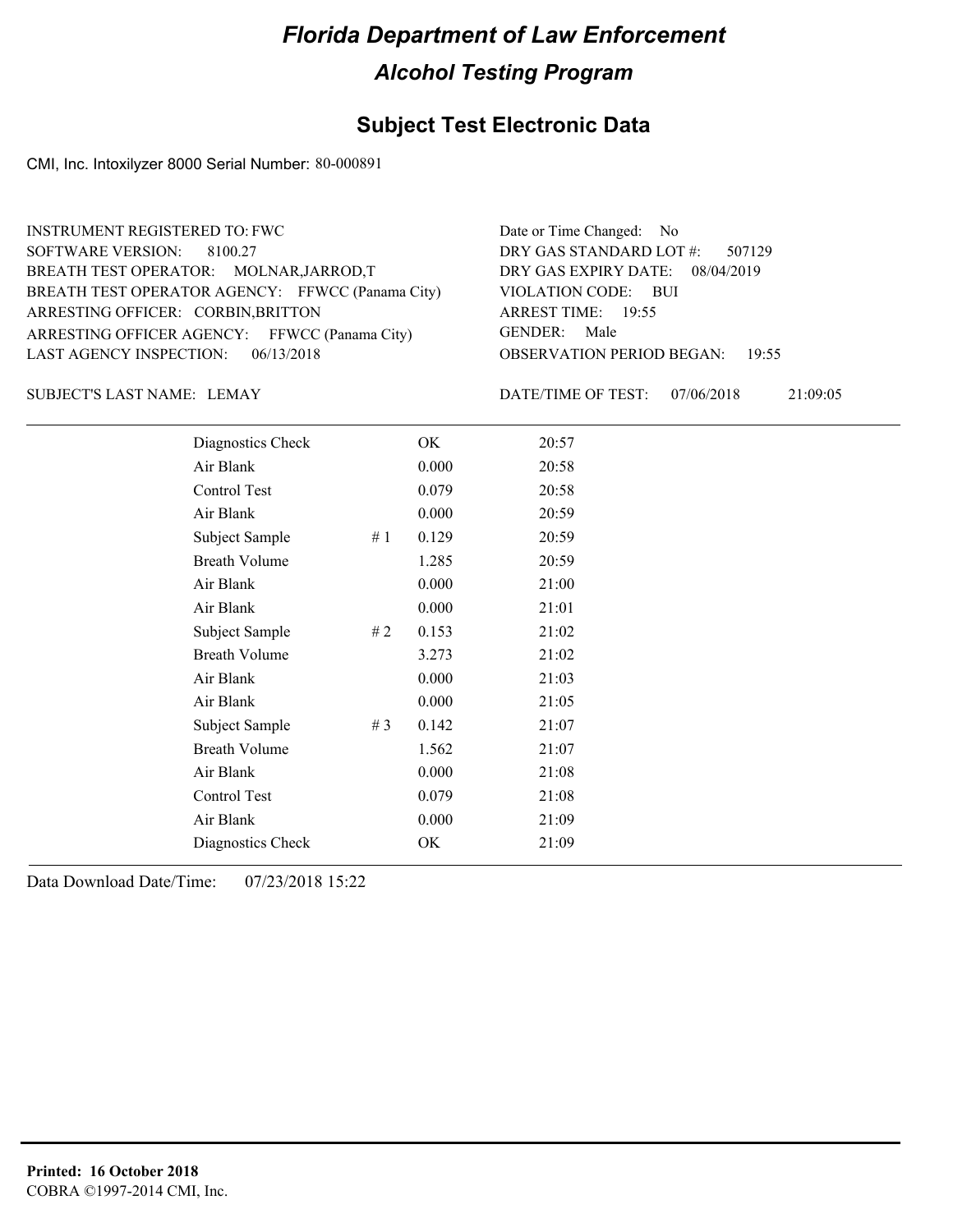#### **Subject Test Electronic Data**

CMI, Inc. Intoxilyzer 8000 Serial Number: 80-000891

| <b>INSTRUMENT REGISTERED TO: FWC</b>             | Date or Time Changed: No               |
|--------------------------------------------------|----------------------------------------|
| SOFTWARE VERSION: 8100.27                        | DRY GAS STANDARD LOT #: 507129         |
| BREATH TEST OPERATOR: BARTLETT, SHELTON, T       | DRY GAS EXPIRY DATE: 08/04/2019        |
| BREATH TEST OPERATOR AGENCY: FFWCC (Panama City) | VIOLATION CODE: BUI                    |
| ARRESTING OFFICER: ROBERSON, LOUIE               | ARREST TIME: 19:29                     |
| ARRESTING OFFICER AGENCY: FFWCC (Panama City)    | GENDER: Male                           |
| LAST AGENCY INSPECTION: $06/13/2018$             | <b>OBSERVATION PERIOD BEGAN: 19:29</b> |
|                                                  |                                        |

SUBJECT'S LAST NAME: ADCOX DATE/TIME OF TEST:

DATE/TIME OF TEST: 07/07/2018 20:12:05

| Diagnostics Check    |    | OK    | 20:04 |
|----------------------|----|-------|-------|
| Air Blank            |    | 0.000 | 20:05 |
| Control Test         |    | 0.081 | 20:05 |
| Air Blank            |    | 0.000 | 20:06 |
| Subject Sample       | #1 | 0.128 | 20:07 |
| <b>Breath Volume</b> |    | 2.472 | 20:07 |
| Air Blank            |    | 0.000 | 20:07 |
| Air Blank            |    | 0.000 | 20:09 |
| Subject Sample       | #2 | 0.116 | 20:10 |
| <b>Breath Volume</b> |    | 1.148 | 20:10 |
| Air Blank            |    | 0.000 | 20:11 |
| <b>Control Test</b>  |    | 0.080 | 20:11 |
| Air Blank            |    | 0.000 | 20:12 |
| Diagnostics Check    |    | OK    | 20:12 |
|                      |    |       |       |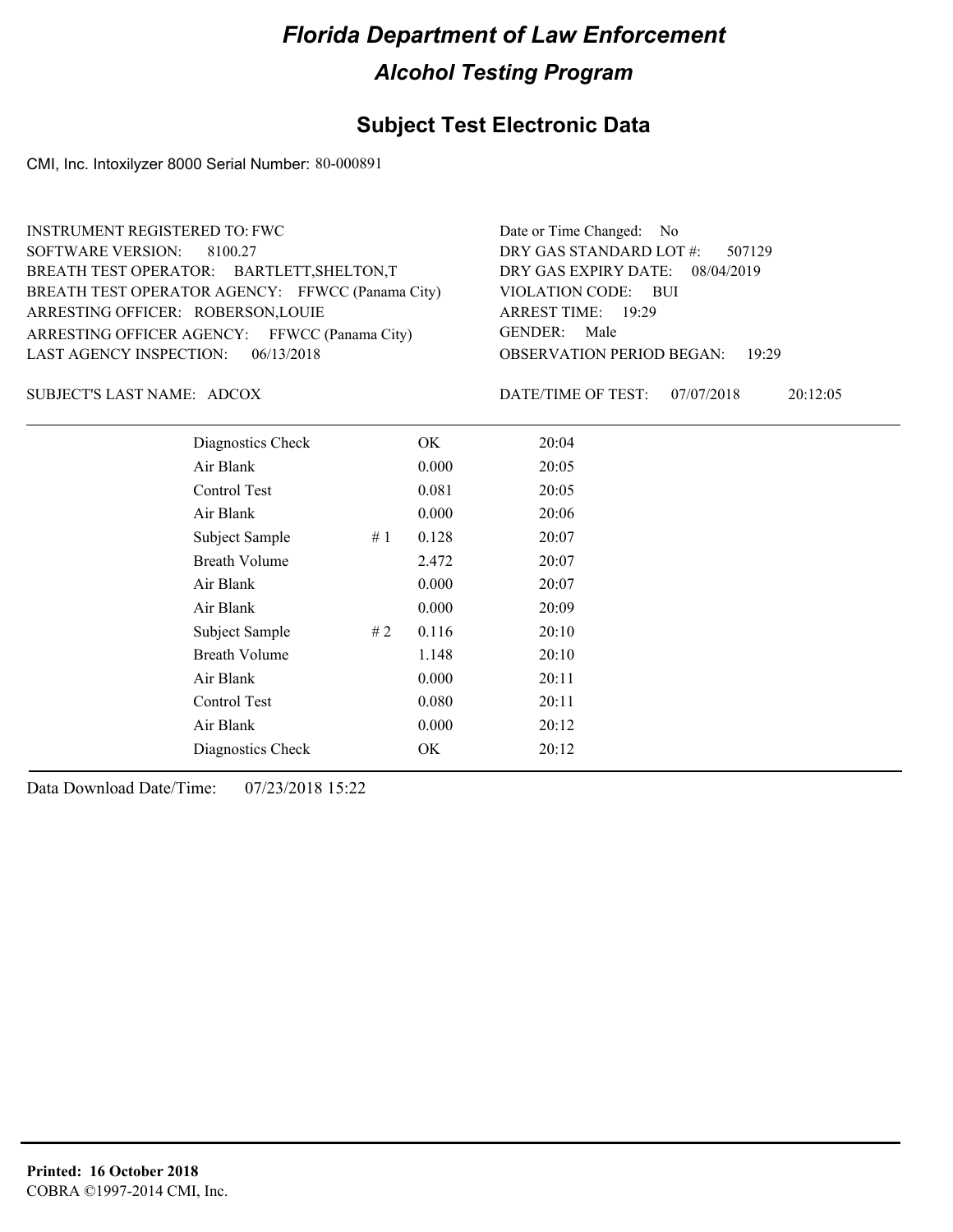#### **Subject Test Electronic Data**

CMI, Inc. Intoxilyzer 8000 Serial Number: 80-000891

| <b>INSTRUMENT REGISTERED TO: FWC</b>             | Date or Time Changed: No               |
|--------------------------------------------------|----------------------------------------|
| SOFTWARE VERSION: 8100.27                        | DRY GAS STANDARD LOT #: 507129         |
| BREATH TEST OPERATOR: ROBERSON, LOUIE, S         | DRY GAS EXPIRY DATE: 08/04/2019        |
| BREATH TEST OPERATOR AGENCY: FFWCC (Panama City) | VIOLATION CODE: BUI                    |
| ARRESTING OFFICER: CORBIN, BRITTON               | ARREST TIME: 18:00                     |
| ARRESTING OFFICER AGENCY: FFWCC (Panama City)    | GENDER: Male                           |
| LAST AGENCY INSPECTION: $06/13/2018$             | <b>OBSERVATION PERIOD BEGAN: 18:00</b> |
|                                                  |                                        |

SUBJECT'S LAST NAME: BYRUM DATE/TIME OF TEST:

DATE/TIME OF TEST: 07/08/2018 18:59:08

| Diagnostics Check    |    | OK    | 18:51 |
|----------------------|----|-------|-------|
| Air Blank            |    | 0.000 | 18:51 |
| Control Test         |    | 0.080 | 18:52 |
| Air Blank            |    | 0.000 | 18:52 |
| Subject Sample<br>#1 |    | 0.226 | 18:54 |
| <b>Breath Volume</b> |    | 2.812 | 18:54 |
| Air Blank            |    | 0.000 | 18:55 |
| Air Blank            |    | 0.000 | 18:56 |
| Subject Sample       | #2 | 0.220 | 18:57 |
| <b>Breath Volume</b> |    | 3.296 | 18:57 |
| Air Blank            |    | 0.000 | 18:58 |
| Control Test         |    | 0.079 | 18:58 |
| Air Blank            |    | 0.000 | 18:59 |
| Diagnostics Check    |    | OK    | 18:59 |
|                      |    |       |       |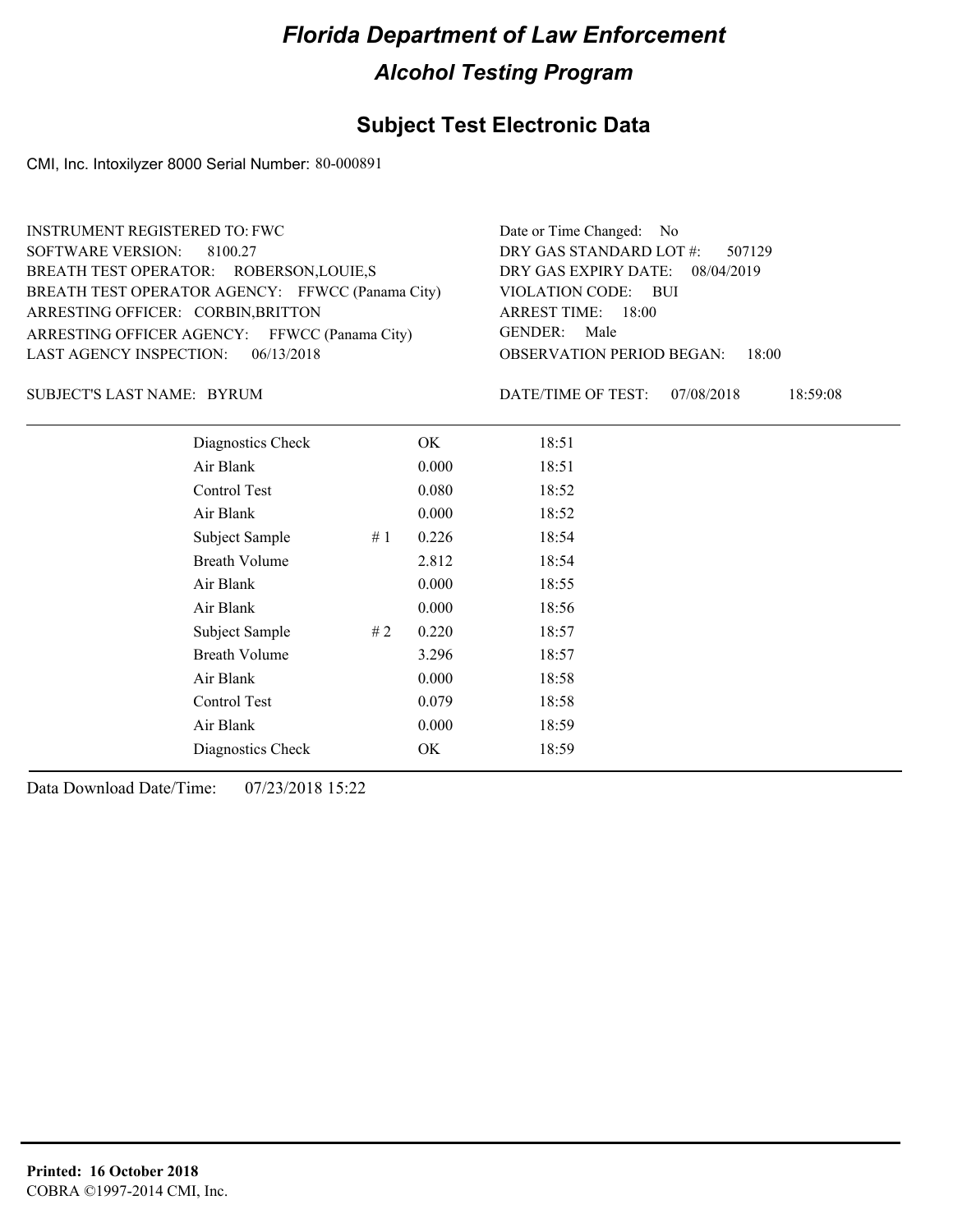### **Subject Test Electronic Data**

CMI, Inc. Intoxilyzer 8000 Serial Number: 80-000891

| <b>INSTRUMENT REGISTERED TO: FWC</b><br><b>SOFTWARE VERSION:</b><br>8100.27<br>BREATH TEST OPERATOR: CORBIN, BRITTON, L<br>BREATH TEST OPERATOR AGENCY: FFWCC (Panama City)<br>ARRESTING OFFICER: PIFER, JUSTIN<br>ARRESTING OFFICER AGENCY: FFWCC (Panama City)<br><b>LAST AGENCY INSPECTION:</b><br>06/13/2018 |       | Date or Time Changed:<br>No.<br>DRY GAS STANDARD LOT #:<br>507129<br>DRY GAS EXPIRY DATE:<br>08/04/2019<br>VIOLATION CODE: BUI<br>ARREST TIME: 21:26<br><b>GENDER:</b><br>Male<br><b>OBSERVATION PERIOD BEGAN:</b><br>22:00 |                        |  |
|------------------------------------------------------------------------------------------------------------------------------------------------------------------------------------------------------------------------------------------------------------------------------------------------------------------|-------|-----------------------------------------------------------------------------------------------------------------------------------------------------------------------------------------------------------------------------|------------------------|--|
| SUBJECT'S LAST NAME: MANN                                                                                                                                                                                                                                                                                        |       | DATE/TIME OF TEST:                                                                                                                                                                                                          | 07/10/2018<br>22:42:45 |  |
| Diagnostics Check                                                                                                                                                                                                                                                                                                | OK    | 22:31                                                                                                                                                                                                                       |                        |  |
| Air Blank                                                                                                                                                                                                                                                                                                        | 0.000 | 22:31                                                                                                                                                                                                                       |                        |  |
| Control Test                                                                                                                                                                                                                                                                                                     | 0.080 | 22:32                                                                                                                                                                                                                       |                        |  |
| Air Blank                                                                                                                                                                                                                                                                                                        | 0.000 | 22:32                                                                                                                                                                                                                       |                        |  |
| Subject Sample                                                                                                                                                                                                                                                                                                   | #1    | 22:35                                                                                                                                                                                                                       | No Sample Provided     |  |
| <b>Breath Volume</b>                                                                                                                                                                                                                                                                                             | 0.000 | 22:35                                                                                                                                                                                                                       |                        |  |
| Air Blank                                                                                                                                                                                                                                                                                                        | 0.000 | 22:36                                                                                                                                                                                                                       |                        |  |
| Air Blank                                                                                                                                                                                                                                                                                                        | 0.000 | 22:38                                                                                                                                                                                                                       |                        |  |
| Subject Sample                                                                                                                                                                                                                                                                                                   | #2    | 22:41                                                                                                                                                                                                                       | No Sample Provided     |  |
| <b>Breath Volume</b>                                                                                                                                                                                                                                                                                             | 0.000 | 22:41                                                                                                                                                                                                                       |                        |  |
| Air Blank                                                                                                                                                                                                                                                                                                        | 0.000 | 22:41                                                                                                                                                                                                                       |                        |  |
| Control Test                                                                                                                                                                                                                                                                                                     | 0.082 | 22:42                                                                                                                                                                                                                       |                        |  |
| Air Blank                                                                                                                                                                                                                                                                                                        | 0.000 | 22:42                                                                                                                                                                                                                       |                        |  |
| Diagnostics Check                                                                                                                                                                                                                                                                                                | OK    | 22:42                                                                                                                                                                                                                       |                        |  |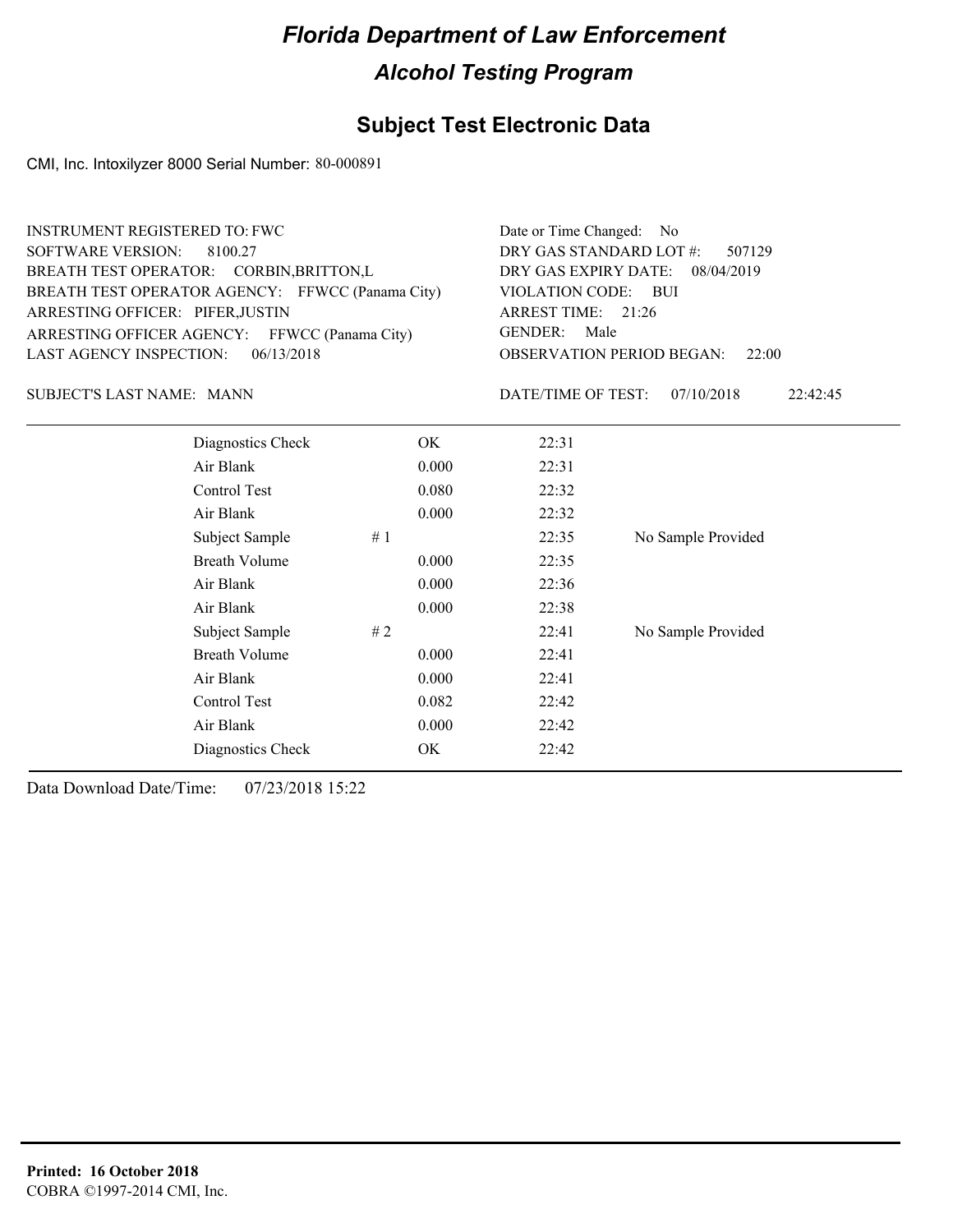#### **Subject Test Electronic Data**

CMI, Inc. Intoxilyzer 8000 Serial Number: 80-000891

| <b>INSTRUMENT REGISTERED TO: FWC</b> |                                                  |       | Date or Time Changed: No                     |                                           |  |  |
|--------------------------------------|--------------------------------------------------|-------|----------------------------------------------|-------------------------------------------|--|--|
| <b>SOFTWARE VERSION:</b>             | 8100.27                                          |       |                                              | DRY GAS STANDARD LOT #:<br>507129         |  |  |
|                                      | BREATH TEST OPERATOR: WILKENSON, WILLIAM, T      |       | DRY GAS EXPIRY DATE:<br>08/04/2019           |                                           |  |  |
|                                      | BREATH TEST OPERATOR AGENCY: FFWCC (Panama City) |       | VIOLATION CODE: BUI                          |                                           |  |  |
| ARRESTING OFFICER: BARTLETT, SHELTON |                                                  |       | ARREST TIME: 18:23<br><b>GENDER:</b><br>Male |                                           |  |  |
|                                      | ARRESTING OFFICER AGENCY: FFWCC (Panama City)    |       |                                              |                                           |  |  |
| LAST AGENCY INSPECTION:              | 06/13/2018                                       |       |                                              | <b>OBSERVATION PERIOD BEGAN:</b><br>18:53 |  |  |
| <b>SUBJECT'S LAST NAME: SPENCER</b>  |                                                  |       | DATE/TIME OF TEST:                           | 07/12/2018<br>19:28:32                    |  |  |
|                                      | Diagnostics Check                                | OK.   | 19:25                                        |                                           |  |  |
|                                      | Air Blank                                        | 0.000 | 19:26                                        |                                           |  |  |
|                                      | Control Test                                     | 0.080 | 19:26                                        |                                           |  |  |
|                                      | Air Blank                                        | 0.000 | 19:26                                        |                                           |  |  |
|                                      | Subject Sample                                   | #1    | 19:27                                        | <b>Subject Test Refused</b>               |  |  |
|                                      | <b>Breath Volume</b>                             | 0.000 | 19:27                                        |                                           |  |  |
|                                      | Air Blank                                        | 0.000 | 19:27                                        |                                           |  |  |
|                                      | Control Test                                     | 0.081 | 19:27                                        |                                           |  |  |
|                                      | Air Blank                                        | 0.000 | 19:28                                        |                                           |  |  |
|                                      | Diagnostics Check                                | OK    | 19:28                                        |                                           |  |  |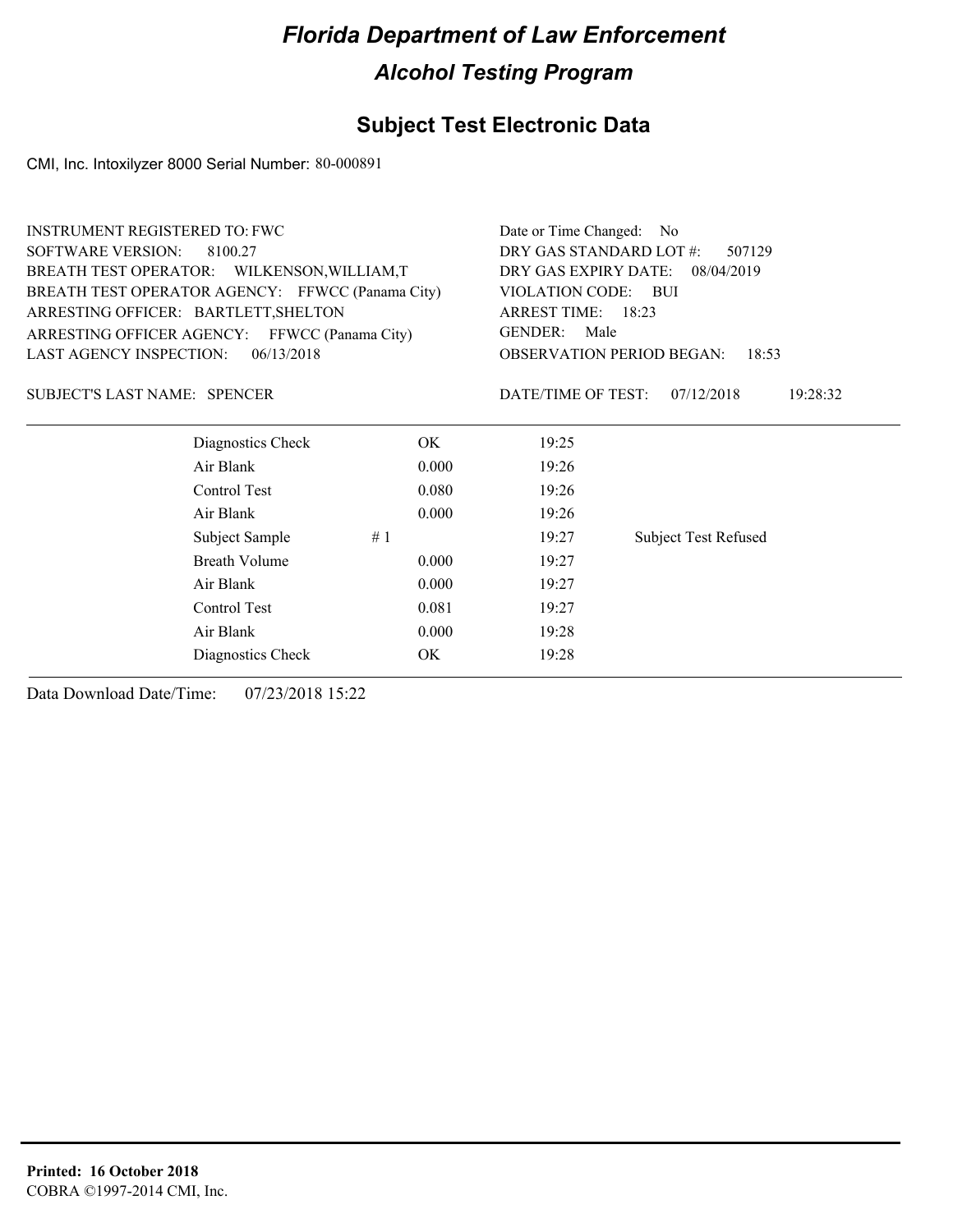#### **Subject Test Electronic Data**

CMI, Inc. Intoxilyzer 8000 Serial Number: 80-000891

| <b>INSTRUMENT REGISTERED TO: FWC</b>             |            | Date or Time Changed: No                                                                  |                             |  |  |
|--------------------------------------------------|------------|-------------------------------------------------------------------------------------------|-----------------------------|--|--|
| SOFTWARE VERSION:<br>8100.27                     |            | DRY GAS STANDARD LOT #:<br>507129                                                         |                             |  |  |
| BREATH TEST OPERATOR: CORBIN, BRITTON, L         |            | DRY GAS EXPIRY DATE:<br>08/04/2019                                                        |                             |  |  |
| BREATH TEST OPERATOR AGENCY: FFWCC (Panama City) |            | VIOLATION CODE:<br><b>BUI</b>                                                             |                             |  |  |
| ARRESTING OFFICER: CORBIN, BRITTON               |            | ARREST TIME: 18:23<br><b>GENDER:</b><br>Male<br><b>OBSERVATION PERIOD BEGAN:</b><br>18:30 |                             |  |  |
| ARRESTING OFFICER AGENCY: FFWCC (Panama City)    |            |                                                                                           |                             |  |  |
| <b>LAST AGENCY INSPECTION:</b>                   | 06/13/2018 |                                                                                           |                             |  |  |
| SUBJECT'S LAST NAME: TORTOLANI                   |            | DATE/TIME OF TEST:                                                                        | 07/16/2018<br>19:34:37      |  |  |
| Diagnostics Check                                | OK.        | 19:31                                                                                     |                             |  |  |
| Air Blank                                        | 0.000      | 19:32                                                                                     |                             |  |  |
| Control Test                                     | 0.081      | 19:32                                                                                     |                             |  |  |
| Air Blank                                        | 0.000      | 19:33                                                                                     |                             |  |  |
| Subject Sample                                   | #1         | 19:33                                                                                     | <b>Subject Test Refused</b> |  |  |
| <b>Breath Volume</b>                             | 0.000      | 19:33                                                                                     |                             |  |  |
| Air Blank                                        | 0.000      | 19:33                                                                                     |                             |  |  |
| Control Test                                     | 0.081      | 19:34                                                                                     |                             |  |  |
| Air Blank                                        | 0.000      | 19:34                                                                                     |                             |  |  |
| Diagnostics Check                                | OK         | 19:34                                                                                     |                             |  |  |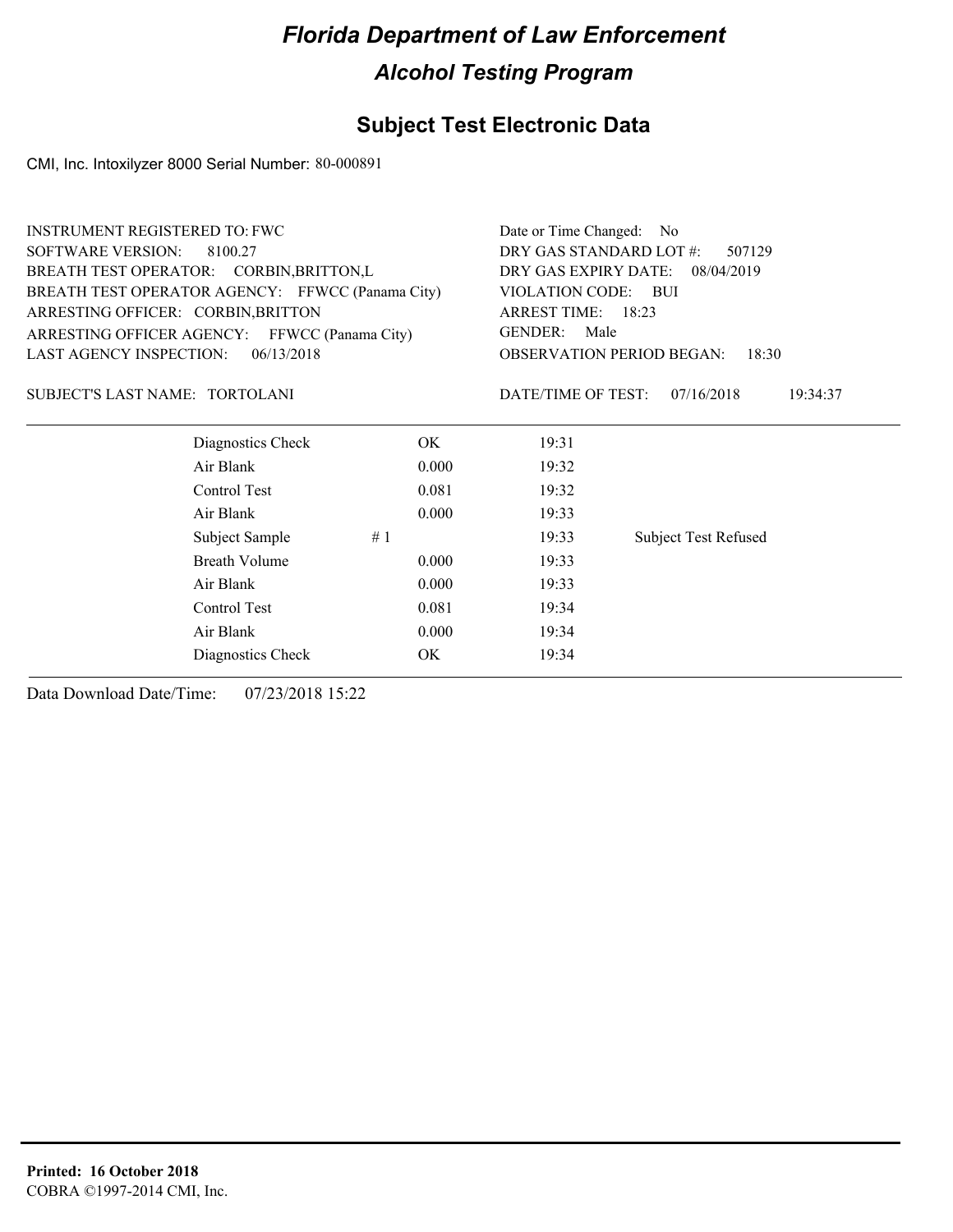#### **Subject Test Electronic Data**

CMI, Inc. Intoxilyzer 8000 Serial Number: 80-000891

| <b>INSTRUMENT REGISTERED TO: FWC</b>             | Date or Time Changed: No               |
|--------------------------------------------------|----------------------------------------|
| SOFTWARE VERSION: 8100.27                        | DRY GAS STANDARD LOT #: 507129         |
| BREATH TEST OPERATOR: CORBIN, BRITTON, L         | DRY GAS EXPIRY DATE: 08/04/2019        |
| BREATH TEST OPERATOR AGENCY: FFWCC (Panama City) | VIOLATION CODE: BUI                    |
| ARRESTING OFFICER: PIFER, JUSTIN                 | ARREST TIME: $15:15$                   |
| ARRESTING OFFICER AGENCY: FFWCC (Panama City)    | GENDER: Male                           |
| LAST AGENCY INSPECTION: $06/13/2018$             | <b>OBSERVATION PERIOD BEGAN: 15:34</b> |
|                                                  |                                        |

HREHA SUBJECT'S LAST NAME: DATE/TIME OF TEST:

DATE/TIME OF TEST: 07/18/2018 16:09:48

| Diagnostics Check    |    | OK    | 16:02 |
|----------------------|----|-------|-------|
| Air Blank            |    | 0.000 | 16:03 |
| Control Test         |    | 0.080 | 16:03 |
| Air Blank            |    | 0.000 | 16:04 |
| Subject Sample       | #1 | 0.104 | 16:04 |
| <b>Breath Volume</b> |    | 4.542 | 16:04 |
| Air Blank            |    | 0.000 | 16:05 |
| Air Blank            |    | 0.000 | 16:07 |
| Subject Sample       | #2 | 0.103 | 16:08 |
| <b>Breath Volume</b> |    | 3.929 | 16:08 |
| Air Blank            |    | 0.000 | 16:08 |
| Control Test         |    | 0.080 | 16:09 |
| Air Blank            |    | 0.000 | 16:09 |
| Diagnostics Check    |    | OK    | 16:09 |
|                      |    |       |       |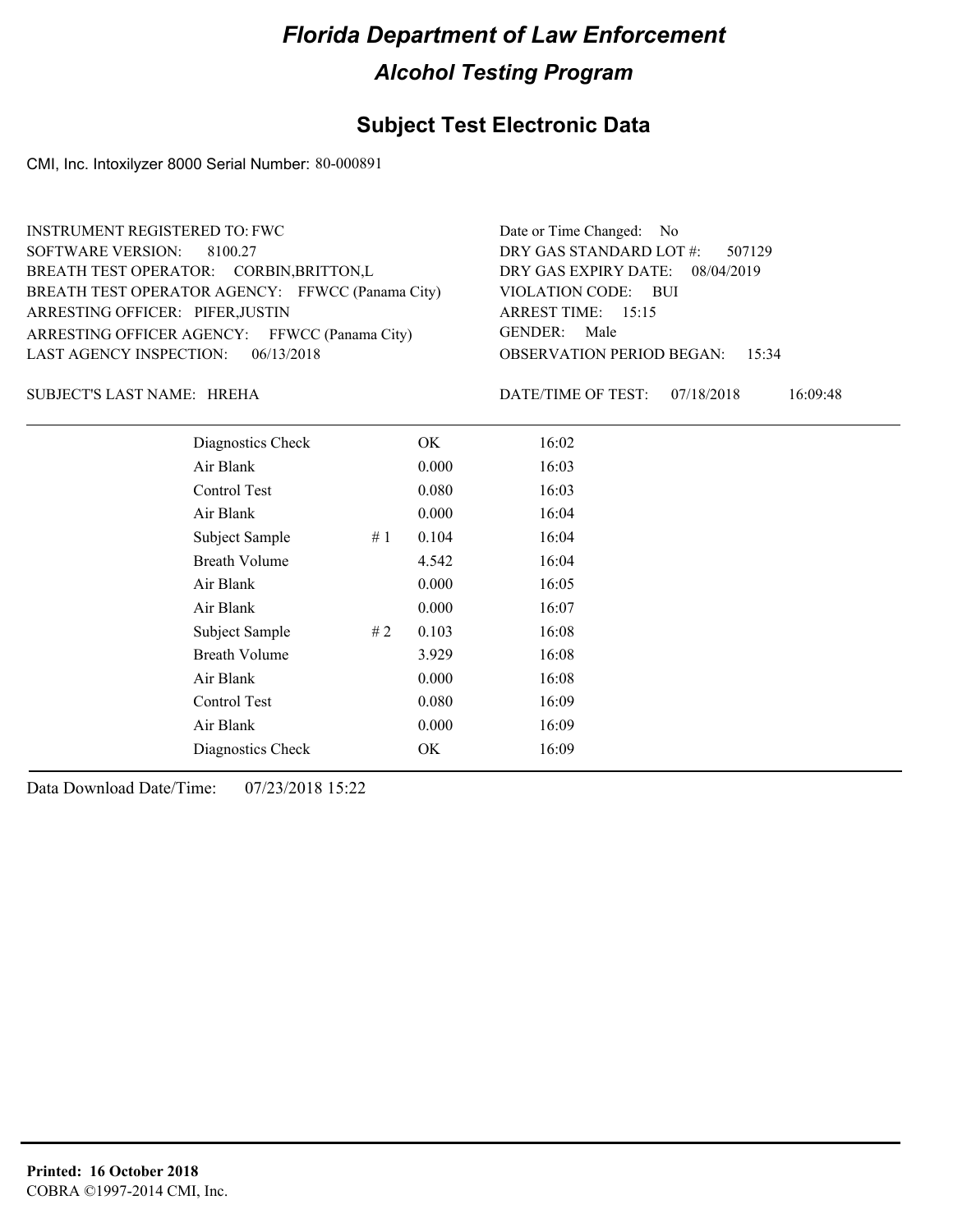#### **Subject Test Electronic Data**

CMI, Inc. Intoxilyzer 8000 Serial Number: 80-000891

| <b>INSTRUMENT REGISTERED TO: FWC</b>             | Date or Time Changed: No                     |  |  |
|--------------------------------------------------|----------------------------------------------|--|--|
| <b>SOFTWARE VERSION:</b><br>8100.27              | DRY GAS STANDARD LOT #:<br>507129            |  |  |
| BREATH TEST OPERATOR: CORBIN, BRITTON, L         | DRY GAS EXPIRY DATE:<br>08/04/2019           |  |  |
| BREATH TEST OPERATOR AGENCY: FFWCC (Panama City) | VIOLATION CODE:<br>BUI                       |  |  |
| ARRESTING OFFICER: CORBIN, BRITTON               | ARREST TIME: 15:33                           |  |  |
| ARRESTING OFFICER AGENCY: FFWCC (Panama City)    | <b>GENDER:</b><br>Male                       |  |  |
| 06/13/2018<br>LAST AGENCY INSPECTION:            | <b>OBSERVATION PERIOD BEGAN:</b><br>15:55    |  |  |
| <b>SUBJECT'S LAST NAME: FELTS</b>                | DATE/TIME OF TEST:<br>16:23:38<br>07/21/2018 |  |  |
| Diagnostics Check<br>OK.                         | 16:20                                        |  |  |
| Air Blank<br>0.000                               | 16:20                                        |  |  |
| Control Test<br>0.078                            | 16:20                                        |  |  |
| Air Blank<br>0.000                               | 16:21                                        |  |  |
| Subject Sample<br>#1                             | 16:22<br><b>Subject Test Refused</b>         |  |  |
| Breath Volume<br>0.000                           | 16:22                                        |  |  |
| Air Blank<br>0.000                               | 16:22                                        |  |  |
| Control Test<br>0.080                            | 16:23                                        |  |  |
| Air Blank<br>0.000                               | 16:23                                        |  |  |
| OK<br>Diagnostics Check                          | 16:23                                        |  |  |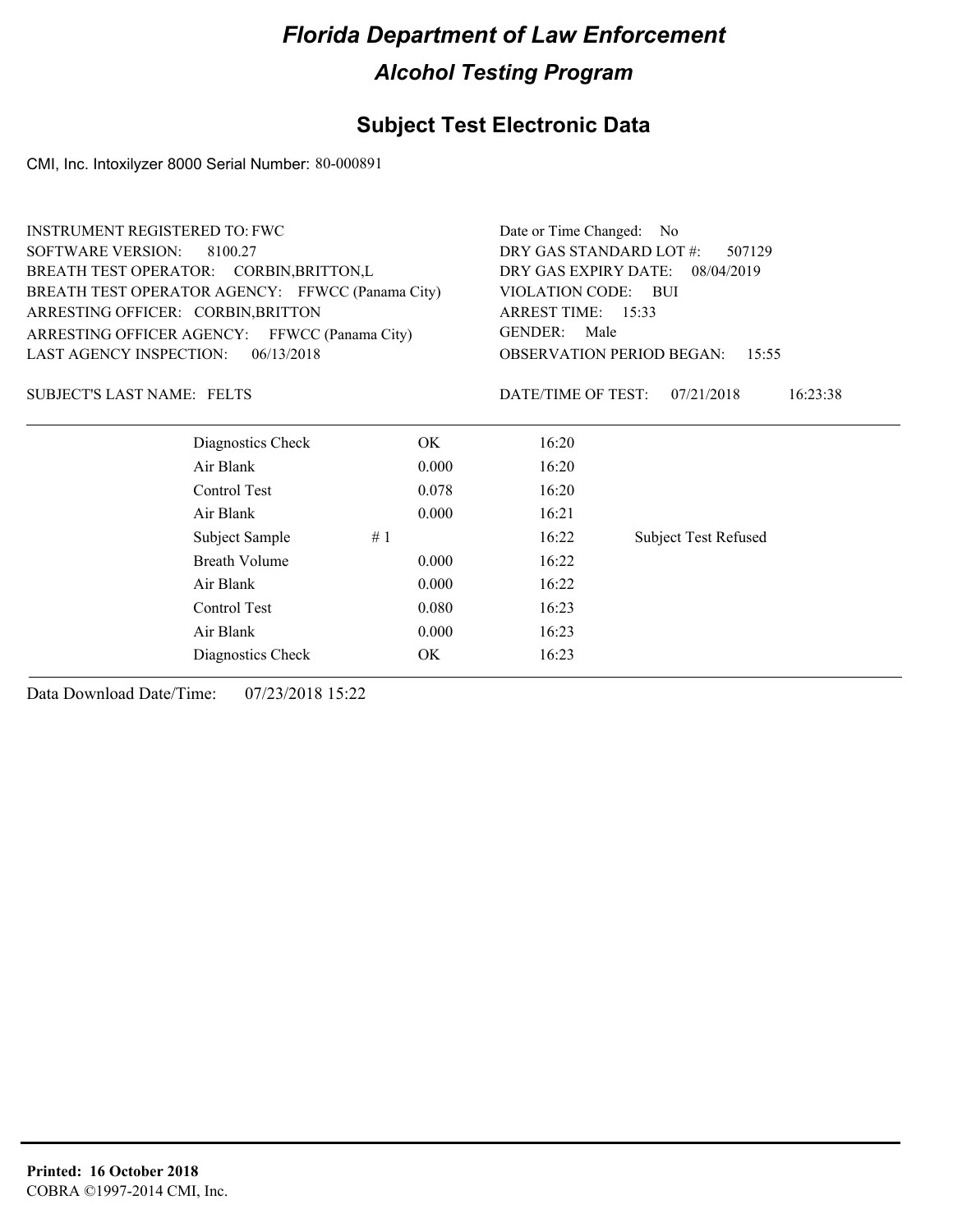#### **Subject Test Electronic Data**

CMI, Inc. Intoxilyzer 8000 Serial Number: 80-000891

| <b>INSTRUMENT REGISTERED TO: FWC</b>             | Date or Time Changed: No               |
|--------------------------------------------------|----------------------------------------|
| SOFTWARE VERSION: 8100.27                        | DRY GAS STANDARD LOT $\#$ : 507129     |
| BREATH TEST OPERATOR: HUGHES, BRYANT, D          | DRY GAS EXPIRY DATE: 08/04/2019        |
| BREATH TEST OPERATOR AGENCY: FFWCC (Panama City) | VIOLATION CODE: BUI                    |
| ARRESTING OFFICER: SWINDELL, SEAN                | ARREST TIME: 16:50                     |
| ARRESTING OFFICER AGENCY: FFWCC (Panama City)    | GENDER: Male                           |
| LAST AGENCY INSPECTION: $06/13/2018$             | <b>OBSERVATION PERIOD BEGAN: 16:50</b> |
|                                                  |                                        |

JAMES SUBJECT'S LAST NAME: DATE/TIME OF TEST:

DATE/TIME OF TEST: 07/21/2018 17:34:54

| Diagnostics Check    |    | OK    | 17:28 |
|----------------------|----|-------|-------|
| Air Blank            |    | 0.000 | 17:28 |
| Control Test         |    | 0.079 | 17:29 |
| Air Blank            |    | 0.000 | 17:29 |
| Subject Sample       | #1 | 0.146 | 17:30 |
| <b>Breath Volume</b> |    | 1.441 | 17:30 |
| Air Blank            |    | 0.000 | 17:31 |
| Air Blank            |    | 0.000 | 17:32 |
| Subject Sample       | #2 | 0.143 | 17:33 |
| <b>Breath Volume</b> |    | 1.601 | 17:33 |
| Air Blank            |    | 0.000 | 17:34 |
| Control Test         |    | 0.078 | 17:34 |
| Air Blank            |    | 0.000 | 17:34 |
| Diagnostics Check    |    | OK    | 17:34 |
|                      |    |       |       |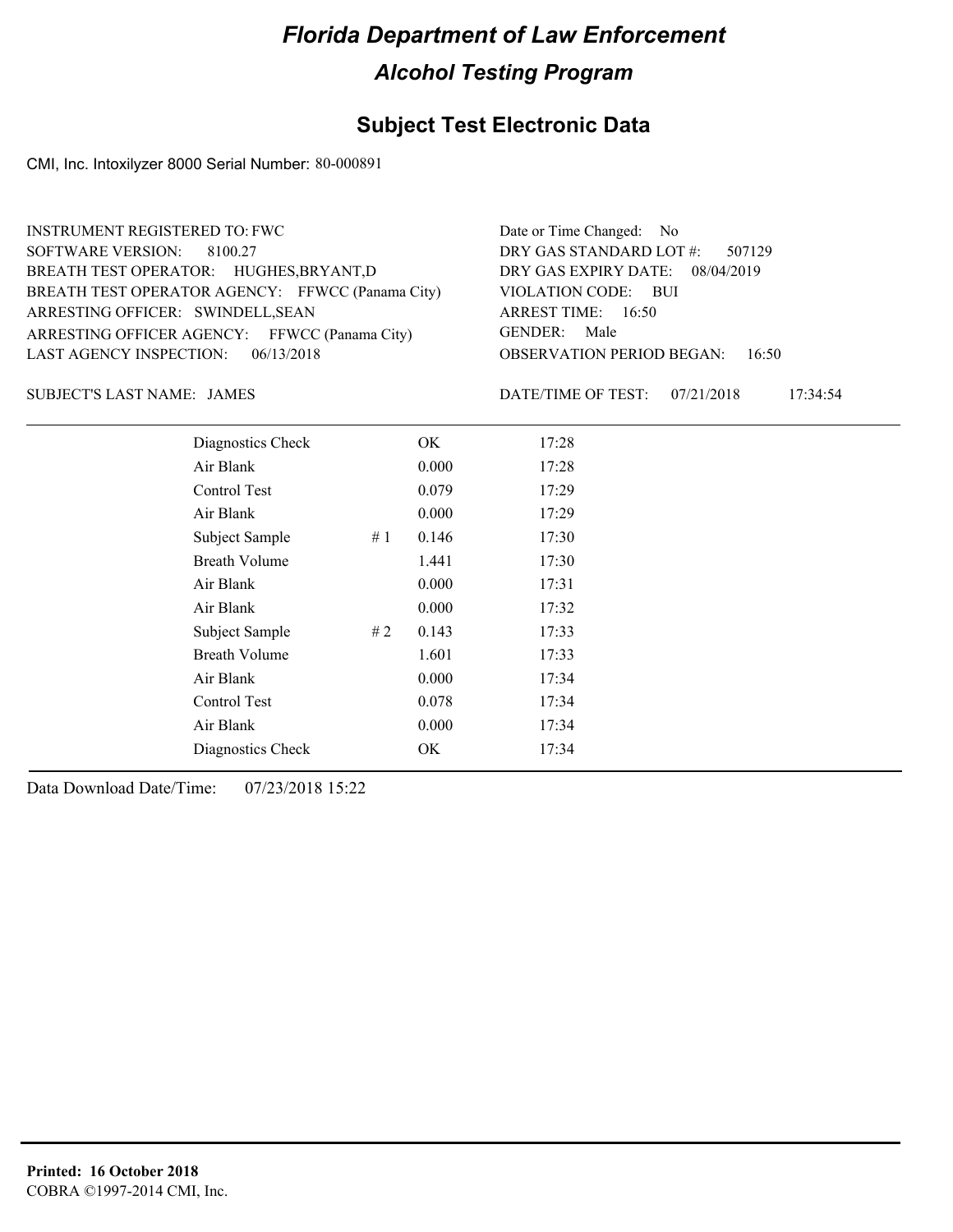#### **Subject Test Electronic Data**

CMI, Inc. Intoxilyzer 8000 Serial Number: 80-000891

| <b>INSTRUMENT REGISTERED TO: FWC</b>             | Date or Time Changed: No               |
|--------------------------------------------------|----------------------------------------|
| SOFTWARE VERSION: 8100.27                        | DRY GAS STANDARD LOT #: 507129         |
| BREATH TEST OPERATOR: PIFER, JUSTIN, S           | DRY GAS EXPIRY DATE: 08/04/2019        |
| BREATH TEST OPERATOR AGENCY: FFWCC (Panama City) | VIOLATION CODE: BUI                    |
| ARRESTING OFFICER: CLARK, JOHN                   | ARREST TIME: 14:27                     |
| ARRESTING OFFICER AGENCY: FFWCC (Panama City)    | GENDER: Male                           |
| LAST AGENCY INSPECTION: 07/27/2018               | <b>OBSERVATION PERIOD BEGAN: 14:27</b> |
|                                                  |                                        |

VALLEJO SUBJECT'S LAST NAME: DATE/TIME OF TEST:

DATE/TIME OF TEST: 07/28/2018 15:10:57

| Diagnostics Check    | OK    | 15:04 |
|----------------------|-------|-------|
| Air Blank            | 0.000 | 15:05 |
| Control Test         | 0.082 | 15:05 |
| Air Blank            | 0.000 | 15:05 |
| Subject Sample<br>#1 | 0.155 | 15:06 |
| <b>Breath Volume</b> | 2.500 | 15:06 |
| Air Blank            | 0.000 | 15:07 |
| Air Blank            | 0.000 | 15:08 |
| Subject Sample<br>#2 | 0.154 | 15:09 |
| <b>Breath Volume</b> | 2.480 | 15:09 |
| Air Blank            | 0.000 | 15:10 |
| Control Test         | 0.079 | 15:10 |
| Air Blank            | 0.000 | 15:10 |
| Diagnostics Check    | OK    | 15:10 |
|                      |       |       |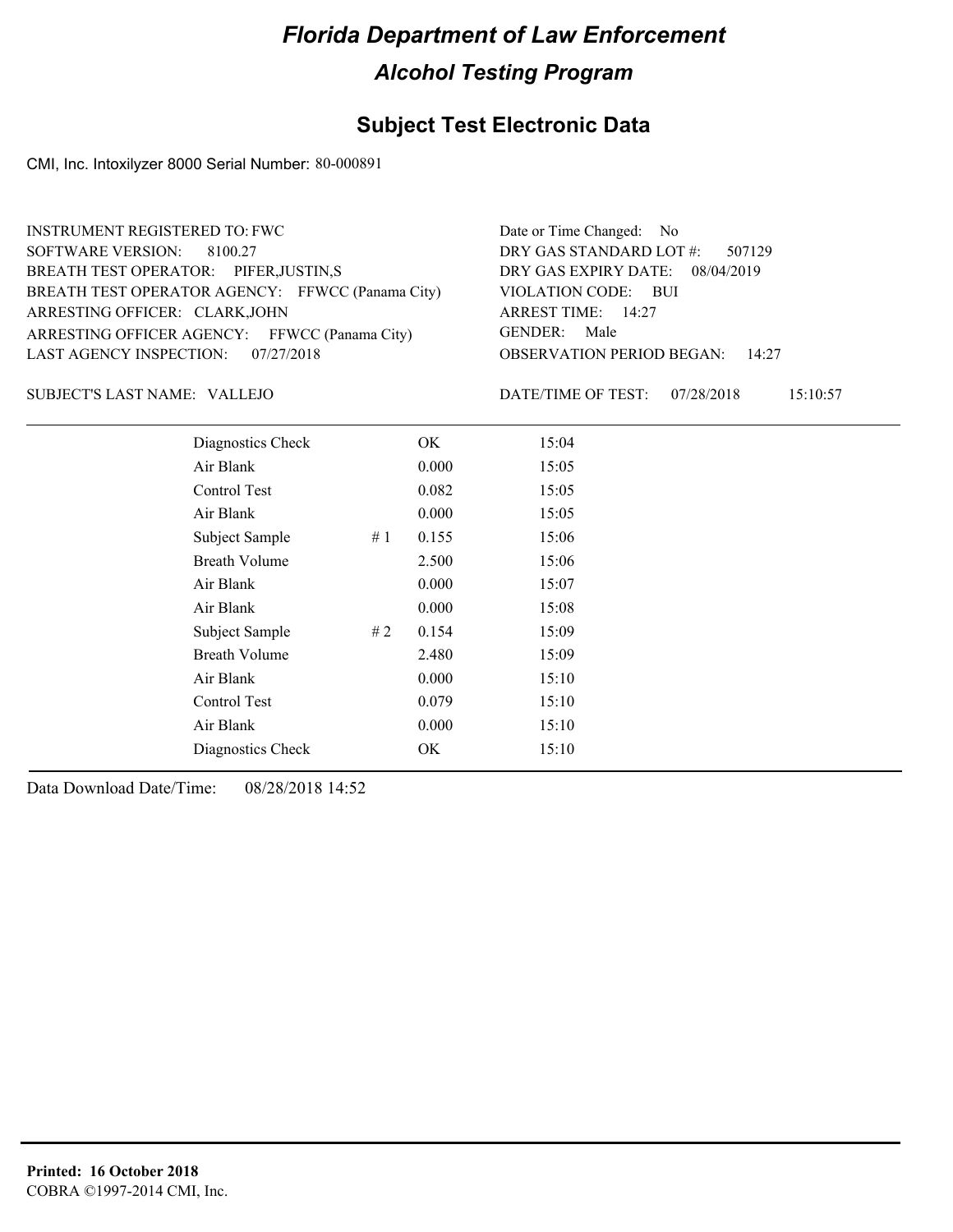#### **Subject Test Electronic Data**

CMI, Inc. Intoxilyzer 8000 Serial Number: 80-000891

| <b>INSTRUMENT REGISTERED TO: FWC</b>             |                      |       | Date or Time Changed: No                                                                                                                     |                             |  |
|--------------------------------------------------|----------------------|-------|----------------------------------------------------------------------------------------------------------------------------------------------|-----------------------------|--|
| <b>SOFTWARE VERSION:</b>                         | 8100.27              |       | DRY GAS STANDARD LOT #:<br>507129                                                                                                            |                             |  |
| BREATH TEST OPERATOR: PIFER, JUSTIN, S           |                      |       | DRY GAS EXPIRY DATE: 08/04/2019<br>VIOLATION CODE: BUI<br>ARREST TIME: 17:09<br>GENDER:<br>Male<br><b>OBSERVATION PERIOD BEGAN:</b><br>17:09 |                             |  |
| BREATH TEST OPERATOR AGENCY: FFWCC (Panama City) |                      |       |                                                                                                                                              |                             |  |
| ARRESTING OFFICER: MOLNAR, JARROD                |                      |       |                                                                                                                                              |                             |  |
| ARRESTING OFFICER AGENCY: FFWCC (Panama City)    |                      |       |                                                                                                                                              |                             |  |
| LAST AGENCY INSPECTION:                          | 07/27/2018           |       |                                                                                                                                              |                             |  |
| SUBJECT'S LAST NAME: SCHLEGEL                    |                      |       | DATE/TIME OF TEST:                                                                                                                           | 07/28/2018<br>17:43:11      |  |
|                                                  | Diagnostics Check    | OK.   | 17:40                                                                                                                                        |                             |  |
|                                                  | Air Blank            | 0.000 | 17:40                                                                                                                                        |                             |  |
|                                                  | Control Test         | 0.081 | 17:41                                                                                                                                        |                             |  |
|                                                  | Air Blank            | 0.000 | 17:41                                                                                                                                        |                             |  |
|                                                  | Subject Sample       | #1    | 17:41                                                                                                                                        | <b>Subject Test Refused</b> |  |
|                                                  | <b>Breath Volume</b> | 0.000 | 17:41                                                                                                                                        |                             |  |
|                                                  | Air Blank            | 0.000 | 17:42                                                                                                                                        |                             |  |
|                                                  | Control Test         | 0.081 | 17:42                                                                                                                                        |                             |  |
|                                                  | Air Blank            | 0.000 | 17:43                                                                                                                                        |                             |  |
|                                                  | Diagnostics Check    | ОK    | 17:43                                                                                                                                        |                             |  |
|                                                  |                      |       |                                                                                                                                              |                             |  |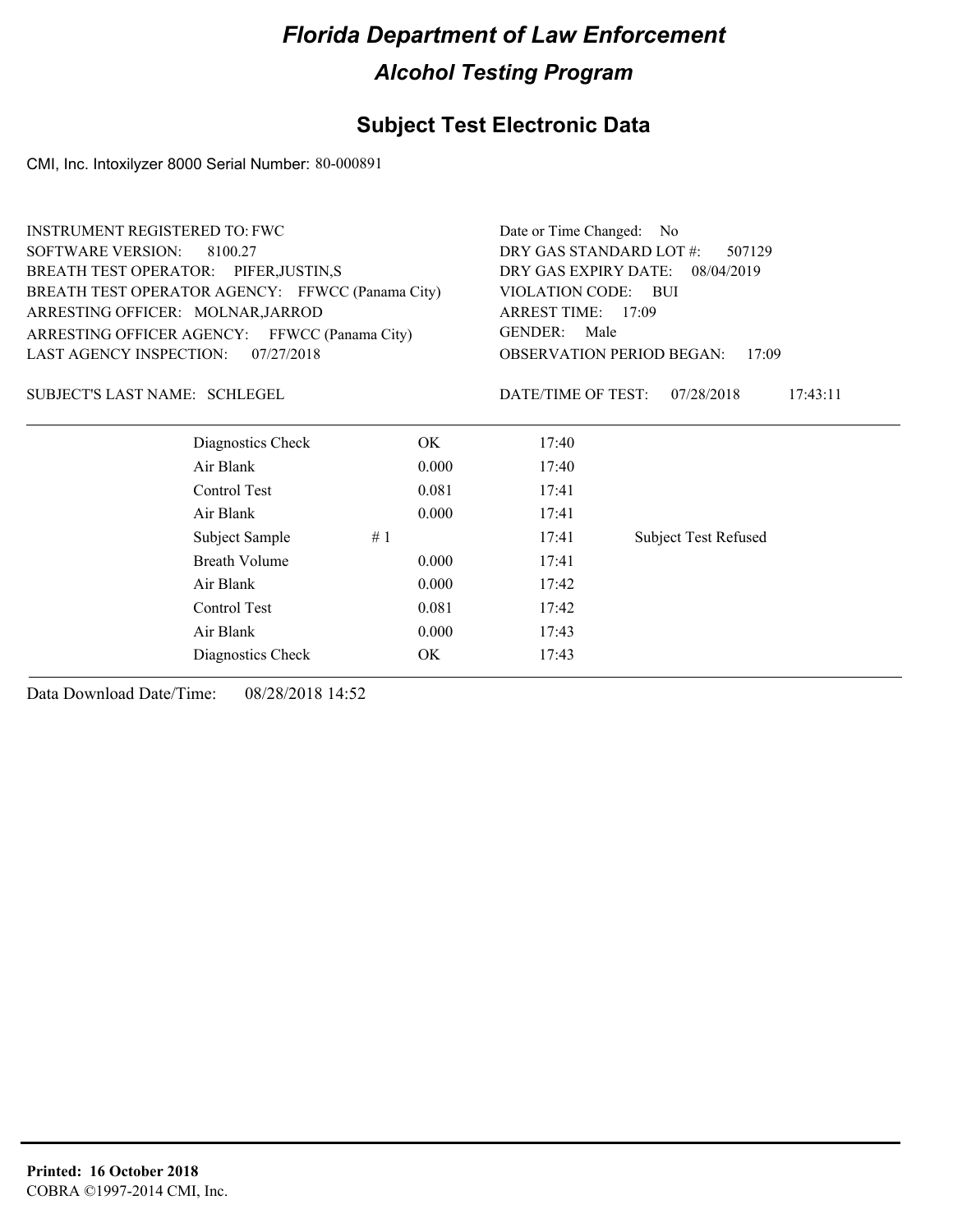#### **Subject Test Electronic Data**

CMI, Inc. Intoxilyzer 8000 Serial Number: 80-000891

|                                                  | Date or Time Changed: No                                                                                                                               |                             |  |
|--------------------------------------------------|--------------------------------------------------------------------------------------------------------------------------------------------------------|-----------------------------|--|
|                                                  | DRY GAS STANDARD LOT #:<br>507129                                                                                                                      |                             |  |
|                                                  | DRY GAS EXPIRY DATE:<br>08/04/2019<br>VIOLATION CODE: BUI<br>ARREST TIME: 18:32<br><b>GENDER:</b><br>Male<br><b>OBSERVATION PERIOD BEGAN:</b><br>18:45 |                             |  |
| BREATH TEST OPERATOR AGENCY: FFWCC (Panama City) |                                                                                                                                                        |                             |  |
|                                                  |                                                                                                                                                        |                             |  |
| ARRESTING OFFICER AGENCY: FFWCC (Panama City)    |                                                                                                                                                        |                             |  |
|                                                  |                                                                                                                                                        |                             |  |
|                                                  | DATE/TIME OF TEST:                                                                                                                                     | 07/28/2018<br>19:08:54      |  |
| OK.                                              | 19:05                                                                                                                                                  |                             |  |
| 0.000                                            | 19:06                                                                                                                                                  |                             |  |
| 0.081                                            | 19:06                                                                                                                                                  |                             |  |
| 0.000                                            | 19:07                                                                                                                                                  |                             |  |
| #1                                               | 19:07                                                                                                                                                  | <b>Subject Test Refused</b> |  |
| 0.000                                            | 19:07                                                                                                                                                  |                             |  |
| 0.000                                            | 19:07                                                                                                                                                  |                             |  |
| 0.081                                            | 19:08                                                                                                                                                  |                             |  |
| 0.000                                            | 19:08                                                                                                                                                  |                             |  |
| OK.                                              | 19:08                                                                                                                                                  |                             |  |
|                                                  |                                                                                                                                                        |                             |  |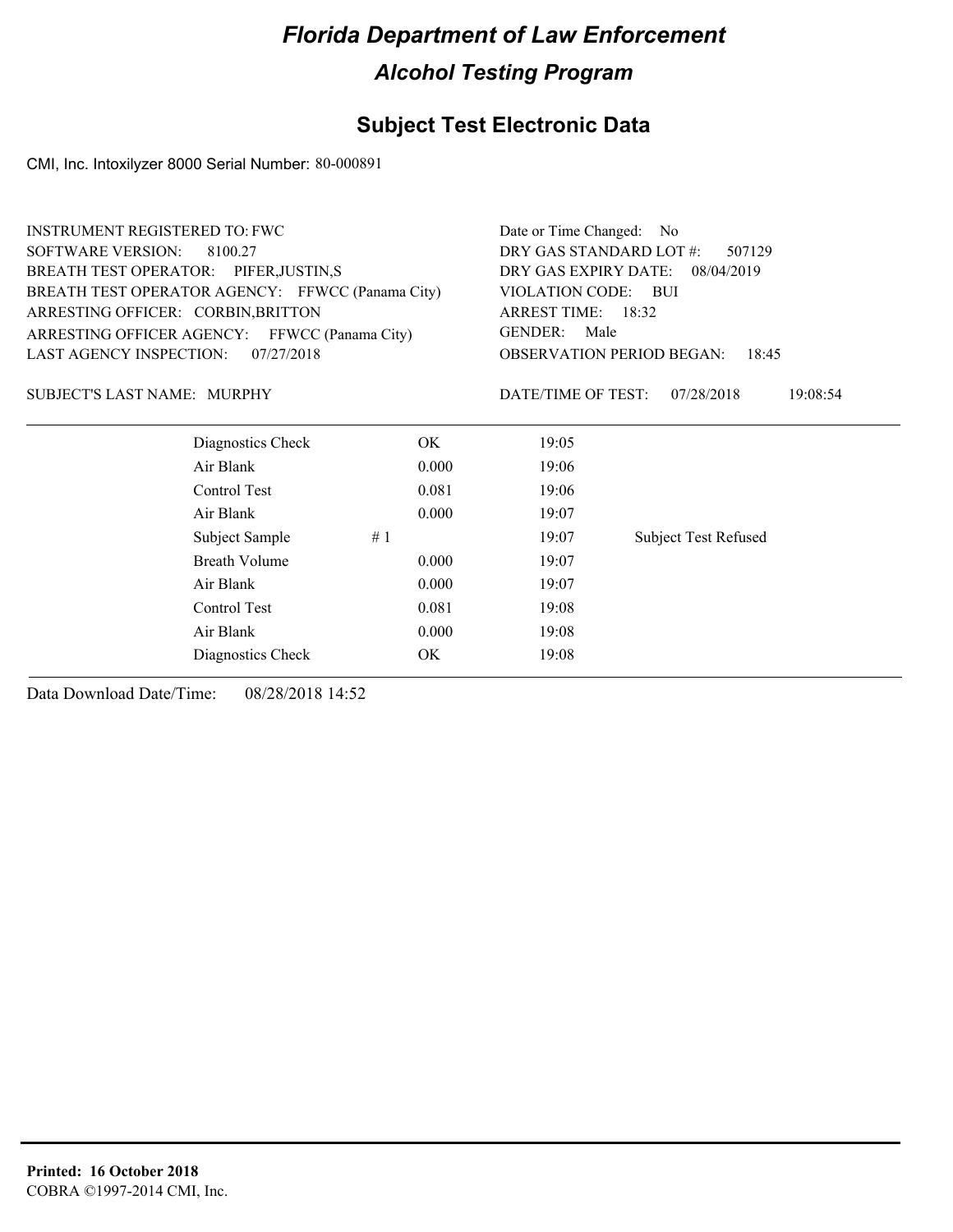#### **Subject Test Electronic Data**

CMI, Inc. Intoxilyzer 8000 Serial Number: 80-000891

| <b>INSTRUMENT REGISTERED TO: FWC</b>             | Date or Time Changed: No               |
|--------------------------------------------------|----------------------------------------|
| SOFTWARE VERSION: 8100.27                        | DRY GAS STANDARD LOT #: 507129         |
| BREATH TEST OPERATOR: PIFER, JUSTIN, S           | DRY GAS EXPIRY DATE: 08/04/2019        |
| BREATH TEST OPERATOR AGENCY: FFWCC (Panama City) | VIOLATION CODE: BUI                    |
| ARRESTING OFFICER: CORBIN, BRITTON               | ARREST TIME: 18:32                     |
| ARRESTING OFFICER AGENCY: FFWCC (Panama City)    | GENDER: Male                           |
| LAST AGENCY INSPECTION: 07/27/2018               | <b>OBSERVATION PERIOD BEGAN: 18:45</b> |
|                                                  |                                        |

#### SUBJECT'S LAST NAME: MURPHY DATE/TIME OF TEST:

DATE/TIME OF TEST: 07/28/2018 19:27:51

| Diagnostics Check    | OK    | 19:21 |
|----------------------|-------|-------|
| Air Blank            | 0.000 | 19:21 |
| Control Test         | 0.080 | 19:22 |
| Air Blank            | 0.000 | 19:22 |
| Subject Sample<br>#1 | 0.149 | 19:23 |
| <b>Breath Volume</b> | 3.675 | 19:23 |
| Air Blank            | 0.000 | 19:24 |
| Air Blank            | 0.000 | 19:25 |
| Subject Sample<br>#2 | 0.150 | 19:26 |
| <b>Breath Volume</b> | 3.718 | 19:26 |
| Air Blank            | 0.000 | 19:26 |
| Control Test         | 0.078 | 19:27 |
| Air Blank            | 0.000 | 19:27 |
| Diagnostics Check    | OK    | 19:27 |
|                      |       |       |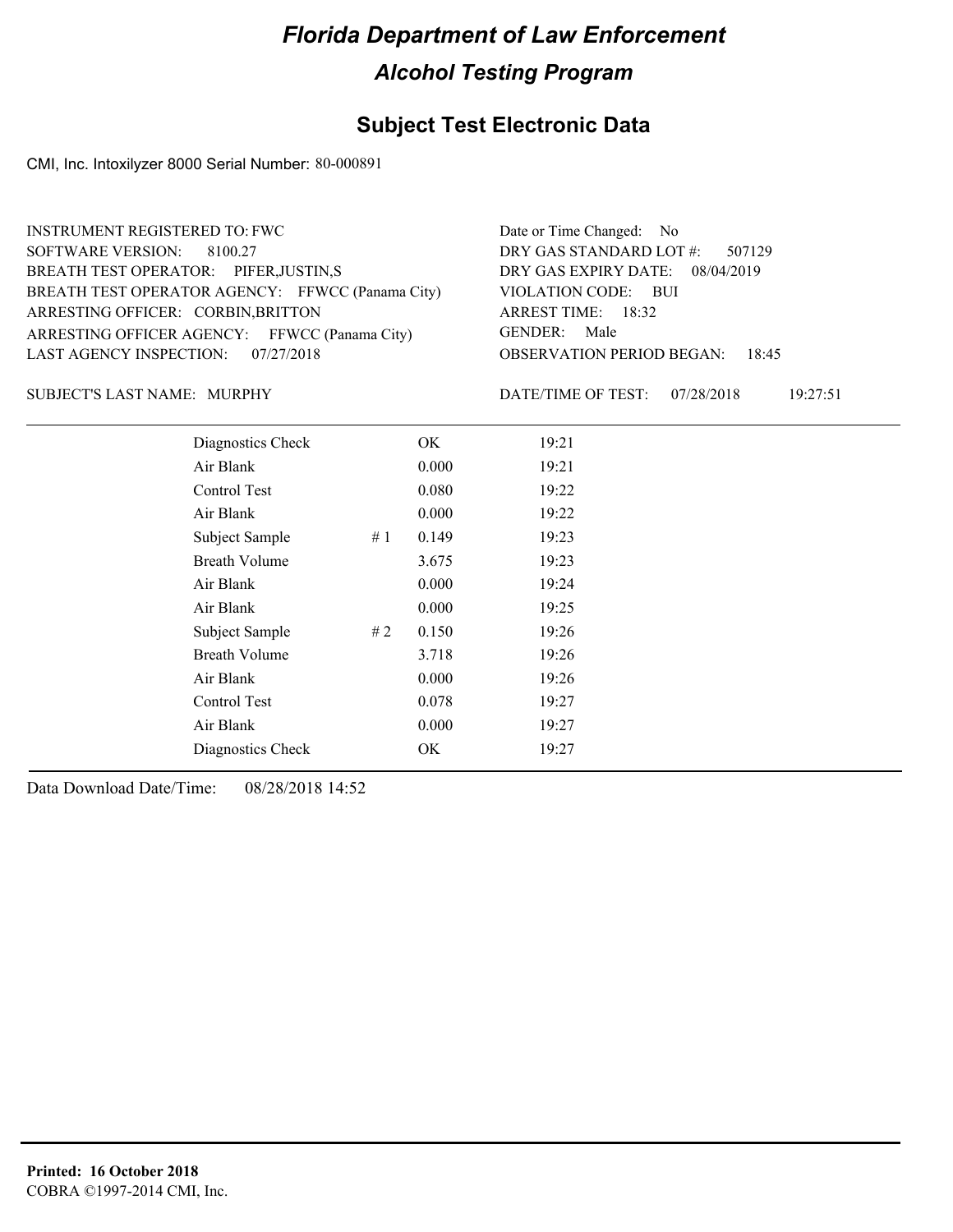#### **Subject Test Electronic Data**

CMI, Inc. Intoxilyzer 8000 Serial Number: 80-000892

| <b>INSTRUMENT REGISTERED TO: FWC</b>             | Date or Time Changed: No               |
|--------------------------------------------------|----------------------------------------|
| SOFTWARE VERSION: 8100.27                        | DRY GAS STANDARD LOT #: 477627         |
| BREATH TEST OPERATOR: BASFORD, TRAVIS, L         | DRY GAS EXPIRY DATE: 06/29/2019        |
| BREATH TEST OPERATOR AGENCY: FFWCC (Panama City) | VIOLATION CODE: BUI                    |
| ARRESTING OFFICER: BASFORD, TRAVIS               | ARREST TIME: $17:27$                   |
| ARRESTING OFFICER AGENCY: FFWCC (Panama City)    | GENDER: Male                           |
| LAST AGENCY INSPECTION: $06/13/2018$             | <b>OBSERVATION PERIOD BEGAN: 18:14</b> |
|                                                  |                                        |

SUBJECT'S LAST NAME: HOLLOWAY DATE/TIME OF TEST:

DATE/TIME OF TEST: 07/04/2018 18:44:28

| Diagnostics Check    |    | OK    | 18:38 |
|----------------------|----|-------|-------|
| Air Blank            |    | 0.000 | 18:38 |
| Control Test         |    | 0.077 | 18:38 |
| Air Blank            |    | 0.000 | 18:39 |
| Subject Sample       | #1 | 0.177 | 18:40 |
| <b>Breath Volume</b> |    | 2.207 | 18:40 |
| Air Blank            |    | 0.000 | 18:40 |
| Air Blank            |    | 0.000 | 18:42 |
| Subject Sample       | #2 | 0.184 | 18:42 |
| <b>Breath Volume</b> |    | 3.398 | 18:42 |
| Air Blank            |    | 0.000 | 18:43 |
| Control Test         |    | 0.077 | 18:43 |
| Air Blank            |    | 0.000 | 18:44 |
| Diagnostics Check    |    | OK    | 18:44 |
|                      |    |       |       |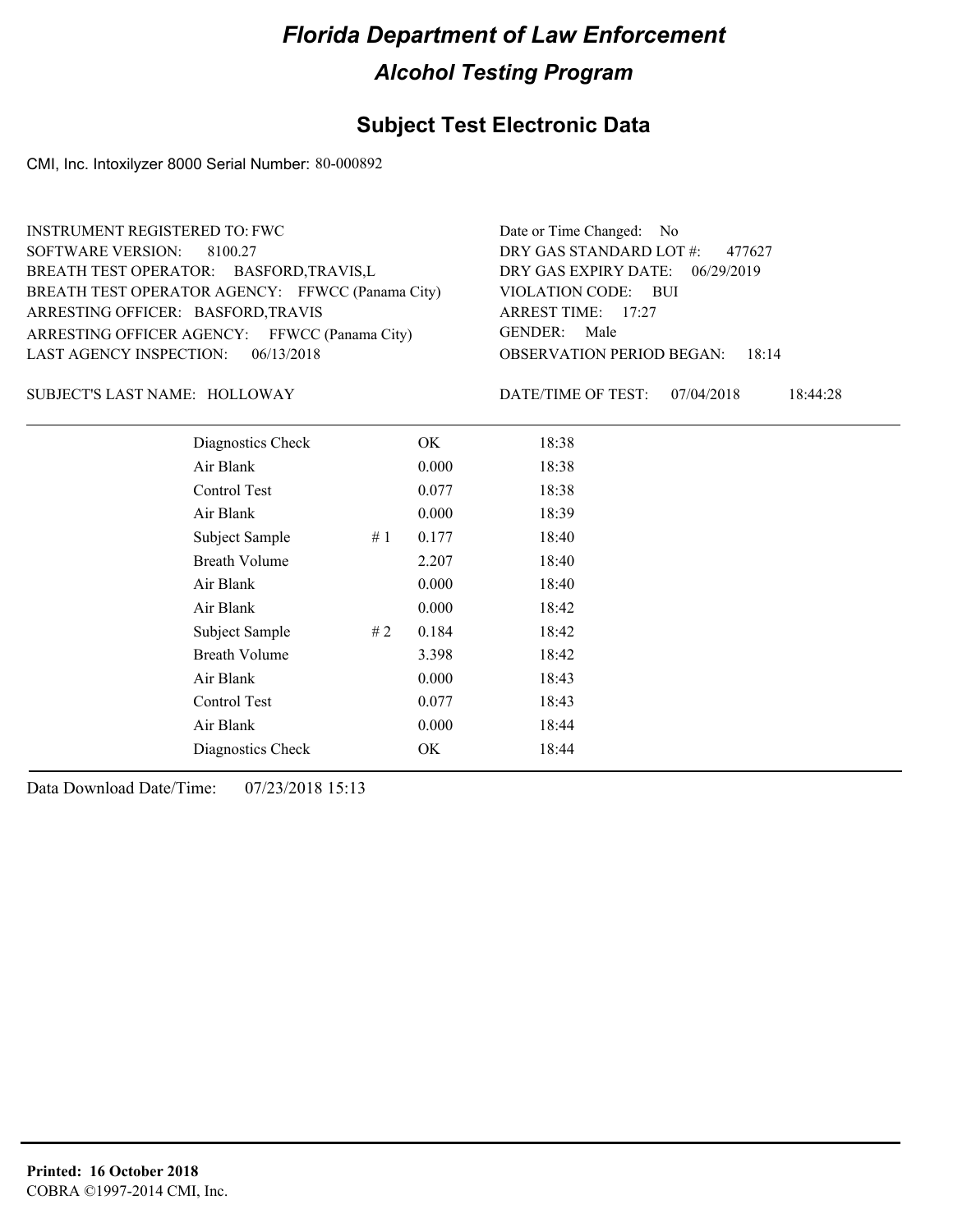#### **Subject Test Electronic Data**

CMI, Inc. Intoxilyzer 8000 Serial Number: 80-000892

| <b>INSTRUMENT REGISTERED TO: FWC</b> |                                                  |    | Date or Time Changed: No          |                                              |  |
|--------------------------------------|--------------------------------------------------|----|-----------------------------------|----------------------------------------------|--|
| SOFTWARE VERSION:<br>8100.27         |                                                  |    | DRY GAS STANDARD LOT #:<br>477627 |                                              |  |
|                                      | BREATH TEST OPERATOR: BASFORD, TRAVIS, L         |    |                                   | DRY GAS EXPIRY DATE: 06/29/2019              |  |
|                                      | BREATH TEST OPERATOR AGENCY: FFWCC (Panama City) |    |                                   | VIOLATION CODE: BUI                          |  |
| ARRESTING OFFICER: BASFORD, TRAVIS   |                                                  |    |                                   | ARREST TIME: 17:00                           |  |
|                                      | ARRESTING OFFICER AGENCY: FFWCC (Panama City)    |    |                                   | GENDER: Male                                 |  |
| LAST AGENCY INSPECTION:              | 06/13/2018                                       |    |                                   | <b>OBSERVATION PERIOD BEGAN:</b><br>17:13    |  |
| SUBJECT'S LAST NAME: BALL            |                                                  |    |                                   | DATE/TIME OF TEST:<br>07/06/2018<br>17:48:36 |  |
|                                      | Diagnostics Check                                |    | OK                                | 17:42                                        |  |
|                                      | Air Blank                                        |    | 0.000                             | 17:42                                        |  |
|                                      | Control Test                                     |    | 0.078                             | 17:43                                        |  |
|                                      | Air Blank                                        |    | 0.000                             | 17:43                                        |  |
|                                      | Subject Sample                                   | #1 | 0.141                             | 17:44                                        |  |
| <b>Breath Volume</b><br>2.859        |                                                  |    | 17:44                             |                                              |  |
|                                      | Air Blank                                        |    | 0.000                             | 17:44                                        |  |
|                                      | Air Blank                                        |    | 0.000                             | 17:46                                        |  |

Subject Sample # 2 0.133 17:47 Breath Volume 3.207 17:47 Air Blank 0.000 17:47 Control Test 0.078 17:48 Air Blank 0.000 17:48 Diagnostics Check OK 17:48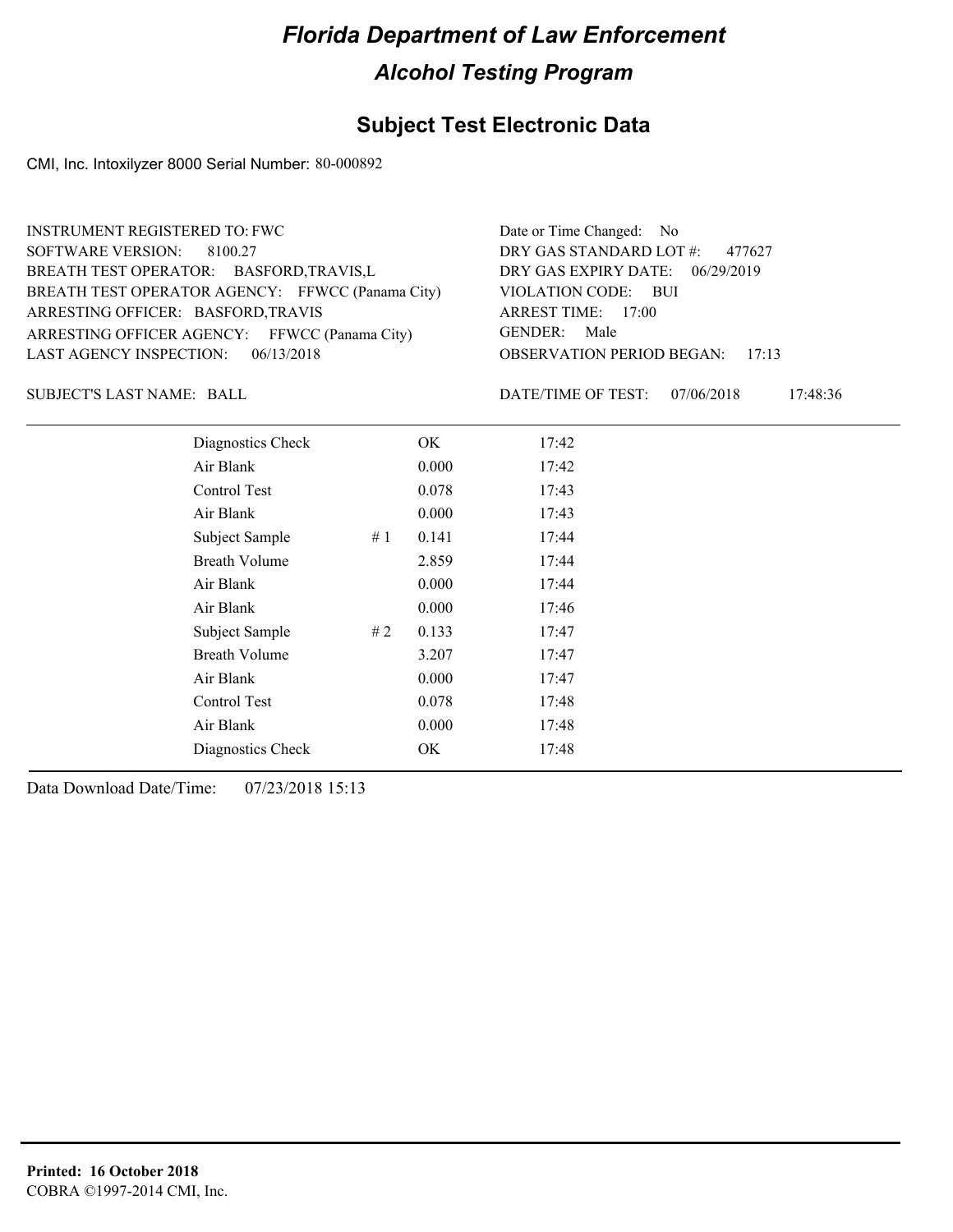#### **Subject Test Electronic Data**

CMI, Inc. Intoxilyzer 8000 Serial Number: 80-000892

| <b>INSTRUMENT REGISTERED TO: FWC</b>             |                                   | Date or Time Changed:<br>- No |                                           |
|--------------------------------------------------|-----------------------------------|-------------------------------|-------------------------------------------|
| <b>SOFTWARE VERSION:</b><br>8100.27              | DRY GAS STANDARD LOT #:<br>477627 |                               |                                           |
| BREATH TEST OPERATOR: BASFORD, TRAVIS, L         |                                   | DRY GAS EXPIRY DATE:          | 06/29/2019                                |
| BREATH TEST OPERATOR AGENCY: FFWCC (Panama City) |                                   | <b>VIOLATION CODE:</b>        | - BUI                                     |
| ARRESTING OFFICER: BASFORD, TRAVIS               |                                   | ARREST TIME: 16:40            |                                           |
| ARRESTING OFFICER AGENCY: FFWCC (Panama City)    |                                   | <b>GENDER:</b><br>Male        |                                           |
| <b>LAST AGENCY INSPECTION:</b><br>06/13/2018     |                                   |                               | <b>OBSERVATION PERIOD BEGAN:</b><br>17:13 |
| SUBJECT'S LAST NAME: DONALDSON                   |                                   | DATE/TIME OF TEST:            | 07/11/2018<br>17:58:13                    |
| Diagnostics Check                                | OK.                               | 17:55                         |                                           |
| Air Blank                                        | 0.000                             | 17:55                         |                                           |
| Control Test                                     | 0.080                             | 17:56                         |                                           |
| Air Blank                                        | 0.000                             | 17:56                         |                                           |
| Subject Sample                                   | #1                                | 17:56                         | <b>Subject Test Refused</b>               |
| <b>Breath Volume</b>                             | 0.000                             | 17:56                         |                                           |
| Air Blank                                        | 0.000                             | 17:57                         |                                           |
| Control Test                                     | 0.080                             | 17:57                         |                                           |
| Air Blank                                        | 0.000                             | 17:58                         |                                           |
| Diagnostics Check                                | OK                                | 17:58                         |                                           |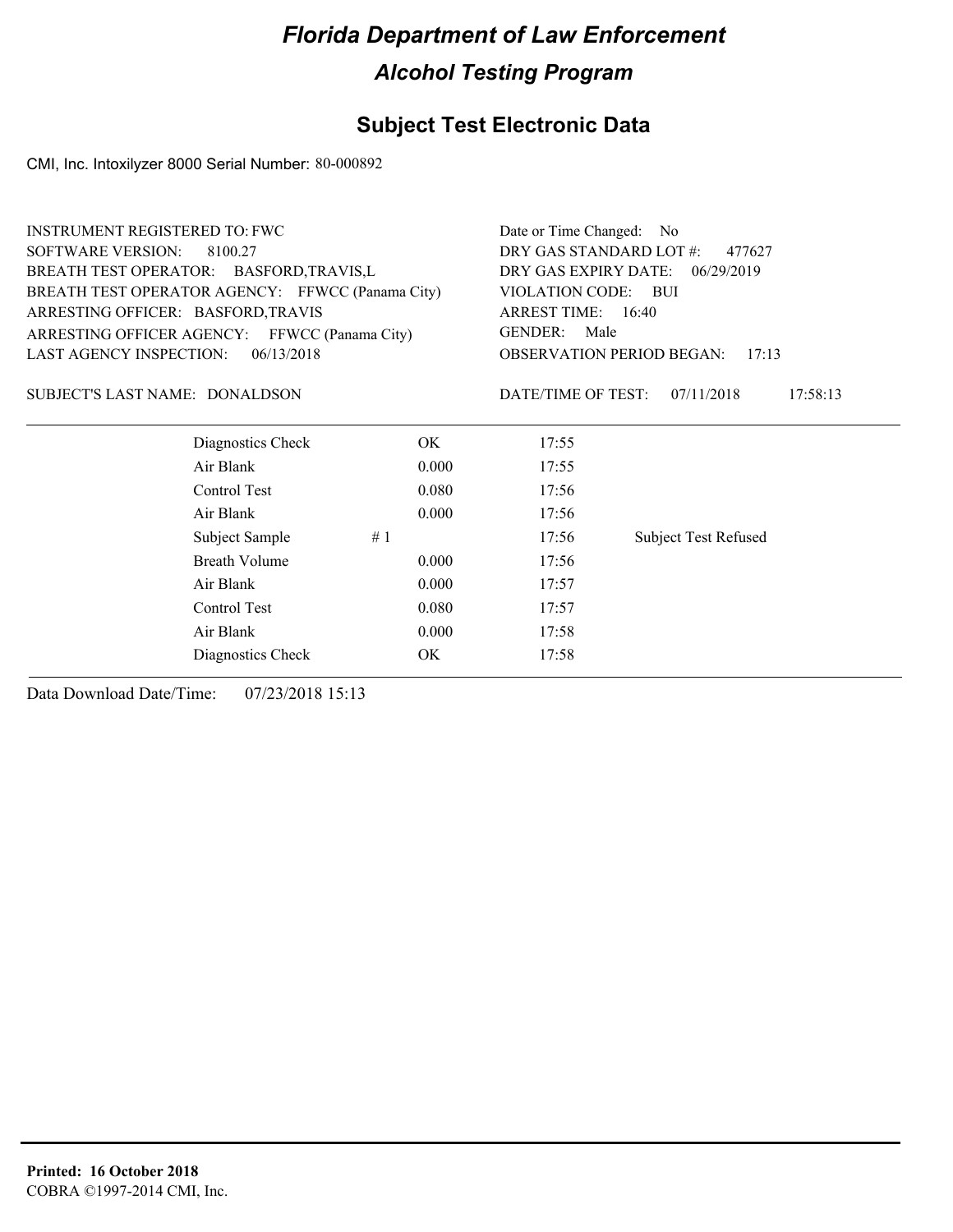#### **Subject Test Electronic Data**

CMI, Inc. Intoxilyzer 8000 Serial Number: 80-000902

| INSTRUMENT REGISTERED TO: FFWCC TAMPA         | Date or Time Changed: No               |
|-----------------------------------------------|----------------------------------------|
| SOFTWARE VERSION: 8100.27                     | DRY GAS STANDARD LOT $\#$ : 20016080A1 |
| BREATH TEST OPERATOR: WILKINS, MALACHI, C     | DRY GAS EXPIRY DATE: 09/05/2018        |
| BREATH TEST OPERATOR AGENCY: FFWCC (Lakeland) | VIOLATION CODE: BUI                    |
| ARRESTING OFFICER: PASS, JUSTIN               | ARREST TIME: 14:54                     |
| ARRESTING OFFICER AGENCY: Hillsborough Co SO  | GENDER: Male                           |
| LAST AGENCY INSPECTION: $06/14/2018$          | <b>OBSERVATION PERIOD BEGAN: 14:55</b> |

#### CRAVER SUBJECT'S LAST NAME: DATE/TIME OF TEST:

DATE/TIME OF TEST: 07/01/2018 15:44:55

| Diagnostics Check    |    | OK    | 15:37 |
|----------------------|----|-------|-------|
| Air Blank            |    | 0.000 | 15:38 |
| Control Test         |    | 0.079 | 15:38 |
| Air Blank            |    | 0.000 | 15:39 |
| Subject Sample       | #1 | 0.058 | 15:40 |
| <b>Breath Volume</b> |    | 4.691 | 15:40 |
| Air Blank            |    | 0.000 | 15:40 |
| Air Blank            |    | 0.000 | 15:42 |
| Subject Sample       | #2 | 0.056 | 15:43 |
| <b>Breath Volume</b> |    | 2.742 | 15:43 |
| Air Blank            |    | 0.000 | 15:44 |
| <b>Control Test</b>  |    | 0.079 | 15:44 |
| Air Blank            |    | 0.000 | 15:44 |
| Diagnostics Check    |    | OK    | 15:44 |
|                      |    |       |       |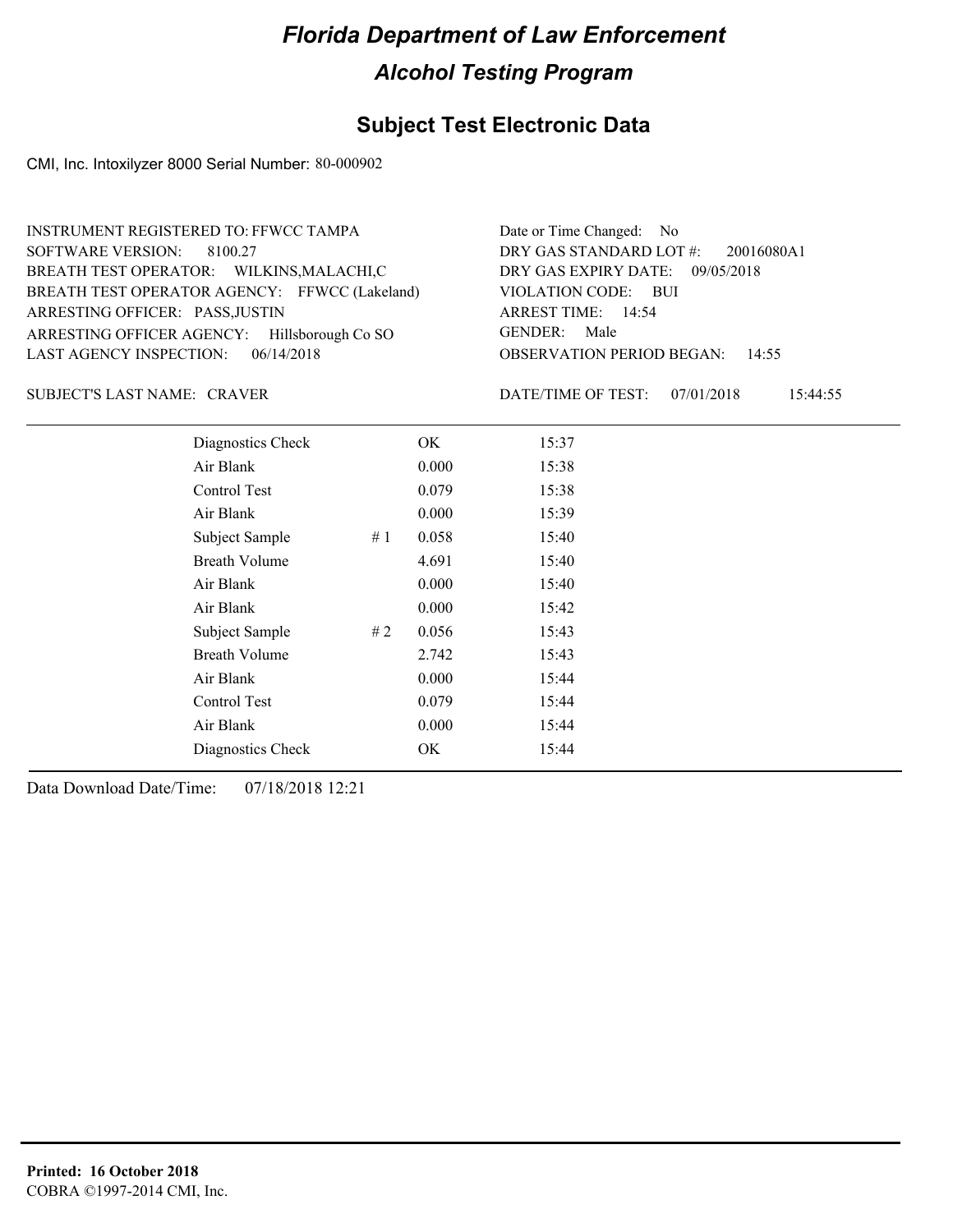### **Subject Test Electronic Data**

CMI, Inc. Intoxilyzer 8000 Serial Number: 80-000907

| <b>INSTRUMENT REGISTERED TO: MANATEE COUNTY SO</b> | Date or Time Changed: No          |                                    |          |
|----------------------------------------------------|-----------------------------------|------------------------------------|----------|
| <b>SOFTWARE VERSION:</b><br>8100.27                | DRY GAS STANDARD LOT #:<br>203498 |                                    |          |
| BREATH TEST OPERATOR: LEGGETT, JARED, T            |                                   | DRY GAS EXPIRY DATE:<br>12/10/2018 |          |
| BREATH TEST OPERATOR AGENCY: Manatee County SO     |                                   | VIOLATION CODE: DUI                |          |
| ARRESTING OFFICER: LEGGETT, JARED                  |                                   | ARREST TIME: $22:17$               |          |
| ARRESTING OFFICER AGENCY:<br>Manatee County SO     |                                   | GENDER:<br>Male                    |          |
| LAST AGENCY INSPECTION:<br>07/11/2018              |                                   | <b>OBSERVATION PERIOD BEGAN:</b>   | 22:55    |
|                                                    |                                   |                                    |          |
| SUBJECT'S LAST NAME: BARRERA                       |                                   | DATE/TIME OF TEST:<br>07/22/2018   | 23:22:32 |
|                                                    |                                   |                                    |          |
| Diagnostics Check                                  | OK.                               | 23:21                              |          |
| Air Blank                                          | 0.000                             | 23:21                              |          |
| Control Test                                       | 0.079                             | 23:21                              |          |
| Air Blank                                          | 23:22<br>Improper Sample          |                                    |          |
| Air Blank                                          | 23:22                             |                                    |          |
|                                                    |                                   |                                    |          |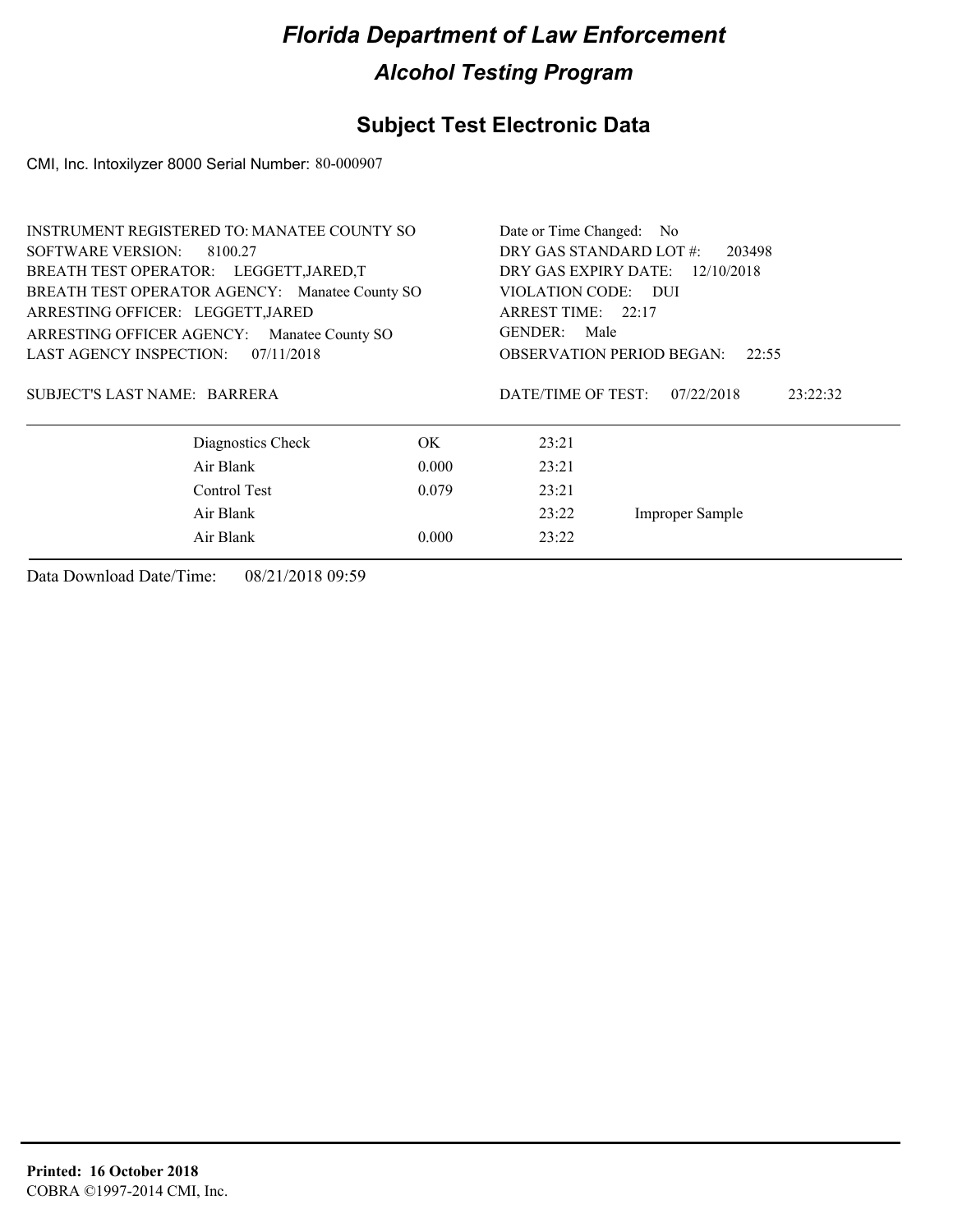#### **Subject Test Electronic Data**

CMI, Inc. Intoxilyzer 8000 Serial Number: 80-000907

| INSTRUMENT REGISTERED TO: MANATEE COUNTY SO    | Date or Time Changed: No               |
|------------------------------------------------|----------------------------------------|
| SOFTWARE VERSION: 8100.27                      | DRY GAS STANDARD LOT #: 203498         |
| BREATH TEST OPERATOR: LEGGETT, JARED, T        | DRY GAS EXPIRY DATE: 12/10/2018        |
| BREATH TEST OPERATOR AGENCY: Manatee County SO | VIOLATION CODE: DUI                    |
| ARRESTING OFFICER: LEGGETT, JARED              | ARREST TIME: 22:17                     |
| ARRESTING OFFICER AGENCY: Manatee County SO    | GENDER: Male                           |
| LAST AGENCY INSPECTION: $07/11/2018$           | <b>OBSERVATION PERIOD BEGAN: 22:55</b> |

#### BARRERA SUBJECT'S LAST NAME: DATE/TIME OF TEST:

DATE/TIME OF TEST: 07/22/2018 23:31:33

| Diagnostics Check    |    | OK    | 23:24 |
|----------------------|----|-------|-------|
| Air Blank            |    | 0.000 | 23:24 |
| Control Test         |    | 0.079 | 23:24 |
| Air Blank            |    | 0.000 | 23:25 |
| Subject Sample       | #1 | 0.184 | 23:26 |
| <b>Breath Volume</b> |    | 1.664 | 23:26 |
| Air Blank            |    | 0.000 | 23:27 |
| Air Blank            |    | 0.000 | 23:29 |
| Subject Sample       | #2 | 0.191 | 23:30 |
| <b>Breath Volume</b> |    | 2.023 | 23:30 |
| Air Blank            |    | 0.000 | 23:30 |
| Control Test         |    | 0.080 | 23:30 |
| Air Blank            |    | 0.000 | 23:31 |
| Diagnostics Check    |    | OK    | 23:31 |
|                      |    |       |       |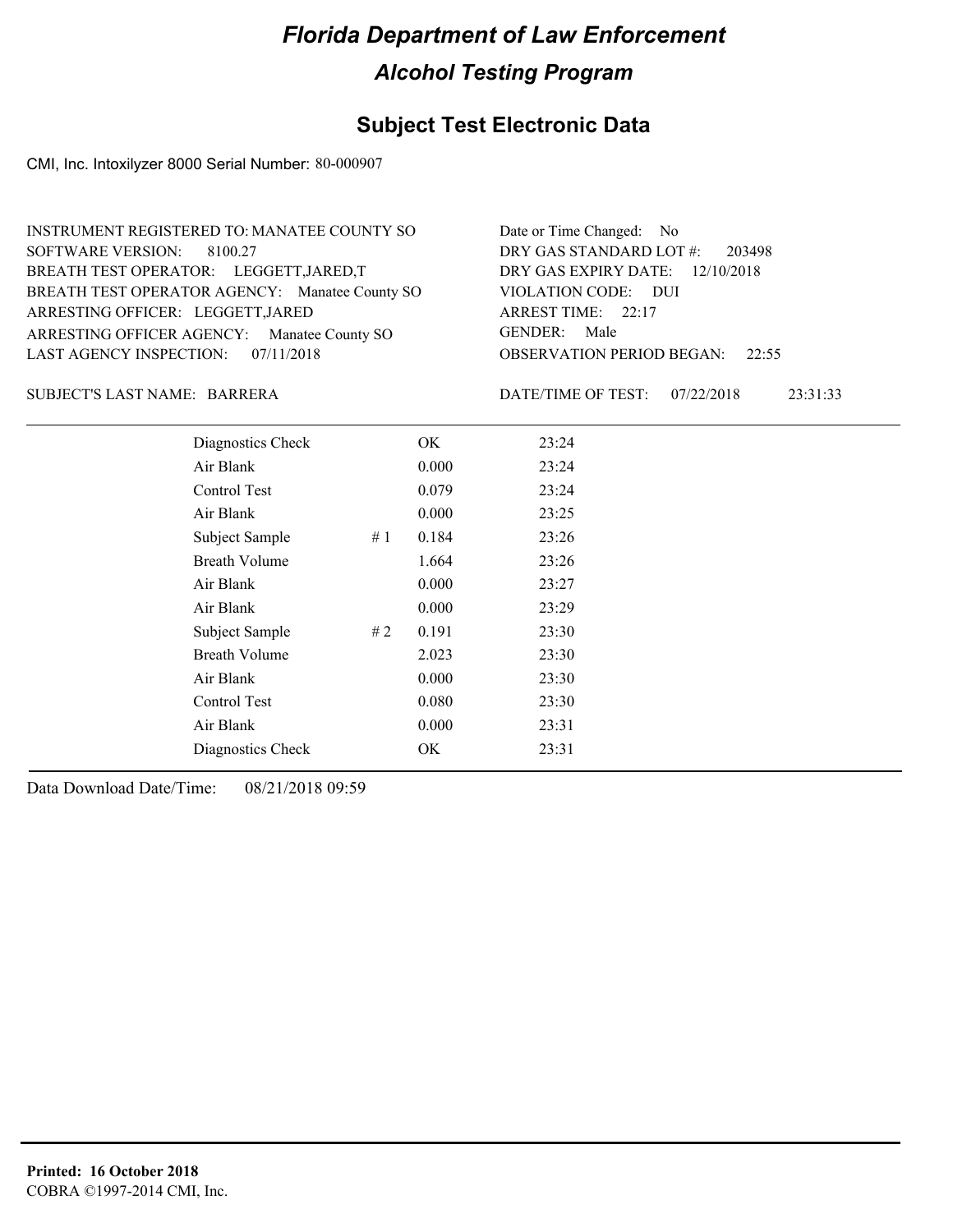#### **Subject Test Electronic Data**

CMI, Inc. Intoxilyzer 8000 Serial Number: 80-000907

| INSTRUMENT REGISTERED TO: MANATEE COUNTY SO    | Date or Time Changed: No               |
|------------------------------------------------|----------------------------------------|
| SOFTWARE VERSION: 8100.27                      | DRY GAS STANDARD LOT #: 203498         |
| BREATH TEST OPERATOR: VANOVER, ANDREW, P       | DRY GAS EXPIRY DATE: 12/10/2018        |
| BREATH TEST OPERATOR AGENCY: Manatee County SO | VIOLATION CODE: DUI                    |
| ARRESTING OFFICER: VANOVER, ANDREW             | ARREST TIME: 18:14                     |
| ARRESTING OFFICER AGENCY: Manatee County SO    | GENDER: Male                           |
| LAST AGENCY INSPECTION: $07/11/2018$           | <b>OBSERVATION PERIOD BEGAN: 18:48</b> |

SUBJECT'S LAST NAME: MOORE DATE/TIME OF TEST:

DATE/TIME OF TEST: 07/23/2018 19:15:05

| Diagnostics Check    |    | OK    | 19:08 |
|----------------------|----|-------|-------|
| Air Blank            |    | 0.000 | 19:08 |
| Control Test         |    | 0.079 | 19:09 |
| Air Blank            |    | 0.000 | 19:09 |
| Subject Sample       | #1 | 0.307 | 19:10 |
| <b>Breath Volume</b> |    | 2.550 | 19:10 |
| Air Blank            |    | 0.000 | 19:11 |
| Air Blank            |    | 0.000 | 19:12 |
| Subject Sample       | #2 | 0.287 | 19:13 |
| <b>Breath Volume</b> |    | 1.722 | 19:13 |
| Air Blank            |    | 0.000 | 19:14 |
| Control Test         |    | 0.078 | 19:14 |
| Air Blank            |    | 0.000 | 19:15 |
| Diagnostics Check    |    | OK    | 19:15 |
|                      |    |       |       |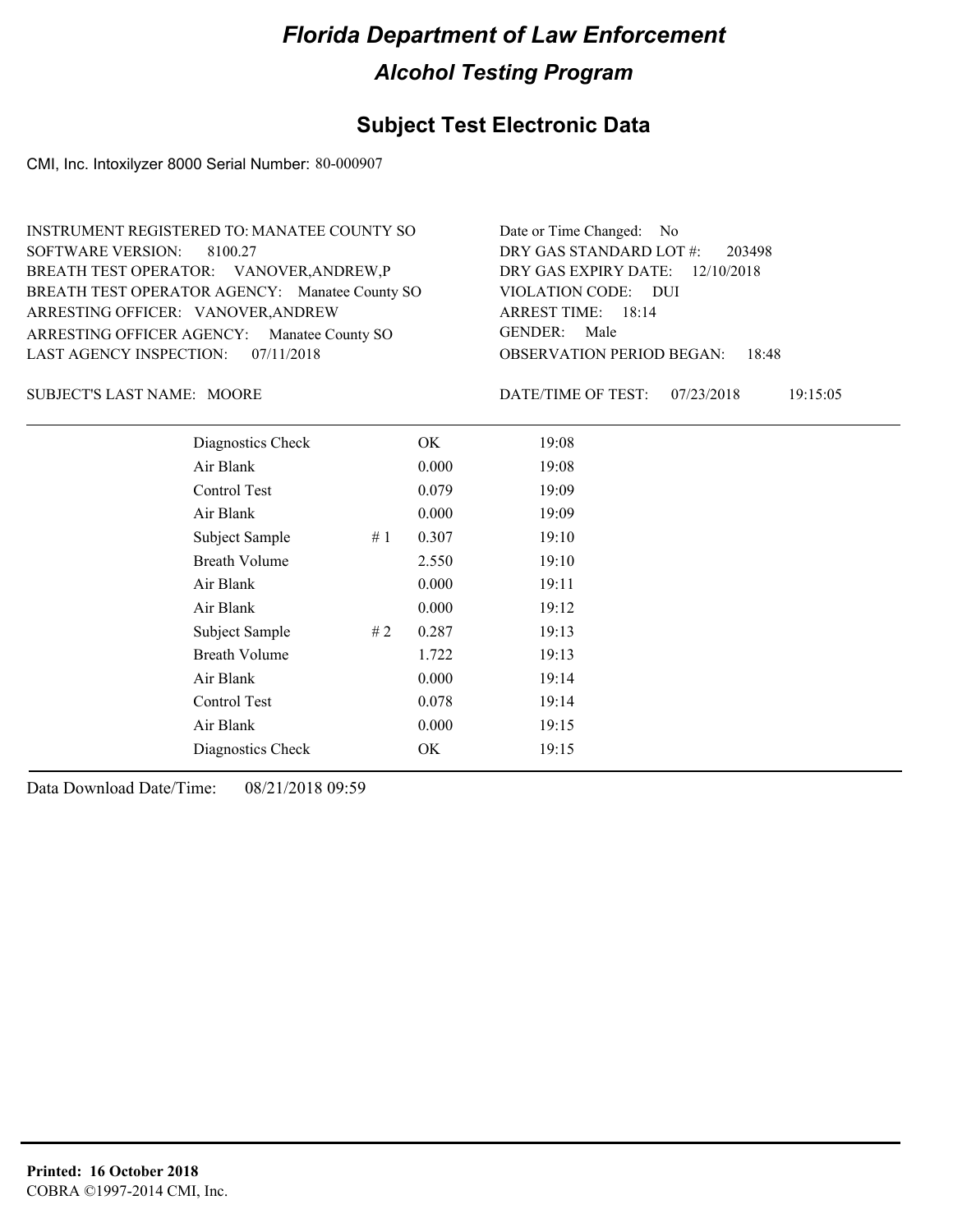#### **Subject Test Electronic Data**

CMI, Inc. Intoxilyzer 8000 Serial Number: 80-000907

| INSTRUMENT REGISTERED TO: MANATEE COUNTY SO    | Date or Time Changed: No               |
|------------------------------------------------|----------------------------------------|
| SOFTWARE VERSION: 8100.27                      | DRY GAS STANDARD LOT #: 203498         |
| BREATH TEST OPERATOR: BIGBY, CHARLES, A        | DRY GAS EXPIRY DATE: 12/10/2018        |
| BREATH TEST OPERATOR AGENCY: Manatee County SO | VIOLATION CODE: DUI                    |
| ARRESTING OFFICER: BIGBY, CHARLES              | ARREST TIME: 03:11                     |
| ARRESTING OFFICER AGENCY: Manatee County SO    | GENDER: Male                           |
| LAST AGENCY INSPECTION: $07/11/2018$           | <b>OBSERVATION PERIOD BEGAN: 03:45</b> |

TORRES RIVERA SUBJECT'S LAST NAME: DATE/TIME OF TEST:

DATE/TIME OF TEST: 07/28/2018 04:26:25

| Diagnostics Check    |    | OK    | 04:20 |
|----------------------|----|-------|-------|
| Air Blank            |    | 0.000 | 04:20 |
| <b>Control Test</b>  |    | 0.079 | 04:21 |
| Air Blank            |    | 0.000 | 04:21 |
| Subject Sample       | #1 | 0.206 | 04:22 |
| <b>Breath Volume</b> |    | 2.937 | 04:22 |
| Air Blank            |    | 0.000 | 04:22 |
| Air Blank            |    | 0.000 | 04:24 |
| Subject Sample       | #2 | 0.205 | 04:24 |
| <b>Breath Volume</b> |    | 2.929 | 04:24 |
| Air Blank            |    | 0.000 | 04:25 |
| Control Test         |    | 0.078 | 04:25 |
| Air Blank            |    | 0.000 | 04:26 |
| Diagnostics Check    |    | OK    | 04:26 |
|                      |    |       |       |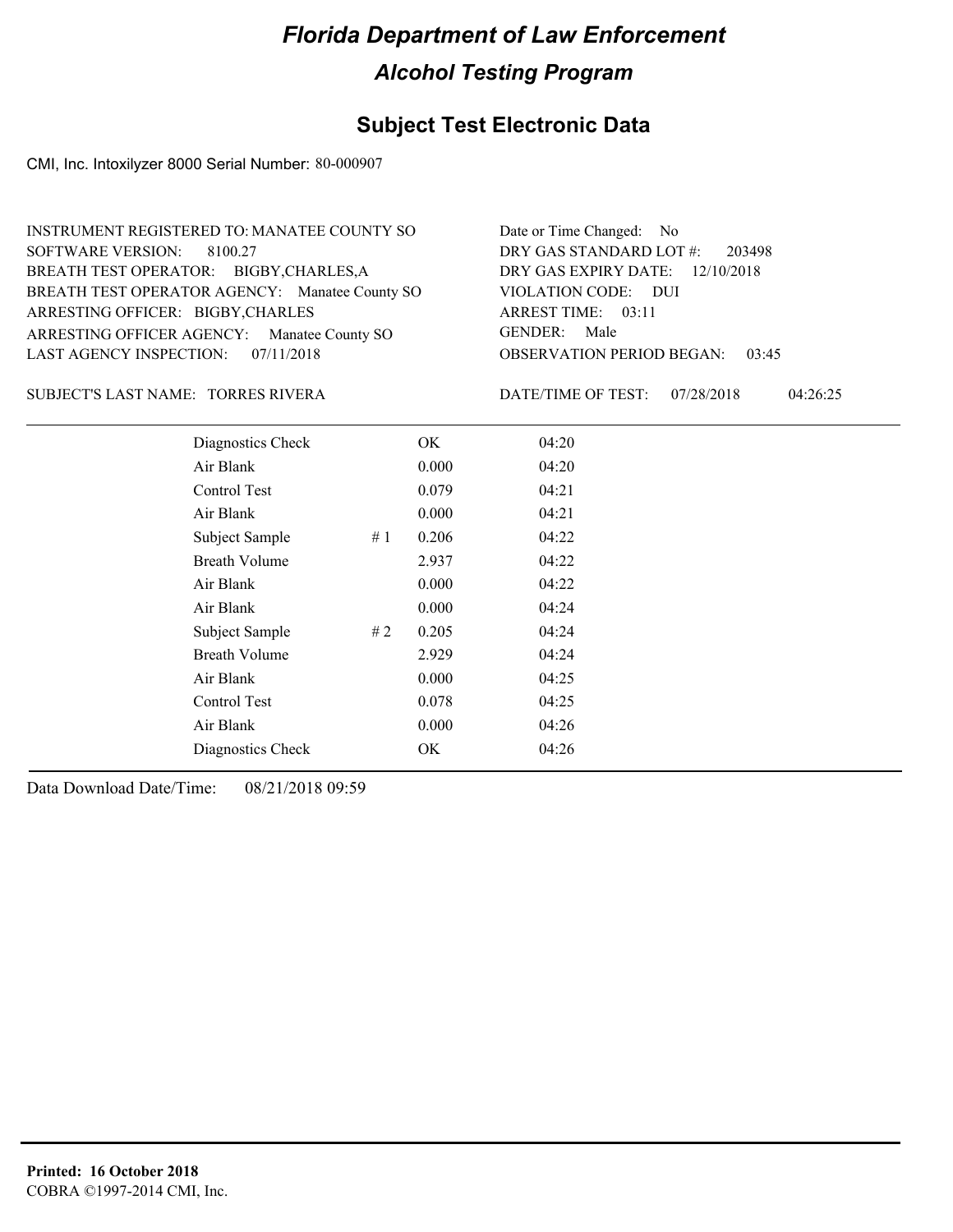#### **Subject Test Electronic Data**

CMI, Inc. Intoxilyzer 8000 Serial Number: 80-000907

| INSTRUMENT REGISTERED TO: MANATEE COUNTY SO    | Date or Time Changed: No               |
|------------------------------------------------|----------------------------------------|
| SOFTWARE VERSION: 8100.27                      | DRY GAS STANDARD LOT #: 203498         |
| BREATH TEST OPERATOR: MONTEMAGNO,CARLO,C       | DRY GAS EXPIRY DATE: 12/10/2018        |
| BREATH TEST OPERATOR AGENCY: Manatee County SO | VIOLATION CODE: DUI                    |
| ARRESTING OFFICER: MONTEMAGNO,CARLO            | ARREST TIME: 17:41                     |
| ARRESTING OFFICER AGENCY: Manatee County SO    | GENDER: Male                           |
| LAST AGENCY INSPECTION: $07/11/2018$           | <b>OBSERVATION PERIOD BEGAN: 18:08</b> |

MARQUEZ CRUZ SUBJECT'S LAST NAME: DATE/TIME OF TEST:

DATE/TIME OF TEST: 07/28/2018 18:35:16

| Diagnostics Check    |    | OK    | 18:28 |
|----------------------|----|-------|-------|
| Air Blank            |    | 0.000 | 18:28 |
| Control Test         |    | 0.078 | 18:29 |
| Air Blank            |    | 0.000 | 18:29 |
| Subject Sample       | #1 | 0.188 | 18:30 |
| <b>Breath Volume</b> |    | 1.742 | 18:30 |
| Air Blank            |    | 0.000 | 18:31 |
| Air Blank            |    | 0.000 | 18:33 |
| Subject Sample       | #2 | 0.186 | 18:33 |
| <b>Breath Volume</b> |    | 2.468 | 18:33 |
| Air Blank            |    | 0.000 | 18:34 |
| Control Test         |    | 0.079 | 18:34 |
| Air Blank            |    | 0.000 | 18:35 |
| Diagnostics Check    |    | OK    | 18:35 |
|                      |    |       |       |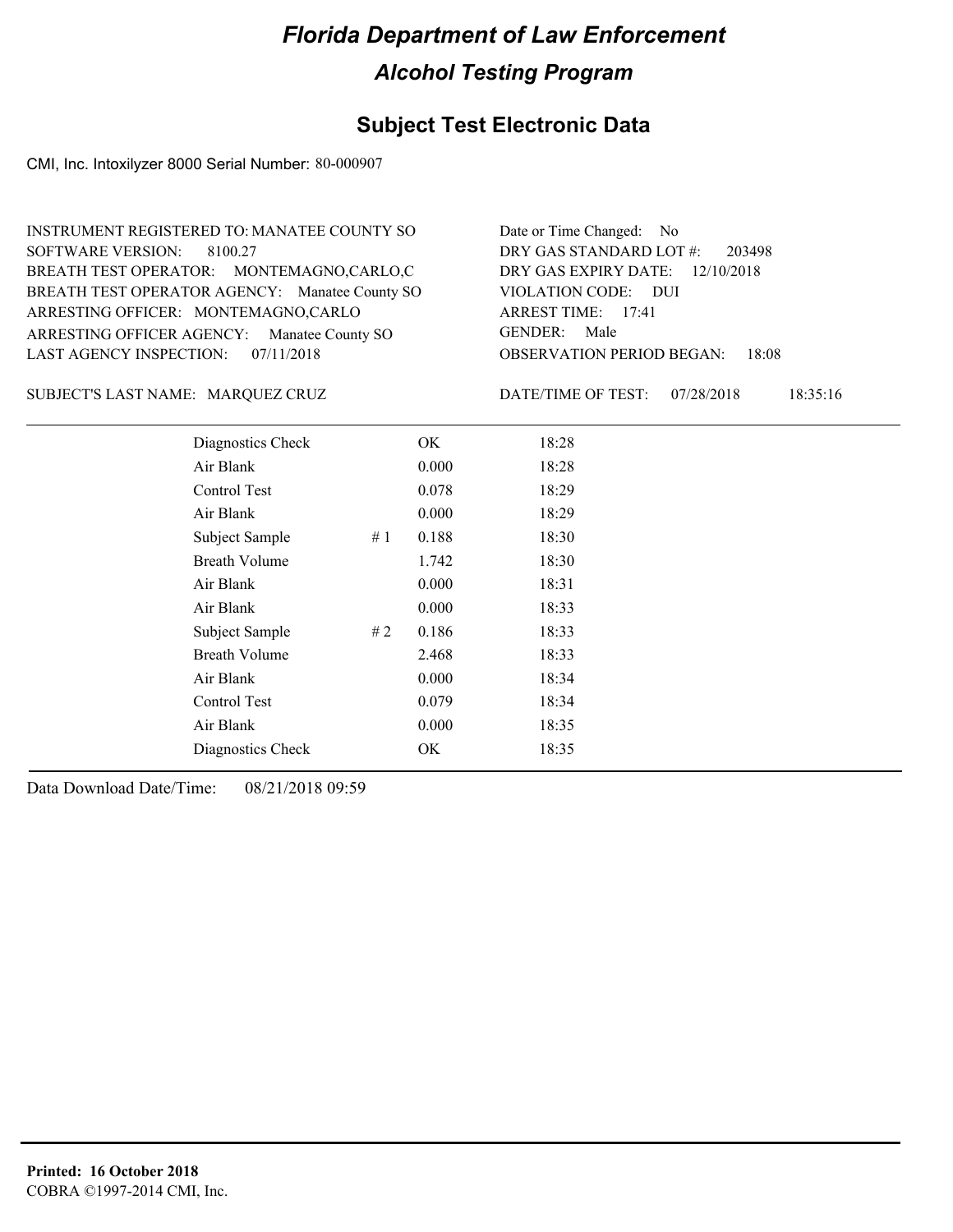#### **Subject Test Electronic Data**

CMI, Inc. Intoxilyzer 8000 Serial Number: 80-000907

| INSTRUMENT REGISTERED TO: MANATEE COUNTY SO    | Date or Time Changed: No               |
|------------------------------------------------|----------------------------------------|
| SOFTWARE VERSION: 8100.27                      | DRY GAS STANDARD LOT #: 203498         |
| BREATH TEST OPERATOR: BIGBY, CHARLES, A        | DRY GAS EXPIRY DATE: 12/10/2018        |
| BREATH TEST OPERATOR AGENCY: Manatee County SO | VIOLATION CODE: DUI                    |
| ARRESTING OFFICER: BIGBY, CHARLES              | ARREST TIME: 20:32                     |
| ARRESTING OFFICER AGENCY: Manatee County SO    | GENDER: Male                           |
| LAST AGENCY INSPECTION: $07/11/2018$           | <b>OBSERVATION PERIOD BEGAN: 21:07</b> |

SUBJECT'S LAST NAME: ANDREO DATE/TIME OF TEST:

DATE/TIME OF TEST: 07/28/2018 21:35:48

| Diagnostics Check    | OK    | 21:28 |
|----------------------|-------|-------|
| Air Blank            | 0.000 | 21:28 |
| Control Test         | 0.078 | 21:28 |
| Air Blank            | 0.000 | 21:29 |
| Subject Sample<br>#1 | 0.274 | 21:29 |
| <b>Breath Volume</b> | 1.605 | 21:29 |
| Air Blank            | 0.000 | 21:30 |
| Air Blank            | 0.000 | 21:32 |
| Subject Sample<br>#2 | 0.280 | 21:34 |
| <b>Breath Volume</b> | 2.753 | 21:34 |
| Air Blank            | 0.000 | 21:34 |
| Control Test         | 0.078 | 21:35 |
| Air Blank            | 0.000 | 21:35 |
| Diagnostics Check    | OK    | 21:35 |
|                      |       |       |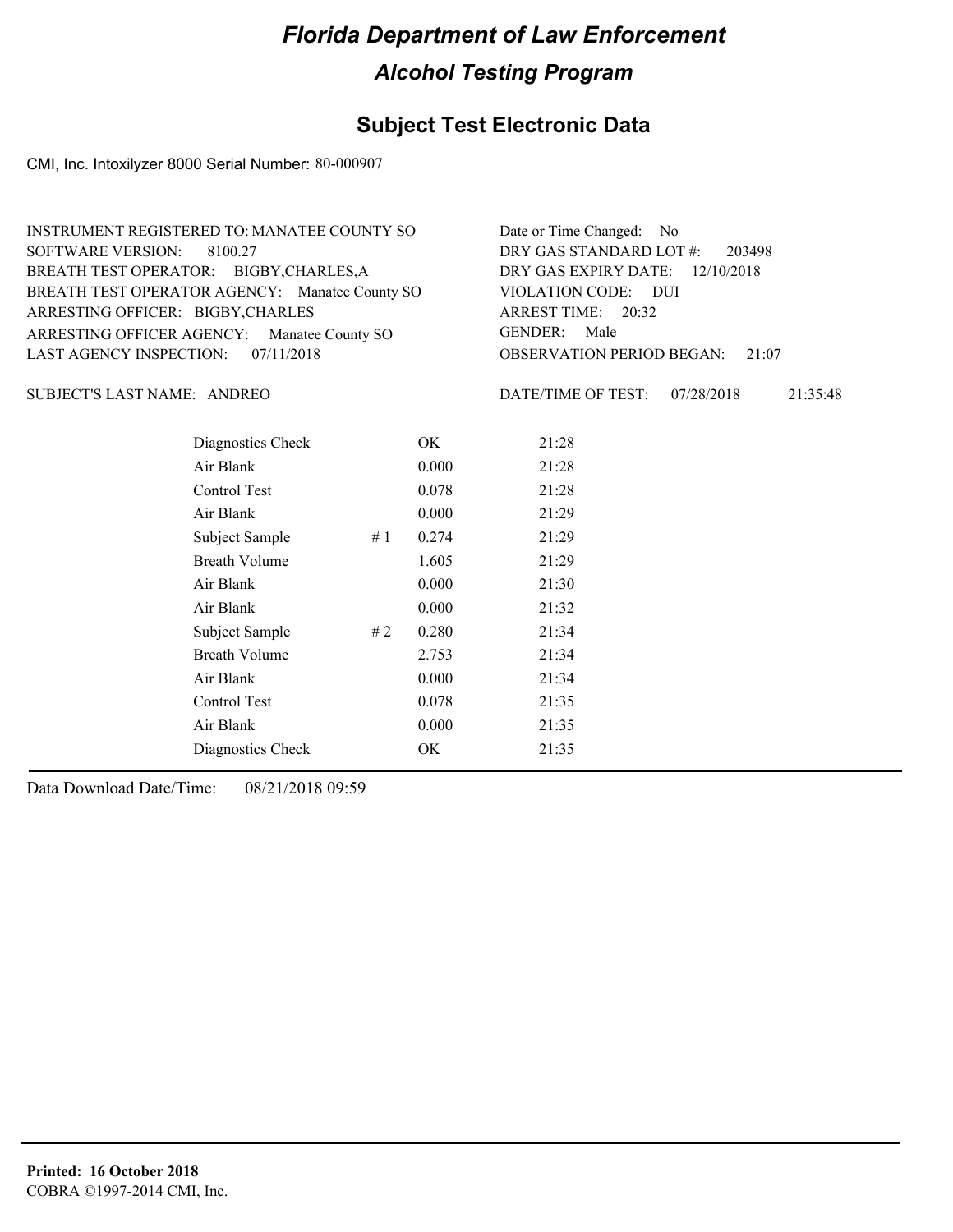#### **Subject Test Electronic Data**

CMI, Inc. Intoxilyzer 8000 Serial Number: 80-000907

| INSTRUMENT REGISTERED TO: MANATEE COUNTY SO    | Date or Time Changed: No               |
|------------------------------------------------|----------------------------------------|
| SOFTWARE VERSION: 8100.27                      | DRY GAS STANDARD LOT #: 203498         |
| BREATH TEST OPERATOR: LEGGETT, JARED, T        | DRY GAS EXPIRY DATE: 12/10/2018        |
| BREATH TEST OPERATOR AGENCY: Manatee County SO | VIOLATION CODE: DUI                    |
| ARRESTING OFFICER: LEGGETT, JARED              | ARREST TIME: 18:34                     |
| ARRESTING OFFICER AGENCY: Manatee County SO    | GENDER: Male                           |
| LAST AGENCY INSPECTION: $07/11/2018$           | <b>OBSERVATION PERIOD BEGAN: 19:21</b> |

GARRIS SUBJECT'S LAST NAME: DATE/TIME OF TEST:

DATE/TIME OF TEST: 07/31/2018 19:49:29

| Diagnostics Check    |    | OK    | 19:43 |
|----------------------|----|-------|-------|
| Air Blank            |    | 0.000 | 19:43 |
| <b>Control Test</b>  |    | 0.079 | 19:43 |
| Air Blank            |    | 0.000 | 19:44 |
| Subject Sample       | #1 | 0.034 | 19:45 |
| <b>Breath Volume</b> |    | 3.835 | 19:45 |
| Air Blank            |    | 0.000 | 19:45 |
| Air Blank            |    | 0.000 | 19:47 |
| Subject Sample       | #2 | 0.030 | 19:48 |
| <b>Breath Volume</b> |    | 2.968 | 19:48 |
| Air Blank            |    | 0.000 | 19:48 |
| Control Test         |    | 0.079 | 19:48 |
| Air Blank            |    | 0.000 | 19:49 |
| Diagnostics Check    |    | OK    | 19:49 |
|                      |    |       |       |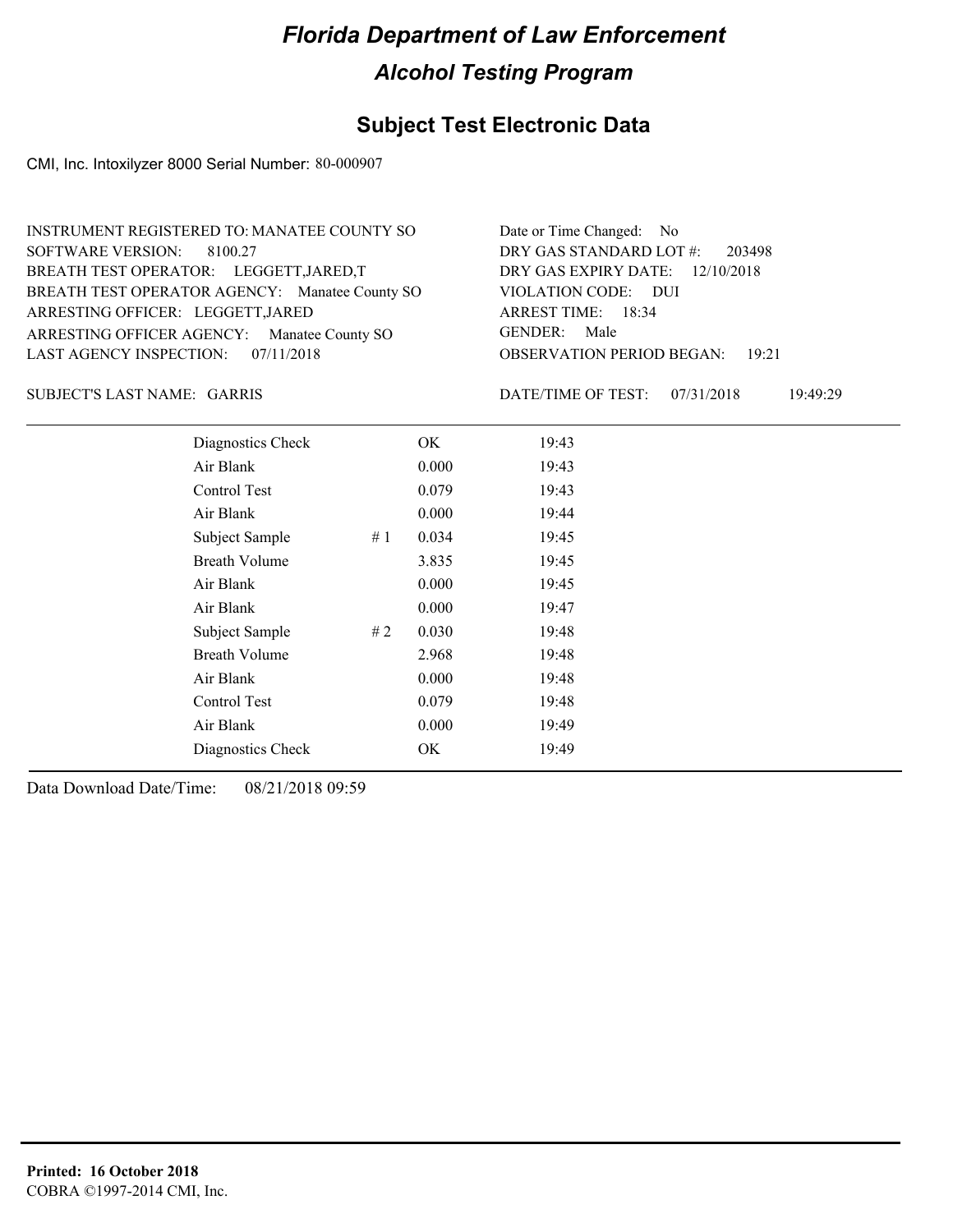### **Subject Test Electronic Data**

CMI, Inc. Intoxilyzer 8000 Serial Number: 80-000909

| <b>INSTRUMENT REGISTERED TO: PINECREST PD</b><br>SOFTWARE VERSION: 8100.27<br>BREATH TEST OPERATOR: BARRIGA, JUAN, C<br>BREATH TEST OPERATOR AGENCY: Village of Pinecrest<br>ARRESTING OFFICER: ABRAMSON, SHELBY<br>ARRESTING OFFICER AGENCY: Village of Pinecrest<br>LAST AGENCY INSPECTION:<br>07/10/2018<br>SUBJECT'S LAST NAME: MANOAH |       | Date or Time Changed: No<br>DRY GAS STANDARD LOT #:<br>DRY GAS EXPIRY DATE:<br>VIOLATION CODE: DUI<br>ARREST TIME: 23:22<br><b>GENDER:</b><br>Male<br><b>OBSERVATION PERIOD BEGAN:</b><br>DATE/TIME OF TEST: | 24515080A3<br>10/05/2017<br>23:50<br>07/18/2018<br>00:25:34 |
|--------------------------------------------------------------------------------------------------------------------------------------------------------------------------------------------------------------------------------------------------------------------------------------------------------------------------------------------|-------|--------------------------------------------------------------------------------------------------------------------------------------------------------------------------------------------------------------|-------------------------------------------------------------|
| Diagnostics Check                                                                                                                                                                                                                                                                                                                          | Fail  | 00:25                                                                                                                                                                                                        | Temperature Regulation Test                                 |
| Air Blank                                                                                                                                                                                                                                                                                                                                  | 0.000 | 00:25                                                                                                                                                                                                        |                                                             |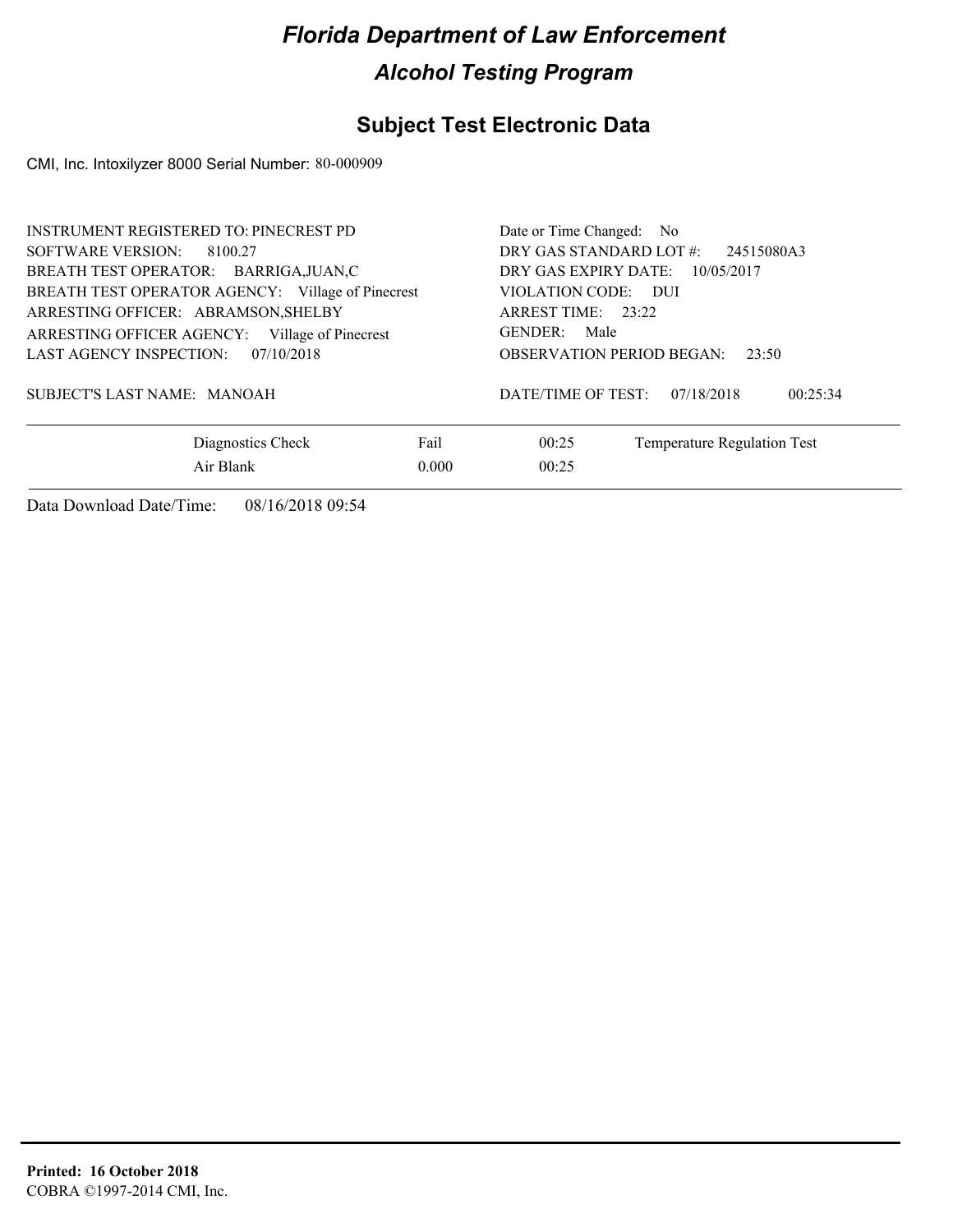### **Subject Test Electronic Data**

CMI, Inc. Intoxilyzer 8000 Serial Number: 80-000909

| <b>INSTRUMENT REGISTERED TO: PINECREST PD</b><br>SOFTWARE VERSION:<br>8100.27<br>BREATH TEST OPERATOR: BARRIGA, JUAN, C<br>BREATH TEST OPERATOR AGENCY: Village of Pinecrest<br>ARRESTING OFFICER: ABRAMSON, SHELBY<br>ARRESTING OFFICER AGENCY:<br>Village of Pinecrest<br>LAST AGENCY INSPECTION:<br>07/10/2018<br>SUBJECT'S LAST NAME: MANOAH | Date or Time Changed: No<br>DRY GAS STANDARD LOT #:<br>DRY GAS EXPIRY DATE:<br>VIOLATION CODE: DUI<br>ARREST TIME: 23:22<br>GENDER:<br>Male<br><b>OBSERVATION PERIOD BEGAN:</b><br>DATE/TIME OF TEST: | 24515080A3<br>10/05/2017<br>23:50<br>07/18/2018<br>00:28:45 |                             |
|--------------------------------------------------------------------------------------------------------------------------------------------------------------------------------------------------------------------------------------------------------------------------------------------------------------------------------------------------|-------------------------------------------------------------------------------------------------------------------------------------------------------------------------------------------------------|-------------------------------------------------------------|-----------------------------|
| Diagnostics Check                                                                                                                                                                                                                                                                                                                                | Fail                                                                                                                                                                                                  | 00:28                                                       | Temperature Regulation Test |
| Air Blank                                                                                                                                                                                                                                                                                                                                        | 0.000                                                                                                                                                                                                 | 00:28                                                       |                             |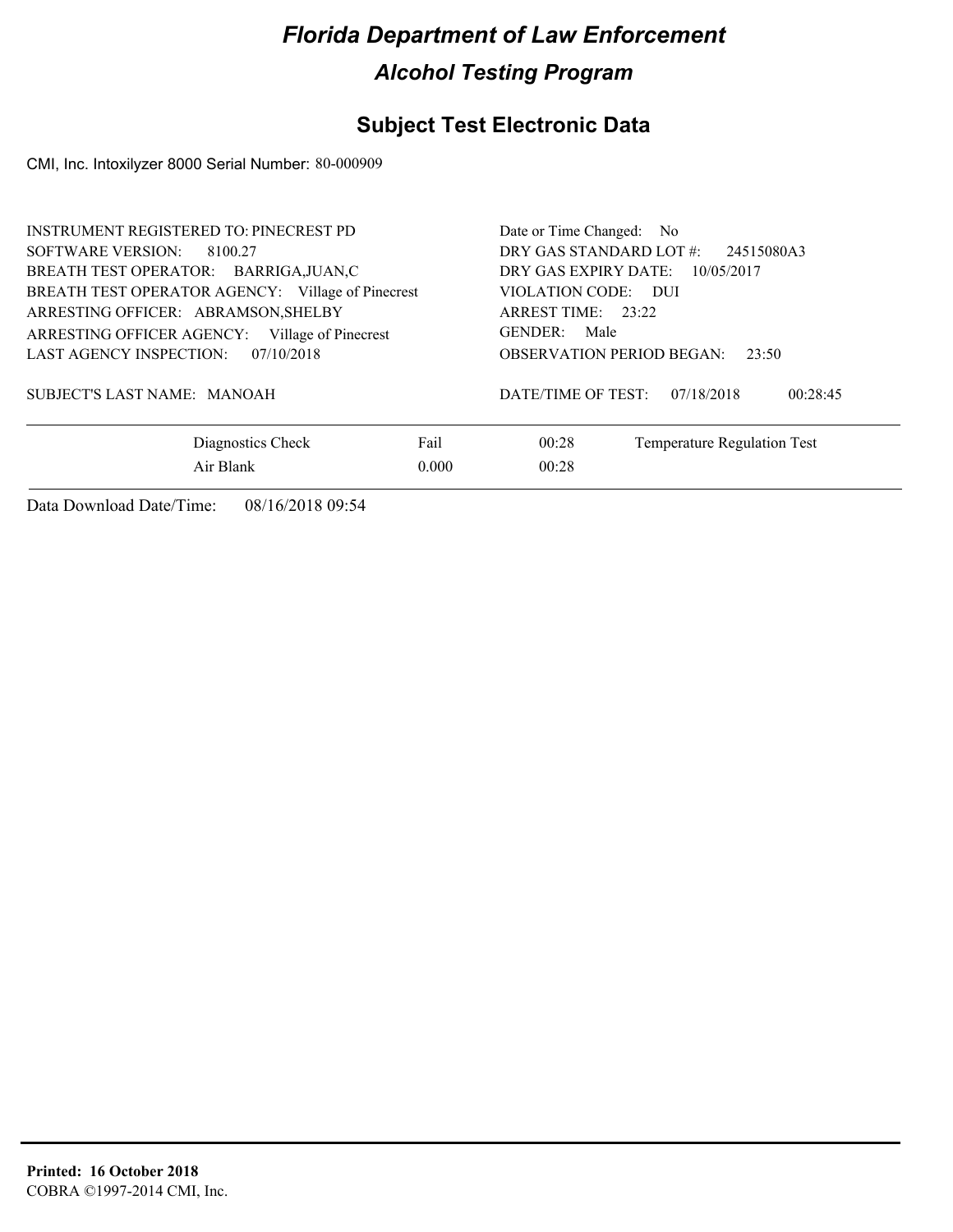### **Subject Test Electronic Data**

CMI, Inc. Intoxilyzer 8000 Serial Number: 80-000909

| <b>INSTRUMENT REGISTERED TO: PINECREST PD</b><br>SOFTWARE VERSION:<br>8100.27<br>BREATH TEST OPERATOR: BARRIGA, JUAN, C<br>BREATH TEST OPERATOR AGENCY: Village of Pinecrest<br>ARRESTING OFFICER: ABRAMSON, SHELBY<br>ARRESTING OFFICER AGENCY:<br>Village of Pinecrest<br>LAST AGENCY INSPECTION:<br>07/10/2018<br>SUBJECT'S LAST NAME: MANOAH |       | Date or Time Changed: No<br>DRY GAS STANDARD LOT #:<br>DRY GAS EXPIRY DATE:<br>VIOLATION CODE: DUI<br>ARREST TIME: $23:22$<br>GENDER:<br>Male<br><b>OBSERVATION PERIOD BEGAN:</b><br>DATE/TIME OF TEST: | 24515080A3<br>10/05/2019<br>23:50<br>07/18/2018<br>00:32:45 |
|--------------------------------------------------------------------------------------------------------------------------------------------------------------------------------------------------------------------------------------------------------------------------------------------------------------------------------------------------|-------|---------------------------------------------------------------------------------------------------------------------------------------------------------------------------------------------------------|-------------------------------------------------------------|
| Diagnostics Check                                                                                                                                                                                                                                                                                                                                | Fail  | 00:32                                                                                                                                                                                                   | Temperature Regulation Test                                 |
| Air Blank                                                                                                                                                                                                                                                                                                                                        | 0.000 | 00:32                                                                                                                                                                                                   |                                                             |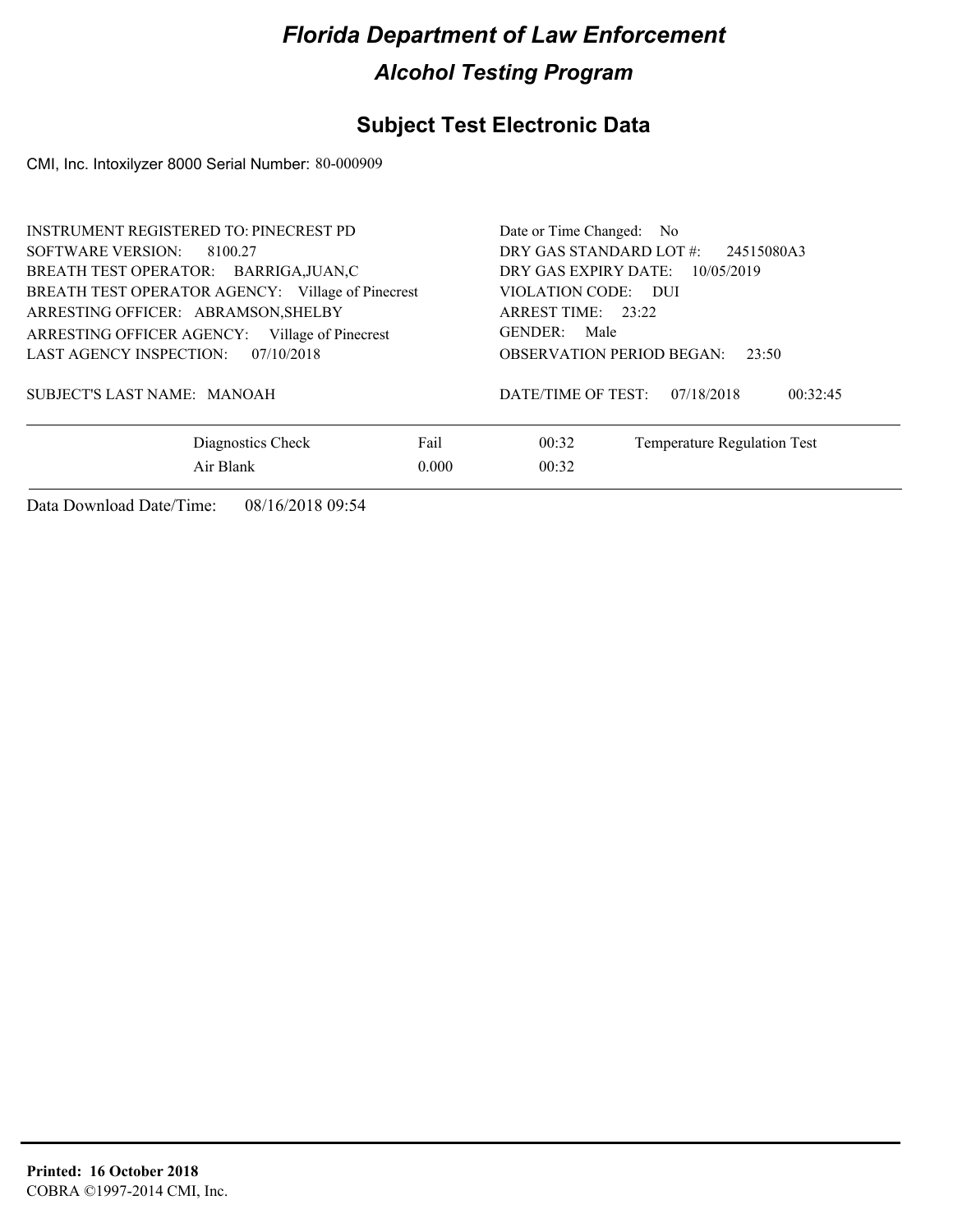### **Subject Test Electronic Data**

CMI, Inc. Intoxilyzer 8000 Serial Number: 80-000909

| <b>INSTRUMENT REGISTERED TO: PINECREST PD</b><br>SOFTWARE VERSION:<br>8100.27<br>BREATH TEST OPERATOR: BARRIGA, JUAN,<br>BREATH TEST OPERATOR AGENCY: Village of Pinecrest<br>ARRESTING OFFICER: ABRAMSON, SHELBY<br>ARRESTING OFFICER AGENCY:<br>Village of Pinecrest<br>LAST AGENCY INSPECTION:<br>07/10/2018<br>SUBJECT'S LAST NAME: MANOAH |       | Date or Time Changed: No<br>DRY GAS STANDARD LOT #:<br>DRY GAS EXPIRY DATE:<br>VIOLATION CODE: DUI<br>ARREST TIME: 23:22<br>GENDER:<br>Male<br><b>OBSERVATION PERIOD BEGAN:</b><br>DATE/TIME OF TEST: | 24515080A3<br>10/05/2019<br>23:50<br>07/18/2018<br>00:34:53 |
|------------------------------------------------------------------------------------------------------------------------------------------------------------------------------------------------------------------------------------------------------------------------------------------------------------------------------------------------|-------|-------------------------------------------------------------------------------------------------------------------------------------------------------------------------------------------------------|-------------------------------------------------------------|
| Diagnostics Check                                                                                                                                                                                                                                                                                                                              | Fail  | 00:34                                                                                                                                                                                                 | Temperature Regulation Test                                 |
| Air Blank                                                                                                                                                                                                                                                                                                                                      | 0.000 | 00:34                                                                                                                                                                                                 |                                                             |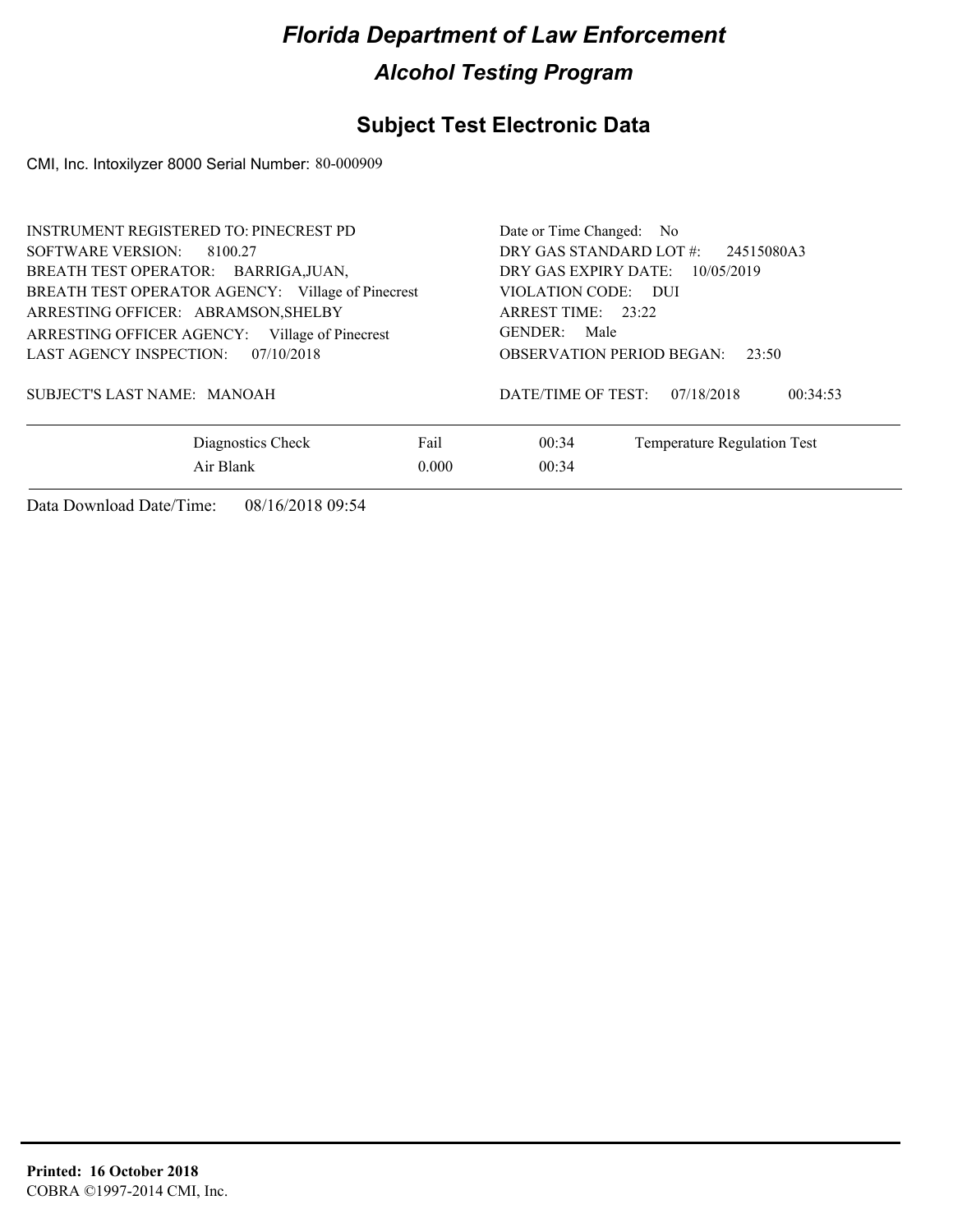### **Subject Test Electronic Data**

CMI, Inc. Intoxilyzer 8000 Serial Number: 80-000909

| <b>INSTRUMENT REGISTERED TO: PINECREST PD</b><br>SOFTWARE VERSION:<br>8100.27<br>BREATH TEST OPERATOR: BARRIGA, JUAN, C<br>BREATH TEST OPERATOR AGENCY: Village of Pinecrest<br>ARRESTING OFFICER: ABRAMSON, SHELBY<br>ARRESTING OFFICER AGENCY:<br>Village of Pinecrest<br>LAST AGENCY INSPECTION:<br>07/10/2018<br>SUBJECT'S LAST NAME: MANOAH |       | Date or Time Changed: No<br>DRY GAS STANDARD LOT #:<br>DRY GAS EXPIRY DATE:<br>VIOLATION CODE: DUI<br>ARREST TIME: 23:22<br>GENDER:<br>Male<br><b>OBSERVATION PERIOD BEGAN:</b><br>DATE/TIME OF TEST: | 22817080A4<br>10/05/2019<br>23:50<br>07/18/2018<br>00:41:15 |
|--------------------------------------------------------------------------------------------------------------------------------------------------------------------------------------------------------------------------------------------------------------------------------------------------------------------------------------------------|-------|-------------------------------------------------------------------------------------------------------------------------------------------------------------------------------------------------------|-------------------------------------------------------------|
| Diagnostics Check                                                                                                                                                                                                                                                                                                                                | Fail  | 00:40                                                                                                                                                                                                 | Temperature Regulation Test                                 |
| Air Blank                                                                                                                                                                                                                                                                                                                                        | 0.000 | 00:41                                                                                                                                                                                                 |                                                             |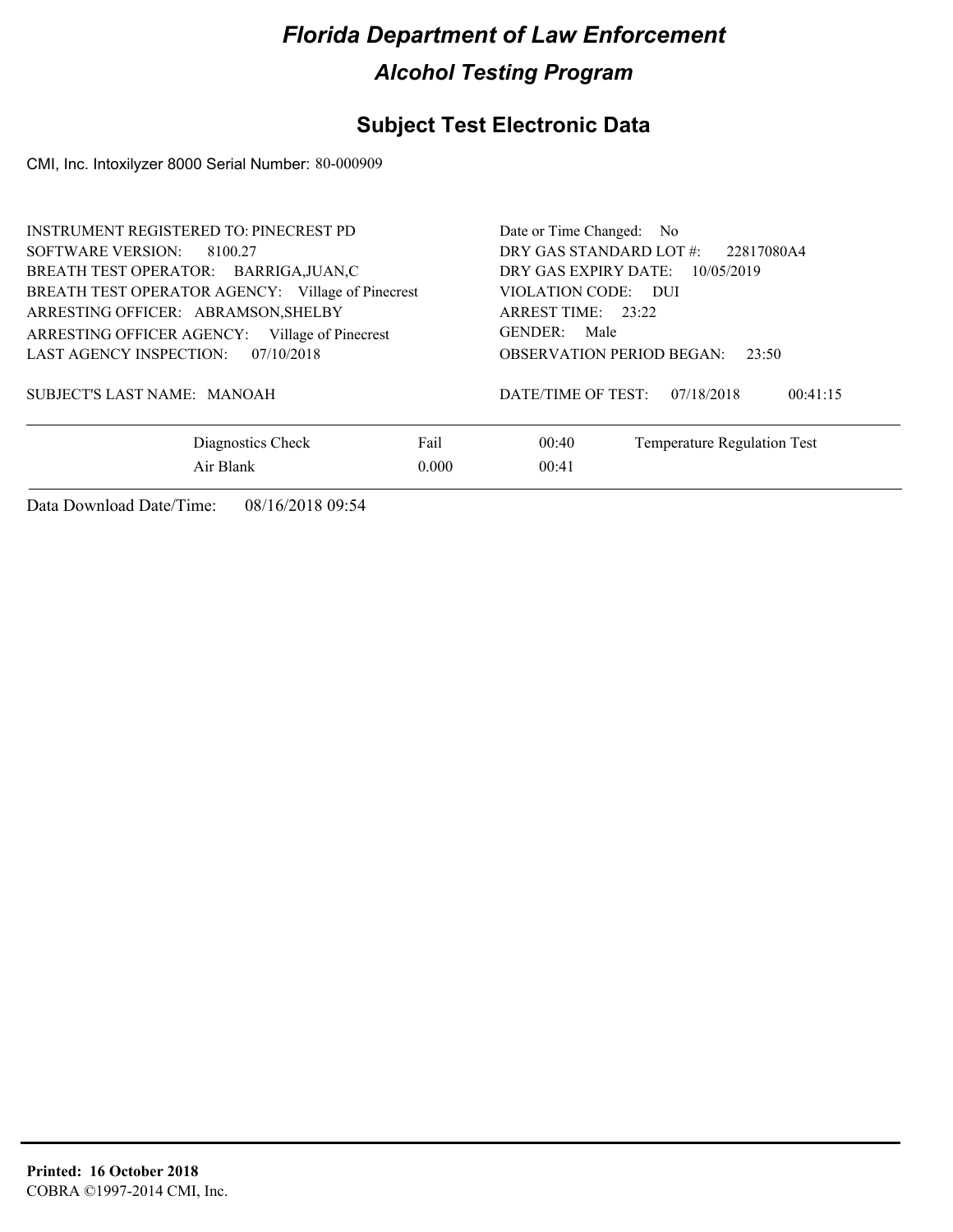### **Subject Test Electronic Data**

CMI, Inc. Intoxilyzer 8000 Serial Number: 80-000939

ARRESTING OFFICER AGENCY: Lee County SO GENDER: BREATH TEST OPERATOR AGENCY: Lee County SO VIOLATION CODE: SOFTWARE VERSION: ARRESTING OFFICER: SMITH,JOSIAH BREATH TEST OPERATOR: SMITH,JOSIAH,R LAST AGENCY INSPECTION: 06/06/2018 8100.27 INSTRUMENT REGISTERED TO: LEE COUNTY SO

OBSERVATION PERIOD BEGAN: 04:22 VIOLATION CODE: DUI 03:38 ARREST TIME: 06/05/2020 DRY GAS EXPIRY DATE: 1081080A4 DRY GAS STANDARD LOT #: Date or Time Changed: No GENDER: Male

NIZAMA SUBJECT'S LAST NAME: DATE/TIME OF TEST:

DATE/TIME OF TEST: 07/01/2018 04:51:23

| Diagnostics Check     | OK    | 04:45 |
|-----------------------|-------|-------|
| Air Blank             | 0.000 | 04:45 |
| Control Test          | 0.079 | 04:46 |
| Air Blank             | 0.000 | 04:46 |
| Subject Sample<br>#1  | 0.000 | 04:46 |
| <b>Breath Volume</b>  | 1.191 | 04:46 |
| Air Blank             | 0.000 | 04:47 |
| Air Blank             | 0.000 | 04:49 |
| Subject Sample<br># 2 | 0.000 | 04:49 |
| <b>Breath Volume</b>  | 1.273 | 04:49 |
| Air Blank             | 0.000 | 04:50 |
| Control Test          | 0.079 | 04:50 |
| Air Blank             | 0.000 | 04:51 |
| Diagnostics Check     | OK    | 04:51 |
|                       |       |       |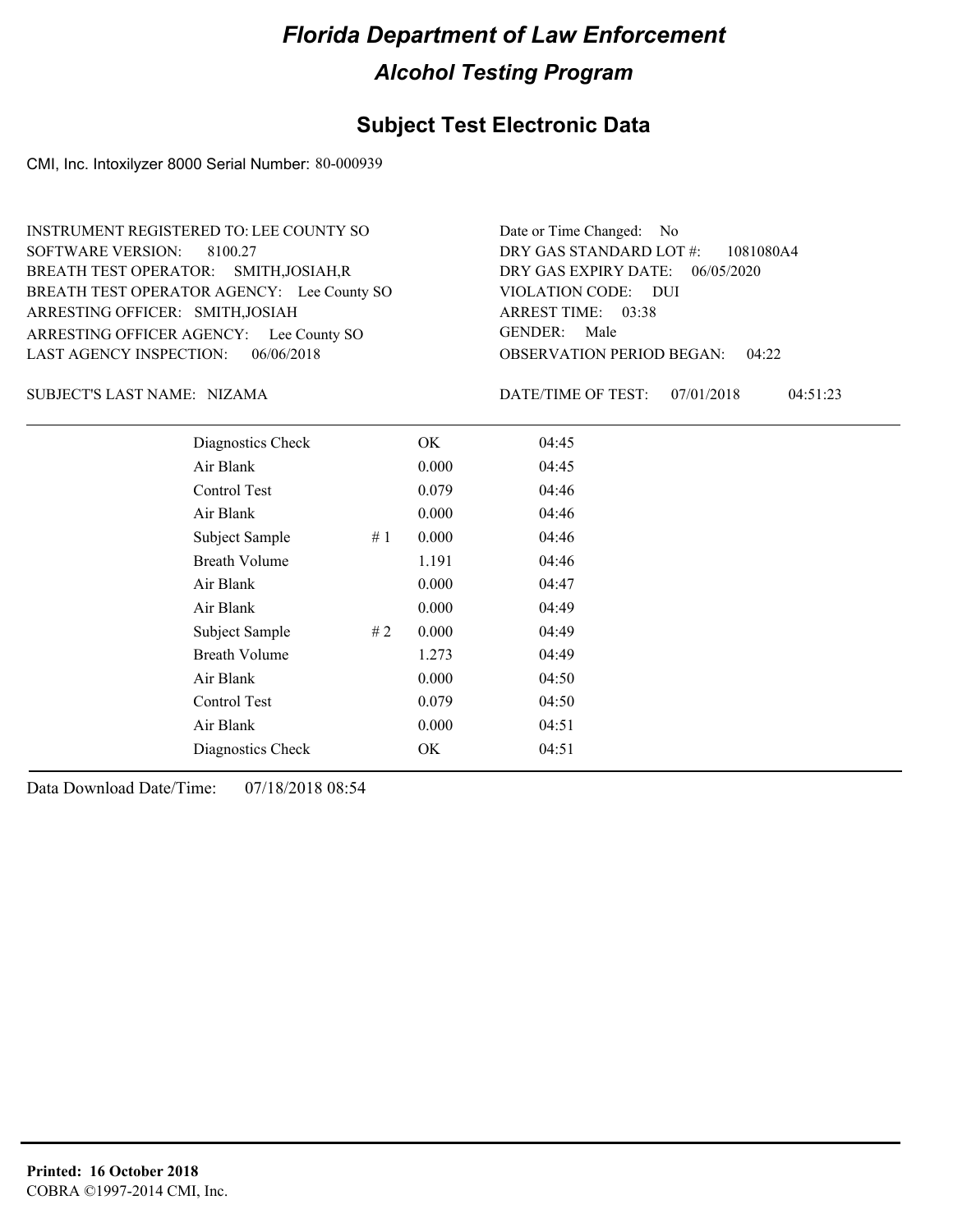### **Subject Test Electronic Data**

CMI, Inc. Intoxilyzer 8000 Serial Number: 80-000939

ARRESTING OFFICER AGENCY: FHP Troop F GENDER: BREATH TEST OPERATOR AGENCY: FHP Troop F VIOLATION CODE: SOFTWARE VERSION: 8100.27 ARRESTING OFFICER: RIVERA,J BREATH TEST OPERATOR: RIVERA,J,A LAST AGENCY INSPECTION: 06/06/2018 INSTRUMENT REGISTERED TO: LEE COUNTY SO

OBSERVATION PERIOD BEGAN: 23:15 VIOLATION CODE: DUI ARREST TIME: 22:23 06/05/2020 DRY GAS EXPIRY DATE: 1081080A4 DRY GAS STANDARD LOT #: Date or Time Changed: No GENDER: Male

LYSEK SUBJECT'S LAST NAME: DATE/TIME OF TEST:

DATE/TIME OF TEST: 07/02/2018 23:44:01

| Diagnostics Check    |    | OK    | 23:37 |
|----------------------|----|-------|-------|
| Air Blank            |    | 0.000 | 23:38 |
| Control Test         |    | 0.079 | 23:38 |
| Air Blank            |    | 0.000 | 23:38 |
| Subject Sample       | #1 | 0.194 | 23:39 |
| <b>Breath Volume</b> |    | 2.910 | 23:39 |
| Air Blank            |    | 0.000 | 23:40 |
| Air Blank            |    | 0.000 | 23:41 |
| Subject Sample       | #2 | 0.187 | 23:42 |
| <b>Breath Volume</b> |    | 2.710 | 23:42 |
| Air Blank            |    | 0.000 | 23:43 |
| Control Test         |    | 0.078 | 23:43 |
| Air Blank            |    | 0.000 | 23:43 |
| Diagnostics Check    |    | OK    | 23:44 |
|                      |    |       |       |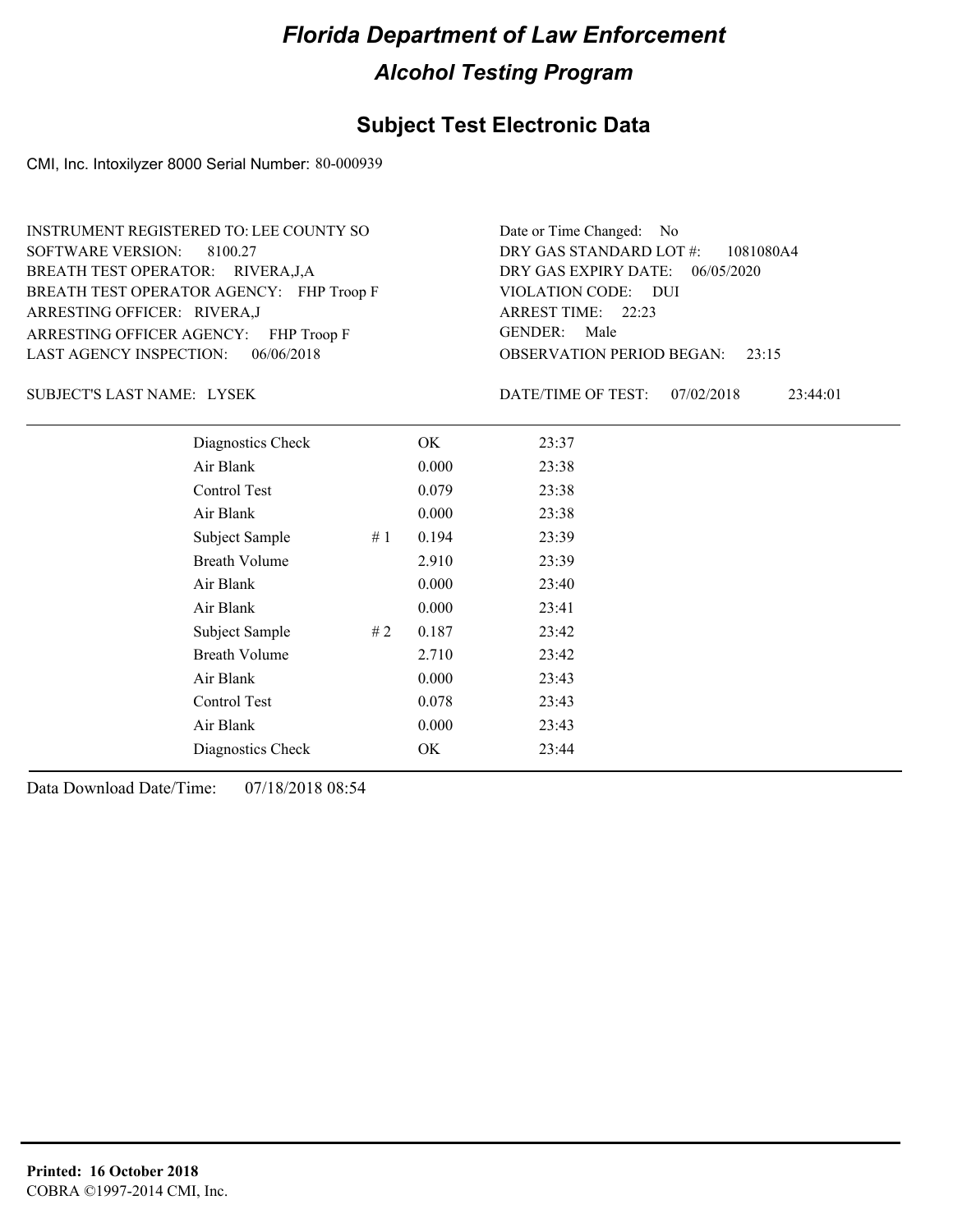### **Subject Test Electronic Data**

CMI, Inc. Intoxilyzer 8000 Serial Number: 80-000939

ARRESTING OFFICER AGENCY: Lee County SO GENDER: BREATH TEST OPERATOR AGENCY: Lee County SO VIOLATION CODE: SOFTWARE VERSION: 8100.27 ARRESTING OFFICER: GOULD, LEONARD BREATH TEST OPERATOR: GOULD, LEONARD, LAST AGENCY INSPECTION: 06/06/2018 INSTRUMENT REGISTERED TO: LEE COUNTY SO

OBSERVATION PERIOD BEGAN: 23:25 VIOLATION CODE: DUI ARREST TIME: 22:20 06/05/2020 DRY GAS EXPIRY DATE: 1081080A4 DRY GAS STANDARD LOT #: Date or Time Changed: No GENDER: Male

SHOVLIN SUBJECT'S LAST NAME: DATE/TIME OF TEST:

DATE/TIME OF TEST: 07/02/2018 23:52:13

| Diagnostics Check    |    | OK    | 23:46 |
|----------------------|----|-------|-------|
| Air Blank            |    | 0.000 | 23:46 |
| Control Test         |    | 0.079 | 23:46 |
| Air Blank            |    | 0.000 | 23:47 |
| Subject Sample       | #1 | 0.122 | 23:47 |
| <b>Breath Volume</b> |    | 2.531 | 23:47 |
| Air Blank            |    | 0.000 | 23:48 |
| Air Blank            |    | 0.000 | 23:50 |
| Subject Sample       | #2 | 0.126 | 23:50 |
| <b>Breath Volume</b> |    | 2.941 | 23:50 |
| Air Blank            |    | 0.000 | 23:51 |
| Control Test         |    | 0.078 | 23:51 |
| Air Blank            |    | 0.000 | 23:52 |
| Diagnostics Check    |    | OK    | 23:52 |
|                      |    |       |       |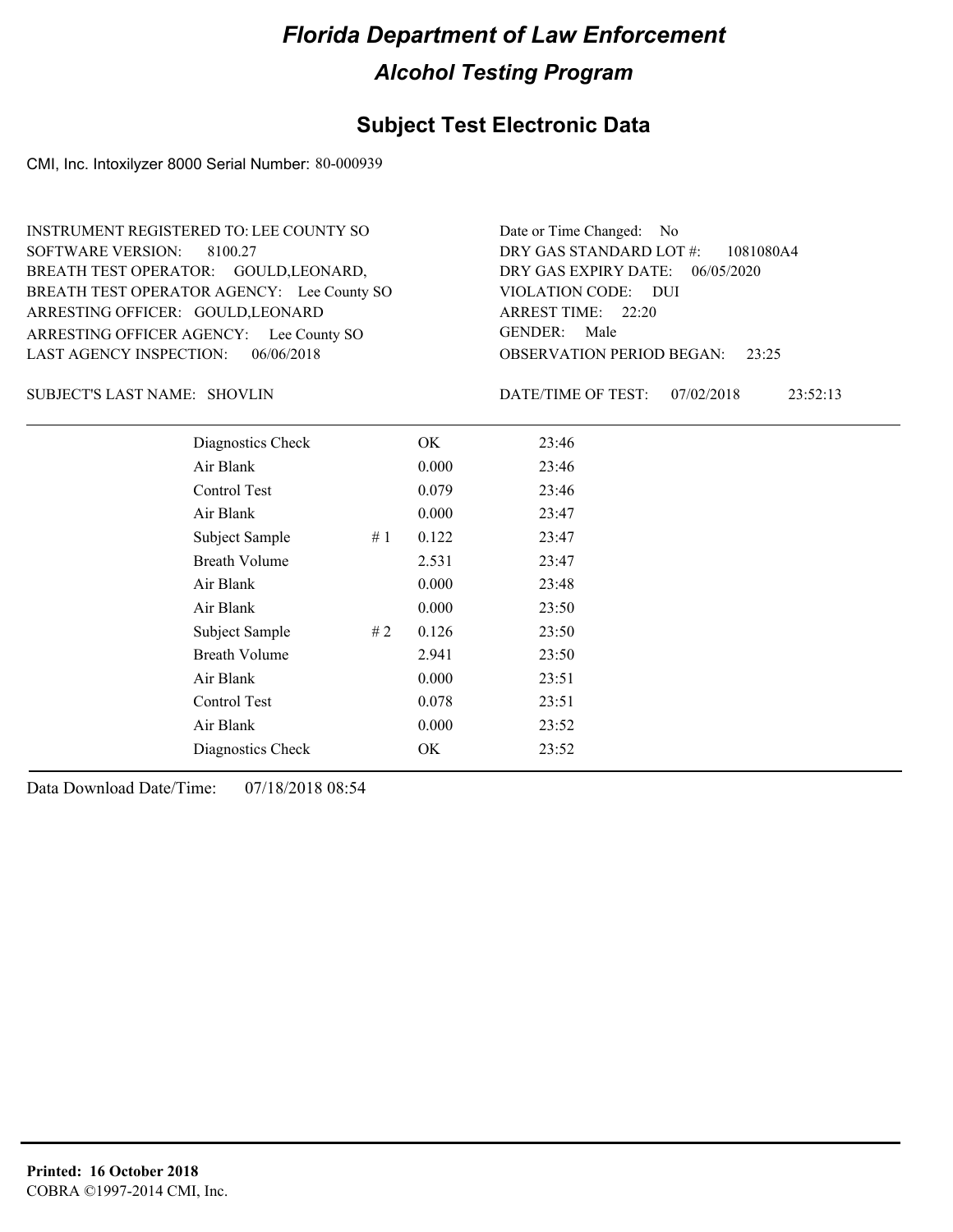### **Subject Test Electronic Data**

CMI, Inc. Intoxilyzer 8000 Serial Number: 80-000939

| <b>INSTRUMENT REGISTERED TO: LEE COUNTY SO</b><br>BREATH TEST OPERATOR AGENCY: Lee County SO<br>ARRESTING OFFICER AGENCY: Lee County SO | Date or Time Changed:<br>No.<br>DRY GAS STANDARD LOT #:<br>1081080A4<br>DRY GAS EXPIRY DATE:<br>06/05/2020<br>VIOLATION CODE: DUI<br><b>ARREST TIME:</b><br>00:28<br><b>GENDER:</b><br>Female<br><b>OBSERVATION PERIOD BEGAN:</b><br>00:50 |                    |                             |  |
|-----------------------------------------------------------------------------------------------------------------------------------------|--------------------------------------------------------------------------------------------------------------------------------------------------------------------------------------------------------------------------------------------|--------------------|-----------------------------|--|
|                                                                                                                                         |                                                                                                                                                                                                                                            | DATE/TIME OF TEST: | 07/04/2018<br>01:36:50      |  |
|                                                                                                                                         | OK                                                                                                                                                                                                                                         | 01:25              |                             |  |
|                                                                                                                                         | 0.000                                                                                                                                                                                                                                      | 01:25              |                             |  |
|                                                                                                                                         | 0.080                                                                                                                                                                                                                                      | 01:26              |                             |  |
|                                                                                                                                         | 0.000                                                                                                                                                                                                                                      | 01:26              |                             |  |
| #1                                                                                                                                      | 0.010                                                                                                                                                                                                                                      | 01:29              | Volume Not Met              |  |
|                                                                                                                                         | 0.050                                                                                                                                                                                                                                      | 01:29              |                             |  |
|                                                                                                                                         | 0.000                                                                                                                                                                                                                                      | 01:30              |                             |  |
|                                                                                                                                         | 0.000                                                                                                                                                                                                                                      | 01:32              |                             |  |
| #2                                                                                                                                      |                                                                                                                                                                                                                                            | 01:35              | <b>Subject Test Refused</b> |  |
|                                                                                                                                         | 0.636                                                                                                                                                                                                                                      | 01:35              |                             |  |
|                                                                                                                                         | 0.000                                                                                                                                                                                                                                      | 01:35              |                             |  |
|                                                                                                                                         | 0.079                                                                                                                                                                                                                                      | 01:36              |                             |  |
|                                                                                                                                         | 0.000                                                                                                                                                                                                                                      | 01:36              |                             |  |
|                                                                                                                                         | OK                                                                                                                                                                                                                                         | 01:36              |                             |  |
|                                                                                                                                         |                                                                                                                                                                                                                                            |                    |                             |  |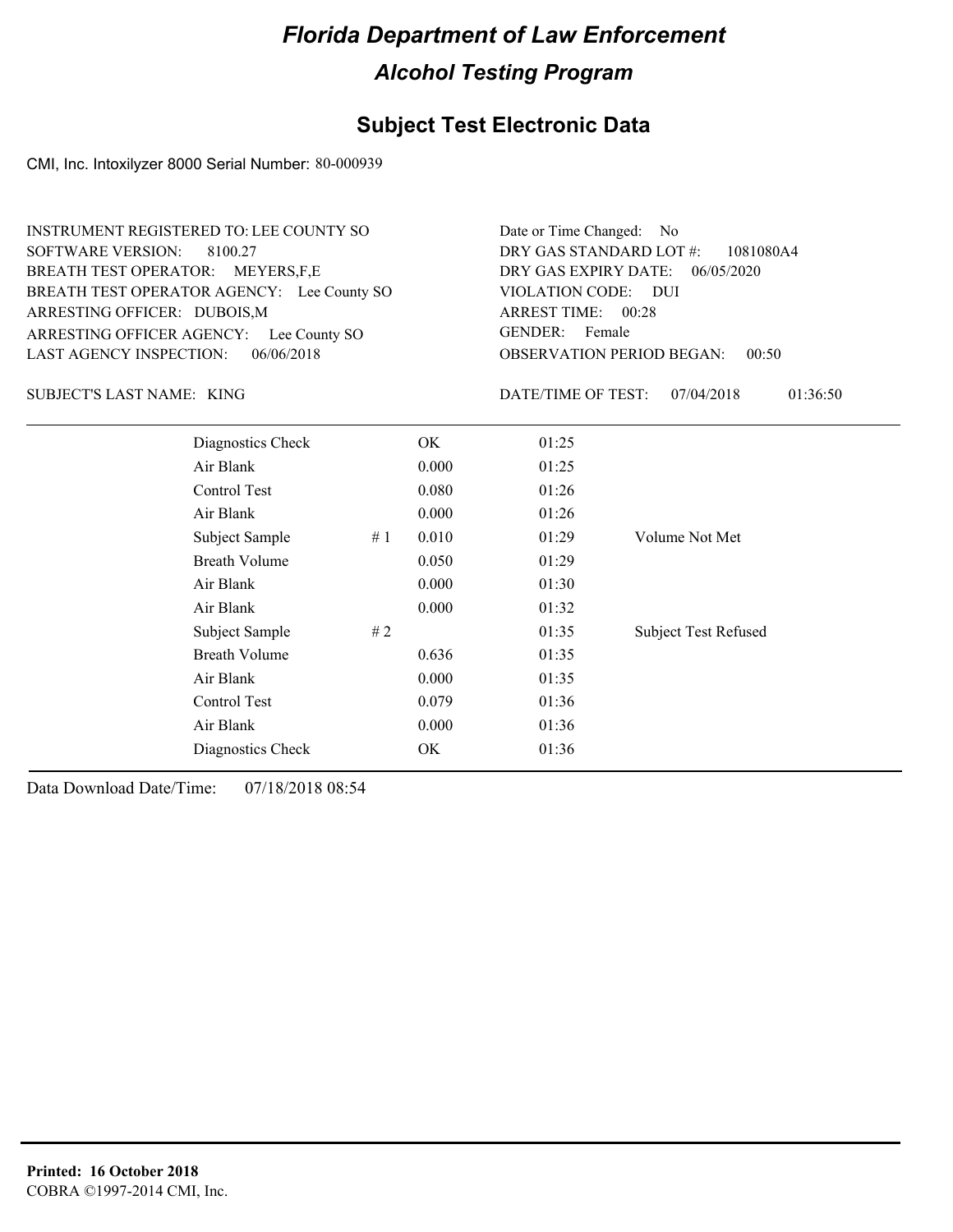### **Subject Test Electronic Data**

CMI, Inc. Intoxilyzer 8000 Serial Number: 80-000939

ARRESTING OFFICER AGENCY: Fort Myers PD GENDER: BREATH TEST OPERATOR AGENCY: Fort Myers PD VIOLATION CODE: SOFTWARE VERSION: 8100.27 ARRESTING OFFICER: WITT,KELLY BREATH TEST OPERATOR: WITT,KELLY, LAST AGENCY INSPECTION: 06/06/2018 INSTRUMENT REGISTERED TO: LEE COUNTY SO

OBSERVATION PERIOD BEGAN: 16:48 VIOLATION CODE: DUI ARREST TIME: 16:37 06/05/2020 DRY GAS EXPIRY DATE: 1081080A4 DRY GAS STANDARD LOT #: Date or Time Changed: No GENDER: Male

SUBJECT'S LAST NAME: SIMMONS DATE/TIME OF TEST:

DATE/TIME OF TEST: 07/04/2018 17:17:00

| Diagnostics Check    |    | OK    | 17:10 |
|----------------------|----|-------|-------|
| Air Blank            |    | 0.000 | 17:11 |
| Control Test         |    | 0.078 | 17:11 |
| Air Blank            |    | 0.000 | 17:11 |
| Subject Sample       | #1 | 0.150 | 17:12 |
| Breath Volume        |    | 2.003 | 17:12 |
| Air Blank            |    | 0.000 | 17:13 |
| Air Blank            |    | 0.000 | 17:14 |
| Subject Sample       | #2 | 0.154 | 17:15 |
| <b>Breath Volume</b> |    | 2.375 | 17:15 |
| Air Blank            |    | 0.000 | 17:16 |
| Control Test         |    | 0.078 | 17:16 |
| Air Blank            |    | 0.000 | 17:16 |
| Diagnostics Check    |    | OK.   | 17:17 |
|                      |    |       |       |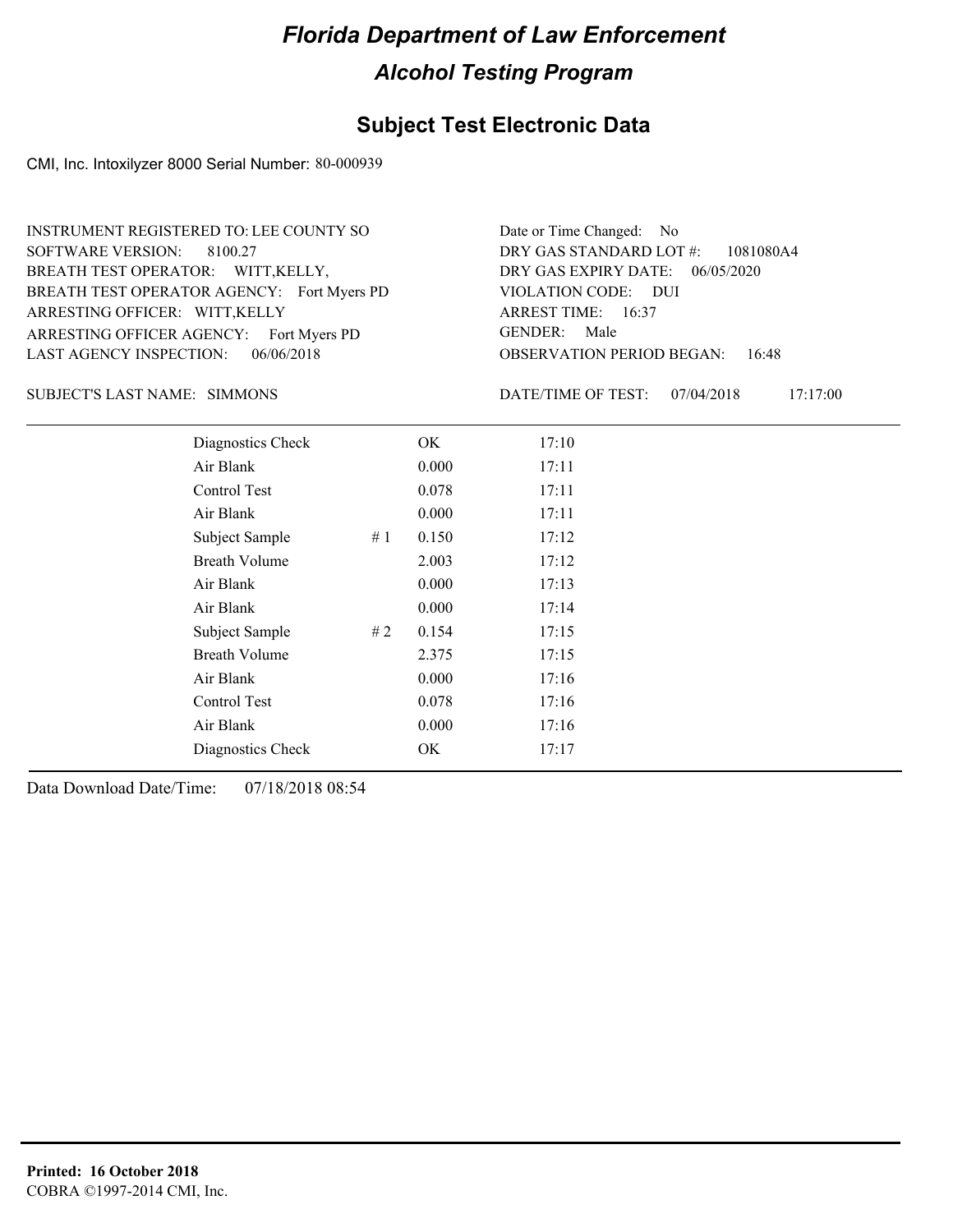### **Subject Test Electronic Data**

CMI, Inc. Intoxilyzer 8000 Serial Number: 80-000939

ARRESTING OFFICER AGENCY: Lee County SO GENDER: BREATH TEST OPERATOR AGENCY: Lee County SO VIOLATION CODE: SOFTWARE VERSION: ARRESTING OFFICER: WINCELOWICZ,LARRY BREATH TEST OPERATOR: BELL,JOSEPH,G LAST AGENCY INSPECTION: 06/06/2018 8100.27 INSTRUMENT REGISTERED TO: LEE COUNTY SO

OBSERVATION PERIOD BEGAN: 19:59 VIOLATION CODE: DUI ARREST TIME: 19:33 06/05/2020 DRY GAS EXPIRY DATE: 1081080A4 DRY GAS STANDARD LOT #: Date or Time Changed: No GENDER: Female

DECOSTA SUBJECT'S LAST NAME: DATE/TIME OF TEST:

DATE/TIME OF TEST: 07/04/2018 20:38:44

| Diagnostics Check    |    | OK    | 20:32 |
|----------------------|----|-------|-------|
| Air Blank            |    | 0.000 | 20:32 |
| Control Test         |    | 0.079 | 20:32 |
| Air Blank            |    | 0.000 | 20:33 |
| Subject Sample       | #1 | 0.171 | 20:34 |
| <b>Breath Volume</b> |    | 1.660 | 20:34 |
| Air Blank            |    | 0.000 | 20:34 |
| Air Blank            |    | 0.000 | 20:36 |
| Subject Sample       | #2 | 0.159 | 20:37 |
| <b>Breath Volume</b> |    | 1.234 | 20:37 |
| Air Blank            |    | 0.000 | 20:37 |
| Control Test         |    | 0.079 | 20:38 |
| Air Blank            |    | 0.000 | 20:38 |
| Diagnostics Check    |    | OK    | 20:38 |
|                      |    |       |       |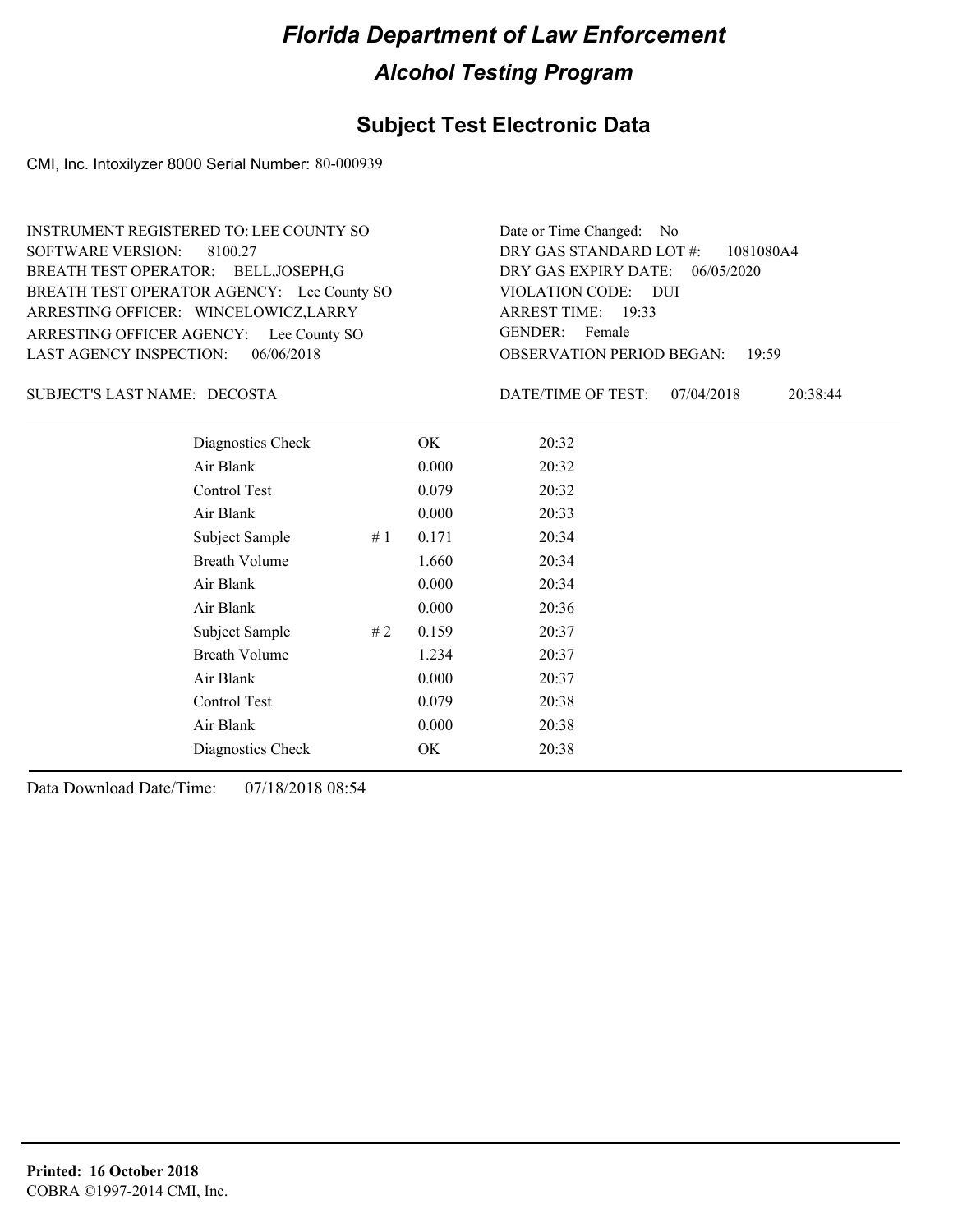### **Subject Test Electronic Data**

CMI, Inc. Intoxilyzer 8000 Serial Number: 80-000939

ARRESTING OFFICER AGENCY: Lee County SO GENDER: BREATH TEST OPERATOR AGENCY: Lee County SO VIOLATION CODE: SOFTWARE VERSION: 8100.27 ARRESTING OFFICER: DUNCAN,N BREATH TEST OPERATOR: DUNCAN,N, LAST AGENCY INSPECTION: 06/06/2018 INSTRUMENT REGISTERED TO: LEE COUNTY SO

OBSERVATION PERIOD BEGAN: 23:26 VIOLATION CODE: DUI ARREST TIME: 22:18 06/05/2020 DRY GAS EXPIRY DATE: 1081080A4 DRY GAS STANDARD LOT #: Date or Time Changed: No GENDER: Female

SUBJECT'S LAST NAME: FARRELL DATE/TIME OF TEST:

DATE/TIME OF TEST: 07/04/2018 23:58:39

| Diagnostics Check    | OK    | 23:52 |
|----------------------|-------|-------|
| Air Blank            | 0.000 | 23:52 |
| Control Test         | 0.079 | 23:53 |
| Air Blank            | 0.000 | 23:53 |
| Subject Sample<br>#1 | 0.150 | 23:54 |
| <b>Breath Volume</b> | 2.425 | 23:54 |
| Air Blank            | 0.000 | 23:54 |
| Air Blank            | 0.000 | 23:56 |
| Subject Sample<br>#2 | 0.150 | 23:57 |
| <b>Breath Volume</b> | 2.156 | 23:57 |
| Air Blank            | 0.000 | 23:57 |
| Control Test         | 0.080 | 23:58 |
| Air Blank            | 0.000 | 23:58 |
| Diagnostics Check    | OK    | 23:58 |
|                      |       |       |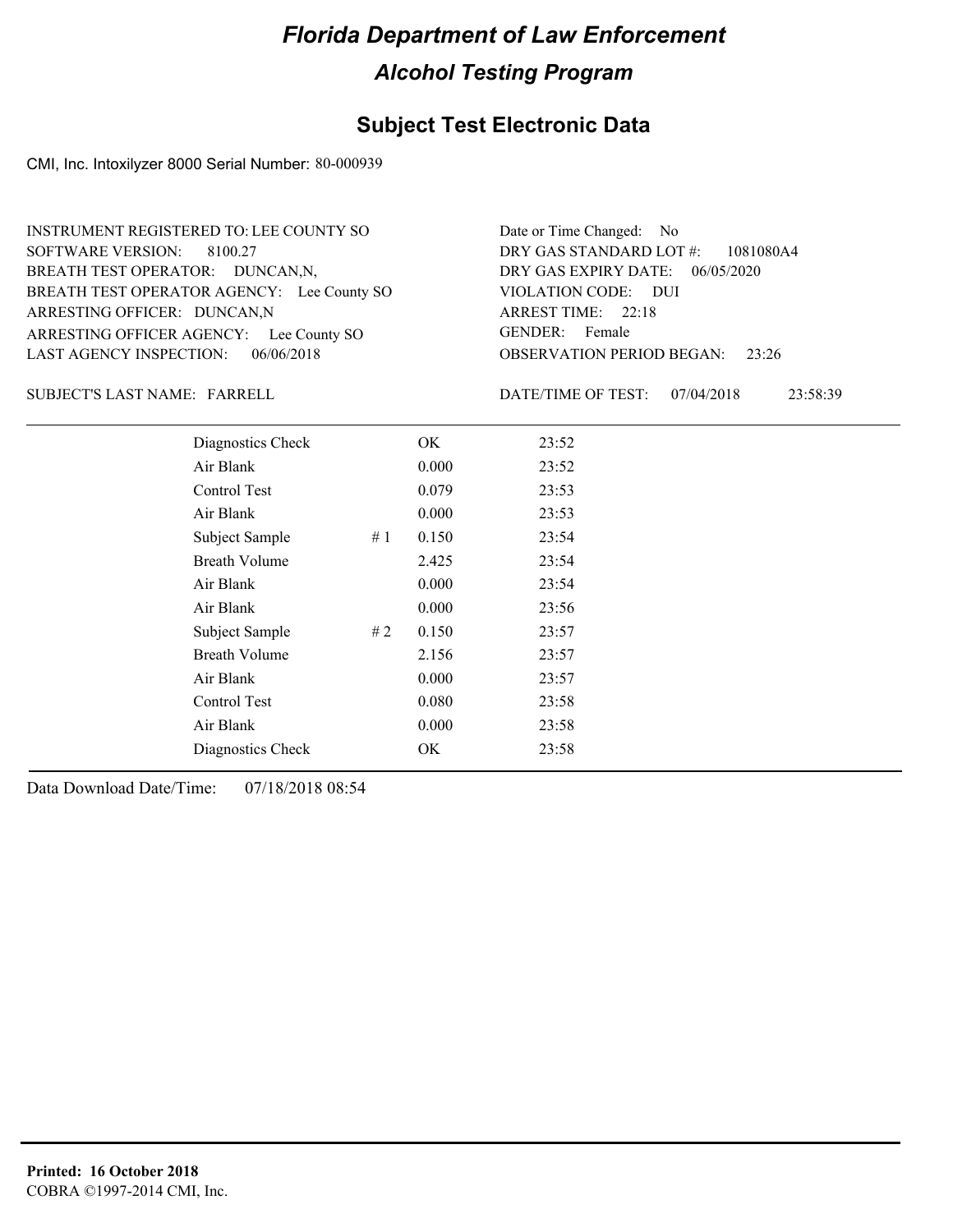### **Subject Test Electronic Data**

CMI, Inc. Intoxilyzer 8000 Serial Number: 80-000939

ARRESTING OFFICER AGENCY: FFWCC (Lakeland) GENDER: BREATH TEST OPERATOR AGENCY: Lee County SO VIOLATION CODE: SOFTWARE VERSION: ARRESTING OFFICER: WINTON,A BREATH TEST OPERATOR: DUNCAN,N, LAST AGENCY INSPECTION: 06/06/2018 8100.27 INSTRUMENT REGISTERED TO: LEE COUNTY SO

OBSERVATION PERIOD BEGAN: 00:38 VIOLATION CODE: DUI 22:48 ARREST TIME: 06/05/2020 DRY GAS EXPIRY DATE: 1081080A4 DRY GAS STANDARD LOT #: Date or Time Changed: No GENDER: Male

SUBJECT'S LAST NAME: SMITH **Example 2018** DATE/TIME OF TEST:

DATE/TIME OF TEST: 07/05/2018 01:08:38

| Diagnostics Check    |    | OK    | 01:02 |
|----------------------|----|-------|-------|
| Air Blank            |    | 0.000 | 01:03 |
| Control Test         |    | 0.079 | 01:03 |
| Air Blank            |    | 0.000 | 01:03 |
| Subject Sample<br>#1 |    | 0.148 | 01:04 |
| <b>Breath Volume</b> |    | 3.687 | 01:04 |
| Air Blank            |    | 0.000 | 01:04 |
| Air Blank            |    | 0.000 | 01:06 |
| Subject Sample       | #2 | 0.153 | 01:07 |
| <b>Breath Volume</b> |    | 3.554 | 01:07 |
| Air Blank            |    | 0.000 | 01:07 |
| Control Test         |    | 0.079 | 01:08 |
| Air Blank            |    | 0.000 | 01:08 |
| Diagnostics Check    |    | OK    | 01:08 |
|                      |    |       |       |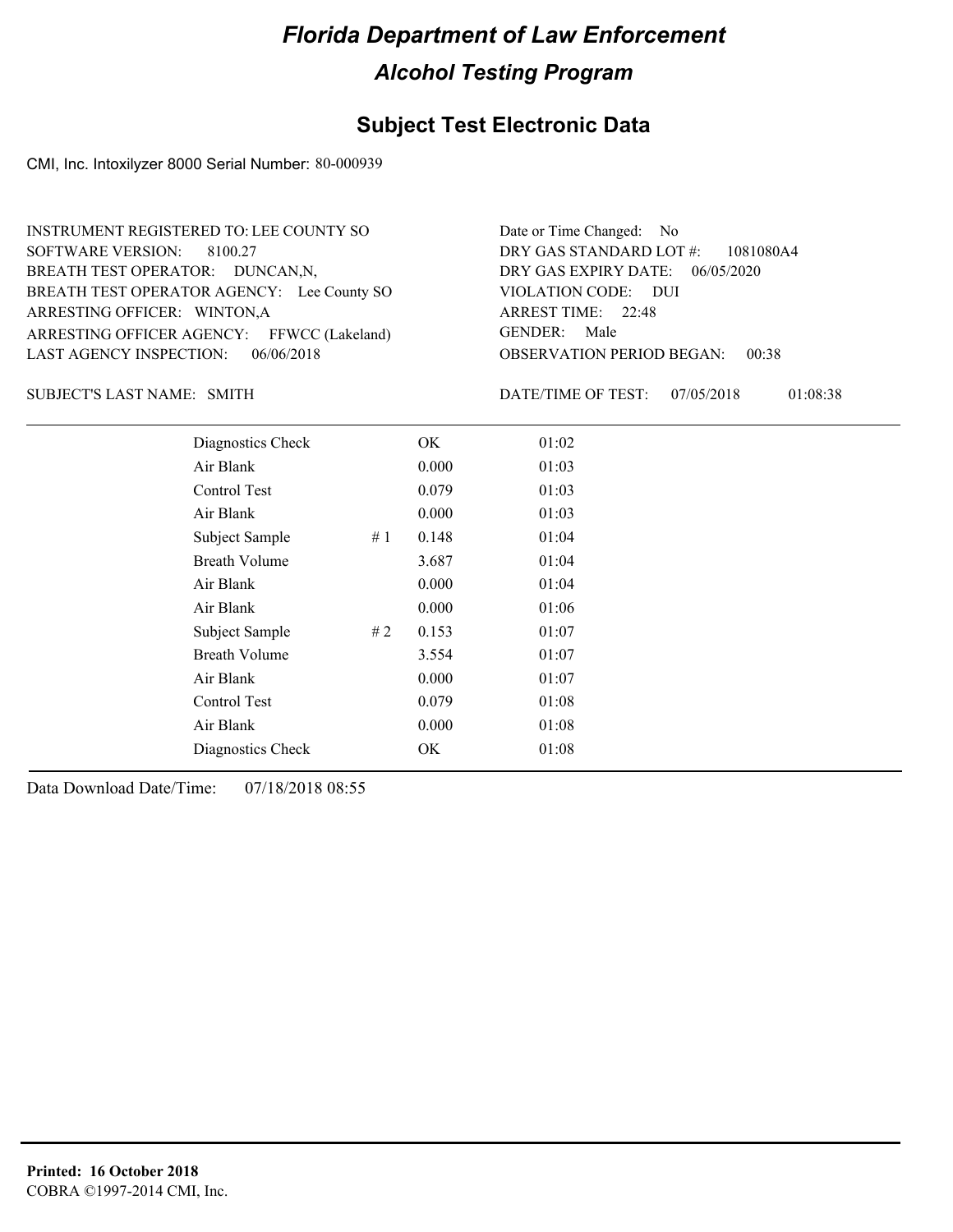### **Subject Test Electronic Data**

CMI, Inc. Intoxilyzer 8000 Serial Number: 80-000939

ARRESTING OFFICER AGENCY: GENDER: Sanibel PD BREATH TEST OPERATOR AGENCY: FHP Troop F VIOLATION CODE: SOFTWARE VERSION: ARRESTING OFFICER: SERRAGO,JAMES BREATH TEST OPERATOR: VALDES,JONATHAN, LAST AGENCY INSPECTION: 06/06/2018 8100.27 INSTRUMENT REGISTERED TO: LEE COUNTY SO

OBSERVATION PERIOD BEGAN: 22:30 VIOLATION CODE: DUI 23:01 ARREST TIME: 06/05/2020 DRY GAS EXPIRY DATE: 1081080A4 DRY GAS STANDARD LOT #: Date or Time Changed: No GENDER: Male

SUBJECT'S LAST NAME: PERRY DATE/TIME OF TEST:

DATE/TIME OF TEST: 07/07/2018 00:29:02

| Diagnostics Check    |    | OK    | 00:19 |
|----------------------|----|-------|-------|
| Air Blank            |    | 0.000 | 00:20 |
| Control Test         |    | 0.079 | 00:20 |
| Air Blank            |    | 0.000 | 00:21 |
| Subject Sample       | #1 | 0.361 | 00:21 |
| <b>Breath Volume</b> |    | 2.414 | 00:21 |
| Air Blank            |    | 0.000 | 00:22 |
| Air Blank            |    | 0.000 | 00:24 |
| Subject Sample       | #2 | 0.337 | 00:24 |
| <b>Breath Volume</b> |    | 2.894 | 00:24 |
| Air Blank            |    | 0.000 | 00:25 |
| Air Blank            |    | 0.000 | 00:27 |
| Subject Sample       | #3 | 0.350 | 00:27 |
| <b>Breath Volume</b> |    | 1.484 | 00:27 |
| Air Blank            |    | 0.000 | 00:28 |
| Control Test         |    | 0.076 | 00:28 |
| Air Blank            |    | 0.000 | 00:28 |
| Diagnostics Check    |    | OK    | 00:29 |
|                      |    |       |       |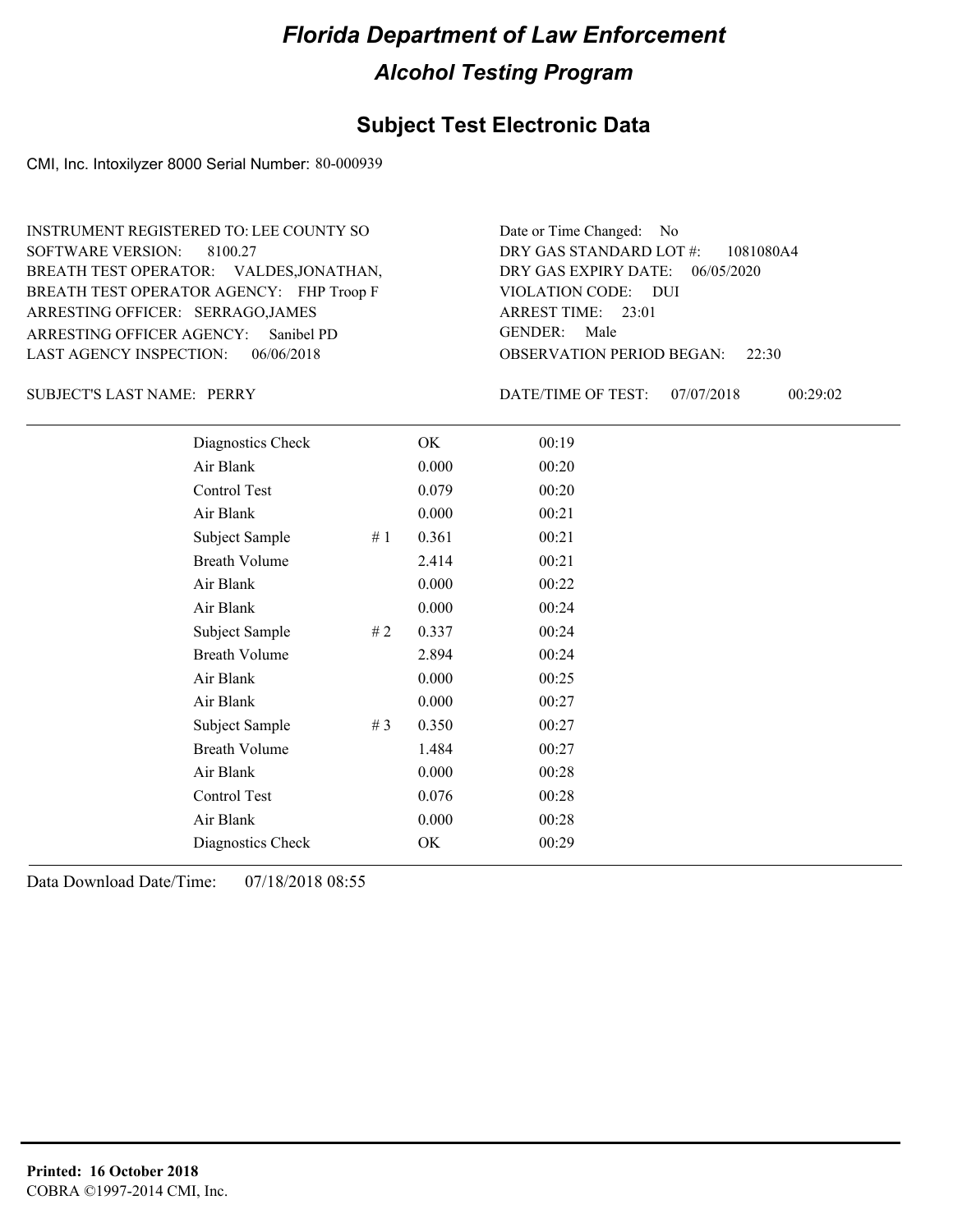### **Subject Test Electronic Data**

CMI, Inc. Intoxilyzer 8000 Serial Number: 80-000939

ARRESTING OFFICER AGENCY: Lee County SO GENDER: BREATH TEST OPERATOR AGENCY: Lee County SO VIOLATION CODE: SOFTWARE VERSION: ARRESTING OFFICER: LINDHOLM,J BREATH TEST OPERATOR: SCHILKE,CARL,E LAST AGENCY INSPECTION: 06/06/2018 8100.27 INSTRUMENT REGISTERED TO: LEE COUNTY SO

OBSERVATION PERIOD BEGAN: 00:36 VIOLATION CODE: DUI 23:55 ARREST TIME: 06/05/2020 DRY GAS EXPIRY DATE: 1081080A4 DRY GAS STANDARD LOT #: Date or Time Changed: No GENDER: Female

LESNAU SUBJECT'S LAST NAME: DATE/TIME OF TEST:

DATE/TIME OF TEST: 07/07/2018 01:08:32

| Diagnostics Check    |       | OK    | 00:58 |
|----------------------|-------|-------|-------|
| Air Blank            |       | 0.000 | 00:59 |
| <b>Control Test</b>  |       | 0.078 | 00:59 |
| Air Blank            |       | 0.000 | 00:59 |
| Subject Sample       | #1    | 0.210 | 01:00 |
| <b>Breath Volume</b> |       | 1.906 | 01:00 |
| Air Blank            |       | 0.000 | 01:01 |
| Air Blank            |       | 0.000 | 01:02 |
| Subject Sample       | #2    | 0.238 | 01:03 |
| <b>Breath Volume</b> |       | 2.851 | 01:03 |
| Air Blank            |       | 0.000 | 01:04 |
| Air Blank            |       | 0.000 | 01:06 |
| Subject Sample       | # $3$ | 0.224 | 01:06 |
| <b>Breath Volume</b> |       | 2.332 | 01:06 |
| Air Blank            |       | 0.000 | 01:07 |
| Control Test         |       | 0.078 | 01:07 |
| Air Blank            |       | 0.000 | 01:08 |
| Diagnostics Check    |       | OK    | 01:08 |
|                      |       |       |       |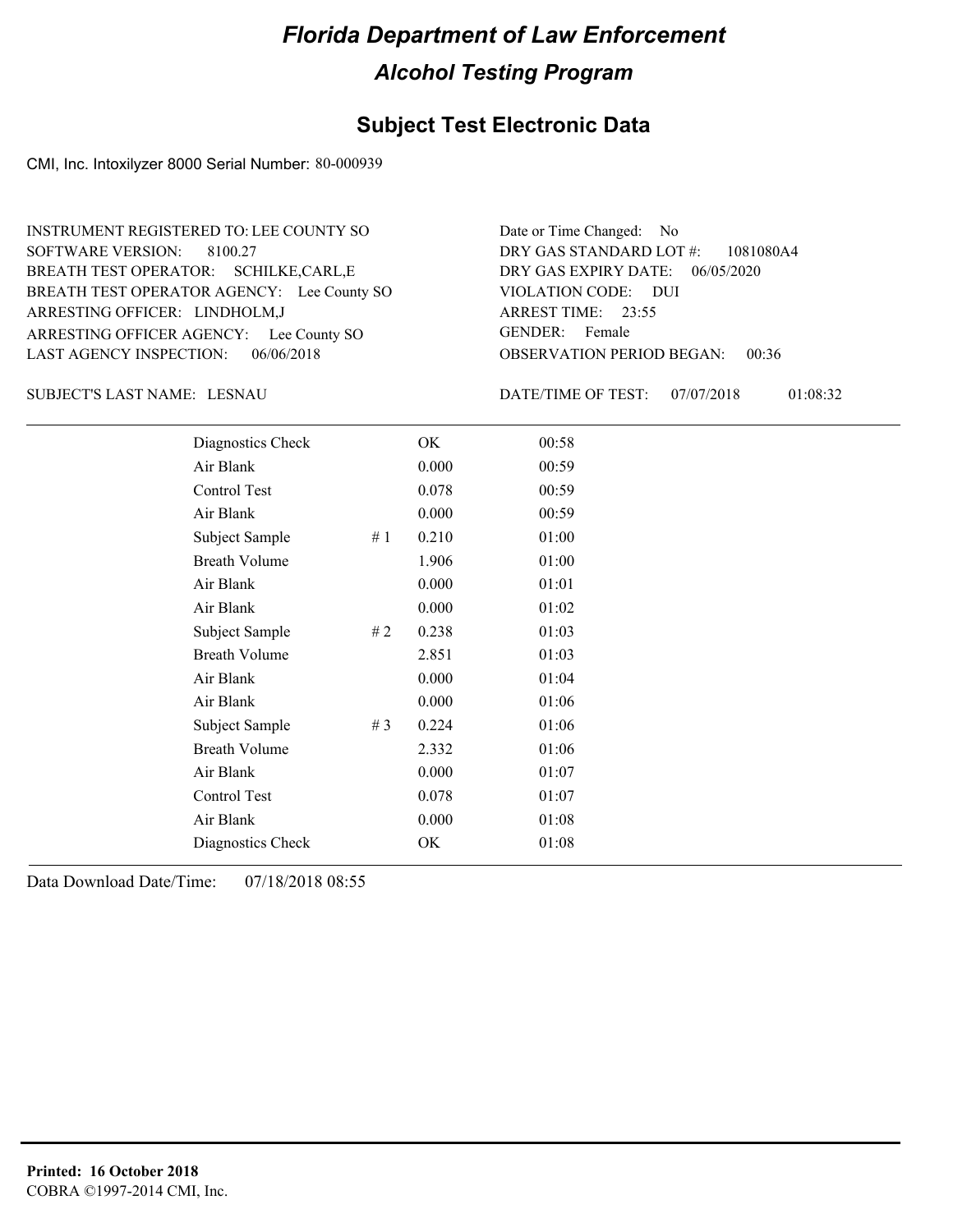### **Subject Test Electronic Data**

CMI, Inc. Intoxilyzer 8000 Serial Number: 80-000939

ARRESTING OFFICER AGENCY: Lee County SO GENDER: BREATH TEST OPERATOR AGENCY: Lee County SO VIOLATION CODE: SOFTWARE VERSION: ARRESTING OFFICER: TROMETER,S BREATH TEST OPERATOR: SCHILKE,CARL,E LAST AGENCY INSPECTION: 06/06/2018 8100.27 INSTRUMENT REGISTERED TO: LEE COUNTY SO

OBSERVATION PERIOD BEGAN: 00:52 VIOLATION CODE: DUI ARREST TIME: 00:28 06/05/2020 DRY GAS EXPIRY DATE: 1081080A4 DRY GAS STANDARD LOT #: Date or Time Changed: No GENDER: Male

GONZALEZ SUBJECT'S LAST NAME: DATE/TIME OF TEST:

DATE/TIME OF TEST: 07/07/2018 01:21:08

| Diagnostics Check    |    | OK    | 01:13 |
|----------------------|----|-------|-------|
| Air Blank            |    | 0.000 | 01:14 |
| Control Test         |    | 0.078 | 01:14 |
| Air Blank            |    | 0.000 | 01:15 |
| Subject Sample       | #1 | 0.263 | 01:16 |
| <b>Breath Volume</b> |    | 1.953 | 01:16 |
| Air Blank            |    | 0.000 | 01:17 |
| Air Blank            |    | 0.000 | 01:18 |
| Subject Sample       | #2 | 0.281 | 01:19 |
| <b>Breath Volume</b> |    | 3.144 | 01:19 |
| Air Blank            |    | 0.000 | 01:20 |
| Control Test         |    | 0.077 | 01:20 |
| Air Blank            |    | 0.000 | 01:21 |
| Diagnostics Check    |    | OK.   | 01:21 |
|                      |    |       |       |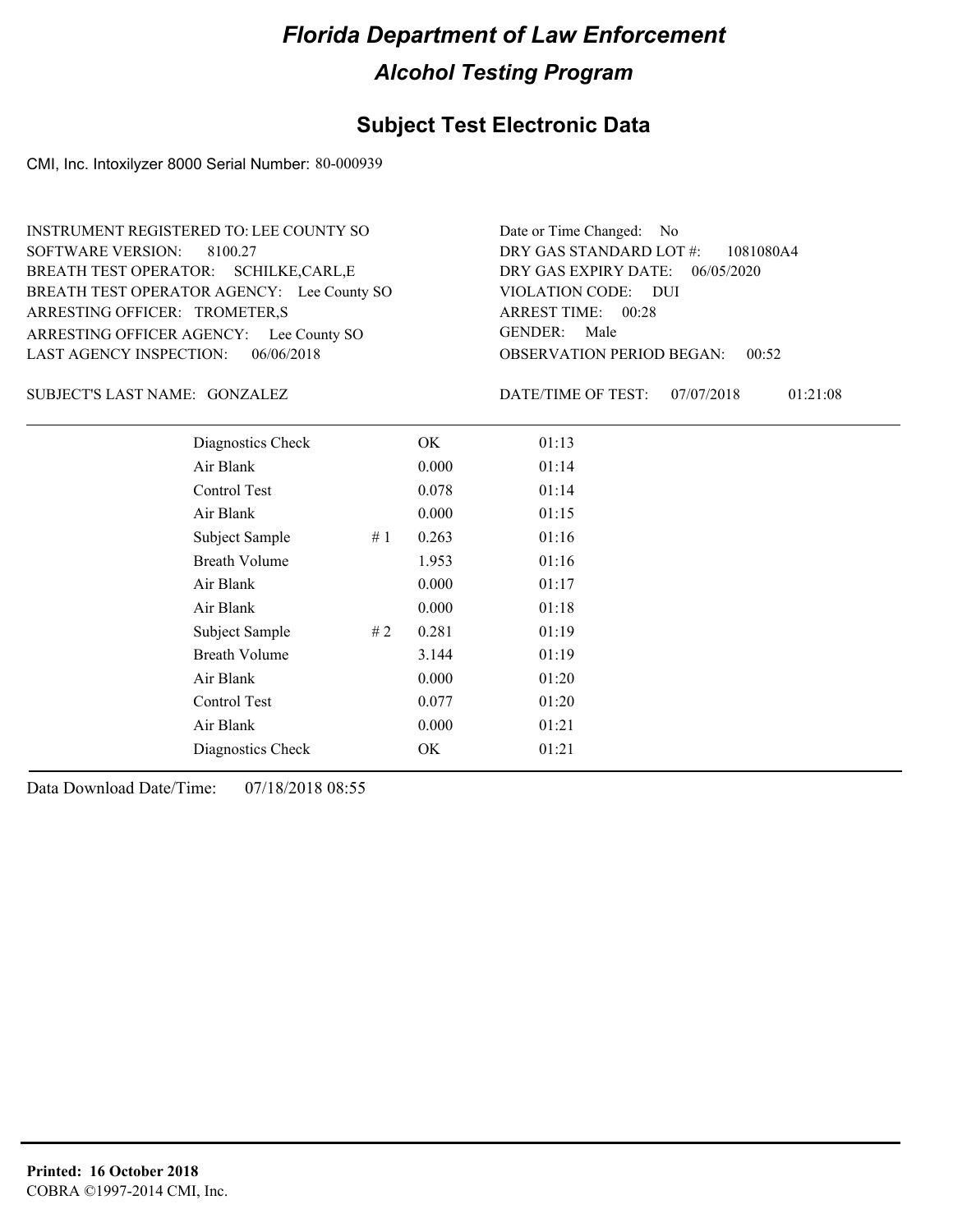### **Subject Test Electronic Data**

CMI, Inc. Intoxilyzer 8000 Serial Number: 80-000939

ARRESTING OFFICER AGENCY: Lee County SO GENDER: BREATH TEST OPERATOR AGENCY: Lee County SO VIOLATION CODE: SOFTWARE VERSION: 8100.27 ARRESTING OFFICER: MEYERS,F BREATH TEST OPERATOR: MEYERS,F,E LAST AGENCY INSPECTION: 06/06/2018 INSTRUMENT REGISTERED TO: LEE COUNTY SO

OBSERVATION PERIOD BEGAN: 03:58 VIOLATION CODE: DUI 03:40 ARREST TIME: 06/05/2020 DRY GAS EXPIRY DATE: 1081080A4 DRY GAS STANDARD LOT #: Date or Time Changed: No GENDER: Male

SUBJECT'S LAST NAME: PHILLIPS **Example 20 SOME** DATE/TIME OF TEST:

DATE/TIME OF TEST: 07/07/2018 04:28:45

| Diagnostics Check    | OK    | 04:22 |
|----------------------|-------|-------|
| Air Blank            | 0.000 | 04:23 |
| Control Test         | 0.079 | 04:23 |
| Air Blank            | 0.000 | 04:23 |
| Subject Sample<br>#1 | 0.146 | 04:24 |
| <b>Breath Volume</b> | 1.621 | 04:24 |
| Air Blank            | 0.000 | 04:24 |
| Air Blank            | 0.000 | 04:26 |
| Subject Sample<br>#2 | 0.147 | 04:27 |
| <b>Breath Volume</b> | 1.507 | 04:27 |
| Air Blank            | 0.000 | 04:27 |
| Control Test         | 0.079 | 04:28 |
| Air Blank            | 0.000 | 04:28 |
| Diagnostics Check    | OK    | 04:28 |
|                      |       |       |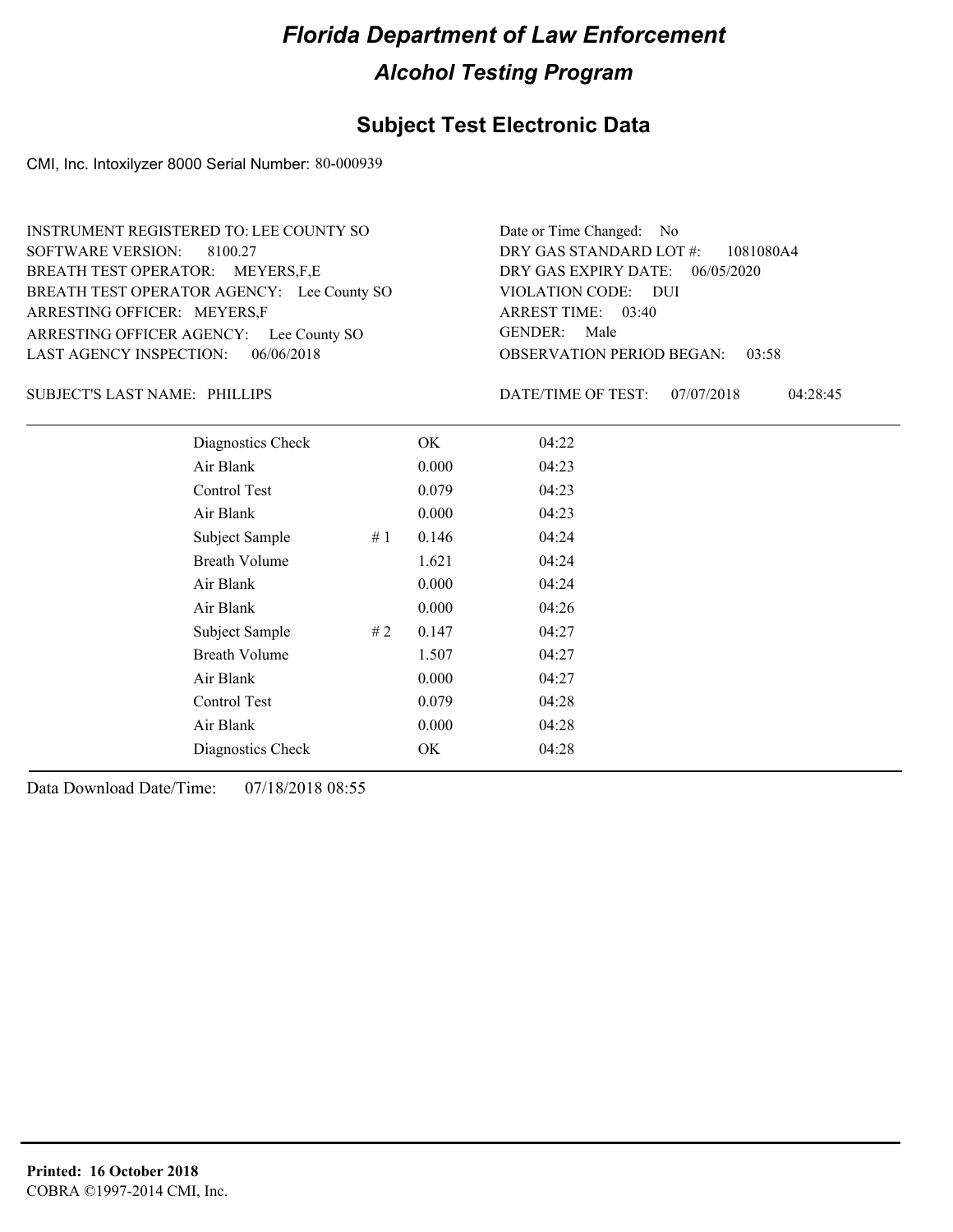### **Subject Test Electronic Data**

CMI, Inc. Intoxilyzer 8000 Serial Number: 80-000939

ARRESTING OFFICER AGENCY: Lee County SO GENDER: BREATH TEST OPERATOR AGENCY: Lee County SO VIOLATION CODE: SOFTWARE VERSION: 8100.27 ARRESTING OFFICER: SCHILKE,CARL BREATH TEST OPERATOR: SCHILKE,CARL,E LAST AGENCY INSPECTION: 06/06/2018 INSTRUMENT REGISTERED TO: LEE COUNTY SO

OBSERVATION PERIOD BEGAN: 22:50 VIOLATION CODE: DUI ARREST TIME: 22:14 06/05/2020 DRY GAS EXPIRY DATE: 1081080A4 DRY GAS STANDARD LOT #: Date or Time Changed: No GENDER: Female

ALBERT SUBJECT'S LAST NAME: DATE/TIME OF TEST:

DATE/TIME OF TEST: 07/07/2018 23:18:53

| Diagnostics Check    | OK    | 23:12 |
|----------------------|-------|-------|
| Air Blank            | 0.000 | 23:13 |
| Control Test         | 0.079 | 23:13 |
| Air Blank            | 0.000 | 23:14 |
| Subject Sample<br>#1 | 0.116 | 23:14 |
| <b>Breath Volume</b> | 1.632 | 23:14 |
| Air Blank            | 0.000 | 23:14 |
| Air Blank            | 0.000 | 23:16 |
| Subject Sample<br>#2 | 0.117 | 23:17 |
| <b>Breath Volume</b> | 1.703 | 23:17 |
| Air Blank            | 0.000 | 23:17 |
| Control Test         | 0.080 | 23:18 |
| Air Blank            | 0.000 | 23:18 |
| Diagnostics Check    | OK    | 23:18 |
|                      |       |       |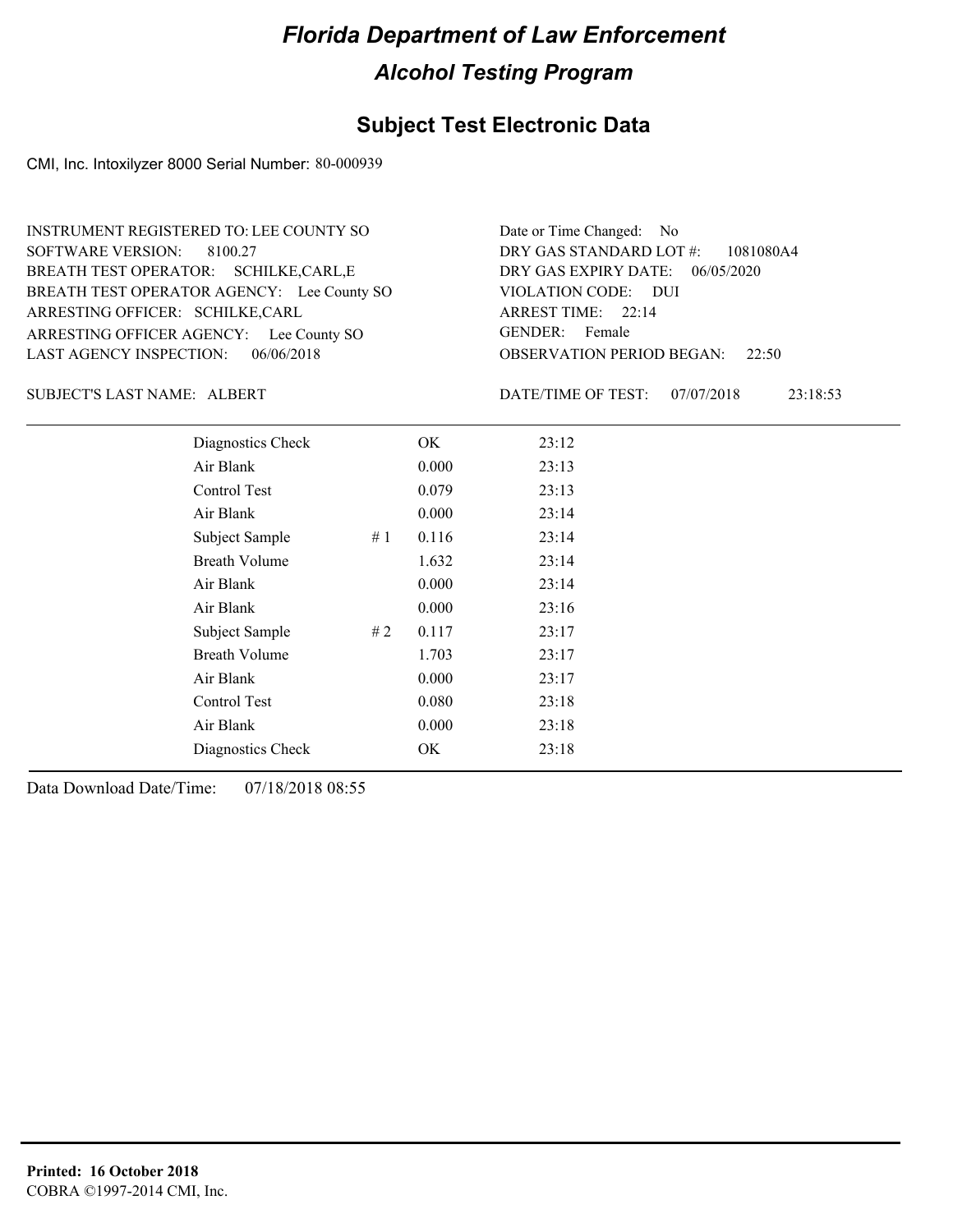### **Subject Test Electronic Data**

CMI, Inc. Intoxilyzer 8000 Serial Number: 80-000939

ARRESTING OFFICER AGENCY: Lee County SO GENDER: BREATH TEST OPERATOR AGENCY: Lee County SO VIOLATION CODE: SOFTWARE VERSION: 8100.27 ARRESTING OFFICER: LINDHOLM,J BREATH TEST OPERATOR: MEYERS,F,E LAST AGENCY INSPECTION: 06/06/2018 INSTRUMENT REGISTERED TO: LEE COUNTY SO

OBSERVATION PERIOD BEGAN: 01:00 VIOLATION CODE: DUI ARREST TIME: 00:25 06/05/2020 DRY GAS EXPIRY DATE: 1081080A4 DRY GAS STANDARD LOT #: Date or Time Changed: No GENDER: Female

AGUIRRE LUVIANO SUBJECT'S LAST NAME: DATE/TIME OF TEST:

DATE/TIME OF TEST: 07/08/2018 01:30:50

| Diagnostics Check    |    | OK    | 01:23 |
|----------------------|----|-------|-------|
| Air Blank            |    | 0.000 | 01:24 |
| Control Test         |    | 0.078 | 01:24 |
| Air Blank            |    | 0.000 | 01:25 |
| Subject Sample       | #1 | 0.145 | 01:25 |
| <b>Breath Volume</b> |    | 2.316 | 01:25 |
| Air Blank            |    | 0.000 | 01:26 |
| Air Blank            |    | 0.000 | 01:28 |
| Subject Sample       | #2 | 0.141 | 01:29 |
| <b>Breath Volume</b> |    | 1.562 | 01:29 |
| Air Blank            |    | 0.000 | 01:29 |
| Control Test         |    | 0.079 | 01:30 |
| Air Blank            |    | 0.000 | 01:30 |
| Diagnostics Check    |    | OK    | 01:30 |
|                      |    |       |       |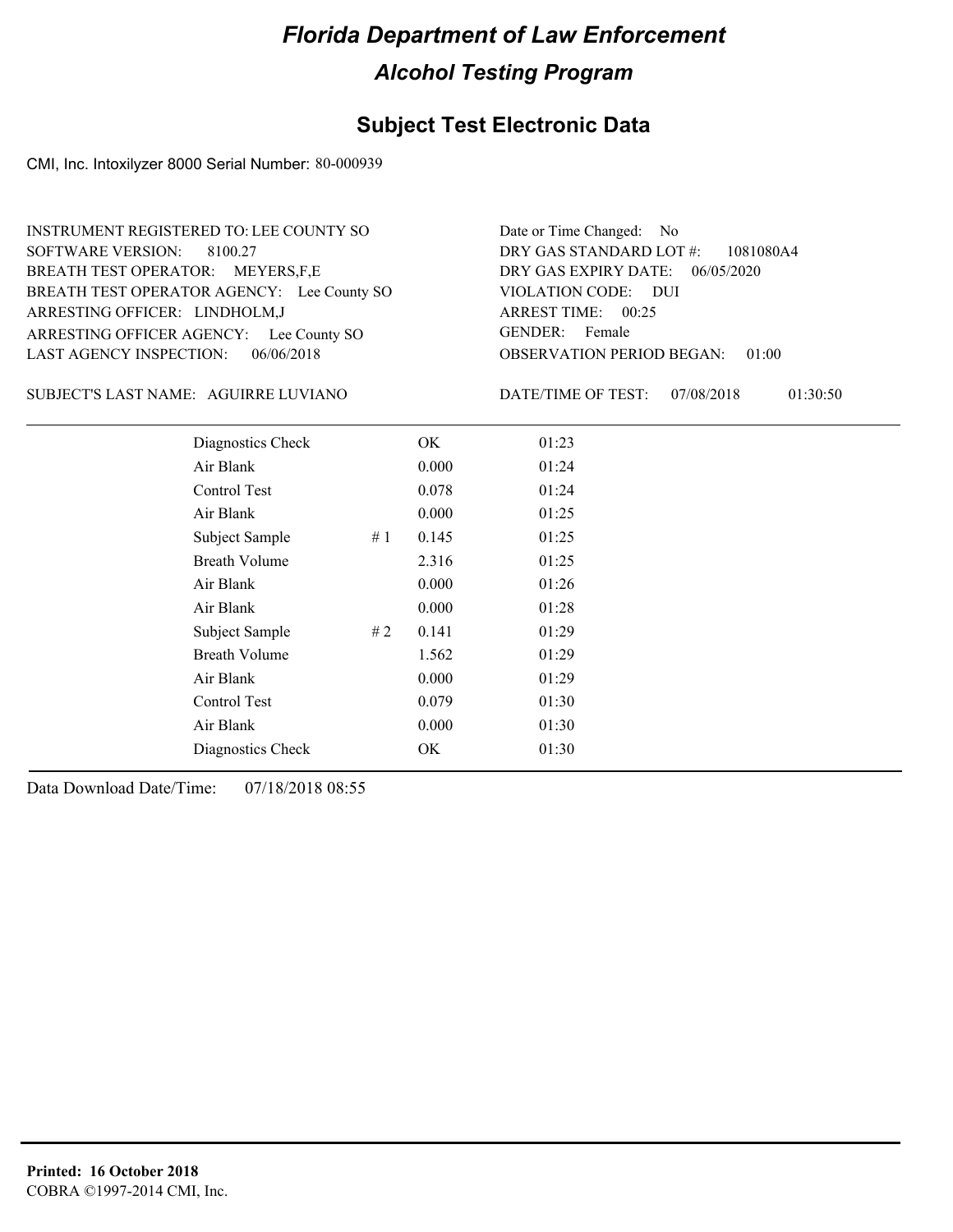### **Subject Test Electronic Data**

CMI, Inc. Intoxilyzer 8000 Serial Number: 80-000939

ARRESTING OFFICER AGENCY: Lee County SO GENDER: BREATH TEST OPERATOR AGENCY: Lee County SO VIOLATION CODE: SOFTWARE VERSION: 8100.27 ARRESTING OFFICER: MEYERS,F BREATH TEST OPERATOR: MEYERS,F,E LAST AGENCY INSPECTION: 06/06/2018 INSTRUMENT REGISTERED TO: LEE COUNTY SO

OBSERVATION PERIOD BEGAN: 19:44 VIOLATION CODE: DUI ARREST TIME: 19:35 06/05/2020 DRY GAS EXPIRY DATE: 1081080A4 DRY GAS STANDARD LOT #: Date or Time Changed: No GENDER: Male

SUBJECT'S LAST NAME: SWANSON DATE/TIME OF TEST:

DATE/TIME OF TEST: 07/11/2018 20:13:43

| Diagnostics Check    |    | OK    | 20:07 |
|----------------------|----|-------|-------|
| Air Blank            |    | 0.000 | 20:08 |
| Control Test         |    | 0.080 | 20:08 |
| Air Blank            |    | 0.000 | 20:08 |
| Subject Sample       | #1 | 0.013 | 20:09 |
| <b>Breath Volume</b> |    | 3.976 | 20:09 |
| Air Blank            |    | 0.000 | 20:09 |
| Air Blank            |    | 0.000 | 20:11 |
| Subject Sample       | #2 | 0.013 | 20:12 |
| <b>Breath Volume</b> |    | 3.863 | 20:12 |
| Air Blank            |    | 0.000 | 20:12 |
| Control Test         |    | 0.078 | 20:13 |
| Air Blank            |    | 0.000 | 20:13 |
| Diagnostics Check    |    | OK    | 20:13 |
|                      |    |       |       |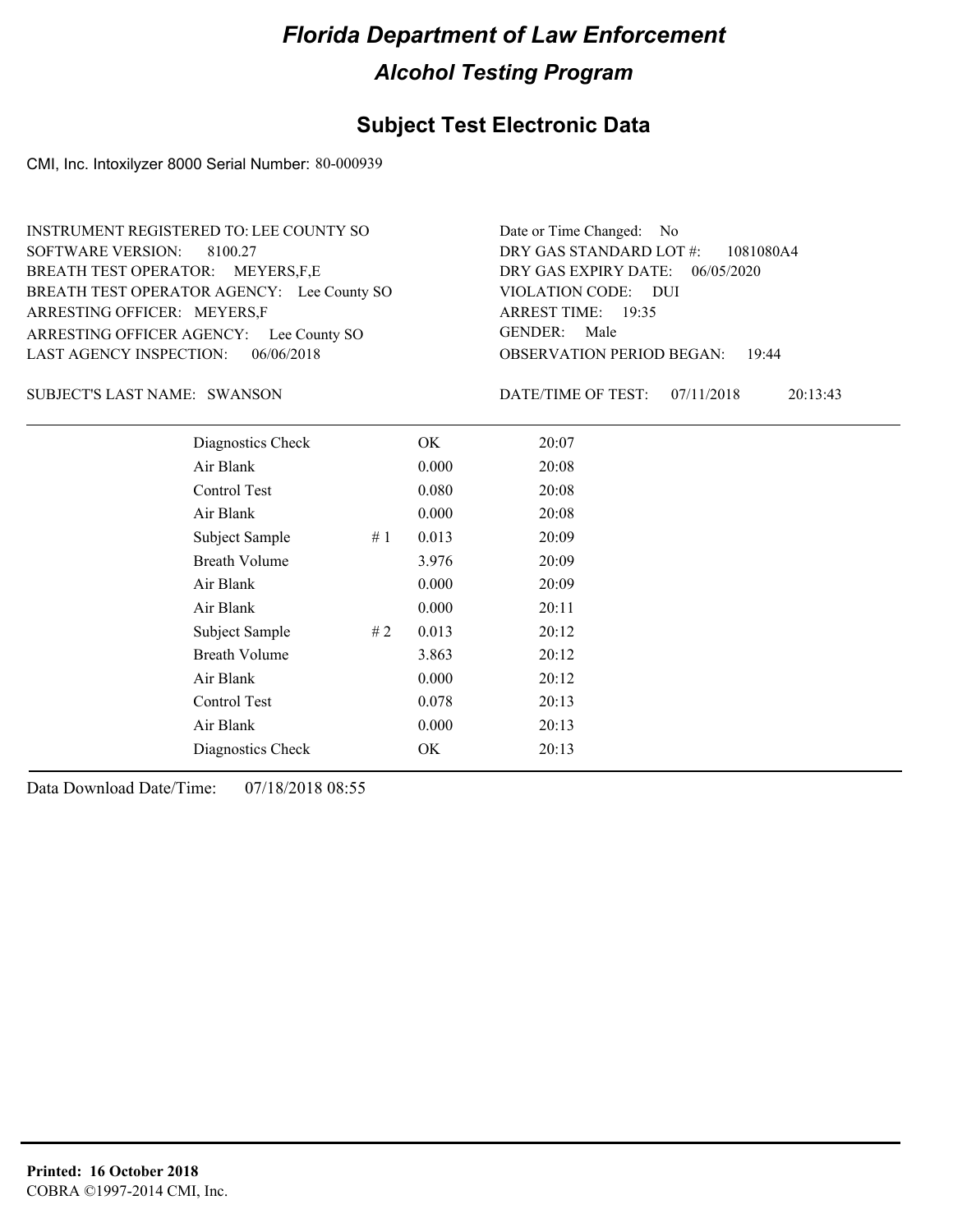### **Subject Test Electronic Data**

CMI, Inc. Intoxilyzer 8000 Serial Number: 80-000939

ARRESTING OFFICER AGENCY: Lee County SO GENDER: BREATH TEST OPERATOR AGENCY: Lee County SO VIOLATION CODE: SOFTWARE VERSION: ARRESTING OFFICER: BROWN, EARTHEN BREATH TEST OPERATOR: BROWN,EARTHEN,A LAST AGENCY INSPECTION: 06/06/2018 8100.27 INSTRUMENT REGISTERED TO: LEE COUNTY SO

OBSERVATION PERIOD BEGAN: 02:43 VIOLATION CODE: DUI 02:29 ARREST TIME: 06/05/2020 DRY GAS EXPIRY DATE: 1081080A4 DRY GAS STANDARD LOT #: Date or Time Changed: No GENDER: Male

SUBJECT'S LAST NAME: SIMPSON DATE/TIME OF TEST:

DATE/TIME OF TEST: 07/13/2018 03:13:57

| Diagnostics Check    |    | OK    | 03:07 |
|----------------------|----|-------|-------|
| Air Blank            |    | 0.000 | 03:07 |
| Control Test         |    | 0.080 | 03:07 |
| Air Blank            |    | 0.000 | 03:08 |
| Subject Sample       | #1 | 0.081 | 03:09 |
| <b>Breath Volume</b> |    | 1.125 | 03:09 |
| Air Blank            |    | 0.000 | 03:09 |
| Air Blank            |    | 0.000 | 03:11 |
| Subject Sample       | #2 | 0.080 | 03:12 |
| <b>Breath Volume</b> |    | 1.128 | 03:12 |
| Air Blank            |    | 0.000 | 03:13 |
| Control Test         |    | 0.079 | 03:13 |
| Air Blank            |    | 0.000 | 03:13 |
| Diagnostics Check    |    | OK    | 03:13 |
|                      |    |       |       |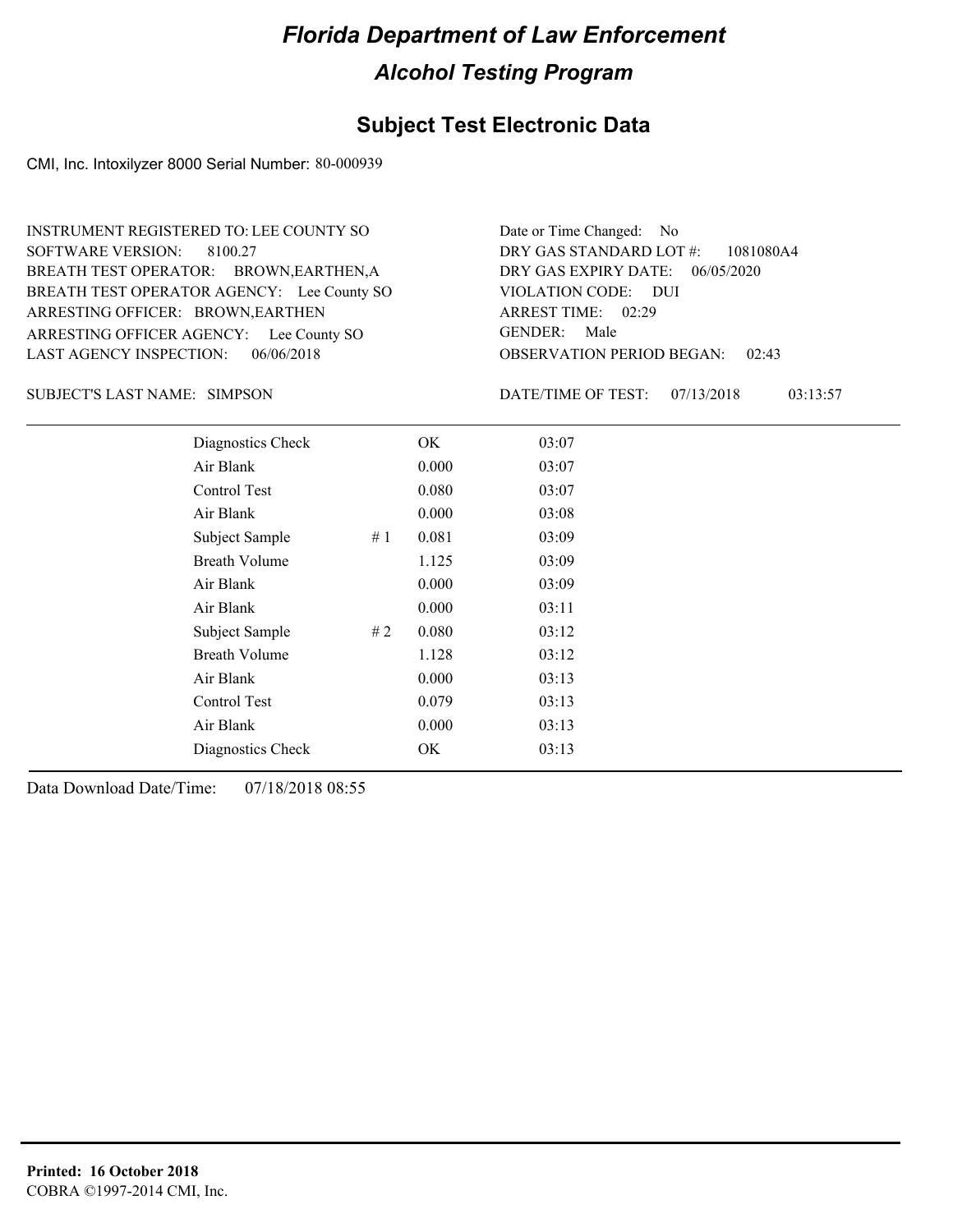### **Subject Test Electronic Data**

CMI, Inc. Intoxilyzer 8000 Serial Number: 80-000939

ARRESTING OFFICER AGENCY: Lee County SO GENDER: BREATH TEST OPERATOR AGENCY: Lee County SO VIOLATION CODE: SOFTWARE VERSION: 8100.27 ARRESTING OFFICER: SMITH,JOSIAH BREATH TEST OPERATOR: SMITH,JOSIAH,R LAST AGENCY INSPECTION: 06/06/2018 INSTRUMENT REGISTERED TO: LEE COUNTY SO

OBSERVATION PERIOD BEGAN: 20:38 VIOLATION CODE: DUI ARREST TIME: 20:13 06/05/2020 DRY GAS EXPIRY DATE: 1081080A4 DRY GAS STANDARD LOT #: Date or Time Changed: No GENDER: Female

SUBJECT'S LAST NAME: MINTZ **Example 20 SUBJECT'S LAST NAME:** MINTZ

DATE/TIME OF TEST: 07/13/2018 21:07:08

| Diagnostics Check    | OK    | 21:00 |
|----------------------|-------|-------|
| Air Blank            | 0.000 | 21:01 |
| Control Test         | 0.080 | 21:01 |
| Air Blank            | 0.000 | 21:02 |
| Subject Sample<br>#1 | 0.207 | 21:02 |
| <b>Breath Volume</b> | 2.394 | 21:02 |
| Air Blank            | 0.000 | 21:03 |
| Air Blank            | 0.000 | 21:05 |
| Subject Sample<br>#2 | 0.209 | 21:05 |
| <b>Breath Volume</b> | 2.437 | 21:05 |
| Air Blank            | 0.000 | 21:06 |
| Control Test         | 0.079 | 21:06 |
| Air Blank            | 0.000 | 21:07 |
| Diagnostics Check    | OK    | 21:07 |
|                      |       |       |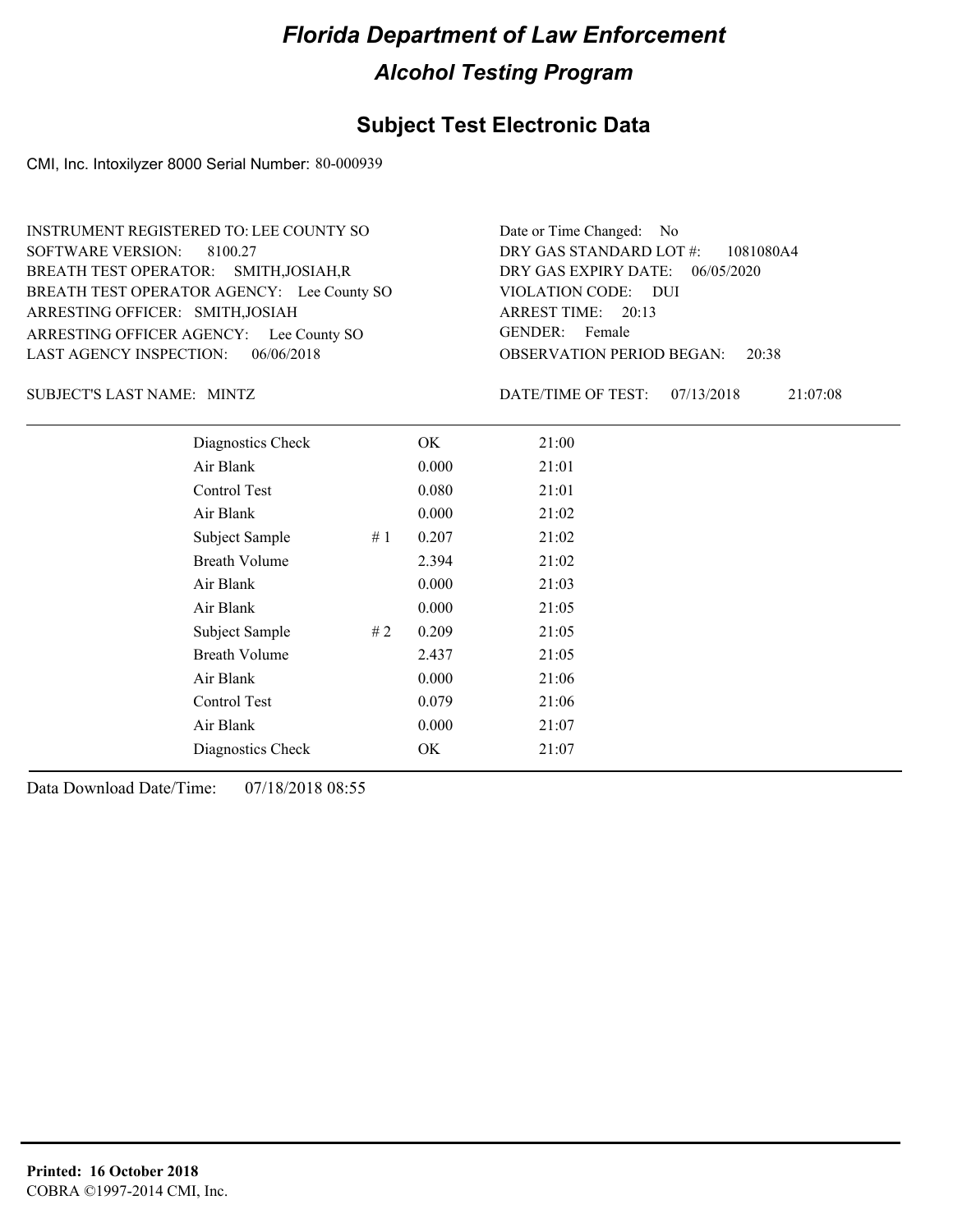### **Subject Test Electronic Data**

CMI, Inc. Intoxilyzer 8000 Serial Number: 80-000939

ARRESTING OFFICER AGENCY: Lee County SO GENDER: BREATH TEST OPERATOR AGENCY: Lee County SO VIOLATION CODE: SOFTWARE VERSION: ARRESTING OFFICER: HALL, CHRISTINE BREATH TEST OPERATOR: HALL,CHRISTINE, LAST AGENCY INSPECTION: 06/06/2018 8100.27 INSTRUMENT REGISTERED TO: LEE COUNTY SO

OBSERVATION PERIOD BEGAN: 23:06 VIOLATION CODE: DUI ARREST TIME: 22:24 06/05/2020 DRY GAS EXPIRY DATE: 1081080A4 DRY GAS STANDARD LOT #: Date or Time Changed: No GENDER: Female

SUBJECT'S LAST NAME: LYONS DATE/TIME OF TEST:

DATE/TIME OF TEST: 07/13/2018 23:42:49

| Diagnostics Check    | OK    | 23:34 |
|----------------------|-------|-------|
| Air Blank            | 0.000 | 23:35 |
| Control Test         | 0.079 | 23:35 |
| Air Blank            | 0.000 | 23:35 |
| Subject Sample<br>#1 | 0.166 | 23:36 |
| <b>Breath Volume</b> | 1.316 | 23:36 |
| Air Blank            | 0.000 | 23:37 |
| Air Blank            | 0.000 | 23:39 |
| Subject Sample<br>#2 | 0.155 | 23:41 |
| <b>Breath Volume</b> | 1.707 | 23:41 |
| Air Blank            | 0.000 | 23:41 |
| Control Test         | 0.080 | 23:42 |
| Air Blank            | 0.000 | 23:42 |
| Diagnostics Check    | OK    | 23:42 |
|                      |       |       |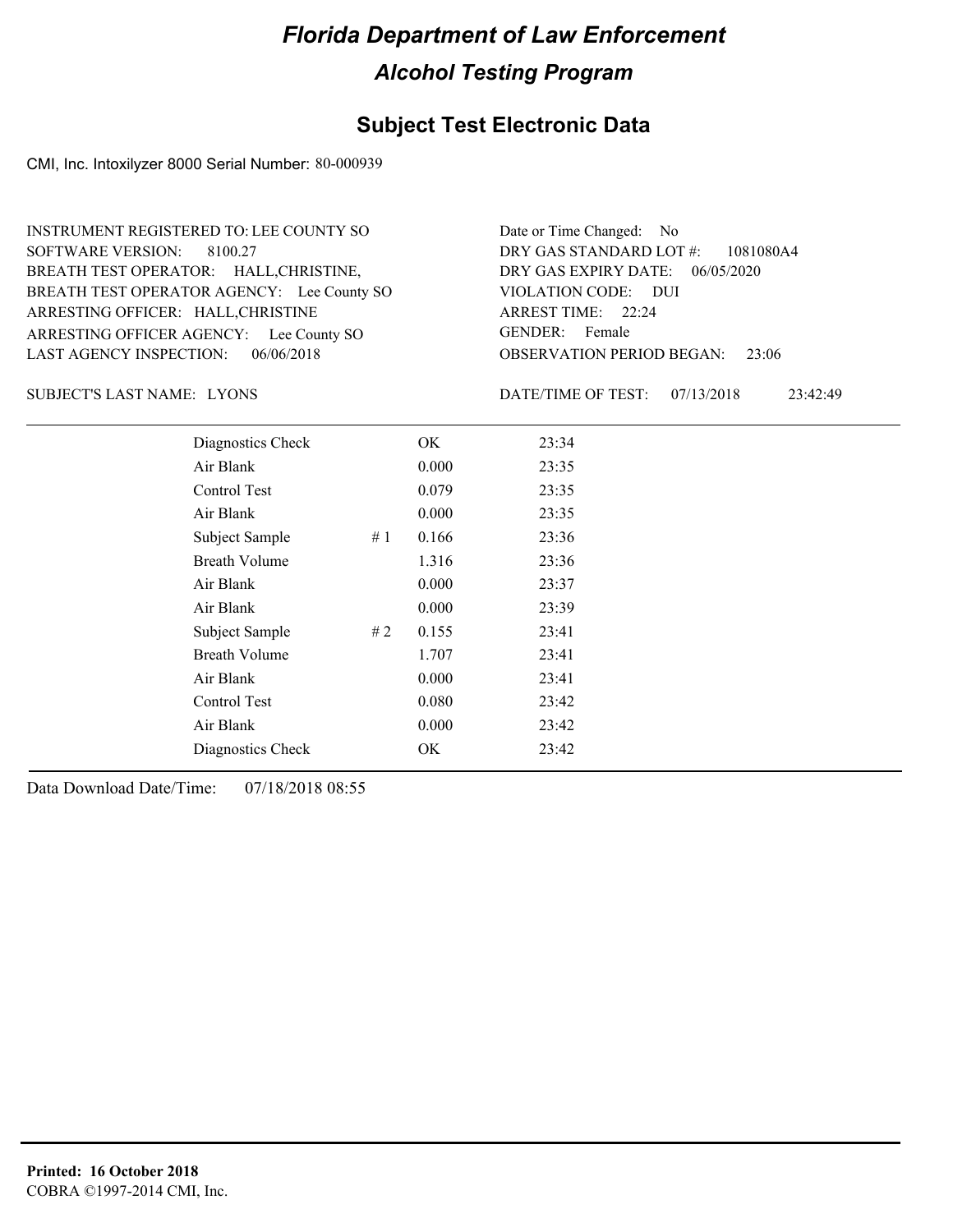### **Subject Test Electronic Data**

CMI, Inc. Intoxilyzer 8000 Serial Number: 80-000939

ARRESTING OFFICER AGENCY: Lee County SO GENDER: BREATH TEST OPERATOR AGENCY: Lee County SO VIOLATION CODE: SOFTWARE VERSION: ARRESTING OFFICER: HALL, CHRISTINE BREATH TEST OPERATOR: HALL,CHRISTINE, LAST AGENCY INSPECTION: 06/06/2018 8100.27 INSTRUMENT REGISTERED TO: LEE COUNTY SO

OBSERVATION PERIOD BEGAN: 02:45 VIOLATION CODE: DUI 02:22 ARREST TIME: 06/05/2020 DRY GAS EXPIRY DATE: 1081080A4 DRY GAS STANDARD LOT #: Date or Time Changed: No GENDER: Male

SUBJECT'S LAST NAME: SHOTWELL DATE/TIME OF TEST:

DATE/TIME OF TEST: 07/14/2018 03:16:45

| Diagnostics Check    |     | OK    | 03:10 |
|----------------------|-----|-------|-------|
| Air Blank            |     | 0.000 | 03:10 |
| Control Test         |     | 0.079 | 03:11 |
| Air Blank            |     | 0.000 | 03:11 |
| Subject Sample       | #1  | 0.153 | 03:12 |
| <b>Breath Volume</b> |     | 1.886 | 03:12 |
| Air Blank            |     | 0.000 | 03:12 |
| Air Blank            |     | 0.000 | 03:14 |
| Subject Sample       | # 2 | 0.155 | 03:15 |
| <b>Breath Volume</b> |     | 2.007 | 03:15 |
| Air Blank            |     | 0.000 | 03:15 |
| Control Test         |     | 0.080 | 03:16 |
| Air Blank            |     | 0.000 | 03:16 |
| Diagnostics Check    |     | OK    | 03:16 |
|                      |     |       |       |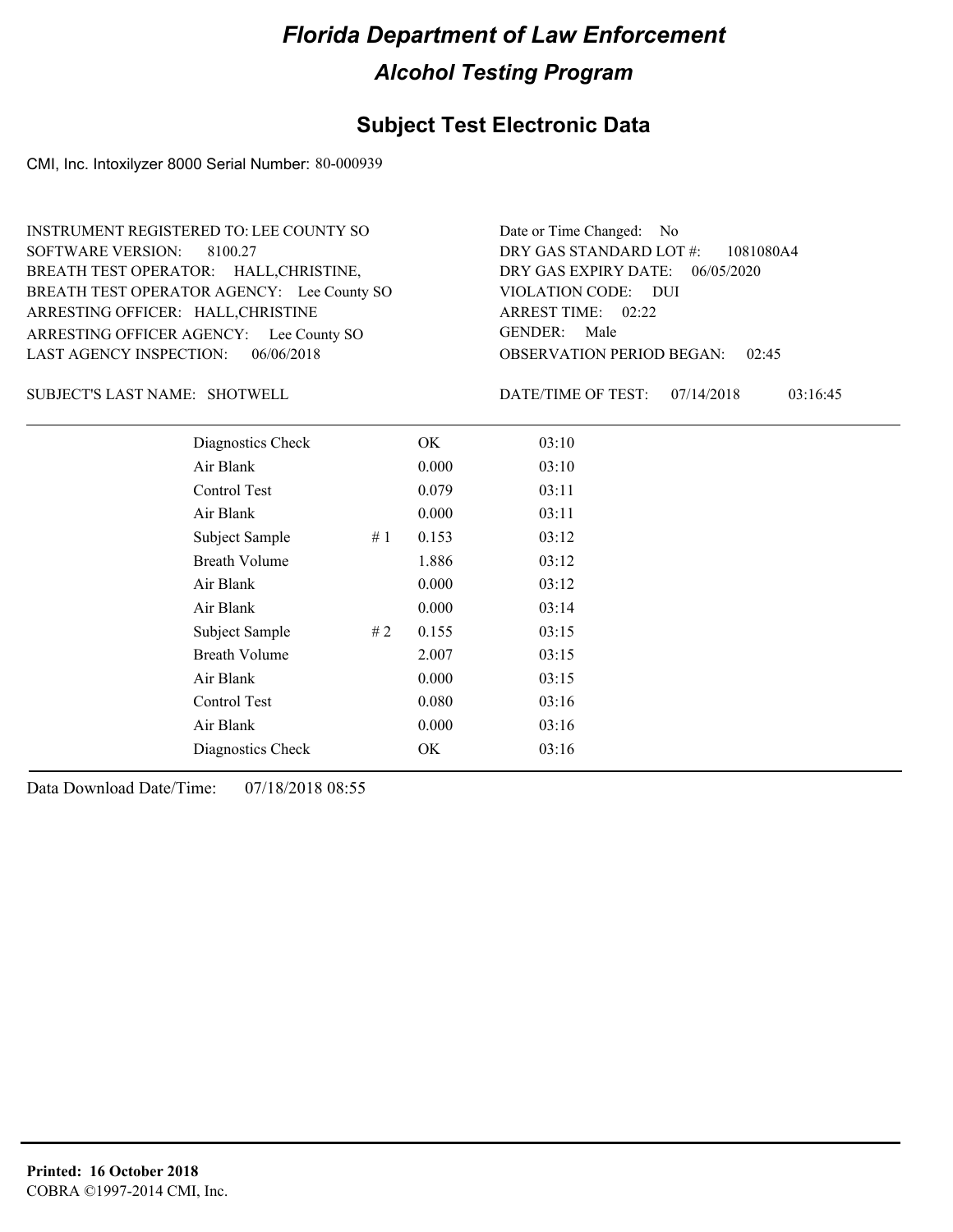### **Subject Test Electronic Data**

CMI, Inc. Intoxilyzer 8000 Serial Number: 80-000939

ARRESTING OFFICER AGENCY: Lee County SO GENDER: BREATH TEST OPERATOR AGENCY: Lee County SO VIOLATION CODE: SOFTWARE VERSION: ARRESTING OFFICER: SELLERS,TIFFANY BREATH TEST OPERATOR: BELL,JOSEPH,G LAST AGENCY INSPECTION: 06/06/2018 8100.27 INSTRUMENT REGISTERED TO: LEE COUNTY SO

OBSERVATION PERIOD BEGAN: 19:31 VIOLATION CODE: DUI ARREST TIME: 18:56 DRY GAS EXPIRY DATE: 06/05/2020 1081080A4 DRY GAS STANDARD LOT #: Date or Time Changed: No GENDER: Female

#### SUBJECT'S LAST NAME: WILLIAMS DATE/TIME OF TEST:

DATE/TIME OF TEST: 07/14/2018 20:20:05

| Diagnostics Check    |    | OK    | 20:13 |
|----------------------|----|-------|-------|
| Air Blank            |    | 0.000 | 20:14 |
| Control Test         |    | 0.080 | 20:14 |
| Air Blank            |    | 0.000 | 20:14 |
| Subject Sample       | #1 | 0.266 | 20:15 |
| <b>Breath Volume</b> |    | 2.886 | 20:15 |
| Air Blank            |    | 0.000 | 20:16 |
| Air Blank            |    | 0.000 | 20:17 |
| Subject Sample       | #2 | 0.261 | 20:18 |
| <b>Breath Volume</b> |    | 2.855 | 20:18 |
| Air Blank            |    | 0.000 | 20:19 |
| Control Test         |    | 0.078 | 20:19 |
| Air Blank            |    | 0.000 | 20:20 |
| Diagnostics Check    |    | OK    | 20:20 |
|                      |    |       |       |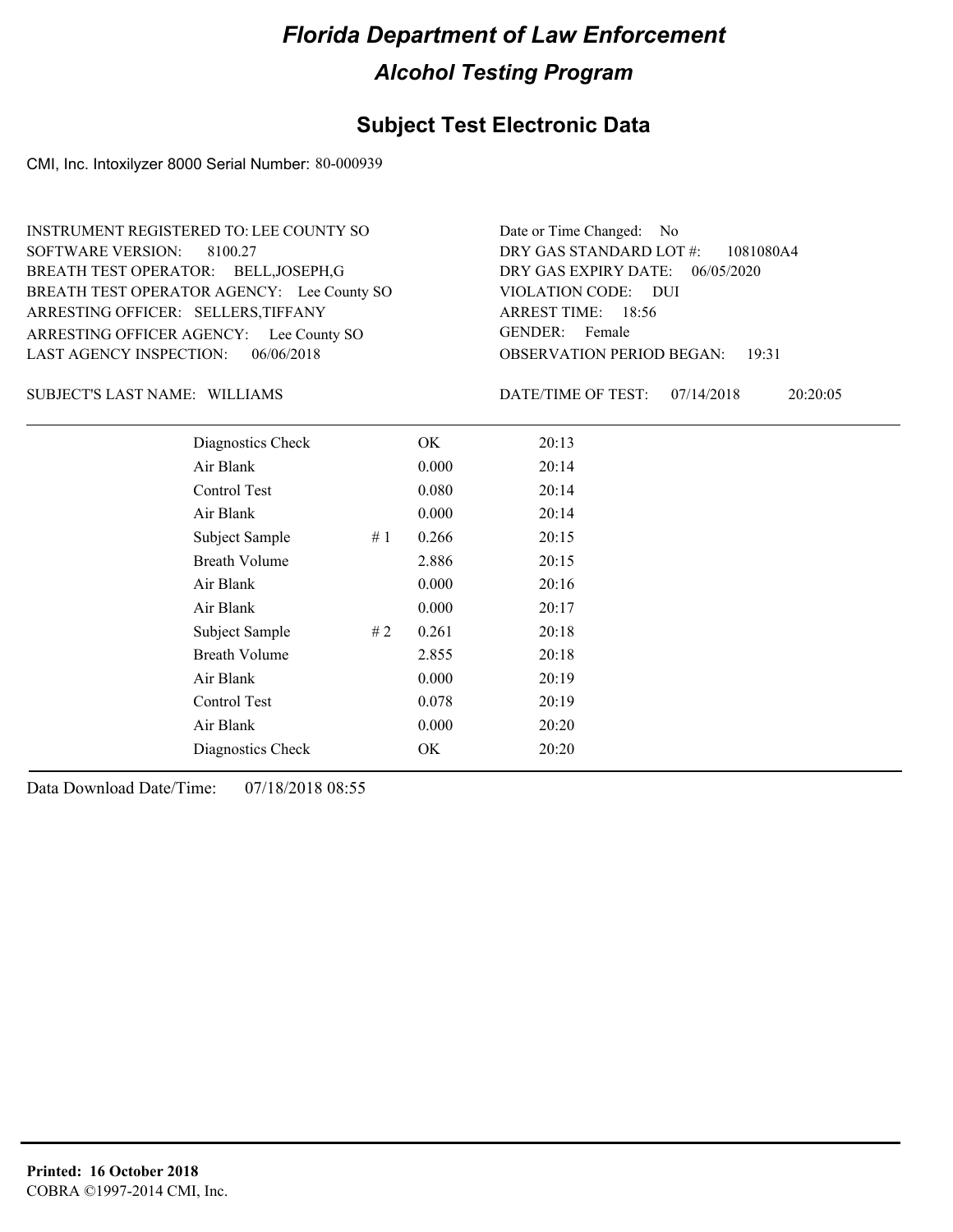### **Subject Test Electronic Data**

CMI, Inc. Intoxilyzer 8000 Serial Number: 80-000939

| <b>SOFTWARE VERSION:</b><br>DRY GAS STANDARD LOT #:<br>8100.27<br>1081080A4<br><b>BREATH TEST OPERATOR:</b><br>DRY GAS EXPIRY DATE:<br>SMITH, JOSIAH, R<br>06/05/2020<br>BREATH TEST OPERATOR AGENCY: Lee County SO<br>VIOLATION CODE: DUI<br>ARREST TIME: 02:13<br>ARRESTING OFFICER: SMITH, JOSIAH<br><b>GENDER:</b><br>Male<br>ARRESTING OFFICER AGENCY: Lee County SO<br><b>LAST AGENCY INSPECTION:</b><br>06/06/2018<br><b>OBSERVATION PERIOD BEGAN:</b><br>02:32<br>DATE/TIME OF TEST:<br><b>SUBJECT'S LAST NAME: SAMPSON</b><br>07/15/2018<br>03:05:16<br>Diagnostics Check<br>OK.<br>02:59<br>Air Blank<br>0.000<br>03:00<br>Control Test<br>03:00<br>0.079 | <b>INSTRUMENT REGISTERED TO: LEE COUNTY SO</b> |  | Date or Time Changed: | N <sub>o</sub> |  |  |  |
|---------------------------------------------------------------------------------------------------------------------------------------------------------------------------------------------------------------------------------------------------------------------------------------------------------------------------------------------------------------------------------------------------------------------------------------------------------------------------------------------------------------------------------------------------------------------------------------------------------------------------------------------------------------------|------------------------------------------------|--|-----------------------|----------------|--|--|--|
|                                                                                                                                                                                                                                                                                                                                                                                                                                                                                                                                                                                                                                                                     |                                                |  |                       |                |  |  |  |
|                                                                                                                                                                                                                                                                                                                                                                                                                                                                                                                                                                                                                                                                     |                                                |  |                       |                |  |  |  |
|                                                                                                                                                                                                                                                                                                                                                                                                                                                                                                                                                                                                                                                                     |                                                |  |                       |                |  |  |  |
|                                                                                                                                                                                                                                                                                                                                                                                                                                                                                                                                                                                                                                                                     |                                                |  |                       |                |  |  |  |
|                                                                                                                                                                                                                                                                                                                                                                                                                                                                                                                                                                                                                                                                     |                                                |  |                       |                |  |  |  |
|                                                                                                                                                                                                                                                                                                                                                                                                                                                                                                                                                                                                                                                                     |                                                |  |                       |                |  |  |  |
|                                                                                                                                                                                                                                                                                                                                                                                                                                                                                                                                                                                                                                                                     |                                                |  |                       |                |  |  |  |
|                                                                                                                                                                                                                                                                                                                                                                                                                                                                                                                                                                                                                                                                     |                                                |  |                       |                |  |  |  |
|                                                                                                                                                                                                                                                                                                                                                                                                                                                                                                                                                                                                                                                                     |                                                |  |                       |                |  |  |  |
|                                                                                                                                                                                                                                                                                                                                                                                                                                                                                                                                                                                                                                                                     |                                                |  |                       |                |  |  |  |
| Air Blank<br>0.000<br>03:01                                                                                                                                                                                                                                                                                                                                                                                                                                                                                                                                                                                                                                         |                                                |  |                       |                |  |  |  |
| Subject Sample<br><b>Subject Test Refused</b><br>#1<br>03:03                                                                                                                                                                                                                                                                                                                                                                                                                                                                                                                                                                                                        |                                                |  |                       |                |  |  |  |
| <b>Breath Volume</b><br>0.226<br>03:03                                                                                                                                                                                                                                                                                                                                                                                                                                                                                                                                                                                                                              |                                                |  |                       |                |  |  |  |
| Air Blank<br>0.000<br>03:04                                                                                                                                                                                                                                                                                                                                                                                                                                                                                                                                                                                                                                         |                                                |  |                       |                |  |  |  |
| Control Test<br>0.080<br>03:04                                                                                                                                                                                                                                                                                                                                                                                                                                                                                                                                                                                                                                      |                                                |  |                       |                |  |  |  |
| Air Blank<br>0.000<br>03:05                                                                                                                                                                                                                                                                                                                                                                                                                                                                                                                                                                                                                                         |                                                |  |                       |                |  |  |  |
| OK.<br>03:05<br>Diagnostics Check                                                                                                                                                                                                                                                                                                                                                                                                                                                                                                                                                                                                                                   |                                                |  |                       |                |  |  |  |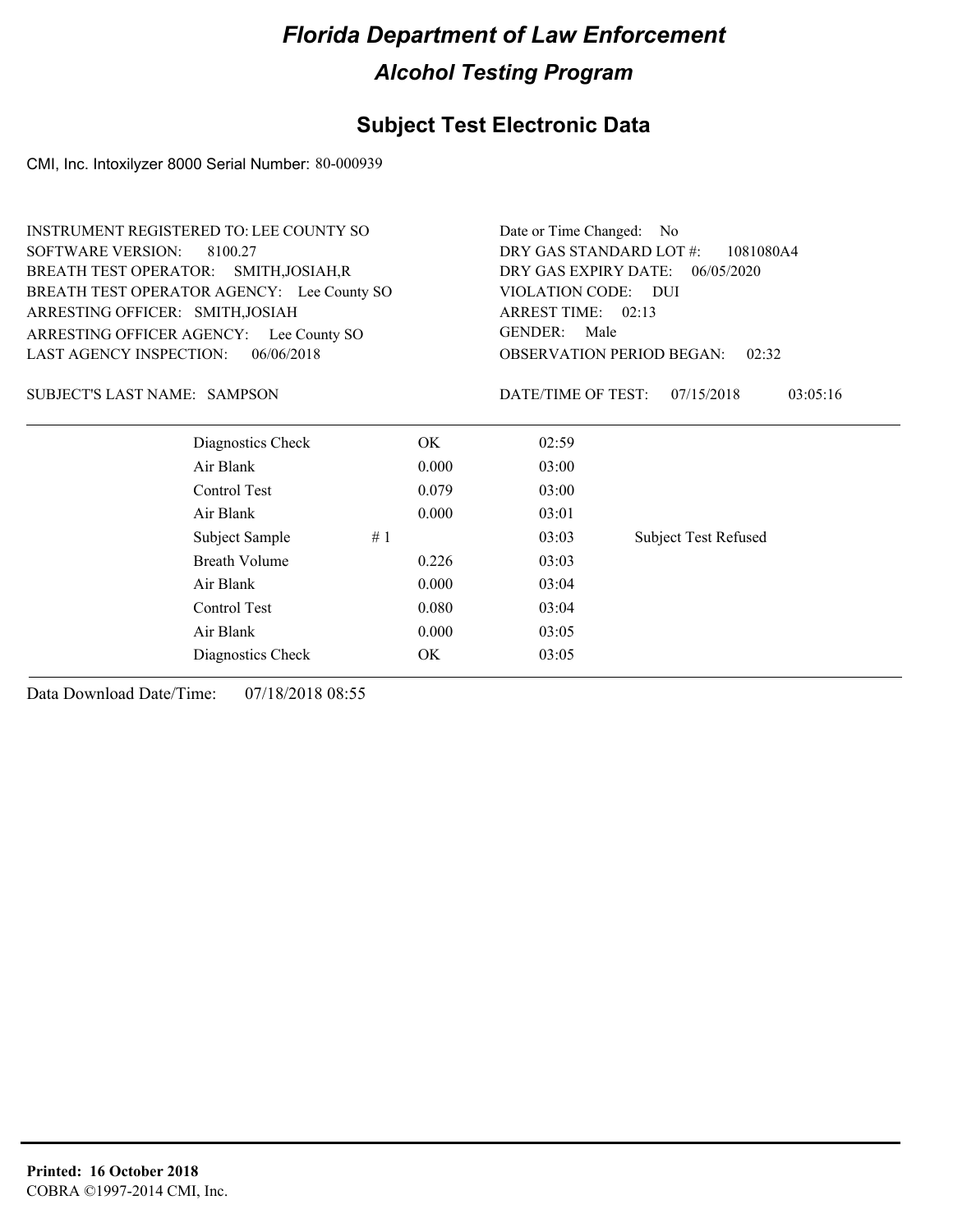### **Subject Test Electronic Data**

CMI, Inc. Intoxilyzer 8000 Serial Number: 80-000939

ARRESTING OFFICER AGENCY: Lee County SO GENDER: BREATH TEST OPERATOR AGENCY: Lee County SO VIOLATION CODE: SOFTWARE VERSION: ARRESTING OFFICER: HOYTE,J BREATH TEST OPERATOR: SMITH,JOSIAH,R LAST AGENCY INSPECTION: 06/06/2018 8100.27 INSTRUMENT REGISTERED TO: LEE COUNTY SO

OBSERVATION PERIOD BEGAN: 03:48 VIOLATION CODE: DUI 02:50 ARREST TIME: DRY GAS EXPIRY DATE: 06/05/2020 1081080A4 DRY GAS STANDARD LOT #: Date or Time Changed: No GENDER: Male

SUBJECT'S LAST NAME: SAVOIE **Example 20** DATE/TIME OF TEST:

DATE/TIME OF TEST: 07/15/2018 04:17:03

| Diagnostics Check    |    | OK    | 04:10 |  |
|----------------------|----|-------|-------|--|
| Air Blank            |    | 0.000 | 04:10 |  |
| Control Test         |    | 0.079 | 04:11 |  |
| Air Blank            |    | 0.000 | 04:11 |  |
| Subject Sample       | #1 | 0.114 | 04:12 |  |
| <b>Breath Volume</b> |    | 1.996 | 04:12 |  |
| Air Blank            |    | 0.000 | 04:12 |  |
| Air Blank            |    | 0.000 | 04:14 |  |
| Subject Sample       | #2 | 0.122 | 04:15 |  |
| <b>Breath Volume</b> |    | 3.792 | 04:15 |  |
| Air Blank            |    | 0.000 | 04:16 |  |
| Control Test         |    | 0.079 | 04:16 |  |
| Air Blank            |    | 0.000 | 04:16 |  |
| Diagnostics Check    |    | OK    | 04:17 |  |
|                      |    |       |       |  |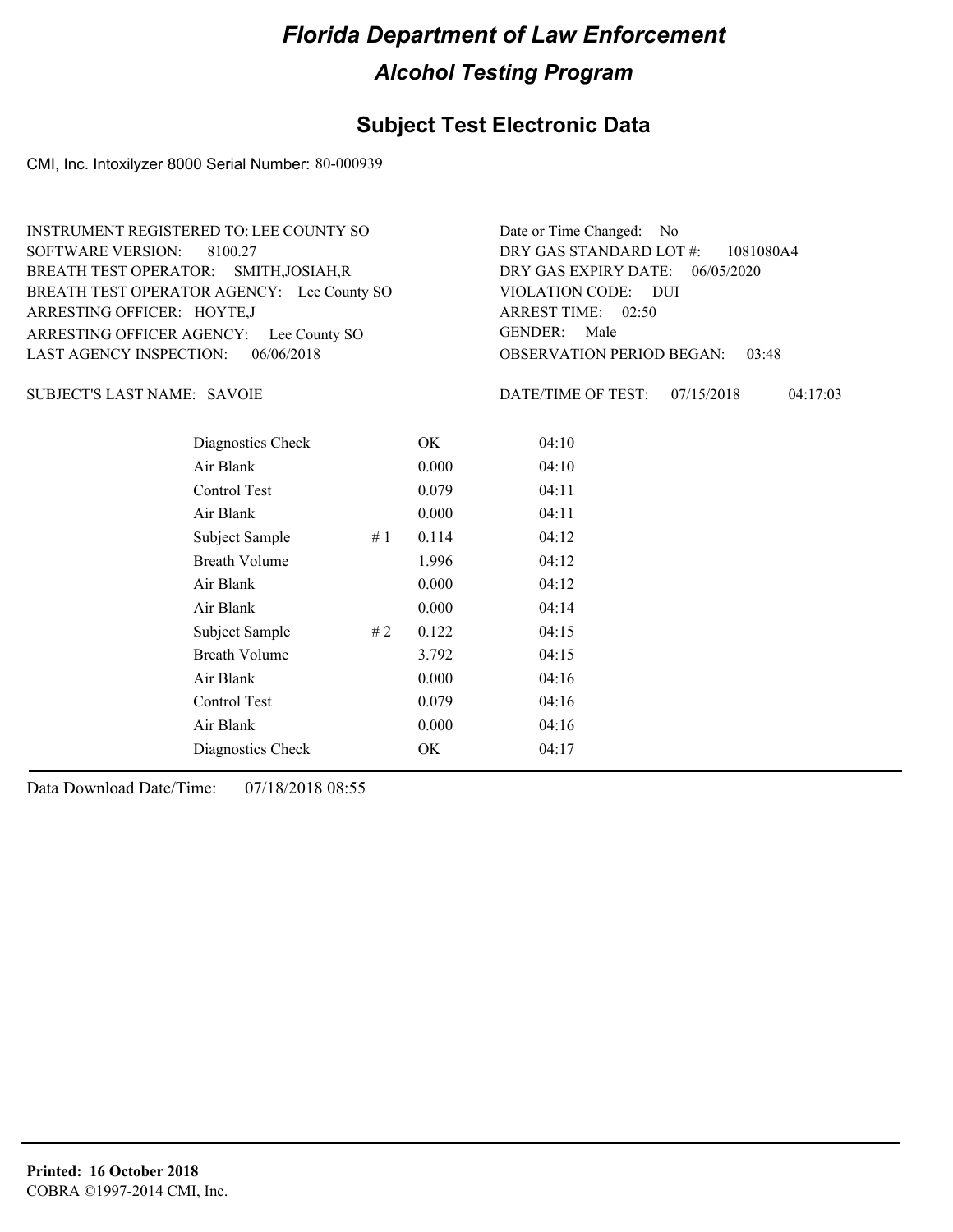### **Subject Test Electronic Data**

CMI, Inc. Intoxilyzer 8000 Serial Number: 80-000939

ARRESTING OFFICER AGENCY: FFWCC (Lakeland) GENDER: BREATH TEST OPERATOR AGENCY: Lee County SO VIOLATION CODE: SOFTWARE VERSION: 8100.27 ARRESTING OFFICER: GRAY, SETH BREATH TEST OPERATOR: BELL,JOSEPH,G LAST AGENCY INSPECTION: 06/06/2018 INSTRUMENT REGISTERED TO: LEE COUNTY SO

OBSERVATION PERIOD BEGAN: 20:40 VIOLATION CODE: BUI 19:09 ARREST TIME: DRY GAS EXPIRY DATE: 06/05/2020 1081080A4 DRY GAS STANDARD LOT #: Date or Time Changed: No GENDER: Male

#### SUBJECT'S LAST NAME: RAZNOFF **EXAMPLE SUBJECT'S LAST NAME:** RAZNOFF

DATE/TIME OF TEST: 07/15/2018 21:31:23

| Diagnostics Check |    | OK    | 21:25 |
|-------------------|----|-------|-------|
| Air Blank         |    | 0.000 | 21:25 |
| Control Test      |    | 0.079 | 21:25 |
| Air Blank         |    | 0.000 | 21:26 |
| Subject Sample    | #1 | 0.128 | 21:26 |
| Breath Volume     |    | 2.113 | 21:26 |
| Air Blank         |    | 0.000 | 21:27 |
| Air Blank         |    | 0.000 | 21:29 |
| Subject Sample    | #2 | 0.135 | 21:29 |
| Breath Volume     |    | 2.570 | 21:29 |
| Air Blank         |    | 0.000 | 21:30 |
| Control Test      |    | 0.079 | 21:30 |
| Air Blank         |    | 0.000 | 21:31 |
| Diagnostics Check |    | OK    | 21:31 |
|                   |    |       |       |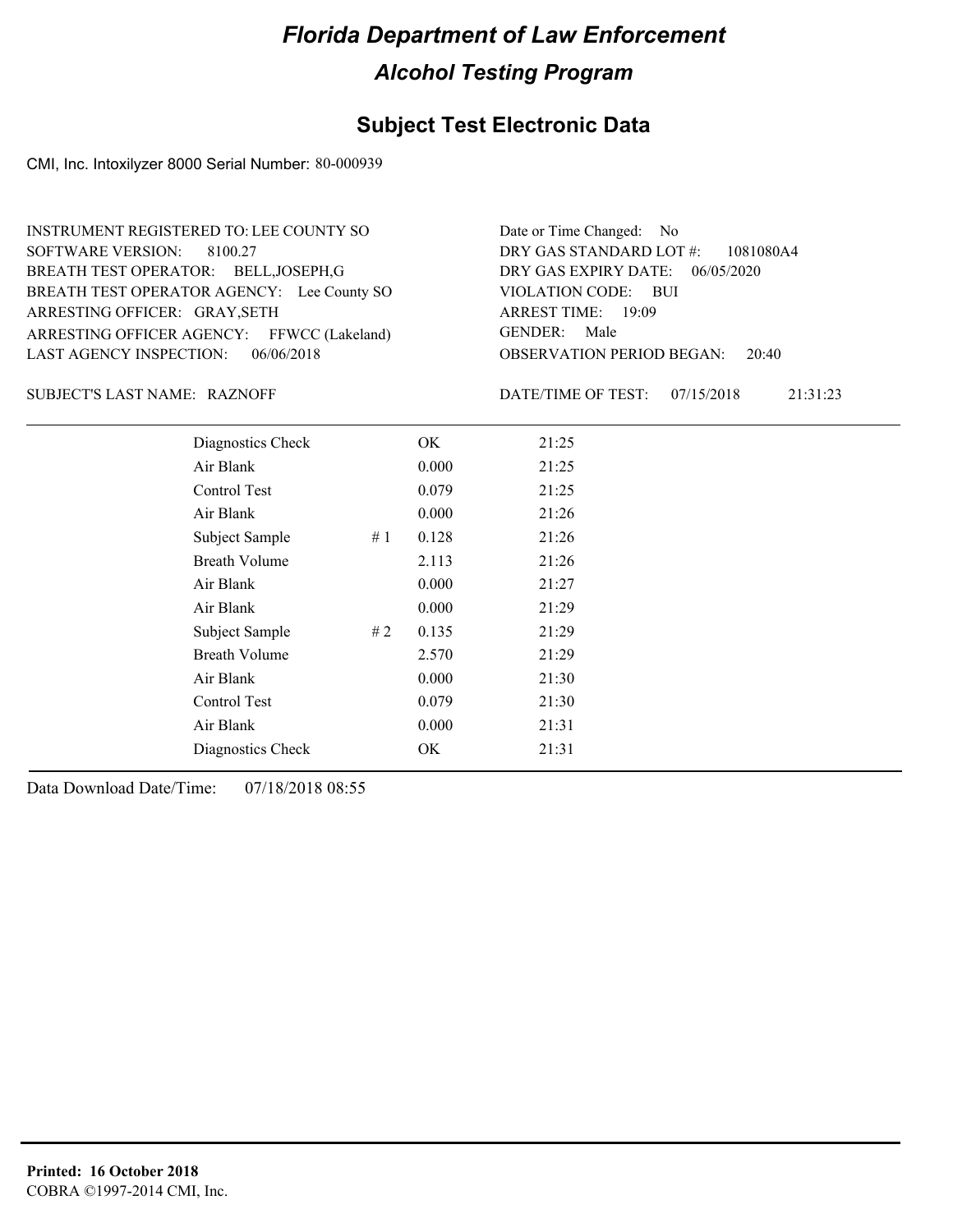### **Subject Test Electronic Data**

CMI, Inc. Intoxilyzer 8000 Serial Number: 80-000939

ARRESTING OFFICER AGENCY: Lee County SO GENDER: BREATH TEST OPERATOR AGENCY: Lee County SO VIOLATION CODE: SOFTWARE VERSION: ARRESTING OFFICER: SMITH,JOSIAH BREATH TEST OPERATOR: SMITH,JOSIAH,R LAST AGENCY INSPECTION: 06/06/2018 8100.27 INSTRUMENT REGISTERED TO: LEE COUNTY SO

OBSERVATION PERIOD BEGAN: 01:34 VIOLATION CODE: DUI ARREST TIME: 00:54 DRY GAS EXPIRY DATE: 06/05/2020 1081080A4 DRY GAS STANDARD LOT #: Date or Time Changed: No GENDER: Female

#### GRAFALS SUBJECT'S LAST NAME: DATE/TIME OF TEST:

DATE/TIME OF TEST: 07/16/2018 02:03:28

| Diagnostics Check       | OK    | 01:54 |                             |
|-------------------------|-------|-------|-----------------------------|
| Air Blank               | 0.000 | 01:55 |                             |
| Control Test            | 0.079 | 01:55 |                             |
| Air Blank               | 0.000 | 01:56 |                             |
| Subject Sample<br>#1    | 0.179 | 01:59 | Volume Not Met              |
| <b>Breath Volume</b>    | 0.832 | 01:59 |                             |
| Air Blank               | 0.000 | 01:59 |                             |
| Air Blank               | 0.000 | 02:01 |                             |
| # $2$<br>Subject Sample |       | 02:01 | <b>Subject Test Refused</b> |
| <b>Breath Volume</b>    | 0.019 | 02:01 |                             |
| Air Blank               | 0.000 | 02:02 |                             |
| Control Test            | 0.077 | 02:02 |                             |
| Air Blank               | 0.000 | 02:03 |                             |
| Diagnostics Check       | OK    | 02:03 |                             |
|                         |       |       |                             |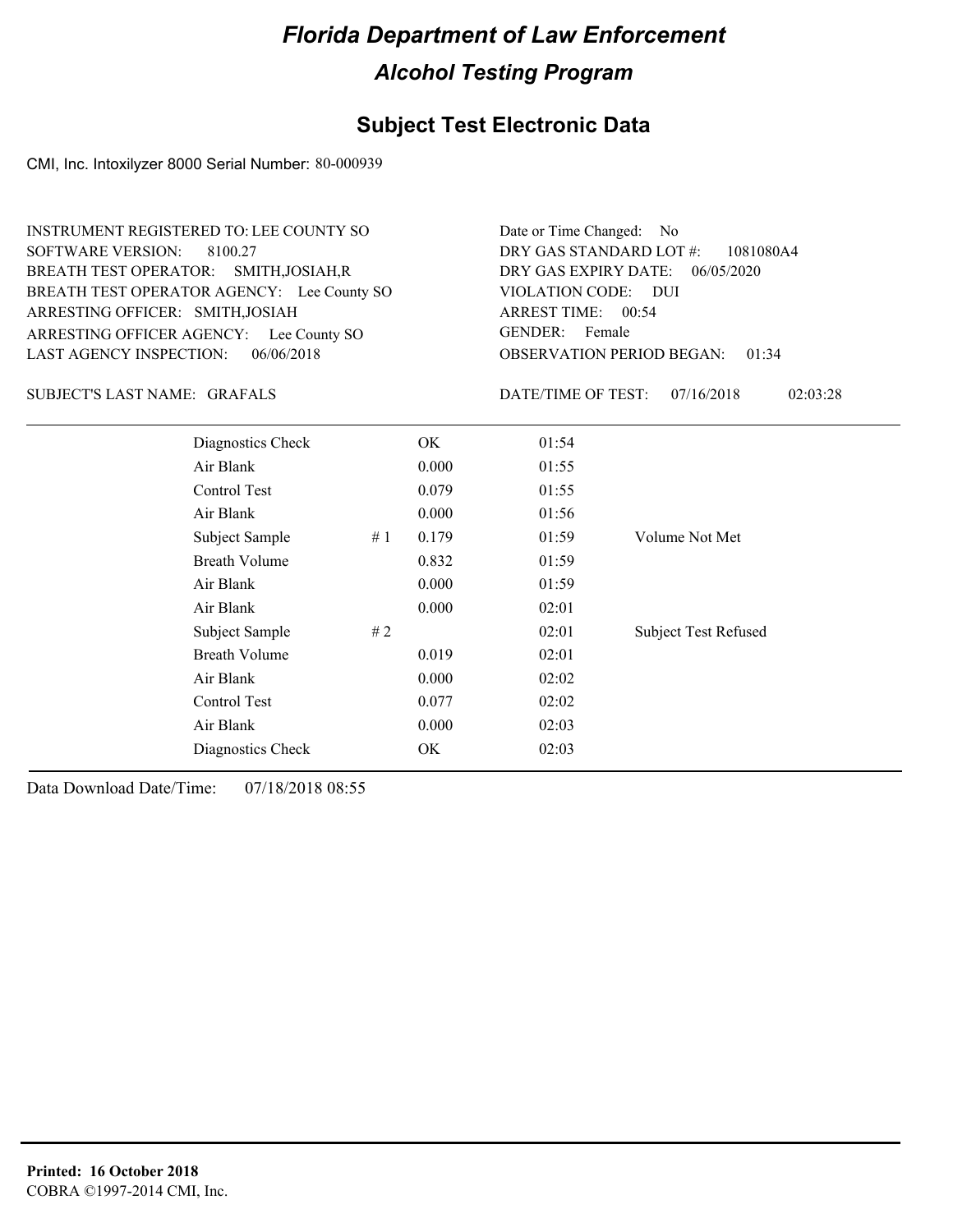### **Subject Test Electronic Data**

CMI, Inc. Intoxilyzer 8000 Serial Number: 80-000939

| <b>INSTRUMENT REGISTERED TO: LEE COUNTY SO</b> | Date or Time Changed: No                     |  |  |  |
|------------------------------------------------|----------------------------------------------|--|--|--|
| SOFTWARE VERSION: 8100.27                      | DRY GAS STANDARD LOT #:<br>1081080A4         |  |  |  |
| BREATH TEST OPERATOR: GARCIA-PAZ, SAMUEL, D    | DRY GAS EXPIRY DATE:<br>06/05/2020           |  |  |  |
| BREATH TEST OPERATOR AGENCY: FHP Troop F       | VIOLATION CODE: DUI                          |  |  |  |
| ARRESTING OFFICER: GARCIA-PAZ, SAMUEL          | ARREST TIME: 01:57                           |  |  |  |
| ARRESTING OFFICER AGENCY: FHP Troop F          | GENDER: Female                               |  |  |  |
| LAST AGENCY INSPECTION:<br>06/06/2018          | <b>OBSERVATION PERIOD BEGAN:</b><br>02:50    |  |  |  |
| SUBJECT'S LAST NAME: ROSENBERGER               | DATE/TIME OF TEST:<br>07/16/2018<br>03:18:47 |  |  |  |
| OK.<br>Diagnostics Check                       | 03:17                                        |  |  |  |
| Air Blank                                      | 03:18<br><b>RFI</b> Detect                   |  |  |  |
| Air Blank<br>0.000                             | 03:18                                        |  |  |  |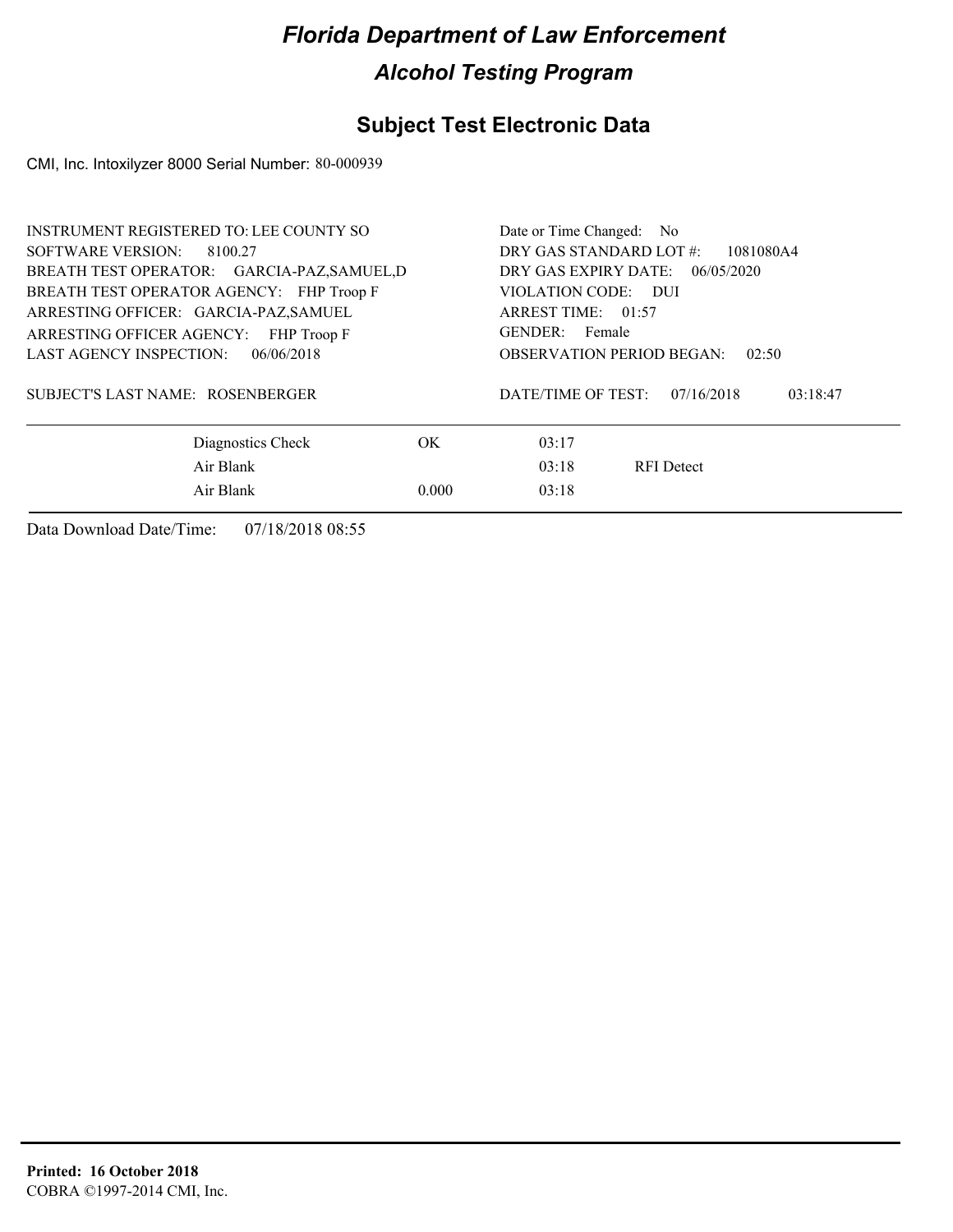### **Subject Test Electronic Data**

CMI, Inc. Intoxilyzer 8000 Serial Number: 80-000939

ARRESTING OFFICER AGENCY: FHP Troop F GENDER: BREATH TEST OPERATOR AGENCY: FHP Troop F VIOLATION CODE: SOFTWARE VERSION: ARRESTING OFFICER: GARCIA-PAZ,SAMUEL GARCIA-PAZ,SAMUEL,D BREATH TEST OPERATOR: LAST AGENCY INSPECTION: 06/06/2018 8100.27 INSTRUMENT REGISTERED TO: LEE COUNTY SO

OBSERVATION PERIOD BEGAN: 02:50 VIOLATION CODE: DUI ARREST TIME: 01:57 DRY GAS EXPIRY DATE: 06/05/2020 1081080A4 DRY GAS STANDARD LOT #: Date or Time Changed: No GENDER: Female

ROSENBERGER SUBJECT'S LAST NAME: DATE/TIME OF TEST:

DATE/TIME OF TEST: 07/16/2018 03:29:11

| Diagnostics Check    |    | OK    | 03:21 |
|----------------------|----|-------|-------|
| Air Blank            |    | 0.000 | 03:22 |
| Control Test         |    | 0.078 | 03:22 |
| Air Blank            |    | 0.000 | 03:23 |
| Subject Sample       | #1 | 0.211 | 03:24 |
| <b>Breath Volume</b> |    | 1.667 | 03:24 |
| Air Blank            |    | 0.000 | 03:25 |
| Air Blank            |    | 0.000 | 03:27 |
| Subject Sample       | #2 | 0.212 | 03:27 |
| <b>Breath Volume</b> |    | 1.191 | 03:27 |
| Air Blank            |    | 0.000 | 03:28 |
| Control Test         |    | 0.076 | 03:28 |
| Air Blank            |    | 0.000 | 03:29 |
| Diagnostics Check    |    | OK    | 03:29 |
|                      |    |       |       |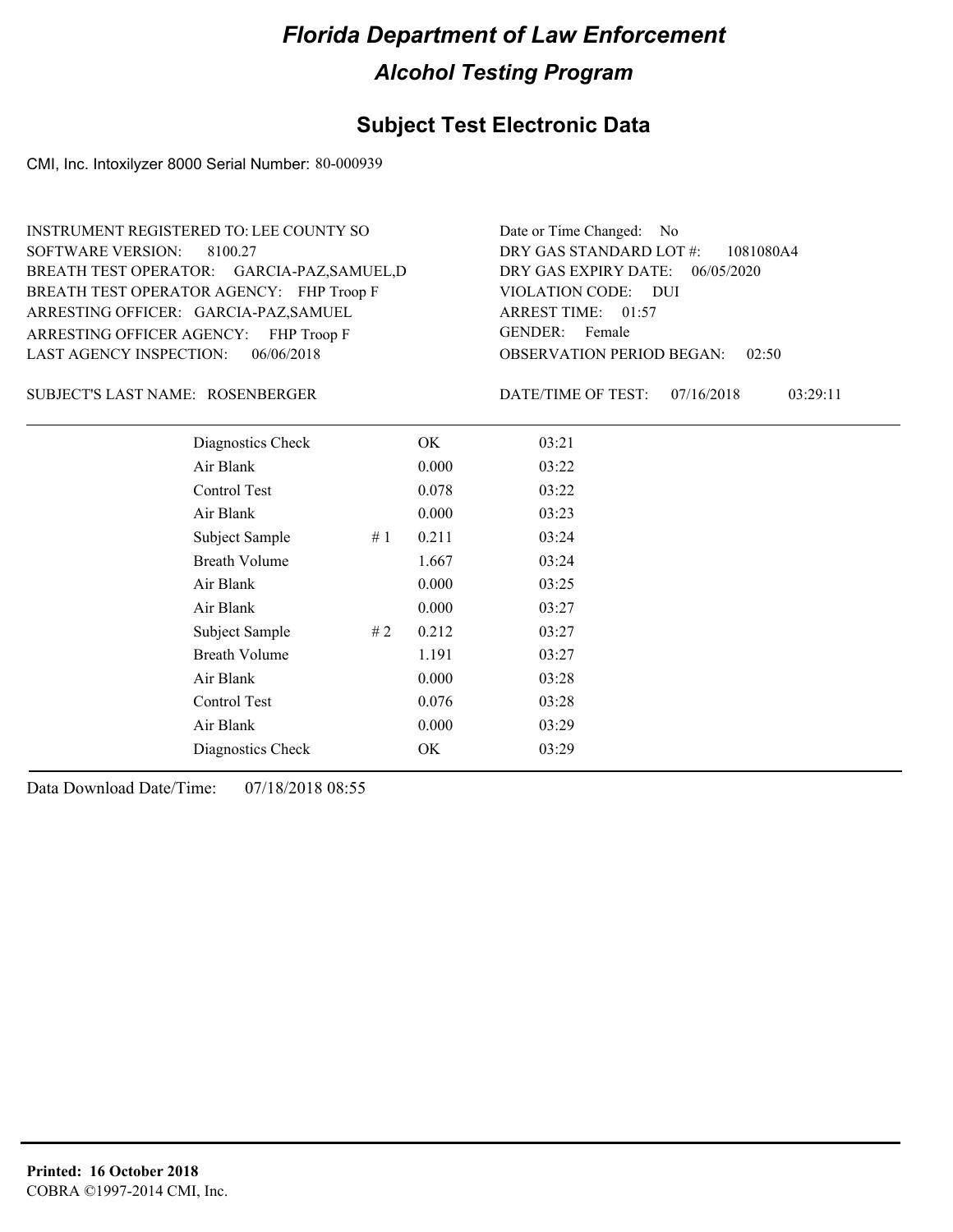### **Subject Test Electronic Data**

CMI, Inc. Intoxilyzer 8000 Serial Number: 80-000939

ARRESTING OFFICER AGENCY: Lee County SO GENDER: BREATH TEST OPERATOR AGENCY: Lee County SO VIOLATION CODE: SOFTWARE VERSION: ARRESTING OFFICER: BROWN, EARTHEN BREATH TEST OPERATOR: BROWN,EARTHEN,A LAST AGENCY INSPECTION: 06/06/2018 8100.27 INSTRUMENT REGISTERED TO: LEE COUNTY SO

OBSERVATION PERIOD BEGAN: 19:48 VIOLATION CODE: DUI ARREST TIME: 18:59 DRY GAS EXPIRY DATE: 06/05/2020 1081080A4 DRY GAS STANDARD LOT #: Date or Time Changed: No GENDER: Male

SUBJECT'S LAST NAME: BYRD DATE/TIME OF TEST:

DATE/TIME OF TEST: 07/17/2018 20:44:59

| Diagnostics Check    |    | OK    | 20:38 |
|----------------------|----|-------|-------|
| Air Blank            |    | 0.000 | 20:38 |
| Control Test         |    | 0.079 | 20:39 |
| Air Blank            |    | 0.000 | 20:39 |
| Subject Sample       | #1 | 0.354 | 20:40 |
| <b>Breath Volume</b> |    | 2.554 | 20:40 |
| Air Blank            |    | 0.000 | 20:40 |
| Air Blank            |    | 0.000 | 20:42 |
| Subject Sample       | #2 | 0.346 | 20:43 |
| <b>Breath Volume</b> |    | 2.746 | 20:43 |
| Air Blank            |    | 0.000 | 20:44 |
| <b>Control Test</b>  |    | 0.078 | 20:44 |
| Air Blank            |    | 0.000 | 20:44 |
| Diagnostics Check    |    | OK    | 20:44 |
|                      |    |       |       |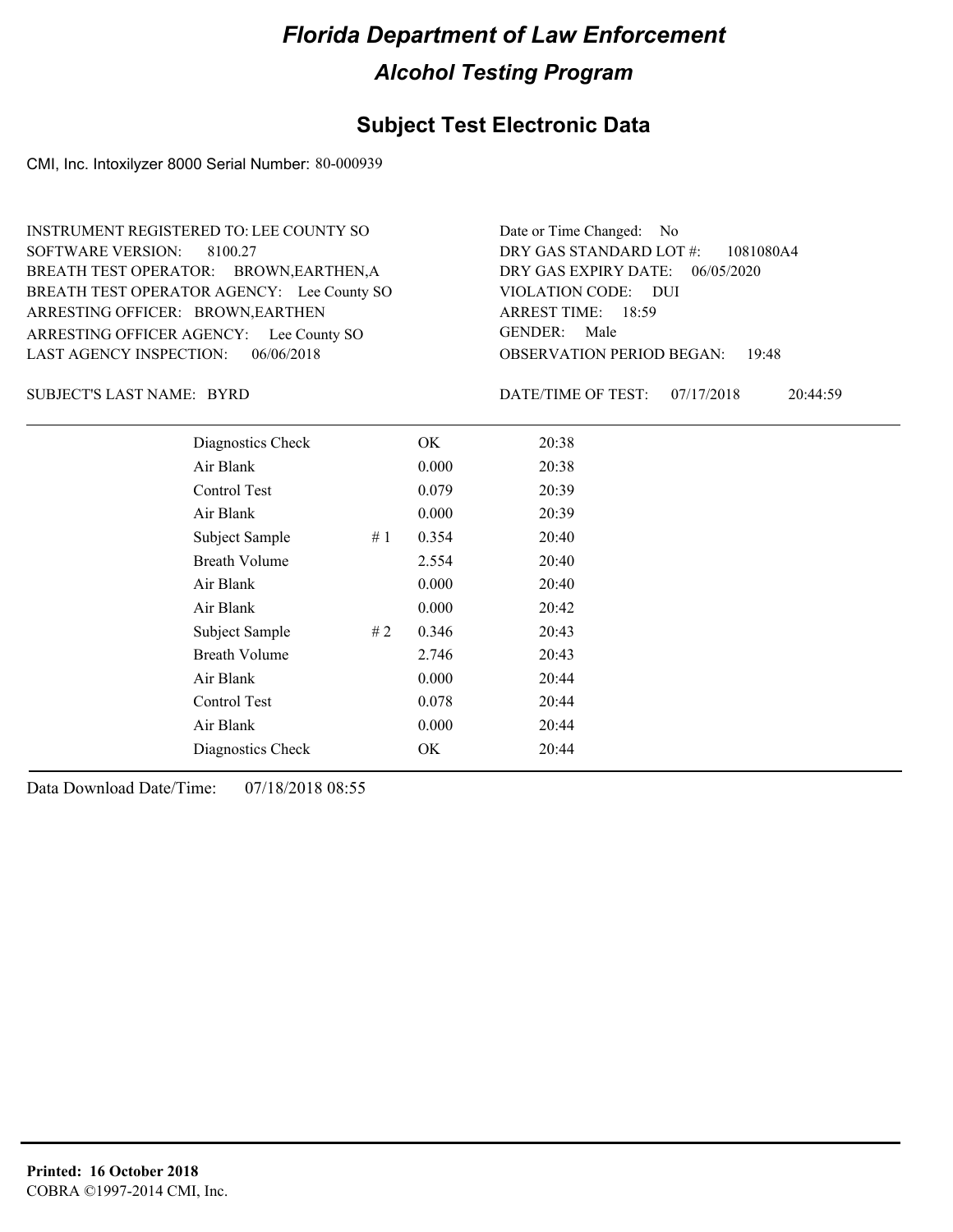### **Subject Test Electronic Data**

CMI, Inc. Intoxilyzer 8000 Serial Number: 80-000939

ARRESTING OFFICER AGENCY: Fort Myers PD GENDER: BREATH TEST OPERATOR AGENCY: Fort Myers PD VIOLATION CODE: SOFTWARE VERSION: ARRESTING OFFICER: WITT,KELLY BREATH TEST OPERATOR: WITT,KELLY, LAST AGENCY INSPECTION: 07/18/2018 8100.27 INSTRUMENT REGISTERED TO: LEE COUNTY SO

OBSERVATION PERIOD BEGAN: 03:10 VIOLATION CODE: DUI 02:41 ARREST TIME: DRY GAS EXPIRY DATE: 06/05/2020 1081080A4 DRY GAS STANDARD LOT #: Date or Time Changed: No GENDER: Male

SPEGAL SUBJECT'S LAST NAME: DATE/TIME OF TEST:

DATE/TIME OF TEST: 07/19/2018 03:38:35

| Diagnostics Check    | OK    | 03:32 |
|----------------------|-------|-------|
| Air Blank            | 0.000 | 03:32 |
| Control Test         | 0.079 | 03:32 |
| Air Blank            | 0.000 | 03:33 |
| Subject Sample<br>#1 | 0.065 | 03:33 |
| <b>Breath Volume</b> | 3.554 | 03:33 |
| Air Blank            | 0.000 | 03:34 |
| Air Blank            | 0.000 | 03:36 |
| Subject Sample<br>#2 | 0.066 | 03:37 |
| <b>Breath Volume</b> | 3.902 | 03:37 |
| Air Blank            | 0.000 | 03:37 |
| Control Test         | 0.079 | 03:37 |
| Air Blank            | 0.000 | 03:38 |
| Diagnostics Check    | OK.   | 03:38 |
|                      |       |       |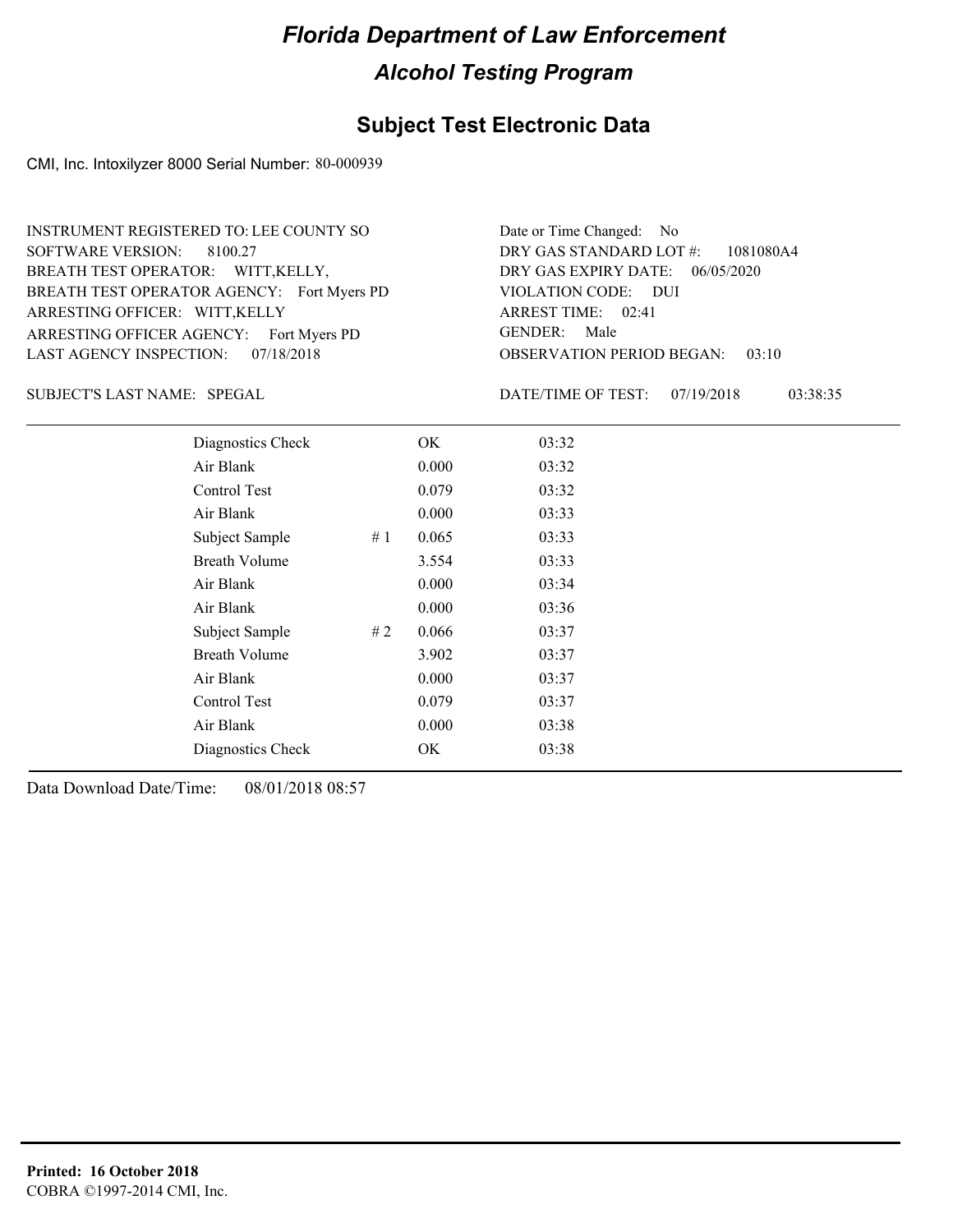### **Subject Test Electronic Data**

CMI, Inc. Intoxilyzer 8000 Serial Number: 80-000939

ARRESTING OFFICER AGENCY: Fort Myers PD GENDER: BREATH TEST OPERATOR AGENCY: Fort Myers PD VIOLATION CODE: SOFTWARE VERSION: ARRESTING OFFICER: SABOE,EVAN BREATH TEST OPERATOR: WITT,KELLY, LAST AGENCY INSPECTION: 07/18/2018 8100.27 INSTRUMENT REGISTERED TO: LEE COUNTY SO

OBSERVATION PERIOD BEGAN: 22:17 VIOLATION CODE: DUI 20:47 ARREST TIME: DRY GAS EXPIRY DATE: 06/05/2020 1081080A4 DRY GAS STANDARD LOT #: Date or Time Changed: No GENDER: Male

DIAZ SUBJECT'S LAST NAME: DATE/TIME OF TEST:

DATE/TIME OF TEST: 07/20/2018 23:11:07

| Diagnostics Check    |       | OK    | 23:00 |
|----------------------|-------|-------|-------|
| Air Blank            |       | 0.000 | 23:00 |
| Control Test         |       | 0.079 | 23:01 |
| Air Blank            |       | 0.000 | 23:01 |
| Subject Sample       | #1    | 0.142 | 23:03 |
| <b>Breath Volume</b> |       | 1.640 | 23:03 |
| Air Blank            |       | 0.000 | 23:03 |
| Air Blank            |       | 0.000 | 23:05 |
| Subject Sample       | #2    | 0.179 | 23:06 |
| <b>Breath Volume</b> |       | 2.171 | 23:06 |
| Air Blank            |       | 0.000 | 23:07 |
| Air Blank            |       | 0.000 | 23:08 |
| Subject Sample       | # $3$ | 0.176 | 23:09 |
| <b>Breath Volume</b> |       | 1.906 | 23:09 |
| Air Blank            |       | 0.000 | 23:10 |
| Control Test         |       | 0.078 | 23:10 |
| Air Blank            |       | 0.000 | 23:11 |
| Diagnostics Check    |       | OK    | 23:11 |
|                      |       |       |       |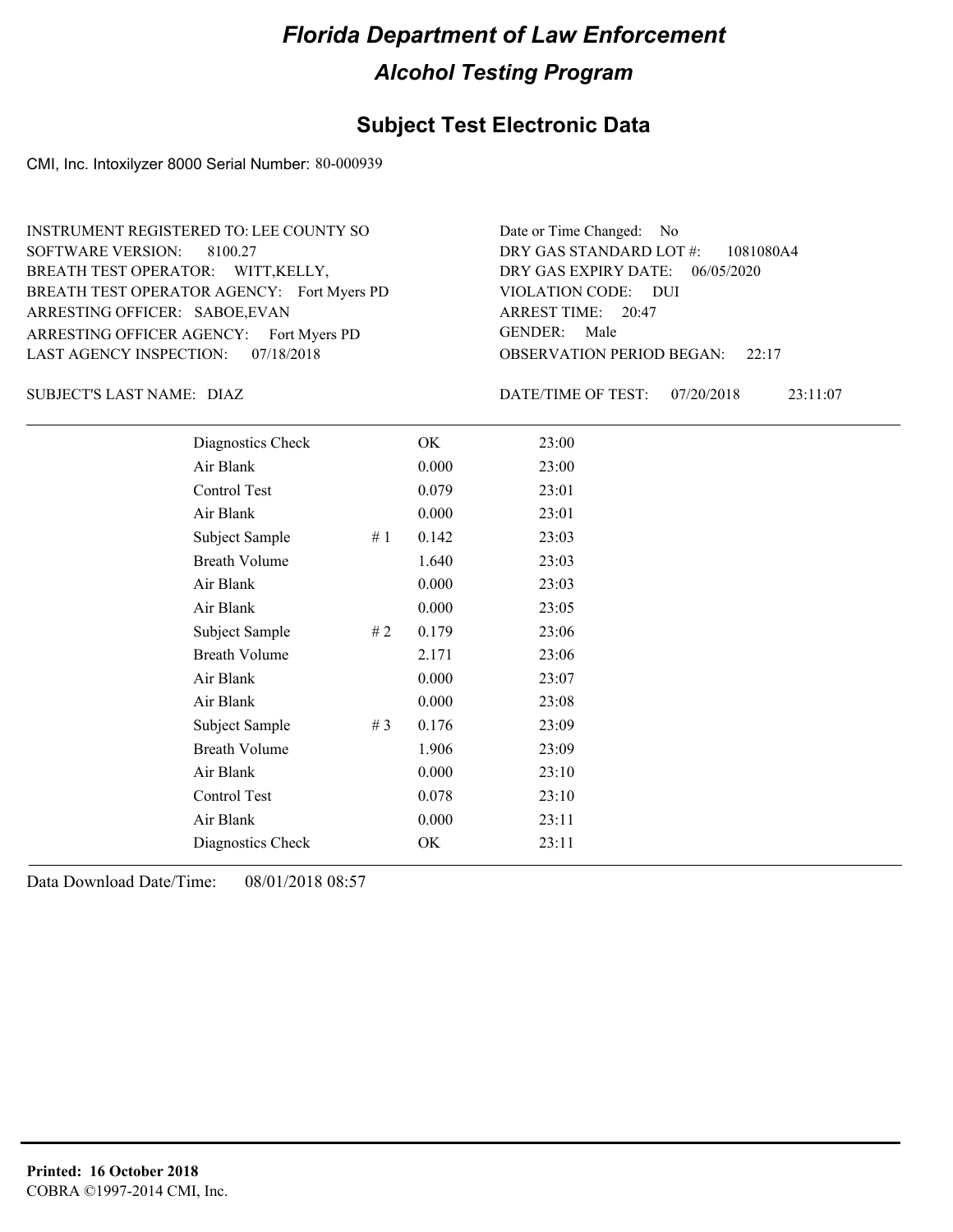### **Subject Test Electronic Data**

CMI, Inc. Intoxilyzer 8000 Serial Number: 80-000939

ARRESTING OFFICER AGENCY: FHP Troop F GENDER: BREATH TEST OPERATOR AGENCY: FHP Troop F VIOLATION CODE: SOFTWARE VERSION: 8100.27 ARRESTING OFFICER: RIVERA,J BREATH TEST OPERATOR: RIVERA,J,A LAST AGENCY INSPECTION: 07/18/2018 INSTRUMENT REGISTERED TO: LEE COUNTY SO

OBSERVATION PERIOD BEGAN: 23:10 VIOLATION CODE: DUI 22:44 ARREST TIME: DRY GAS EXPIRY DATE: 06/05/2020 1081080A4 DRY GAS STANDARD LOT #: Date or Time Changed: No GENDER: Male

HANSRAJ SUBJECT'S LAST NAME: DATE/TIME OF TEST:

DATE/TIME OF TEST: 07/20/2018 23:40:31

| Diagnostics Check    |    | OK    | 23:33 |
|----------------------|----|-------|-------|
| Air Blank            |    | 0.000 | 23:34 |
| Control Test         |    | 0.078 | 23:34 |
| Air Blank            |    | 0.000 | 23:35 |
| Subject Sample       | #1 | 0.109 | 23:35 |
| <b>Breath Volume</b> |    | 1.167 | 23:35 |
| Air Blank            |    | 0.000 | 23:36 |
| Air Blank            |    | 0.000 | 23:38 |
| Subject Sample       | #2 | 0.119 | 23:38 |
| <b>Breath Volume</b> |    | 1.628 | 23:38 |
| Air Blank            |    | 0.000 | 23:39 |
| Control Test         |    | 0.079 | 23:39 |
| Air Blank            |    | 0.000 | 23:40 |
| Diagnostics Check    |    | OK    | 23:40 |
|                      |    |       |       |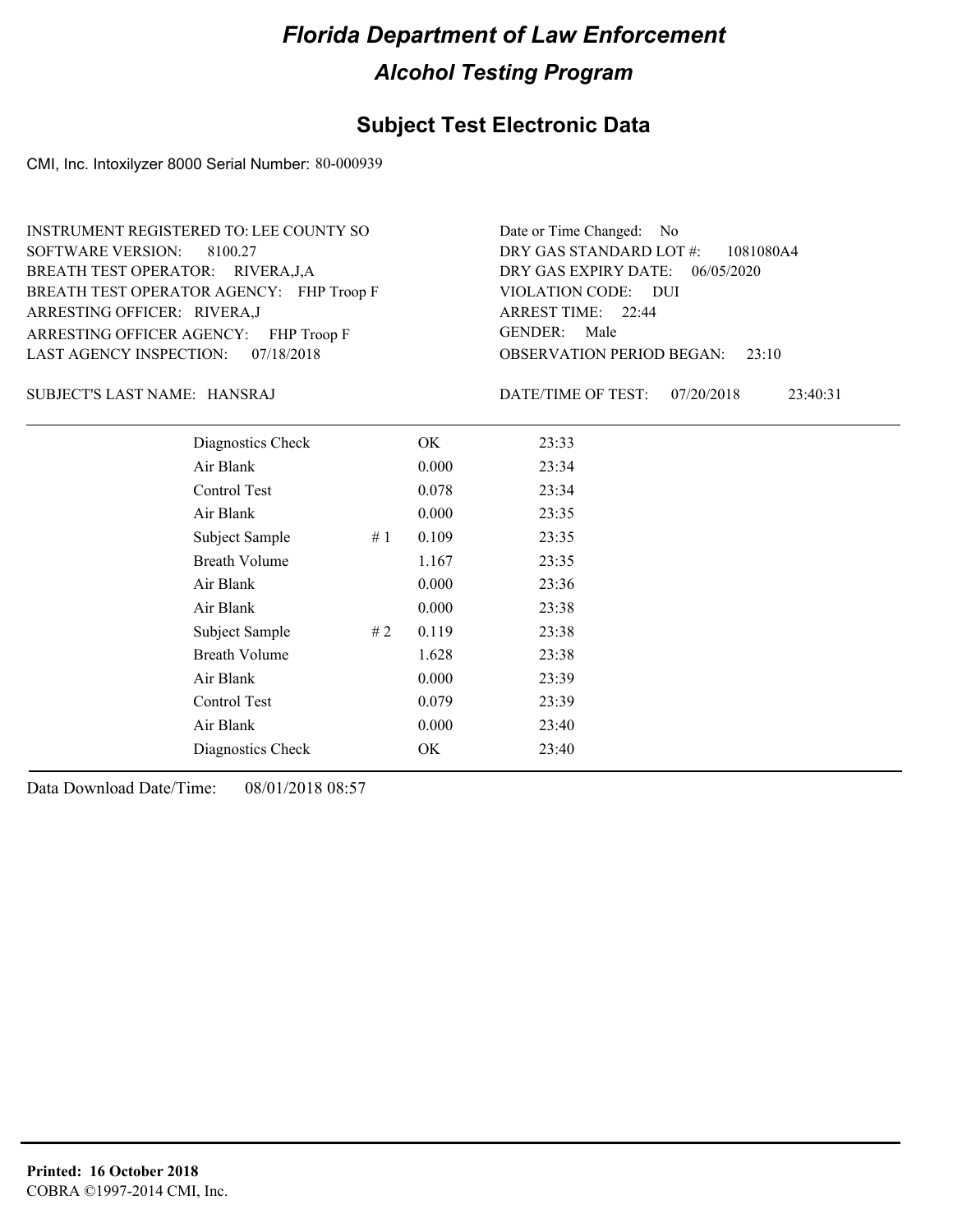### **Subject Test Electronic Data**

CMI, Inc. Intoxilyzer 8000 Serial Number: 80-000939

ARRESTING OFFICER AGENCY: Lee County SO GENDER: BREATH TEST OPERATOR AGENCY: FHP Troop F VIOLATION CODE: SOFTWARE VERSION: ARRESTING OFFICER: YETTER,ERIC BREATH TEST OPERATOR: KENNEDY,JACOB,M LAST AGENCY INSPECTION: 07/18/2018 8100.27 INSTRUMENT REGISTERED TO: LEE COUNTY SO

OBSERVATION PERIOD BEGAN: 05:52 VIOLATION CODE: DUI ARREST TIME: 05:23 DRY GAS EXPIRY DATE: 06/05/2020 1081080A4 DRY GAS STANDARD LOT #: Date or Time Changed: No GENDER: Male

BRISBIN SUBJECT'S LAST NAME: DATE/TIME OF TEST:

DATE/TIME OF TEST: 07/21/2018 06:31:33

| Diagnostics Check    |    | OK    | 06:24 |
|----------------------|----|-------|-------|
| Air Blank            |    | 0.000 | 06:25 |
| Control Test         |    | 0.078 | 06:25 |
| Air Blank            |    | 0.000 | 06:26 |
| Subject Sample       | #1 | 0.152 | 06:26 |
| <b>Breath Volume</b> |    | 4.628 | 06:26 |
| Air Blank            |    | 0.000 | 06:27 |
| Air Blank            |    | 0.000 | 06:29 |
| Subject Sample       | #2 | 0.151 | 06:29 |
| <b>Breath Volume</b> |    | 3.929 | 06:29 |
| Air Blank            |    | 0.000 | 06:30 |
| Control Test         |    | 0.079 | 06:30 |
| Air Blank            |    | 0.000 | 06:31 |
| Diagnostics Check    |    | OK    | 06:31 |
|                      |    |       |       |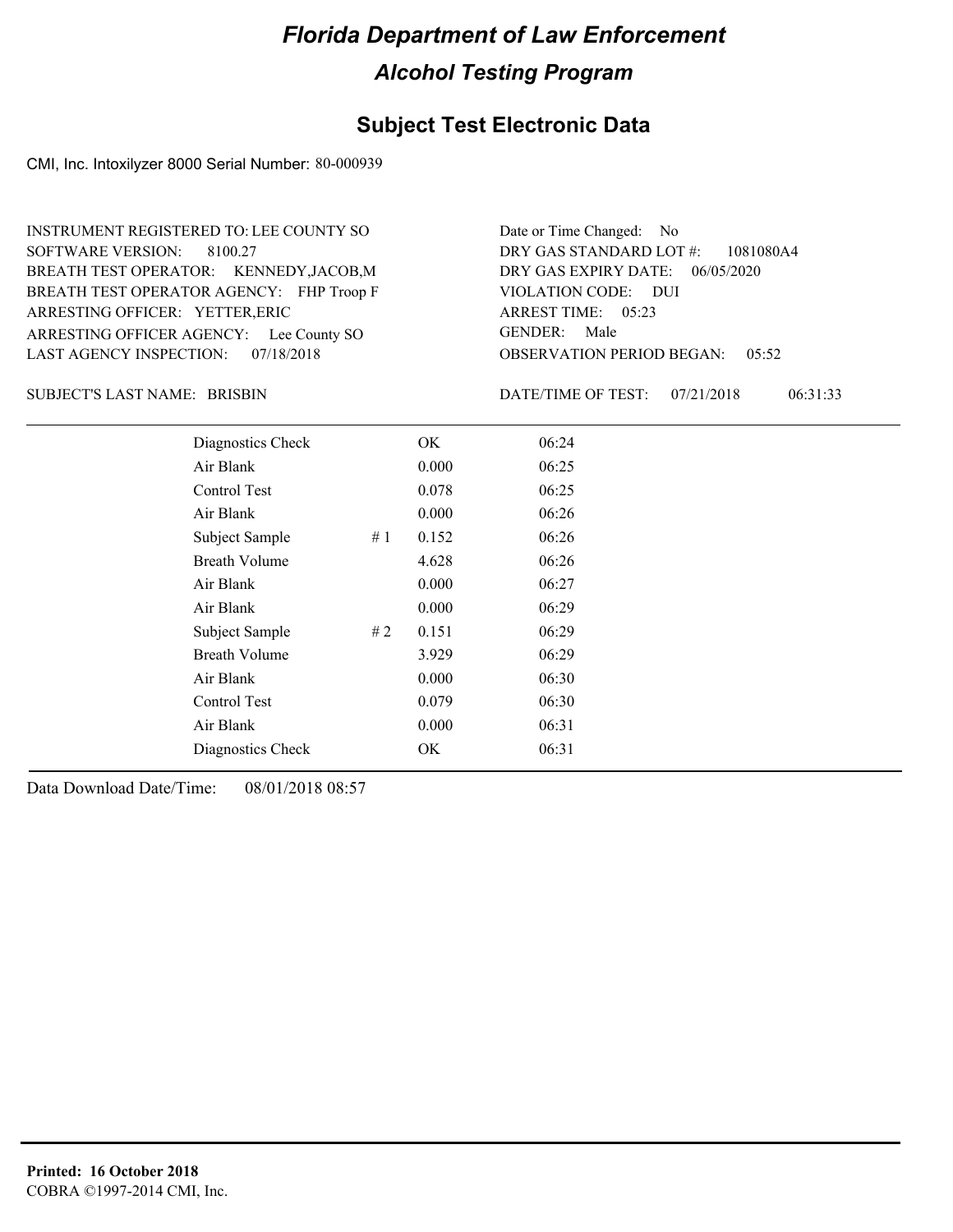### **Subject Test Electronic Data**

CMI, Inc. Intoxilyzer 8000 Serial Number: 80-000939

ARRESTING OFFICER AGENCY: Lee County SO GENDER: BREATH TEST OPERATOR AGENCY: Lee County SO VIOLATION CODE: SOFTWARE VERSION: ARRESTING OFFICER: GOULD, LEONARD BREATH TEST OPERATOR: GOULD, LEONARD, LAST AGENCY INSPECTION: 07/18/2018 8100.27 INSTRUMENT REGISTERED TO: LEE COUNTY SO

OBSERVATION PERIOD BEGAN: 17:10 VIOLATION CODE: DUI ARREST TIME: 16:33 DRY GAS EXPIRY DATE: 06/05/2020 1081080A4 DRY GAS STANDARD LOT #: Date or Time Changed: No GENDER: Male

#### LEHNERER SUBJECT'S LAST NAME: DATE/TIME OF TEST:

DATE/TIME OF TEST: 07/21/2018 17:39:36

| Diagnostics Check    | OK    | 17:33 |
|----------------------|-------|-------|
| Air Blank            | 0.000 | 17:34 |
| Control Test         | 0.079 | 17:34 |
| Air Blank            | 0.000 | 17:34 |
| Subject Sample<br>#1 | 0.000 | 17:35 |
| <b>Breath Volume</b> | 2.632 | 17:35 |
| Air Blank            | 0.000 | 17:35 |
| Air Blank            | 0.000 | 17:37 |
| Subject Sample<br>#2 | 0.000 | 17:38 |
| <b>Breath Volume</b> | 1.925 | 17:38 |
| Air Blank            | 0.000 | 17:38 |
| Control Test         | 0.079 | 17:39 |
| Air Blank            | 0.000 | 17:39 |
| Diagnostics Check    | OK    | 17:39 |
|                      |       |       |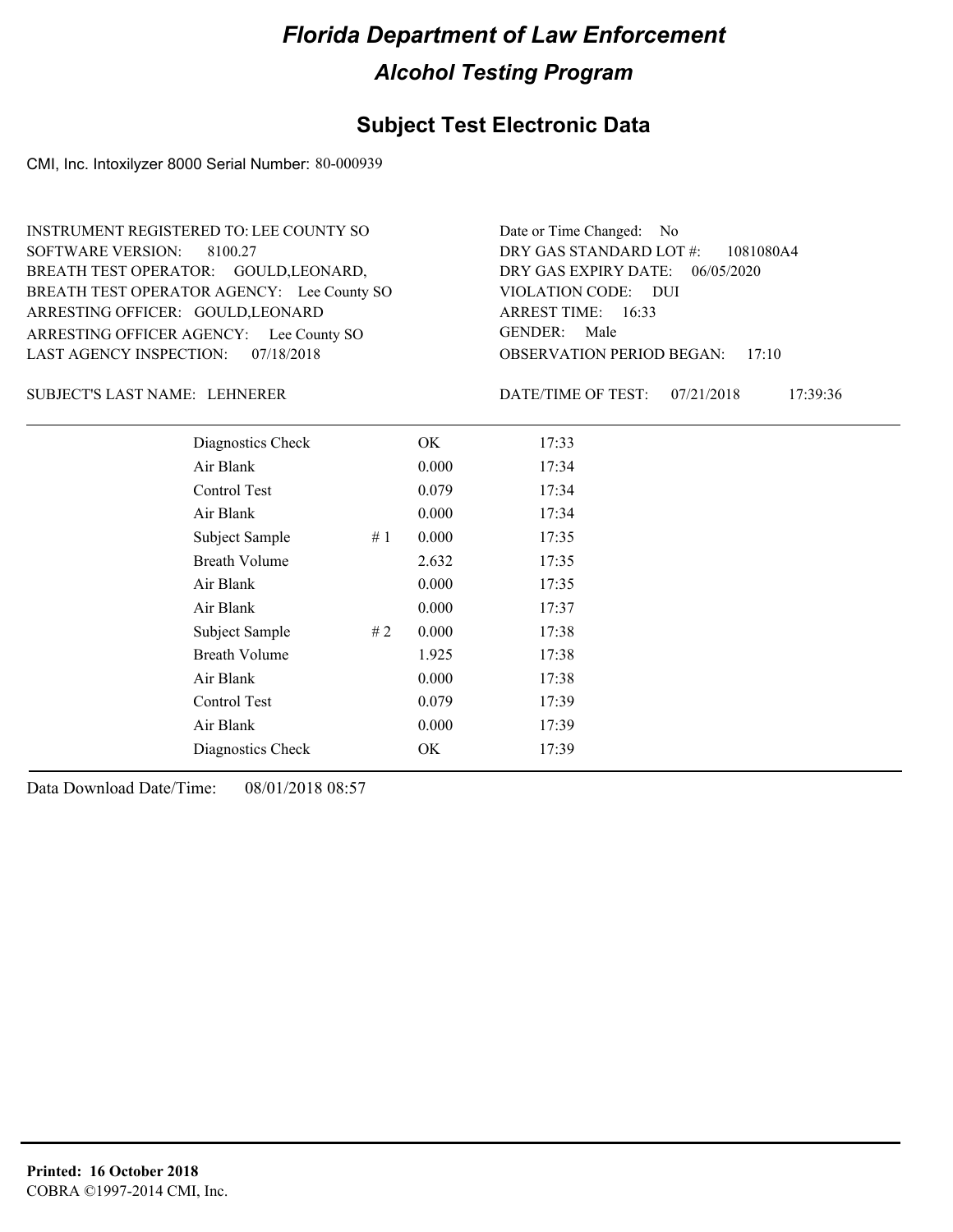### **Subject Test Electronic Data**

CMI, Inc. Intoxilyzer 8000 Serial Number: 80-000939

ARRESTING OFFICER AGENCY: FHP Troop F GENDER: BREATH TEST OPERATOR AGENCY: FHP Troop F VIOLATION CODE: SOFTWARE VERSION: 8100.27 ARRESTING OFFICER: GARCIA, YOEL BREATH TEST OPERATOR: GARCIA, YOEL, LAST AGENCY INSPECTION: 07/18/2018 INSTRUMENT REGISTERED TO: LEE COUNTY SO

OBSERVATION PERIOD BEGAN: 22:40 VIOLATION CODE: DUI ARREST TIME: 21:30 DRY GAS EXPIRY DATE: 06/05/2020 1081080A4 DRY GAS STANDARD LOT #: Date or Time Changed: No GENDER: Male

LOPEZ BELLO SUBJECT'S LAST NAME: DATE/TIME OF TEST:

DATE/TIME OF TEST: 07/21/2018 23:19:46

| Diagnostics Check    |    | OK    | 23:13 |
|----------------------|----|-------|-------|
| Air Blank            |    | 0.000 | 23:14 |
| Control Test         |    | 0.079 | 23:14 |
| Air Blank            |    | 0.000 | 23:14 |
| Subject Sample       | #1 | 0.049 | 23:15 |
| <b>Breath Volume</b> |    | 2.253 | 23:15 |
| Air Blank            |    | 0.000 | 23:15 |
| Air Blank            |    | 0.000 | 23:17 |
| Subject Sample       | #2 | 0.046 | 23:18 |
| <b>Breath Volume</b> |    | 2.933 | 23:18 |
| Air Blank            |    | 0.000 | 23:18 |
| <b>Control Test</b>  |    | 0.079 | 23:19 |
| Air Blank            |    | 0.000 | 23:19 |
| Diagnostics Check    |    | OK    | 23:19 |
|                      |    |       |       |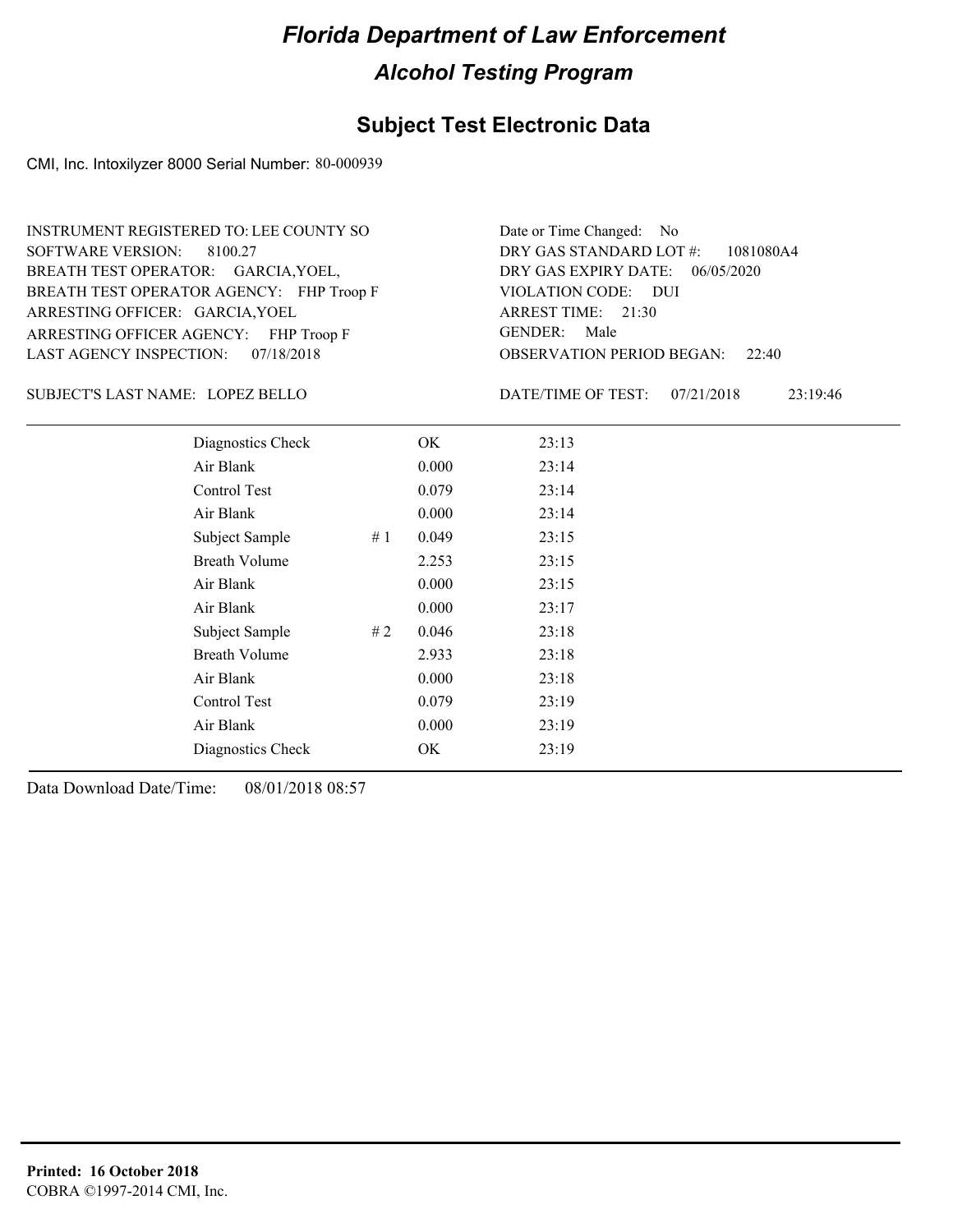### **Subject Test Electronic Data**

CMI, Inc. Intoxilyzer 8000 Serial Number: 80-000939

ARRESTING OFFICER AGENCY: FHP Troop F GENDER: BREATH TEST OPERATOR AGENCY: FHP Troop F VIOLATION CODE: SOFTWARE VERSION: 8100.27 ARRESTING OFFICER: ARTHUR, MELVIN BREATH TEST OPERATOR: ARTHUR,MELVIN,J LAST AGENCY INSPECTION: 07/18/2018 INSTRUMENT REGISTERED TO: LEE COUNTY SO

OBSERVATION PERIOD BEGAN: 23:05 VIOLATION CODE: DUI ARREST TIME: 21:39 DRY GAS EXPIRY DATE: 06/05/2020 1081080A4 DRY GAS STANDARD LOT #: Date or Time Changed: No GENDER: Male

SUBJECT'S LAST NAME: REYES **EXECUTE:** DATE/TIME OF TEST:

DATE/TIME OF TEST: 07/21/2018 23:33:17

| Diagnostics Check    |    | OK    | 23:27 |
|----------------------|----|-------|-------|
| Air Blank            |    | 0.000 | 23:27 |
| Control Test         |    | 0.080 | 23:27 |
| Air Blank            |    | 0.000 | 23:28 |
| Subject Sample       | #1 | 0.000 | 23:29 |
| <b>Breath Volume</b> |    | 2.117 | 23:29 |
| Air Blank            |    | 0.000 | 23:29 |
| Air Blank            |    | 0.000 | 23:31 |
| Subject Sample       | #2 | 0.000 | 23:31 |
| <b>Breath Volume</b> |    | 2.601 | 23:31 |
| Air Blank            |    | 0.000 | 23:32 |
| Control Test         |    | 0.079 | 23:32 |
| Air Blank            |    | 0.000 | 23:33 |
| Diagnostics Check    |    | OK    | 23:33 |
|                      |    |       |       |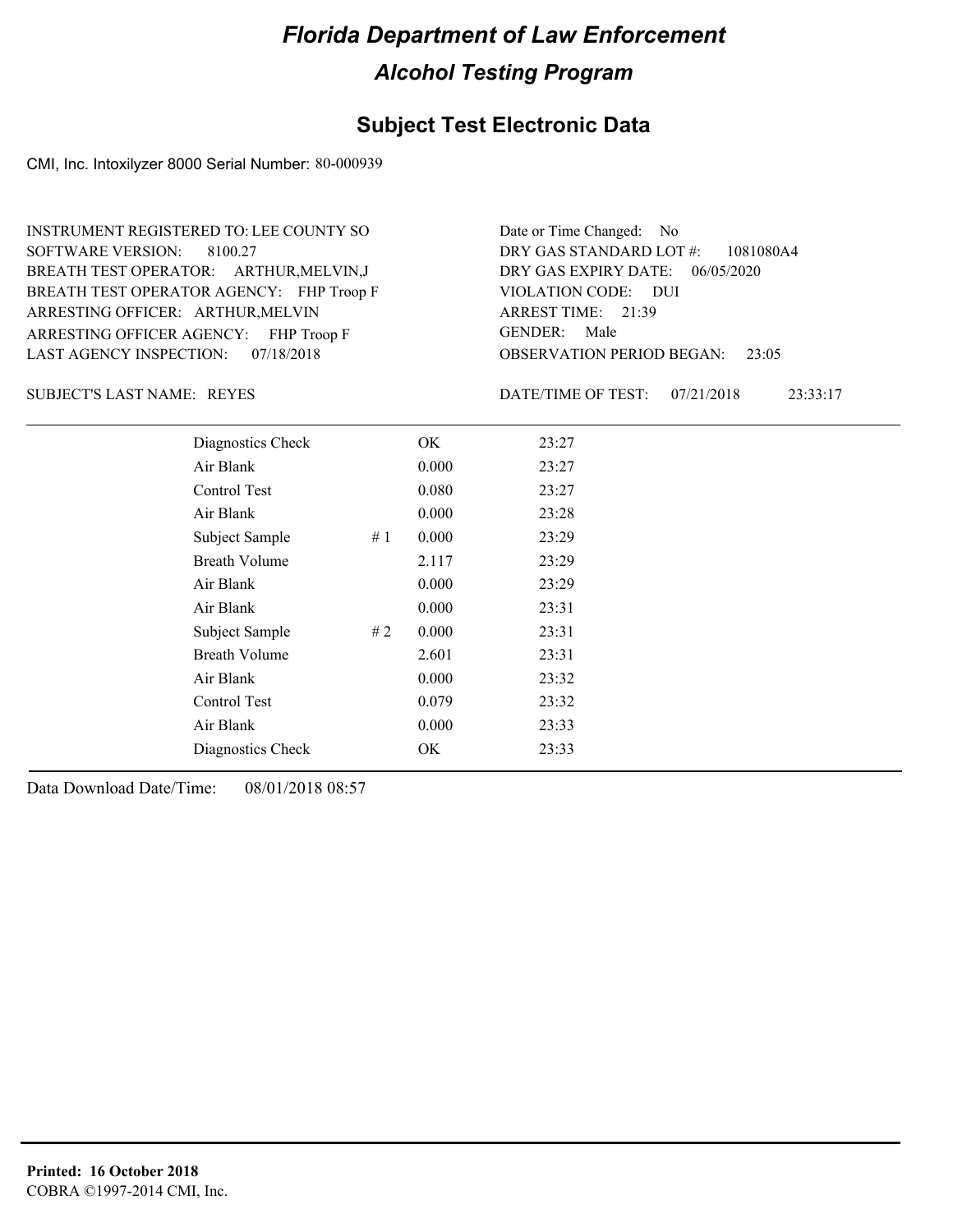#### **Subject Test Electronic Data**

CMI, Inc. Intoxilyzer 8000 Serial Number: 80-000939

ARRESTING OFFICER AGENCY: FHP Troop F GENDER: BREATH TEST OPERATOR AGENCY: FHP Troop F VIOLATION CODE: SOFTWARE VERSION: ARRESTING OFFICER: RIVERA,J BREATH TEST OPERATOR: KENNEDY,JACOB,M LAST AGENCY INSPECTION: 07/18/2018 8100.27 INSTRUMENT REGISTERED TO: LEE COUNTY SO

OBSERVATION PERIOD BEGAN: 23:53 VIOLATION CODE: DUI ARREST TIME: 22:51 DRY GAS EXPIRY DATE: 06/05/2020 1081080A4 DRY GAS STANDARD LOT #: Date or Time Changed: No GENDER: Female

MILLANG SUBJECT'S LAST NAME: DATE/TIME OF TEST:

DATE/TIME OF TEST: 07/22/2018 00:23:19

| Diagnostics Check    |    | OK    | 00:16 |  |
|----------------------|----|-------|-------|--|
| Air Blank            |    | 0.000 | 00:17 |  |
| Control Test         |    | 0.079 | 00:17 |  |
| Air Blank            |    | 0.000 | 00:18 |  |
| Subject Sample       | #1 | 0.165 | 00:18 |  |
| <b>Breath Volume</b> |    | 1.308 | 00:18 |  |
| Air Blank            |    | 0.000 | 00:19 |  |
| Air Blank            |    | 0.000 | 00:21 |  |
| Subject Sample       | #2 | 0.166 | 00:21 |  |
| <b>Breath Volume</b> |    | 1.835 | 00:21 |  |
| Air Blank            |    | 0.000 | 00:22 |  |
| Control Test         |    | 0.079 | 00:22 |  |
| Air Blank            |    | 0.000 | 00:23 |  |
| Diagnostics Check    |    | OK    | 00:23 |  |
|                      |    |       |       |  |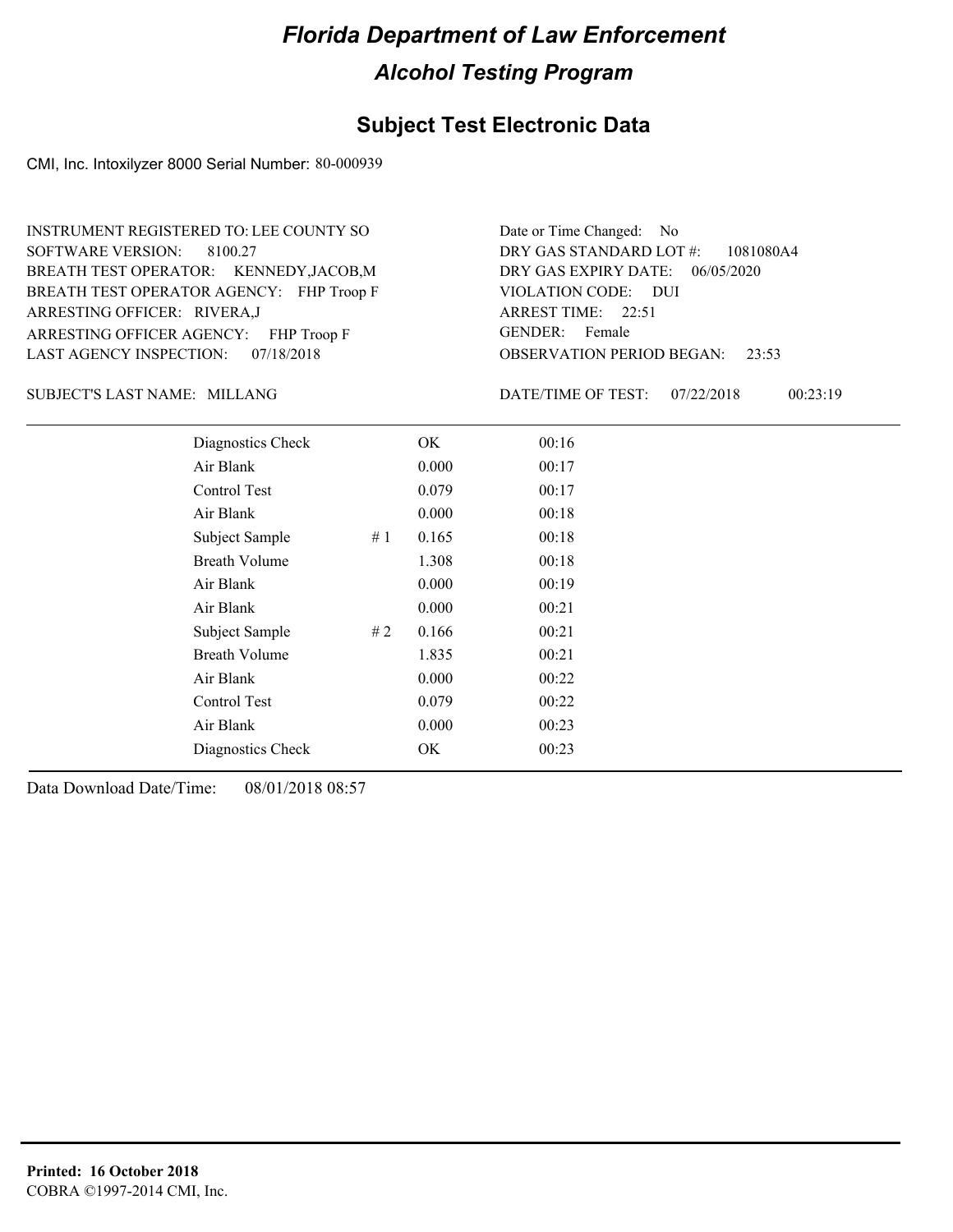#### **Subject Test Electronic Data**

CMI, Inc. Intoxilyzer 8000 Serial Number: 80-000939

ARRESTING OFFICER AGENCY: Lee County SO GENDER: BREATH TEST OPERATOR AGENCY: Lee County SO VIOLATION CODE: SOFTWARE VERSION: ARRESTING OFFICER: VANPELT,J BREATH TEST OPERATOR: VANPELT,J, LAST AGENCY INSPECTION: 07/18/2018 8100.27 INSTRUMENT REGISTERED TO: LEE COUNTY SO

OBSERVATION PERIOD BEGAN: 23:49 VIOLATION CODE: DUI 22:49 ARREST TIME: DRY GAS EXPIRY DATE: 06/05/2020 1081080A4 DRY GAS STANDARD LOT #: Date or Time Changed: No GENDER: Female

QUINTERO SUBJECT'S LAST NAME: DATE/TIME OF TEST:

DATE/TIME OF TEST: 07/26/2018 00:15:25

| Diagnostics Check    |    | OK    | 00:09 |
|----------------------|----|-------|-------|
| Air Blank            |    | 0.000 | 00:09 |
| Control Test         |    | 0.079 | 00:10 |
| Air Blank            |    | 0.000 | 00:10 |
| Subject Sample       | #1 | 0.202 | 00:10 |
| <b>Breath Volume</b> |    | 1.308 | 00:10 |
| Air Blank            |    | 0.000 | 00:11 |
| Air Blank            |    | 0.000 | 00:13 |
| Subject Sample       | #2 | 0.201 | 00:13 |
| <b>Breath Volume</b> |    | 2.089 | 00:13 |
| Air Blank            |    | 0.000 | 00:14 |
| Control Test         |    | 0.079 | 00:14 |
| Air Blank            |    | 0.000 | 00:15 |
| Diagnostics Check    |    | OK    | 00:15 |
|                      |    |       |       |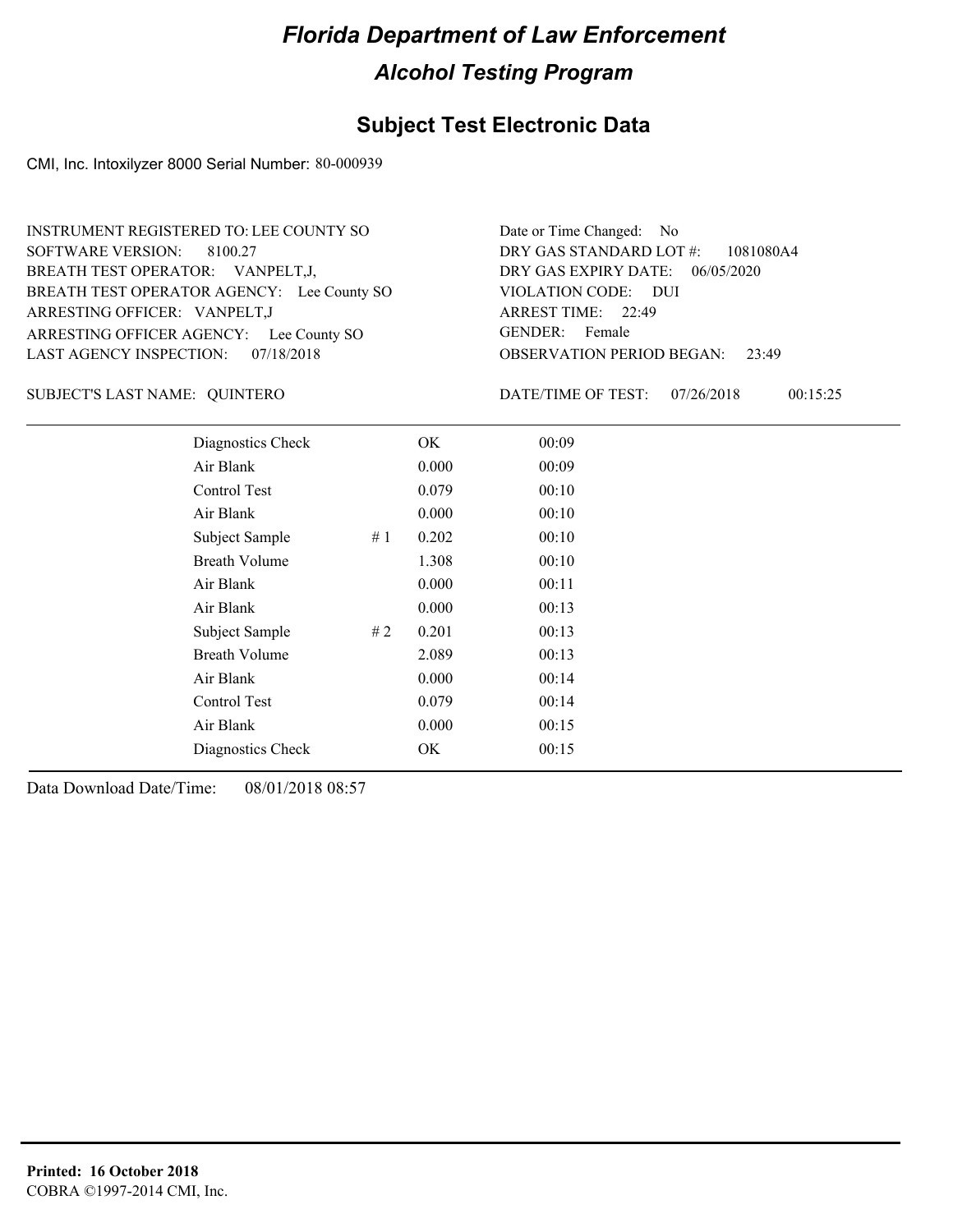#### **Subject Test Electronic Data**

CMI, Inc. Intoxilyzer 8000 Serial Number: 80-000939

ARRESTING OFFICER AGENCY: Lee County SO GENDER: BREATH TEST OPERATOR AGENCY: Lee County SO VIOLATION CODE: SOFTWARE VERSION: ARRESTING OFFICER: BROWN, EARTHEN BREATH TEST OPERATOR: BROWN,EARTHEN,A LAST AGENCY INSPECTION: 07/18/2018 8100.27 INSTRUMENT REGISTERED TO: LEE COUNTY SO

OBSERVATION PERIOD BEGAN: 00:00 VIOLATION CODE: DUI ARREST TIME: 22:58 DRY GAS EXPIRY DATE: 06/05/2020 1081080A4 DRY GAS STANDARD LOT #: Date or Time Changed: No GENDER: Male

SUBJECT'S LAST NAME: FULLER DATE/TIME OF TEST:

DATE/TIME OF TEST: 07/26/2018 00:28:31

| Diagnostics Check    |    | OK    | 00:22 |  |
|----------------------|----|-------|-------|--|
| Air Blank            |    | 0.000 | 00:22 |  |
| Control Test         |    | 0.078 | 00:22 |  |
| Air Blank            |    | 0.000 | 00:23 |  |
| Subject Sample       | #1 | 0.153 | 00:24 |  |
| <b>Breath Volume</b> |    | 2.988 | 00:24 |  |
| Air Blank            |    | 0.000 | 00:24 |  |
| Air Blank            |    | 0.000 | 00:26 |  |
| Subject Sample       | #2 | 0.155 | 00:26 |  |
| <b>Breath Volume</b> |    | 2.871 | 00:26 |  |
| Air Blank            |    | 0.000 | 00:27 |  |
| <b>Control Test</b>  |    | 0.079 | 00:27 |  |
| Air Blank            |    | 0.000 | 00:28 |  |
| Diagnostics Check    |    | OK    | 00:28 |  |
|                      |    |       |       |  |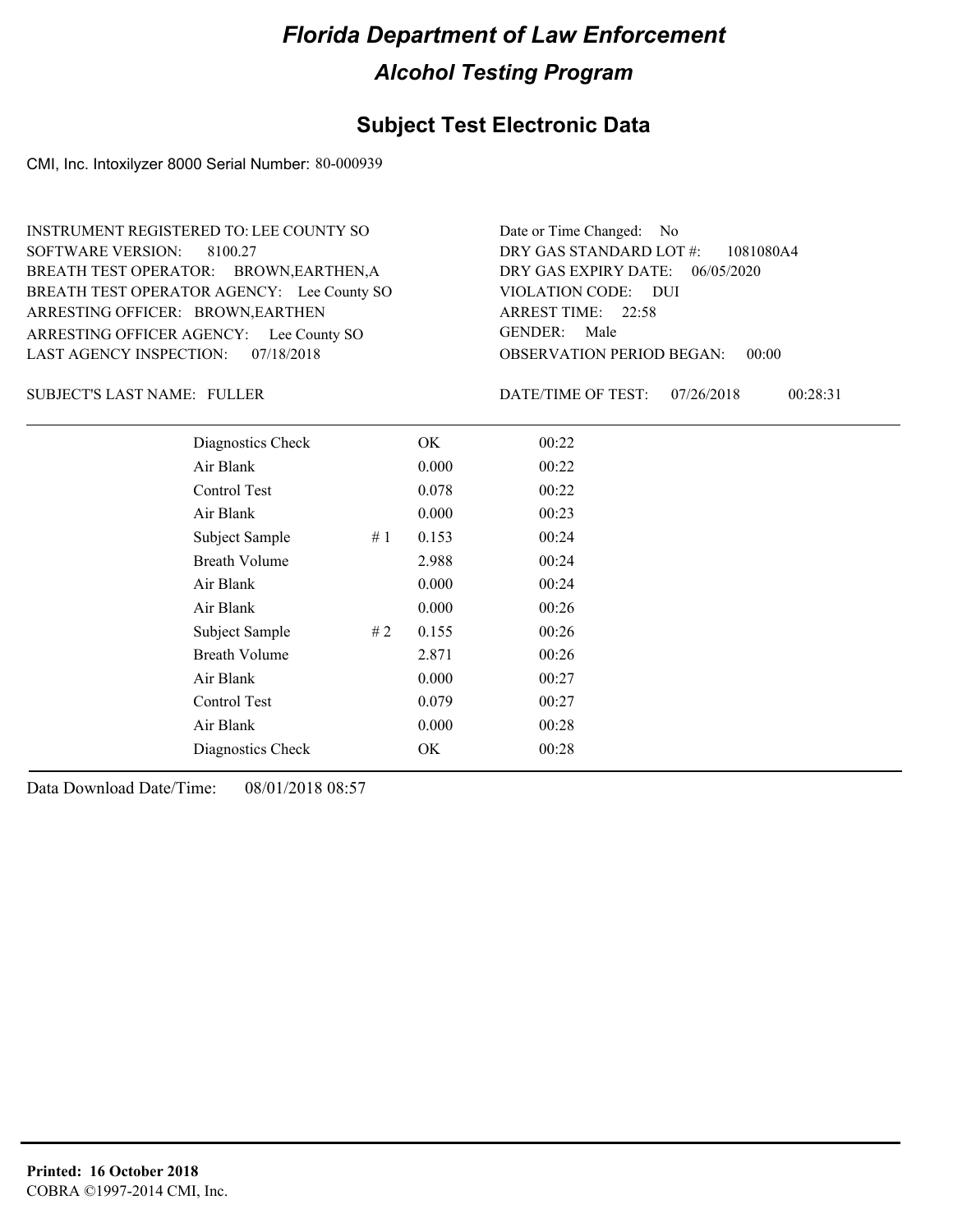#### **Subject Test Electronic Data**

CMI, Inc. Intoxilyzer 8000 Serial Number: 80-000939

ARRESTING OFFICER AGENCY: Lee County SO GENDER: BREATH TEST OPERATOR AGENCY: Lee County SO VIOLATION CODE: SOFTWARE VERSION: ARRESTING OFFICER: DUBOIS,M BREATH TEST OPERATOR: MEYERS,F,E LAST AGENCY INSPECTION: 07/18/2018 8100.27 INSTRUMENT REGISTERED TO: LEE COUNTY SO

OBSERVATION PERIOD BEGAN: 02:00 VIOLATION CODE: DUI ARREST TIME: 01:20 DRY GAS EXPIRY DATE: 06/05/2020 1081080A4 DRY GAS STANDARD LOT #: Date or Time Changed: No GENDER: Male

SUBJECT'S LAST NAME: GILL **Example 20 SUBJECT'S LAST NAME:** GILL

DATE/TIME OF TEST: 07/26/2018 02:37:33

| Diagnostics Check    |    | OK    | 02:30 |
|----------------------|----|-------|-------|
| Air Blank            |    | 0.000 | 02:31 |
| Control Test         |    | 0.079 | 02:31 |
| Air Blank            |    | 0.000 | 02:32 |
| Subject Sample       | #1 | 0.244 | 02:32 |
| <b>Breath Volume</b> |    | 2.703 | 02:32 |
| Air Blank            |    | 0.000 | 02:33 |
| Air Blank            |    | 0.000 | 02:35 |
| Subject Sample       | #2 | 0.233 | 02:36 |
| <b>Breath Volume</b> |    | 1.570 | 02:36 |
| Air Blank            |    | 0.000 | 02:36 |
| Control Test         |    | 0.078 | 02:36 |
| Air Blank            |    | 0.000 | 02:37 |
| Diagnostics Check    |    | OK    | 02:37 |
|                      |    |       |       |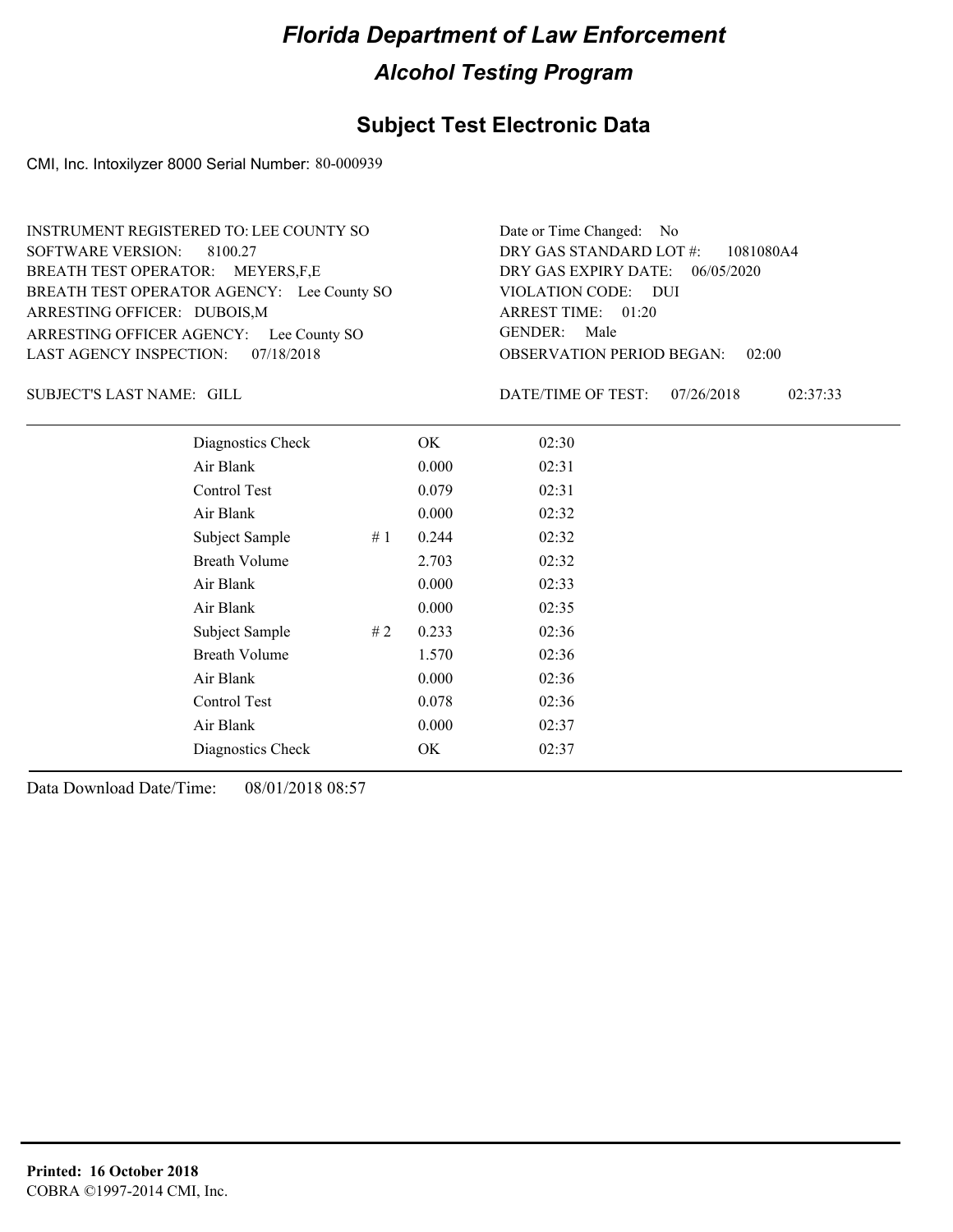#### **Subject Test Electronic Data**

CMI, Inc. Intoxilyzer 8000 Serial Number: 80-000939

ARRESTING OFFICER AGENCY: Lee County SO GENDER: BREATH TEST OPERATOR AGENCY: Lee County SO VIOLATION CODE: SOFTWARE VERSION: ARRESTING OFFICER: GOULD, LEONARD BREATH TEST OPERATOR: GOULD, LEONARD, LAST AGENCY INSPECTION: 07/18/2018 8100.27 INSTRUMENT REGISTERED TO: LEE COUNTY SO

OBSERVATION PERIOD BEGAN: 20:30 VIOLATION CODE: DUI ARREST TIME: 19:58 DRY GAS EXPIRY DATE: 06/05/2020 1081080A4 DRY GAS STANDARD LOT #: Date or Time Changed: No GENDER: Male

MARTIN-TOMAS SUBJECT'S LAST NAME: DATE/TIME OF TEST:

DATE/TIME OF TEST: 07/26/2018 21:00:50

| Diagnostics Check    |    | OK    | 20:54 |
|----------------------|----|-------|-------|
| Air Blank            |    | 0.000 | 20:54 |
| Control Test         |    | 0.079 | 20:55 |
| Air Blank            |    | 0.000 | 20:55 |
| Subject Sample       | #1 | 0.142 | 20:56 |
| <b>Breath Volume</b> |    | 1.273 | 20:56 |
| Air Blank            |    | 0.000 | 20:56 |
| Air Blank            |    | 0.000 | 20:58 |
| Subject Sample       | #2 | 0.146 | 20:59 |
| <b>Breath Volume</b> |    | 2.140 | 20:59 |
| Air Blank            |    | 0.000 | 20:59 |
| Control Test         |    | 0.079 | 21:00 |
| Air Blank            |    | 0.000 | 21:00 |
| Diagnostics Check    |    | OK    | 21:00 |
|                      |    |       |       |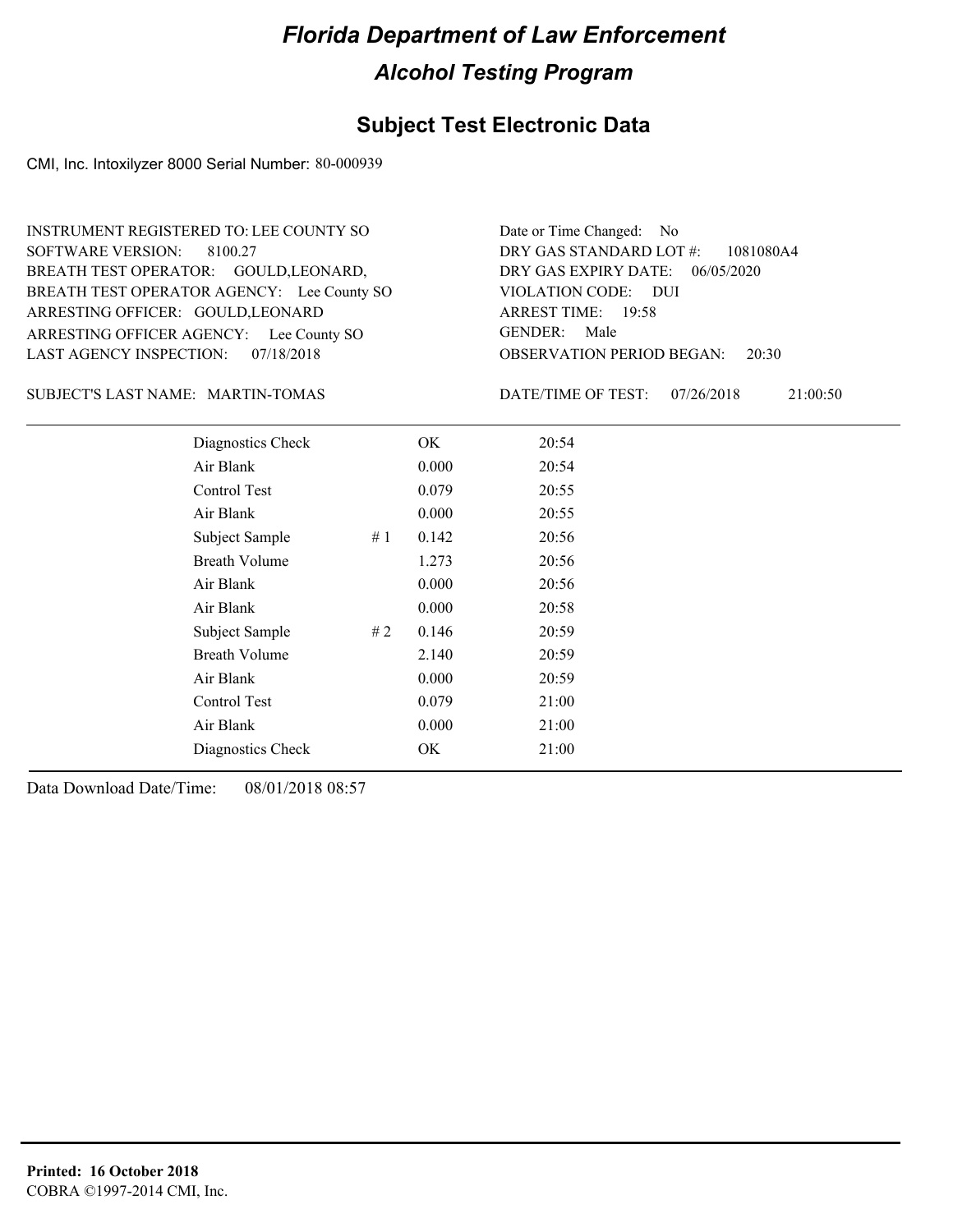#### **Subject Test Electronic Data**

CMI, Inc. Intoxilyzer 8000 Serial Number: 80-000939

ARRESTING OFFICER AGENCY: Fort Myers PD GENDER: BREATH TEST OPERATOR AGENCY: Fort Myers PD VIOLATION CODE: SOFTWARE VERSION: ARRESTING OFFICER: WITT,KELLY BREATH TEST OPERATOR: WITT,KELLY, LAST AGENCY INSPECTION: 07/18/2018 8100.27 INSTRUMENT REGISTERED TO: LEE COUNTY SO

OBSERVATION PERIOD BEGAN: 23:56 VIOLATION CODE: DUI 23:34 ARREST TIME: DRY GAS EXPIRY DATE: 06/05/2020 1081080A4 DRY GAS STANDARD LOT #: Date or Time Changed: No GENDER: Male

SUBJECT'S LAST NAME: WAGNER **EXECUTE:** DATE/TIME OF TEST:

DATE/TIME OF TEST: 07/28/2018 00:23:57

| Diagnostics Check    | OK    | 00:17 |
|----------------------|-------|-------|
| Air Blank            | 0.000 | 00:18 |
| Control Test         | 0.080 | 00:18 |
| Air Blank            | 0.000 | 00:19 |
| Subject Sample<br>#1 | 0.000 | 00:19 |
| <b>Breath Volume</b> | 4.902 | 00:19 |
| Air Blank            | 0.000 | 00:19 |
| Air Blank            | 0.000 | 00:21 |
| #2<br>Subject Sample | 0.000 | 00:22 |
| <b>Breath Volume</b> | 4.628 | 00:22 |
| Air Blank            | 0.000 | 00:23 |
| <b>Control Test</b>  | 0.080 | 00:23 |
| Air Blank            | 0.000 | 00:23 |
| Diagnostics Check    | OK    | 00:23 |
|                      |       |       |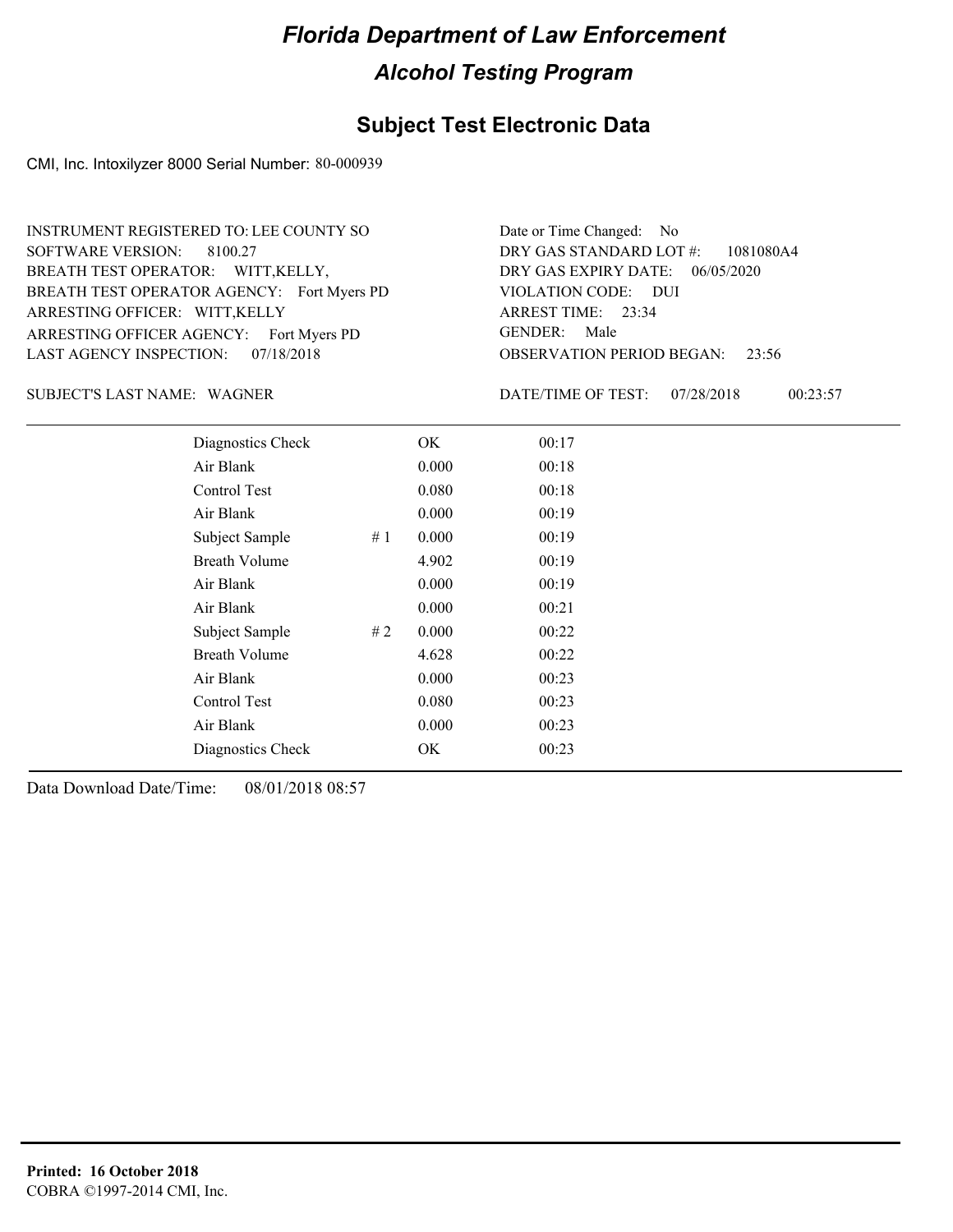#### **Subject Test Electronic Data**

CMI, Inc. Intoxilyzer 8000 Serial Number: 80-000939

ARRESTING OFFICER AGENCY: FHP Troop F GENDER: BREATH TEST OPERATOR AGENCY: FHP Troop F VIOLATION CODE: SOFTWARE VERSION: ARRESTING OFFICER: HERNANDEZ,KEVIN BREATH TEST OPERATOR: HERNANDEZ,KEVIN,E LAST AGENCY INSPECTION: 07/18/2018 8100.27 INSTRUMENT REGISTERED TO: LEE COUNTY SO

OBSERVATION PERIOD BEGAN: 01:20 VIOLATION CODE: DUI ARREST TIME: 00:43 DRY GAS EXPIRY DATE: 06/05/2020 1081080A4 DRY GAS STANDARD LOT #: Date or Time Changed: No GENDER: Male

SUBJECT'S LAST NAME: GRAVELINE **STARVELING** DATE/TIME OF TEST:

DATE/TIME OF TEST: 07/28/2018 01:56:51

| Diagnostics Check    | OK    | 01:50 |
|----------------------|-------|-------|
| Air Blank            | 0.000 | 01:50 |
| Control Test         | 0.079 | 01:51 |
| Air Blank            | 0.000 | 01:51 |
| Subject Sample<br>#1 | 0.266 | 01:52 |
| <b>Breath Volume</b> | 1.785 | 01:52 |
| Air Blank            | 0.000 | 01:53 |
| Air Blank            | 0.000 | 01:54 |
| Subject Sample<br>#2 | 0.267 | 01:55 |
| <b>Breath Volume</b> | 2.710 | 01:55 |
| Air Blank            | 0.000 | 01:55 |
| <b>Control Test</b>  | 0.076 | 01:56 |
| Air Blank            | 0.000 | 01:56 |
| Diagnostics Check    | OK    | 01:56 |
|                      |       |       |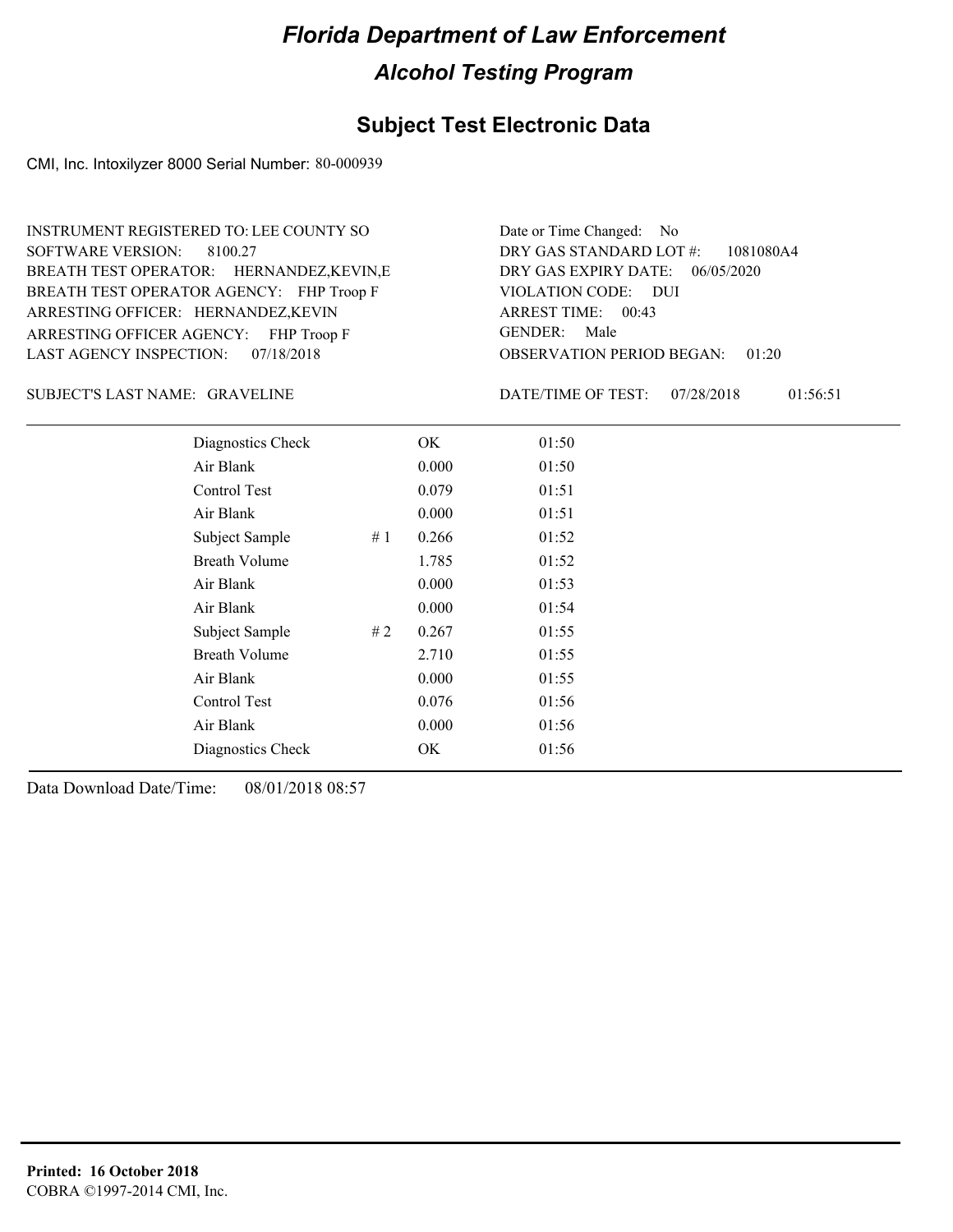#### **Subject Test Electronic Data**

CMI, Inc. Intoxilyzer 8000 Serial Number: 80-000939

ARRESTING OFFICER AGENCY: Lee County SO GENDER: BREATH TEST OPERATOR AGENCY: Lee County SO VIOLATION CODE: SOFTWARE VERSION: 8100.27 ARRESTING OFFICER: SANCHEZ,M BREATH TEST OPERATOR: VANPELT,J, LAST AGENCY INSPECTION: 07/18/2018 INSTRUMENT REGISTERED TO: LEE COUNTY SO

OBSERVATION PERIOD BEGAN: 20:11 VIOLATION CODE: DUI 19:44 ARREST TIME: DRY GAS EXPIRY DATE: 06/05/2020 1081080A4 DRY GAS STANDARD LOT #: Date or Time Changed: No GENDER: Male

JERNIGAN SUBJECT'S LAST NAME: DATE/TIME OF TEST:

DATE/TIME OF TEST: 07/30/2018 20:51:50

| Diagnostics Check    |    | OK    | 20:45 |  |
|----------------------|----|-------|-------|--|
| Air Blank            |    | 0.000 | 20:46 |  |
| Control Test         |    | 0.079 | 20:46 |  |
| Air Blank            |    | 0.000 | 20:46 |  |
| Subject Sample       | #1 | 0.000 | 20:47 |  |
| <b>Breath Volume</b> |    | 4.722 | 20:47 |  |
| Air Blank            |    | 0.000 | 20:47 |  |
| Air Blank            |    | 0.000 | 20:49 |  |
| Subject Sample       | #2 | 0.000 | 20:50 |  |
| <b>Breath Volume</b> |    | 4.609 | 20:50 |  |
| Air Blank            |    | 0.000 | 20:50 |  |
| Control Test         |    | 0.079 | 20:51 |  |
| Air Blank            |    | 0.000 | 20:51 |  |
| Diagnostics Check    |    | OK    | 20:51 |  |
|                      |    |       |       |  |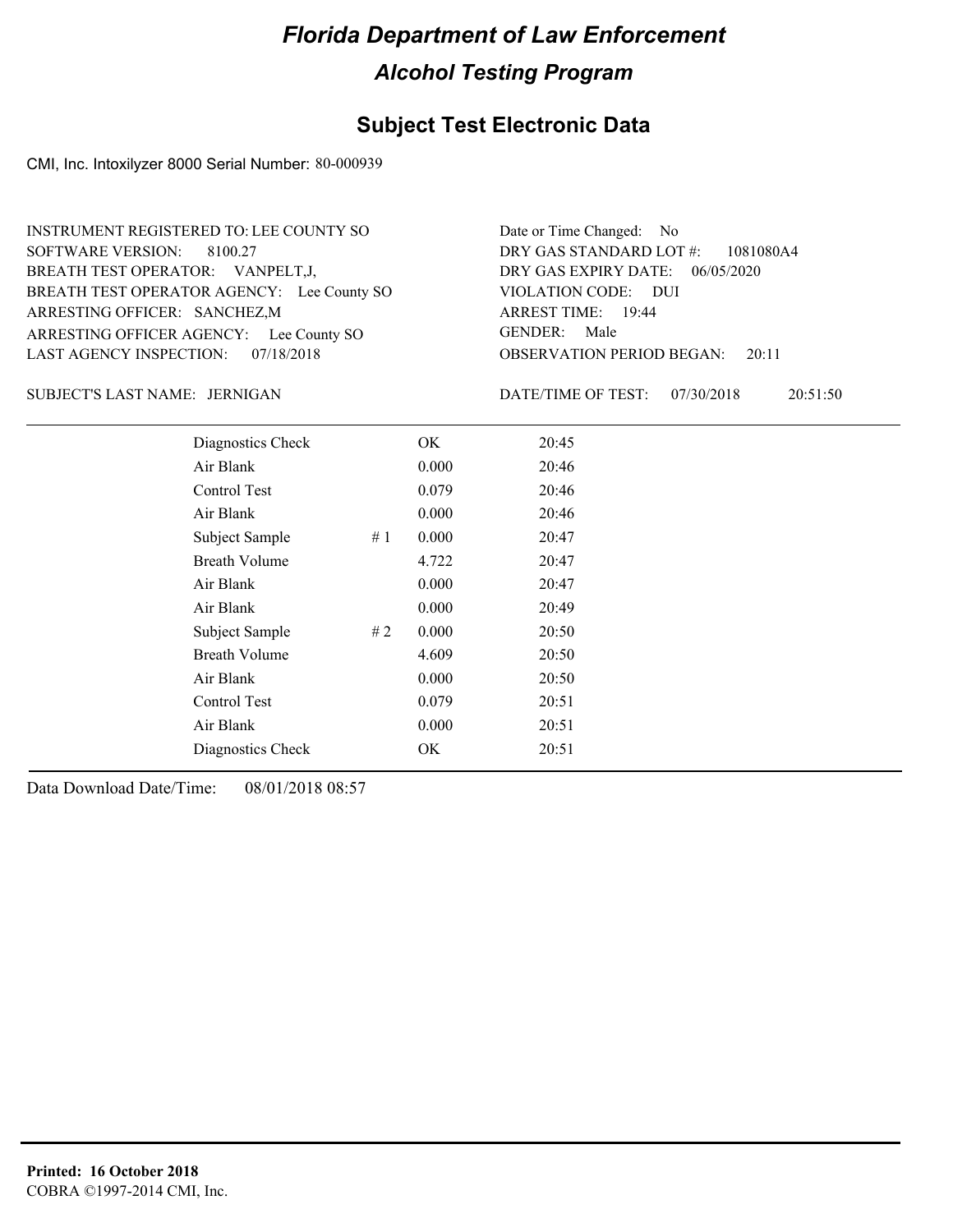#### **Subject Test Electronic Data**

CMI, Inc. Intoxilyzer 8000 Serial Number: 80-000939

ARRESTING OFFICER AGENCY: Lee County SO GENDER: BREATH TEST OPERATOR AGENCY: Lee County SO VIOLATION CODE: SOFTWARE VERSION: 8100.27 ARRESTING OFFICER: CROSS,K BREATH TEST OPERATOR: VANPELT,J, LAST AGENCY INSPECTION: 07/18/2018 INSTRUMENT REGISTERED TO: LEE COUNTY SO

OBSERVATION PERIOD BEGAN: 23:12 VIOLATION CODE: DUI ARREST TIME: 22:20 DRY GAS EXPIRY DATE: 06/05/2020 1081080A4 DRY GAS STANDARD LOT #: Date or Time Changed: No GENDER: Male

#### SUBJECT'S LAST NAME: WILLIAMS DATE/TIME OF TEST:

DATE/TIME OF TEST: 07/30/2018 23:38:55

| Diagnostics Check    | OK    | 23:32 |
|----------------------|-------|-------|
| Air Blank            | 0.000 | 23:33 |
| Control Test         | 0.079 | 23:33 |
| Air Blank            | 0.000 | 23:33 |
| Subject Sample<br>#1 | 0.171 | 23:34 |
| <b>Breath Volume</b> | 2.718 | 23:34 |
| Air Blank            | 0.000 | 23:34 |
| Air Blank            | 0.000 | 23:36 |
| Subject Sample<br>#2 | 0.176 | 23:37 |
| <b>Breath Volume</b> | 2.695 | 23:37 |
| Air Blank            | 0.000 | 23:37 |
| Control Test         | 0.079 | 23:38 |
| Air Blank            | 0.000 | 23:38 |
| Diagnostics Check    | OK    | 23:38 |
|                      |       |       |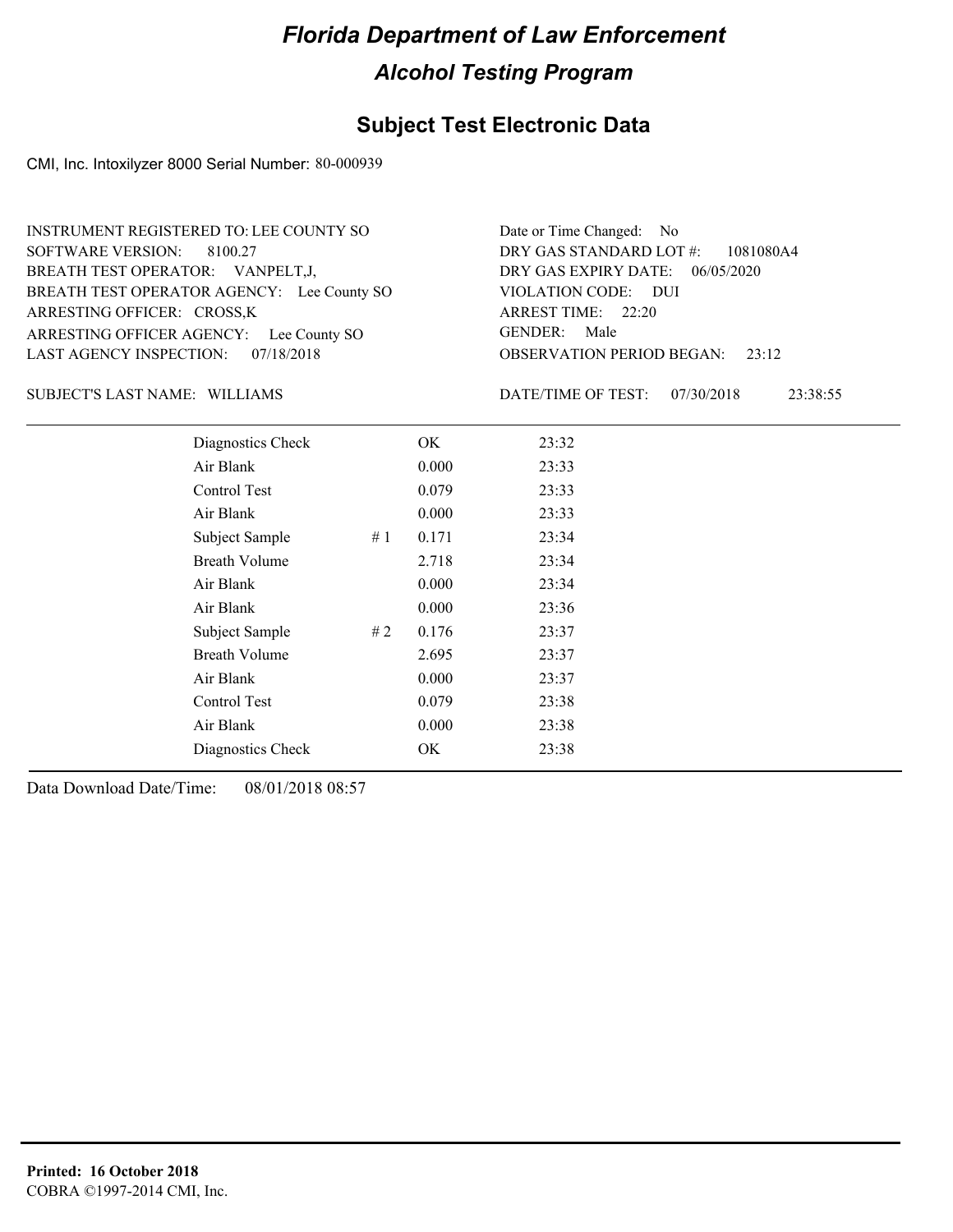#### **Subject Test Electronic Data**

CMI, Inc. Intoxilyzer 8000 Serial Number: 80-000939

ARRESTING OFFICER AGENCY: Lee County SO GENDER: BREATH TEST OPERATOR AGENCY: Fort Myers PD VIOLATION CODE: SOFTWARE VERSION: ARRESTING OFFICER: CAIL, MATTHEW BREATH TEST OPERATOR: WITT,KELLY, LAST AGENCY INSPECTION: 07/18/2018 8100.27 INSTRUMENT REGISTERED TO: LEE COUNTY SO

OBSERVATION PERIOD BEGAN: 20:30 VIOLATION CODE: DUI 19:39 ARREST TIME: DRY GAS EXPIRY DATE: 06/05/2020 1081080A4 DRY GAS STANDARD LOT #: Date or Time Changed: No GENDER: Male

BLAZIER SUBJECT'S LAST NAME: DATE/TIME OF TEST:

DATE/TIME OF TEST: 07/31/2018 21:50:00

| Diagnostics Check    |    | OK    | 21:43 |  |  |
|----------------------|----|-------|-------|--|--|
| Air Blank            |    | 0.000 | 21:44 |  |  |
| Control Test         |    | 0.079 | 21:44 |  |  |
| Air Blank            |    | 0.000 | 21:45 |  |  |
| Subject Sample       | #1 | 0.075 | 21:45 |  |  |
| <b>Breath Volume</b> |    | 3.906 | 21:45 |  |  |
| Air Blank            |    | 0.000 | 21:46 |  |  |
| Air Blank            |    | 0.000 | 21:48 |  |  |
| Subject Sample       | #2 | 0.067 | 21:48 |  |  |
| <b>Breath Volume</b> |    | 1.226 | 21:48 |  |  |
| Air Blank            |    | 0.000 | 21:49 |  |  |
| Control Test         |    | 0.079 | 21:49 |  |  |
| Air Blank            |    | 0.000 | 21:49 |  |  |
| Diagnostics Check    |    | OK    | 21:50 |  |  |
|                      |    |       |       |  |  |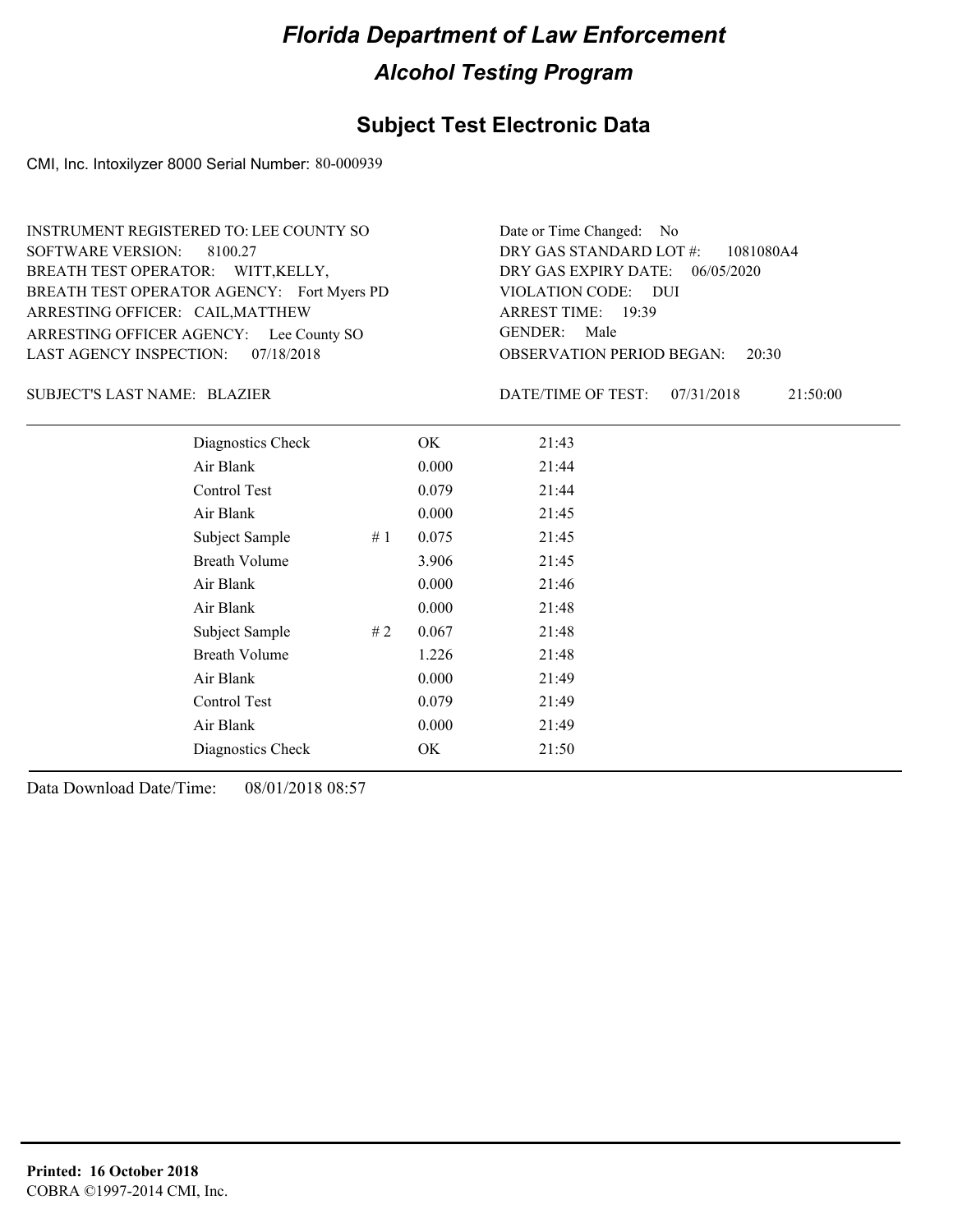## **Subject Test Electronic Data**

CMI, Inc. Intoxilyzer 8000 Serial Number: 80-000940

| INSTRUMENT REGISTERED TO: BREVARD COUNTY S.O.  |                      | Date or Time Changed: No                  |                          |                             |  |  |  |
|------------------------------------------------|----------------------|-------------------------------------------|--------------------------|-----------------------------|--|--|--|
| <b>SOFTWARE VERSION:</b>                       | 8100.27              | DRY GAS STANDARD LOT #:<br>19817080A3     |                          |                             |  |  |  |
| BREATH TEST OPERATOR: JONES, NICHOLAS, W       |                      | DRY GAS EXPIRY DATE: 09/05/2019           |                          |                             |  |  |  |
| BREATH TEST OPERATOR AGENCY: Brevard County SO |                      |                                           | VIOLATION CODE:<br>- DUI |                             |  |  |  |
| ARRESTING OFFICER: PETERSON, TYLER             |                      |                                           | ARREST TIME: 01:01       |                             |  |  |  |
| ARRESTING OFFICER AGENCY: Brevard County SO    |                      |                                           | <b>GENDER:</b><br>Male   |                             |  |  |  |
| LAST AGENCY INSPECTION:                        | 06/13/2018           | <b>OBSERVATION PERIOD BEGAN:</b><br>00:30 |                          |                             |  |  |  |
| SUBJECT'S LAST NAME: CAVENDER                  |                      |                                           | DATE/TIME OF TEST:       | 07/02/2018<br>01:40:26      |  |  |  |
|                                                | Diagnostics Check    | OK                                        | 01:35                    |                             |  |  |  |
|                                                | Air Blank            | 0.000                                     | 01:36                    |                             |  |  |  |
|                                                | Control Test         | 0.080                                     | 01:36                    |                             |  |  |  |
|                                                | Air Blank            | 0.000                                     | 01:36                    |                             |  |  |  |
|                                                | Subject Sample       | #1                                        | 01:39                    | <b>Subject Test Refused</b> |  |  |  |
|                                                | <b>Breath Volume</b> | 0.000                                     | 01:39                    |                             |  |  |  |
|                                                | Air Blank            | 0.000                                     | 01:39                    |                             |  |  |  |
|                                                | Control Test         | 0.079                                     | 01:39                    |                             |  |  |  |
|                                                | Air Blank            | 01:40                                     |                          |                             |  |  |  |
|                                                | Diagnostics Check    | OK                                        | 01:40                    |                             |  |  |  |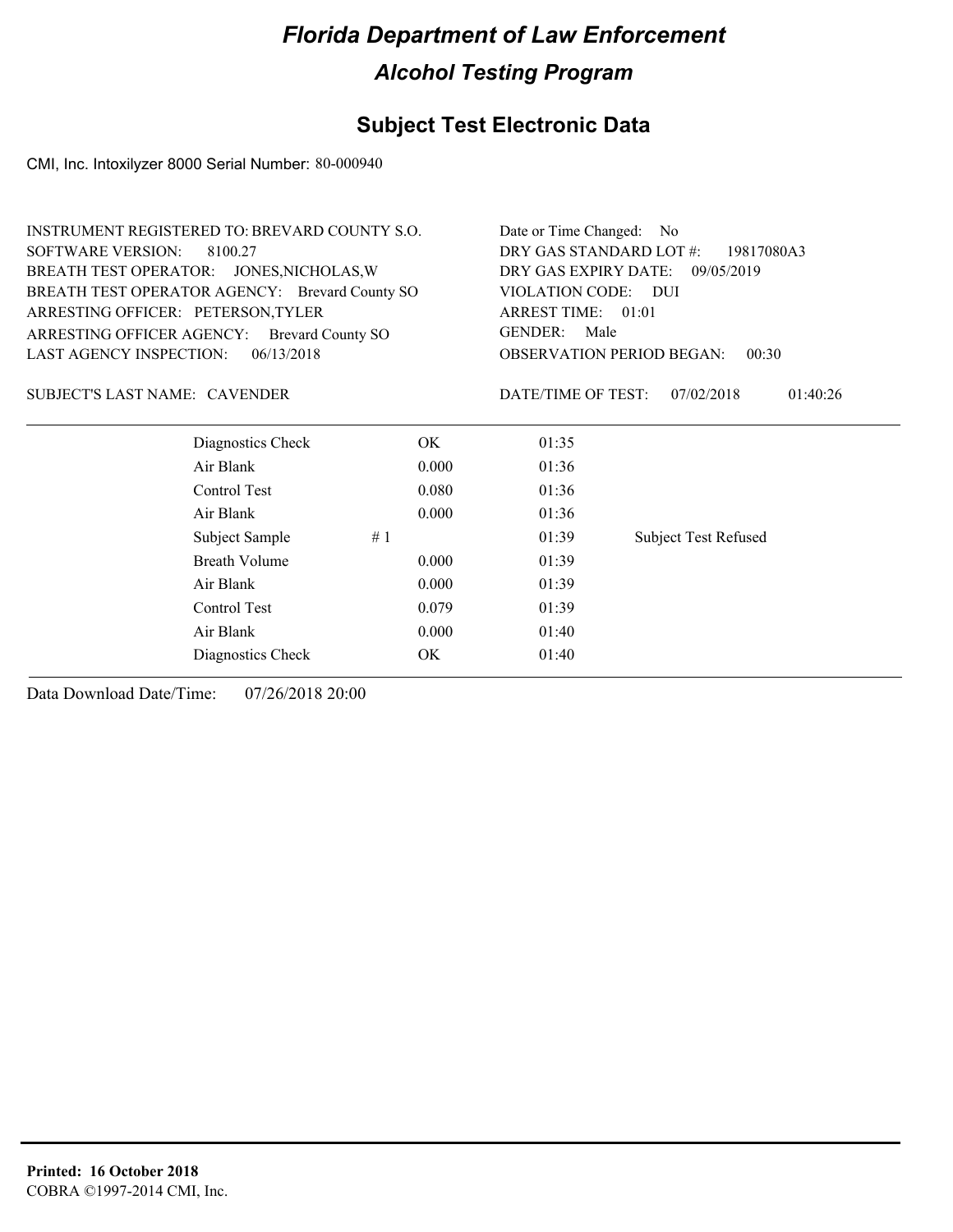## **Subject Test Electronic Data**

CMI, Inc. Intoxilyzer 8000 Serial Number: 80-000940

| INSTRUMENT REGISTERED TO: BREVARD COUNTY S.O.  | Date or Time Changed: No               |
|------------------------------------------------|----------------------------------------|
| SOFTWARE VERSION: 8100.27                      | DRY GAS STANDARD LOT #: 19817080A3     |
| BREATH TEST OPERATOR: WINSTEAD, JUSTIN, M      | DRY GAS EXPIRY DATE: 09/05/2019        |
| BREATH TEST OPERATOR AGENCY: Brevard County SO | VIOLATION CODE: DUI                    |
| ARRESTING OFFICER: WINSTEAD, JUSTIN            | ARREST TIME: 03:01                     |
| ARRESTING OFFICER AGENCY: Brevard County SO    | GENDER: Male                           |
| LAST AGENCY INSPECTION: 06/13/2018             | <b>OBSERVATION PERIOD BEGAN: 03:52</b> |

#### ECHAVARRIA SUBJECT'S LAST NAME: DATE/TIME OF TEST:

DATE/TIME OF TEST: 07/08/2018 04:19:27

| Diagnostics Check    |    | OK    | 04:12 |  |
|----------------------|----|-------|-------|--|
| Air Blank            |    | 0.000 | 04:13 |  |
| Control Test         |    | 0.079 | 04:13 |  |
| Air Blank            |    | 0.000 | 04:14 |  |
| Subject Sample       | #1 | 0.222 | 04:14 |  |
| <b>Breath Volume</b> |    | 2.632 | 04:14 |  |
| Air Blank            |    | 0.000 | 04:15 |  |
| Air Blank            |    | 0.000 | 04:17 |  |
| Subject Sample       | #2 | 0.229 | 04:17 |  |
| <b>Breath Volume</b> |    | 4.066 | 04:17 |  |
| Air Blank            |    | 0.000 | 04:18 |  |
| Control Test         |    | 0.078 | 04:18 |  |
| Air Blank            |    | 0.000 | 04:19 |  |
| Diagnostics Check    |    | OK    | 04:19 |  |
|                      |    |       |       |  |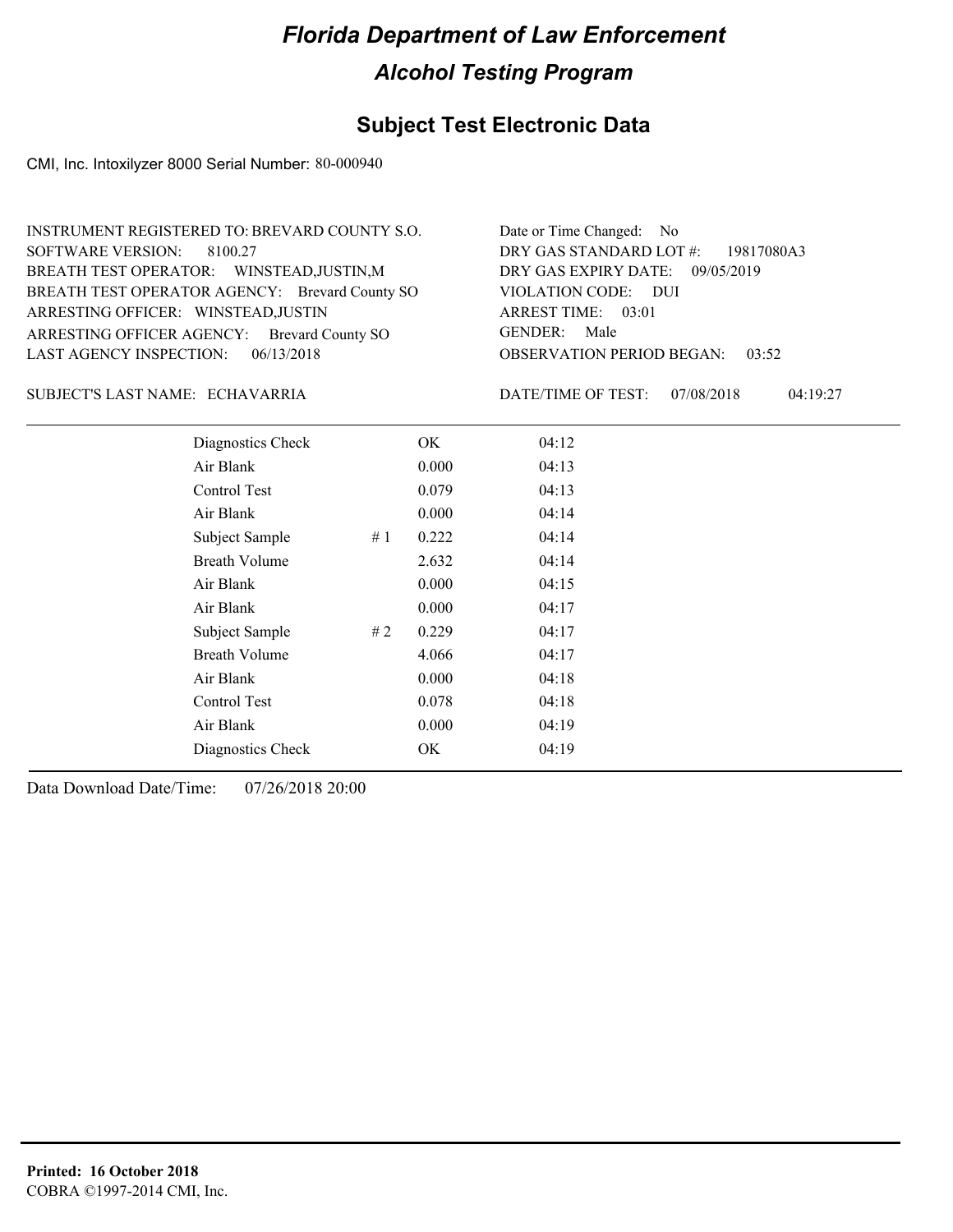## **Subject Test Electronic Data**

CMI, Inc. Intoxilyzer 8000 Serial Number: 80-000941

| INSTRUMENT REGISTERED TO: COLLIER COUNTY SO    | Date or Time Changed: Yes              |
|------------------------------------------------|----------------------------------------|
| SOFTWARE VERSION: 8100.27                      | DRY GAS STANDARD LOT #: 03417080A2     |
| BREATH TEST OPERATOR: HERNANDEZ, MARTIN, C     | DRY GAS EXPIRY DATE: 03/05/2019        |
| BREATH TEST OPERATOR AGENCY: Collier County SO | VIOLATION CODE: DUI                    |
| ARRESTING OFFICER: DIAZ, R                     | ARREST TIME: 02:47                     |
| ARRESTING OFFICER AGENCY: Collier County SO    | GENDER: Male                           |
| LAST AGENCY INSPECTION: $06/05/2018$           | <b>OBSERVATION PERIOD BEGAN: 03:23</b> |

ALVAREZ FABRE SUBJECT'S LAST NAME: DATE/TIME OF TEST:

DATE/TIME OF TEST: 07/01/2018 03:54:50

| Diagnostics Check    | OK    | 03:48 |
|----------------------|-------|-------|
| Air Blank            | 0.000 | 03:49 |
| Control Test         | 0.080 | 03:49 |
| Air Blank            | 0.000 | 03:50 |
| Subject Sample<br>#1 | 0.199 | 03:50 |
| <b>Breath Volume</b> | 1.316 | 03:50 |
| Air Blank            | 0.000 | 03:51 |
| Air Blank            | 0.000 | 03:52 |
| Subject Sample<br>#2 | 0.202 | 03:53 |
| <b>Breath Volume</b> | 1.843 | 03:53 |
| Air Blank            | 0.000 | 03:53 |
| Control Test         | 0.080 | 03:54 |
| Air Blank            | 0.000 | 03:54 |
| Diagnostics Check    | OK    | 03:54 |
|                      |       |       |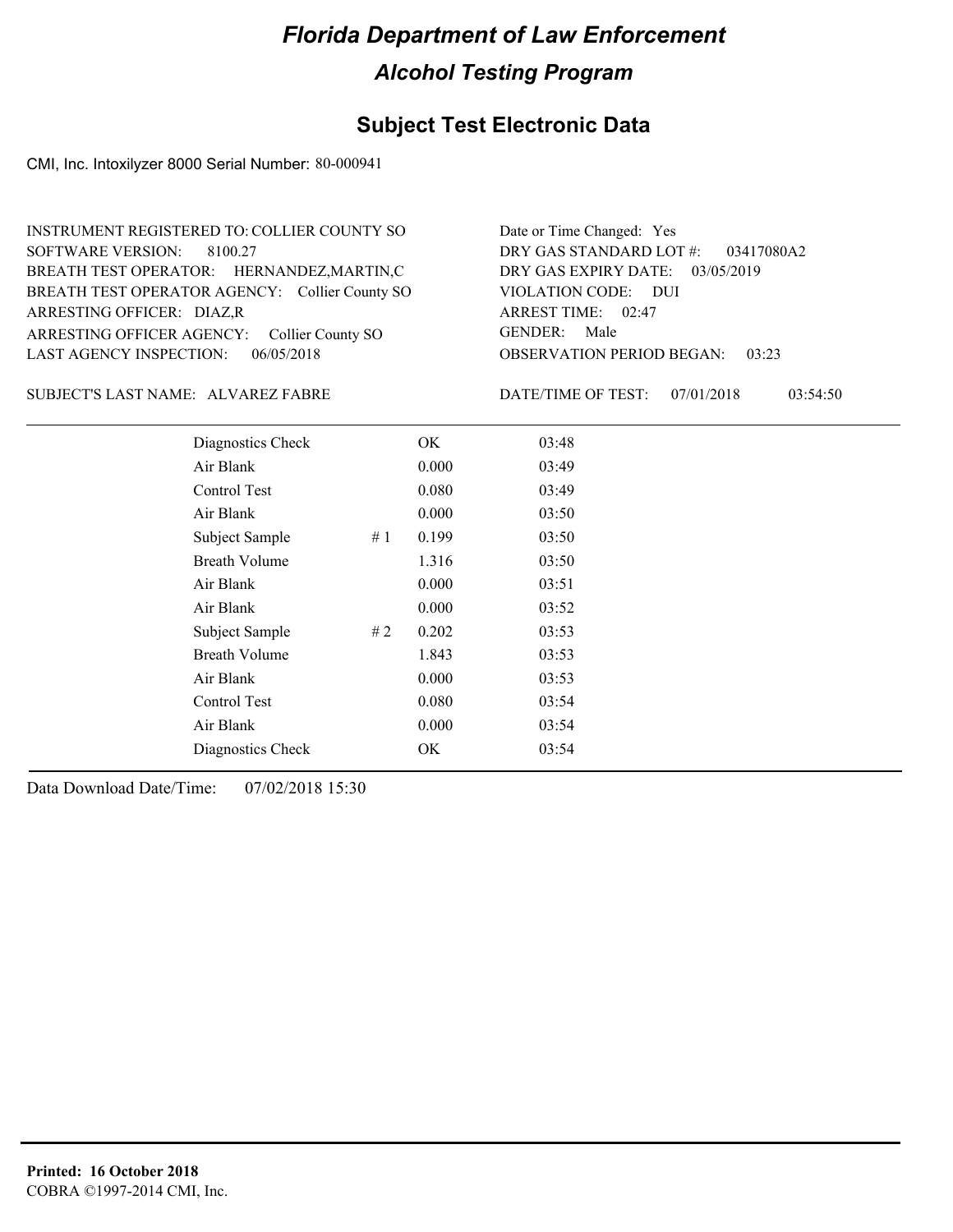## **Subject Test Electronic Data**

CMI, Inc. Intoxilyzer 8000 Serial Number: 80-000941

| INSTRUMENT REGISTERED TO: COLLIER COUNTY SO    | Date or Time Changed: No               |
|------------------------------------------------|----------------------------------------|
| SOFTWARE VERSION: 8100.27                      | DRY GAS STANDARD LOT #: 03417080A2     |
| BREATH TEST OPERATOR: CURTSINGER, CODY, A      | DRY GAS EXPIRY DATE: $03/05/2019$      |
| BREATH TEST OPERATOR AGENCY: Collier County SO | VIOLATION CODE: DUI                    |
| ARRESTING OFFICER: MILLER,K                    | ARREST TIME: 02:49                     |
| ARRESTING OFFICER AGENCY: Collier County SO    | GENDER: Male                           |
| LAST AGENCY INSPECTION: $06/05/2018$           | <b>OBSERVATION PERIOD BEGAN: 03:43</b> |

#### SUBJECT'S LAST NAME: STURGESS DATE/TIME OF TEST:

DATE/TIME OF TEST: 07/01/2018 04:11:47

| Diagnostics Check    |    | OK    | 04:03 |
|----------------------|----|-------|-------|
| Air Blank            |    | 0.000 | 04:03 |
| Control Test         |    | 0.079 | 04:04 |
| Air Blank            |    | 0.000 | 04:04 |
| Subject Sample       | #1 | 0.196 | 04:07 |
| <b>Breath Volume</b> |    | 2.414 | 04:07 |
| Air Blank            |    | 0.000 | 04:07 |
| Air Blank            |    | 0.000 | 04:09 |
| Subject Sample       | #2 | 0.180 | 04:10 |
| <b>Breath Volume</b> |    | 2.113 | 04:10 |
| Air Blank            |    | 0.000 | 04:10 |
| Control Test         |    | 0.078 | 04:11 |
| Air Blank            |    | 0.000 | 04:11 |
| Diagnostics Check    |    | OK    | 04:11 |
|                      |    |       |       |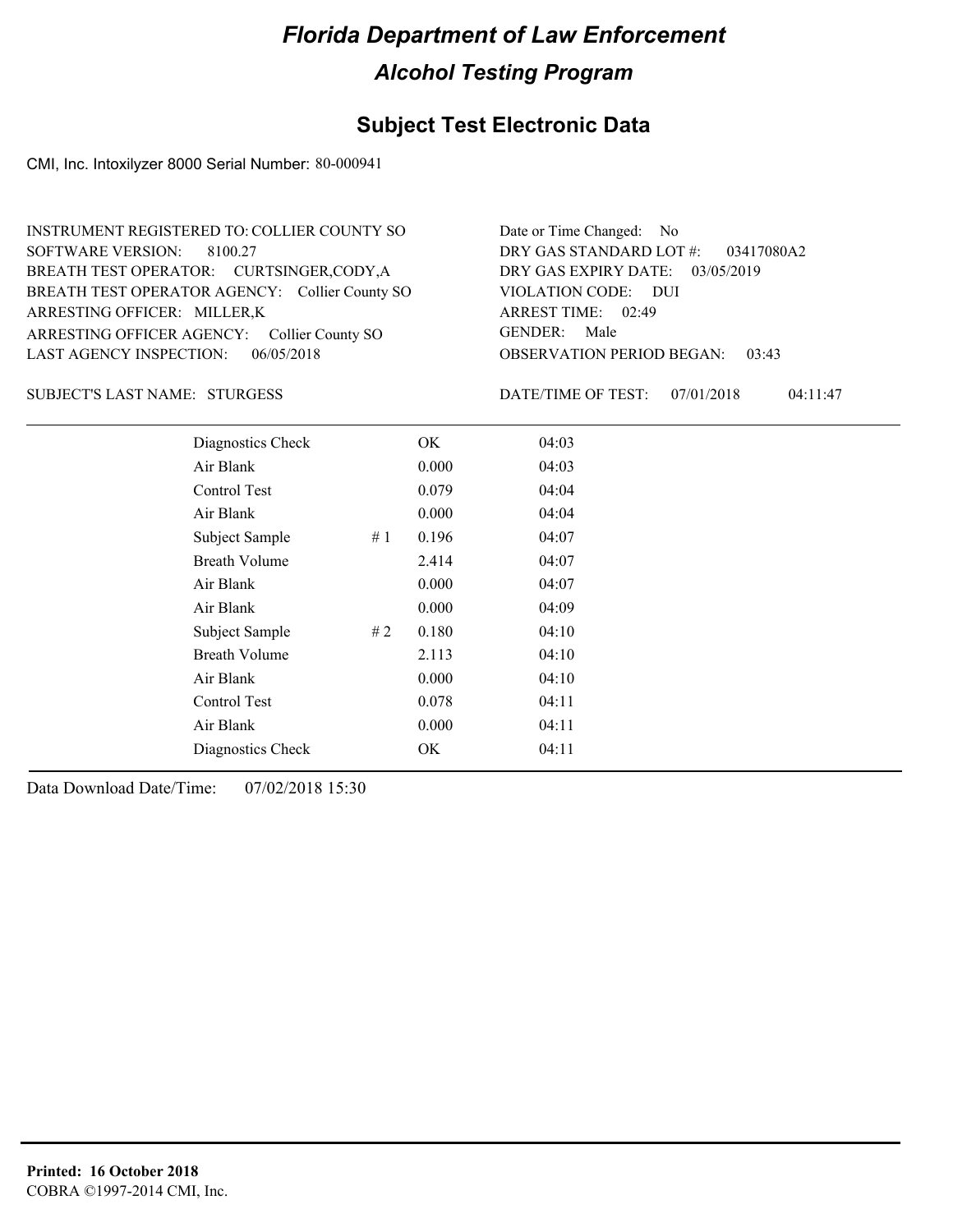## **Subject Test Electronic Data**

CMI, Inc. Intoxilyzer 8000 Serial Number: 80-000941

| INSTRUMENT REGISTERED TO: COLLIER COUNTY SO    | Date or Time Changed: Yes              |
|------------------------------------------------|----------------------------------------|
| SOFTWARE VERSION: 8100.27                      | DRY GAS STANDARD LOT $\#$ : 03417080A2 |
| BREATH TEST OPERATOR: ROGERS, MATTHEW, L       | DRY GAS EXPIRY DATE: 03/05/2019        |
| BREATH TEST OPERATOR AGENCY: Collier County SO | VIOLATION CODE: DUI                    |
| ARRESTING OFFICER: JACKSON,D                   | ARREST TIME: 00:03                     |
| ARRESTING OFFICER AGENCY: Collier County SO    | GENDER: Male                           |
| LAST AGENCY INSPECTION: $06/05/2018$           | <b>OBSERVATION PERIOD BEGAN: 00:56</b> |

SUBJECT'S LAST NAME: MICHEEL DATE/TIME OF TEST:

DATE/TIME OF TEST: 07/02/2018 01:26:24

| Diagnostics Check    |    | OK    | 01:20 |
|----------------------|----|-------|-------|
| Air Blank            |    | 0.000 | 01:20 |
| Control Test         |    | 0.080 | 01:20 |
| Air Blank            |    | 0.000 | 01:21 |
| Subject Sample       | #1 | 0.036 | 01:21 |
| <b>Breath Volume</b> |    | 3.781 | 01:21 |
| Air Blank            |    | 0.000 | 01:22 |
| Air Blank            |    | 0.000 | 01:24 |
| Subject Sample       | #2 | 0.034 | 01:24 |
| <b>Breath Volume</b> |    | 3.679 | 01:24 |
| Air Blank            |    | 0.000 | 01:25 |
| Control Test         |    | 0.080 | 01:25 |
| Air Blank            |    | 0.000 | 01:26 |
| Diagnostics Check    |    | OK    | 01:26 |
|                      |    |       |       |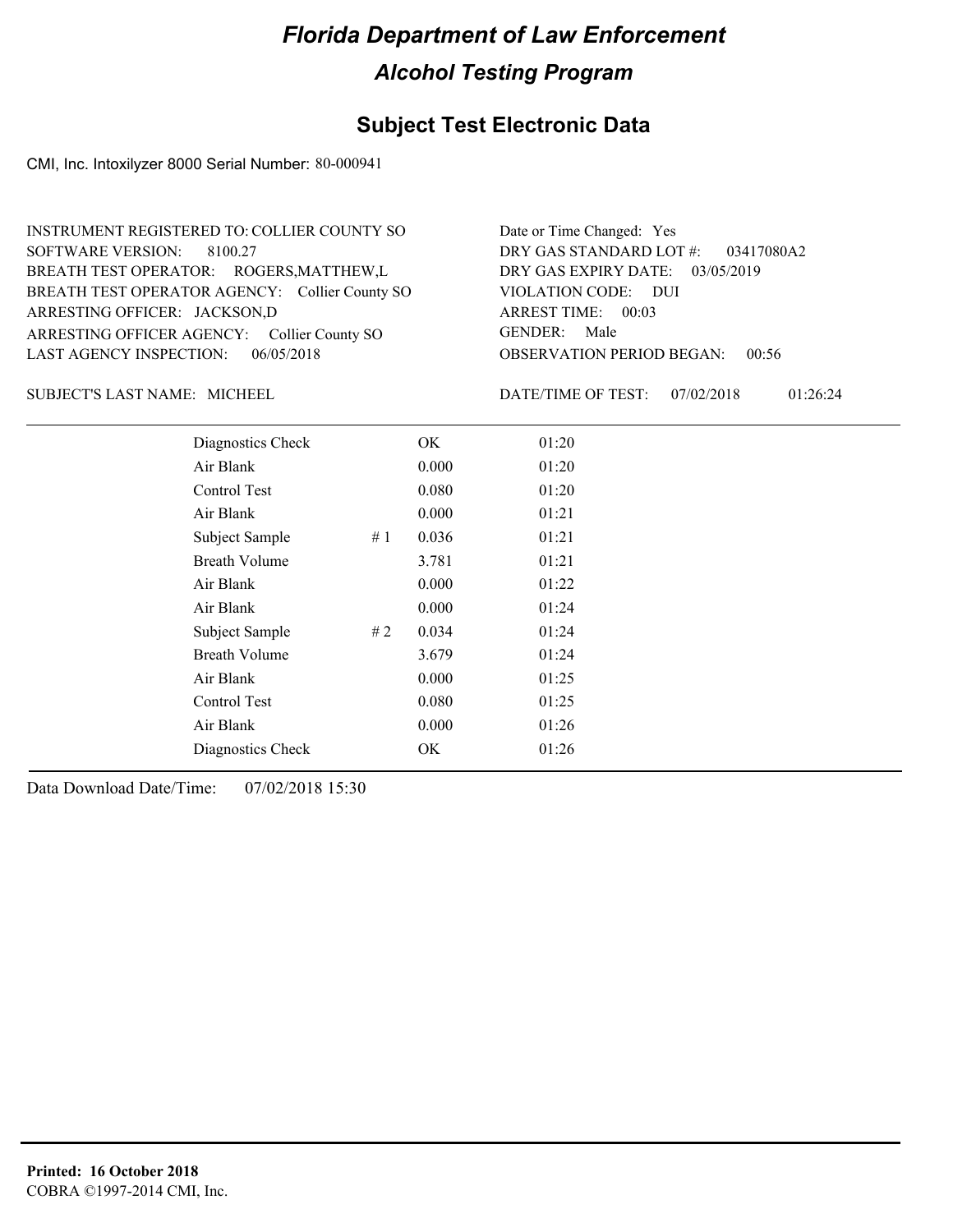## **Subject Test Electronic Data**

CMI, Inc. Intoxilyzer 8000 Serial Number: 80-000941

| INSTRUMENT REGISTERED TO: COLLIER COUNTY SO    | Date or Time Changed: No               |
|------------------------------------------------|----------------------------------------|
| SOFTWARE VERSION: 8100.27                      | DRY GAS STANDARD LOT #: 03417080A2     |
| BREATH TEST OPERATOR: ELIAS,D,                 | DRY GAS EXPIRY DATE: $03/05/2019$      |
| BREATH TEST OPERATOR AGENCY: Collier County SO | VIOLATION CODE: DUI                    |
| ARRESTING OFFICER: CRUZ,I                      | ARREST TIME: 22:17                     |
| ARRESTING OFFICER AGENCY: FHP Troop F          | GENDER: Female                         |
| LAST AGENCY INSPECTION: $06/05/2018$           | <b>OBSERVATION PERIOD BEGAN: 01:27</b> |

#### ABDELQADER SUBJECT'S LAST NAME: DATE/TIME OF TEST:

DATE/TIME OF TEST: 07/02/2018 02:02:25

| Diagnostics Check    |    | OK    | 01:55 |
|----------------------|----|-------|-------|
| Air Blank            |    | 0.000 | 01:55 |
| Control Test         |    | 0.080 | 01:55 |
| Air Blank            |    | 0.000 | 01:56 |
| Subject Sample       | #1 | 0.151 | 01:57 |
| <b>Breath Volume</b> |    | 1.570 | 01:57 |
| Air Blank            |    | 0.000 | 01:58 |
| Air Blank            |    | 0.000 | 02:00 |
| Subject Sample       | #2 | 0.141 | 02:00 |
| <b>Breath Volume</b> |    | 1.386 | 02:00 |
| Air Blank            |    | 0.000 | 02:01 |
| Control Test         |    | 0.080 | 02:01 |
| Air Blank            |    | 0.000 | 02:02 |
| Diagnostics Check    |    | OK    | 02:02 |
|                      |    |       |       |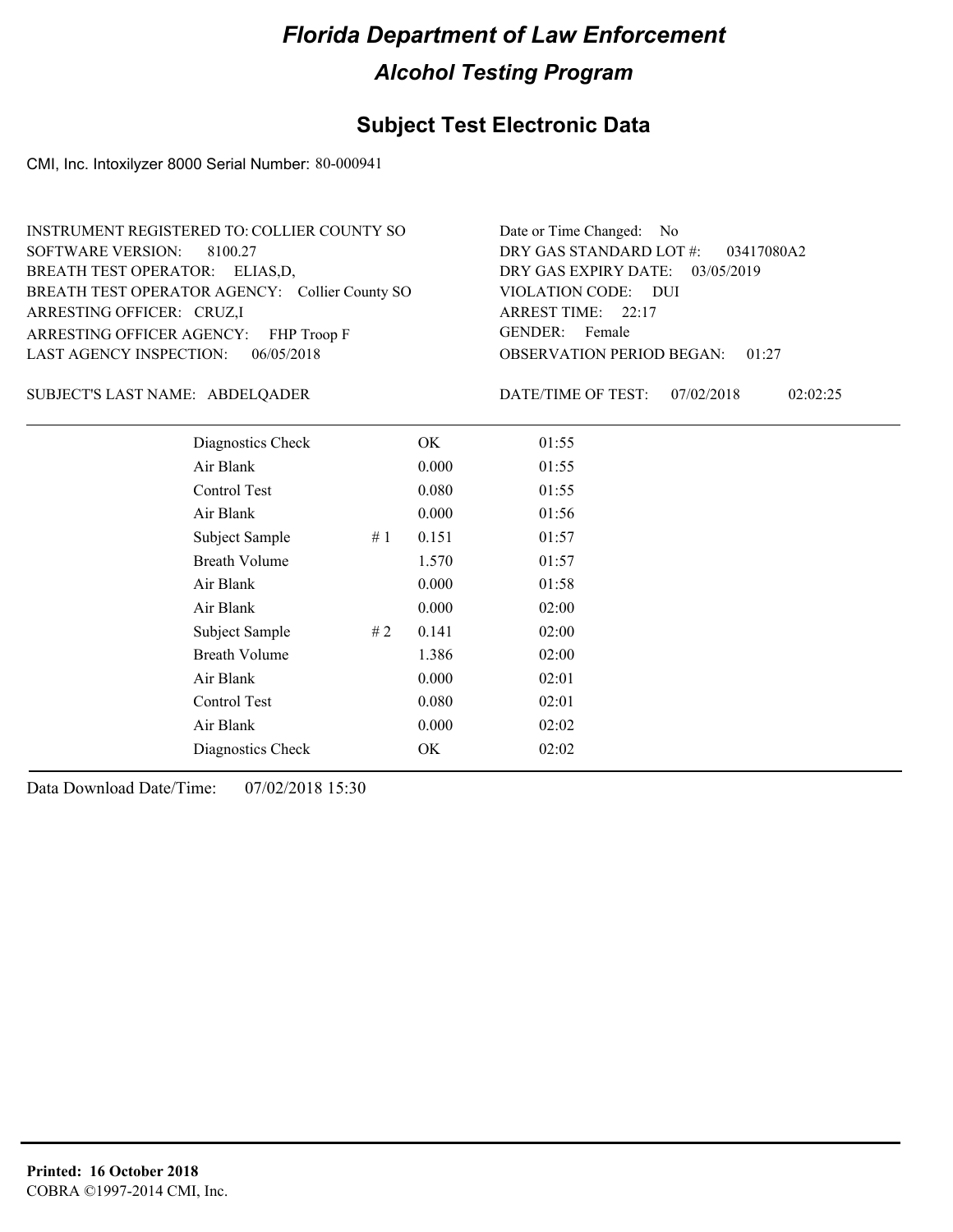## **Subject Test Electronic Data**

CMI, Inc. Intoxilyzer 8000 Serial Number: 80-000943

| INSTRUMENT REGISTERED TO: COLLIER COUNTY SO    | Date or Time Changed: No               |
|------------------------------------------------|----------------------------------------|
| SOFTWARE VERSION: 8100.27                      | DRY GAS STANDARD LOT $\#$ : 19817080A1 |
| BREATH TEST OPERATOR: AXELSON, B,              | DRY GAS EXPIRY DATE: 09/05/2019        |
| BREATH TEST OPERATOR AGENCY: Collier County SO | VIOLATION CODE: DUI                    |
| ARRESTING OFFICER: SMITH,L                     | ARREST TIME: 21:57                     |
| ARRESTING OFFICER AGENCY: Marco Island PD      | GENDER: Female                         |
| LAST AGENCY INSPECTION: 07/02/2018             | <b>OBSERVATION PERIOD BEGAN:</b> 22:31 |

#### SUBJECT'S LAST NAME: COLBURN DATE/TIME OF TEST:

DATE/TIME OF TEST: 07/03/2018 23:03:57

| Diagnostics Check    |    | OK    | 22:57 |
|----------------------|----|-------|-------|
| Air Blank            |    | 0.000 | 22:57 |
| Control Test         |    | 0.078 | 22:58 |
| Air Blank            |    | 0.000 | 22:58 |
| Subject Sample       | #1 | 0.216 | 22:59 |
| <b>Breath Volume</b> |    | 1.218 | 22:59 |
| Air Blank            |    | 0.000 | 22:59 |
| Air Blank            |    | 0.000 | 23:01 |
| Subject Sample       | #2 | 0.211 | 23:02 |
| <b>Breath Volume</b> |    | 1.289 | 23:02 |
| Air Blank            |    | 0.000 | 23:03 |
| Control Test         |    | 0.078 | 23:03 |
| Air Blank            |    | 0.000 | 23:03 |
| Diagnostics Check    |    | OK    | 23:03 |
|                      |    |       |       |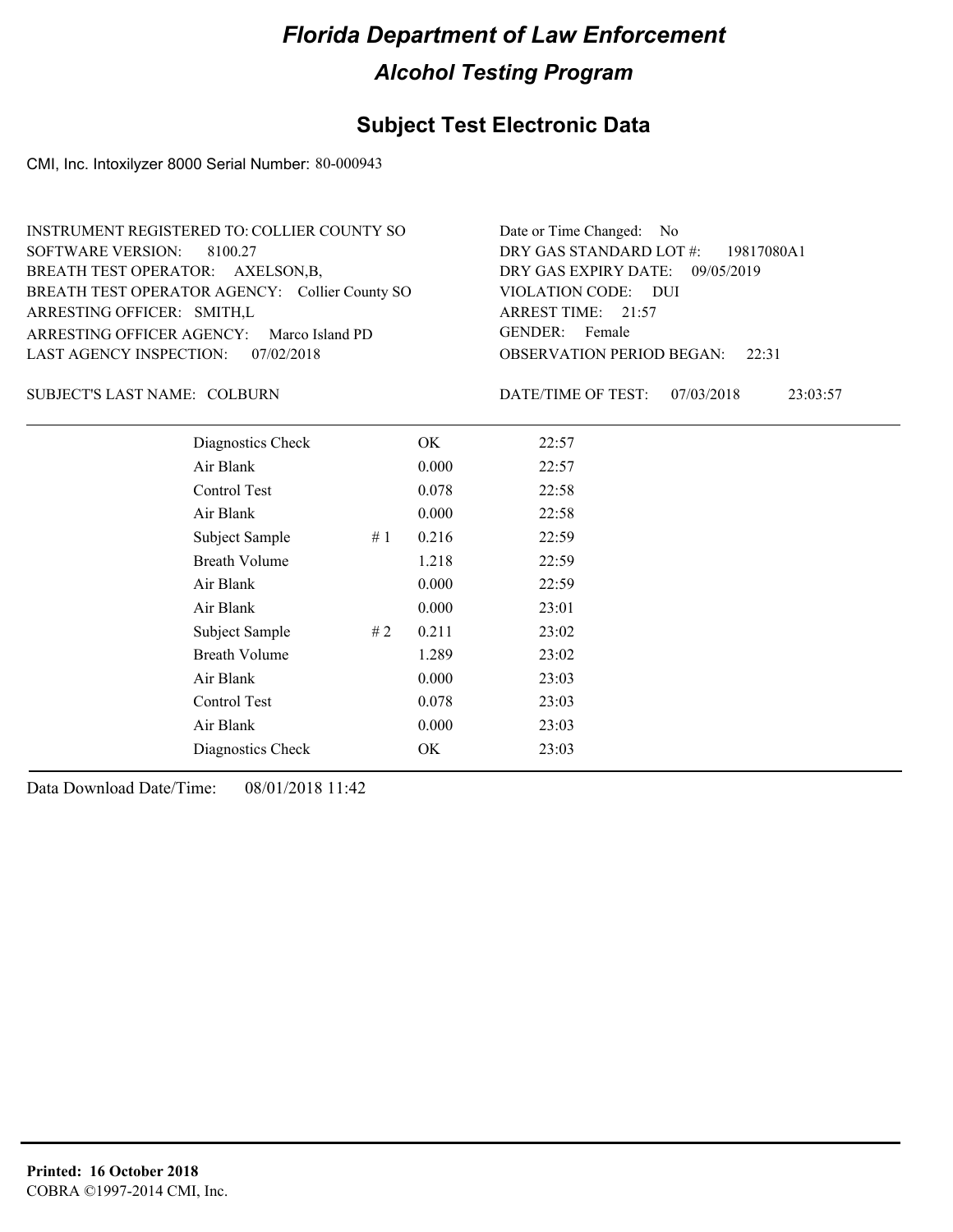## **Subject Test Electronic Data**

CMI, Inc. Intoxilyzer 8000 Serial Number: 80-000943

| <b>INSTRUMENT REGISTERED TO: COLLIER COUNTY SO</b> |            | Date or Time Changed: No                                                        |                                           |                             |  |
|----------------------------------------------------|------------|---------------------------------------------------------------------------------|-------------------------------------------|-----------------------------|--|
| <b>SOFTWARE VERSION:</b><br>8100.27                |            | DRY GAS STANDARD LOT #:<br>19817080A1                                           |                                           |                             |  |
| BREATH TEST OPERATOR: PLUSSA, KYLE, A              |            | DRY GAS EXPIRY DATE:<br>09/05/2019<br>VIOLATION CODE: BUI<br>ARREST TIME: 22:42 |                                           |                             |  |
| BREATH TEST OPERATOR AGENCY: FFWCC (West Palm)     |            |                                                                                 |                                           |                             |  |
| ARRESTING OFFICER: STEARNS, MICHAEL                |            |                                                                                 |                                           |                             |  |
| ARRESTING OFFICER AGENCY: FFWCC (West Palm)        |            | <b>GENDER:</b><br>Male                                                          |                                           |                             |  |
| LAST AGENCY INSPECTION:                            | 07/02/2018 |                                                                                 | <b>OBSERVATION PERIOD BEGAN:</b><br>23:20 |                             |  |
| SUBJECT'S LAST NAME: GOSEY                         |            |                                                                                 | DATE/TIME OF TEST:                        | 07/04/2018<br>23:43:08      |  |
| Diagnostics Check                                  |            | OK.                                                                             | 23:40                                     |                             |  |
| Air Blank                                          |            | 0.000                                                                           | 23:40                                     |                             |  |
| Control Test                                       |            | 0.078                                                                           | 23:41                                     |                             |  |
| Air Blank                                          |            | 0.000                                                                           | 23:41                                     |                             |  |
| Subject Sample                                     | #1         |                                                                                 | 23:41                                     | <b>Subject Test Refused</b> |  |
| <b>Breath Volume</b>                               |            | 0.000                                                                           | 23:41                                     |                             |  |
| Air Blank                                          |            | 0.000                                                                           | 23:42                                     |                             |  |
| Control Test                                       |            | 0.078                                                                           | 23:42                                     |                             |  |
| Air Blank                                          |            | 0.000                                                                           | 23:43                                     |                             |  |
| Diagnostics Check                                  |            | OK                                                                              | 23:43                                     |                             |  |
|                                                    |            |                                                                                 |                                           |                             |  |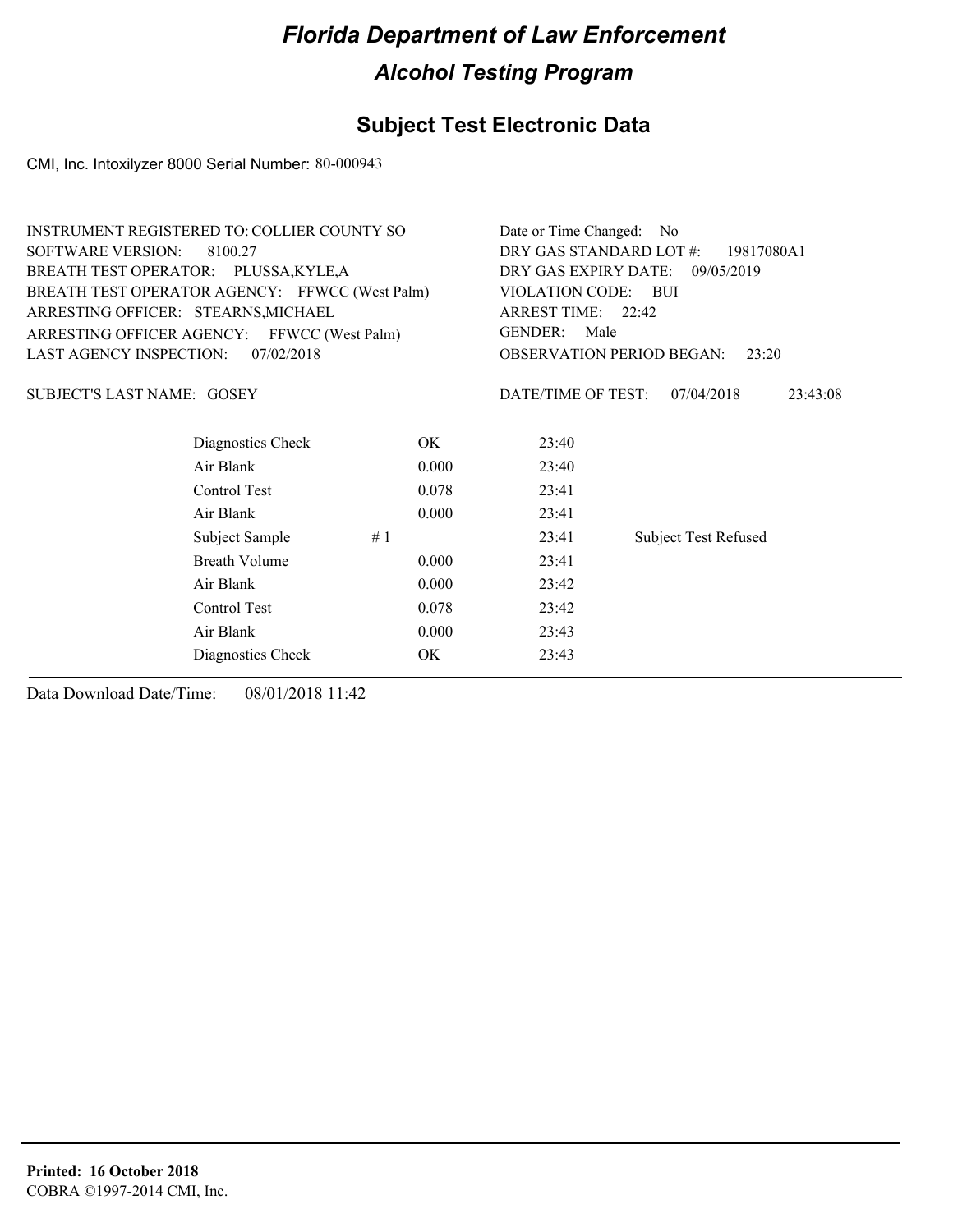## **Subject Test Electronic Data**

CMI, Inc. Intoxilyzer 8000 Serial Number: 80-000943

| INSTRUMENT REGISTERED TO: COLLIER COUNTY SO    | Date or Time Changed: No               |
|------------------------------------------------|----------------------------------------|
| SOFTWARE VERSION: 8100.27                      | DRY GAS STANDARD LOT #: 19817080A1     |
| BREATH TEST OPERATOR: GOODMAN, ROBERT, R       | DRY GAS EXPIRY DATE: 09/05/2019        |
| BREATH TEST OPERATOR AGENCY: Collier County SO | VIOLATION CODE: DUI                    |
| ARRESTING OFFICER: SACKMANN, A.                | ARREST TIME: 12:39                     |
| ARRESTING OFFICER AGENCY: FHP Troop F          | GENDER: Male                           |
| LAST AGENCY INSPECTION: 07/02/2018             | <b>OBSERVATION PERIOD BEGAN: 01:03</b> |

SUBJECT'S LAST NAME: WAGNER **EXECUTE:** DATE/TIME OF TEST:

DATE/TIME OF TEST: 07/06/2018 01:31:58

| Diagnostics Check    |    | OK    | 01:25 |  |
|----------------------|----|-------|-------|--|
| Air Blank            |    | 0.000 | 01:25 |  |
| Control Test         |    | 0.078 | 01:26 |  |
| Air Blank            |    | 0.000 | 01:26 |  |
| Subject Sample       | #1 | 0.182 | 01:27 |  |
| <b>Breath Volume</b> |    | 2.687 | 01:27 |  |
| Air Blank            |    | 0.000 | 01:27 |  |
| Air Blank            |    | 0.000 | 01:29 |  |
| Subject Sample       | #2 | 0.170 | 01:30 |  |
| <b>Breath Volume</b> |    | 1.585 | 01:30 |  |
| Air Blank            |    | 0.000 | 01:31 |  |
| Control Test         |    | 0.078 | 01:31 |  |
| Air Blank            |    | 0.000 | 01:31 |  |
| Diagnostics Check    |    | OK    | 01:31 |  |
|                      |    |       |       |  |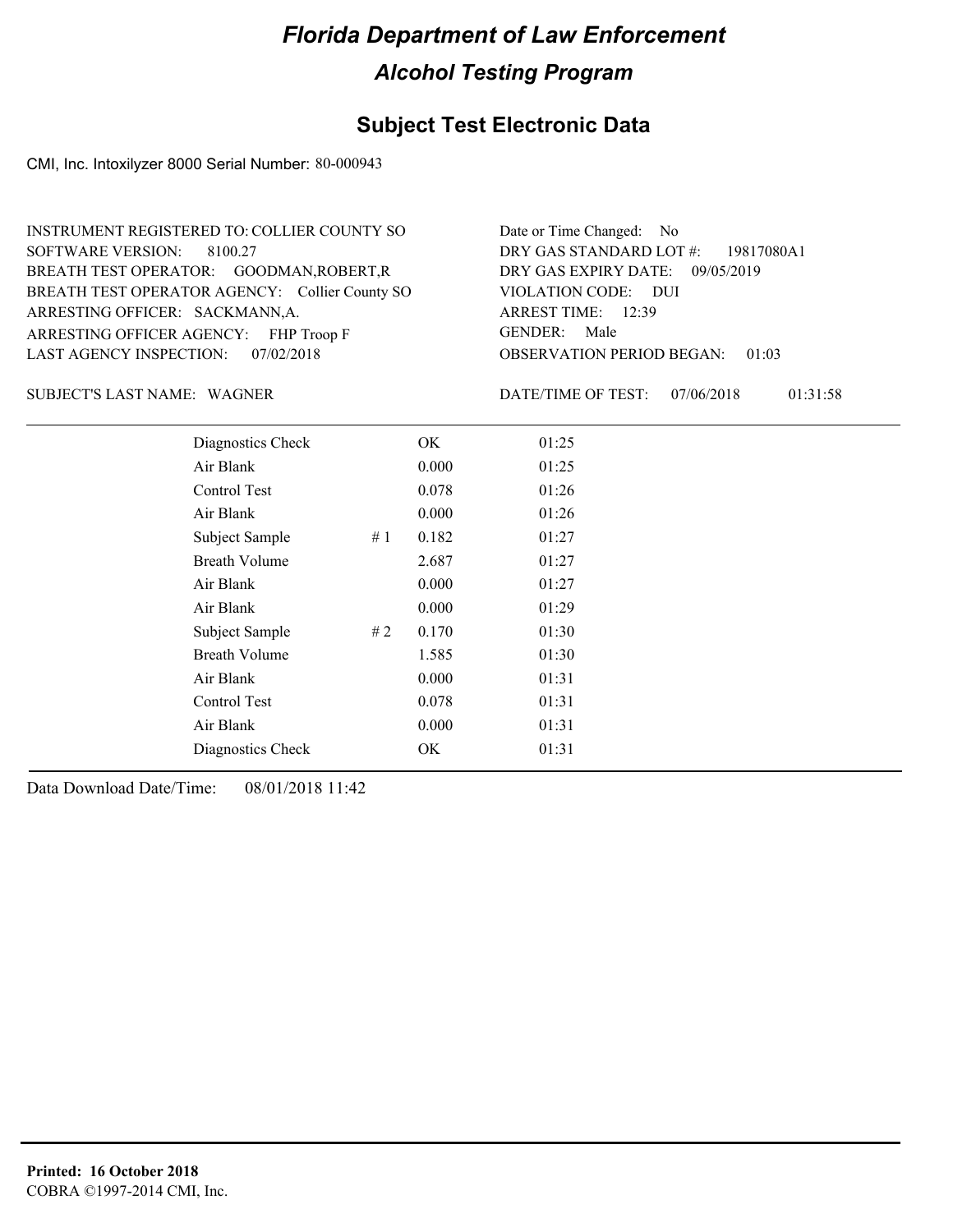## **Subject Test Electronic Data**

CMI, Inc. Intoxilyzer 8000 Serial Number: 80-000943

| INSTRUMENT REGISTERED TO: COLLIER COUNTY SO | Date or Time Changed: No               |
|---------------------------------------------|----------------------------------------|
| SOFTWARE VERSION: 8100.27                   | DRY GAS STANDARD LOT #: 19817080A1     |
| BREATH TEST OPERATOR: BERNARD, NICK, A      | DRY GAS EXPIRY DATE: 09/05/2019        |
| BREATH TEST OPERATOR AGENCY: FHP Troop F    | VIOLATION CODE: DUI                    |
| ARRESTING OFFICER: BERNARD, NICK            | ARREST TIME: 18:25                     |
| ARRESTING OFFICER AGENCY: FHP Troop F       | GENDER: Female                         |
| LAST AGENCY INSPECTION: 07/02/2018          | <b>OBSERVATION PERIOD BEGAN: 19:40</b> |

SUBJECT'S LAST NAME: EATON DATE/TIME OF TEST:

DATE/TIME OF TEST: 07/06/2018 20:18:20

| Diagnostics Check    |    | OK    | 20:08 |
|----------------------|----|-------|-------|
| Air Blank            |    | 0.000 | 20:08 |
| Control Test         |    | 0.077 | 20:09 |
| Air Blank            |    | 0.000 | 20:09 |
| Subject Sample       | #1 | 0.150 | 20:11 |
| <b>Breath Volume</b> |    | 1.769 | 20:11 |
| Air Blank            |    | 0.000 | 20:12 |
| Air Blank            |    | 0.000 | 20:14 |
| Subject Sample       | #2 | 0.147 | 20:16 |
| <b>Breath Volume</b> |    | 1.578 | 20:16 |
| Air Blank            |    | 0.000 | 20:17 |
| Control Test         |    | 0.077 | 20:17 |
| Air Blank            |    | 0.000 | 20:18 |
| Diagnostics Check    |    | OK    | 20:18 |
|                      |    |       |       |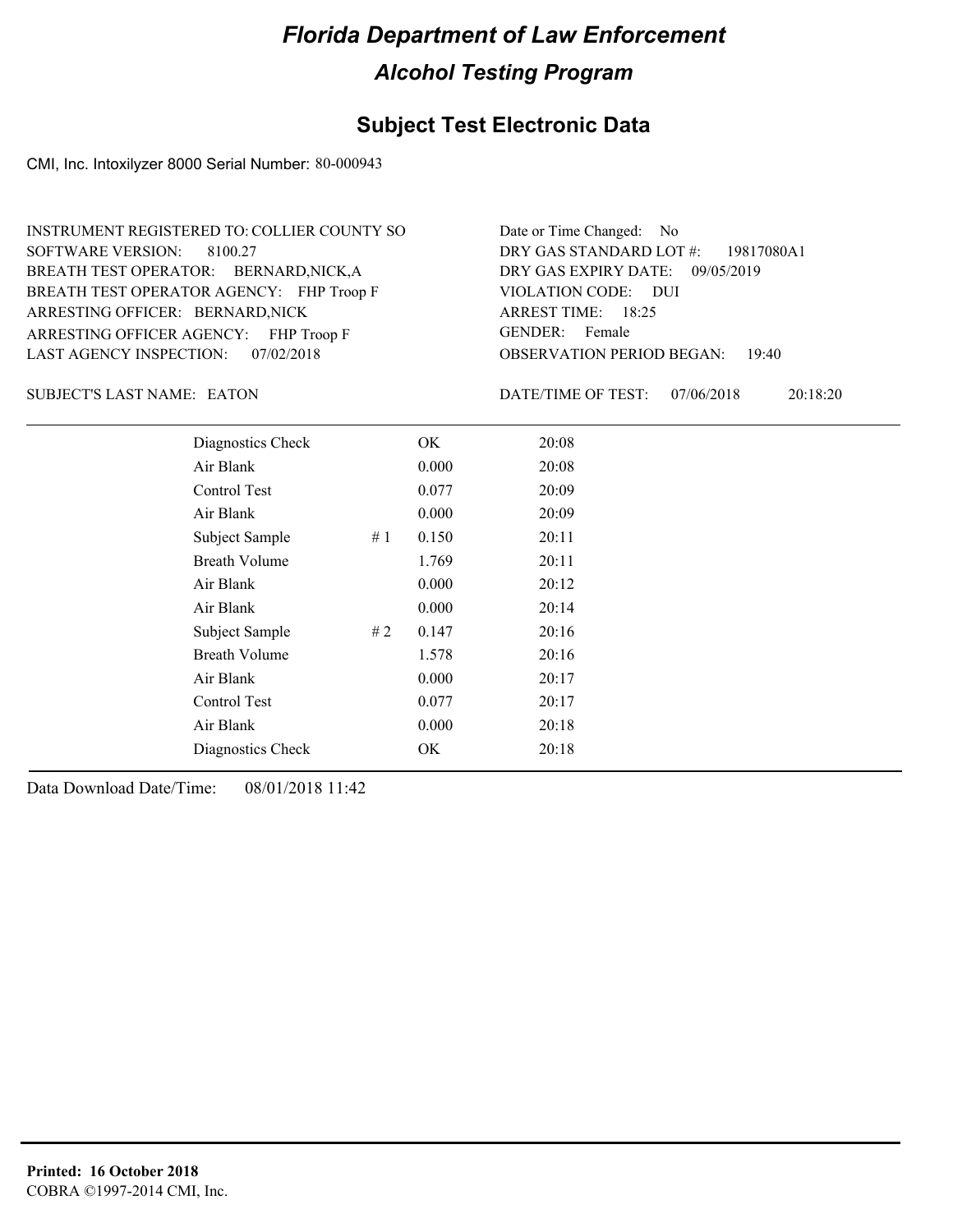## **Subject Test Electronic Data**

CMI, Inc. Intoxilyzer 8000 Serial Number: 80-000943

| INSTRUMENT REGISTERED TO: COLLIER COUNTY SO    | Date or Time Changed: No               |
|------------------------------------------------|----------------------------------------|
| SOFTWARE VERSION: 8100.27                      | DRY GAS STANDARD LOT $#$ : 19817080A1  |
| BREATH TEST OPERATOR: WILLIAMS, ZACHARY, H     | DRY GAS EXPIRY DATE: 09/05/2019        |
| BREATH TEST OPERATOR AGENCY: Collier County SO | VIOLATION CODE: DUI                    |
| ARRESTING OFFICER: ZERPA,E                     | ARREST TIME: 23:50                     |
| ARRESTING OFFICER AGENCY: Collier County SO    | GENDER: Female                         |
| LAST AGENCY INSPECTION: 07/02/2018             | <b>OBSERVATION PERIOD BEGAN: 00:12</b> |

#### SUBJECT'S LAST NAME: WEEKES DATE/TIME OF TEST:

DATE/TIME OF TEST: 07/07/2018 00:48:35

| Diagnostics Check    |     | OK    | 00:36 |                |
|----------------------|-----|-------|-------|----------------|
| Air Blank            |     | 0.000 | 00:36 |                |
| Control Test         |     | 0.078 | 00:37 |                |
| Air Blank            |     | 0.000 | 00:37 |                |
| Subject Sample       | #1  | 0.179 | 00:40 | Volume Not Met |
| <b>Breath Volume</b> |     | 0.144 | 00:40 |                |
| Air Blank            |     | 0.000 | 00:41 |                |
| Air Blank            |     | 0.000 | 00:43 |                |
| Subject Sample       | # 2 | 0.205 | 00:43 |                |
| <b>Breath Volume</b> |     | 2.777 | 00:43 |                |
| Air Blank            |     | 0.000 | 00:44 |                |
| Air Blank            |     | 0.000 | 00:46 |                |
| Subject Sample       | #3  | 0.188 | 00:46 |                |
| <b>Breath Volume</b> |     | 1.554 | 00:46 |                |
| Air Blank            |     | 0.000 | 00:47 |                |
| Control Test         |     | 0.076 | 00:47 |                |
| Air Blank            |     | 0.000 | 00:48 |                |
| Diagnostics Check    |     | OK    | 00:48 |                |
|                      |     |       |       |                |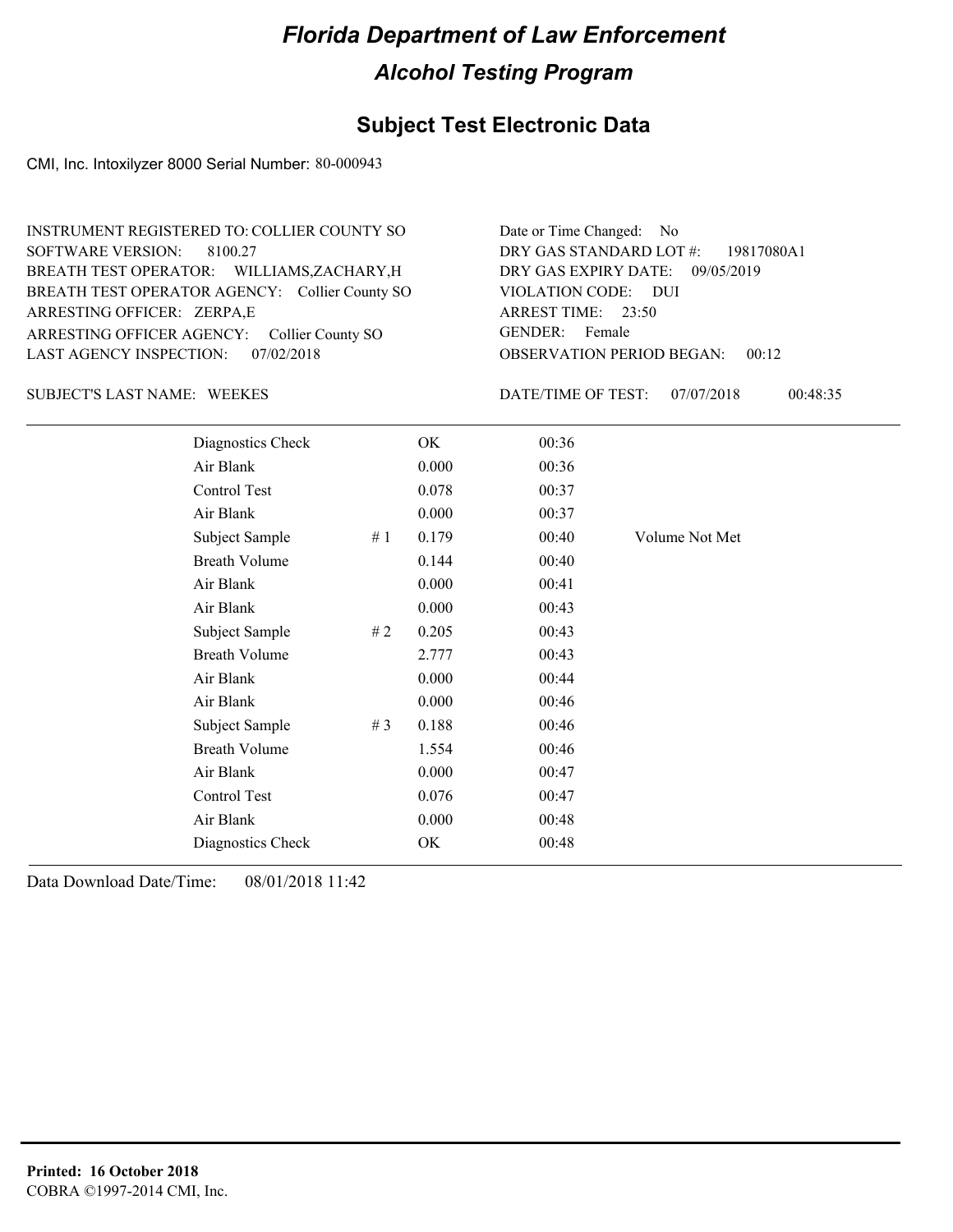## **Subject Test Electronic Data**

CMI, Inc. Intoxilyzer 8000 Serial Number: 80-000943

| INSTRUMENT REGISTERED TO: COLLIER COUNTY SO    | Date or Time Changed: No               |
|------------------------------------------------|----------------------------------------|
| SOFTWARE VERSION: 8100.27                      | DRY GAS STANDARD LOT #: 19817080A1     |
| BREATH TEST OPERATOR: GONGORA, ANTONIO, A      | DRY GAS EXPIRY DATE: 09/05/2019        |
| BREATH TEST OPERATOR AGENCY: Collier County SO | VIOLATION CODE: DUI                    |
| ARRESTING OFFICER: SCHLICHTE, J                | ARREST TIME: 17:50                     |
| ARRESTING OFFICER AGENCY: Collier County SO    | GENDER: Male                           |
| LAST AGENCY INSPECTION: 07/02/2018             | <b>OBSERVATION PERIOD BEGAN: 18:45</b> |

NAVA JOLLENO SUBJECT'S LAST NAME: DATE/TIME OF TEST:

DATE/TIME OF TEST: 07/07/2018 19:20:10

| Diagnostics Check    |    | OK    | 19:12 |
|----------------------|----|-------|-------|
| Air Blank            |    | 0.000 | 19:13 |
| Control Test         |    | 0.078 | 19:13 |
| Air Blank            |    | 0.000 | 19:14 |
| Subject Sample       | #1 | 0.211 | 19:15 |
| <b>Breath Volume</b> |    | 2.480 | 19:15 |
| Air Blank            |    | 0.000 | 19:16 |
| Air Blank            |    | 0.000 | 19:18 |
| Subject Sample       | #2 | 0.211 | 19:18 |
| <b>Breath Volume</b> |    | 2.804 | 19:18 |
| Air Blank            |    | 0.000 | 19:19 |
| Control Test         |    | 0.076 | 19:19 |
| Air Blank            |    | 0.000 | 19:20 |
| Diagnostics Check    |    | OK    | 19:20 |
|                      |    |       |       |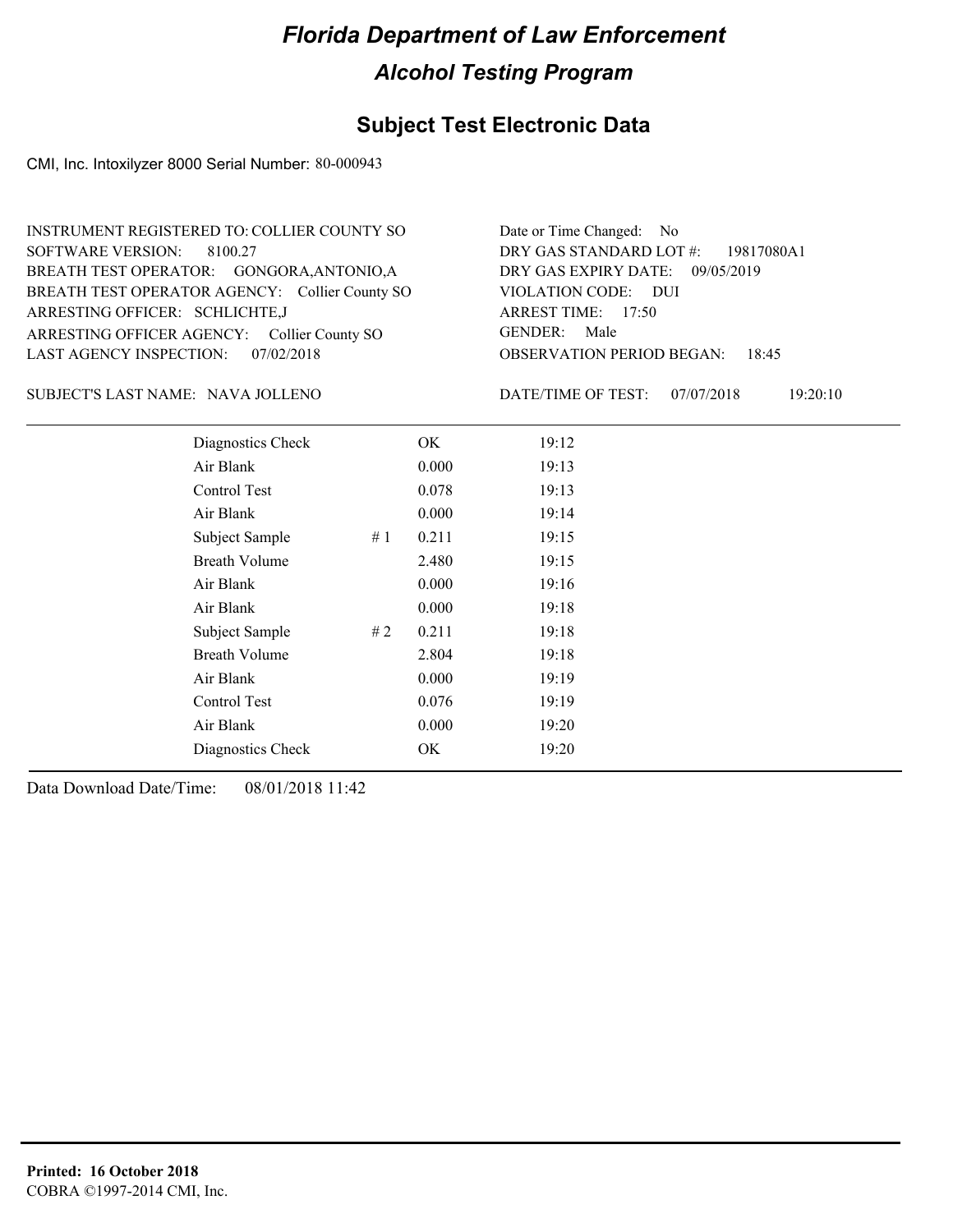## **Subject Test Electronic Data**

CMI, Inc. Intoxilyzer 8000 Serial Number: 80-000943

| INSTRUMENT REGISTERED TO: COLLIER COUNTY SO    | Date or Time Changed: No               |
|------------------------------------------------|----------------------------------------|
| SOFTWARE VERSION: 8100.27                      | DRY GAS STANDARD LOT #: 19817080A1     |
| BREATH TEST OPERATOR: ANNORAT, ADELY,          | DRY GAS EXPIRY DATE: 09/05/2019        |
| BREATH TEST OPERATOR AGENCY: Collier County SO | VIOLATION CODE: DUI                    |
| ARRESTING OFFICER: WOODS, H                    | ARREST TIME: 03:59                     |
| ARRESTING OFFICER AGENCY: Collier County SO    | GENDER: Male                           |
| LAST AGENCY INSPECTION: 07/02/2018             | <b>OBSERVATION PERIOD BEGAN: 04:13</b> |

NUNEZ SUBJECT'S LAST NAME: DATE/TIME OF TEST:

DATE/TIME OF TEST: 07/10/2018 04:44:40

| Diagnostics Check    |    | OK    | 04:38 |
|----------------------|----|-------|-------|
| Air Blank            |    | 0.000 | 04:38 |
| Control Test         |    | 0.078 | 04:38 |
| Air Blank            |    | 0.000 | 04:39 |
| Subject Sample       | #1 | 0.000 | 04:40 |
| <b>Breath Volume</b> |    | 2.031 | 04:40 |
| Air Blank            |    | 0.000 | 04:40 |
| Air Blank            |    | 0.000 | 04:42 |
| Subject Sample       | #2 | 0.000 | 04:43 |
| <b>Breath Volume</b> |    | 2.359 | 04:43 |
| Air Blank            |    | 0.000 | 04:43 |
| Control Test         |    | 0.077 | 04:44 |
| Air Blank            |    | 0.000 | 04:44 |
| Diagnostics Check    |    | OK    | 04:44 |
|                      |    |       |       |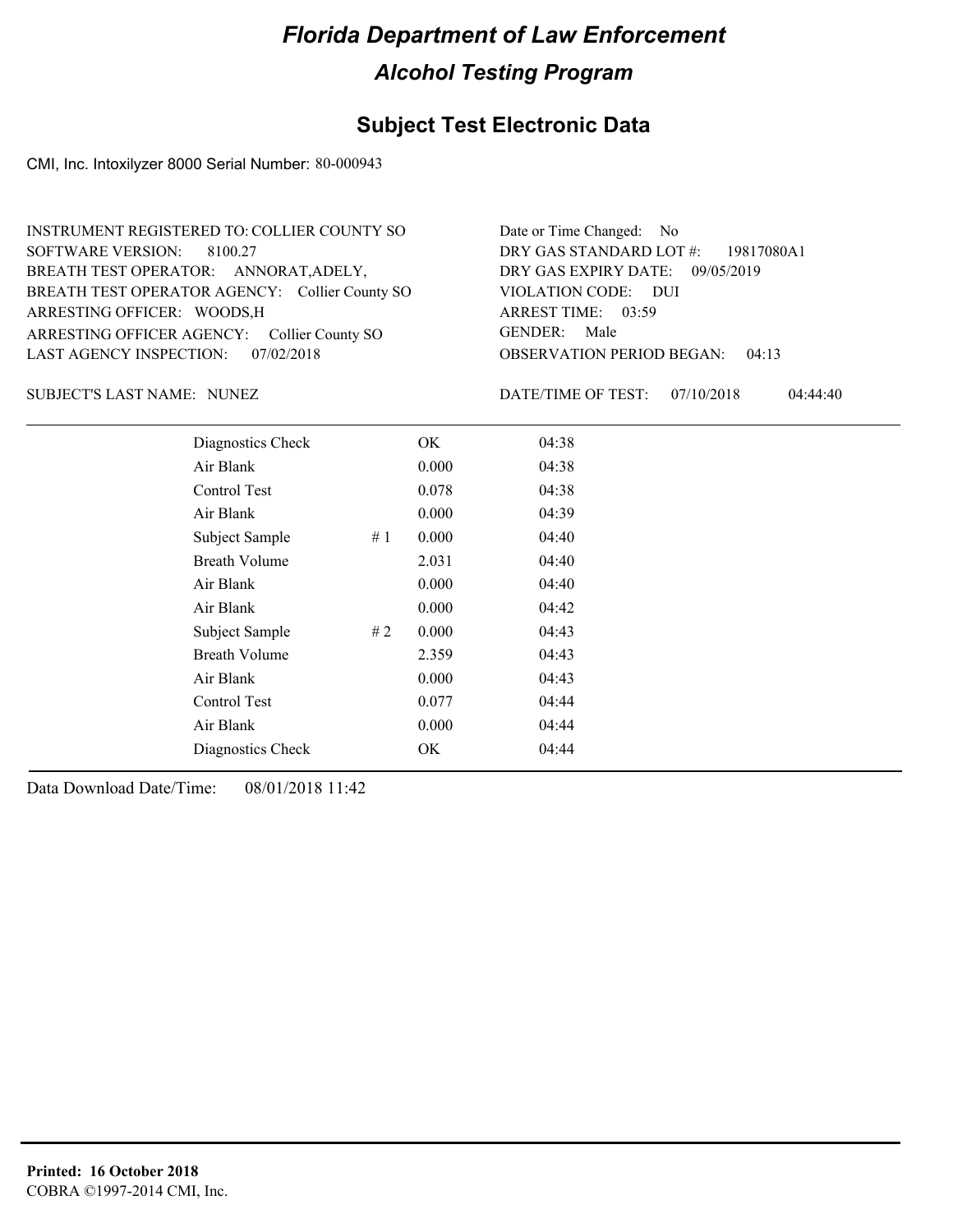## **Subject Test Electronic Data**

CMI, Inc. Intoxilyzer 8000 Serial Number: 80-000943

|                                          | <b>INSTRUMENT REGISTERED TO: COLLIER COUNTY SO</b> |       | Date or Time Changed:                     | No.                                       |  |
|------------------------------------------|----------------------------------------------------|-------|-------------------------------------------|-------------------------------------------|--|
| <b>SOFTWARE VERSION:</b><br>8100.27      |                                                    |       | DRY GAS STANDARD LOT #:<br>19817080A1     |                                           |  |
| BREATH TEST OPERATOR: KENNEDY, DANIEL, L |                                                    |       | DRY GAS EXPIRY DATE:<br>09/05/2019        |                                           |  |
|                                          | BREATH TEST OPERATOR AGENCY: Collier County SO     |       | VIOLATION CODE: DUI<br>ARREST TIME: 17:59 |                                           |  |
| ARRESTING OFFICER: KENNEDY, DANIEL       |                                                    |       |                                           |                                           |  |
| ARRESTING OFFICER AGENCY:                | Collier County SO                                  |       | <b>GENDER:</b><br>Male                    |                                           |  |
| <b>LAST AGENCY INSPECTION:</b>           | 07/02/2018                                         |       |                                           | <b>OBSERVATION PERIOD BEGAN:</b><br>18:43 |  |
| SUBJECT'S LAST NAME: DE VRIES            |                                                    |       | DATE/TIME OF TEST:                        | 07/10/2018<br>19:09:57                    |  |
|                                          | Diagnostics Check                                  | OK.   | 19:06                                     |                                           |  |
|                                          | Air Blank                                          | 0.000 | 19:07                                     |                                           |  |
|                                          | Control Test                                       | 0.078 | 19:07                                     |                                           |  |
|                                          | Air Blank                                          | 0.000 | 19:08                                     |                                           |  |
|                                          | Subject Sample                                     | #1    | 19:08                                     | <b>Subject Test Refused</b>               |  |
|                                          | Breath Volume                                      | 0.000 | 19:08                                     |                                           |  |
|                                          | Air Blank                                          | 0.000 | 19:09                                     |                                           |  |
|                                          | Control Test                                       | 0.077 | 19:09                                     |                                           |  |

Air Blank 0.000 19:09 Diagnostics Check OK 19:09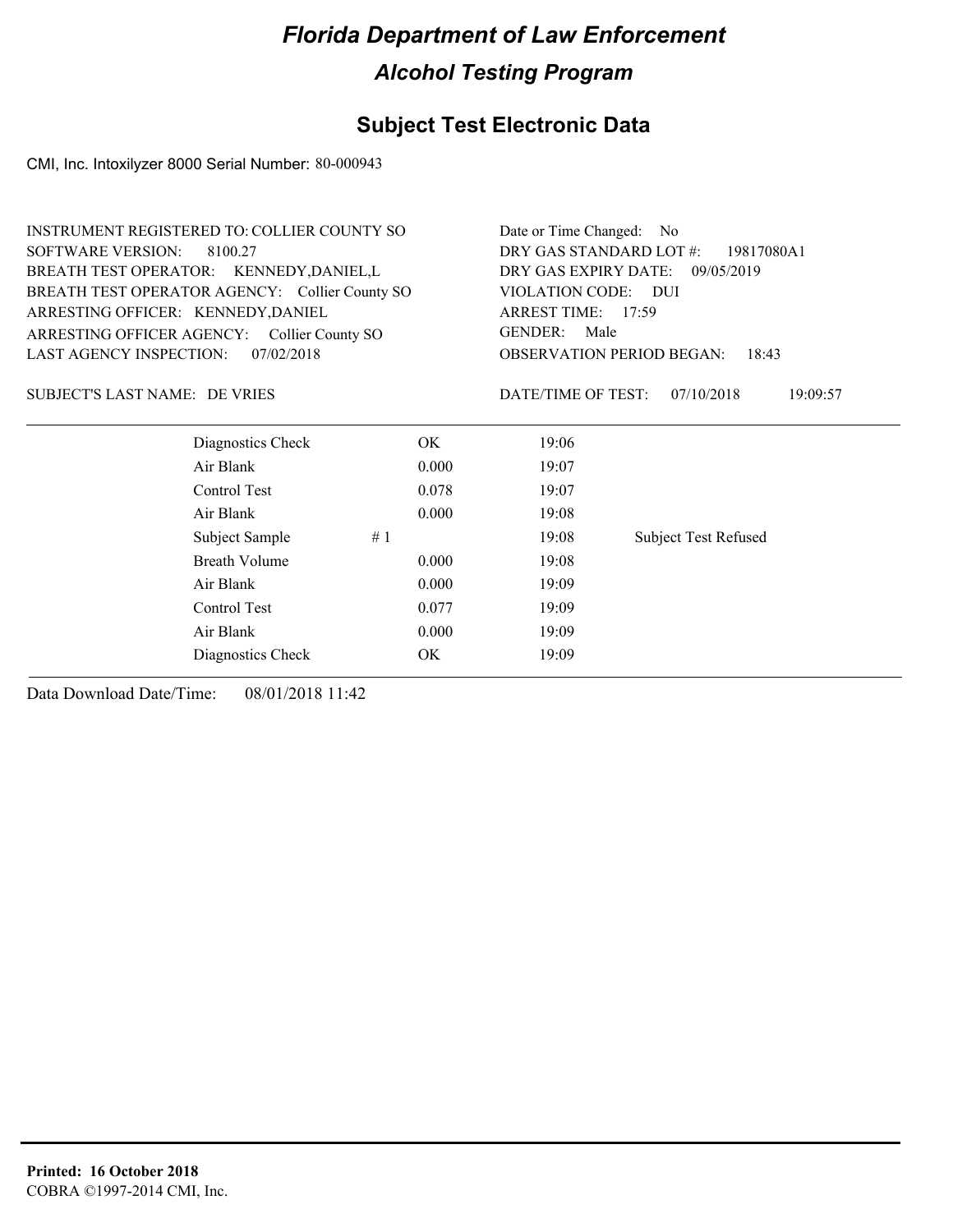## **Subject Test Electronic Data**

CMI, Inc. Intoxilyzer 8000 Serial Number: 80-000943

| INSTRUMENT REGISTERED TO: COLLIER COUNTY SO    | Date or Time Changed: No               |
|------------------------------------------------|----------------------------------------|
| SOFTWARE VERSION: 8100.27                      | DRY GAS STANDARD LOT $#$ : 19817080A1  |
| BREATH TEST OPERATOR: NOEL, Y,                 | DRY GAS EXPIRY DATE: 09/05/2019        |
| BREATH TEST OPERATOR AGENCY: Collier County SO | VIOLATION CODE: DUI                    |
| ARRESTING OFFICER: STUDZINSKI,K                | ARREST TIME: 00:25                     |
| ARRESTING OFFICER AGENCY: Collier County SO    | GENDER: Male                           |
| LAST AGENCY INSPECTION: 07/02/2018             | <b>OBSERVATION PERIOD BEGAN: 00:55</b> |

#### GALLAGHER SUBJECT'S LAST NAME: DATE/TIME OF TEST:

DATE/TIME OF TEST: 07/12/2018 01:24:47

| Diagnostics Check    |    | OK    | 01:18 |  |  |
|----------------------|----|-------|-------|--|--|
| Air Blank            |    | 0.000 | 01:19 |  |  |
| Control Test         |    | 0.078 | 01:19 |  |  |
| Air Blank            |    | 0.000 | 01:19 |  |  |
| Subject Sample       | #1 | 0.275 | 01:20 |  |  |
| <b>Breath Volume</b> |    | 2.335 | 01:20 |  |  |
| Air Blank            |    | 0.000 | 01:21 |  |  |
| Air Blank            |    | 0.000 | 01:22 |  |  |
| Subject Sample       | #2 | 0.285 | 01:23 |  |  |
| <b>Breath Volume</b> |    | 2.281 | 01:23 |  |  |
| Air Blank            |    | 0.000 | 01:23 |  |  |
| Control Test         |    | 0.078 | 01:24 |  |  |
| Air Blank            |    | 0.000 | 01:24 |  |  |
| Diagnostics Check    |    | OK    | 01:24 |  |  |
|                      |    |       |       |  |  |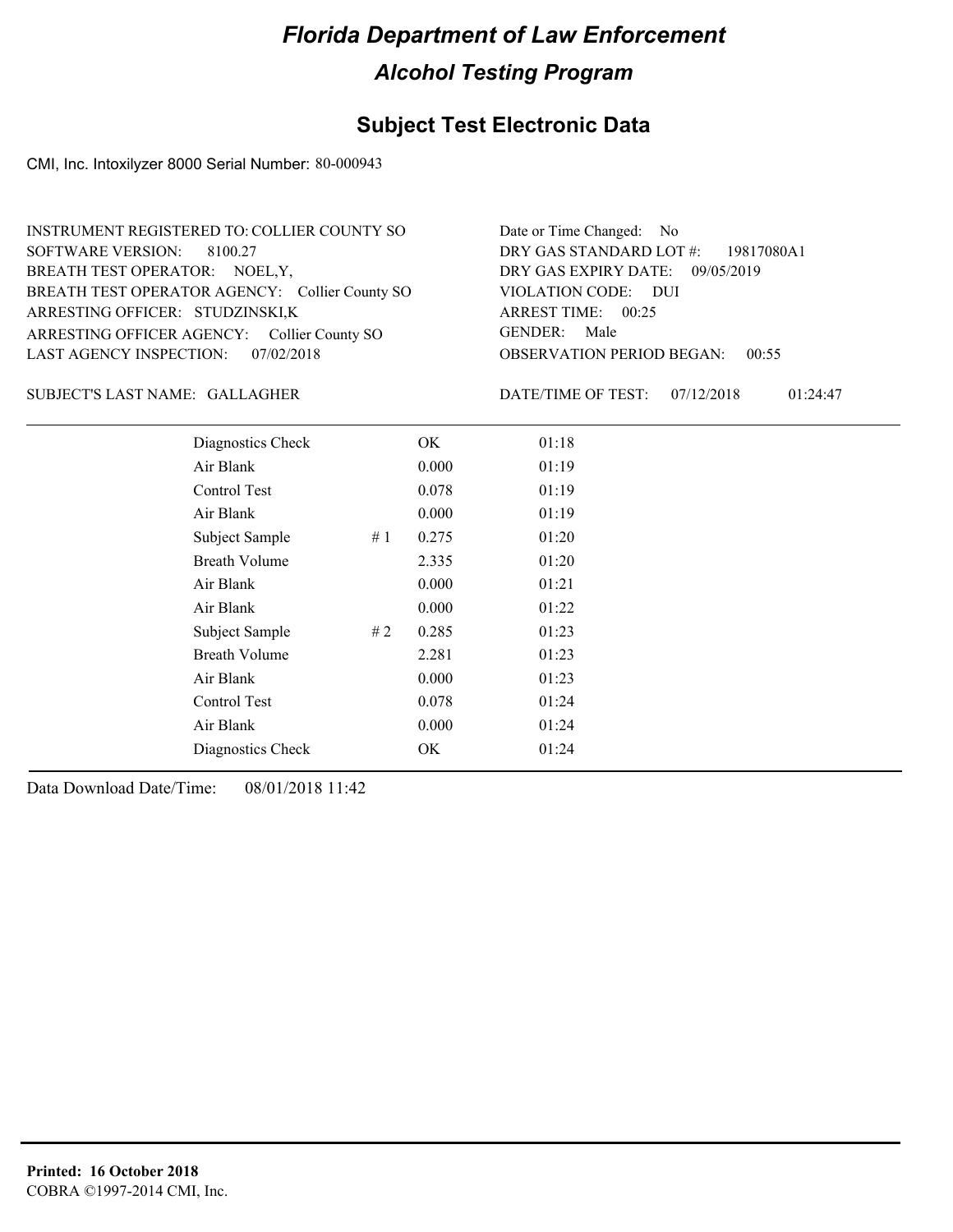## **Subject Test Electronic Data**

CMI, Inc. Intoxilyzer 8000 Serial Number: 80-000943

| INSTRUMENT REGISTERED TO: COLLIER COUNTY SO    | Date or Time Changed: No               |
|------------------------------------------------|----------------------------------------|
| SOFTWARE VERSION: 8100.27                      | DRY GAS STANDARD LOT #: 19817080A1     |
| BREATH TEST OPERATOR: VADNEY, MICHELE, M       | DRY GAS EXPIRY DATE: 09/05/2019        |
| BREATH TEST OPERATOR AGENCY: Collier County SO | VIOLATION CODE: DUI                    |
| ARRESTING OFFICER: KAPLAN,S                    | ARREST TIME: 12:12                     |
| ARRESTING OFFICER AGENCY: Collier County SO    | GENDER: Male                           |
| LAST AGENCY INSPECTION: 07/02/2018             | <b>OBSERVATION PERIOD BEGAN:</b> 12:56 |

#### WEBSTER SUBJECT'S LAST NAME: DATE/TIME OF TEST:

DATE/TIME OF TEST: 07/12/2018 13:34:01

| Diagnostics Check    |    | OK    | 13:26 |
|----------------------|----|-------|-------|
| Air Blank            |    | 0.000 | 13:27 |
| Control Test         |    | 0.078 | 13:27 |
| Air Blank            |    | 0.000 | 13:28 |
| Subject Sample       | #1 | 0.192 | 13:28 |
| <b>Breath Volume</b> |    | 1.554 | 13:28 |
| Air Blank            |    | 0.000 | 13:29 |
| Air Blank            |    | 0.000 | 13:31 |
| Subject Sample       | #2 | 0.174 | 13:32 |
| <b>Breath Volume</b> |    | 1.417 | 13:32 |
| Air Blank            |    | 0.000 | 13:33 |
| Control Test         |    | 0.078 | 13:33 |
| Air Blank            |    | 0.000 | 13:33 |
| Diagnostics Check    |    | OK    | 13:34 |
|                      |    |       |       |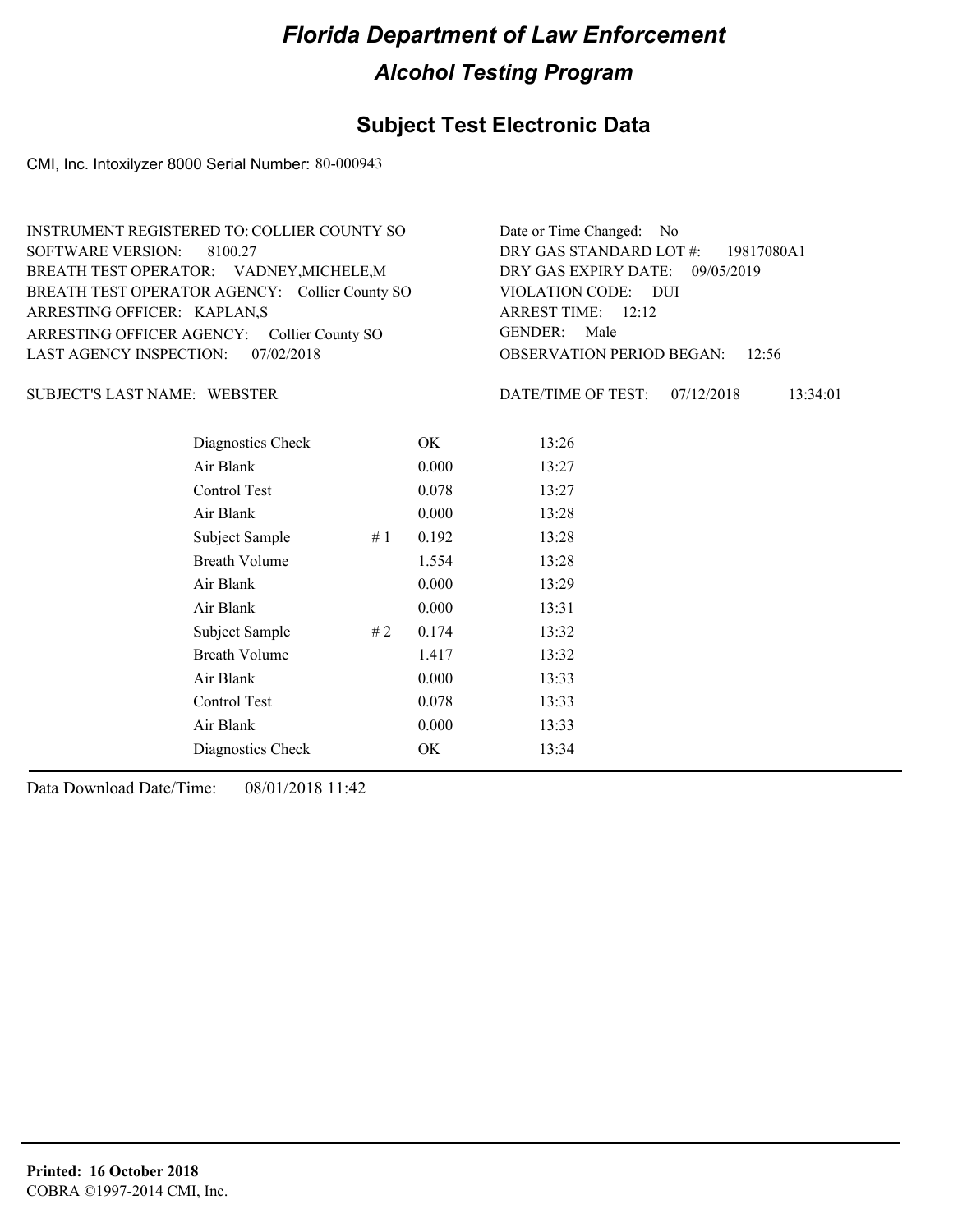## **Subject Test Electronic Data**

CMI, Inc. Intoxilyzer 8000 Serial Number: 80-000943

| INSTRUMENT REGISTERED TO: COLLIER COUNTY SO    | Date or Time Changed: No               |
|------------------------------------------------|----------------------------------------|
| SOFTWARE VERSION: 8100.27                      | DRY GAS STANDARD LOT $\#$ : 19817080A1 |
| BREATH TEST OPERATOR: MERTILUS, FREDELYNE,     | DRY GAS EXPIRY DATE: 09/05/2019        |
| BREATH TEST OPERATOR AGENCY: Collier County SO | VIOLATION CODE: DUI                    |
| ARRESTING OFFICER: WOODS, H                    | ARREST TIME: 03:05                     |
| ARRESTING OFFICER AGENCY: Collier County SO    | GENDER: Male                           |
| LAST AGENCY INSPECTION: 07/02/2018             | <b>OBSERVATION PERIOD BEGAN: 03:37</b> |

#### SUBJECT'S LAST NAME: HERNANDEZ DATE/TIME OF TEST:

DATE/TIME OF TEST: 07/14/2018 04:05:31

| Diagnostics Check    |    | OK    | 03:59 |  |
|----------------------|----|-------|-------|--|
| Air Blank            |    | 0.000 | 03:59 |  |
| Control Test         |    | 0.077 | 04:00 |  |
| Air Blank            |    | 0.000 | 04:00 |  |
| Subject Sample       | #1 | 0.135 | 04:00 |  |
| <b>Breath Volume</b> |    | 1.156 | 04:00 |  |
| Air Blank            |    | 0.000 | 04:01 |  |
| Air Blank            |    | 0.000 | 04:03 |  |
| Subject Sample       | #2 | 0.152 | 04:03 |  |
| <b>Breath Volume</b> |    | 2.652 | 04:03 |  |
| Air Blank            |    | 0.000 | 04:04 |  |
| Control Test         |    | 0.077 | 04:04 |  |
| Air Blank            |    | 0.000 | 04:05 |  |
| Diagnostics Check    |    | OK    | 04:05 |  |
|                      |    |       |       |  |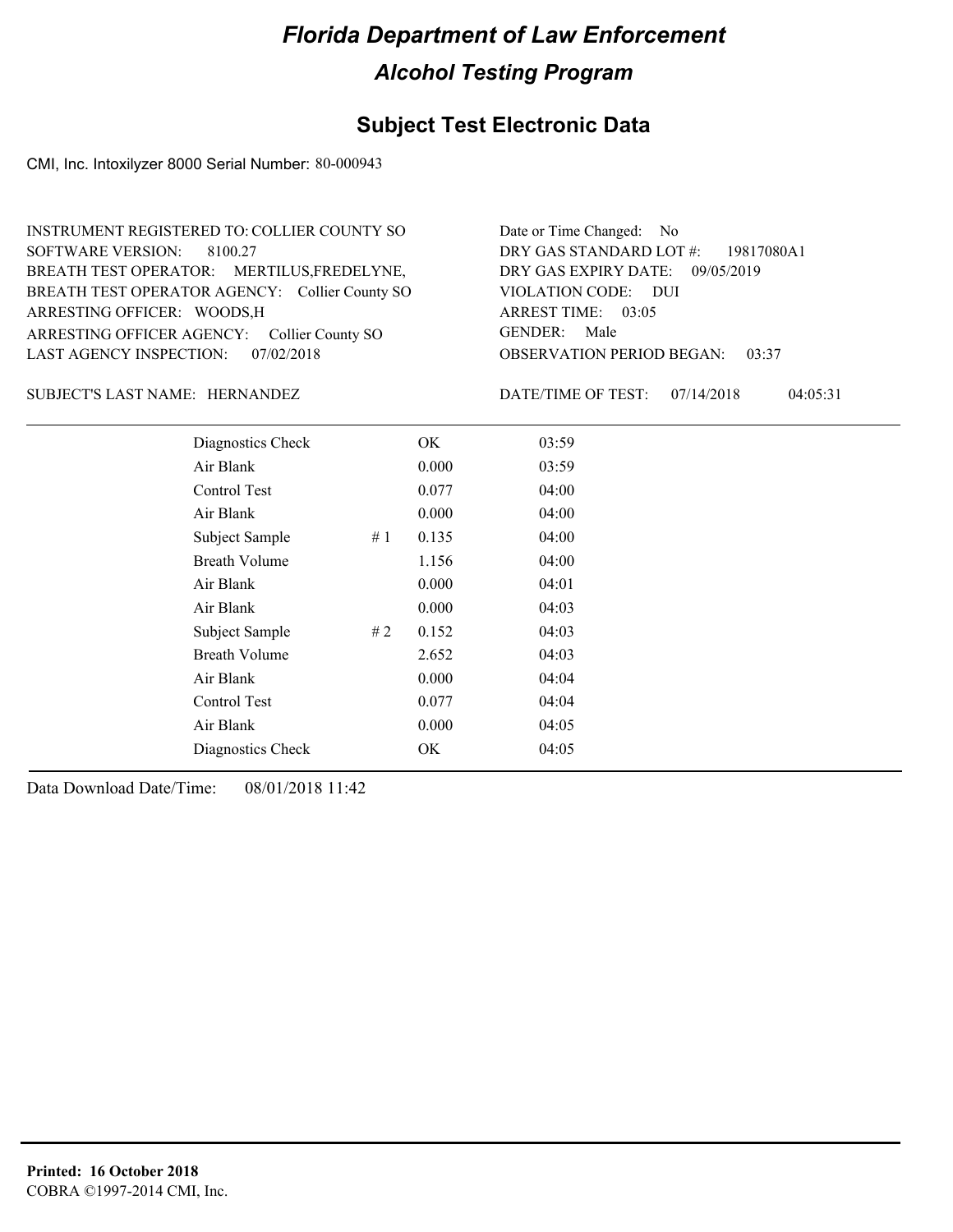## **Subject Test Electronic Data**

CMI, Inc. Intoxilyzer 8000 Serial Number: 80-000943

| INSTRUMENT REGISTERED TO: COLLIER COUNTY SO    | Date or Time Changed: No               |
|------------------------------------------------|----------------------------------------|
| SOFTWARE VERSION: 8100.27                      | DRY GAS STANDARD LOT $\#$ : 19817080A1 |
| BREATH TEST OPERATOR: BELL, ONDREA, L          | DRY GAS EXPIRY DATE: 09/05/2019        |
| BREATH TEST OPERATOR AGENCY: Collier County SO | VIOLATION CODE: DUI                    |
| ARRESTING OFFICER: GINTHER,D                   | ARREST TIME: 23:52                     |
| ARRESTING OFFICER AGENCY: Collier County SO    | GENDER: Male                           |
| LAST AGENCY INSPECTION: 07/02/2018             | <b>OBSERVATION PERIOD BEGAN: 00:23</b> |

KLESS SUBJECT'S LAST NAME: DATE/TIME OF TEST:

DATE/TIME OF TEST: 07/15/2018 00:52:25

| Diagnostics Check    |    | OK    | 00:46 |
|----------------------|----|-------|-------|
| Air Blank            |    | 0.000 | 00:46 |
| Control Test         |    | 0.078 | 00:47 |
| Air Blank            |    | 0.000 | 00:47 |
| Subject Sample       | #1 | 0.151 | 00:48 |
| <b>Breath Volume</b> |    | 2.769 | 00:48 |
| Air Blank            |    | 0.000 | 00:48 |
| Air Blank            |    | 0.000 | 00:50 |
| Subject Sample       | #2 | 0.143 | 00:50 |
| <b>Breath Volume</b> |    | 3.351 | 00:50 |
| Air Blank            |    | 0.000 | 00:51 |
| Control Test         |    | 0.077 | 00:51 |
| Air Blank            |    | 0.000 | 00:52 |
| Diagnostics Check    |    | OK    | 00:52 |
|                      |    |       |       |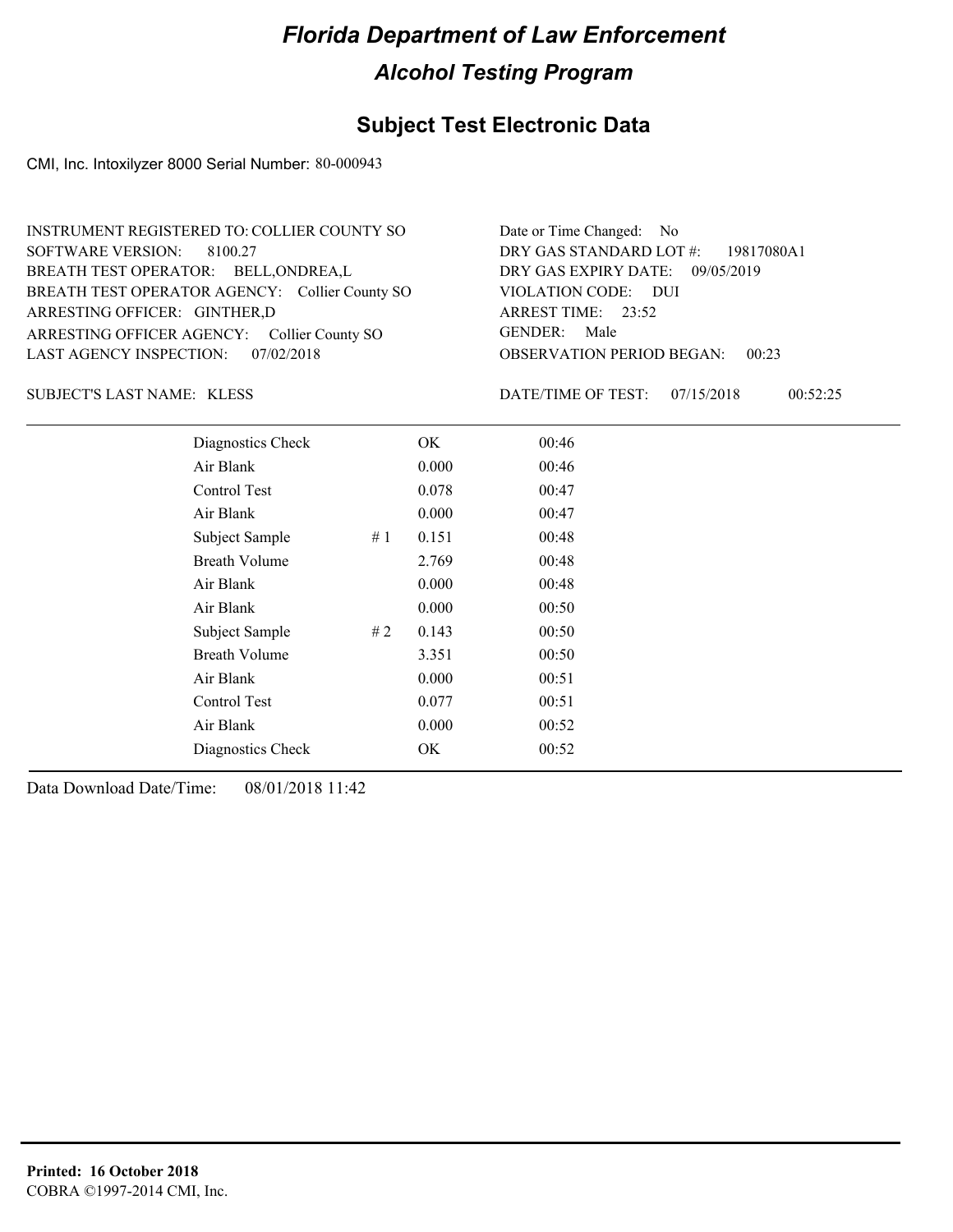## **Subject Test Electronic Data**

CMI, Inc. Intoxilyzer 8000 Serial Number: 80-000943

| INSTRUMENT REGISTERED TO: COLLIER COUNTY SO    | Date or Time Changed: Yes              |
|------------------------------------------------|----------------------------------------|
| SOFTWARE VERSION: 8100.27                      | DRY GAS STANDARD LOT $\#$ : 19817080A1 |
| BREATH TEST OPERATOR: CORNELIUS, TIM,          | DRY GAS EXPIRY DATE: 09/05/2019        |
| BREATH TEST OPERATOR AGENCY: Collier County SO | VIOLATION CODE: DUI                    |
| ARRESTING OFFICER: CORNELIUS, TIM              | ARREST TIME: 01:06                     |
| ARRESTING OFFICER AGENCY: Collier County SO    | GENDER: Male                           |
| LAST AGENCY INSPECTION: 07/02/2018             | <b>OBSERVATION PERIOD BEGAN: 01:45</b> |

ESQUIVEL SUBJECT'S LAST NAME: DATE/TIME OF TEST:

DATE/TIME OF TEST: 07/15/2018 02:13:42

| Diagnostics Check    | OK    | 02:07 |
|----------------------|-------|-------|
| Air Blank            | 0.000 | 02:08 |
| Control Test         | 0.077 | 02:08 |
| Air Blank            | 0.000 | 02:09 |
| Subject Sample<br>#1 | 0.000 | 02:09 |
| <b>Breath Volume</b> | 1.980 | 02:09 |
| Air Blank            | 0.000 | 02:09 |
| Air Blank            | 0.000 | 02:11 |
| Subject Sample<br>#2 | 0.000 | 02:12 |
| <b>Breath Volume</b> | 1.859 | 02:12 |
| Air Blank            | 0.000 | 02:12 |
| Control Test         | 0.078 | 02:13 |
| Air Blank            | 0.000 | 02:13 |
| Diagnostics Check    | OK    | 02:13 |
|                      |       |       |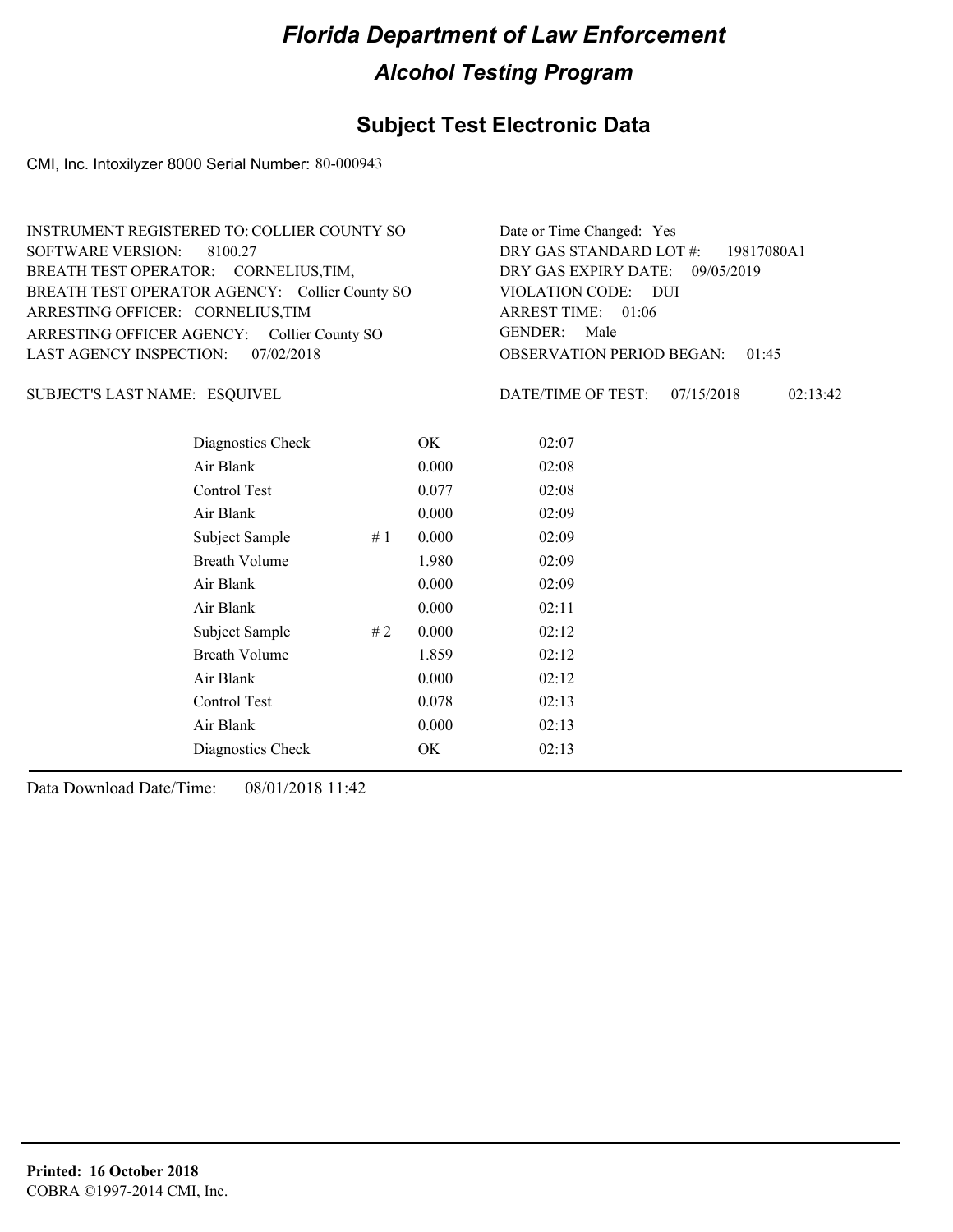## **Subject Test Electronic Data**

CMI, Inc. Intoxilyzer 8000 Serial Number: 80-000943

| INSTRUMENT REGISTERED TO: COLLIER COUNTY SO    | Date or Time Changed: No               |
|------------------------------------------------|----------------------------------------|
| SOFTWARE VERSION: 8100.27                      | DRY GAS STANDARD LOT #: 19817080A1     |
| BREATH TEST OPERATOR: BIBEY, AMANDA, L         | DRY GAS EXPIRY DATE: 09/05/2019        |
| BREATH TEST OPERATOR AGENCY: Collier County SO | VIOLATION CODE: DUI                    |
| ARRESTING OFFICER: TOBLER, J                   | ARREST TIME: 02:37                     |
| ARRESTING OFFICER AGENCY: Naples PD            | GENDER: Male                           |
| LAST AGENCY INSPECTION: 07/02/2018             | <b>OBSERVATION PERIOD BEGAN: 03:19</b> |

FRIGOLE SUBJECT'S LAST NAME: DATE/TIME OF TEST:

DATE/TIME OF TEST: 07/15/2018 03:50:34

| Diagnostics Check    |    | OK    | 03:44 |  |
|----------------------|----|-------|-------|--|
| Air Blank            |    | 0.000 | 03:44 |  |
| Control Test         |    | 0.078 | 03:44 |  |
| Air Blank            |    | 0.000 | 03:45 |  |
| Subject Sample       | #1 | 0.141 | 03:46 |  |
| <b>Breath Volume</b> |    | 1.722 | 03:46 |  |
| Air Blank            |    | 0.000 | 03:46 |  |
| Air Blank            |    | 0.000 | 03:48 |  |
| Subject Sample       | #2 | 0.147 | 03:49 |  |
| <b>Breath Volume</b> |    | 2.625 | 03:49 |  |
| Air Blank            |    | 0.000 | 03:49 |  |
| Control Test         |    | 0.078 | 03:49 |  |
| Air Blank            |    | 0.000 | 03:50 |  |
| Diagnostics Check    |    | OK    | 03:50 |  |
|                      |    |       |       |  |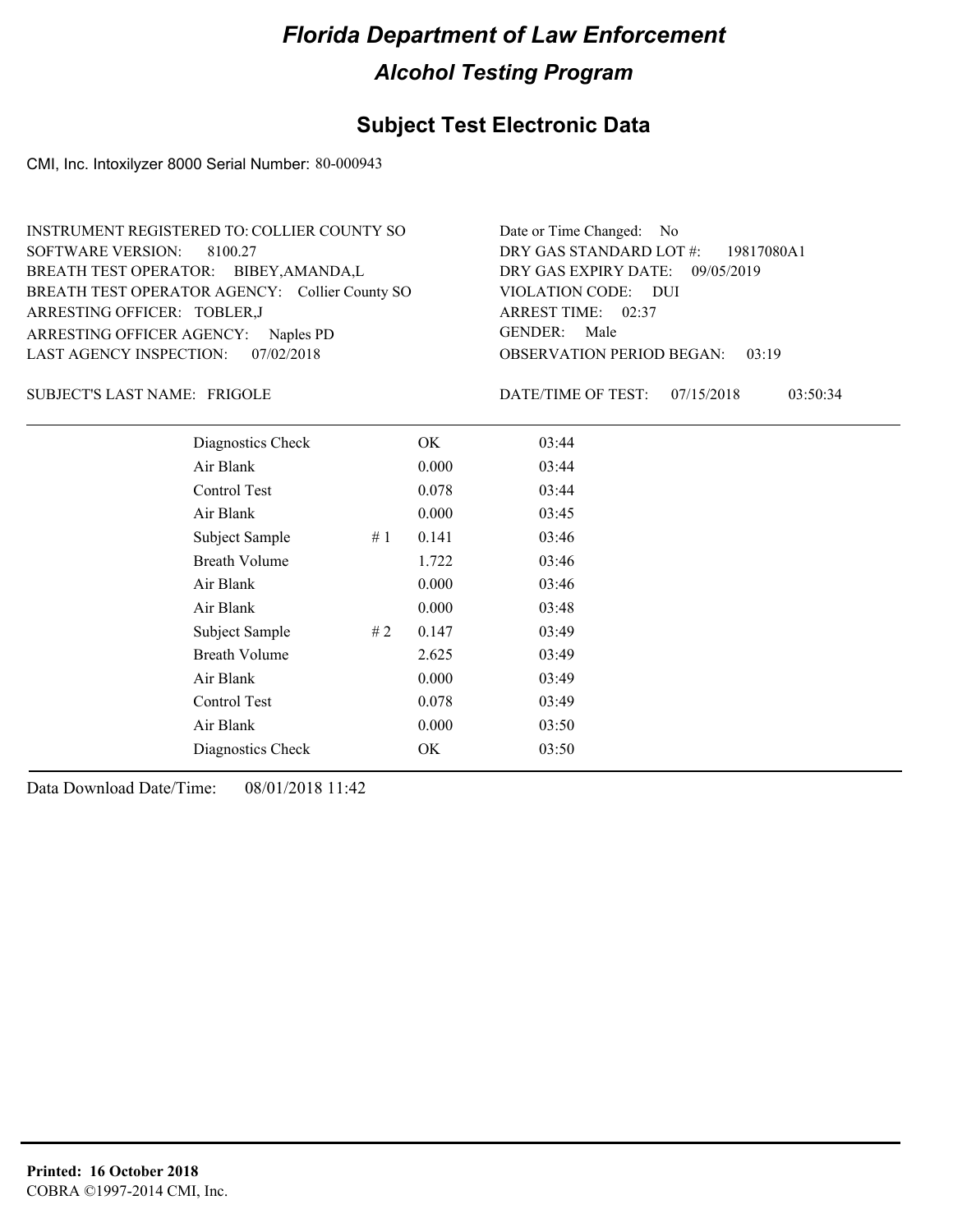## **Subject Test Electronic Data**

CMI, Inc. Intoxilyzer 8000 Serial Number: 80-000943

|                                              | INSTRUMENT REGISTERED TO: COLLIER COUNTY SO    | Date or Time Changed: No              |                                           |                             |  |
|----------------------------------------------|------------------------------------------------|---------------------------------------|-------------------------------------------|-----------------------------|--|
| <b>SOFTWARE VERSION:</b>                     | 8100.27                                        | DRY GAS STANDARD LOT #:<br>19817080A1 |                                           |                             |  |
|                                              | BREATH TEST OPERATOR: PLUSSA, KYLE, A          |                                       | DRY GAS EXPIRY DATE:<br>09/05/2019        |                             |  |
|                                              | BREATH TEST OPERATOR AGENCY: FFWCC (West Palm) | VIOLATION CODE: BUI                   |                                           |                             |  |
| ARRESTING OFFICER: PLUSSA, KYLE              |                                                | ARREST TIME: 18:04                    |                                           |                             |  |
|                                              | ARRESTING OFFICER AGENCY: FFWCC (West Palm)    |                                       | <b>GENDER:</b><br>Male                    |                             |  |
| <b>LAST AGENCY INSPECTION:</b>               | 07/02/2018                                     |                                       | <b>OBSERVATION PERIOD BEGAN:</b><br>19:17 |                             |  |
| SUBJECT'S LAST NAME: ADAN CRUZ               |                                                |                                       | DATE/TIME OF TEST:                        | 07/15/2018<br>19:41:47      |  |
|                                              | Diagnostics Check                              | OK                                    | 19:38                                     |                             |  |
|                                              | Air Blank                                      | 0.000                                 | 19:39                                     |                             |  |
|                                              | Control Test                                   | 0.079                                 | 19:39                                     |                             |  |
|                                              | Air Blank                                      | 0.000                                 | 19:40                                     |                             |  |
|                                              | Subject Sample                                 | #1                                    | 19:40                                     | <b>Subject Test Refused</b> |  |
| Breath Volume<br>0.000<br>Air Blank<br>0.000 |                                                |                                       | 19:40                                     |                             |  |
|                                              |                                                |                                       | 19:40                                     |                             |  |
|                                              | Control Test                                   | 0.079                                 | 19:41                                     |                             |  |

Air Blank 0.000 19:41 Diagnostics Check OK 19:41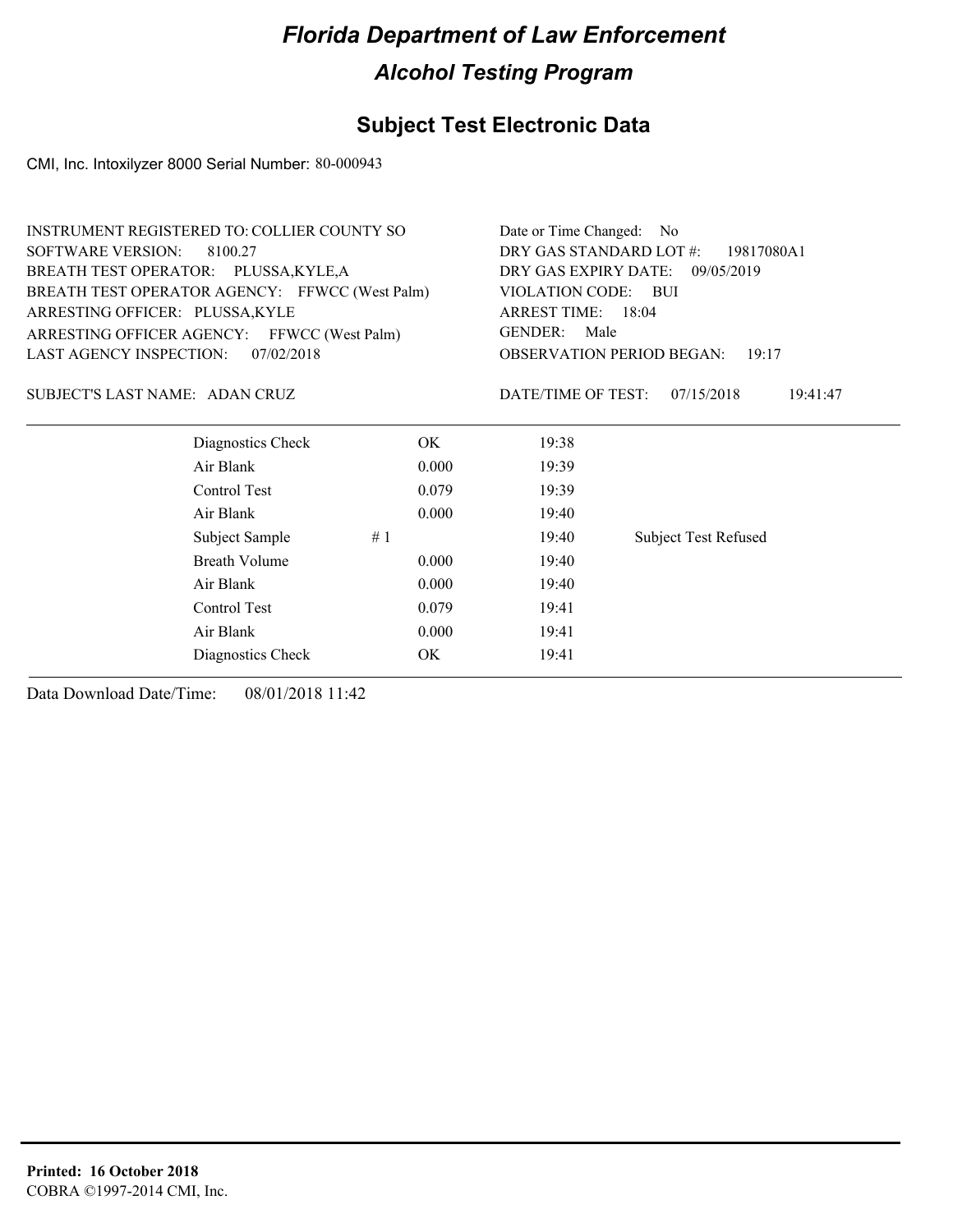## **Subject Test Electronic Data**

CMI, Inc. Intoxilyzer 8000 Serial Number: 80-000943

| <b>SOFTWARE VERSION:</b><br>ARRESTING OFFICER: KENNEDY, DANIEL | <b>INSTRUMENT REGISTERED TO: COLLIER COUNTY SO</b><br>8100.27<br>BREATH TEST OPERATOR: KENNEDY, DANIEL, L<br>BREATH TEST OPERATOR AGENCY: Collier County SO<br>ARRESTING OFFICER AGENCY: Collier County SO |    |       | Date or Time Changed: No<br>DRY GAS STANDARD LOT #:<br>DRY GAS EXPIRY DATE:<br><b>VIOLATION CODE:</b><br>ARREST TIME: 21:49<br><b>GENDER:</b><br>Male | 19817080A1<br>09/05/2019<br>DUI |
|----------------------------------------------------------------|------------------------------------------------------------------------------------------------------------------------------------------------------------------------------------------------------------|----|-------|-------------------------------------------------------------------------------------------------------------------------------------------------------|---------------------------------|
| <b>LAST AGENCY INSPECTION:</b>                                 | 07/02/2018                                                                                                                                                                                                 |    |       | OBSERVATION PERIOD BEGAN:                                                                                                                             | 22:17                           |
| SUBJECT'S LAST NAME: GIARIMOUSTAS                              |                                                                                                                                                                                                            |    |       | DATE/TIME OF TEST:                                                                                                                                    | 07/15/2018<br>22:55:50          |
|                                                                | Diagnostics Check                                                                                                                                                                                          |    | OK.   | 22:45                                                                                                                                                 |                                 |
|                                                                | Air Blank                                                                                                                                                                                                  |    | 0.000 | 22:45                                                                                                                                                 |                                 |
|                                                                | <b>Control Test</b>                                                                                                                                                                                        |    | 0.079 | 22:46                                                                                                                                                 |                                 |
|                                                                | Air Blank                                                                                                                                                                                                  |    | 0.000 | 22:46                                                                                                                                                 |                                 |
|                                                                | Subject Sample                                                                                                                                                                                             | #1 | 0.114 | 22:49                                                                                                                                                 | Volume Not Met                  |
|                                                                | <b>Breath Volume</b>                                                                                                                                                                                       |    | 0.296 | 22:49                                                                                                                                                 |                                 |
|                                                                | Air Blank                                                                                                                                                                                                  |    | 0.000 | 22:50                                                                                                                                                 |                                 |
|                                                                | Air Blank                                                                                                                                                                                                  |    | 0.000 | 22:52                                                                                                                                                 |                                 |
|                                                                | Subject Sample                                                                                                                                                                                             | #2 |       | 22:54                                                                                                                                                 | <b>Subject Test Refused</b>     |
|                                                                | <b>Breath Volume</b>                                                                                                                                                                                       |    | 0.199 | 22:54                                                                                                                                                 |                                 |
|                                                                | Air Blank                                                                                                                                                                                                  |    | 0.000 | 22:54                                                                                                                                                 |                                 |
|                                                                | Control Test                                                                                                                                                                                               |    | 0.076 | 22:55                                                                                                                                                 |                                 |
|                                                                | Air Blank                                                                                                                                                                                                  |    | 0.000 | 22:55                                                                                                                                                 |                                 |
|                                                                | Diagnostics Check                                                                                                                                                                                          |    | OK    | 22:55                                                                                                                                                 |                                 |
|                                                                |                                                                                                                                                                                                            |    |       |                                                                                                                                                       |                                 |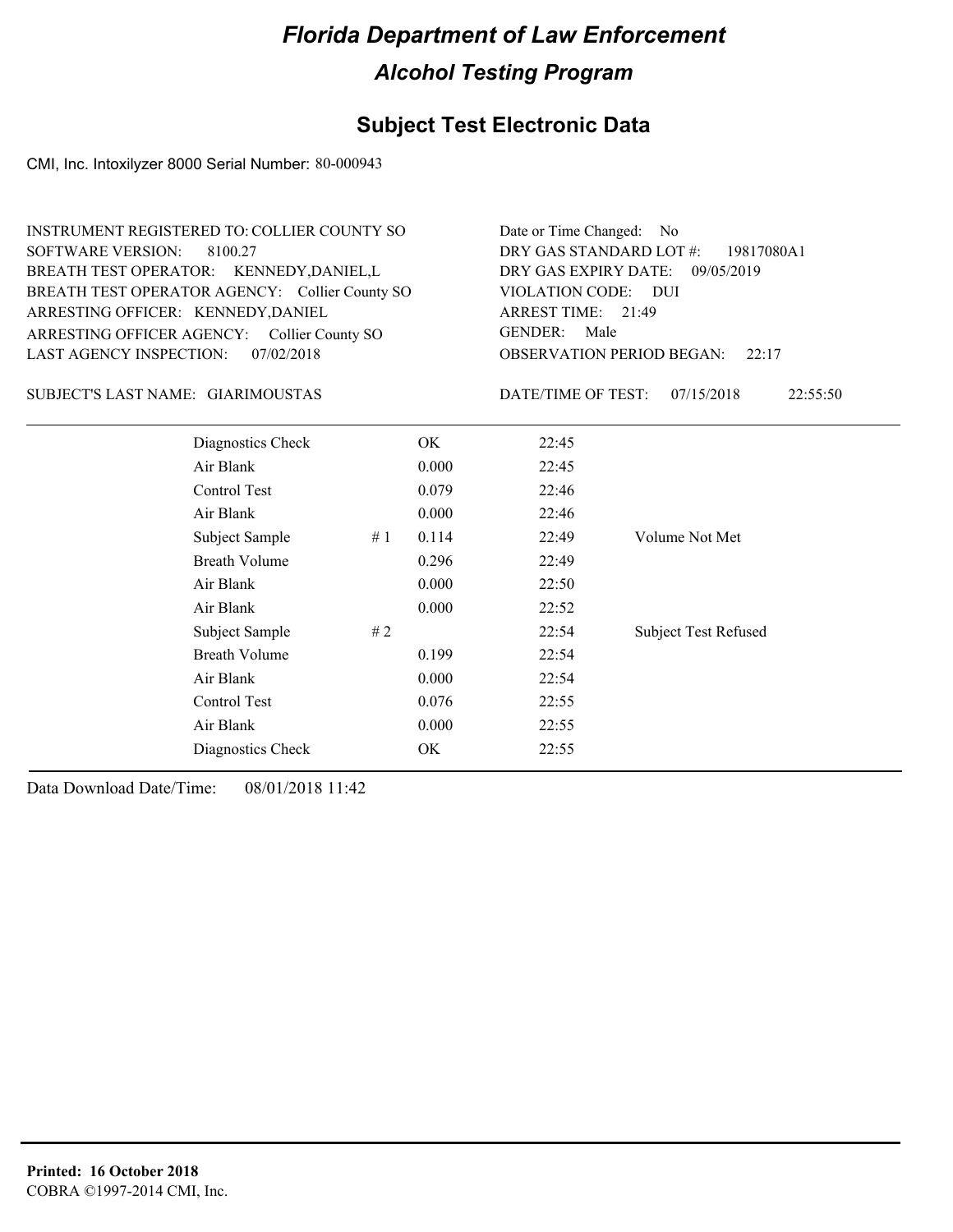## **Subject Test Electronic Data**

CMI, Inc. Intoxilyzer 8000 Serial Number: 80-000943

| INSTRUMENT REGISTERED TO: COLLIER COUNTY SO    | Date or Time Changed: No               |
|------------------------------------------------|----------------------------------------|
| SOFTWARE VERSION: 8100.27                      | DRY GAS STANDARD LOT $\#$ : 19817080A1 |
| BREATH TEST OPERATOR: NATSON, ANDRAE, M        | DRY GAS EXPIRY DATE: 09/05/2019        |
| BREATH TEST OPERATOR AGENCY: Collier County SO | VIOLATION CODE: DUI                    |
| ARRESTING OFFICER: ZERPA,E                     | ARREST TIME: 02:52                     |
| ARRESTING OFFICER AGENCY: Collier County SO    | GENDER: Male                           |
| LAST AGENCY INSPECTION: 07/02/2018             | <b>OBSERVATION PERIOD BEGAN: 02:52</b> |

#### SUBJECT'S LAST NAME: WRIGHT **Example 2018** DATE/TIME OF TEST:

DATE/TIME OF TEST: 07/18/2018 03:30:34

| Diagnostics Check    | OK    | 03:25 |                   |
|----------------------|-------|-------|-------------------|
| Air Blank            | 0.000 | 03:25 |                   |
| Control Test         | 0.077 | 03:26 |                   |
| Air Blank            | 0.000 | 03:26 |                   |
| Subject Sample<br>#1 | 0.102 | 03:26 |                   |
| <b>Breath Volume</b> | 1.429 | 03:26 |                   |
| Air Blank            | 0.000 | 03:27 |                   |
| Air Blank            |       | 03:29 | <b>RFI</b> Detect |
| Air Blank            | 0.000 | 03:29 |                   |
| Control Test         | 0.078 | 03:29 |                   |
| Air Blank            | 0.000 | 03:30 |                   |
| Diagnostics Check    | OK    | 03:30 |                   |
|                      |       |       |                   |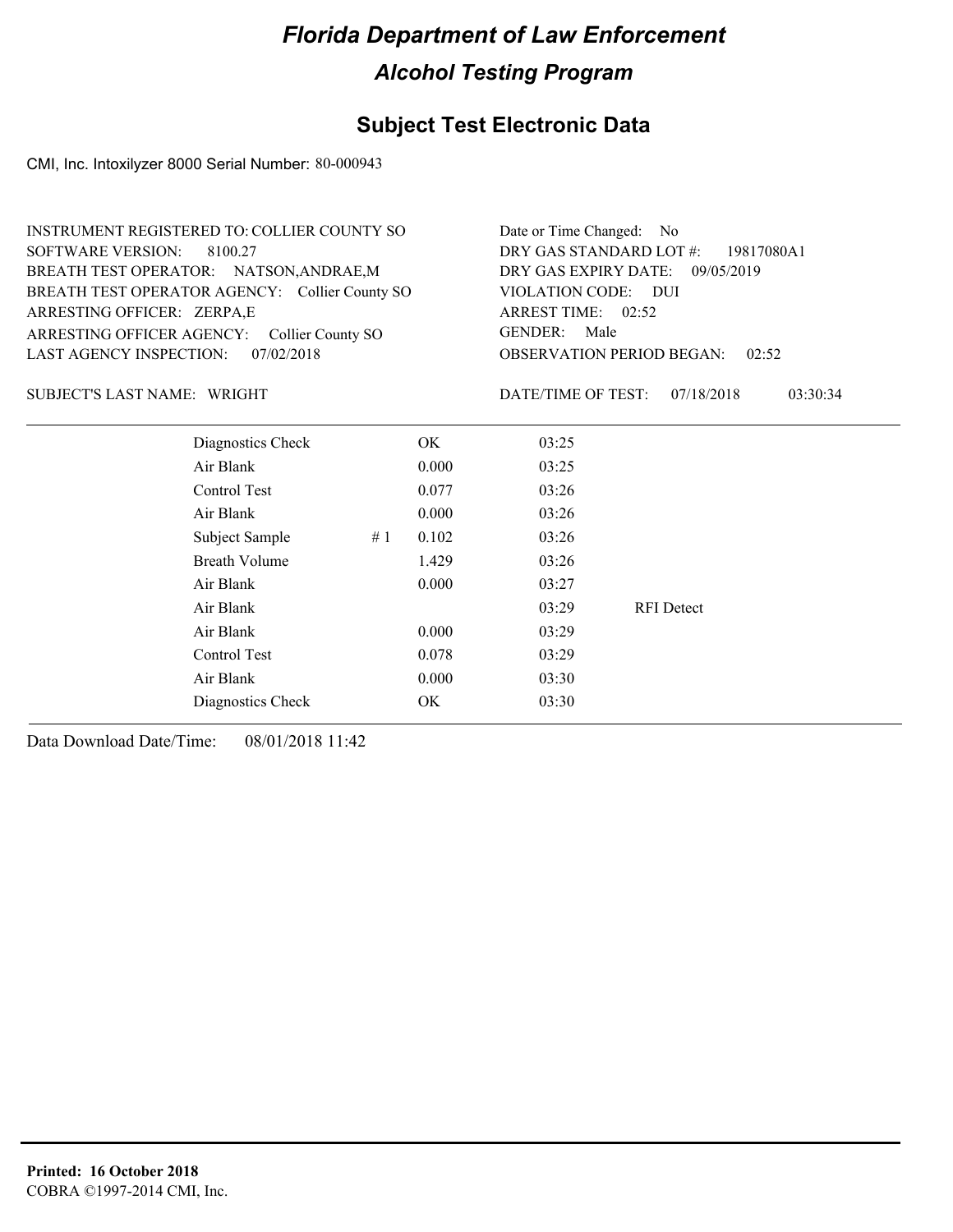## **Subject Test Electronic Data**

CMI, Inc. Intoxilyzer 8000 Serial Number: 80-000943

| INSTRUMENT REGISTERED TO: COLLIER COUNTY SO    | Date or Time Changed: No               |
|------------------------------------------------|----------------------------------------|
| SOFTWARE VERSION: 8100.27                      | DRY GAS STANDARD LOT #: 19817080A1     |
| BREATH TEST OPERATOR: NATSON, ANDRAE, M        | DRY GAS EXPIRY DATE: 09/05/2019        |
| BREATH TEST OPERATOR AGENCY: Collier County SO | VIOLATION CODE: OTHER                  |
| ARRESTING OFFICER: ZERPA,E                     | ARREST TIME: 02:52                     |
| ARRESTING OFFICER AGENCY: Collier County SO    | GENDER: Male                           |
| LAST AGENCY INSPECTION: 07/02/2018             | <b>OBSERVATION PERIOD BEGAN: 02:52</b> |

#### SUBJECT'S LAST NAME: WRIGHT **Example 2018** DATE/TIME OF TEST:

DATE/TIME OF TEST: 07/18/2018 03:38:57

| Diagnostics Check    |    | OK    | 03:32 |  |
|----------------------|----|-------|-------|--|
| Air Blank            |    | 0.000 | 03:33 |  |
| Control Test         |    | 0.078 | 03:33 |  |
| Air Blank            |    | 0.000 | 03:34 |  |
| Subject Sample       | #1 | 0.106 | 03:34 |  |
| <b>Breath Volume</b> |    | 1.417 | 03:34 |  |
| Air Blank            |    | 0.000 | 03:35 |  |
| Air Blank            |    | 0.000 | 03:36 |  |
| Subject Sample       | #2 | 0.109 | 03:37 |  |
| <b>Breath Volume</b> |    | 1.660 | 03:37 |  |
| Air Blank            |    | 0.000 | 03:38 |  |
| Control Test         |    | 0.078 | 03:38 |  |
| Air Blank            |    | 0.000 | 03:38 |  |
| Diagnostics Check    |    | OK    | 03:38 |  |
|                      |    |       |       |  |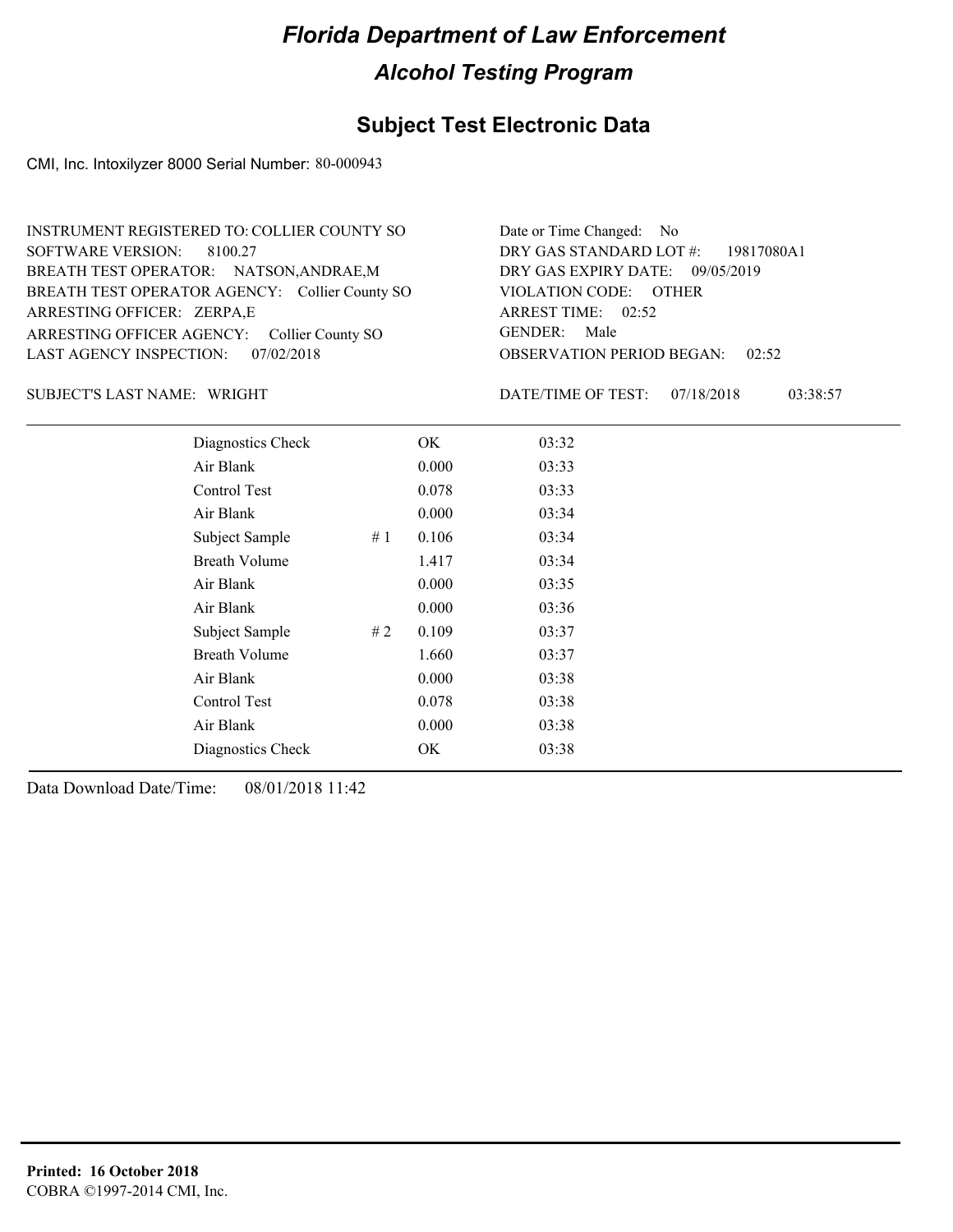## **Subject Test Electronic Data**

CMI, Inc. Intoxilyzer 8000 Serial Number: 80-000943

| INSTRUMENT REGISTERED TO: COLLIER COUNTY SO    | Date or Time Changed: No               |
|------------------------------------------------|----------------------------------------|
| SOFTWARE VERSION: 8100.27                      | DRY GAS STANDARD LOT #: 19817080A1     |
| BREATH TEST OPERATOR: GUTIERREZ, I, T          | DRY GAS EXPIRY DATE: 09/05/2019        |
| BREATH TEST OPERATOR AGENCY: Collier County SO | VIOLATION CODE: DUI                    |
| ARRESTING OFFICER: ZEGERS, B                   | ARREST TIME: 00:27                     |
| ARRESTING OFFICER AGENCY: FHP Troop F          | GENDER: Male                           |
| LAST AGENCY INSPECTION: 07/02/2018             | <b>OBSERVATION PERIOD BEGAN: 01:08</b> |

#### SISOMVANG SUBJECT'S LAST NAME: DATE/TIME OF TEST:

DATE/TIME OF TEST: 07/19/2018 01:37:04

| Diagnostics Check    |    | OK    | 01:30 |  |
|----------------------|----|-------|-------|--|
| Air Blank            |    | 0.000 | 01:30 |  |
| Control Test         |    | 0.079 | 01:30 |  |
| Air Blank            |    | 0.000 | 01:31 |  |
| Subject Sample       | #1 | 0.132 | 01:31 |  |
| <b>Breath Volume</b> |    | 1.148 | 01:31 |  |
| Air Blank            |    | 0.000 | 01:32 |  |
| Air Blank            |    | 0.000 | 01:34 |  |
| Subject Sample       | #2 | 0.126 | 01:35 |  |
| <b>Breath Volume</b> |    | 1.218 | 01:35 |  |
| Air Blank            |    | 0.000 | 01:36 |  |
| Control Test         |    | 0.078 | 01:36 |  |
| Air Blank            |    | 0.000 | 01:36 |  |
| Diagnostics Check    |    | OK    | 01:37 |  |
|                      |    |       |       |  |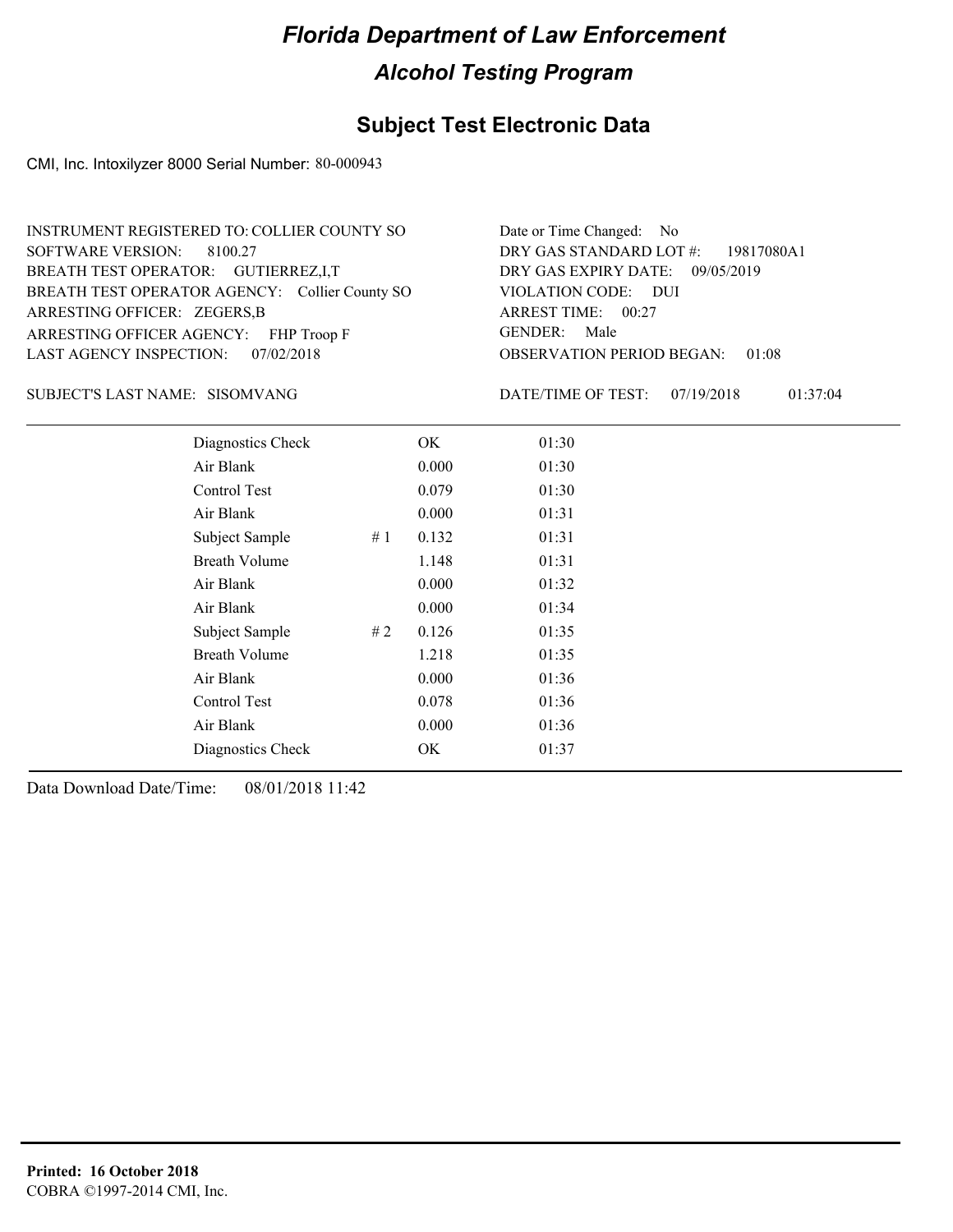## **Subject Test Electronic Data**

CMI, Inc. Intoxilyzer 8000 Serial Number: 80-000943

| INSTRUMENT REGISTERED TO: COLLIER COUNTY SO    | Date or Time Changed: No               |
|------------------------------------------------|----------------------------------------|
| SOFTWARE VERSION: 8100.27                      | DRY GAS STANDARD LOT $\#$ : 19817080A1 |
| BREATH TEST OPERATOR: BIERMAN, BRENT,          | DRY GAS EXPIRY DATE: 09/05/2019        |
| BREATH TEST OPERATOR AGENCY: Collier County SO | VIOLATION CODE: DUI                    |
| ARRESTING OFFICER: CRUZ,I                      | ARREST TIME: 02:49                     |
| ARRESTING OFFICER AGENCY: FHP Troop E          | GENDER: Male                           |
| LAST AGENCY INSPECTION: 07/02/2018             | <b>OBSERVATION PERIOD BEGAN: 03:25</b> |

#### WASHAK SUBJECT'S LAST NAME: DATE/TIME OF TEST:

DATE/TIME OF TEST: 07/20/2018 03:57:46

| Diagnostics Check    |    | OK    | 03:51 |  |
|----------------------|----|-------|-------|--|
| Air Blank            |    | 0.000 | 03:52 |  |
| Control Test         |    | 0.079 | 03:52 |  |
| Air Blank            |    | 0.000 | 03:52 |  |
| Subject Sample       | #1 | 0.096 | 03:53 |  |
| <b>Breath Volume</b> |    | 1.980 | 03:53 |  |
| Air Blank            |    | 0.000 | 03:53 |  |
| Air Blank            |    | 0.000 | 03:55 |  |
| Subject Sample       | #2 | 0.098 | 03:56 |  |
| <b>Breath Volume</b> |    | 2.585 | 03:56 |  |
| Air Blank            |    | 0.000 | 03:56 |  |
| Control Test         |    | 0.078 | 03:57 |  |
| Air Blank            |    | 0.000 | 03:57 |  |
| Diagnostics Check    |    | OK    | 03:57 |  |
|                      |    |       |       |  |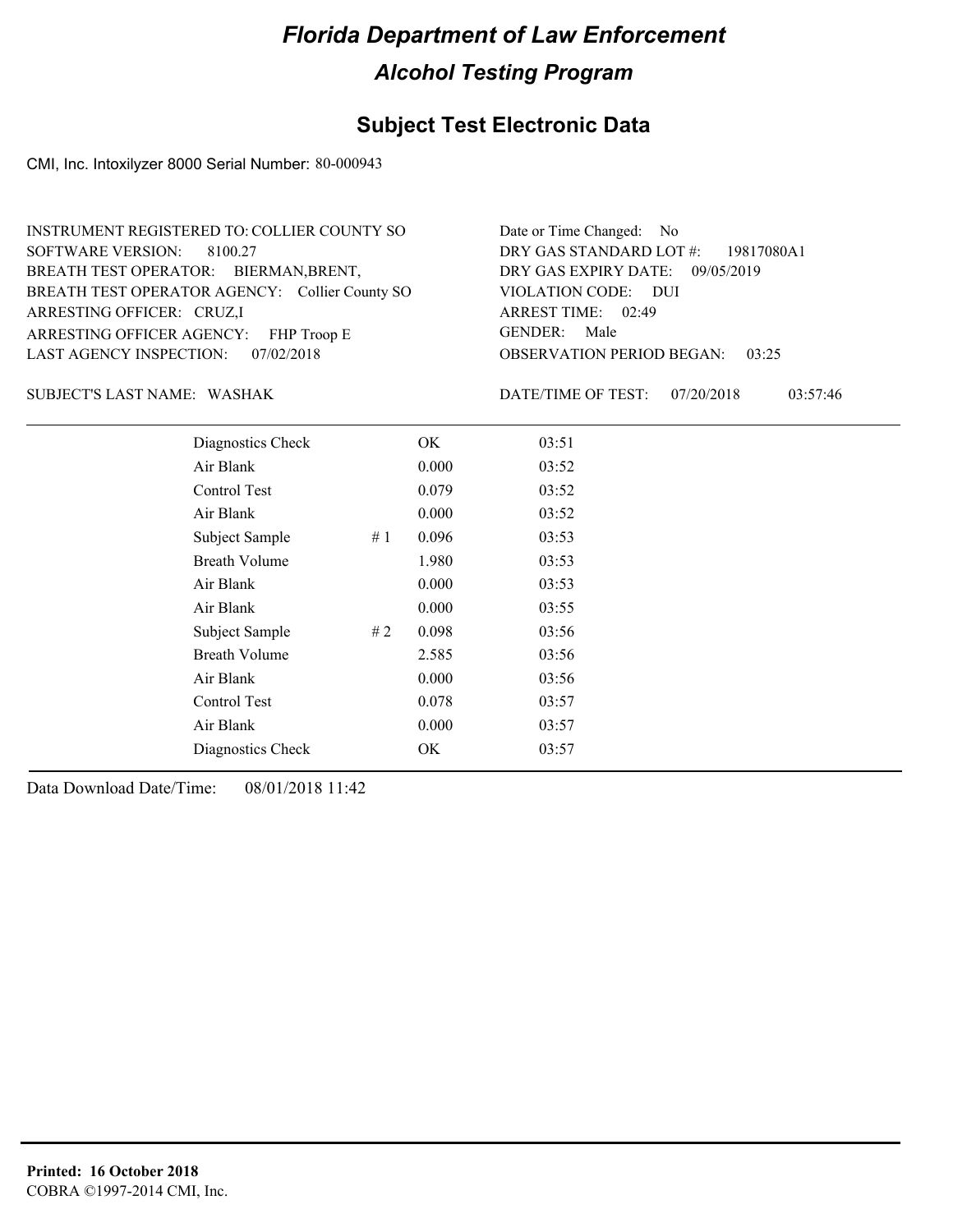#### **Subject Test Electronic Data**

CMI, Inc. Intoxilyzer 8000 Serial Number: 80-000943

| INSTRUMENT REGISTERED TO: COLLIER COUNTY SO    | Date or Time Changed: No               |
|------------------------------------------------|----------------------------------------|
| SOFTWARE VERSION: 8100.27                      | DRY GAS STANDARD LOT #: 19817080A1     |
| BREATH TEST OPERATOR: GAETJENS, MELISSA, N     | DRY GAS EXPIRY DATE: 09/05/2019        |
| BREATH TEST OPERATOR AGENCY: Collier County SO | VIOLATION CODE: DUI                    |
| ARRESTING OFFICER: MERCADO,DAVID               | ARREST TIME: 12:41                     |
| ARRESTING OFFICER AGENCY: Collier County SO    | GENDER: Male                           |
| LAST AGENCY INSPECTION: 07/02/2018             | <b>OBSERVATION PERIOD BEGAN: 14:05</b> |

SUBJECT'S LAST NAME: ALLEN DATE/TIME OF TEST:

DATE/TIME OF TEST: 07/20/2018 14:49:56

| Diagnostics Check       | OK    | 14:43 |
|-------------------------|-------|-------|
| Air Blank               | 0.000 | 14:44 |
| <b>Control Test</b>     | 0.078 | 14:44 |
| Air Blank               | 0.000 | 14:45 |
| Subject Sample<br># $1$ | 0.000 | 14:45 |
| <b>Breath Volume</b>    | 1.902 | 14:45 |
| Air Blank               | 0.000 | 14:46 |
| Air Blank               | 0.000 | 14:48 |
| Subject Sample<br>#2    | 0.000 | 14:48 |
| <b>Breath Volume</b>    | 2.660 | 14:48 |
| Air Blank               | 0.000 | 14:49 |
| Control Test            | 0.079 | 14:49 |
| Air Blank               | 0.000 | 14:49 |
| Diagnostics Check       | OK    | 14:49 |
|                         |       |       |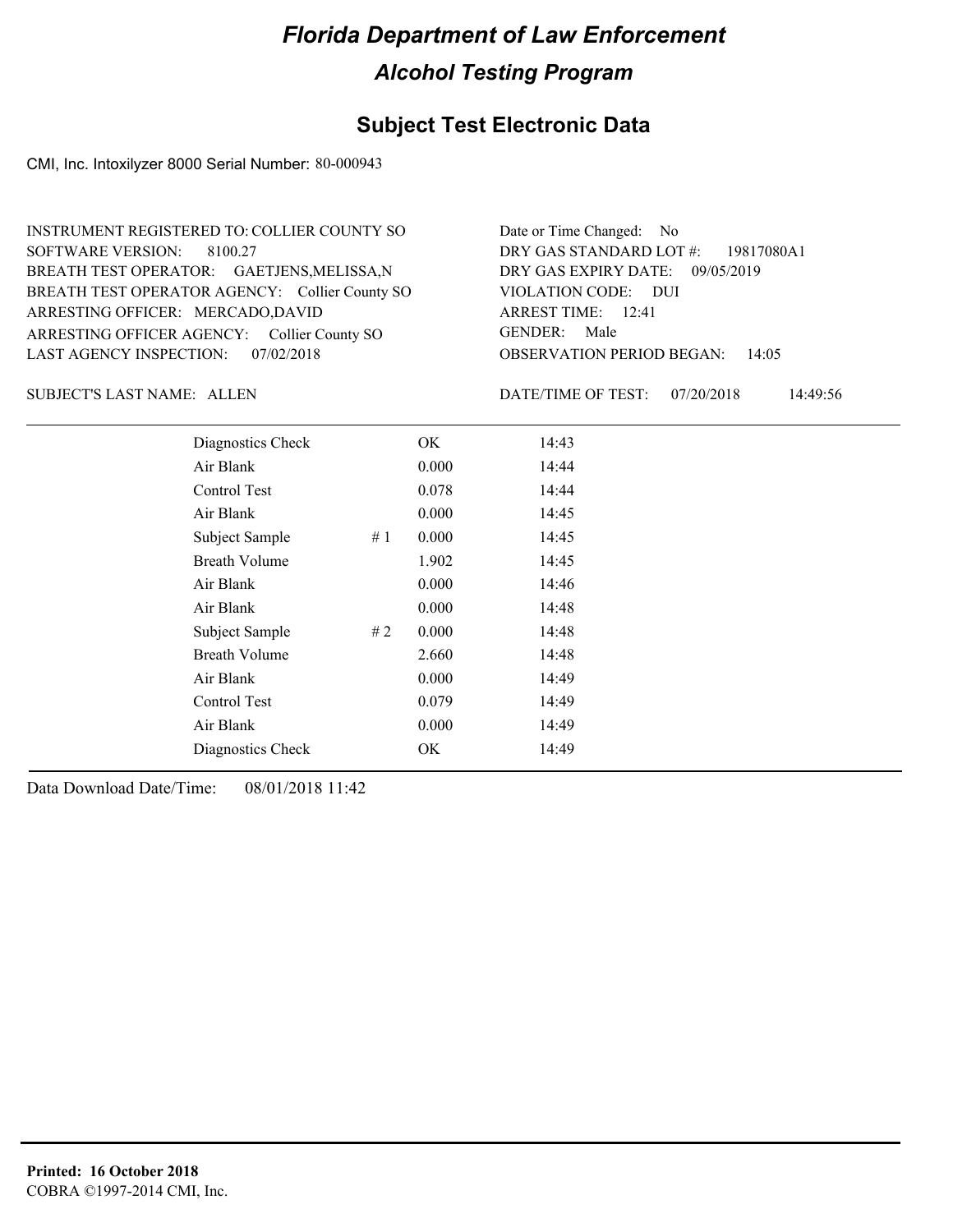#### **Subject Test Electronic Data**

CMI, Inc. Intoxilyzer 8000 Serial Number: 80-000943

| INSTRUMENT REGISTERED TO: COLLIER COUNTY SO    | Date or Time Changed: No               |
|------------------------------------------------|----------------------------------------|
| SOFTWARE VERSION: 8100.27                      | DRY GAS STANDARD LOT #: 19817080A1     |
| BREATH TEST OPERATOR: GONZALES, Y,             | DRY GAS EXPIRY DATE: 09/05/2019        |
| BREATH TEST OPERATOR AGENCY: Collier County SO | VIOLATION CODE: DUI                    |
| ARRESTING OFFICER: ROWLEY,C                    | ARREST TIME: 01:28                     |
| ARRESTING OFFICER AGENCY: Collier County SO    | GENDER: Female                         |
| LAST AGENCY INSPECTION: 07/02/2018             | <b>OBSERVATION PERIOD BEGAN: 01:47</b> |

JORDAN SUBJECT'S LAST NAME: DATE/TIME OF TEST:

DATE/TIME OF TEST: 07/22/2018 02:24:50

| Diagnostics Check    |       | OK    | 02:10 |                |
|----------------------|-------|-------|-------|----------------|
| Air Blank            |       | 0.000 | 02:11 |                |
| Control Test         |       | 0.079 | 02:11 |                |
| Air Blank            |       | 0.000 | 02:12 |                |
| Subject Sample       | #1    | 0.148 | 02:14 |                |
| <b>Breath Volume</b> |       | 1.261 | 02:14 |                |
| Air Blank            |       | 0.000 | 02:14 |                |
| Air Blank            |       | 0.000 | 02:16 |                |
| Subject Sample       | # 2   | 0.136 | 02:19 | Volume Not Met |
| <b>Breath Volume</b> |       | 0.308 | 02:19 |                |
| Air Blank            |       | 0.000 | 02:20 |                |
| Air Blank            |       | 0.000 | 02:22 |                |
| Subject Sample       | # $3$ | 0.153 | 02:23 |                |
| <b>Breath Volume</b> |       | 1.968 | 02:23 |                |
| Air Blank            |       | 0.000 | 02:23 |                |
| Control Test         |       | 0.075 | 02:24 |                |
| Air Blank            |       | 0.000 | 02:24 |                |
| Diagnostics Check    |       | OK    | 02:24 |                |
|                      |       |       |       |                |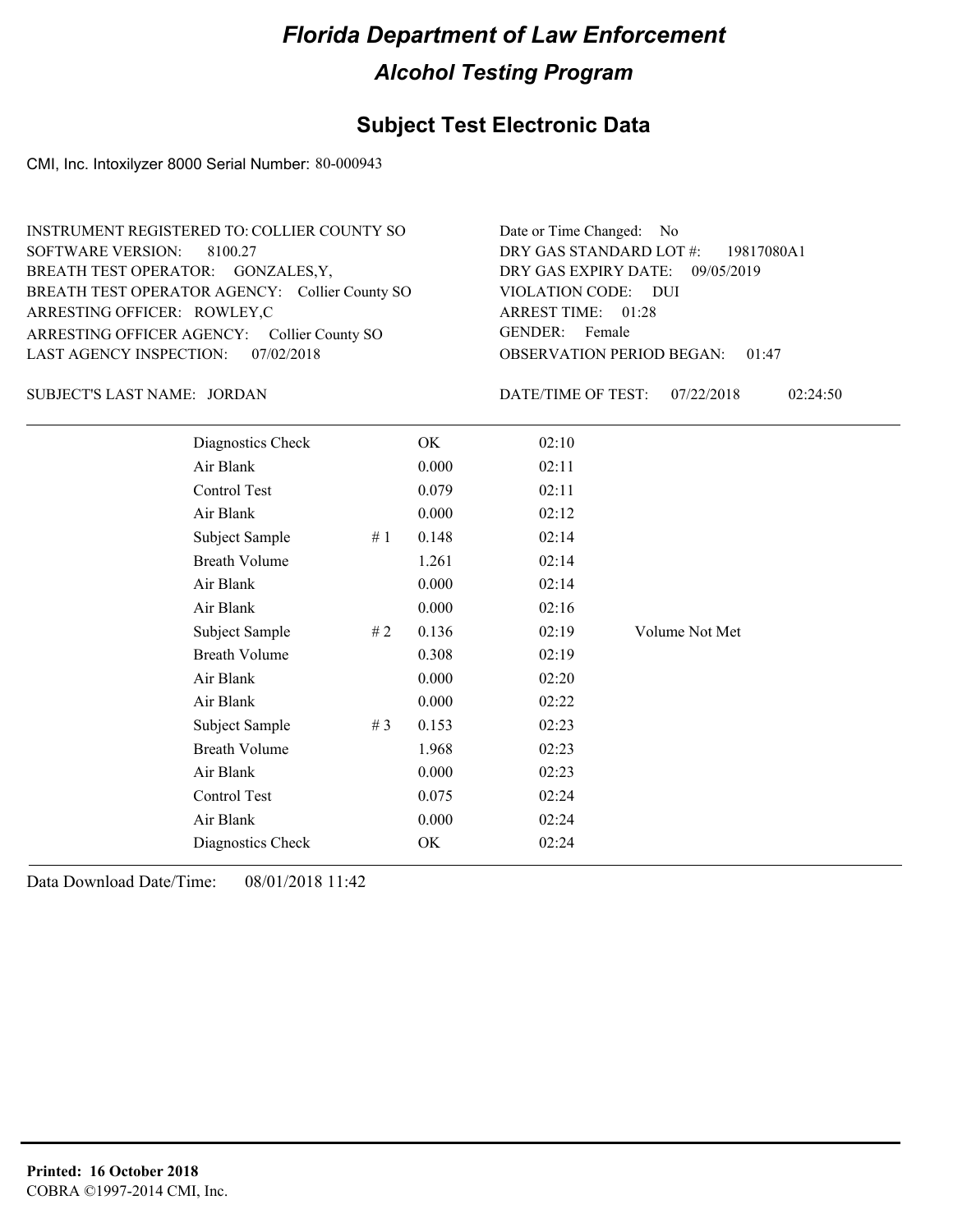#### **Subject Test Electronic Data**

CMI, Inc. Intoxilyzer 8000 Serial Number: 80-000943

OBSERVATION PERIOD BEGAN: 19:16 ARRESTING OFFICER AGENCY: Collier County SO GENDER: BREATH TEST OPERATOR AGENCY: Collier County SO VIOLATION CODE: SOFTWARE VERSION: VIOLATION CODE: DUI ARREST TIME: 18:55 ARRESTING OFFICER: ROWLEY, CHRIS 09/05/2019 DRY GAS EXPIRY DATE: 19817080A1 BREATH TEST OPERATOR: MULLINGS,EMANUEL,R LAST AGENCY INSPECTION: 07/02/2018 8100.27 INSTRUMENT REGISTERED TO: COLLIER COUNTY SO DRY GAS STANDARD LOT #: Date or Time Changed: No GENDER: Female

#### HAMILTON SUBJECT'S LAST NAME: DATE/TIME OF TEST:

DATE/TIME OF TEST: 07/22/2018 20:08:14

| Diagnostics Check    |    | OK    | 20:01 |
|----------------------|----|-------|-------|
| Air Blank            |    | 0.000 | 20:02 |
| Control Test         |    | 0.078 | 20:02 |
| Air Blank            |    | 0.000 | 20:03 |
| Subject Sample       | #1 | 0.000 | 20:03 |
| <b>Breath Volume</b> |    | 2.167 | 20:03 |
| Air Blank            |    | 0.000 | 20:04 |
| Air Blank            |    | 0.000 | 20:06 |
| Subject Sample       | #2 | 0.000 | 20:06 |
| <b>Breath Volume</b> |    | 2.367 | 20:06 |
| Air Blank            |    | 0.000 | 20:07 |
| Control Test         |    | 0.078 | 20:07 |
| Air Blank            |    | 0.000 | 20:08 |
| Diagnostics Check    |    | OK.   | 20:08 |
|                      |    |       |       |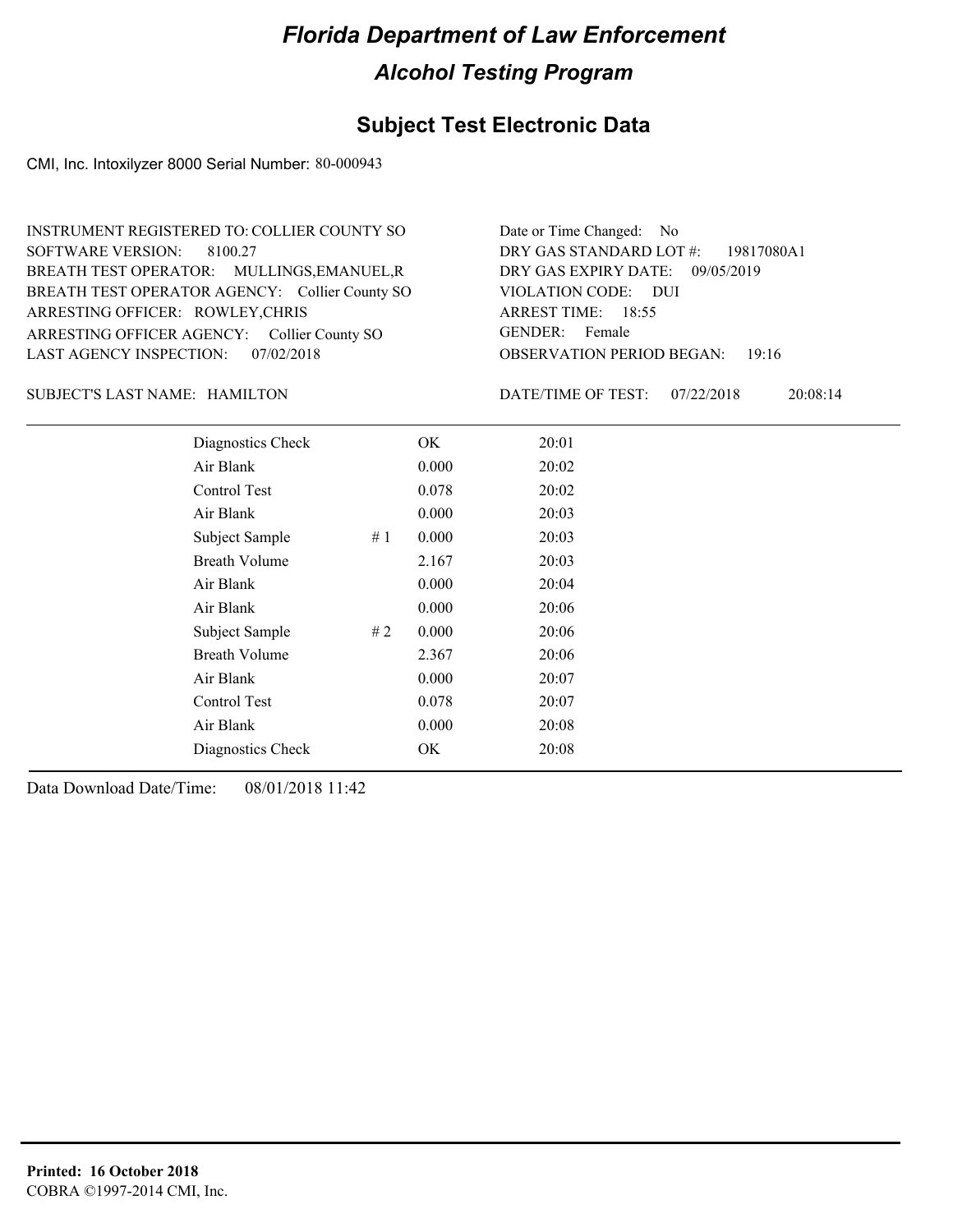#### **Subject Test Electronic Data**

CMI, Inc. Intoxilyzer 8000 Serial Number: 80-000943

| INSTRUMENT REGISTERED TO: COLLIER COUNTY SO    | Date or Time Changed: No               |
|------------------------------------------------|----------------------------------------|
| SOFTWARE VERSION: 8100.27                      | DRY GAS STANDARD LOT #: 19817080A1     |
| BREATH TEST OPERATOR: GALLOPS,C,M              | DRY GAS EXPIRY DATE: 09/05/2019        |
| BREATH TEST OPERATOR AGENCY: Collier County SO | VIOLATION CODE: DUI                    |
| ARRESTING OFFICER: HOWELL, H                   | ARREST TIME: 22:30                     |
| ARRESTING OFFICER AGENCY: Marco Island PD      | GENDER: Male                           |
| LAST AGENCY INSPECTION: 07/02/2018             | <b>OBSERVATION PERIOD BEGAN:</b> 23:20 |

SUBJECT'S LAST NAME: BROWN DATE/TIME OF TEST:

DATE/TIME OF TEST: 07/22/2018 23:50:51

| Diagnostics Check    |    | OK    | 23:44 |
|----------------------|----|-------|-------|
| Air Blank            |    | 0.000 | 23:45 |
| Control Test         |    | 0.078 | 23:45 |
| Air Blank            |    | 0.000 | 23:45 |
| Subject Sample       | #1 | 0.044 | 23:46 |
| <b>Breath Volume</b> |    | 2.191 | 23:46 |
| Air Blank            |    | 0.000 | 23:47 |
| Air Blank            |    | 0.000 | 23:48 |
| Subject Sample       | #2 | 0.041 | 23:49 |
| <b>Breath Volume</b> |    | 2.210 | 23:49 |
| Air Blank            |    | 0.000 | 23:49 |
| Control Test         |    | 0.078 | 23:50 |
| Air Blank            |    | 0.000 | 23:50 |
| Diagnostics Check    |    | OK    | 23:50 |
|                      |    |       |       |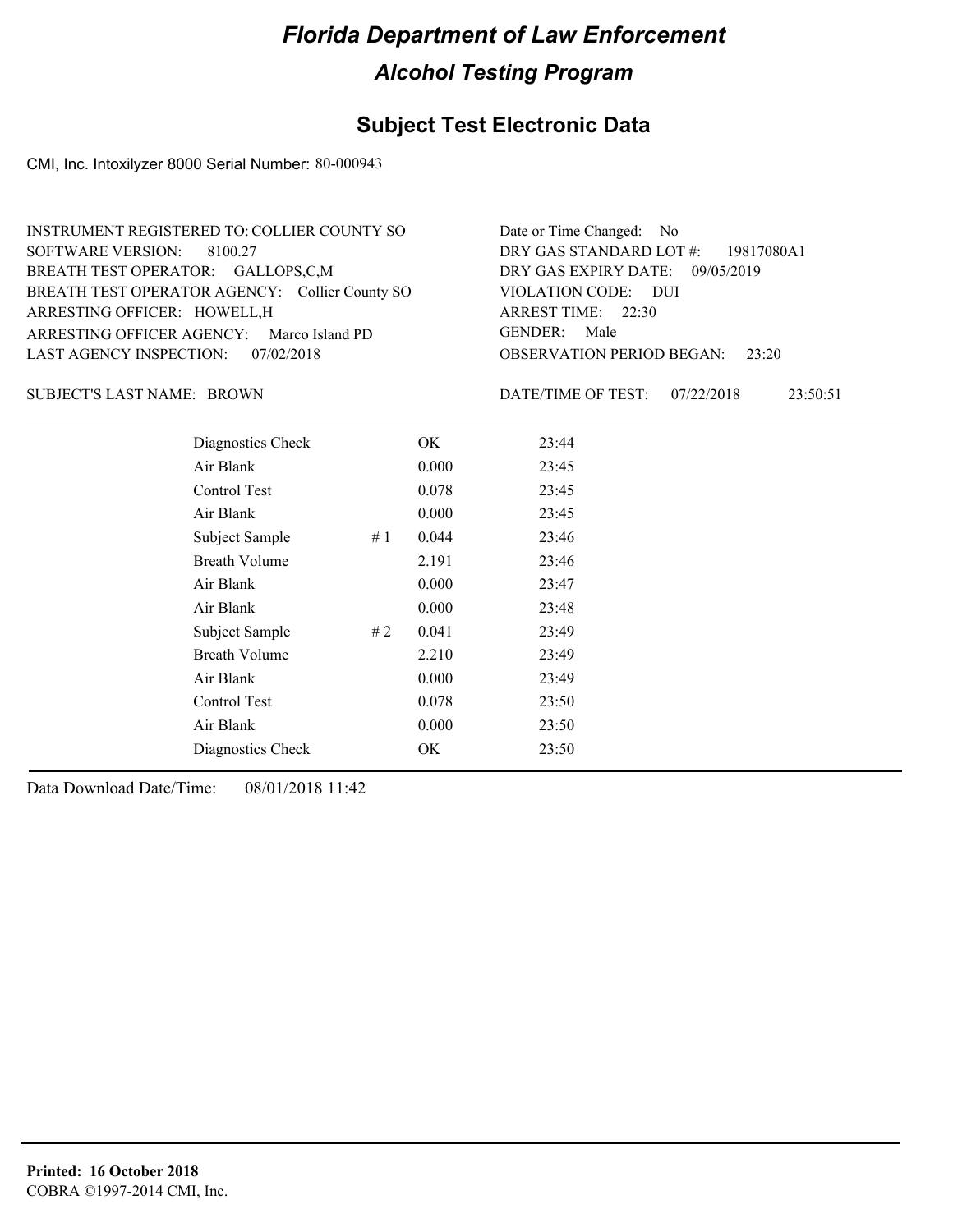#### **Subject Test Electronic Data**

CMI, Inc. Intoxilyzer 8000 Serial Number: 80-000943

| INSTRUMENT REGISTERED TO: COLLIER COUNTY SO    | Date or Time Changed: No               |
|------------------------------------------------|----------------------------------------|
| SOFTWARE VERSION: 8100.27                      | DRY GAS STANDARD LOT $\#$ : 19817080A1 |
| BREATH TEST OPERATOR: AXELSON,B,               | DRY GAS EXPIRY DATE: 09/05/2019        |
| BREATH TEST OPERATOR AGENCY: Collier County SO | VIOLATION CODE: DUI                    |
| ARRESTING OFFICER: ROWLEY,C                    | ARREST TIME: 22:05                     |
| ARRESTING OFFICER AGENCY: Collier County SO    | GENDER: Male                           |
| LAST AGENCY INSPECTION: 07/02/2018             | <b>OBSERVATION PERIOD BEGAN: 22:26</b> |

SUBJECT'S LAST NAME: VIELOT **Example 2018** DATE/TIME OF TEST:

DATE/TIME OF TEST: 07/25/2018 22:57:34

| Diagnostics Check    |     | OK    | 22:51 |
|----------------------|-----|-------|-------|
| Air Blank            |     | 0.000 | 22:51 |
| Control Test         |     | 0.078 | 22:51 |
| Air Blank            |     | 0.000 | 22:52 |
| Subject Sample       | #1  | 0.205 | 22:52 |
| <b>Breath Volume</b> |     | 1.921 | 22:52 |
| Air Blank            |     | 0.000 | 22:53 |
| Air Blank            |     | 0.000 | 22:55 |
| Subject Sample       | # 2 | 0.206 | 22:55 |
| <b>Breath Volume</b> |     | 2.187 | 22:55 |
| Air Blank            |     | 0.000 | 22:56 |
| Control Test         |     | 0.078 | 22:56 |
| Air Blank            |     | 0.000 | 22:57 |
| Diagnostics Check    |     | OK    | 22:57 |
|                      |     |       |       |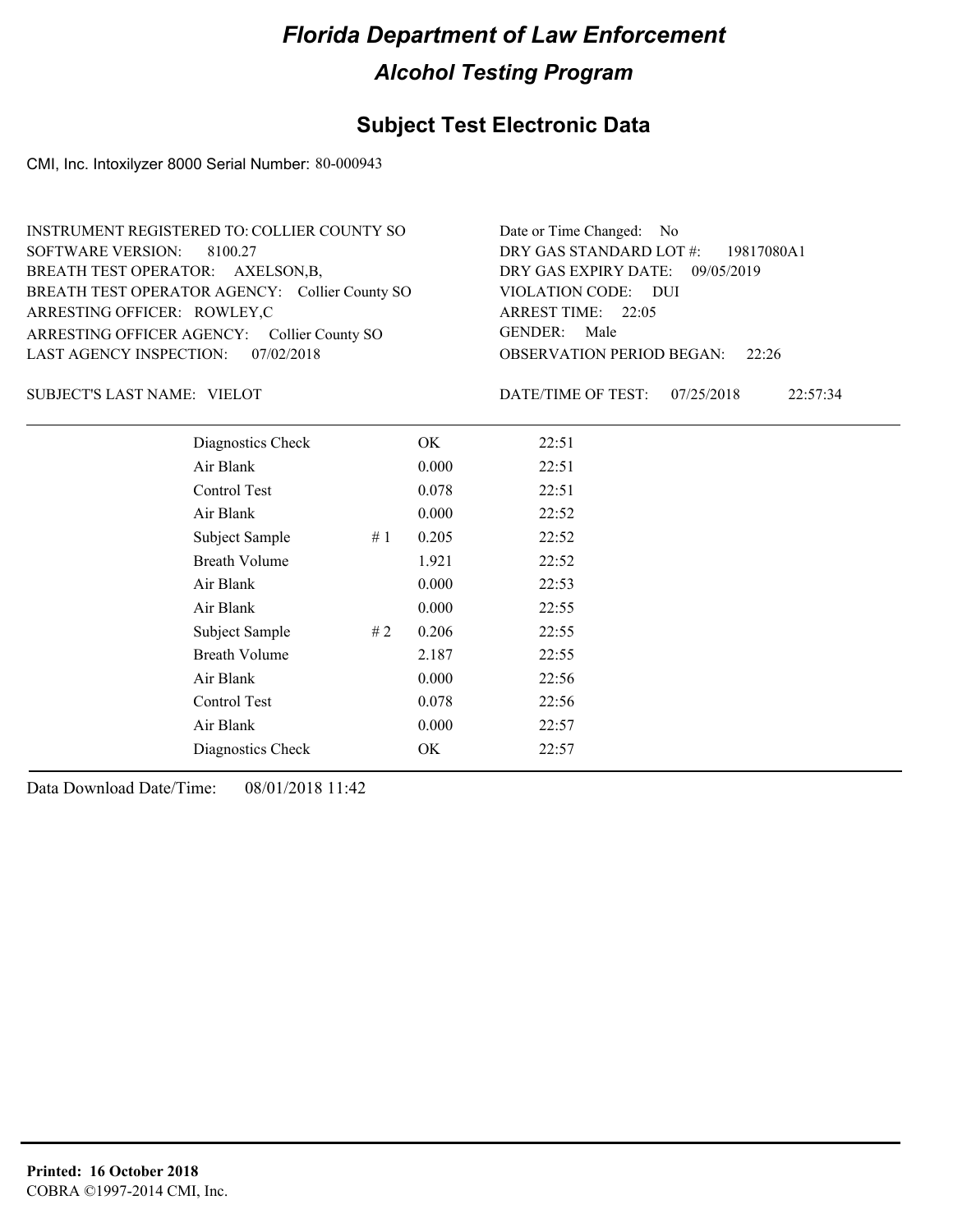#### **Subject Test Electronic Data**

CMI, Inc. Intoxilyzer 8000 Serial Number: 80-000943

| INSTRUMENT REGISTERED TO: COLLIER COUNTY SO    | Date or Time Changed: No               |
|------------------------------------------------|----------------------------------------|
| SOFTWARE VERSION: 8100.27                      | DRY GAS STANDARD LOT #: 19817080A1     |
| BREATH TEST OPERATOR: CAGE,LYNN,               | DRY GAS EXPIRY DATE: 09/05/2019        |
| BREATH TEST OPERATOR AGENCY: Collier County SO | VIOLATION CODE: DUI                    |
| ARRESTING OFFICER: MILLER,K                    | ARREST TIME: 17:25                     |
| ARRESTING OFFICER AGENCY: Collier County SO    | GENDER: Female                         |
| LAST AGENCY INSPECTION: 07/02/2018             | <b>OBSERVATION PERIOD BEGAN: 17:49</b> |

#### SUBJECT'S LAST NAME: MARRS DATE/TIME OF TEST:

DATE/TIME OF TEST: 07/27/2018 18:22:16

| Diagnostics Check    |     | OK    | 18:15 |  |
|----------------------|-----|-------|-------|--|
| Air Blank            |     | 0.000 | 18:15 |  |
| Control Test         |     | 0.078 | 18:16 |  |
| Air Blank            |     | 0.000 | 18:16 |  |
| Subject Sample       | #1  | 0.267 | 18:17 |  |
| <b>Breath Volume</b> |     | 2.097 | 18:17 |  |
| Air Blank            |     | 0.000 | 18:18 |  |
| Air Blank            |     | 0.000 | 18:20 |  |
| Subject Sample       | # 2 | 0.269 | 18:20 |  |
| <b>Breath Volume</b> |     | 1.566 | 18:20 |  |
| Air Blank            |     | 0.000 | 18:21 |  |
| <b>Control Test</b>  |     | 0.077 | 18:21 |  |
| Air Blank            |     | 0.000 | 18:22 |  |
| Diagnostics Check    |     | OK    | 18:22 |  |
|                      |     |       |       |  |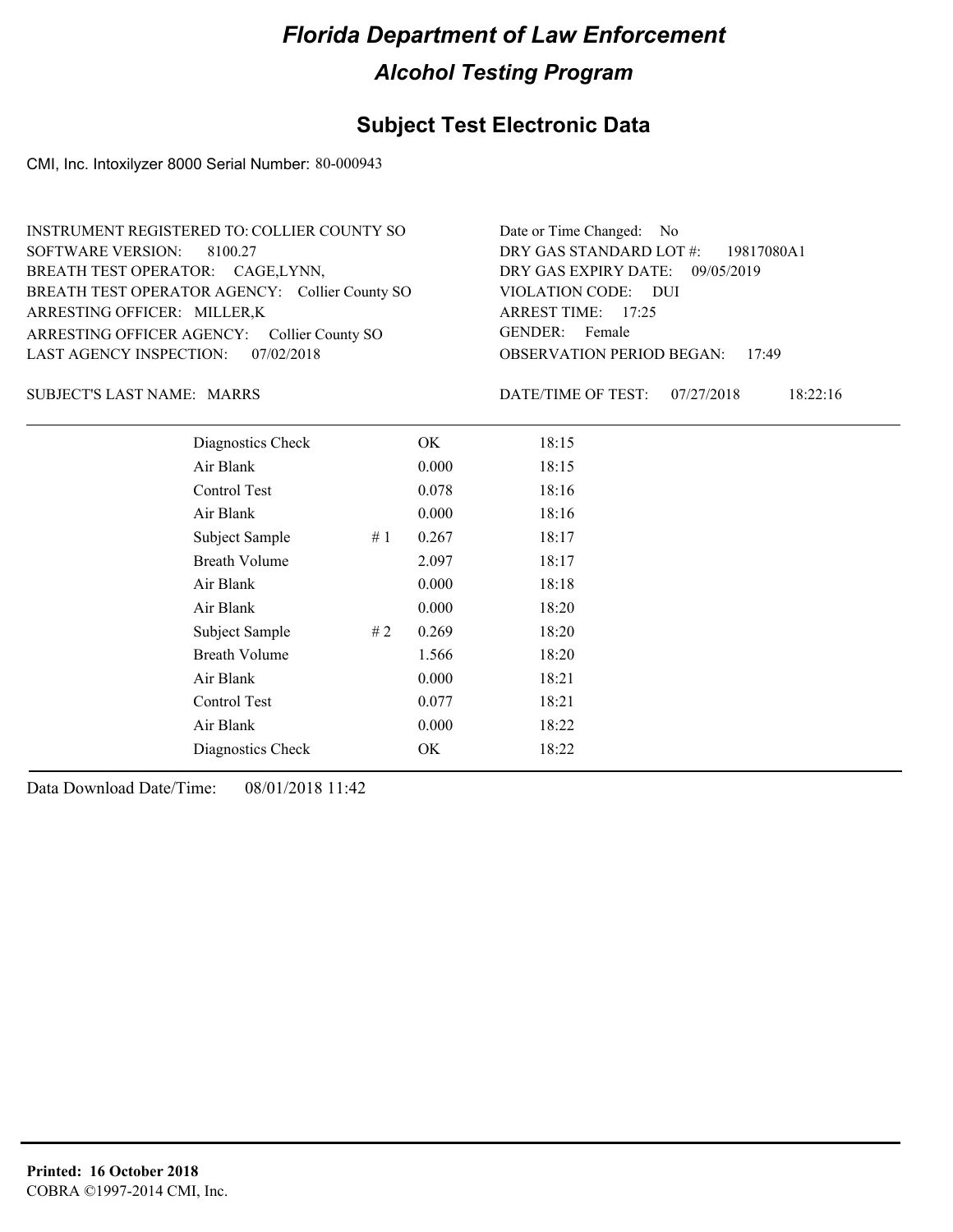#### **Subject Test Electronic Data**

CMI, Inc. Intoxilyzer 8000 Serial Number: 80-000943

| INSTRUMENT REGISTERED TO: COLLIER COUNTY SO    | Date or Time Changed: No               |
|------------------------------------------------|----------------------------------------|
| SOFTWARE VERSION: 8100.27                      | DRY GAS STANDARD LOT #: 19817080A1     |
| BREATH TEST OPERATOR: VILLANEDA ROMO, KARLA, A | DRY GAS EXPIRY DATE: 09/05/2019        |
| BREATH TEST OPERATOR AGENCY: Collier County SO | VIOLATION CODE: DUI                    |
| ARRESTING OFFICER: MILLER, KURT                | ARREST TIME: 20:46                     |
| ARRESTING OFFICER AGENCY: Collier County SO    | GENDER: Male                           |
| LAST AGENCY INSPECTION: 07/02/2018             | <b>OBSERVATION PERIOD BEGAN: 21:40</b> |

CAZARES MALDONADO SUBJECT'S LAST NAME: DATE/TIME OF TEST:

DATE/TIME OF TEST: 07/27/2018 22:15:16

| Diagnostics Check    |    | OK    | 22:07 |
|----------------------|----|-------|-------|
| Air Blank            |    | 0.000 | 22:08 |
| Control Test         |    | 0.078 | 22:08 |
| Air Blank            |    | 0.000 | 22:08 |
| Subject Sample       | #1 | 0.139 | 22:09 |
| <b>Breath Volume</b> |    | 1.484 | 22:09 |
| Air Blank            |    | 0.000 | 22:10 |
| Air Blank            |    | 0.000 | 22:11 |
| Subject Sample       | #2 | 0.135 | 22:13 |
| <b>Breath Volume</b> |    | 1.855 | 22:13 |
| Air Blank            |    | 0.000 | 22:14 |
| Control Test         |    | 0.078 | 22:14 |
| Air Blank            |    | 0.000 | 22:15 |
| Diagnostics Check    |    | OK    | 22:15 |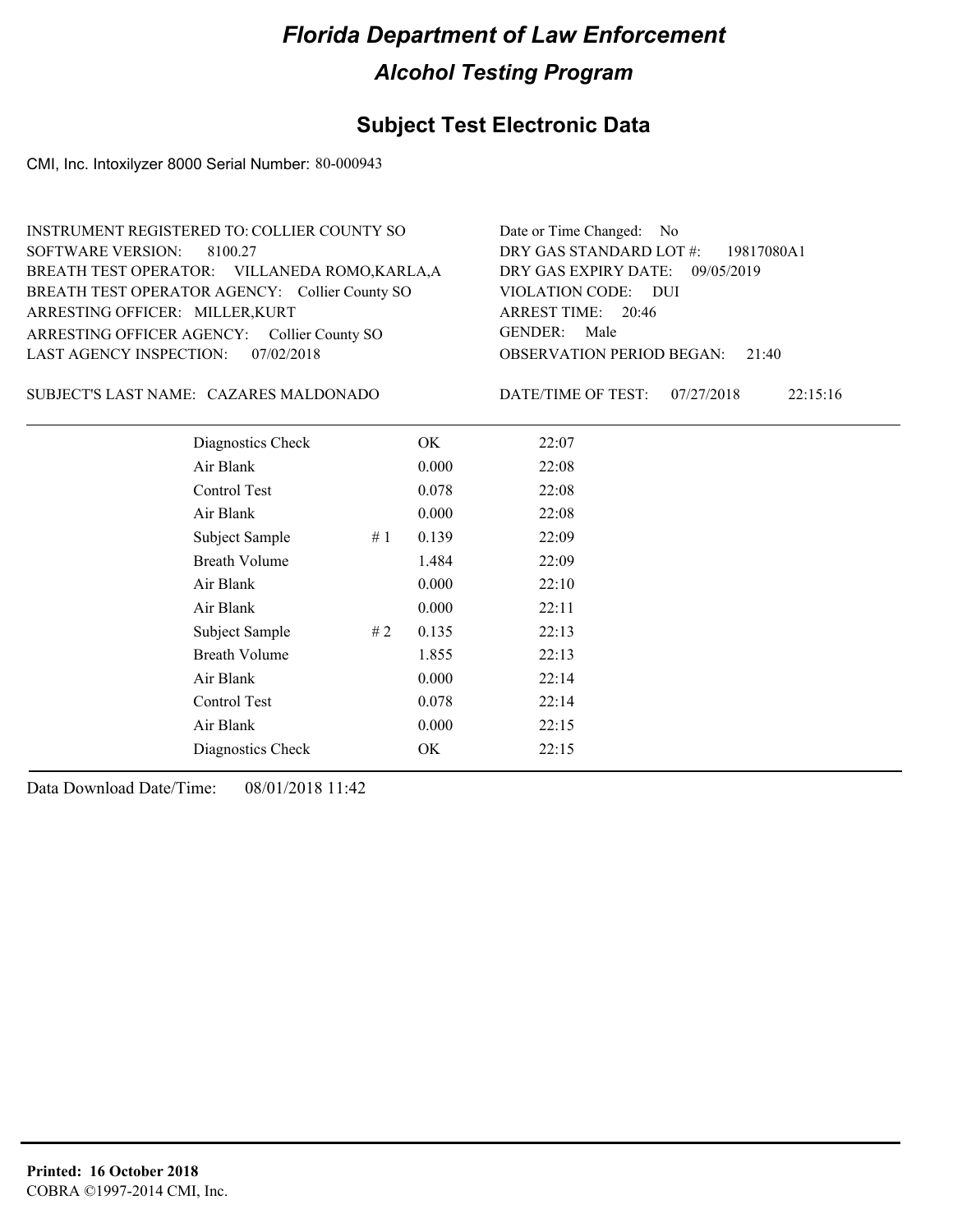### **Subject Test Electronic Data**

CMI, Inc. Intoxilyzer 8000 Serial Number: 80-000943

| <b>INSTRUMENT REGISTERED TO: COLLIER COUNTY SO</b> | Date or Time Changed: No                     |
|----------------------------------------------------|----------------------------------------------|
| SOFTWARE VERSION: 8100.27                          | DRY GAS STANDARD LOT $\#$ : 19817080A1       |
| BREATH TEST OPERATOR: BUONPANE, V,D                | DRY GAS EXPIRY DATE:<br>09/05/2019           |
| BREATH TEST OPERATOR AGENCY: Collier County SO     | VIOLATION CODE: DUI                          |
| ARRESTING OFFICER: MILLER,K                        | ARREST TIME: 02:04                           |
| ARRESTING OFFICER AGENCY: Collier County SO        | GENDER: Female                               |
| LAST AGENCY INSPECTION:<br>07/02/2018              | <b>OBSERVATION PERIOD BEGAN:</b><br>02:29    |
| SUBJECT'S LAST NAME: GORMAN                        | 03:03:28<br>DATE/TIME OF TEST:<br>07/28/2018 |
| Diagnostics Check<br>OK                            | 03:00                                        |

| Air Blank            |    | 0.000 | 03:01 |                             |
|----------------------|----|-------|-------|-----------------------------|
| Control Test         |    | 0.078 | 03:01 |                             |
| Air Blank            |    | 0.000 | 03:01 |                             |
| Subject Sample       | #1 |       | 03:02 | <b>Subject Test Refused</b> |
| <b>Breath Volume</b> |    | 0.000 | 03:02 |                             |
| Air Blank            |    | 0.000 | 03:02 |                             |
| Control Test         |    | 0.078 | 03:02 |                             |
| Air Blank            |    | 0.000 | 03:03 |                             |
| Diagnostics Check    |    | OK    | 03:03 |                             |
|                      |    |       |       |                             |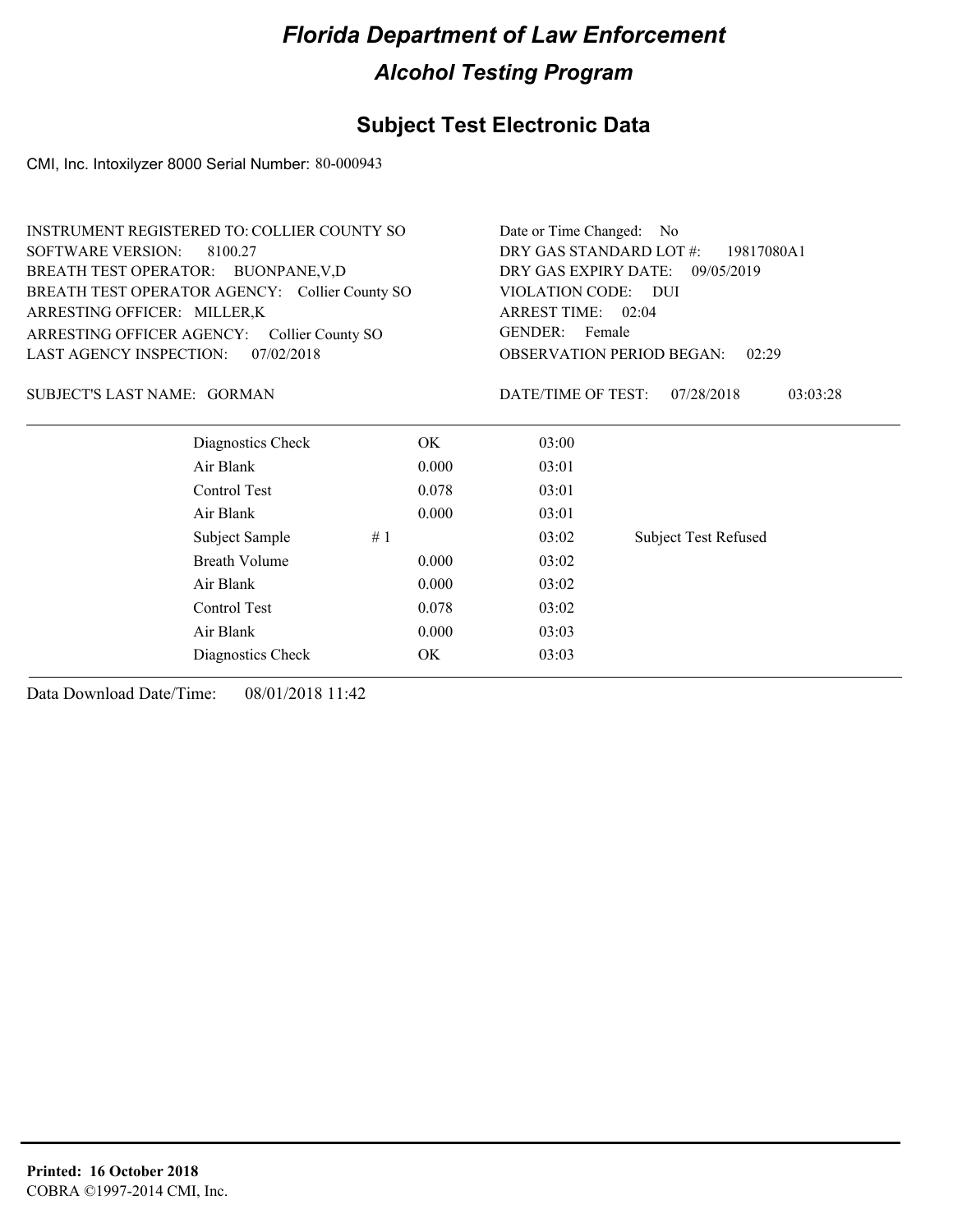#### **Subject Test Electronic Data**

CMI, Inc. Intoxilyzer 8000 Serial Number: 80-000943

| INSTRUMENT REGISTERED TO: COLLIER COUNTY SO    | Date or Time Changed: No               |
|------------------------------------------------|----------------------------------------|
| SOFTWARE VERSION: 8100.27                      | DRY GAS STANDARD LOT #: 19817080A1     |
| BREATH TEST OPERATOR: OLMSTEAD, J,             | DRY GAS EXPIRY DATE: 09/05/2019        |
| BREATH TEST OPERATOR AGENCY: Collier County SO | VIOLATION CODE: DUI                    |
| ARRESTING OFFICER: CRUZ,I                      | ARREST TIME: 03:08                     |
| ARRESTING OFFICER AGENCY: FHP Troop F          | GENDER: Male                           |
| LAST AGENCY INSPECTION: 07/02/2018             | <b>OBSERVATION PERIOD BEGAN: 05:12</b> |

#### RHODEN JR SUBJECT'S LAST NAME: DATE/TIME OF TEST:

DATE/TIME OF TEST: 07/28/2018 05:46:04

| Diagnostics Check    |    | OK    | 05:39 |  |
|----------------------|----|-------|-------|--|
| Air Blank            |    | 0.000 | 05:39 |  |
| Control Test         |    | 0.078 | 05:39 |  |
| Air Blank            |    | 0.000 | 05:40 |  |
| Subject Sample       | #1 | 0.156 | 05:41 |  |
| <b>Breath Volume</b> |    | 1.500 | 05:41 |  |
| Air Blank            |    | 0.000 | 05:41 |  |
| Air Blank            |    | 0.000 | 05:43 |  |
| Subject Sample       | #2 | 0.147 | 05:44 |  |
| <b>Breath Volume</b> |    | 1.925 | 05:44 |  |
| Air Blank            |    | 0.000 | 05:45 |  |
| Control Test         |    | 0.079 | 05:45 |  |
| Air Blank            |    | 0.000 | 05:45 |  |
| Diagnostics Check    |    | OK    | 05:46 |  |
|                      |    |       |       |  |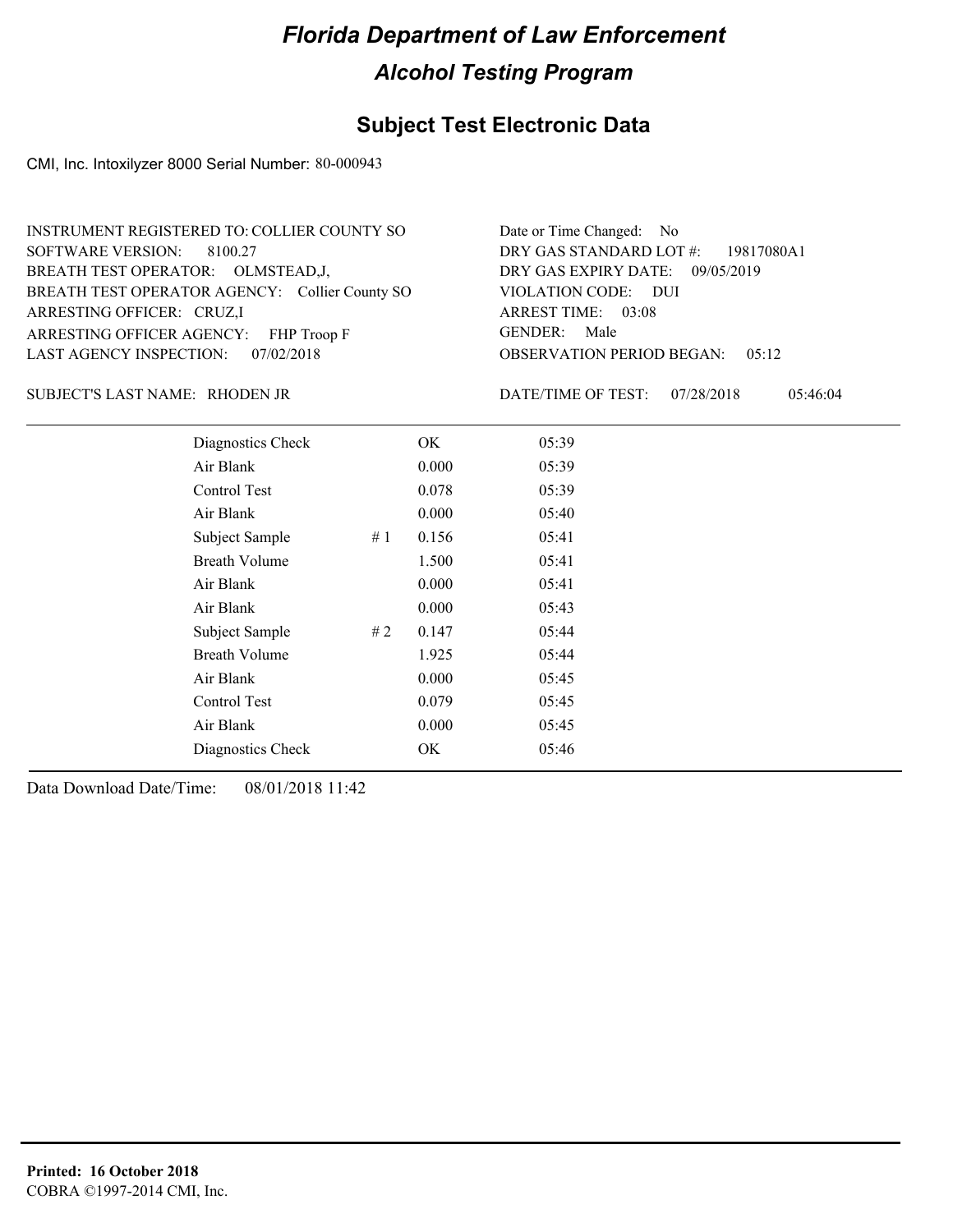#### **Subject Test Electronic Data**

CMI, Inc. Intoxilyzer 8000 Serial Number: 80-000943

| INSTRUMENT REGISTERED TO: COLLIER COUNTY SO    | Date or Time Changed: No               |
|------------------------------------------------|----------------------------------------|
| SOFTWARE VERSION: 8100.27                      | DRY GAS STANDARD LOT #: 19817080A1     |
| BREATH TEST OPERATOR: WILLIAMS, ZACHARY, H     | DRY GAS EXPIRY DATE: 09/05/2019        |
| BREATH TEST OPERATOR AGENCY: Collier County SO | VIOLATION CODE: DUI                    |
| ARRESTING OFFICER: SMITH,L                     | ARREST TIME: 02:33                     |
| ARRESTING OFFICER AGENCY: Marco Island PD      | GENDER: Male                           |
| LAST AGENCY INSPECTION: 07/02/2018             | <b>OBSERVATION PERIOD BEGAN: 03:25</b> |

SUBJECT'S LAST NAME: WILSON **Example 20 SUBJECT'S LAST NAME:** WILSON

DATE/TIME OF TEST: 07/31/2018 04:00:20

| Diagnostics Check    |    | OK    | 03:53 |
|----------------------|----|-------|-------|
| Air Blank            |    | 0.000 | 03:53 |
| Control Test         |    | 0.078 | 03:54 |
| Air Blank            |    | 0.000 | 03:54 |
| Subject Sample       | #1 | 0.073 | 03:55 |
| <b>Breath Volume</b> |    | 1.105 | 03:55 |
| Air Blank            |    | 0.000 | 03:56 |
| Air Blank            |    | 0.000 | 03:57 |
| Subject Sample       | #2 | 0.082 | 03:58 |
| <b>Breath Volume</b> |    | 2.765 | 03:58 |
| Air Blank            |    | 0.000 | 03:59 |
| Control Test         |    | 0.078 | 03:59 |
| Air Blank            |    | 0.000 | 04:00 |
| Diagnostics Check    |    | OK    | 04:00 |
|                      |    |       |       |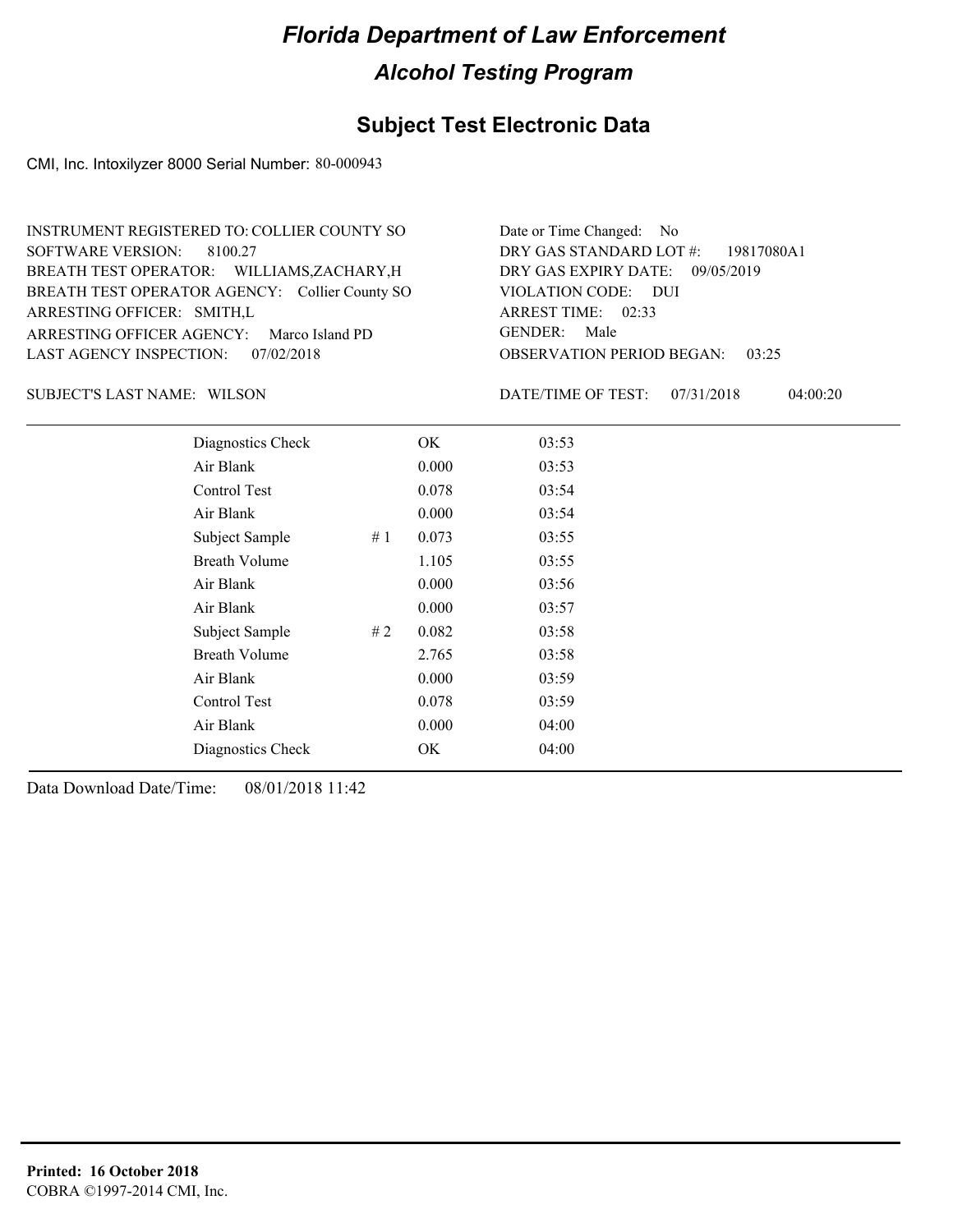#### **Subject Test Electronic Data**

CMI, Inc. Intoxilyzer 8000 Serial Number: 80-000943

ARRESTING OFFICER AGENCY: FHP Troop F GENDER: BREATH TEST OPERATOR AGENCY: FHP Troop F VIOLATION CODE: SOFTWARE VERSION: ARRESTING OFFICER: GREISHEIMER, JOHN BREATH TEST OPERATOR: GREISHEIMER,JOHN,V LAST AGENCY INSPECTION: 07/02/2018 8100.27 INSTRUMENT REGISTERED TO: COLLIER COUNTY SO

OBSERVATION PERIOD BEGAN: 05:41 VIOLATION CODE: DUI ARREST TIME: 04:55 09/05/2019 DRY GAS EXPIRY DATE: 19817080A1 DRY GAS STANDARD LOT #: Date or Time Changed: No GENDER: Male

ZUNIGA GIRALT SUBJECT'S LAST NAME: DATE/TIME OF TEST:

DATE/TIME OF TEST: 07/31/2018 06:16:25

| Diagnostics Check    |    | OK    | 06:09 |
|----------------------|----|-------|-------|
| Air Blank            |    | 0.000 | 06:10 |
| Control Test         |    | 0.077 | 06:10 |
| Air Blank            |    | 0.000 | 06:11 |
| Subject Sample       | #1 | 0.155 | 06:11 |
| <b>Breath Volume</b> |    | 1.128 | 06:11 |
| Air Blank            |    | 0.000 | 06:12 |
| Air Blank            |    | 0.000 | 06:14 |
| Subject Sample       | #2 | 0.163 | 06:14 |
| <b>Breath Volume</b> |    | 2.878 | 06:14 |
| Air Blank            |    | 0.000 | 06:15 |
| Control Test         |    | 0.077 | 06:15 |
| Air Blank            |    | 0.000 | 06:16 |
| Diagnostics Check    |    | OK    | 06:16 |
|                      |    |       |       |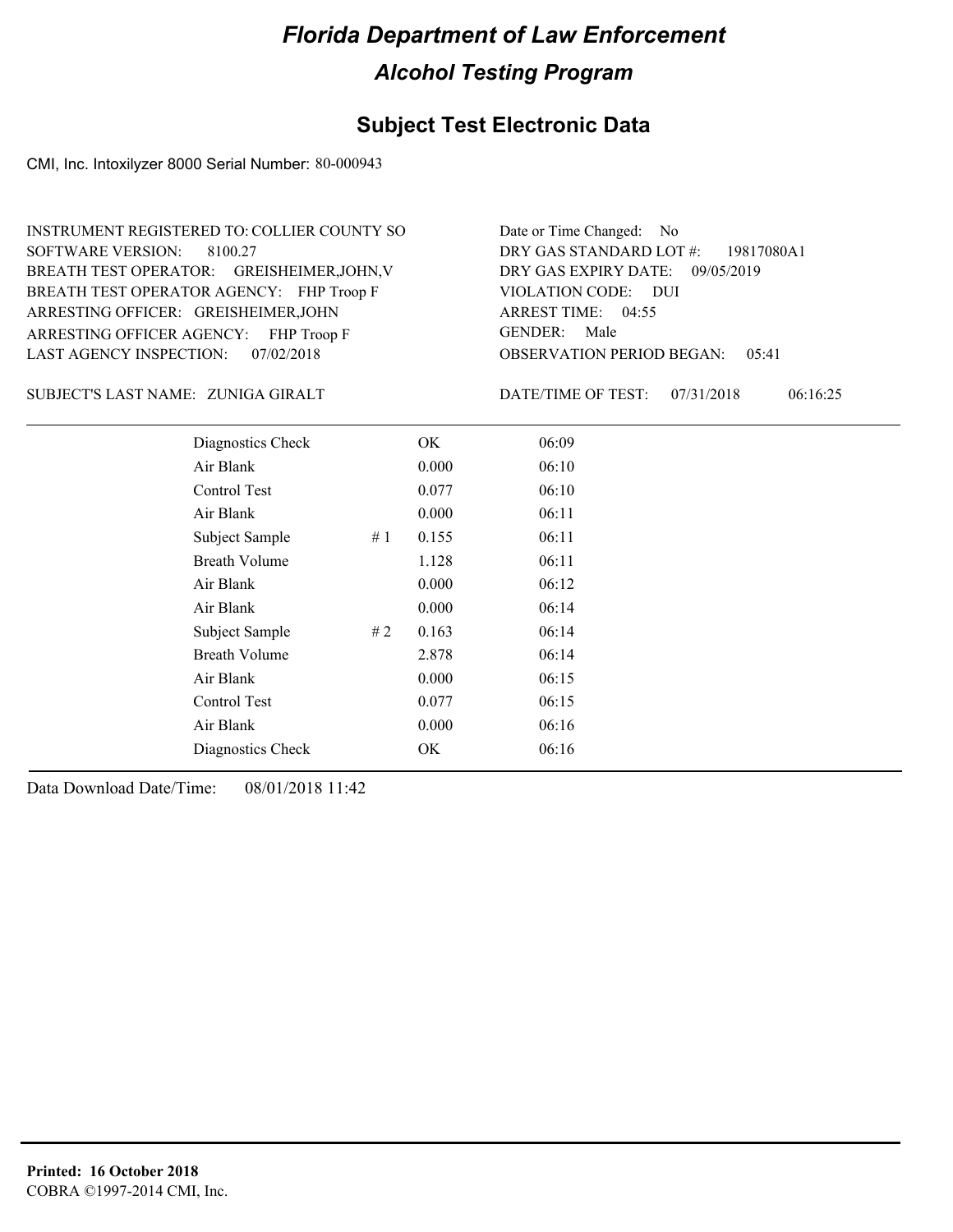#### **Subject Test Electronic Data**

CMI, Inc. Intoxilyzer 8000 Serial Number: 80-000948

| <b>INSTRUMENT REGISTERED TO: GLADES COUNTY S.O.</b> |       | Date or Time Changed: No              |                                           |  |  |
|-----------------------------------------------------|-------|---------------------------------------|-------------------------------------------|--|--|
| <b>SOFTWARE VERSION:</b><br>8100.27                 |       | DRY GAS STANDARD LOT #:<br>34917080A2 |                                           |  |  |
| BREATH TEST OPERATOR: HERNANDEZ, JOEL, D            |       | DRY GAS EXPIRY DATE: 02/05/2020       |                                           |  |  |
| BREATH TEST OPERATOR AGENCY: Glades County SO       |       | VIOLATION CODE: DUI                   |                                           |  |  |
| ARRESTING OFFICER: MURRAY, STACEY                   |       | ARREST TIME: 01:20                    |                                           |  |  |
| ARRESTING OFFICER AGENCY: Glades County SO          |       | <b>GENDER:</b><br>Male                |                                           |  |  |
| LAST AGENCY INSPECTION:<br>07/02/2018               |       |                                       | <b>OBSERVATION PERIOD BEGAN:</b><br>01:20 |  |  |
| SUBJECT'S LAST NAME: LOPEZ SERRANO                  |       | DATE/TIME OF TEST:                    | 07/04/2018<br>01:56:46                    |  |  |
| Diagnostics Check                                   | OK    | 01:53                                 |                                           |  |  |
| Air Blank                                           | 0.000 | 01:54                                 |                                           |  |  |
| Control Test                                        | 0.079 | 01:54                                 |                                           |  |  |
| Air Blank                                           | 0.000 | 01:55                                 |                                           |  |  |
| Subject Sample                                      | #1    | 01:55                                 | <b>Subject Test Refused</b>               |  |  |
| <b>Breath Volume</b>                                | 0.000 | 01:55                                 |                                           |  |  |
| Air Blank                                           | 0.000 | 01:55                                 |                                           |  |  |
| Control Test                                        | 0.079 | 01:56                                 |                                           |  |  |
| Air Blank                                           | 0.000 | 01:56                                 |                                           |  |  |
| Diagnostics Check                                   | OK    | 01:56                                 |                                           |  |  |
|                                                     |       |                                       |                                           |  |  |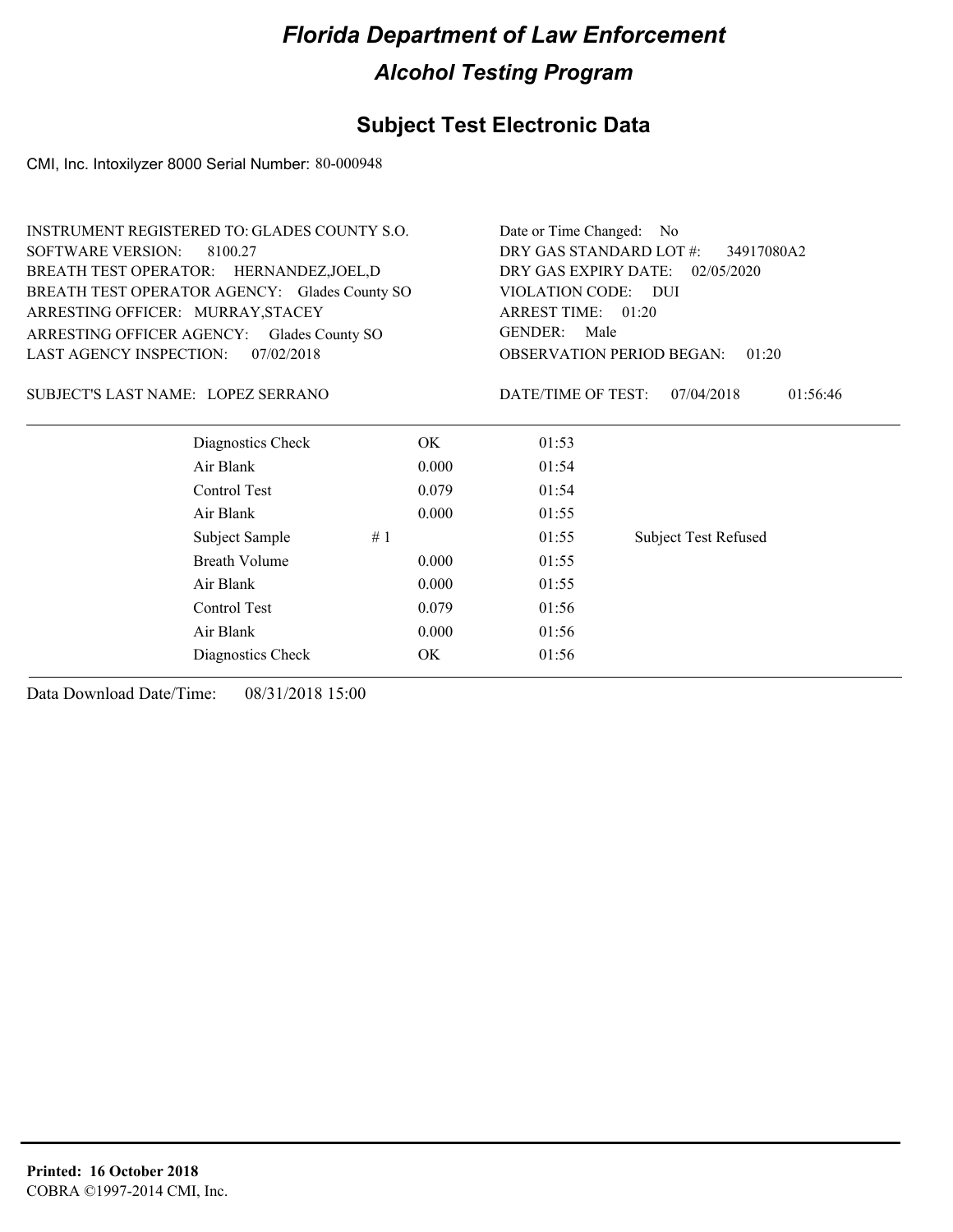#### **Subject Test Electronic Data**

CMI, Inc. Intoxilyzer 8000 Serial Number: 80-000948

| INSTRUMENT REGISTERED TO: GLADES COUNTY S.O.  | Date or Time Changed: No               |
|-----------------------------------------------|----------------------------------------|
| SOFTWARE VERSION: 8100.27                     | DRY GAS STANDARD LOT #: 34917080A2     |
| BREATH TEST OPERATOR: ROSARIO, FAUSTO, A      | DRY GAS EXPIRY DATE: $02/05/2020$      |
| BREATH TEST OPERATOR AGENCY: Glades County SO | VIOLATION CODE: ADMIN                  |
| ARRESTING OFFICER: YOUNGMAN,T                 | ARREST TIME: 22:00                     |
| ARRESTING OFFICER AGENCY: Glades County SO    | GENDER: Female                         |
| LAST AGENCY INSPECTION: 07/02/2018            | <b>OBSERVATION PERIOD BEGAN: 22:20</b> |

#### SUBJECT'S LAST NAME: KENNEDY DATE/TIME OF TEST:

DATE/TIME OF TEST: 07/05/2018 23:15:45

| Diagnostics Check    |    | OK    | 23:09 |
|----------------------|----|-------|-------|
| Air Blank            |    | 0.000 | 23:09 |
| Control Test         |    | 0.080 | 23:10 |
| Air Blank            |    | 0.000 | 23:10 |
| Subject Sample       | #1 | 0.152 | 23:11 |
| <b>Breath Volume</b> |    | 1.292 | 23:11 |
| Air Blank            |    | 0.000 | 23:11 |
| Air Blank            |    | 0.000 | 23:13 |
| Subject Sample       | #2 | 0.152 | 23:14 |
| <b>Breath Volume</b> |    | 1.210 | 23:14 |
| Air Blank            |    | 0.000 | 23:14 |
| Control Test         |    | 0.079 | 23:15 |
| Air Blank            |    | 0.000 | 23:15 |
| Diagnostics Check    |    | OK    | 23:15 |
|                      |    |       |       |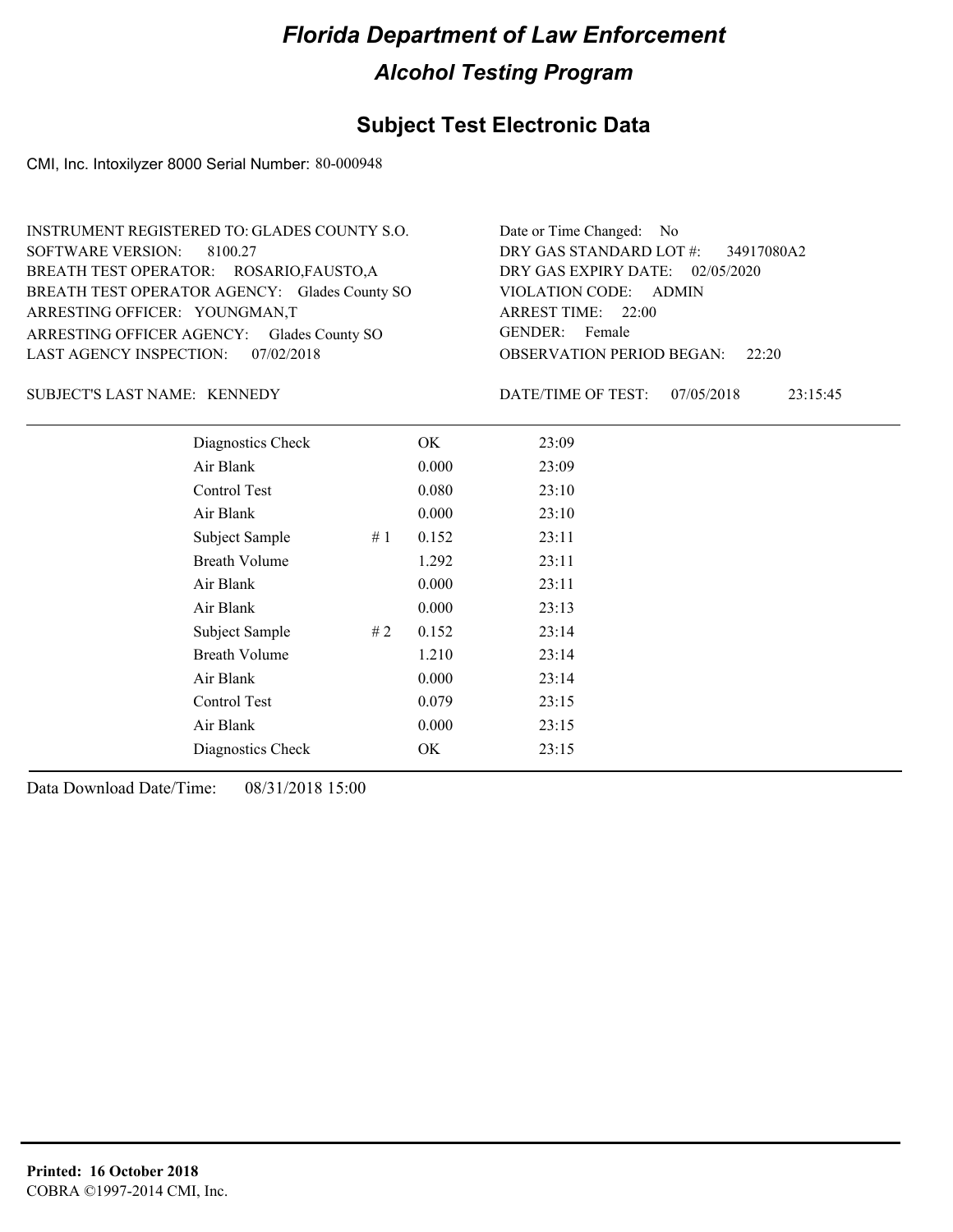### **Subject Test Electronic Data**

CMI, Inc. Intoxilyzer 8000 Serial Number: 80-000948

| <b>INSTRUMENT REGISTERED TO: GLADES COUNTY S.O.</b> |                   |                                       | Date or Time Changed: No                  |                        |          |  |
|-----------------------------------------------------|-------------------|---------------------------------------|-------------------------------------------|------------------------|----------|--|
| <b>SOFTWARE VERSION:</b>                            | 8100.27           | DRY GAS STANDARD LOT #:<br>34917080A2 |                                           |                        |          |  |
| BREATH TEST OPERATOR: ANNASTAL, SAMUEL,             |                   |                                       | DRY GAS EXPIRY DATE: 02/05/2020           |                        |          |  |
| BREATH TEST OPERATOR AGENCY: Glades County SO       |                   |                                       | VIOLATION CODE: ADMIN                     |                        |          |  |
| ARRESTING OFFICER: YOUNGMAN,T                       |                   |                                       | ARREST TIME: 22:00                        |                        |          |  |
| ARRESTING OFFICER AGENCY:                           | Glades County SO  |                                       | GENDER: Female                            |                        |          |  |
| <b>LAST AGENCY INSPECTION:</b>                      | 07/02/2018        |                                       | <b>OBSERVATION PERIOD BEGAN:</b><br>06:40 |                        |          |  |
| SUBJECT'S LAST NAME: KENNEDY                        |                   |                                       | DATE/TIME OF TEST:                        | 07/06/2018             | 07:27:00 |  |
|                                                     | Diagnostics Check | OK.                                   | 07:25                                     |                        |          |  |
|                                                     | Air Blank         | 0.000                                 | 07:26                                     |                        |          |  |
|                                                     | Control Test      | 0.080                                 | 07:26                                     |                        |          |  |
| Air Blank                                           |                   |                                       | 07:26                                     | <b>Improper Sample</b> |          |  |
|                                                     | Air Blank         |                                       | 07:27                                     | Improper Sample        |          |  |
|                                                     |                   |                                       |                                           |                        |          |  |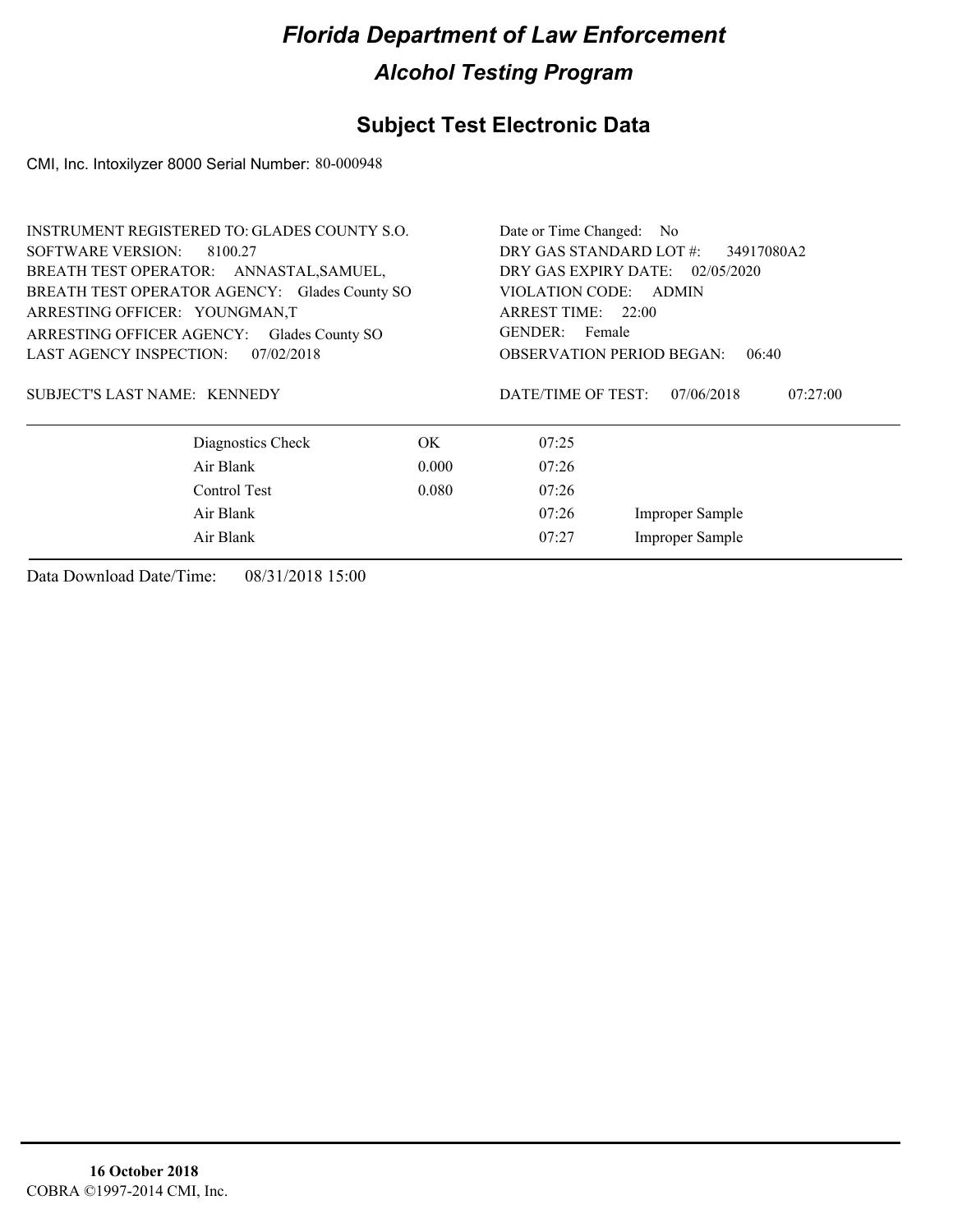#### **Subject Test Electronic Data**

CMI, Inc. Intoxilyzer 8000 Serial Number: 80-000948

| <b>INSTRUMENT REGISTERED TO: GLADES COUNTY S.O.</b> | Date or Time Changed: No                     |  |  |  |
|-----------------------------------------------------|----------------------------------------------|--|--|--|
| SOFTWARE VERSION:<br>8100.27                        | DRY GAS STANDARD LOT #:<br>34917080A2        |  |  |  |
| BREATH TEST OPERATOR: ANNASTAL, SAMUEL,             | DRY GAS EXPIRY DATE: 02/05/2020              |  |  |  |
| BREATH TEST OPERATOR AGENCY: Glades County SO       | VIOLATION CODE: ADMIN                        |  |  |  |
| ARRESTING OFFICER: YOUNGMAN,T                       | ARREST TIME: 22:00                           |  |  |  |
| ARRESTING OFFICER AGENCY:<br>Glades County SO       | GENDER: Female                               |  |  |  |
| LAST AGENCY INSPECTION:<br>07/02/2018               | <b>OBSERVATION PERIOD BEGAN:</b><br>06:40    |  |  |  |
| <b>SUBJECT'S LAST NAME: KENNEDY</b>                 | DATE/TIME OF TEST:<br>07/06/2018<br>07:30:55 |  |  |  |
| Diagnostics Check<br>OK.                            | 07:30                                        |  |  |  |
| Air Blank                                           | 07:30<br>Improper Sample                     |  |  |  |
| Air Blank                                           | Improper Sample<br>07:30                     |  |  |  |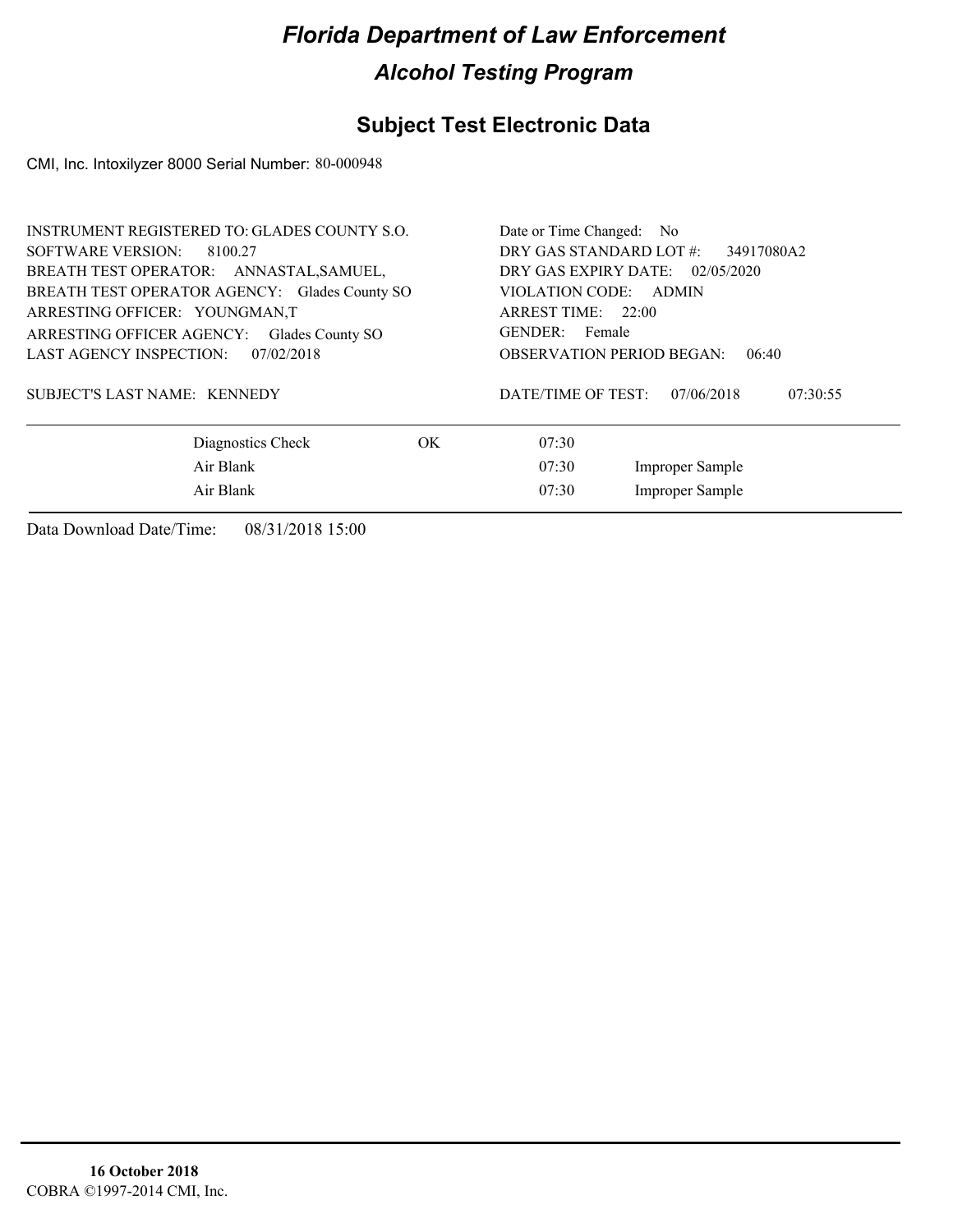#### **Subject Test Electronic Data**

CMI, Inc. Intoxilyzer 8000 Serial Number: 80-000948

| INSTRUMENT REGISTERED TO: GLADES COUNTY S.O.  | Date or Time Changed: No               |
|-----------------------------------------------|----------------------------------------|
| SOFTWARE VERSION: 8100.27                     | DRY GAS STANDARD LOT #: 34917080A2     |
| BREATH TEST OPERATOR: ANNASTAL, SAMUEL,       | DRY GAS EXPIRY DATE: 02/05/2020        |
| BREATH TEST OPERATOR AGENCY: Glades County SO | VIOLATION CODE: ADMIN                  |
| ARRESTING OFFICER: YOUNGMAN,T                 | ARREST TIME: 22:00                     |
| ARRESTING OFFICER AGENCY: Glades County SO    | GENDER: Female                         |
| LAST AGENCY INSPECTION: 07/02/2018            | <b>OBSERVATION PERIOD BEGAN: 07:20</b> |

SUBJECT'S LAST NAME: KENNEDY DATE/TIME OF TEST:

DATE/TIME OF TEST: 07/06/2018 08:03:18

| Diagnostics Check    |    | OK    | 07:57 |
|----------------------|----|-------|-------|
| Air Blank            |    | 0.000 | 07:57 |
| Control Test         |    | 0.080 | 07:58 |
| Air Blank            |    | 0.000 | 07:58 |
| Subject Sample       | #1 | 0.000 | 07:59 |
| <b>Breath Volume</b> |    | 1.496 | 07:59 |
| Air Blank            |    | 0.000 | 07:59 |
| Air Blank            |    | 0.000 | 08:01 |
| Subject Sample       | #2 | 0.000 | 08:01 |
| <b>Breath Volume</b> |    | 2.152 | 08:01 |
| Air Blank            |    | 0.000 | 08:02 |
| Control Test         |    | 0.080 | 08:02 |
| Air Blank            |    | 0.000 | 08:03 |
| Diagnostics Check    |    | OK    | 08:03 |
|                      |    |       |       |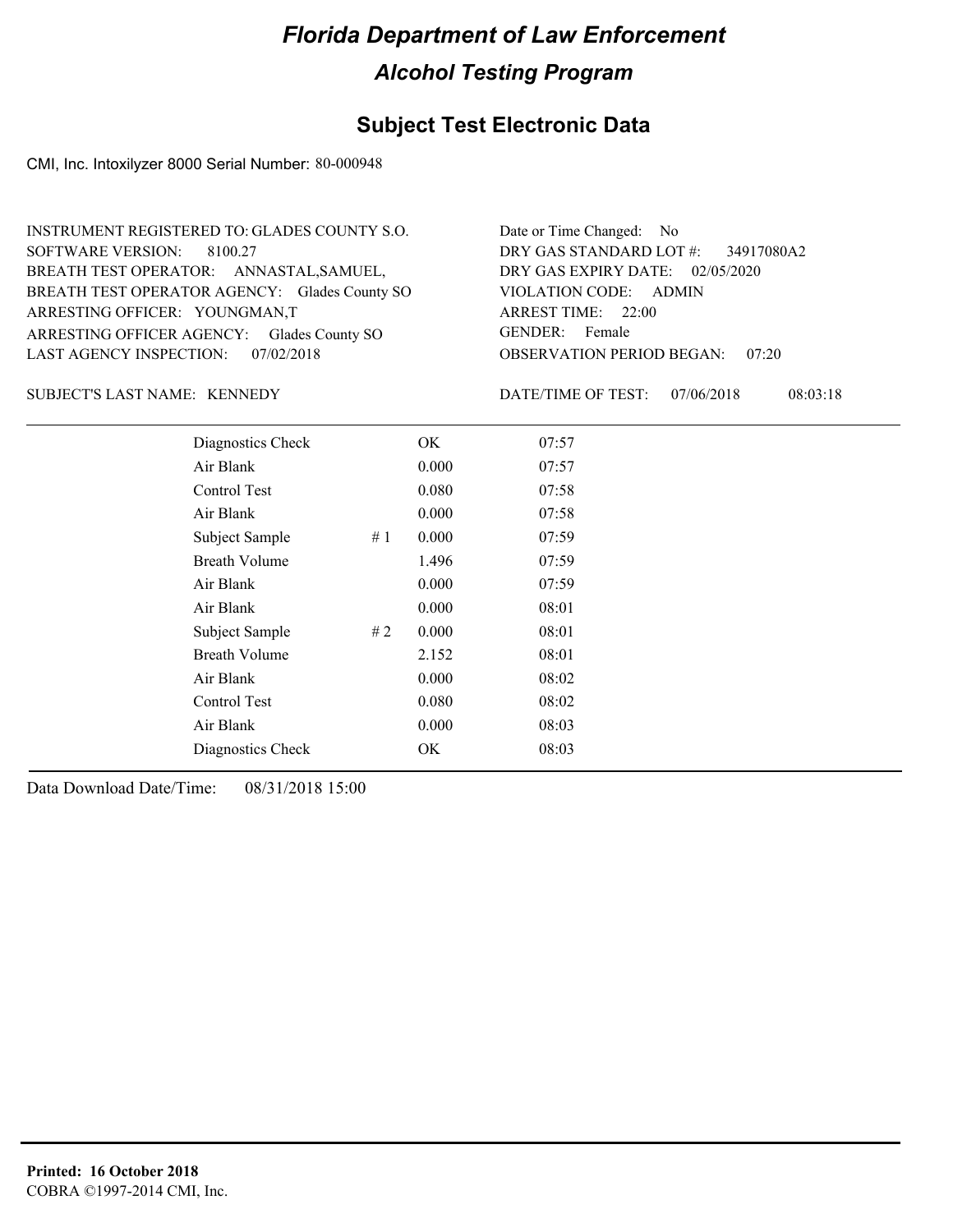### **Subject Test Electronic Data**

CMI, Inc. Intoxilyzer 8000 Serial Number: 80-000948

|                                  | <b>INSTRUMENT REGISTERED TO: GLADES COUNTY S.O.</b> |    | Date or Time Changed: No              |                                           |                             |  |
|----------------------------------|-----------------------------------------------------|----|---------------------------------------|-------------------------------------------|-----------------------------|--|
| <b>SOFTWARE VERSION:</b>         | 8100.27                                             |    | DRY GAS STANDARD LOT #:<br>34917080A2 |                                           |                             |  |
|                                  | BREATH TEST OPERATOR: OKUPSKI,RYAN,T                |    | DRY GAS EXPIRY DATE:<br>02/05/2020    |                                           |                             |  |
|                                  | BREATH TEST OPERATOR AGENCY: Glades County SO       |    |                                       | VIOLATION CODE: DUI<br>ARREST TIME: 05:44 |                             |  |
| ARRESTING OFFICER: OKUPSKI,R     |                                                     |    |                                       |                                           |                             |  |
| ARRESTING OFFICER AGENCY:        | Glades County SO                                    |    |                                       | <b>GENDER:</b><br>Female                  |                             |  |
| LAST AGENCY INSPECTION:          | 07/02/2018                                          |    |                                       | <b>OBSERVATION PERIOD BEGAN:</b><br>05:50 |                             |  |
| <b>SUBJECT'S LAST NAME: WARD</b> |                                                     |    |                                       | DATE/TIME OF TEST:                        | 07/08/2018<br>06:20:46      |  |
|                                  | Diagnostics Check                                   |    | OK                                    | 06:15                                     |                             |  |
|                                  | Air Blank                                           |    | 0.000                                 | 06:16                                     |                             |  |
|                                  | Control Test                                        |    | 0.079                                 | 06:16                                     |                             |  |
|                                  | Air Blank                                           |    | 0.000                                 | 06:17                                     |                             |  |
|                                  | Subject Sample                                      | #1 |                                       | 06:19                                     | <b>Subject Test Refused</b> |  |
|                                  | <b>Breath Volume</b>                                |    | 0.843                                 | 06:19                                     |                             |  |
|                                  | Air Blank                                           |    | 0.000                                 | 06:19                                     |                             |  |
|                                  | Control Test                                        |    | 0.080                                 | 06:20                                     |                             |  |
|                                  | Air Blank                                           |    | 0.000                                 | 06:20                                     |                             |  |
|                                  | Diagnostics Check                                   |    | OK                                    | 06:20                                     |                             |  |
|                                  |                                                     |    |                                       |                                           |                             |  |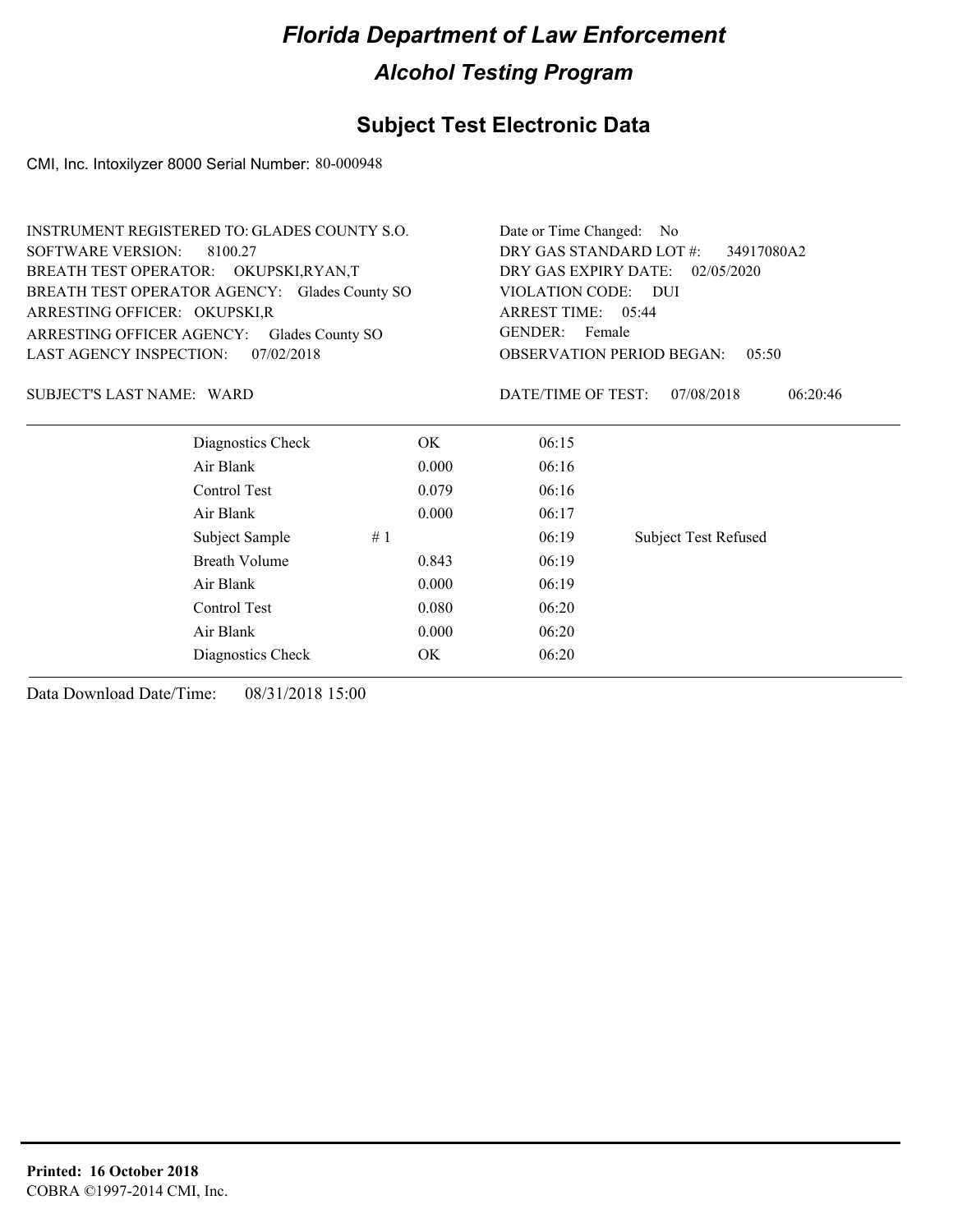#### **Subject Test Electronic Data**

CMI, Inc. Intoxilyzer 8000 Serial Number: 80-000948

| INSTRUMENT REGISTERED TO: GLADES COUNTY S.O.  | Date or Time Changed: No               |
|-----------------------------------------------|----------------------------------------|
| SOFTWARE VERSION: 8100.27                     | DRY GAS STANDARD LOT #: 34917080A2     |
| BREATH TEST OPERATOR: ROSARIO, FAUSTO, A      | DRY GAS EXPIRY DATE: 02/05/2020        |
| BREATH TEST OPERATOR AGENCY: Glades County SO | VIOLATION CODE: ADMIN                  |
| ARRESTING OFFICER: CLENDENING, JAMES          | ARREST TIME: 20:59                     |
| ARRESTING OFFICER AGENCY: Glades County SO    | GENDER: Female                         |
| LAST AGENCY INSPECTION: 07/02/2018            | <b>OBSERVATION PERIOD BEGAN:</b> 22:30 |

#### CULLEN-DAVIS SUBJECT'S LAST NAME: DATE/TIME OF TEST:

DATE/TIME OF TEST: 07/11/2018 03:19:54

| Diagnostics Check    | OK    | 03:10 |                             |
|----------------------|-------|-------|-----------------------------|
| Air Blank            | 0.000 | 03:11 |                             |
| Control Test         | 0.080 | 03:11 |                             |
| Air Blank            | 0.000 | 03:11 |                             |
| Subject Sample<br>#1 | 0.000 | 03:15 | Volume Not Met              |
| <b>Breath Volume</b> | 1.003 | 03:15 |                             |
| Air Blank            | 0.000 | 03:15 |                             |
| Air Blank            | 0.000 | 03:17 |                             |
| Subject Sample<br>#2 |       | 03:18 | <b>Subject Test Refused</b> |
| <b>Breath Volume</b> | 0.722 | 03:18 |                             |
| Air Blank            | 0.000 | 03:18 |                             |
| Control Test         | 0.079 | 03:19 |                             |
| Air Blank            | 0.000 | 03:19 |                             |
| Diagnostics Check    | OK    | 03:19 |                             |
|                      |       |       |                             |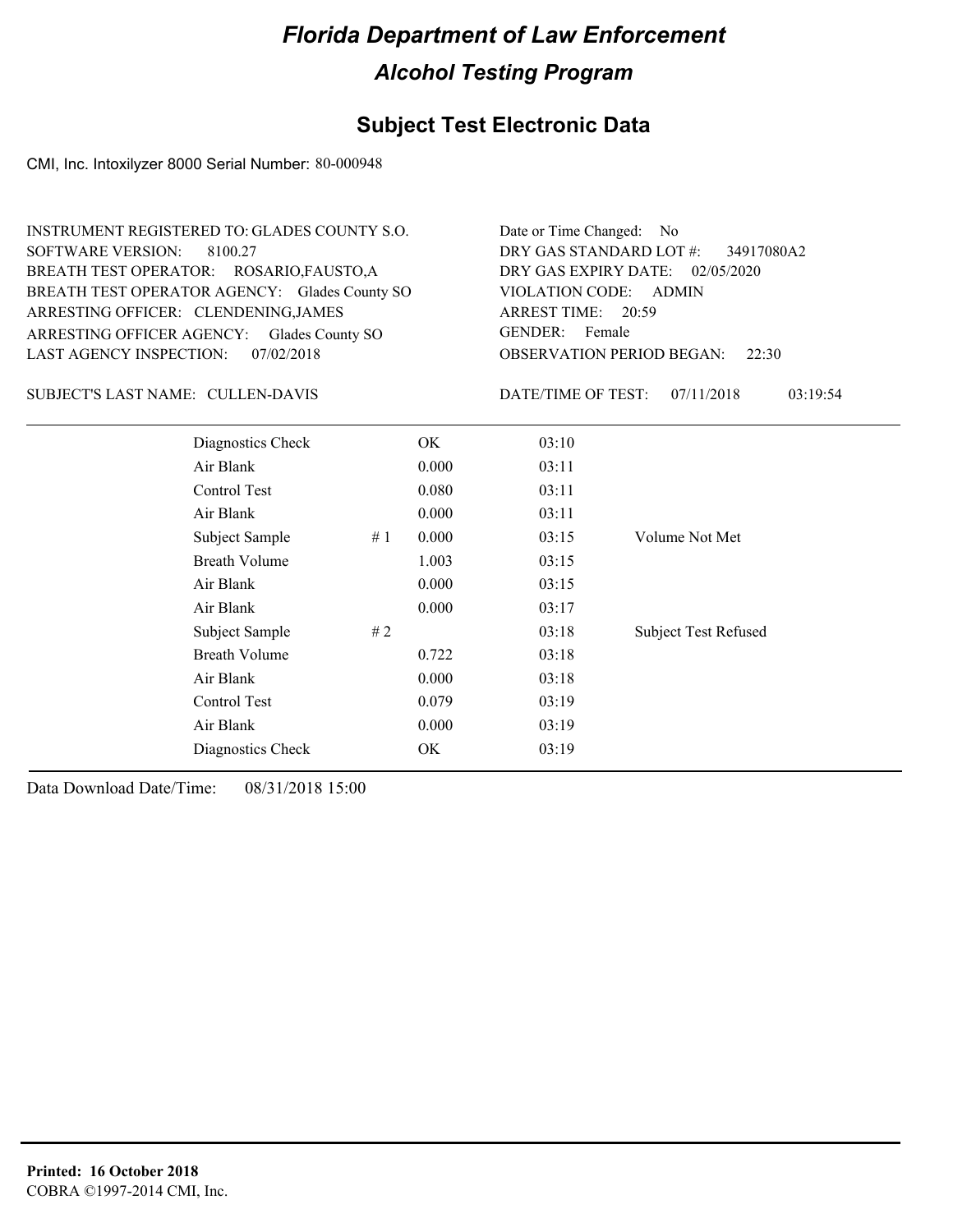#### **Subject Test Electronic Data**

CMI, Inc. Intoxilyzer 8000 Serial Number: 80-000948

| INSTRUMENT REGISTERED TO: GLADES COUNTY S.O.  | Date or Time Changed: No               |
|-----------------------------------------------|----------------------------------------|
| SOFTWARE VERSION: 8100.27                     | DRY GAS STANDARD LOT #: 34917080A2     |
| BREATH TEST OPERATOR: BLANCO, ARIEL, D        | DRY GAS EXPIRY DATE: 02/05/2020        |
| BREATH TEST OPERATOR AGENCY: Glades County SO | VIOLATION CODE: ADMIN                  |
| ARRESTING OFFICER: CLENDENING,D               | ARREST TIME: 21:45                     |
| ARRESTING OFFICER AGENCY: Glades County SO    | GENDER: Female                         |
| LAST AGENCY INSPECTION: 07/02/2018            | <b>OBSERVATION PERIOD BEGAN: 08:30</b> |

CULLEN-DAVIS SUBJECT'S LAST NAME: DATE/TIME OF TEST:

DATE/TIME OF TEST: 07/11/2018 09:30:48

| Diagnostics Check    |    | OK    | 09:16 |                |
|----------------------|----|-------|-------|----------------|
| Air Blank            |    | 0.000 | 09:16 |                |
| Control Test         |    | 0.079 | 09:17 |                |
| Air Blank            |    | 0.000 | 09:17 |                |
| Subject Sample       | #1 | 0.000 | 09:18 |                |
| <b>Breath Volume</b> |    | 1.109 | 09:18 |                |
| Air Blank            |    | 0.000 | 09:18 |                |
| Air Blank            |    | 0.000 | 09:20 |                |
| Subject Sample       | #2 | 0.000 | 09:23 | Volume Not Met |
| <b>Breath Volume</b> |    | 0.597 | 09:23 |                |
| Air Blank            |    | 0.000 | 09:24 |                |
| Air Blank            |    | 0.000 | 09:26 |                |
| Subject Sample       | #3 | 0.000 | 09:29 | Volume Not Met |
| <b>Breath Volume</b> |    | 0.859 | 09:29 |                |
| Air Blank            |    | 0.000 | 09:29 |                |
| Control Test         |    | 0.078 | 09:30 |                |
| Air Blank            |    | 0.000 | 09:30 |                |
| Diagnostics Check    |    | OK    | 09:30 |                |
|                      |    |       |       |                |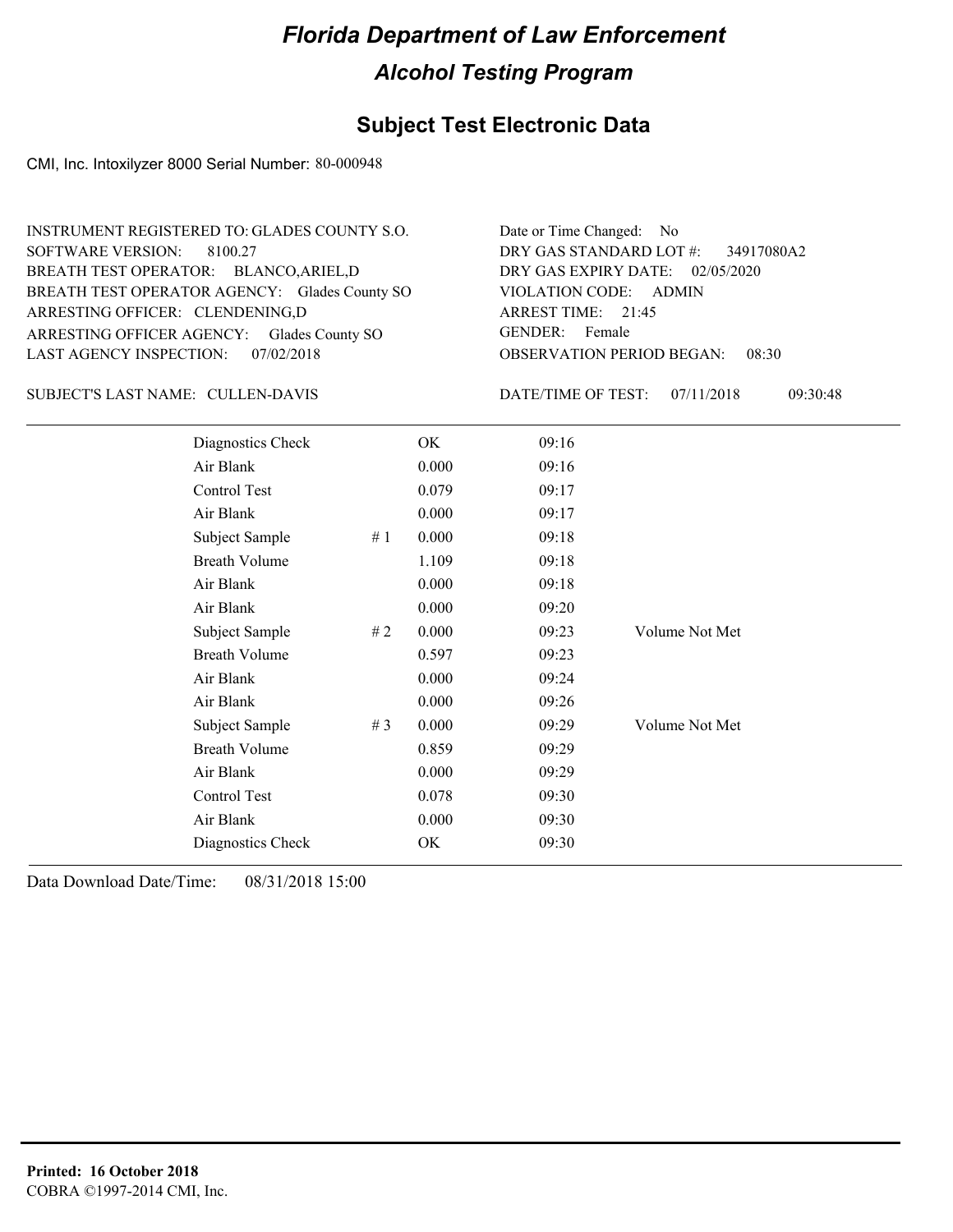#### **Subject Test Electronic Data**

CMI, Inc. Intoxilyzer 8000 Serial Number: 80-000948

| INSTRUMENT REGISTERED TO: GLADES COUNTY S.O.  |            | Date or Time Changed: No           |                                           |  |  |
|-----------------------------------------------|------------|------------------------------------|-------------------------------------------|--|--|
| <b>SOFTWARE VERSION:</b><br>8100.27           |            |                                    | DRY GAS STANDARD LOT #:<br>34917080A2     |  |  |
| BREATH TEST OPERATOR: BLANCO, ARIEL, D        |            | DRY GAS EXPIRY DATE:<br>02/05/2020 |                                           |  |  |
| BREATH TEST OPERATOR AGENCY: Glades County SO |            | VIOLATION CODE: DUI                |                                           |  |  |
| ARRESTING OFFICER: CLENDENING,J               |            | ARREST TIME: 05:36                 |                                           |  |  |
| ARRESTING OFFICER AGENCY: Glades County SO    |            | <b>GENDER:</b><br>Male             |                                           |  |  |
| LAST AGENCY INSPECTION:                       | 07/02/2018 |                                    | <b>OBSERVATION PERIOD BEGAN:</b><br>06:05 |  |  |
| SUBJECT'S LAST NAME: BURWELL                  |            | DATE/TIME OF TEST:                 | 07/21/2018<br>06:37:21                    |  |  |
| Diagnostics Check                             | OK.        | 06:34                              |                                           |  |  |
| Air Blank                                     | 0.000      | 06:34                              |                                           |  |  |
| Control Test                                  | 0.079      | 06:34                              |                                           |  |  |
| Air Blank                                     | 0.000      | 06:35                              |                                           |  |  |
| Subject Sample                                | #1         | 06:35                              | <b>Subject Test Refused</b>               |  |  |
| <b>Breath Volume</b>                          | 0.000      | 06:35                              |                                           |  |  |
| Air Blank                                     | 0.000      | 06:36                              |                                           |  |  |
| Control Test                                  | 0.079      | 06:36                              |                                           |  |  |
| Air Blank                                     | 0.000      | 06:37                              |                                           |  |  |
| Diagnostics Check                             | OK         | 06:37                              |                                           |  |  |
|                                               |            |                                    |                                           |  |  |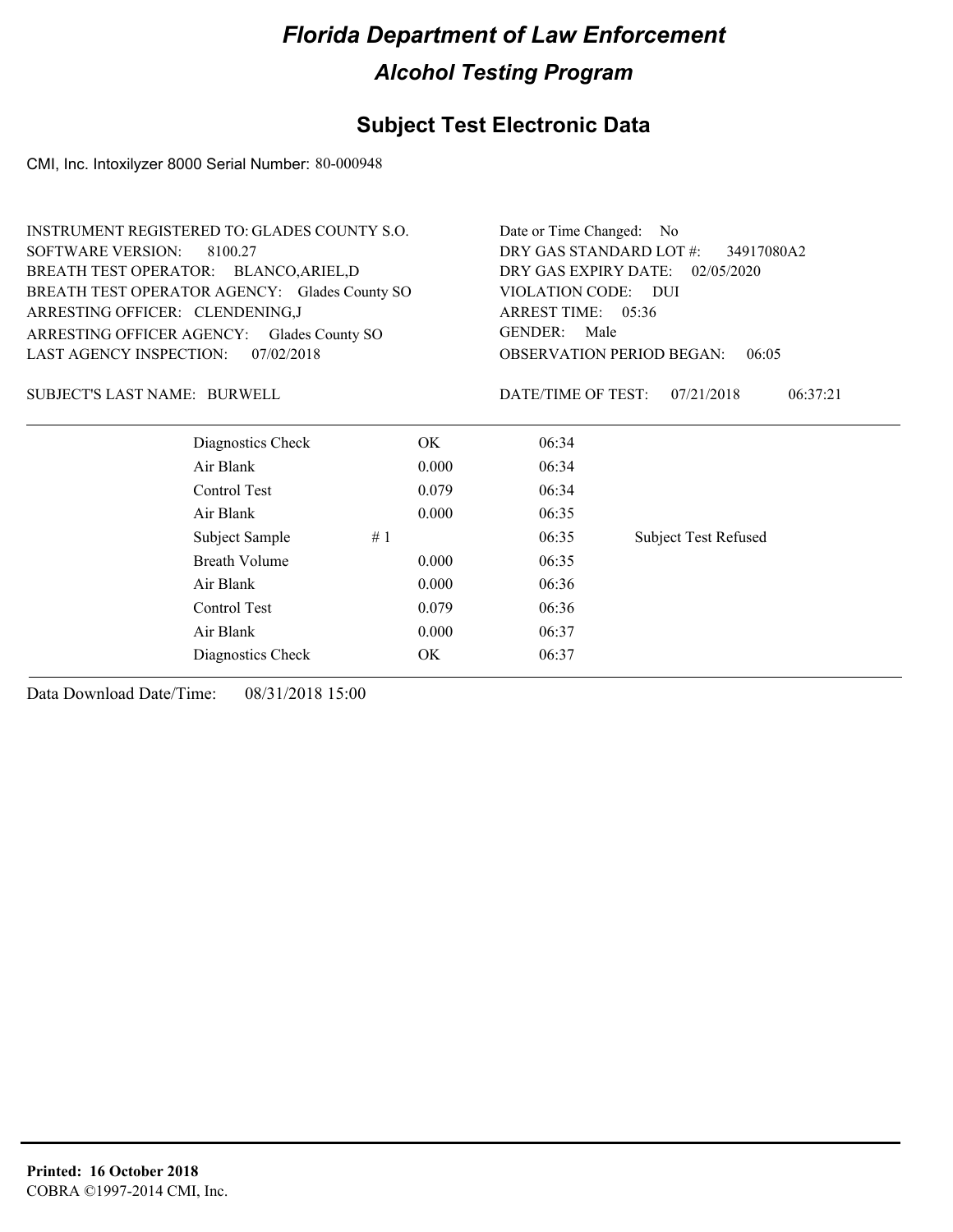### **Subject Test Electronic Data**

CMI, Inc. Intoxilyzer 8000 Serial Number: 80-000948

| <b>INSTRUMENT REGISTERED TO: GLADES COUNTY S.O.</b> |       | Date or Time Changed: No                                                                                                                                 |                             |  |
|-----------------------------------------------------|-------|----------------------------------------------------------------------------------------------------------------------------------------------------------|-----------------------------|--|
| <b>SOFTWARE VERSION:</b><br>8100.27                 |       | DRY GAS STANDARD LOT #:<br>34917080A2                                                                                                                    |                             |  |
| BREATH TEST OPERATOR: HERNANDEZ, JOEL, D            |       | DRY GAS EXPIRY DATE:<br>02/05/2020<br>VIOLATION CODE: DUI<br>ARREST TIME: 01:55<br><b>GENDER:</b><br>Female<br><b>OBSERVATION PERIOD BEGAN:</b><br>04:40 |                             |  |
| BREATH TEST OPERATOR AGENCY: Glades County SO       |       |                                                                                                                                                          |                             |  |
| ARRESTING OFFICER: SOTO, MIKE                       |       |                                                                                                                                                          |                             |  |
| ARRESTING OFFICER AGENCY:<br>Glades County SO       |       |                                                                                                                                                          |                             |  |
| <b>LAST AGENCY INSPECTION:</b><br>07/02/2018        |       |                                                                                                                                                          |                             |  |
| <b>SUBJECT'S LAST NAME: NORTON</b>                  |       | DATE/TIME OF TEST:                                                                                                                                       | 07/27/2018<br>05:06:16      |  |
| Diagnostics Check                                   | OK.   | 05:03                                                                                                                                                    |                             |  |
| Air Blank                                           | 0.000 | 05:03                                                                                                                                                    |                             |  |
| Control Test                                        | 0.078 | 05:04                                                                                                                                                    |                             |  |
| Air Blank                                           | 0.000 | 05:04                                                                                                                                                    |                             |  |
| Subject Sample                                      | #1    | 05:04                                                                                                                                                    | <b>Subject Test Refused</b> |  |
| Breath Volume                                       | 0.000 | 05:04                                                                                                                                                    |                             |  |
| Air Blank                                           | 0.000 | 05:05                                                                                                                                                    |                             |  |
| Control Test                                        | 0.079 | 05:05                                                                                                                                                    |                             |  |
| Air Blank                                           | 0.000 | 05:06                                                                                                                                                    |                             |  |
| Diagnostics Check                                   | OK.   | 05:06                                                                                                                                                    |                             |  |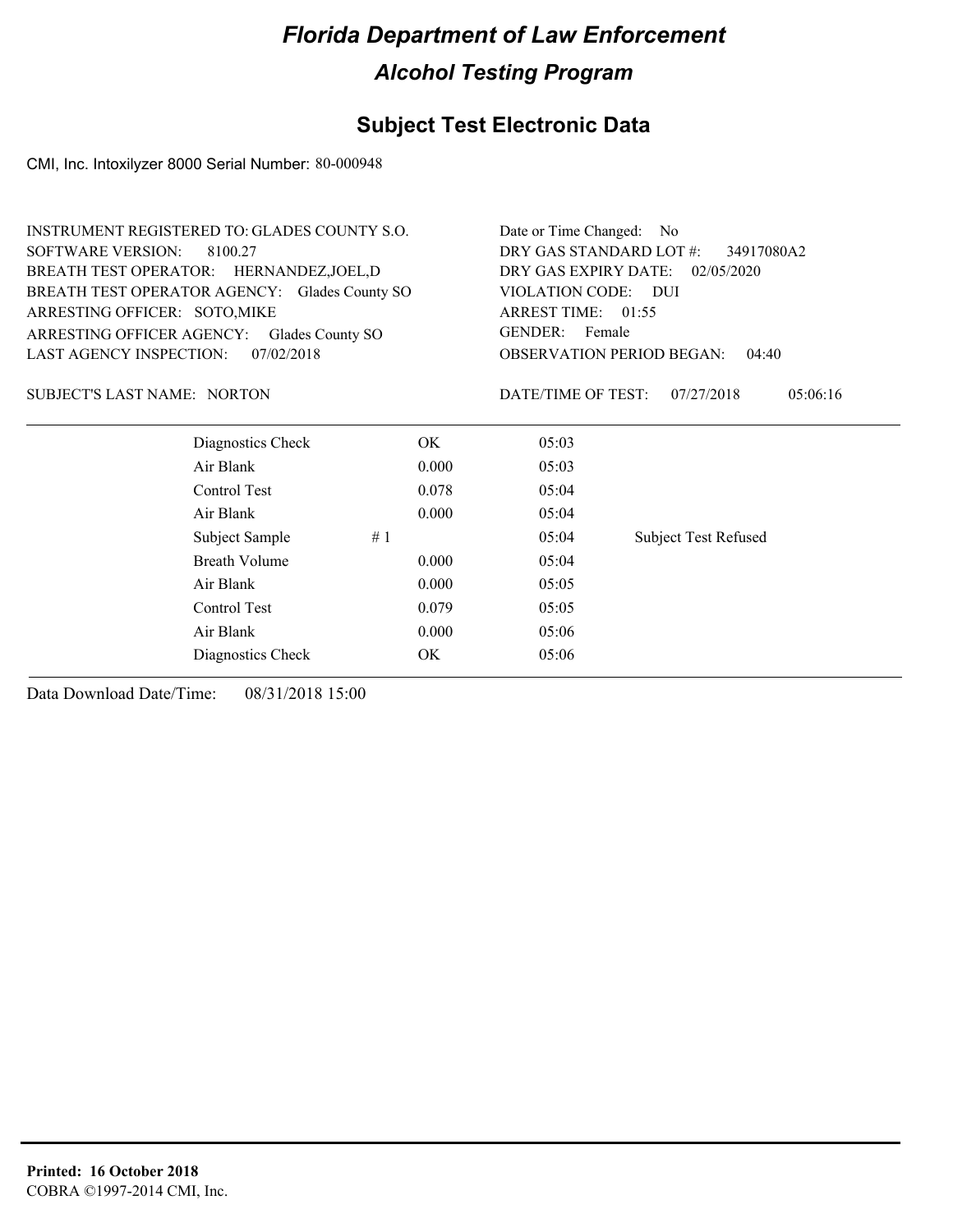#### **Subject Test Electronic Data**

CMI, Inc. Intoxilyzer 8000 Serial Number: 80-000949

ARRESTING OFFICER AGENCY: Tallahassee PD GENDER: BREATH TEST OPERATOR AGENCY: Tallahassee PD VIOLATION CODE: SOFTWARE VERSION: 8100.27 ARRESTING OFFICER: KELLER,DAVID BREATH TEST OPERATOR: KELLER,DAVID, LAST AGENCY INSPECTION: 06/04/2018 INSTRUMENT REGISTERED TO: TALLAHASSEE PD

OBSERVATION PERIOD BEGAN: 02:15 VIOLATION CODE: DUI ARREST TIME: 02:27 02/05/2019 DRY GAS EXPIRY DATE: 34416090A2 DRY GAS STANDARD LOT #: Date or Time Changed: No GENDER: Male

#### KAVANAGH SUBJECT'S LAST NAME: DATE/TIME OF TEST:

DATE/TIME OF TEST: 07/08/2018 02:43:23

| Diagnostics Check    |    | OK    | 02:37 |  |
|----------------------|----|-------|-------|--|
| Air Blank            |    | 0.000 | 02:37 |  |
| Control Test         |    | 0.077 | 02:37 |  |
| Air Blank            |    | 0.000 | 02:38 |  |
| Subject Sample       | #1 | 0.120 | 02:38 |  |
| <b>Breath Volume</b> |    | 1.937 | 02:38 |  |
| Air Blank            |    | 0.000 | 02:39 |  |
| Air Blank            |    | 0.000 | 02:41 |  |
| Subject Sample       | #2 | 0.128 | 02:41 |  |
| <b>Breath Volume</b> |    | 1.289 | 02:41 |  |
| Air Blank            |    | 0.000 | 02:42 |  |
| Control Test         |    | 0.080 | 02:42 |  |
| Air Blank            |    | 0.000 | 02:43 |  |
| Diagnostics Check    |    | OK    | 02:43 |  |
|                      |    |       |       |  |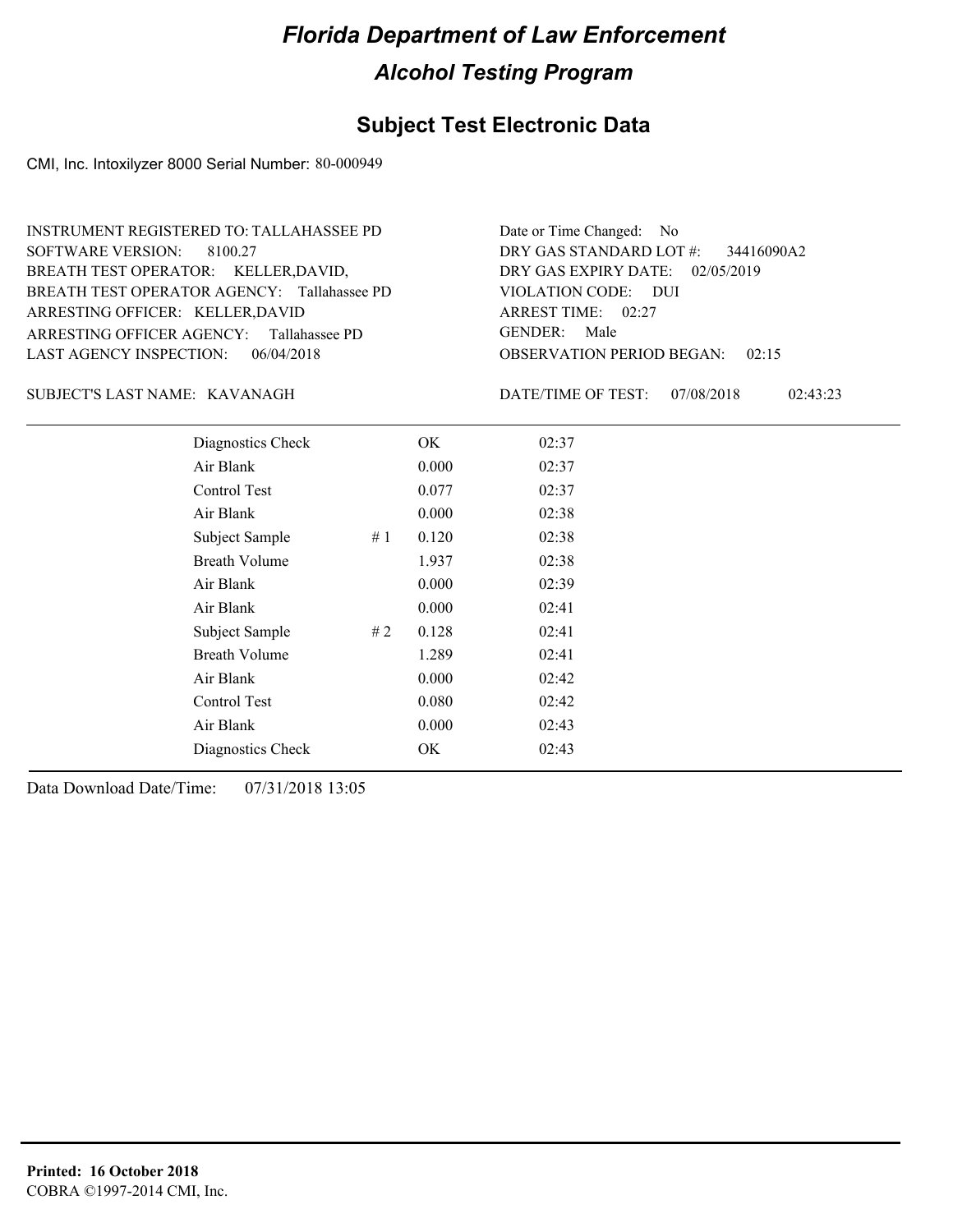### **Subject Test Electronic Data**

CMI, Inc. Intoxilyzer 8000 Serial Number: 80-000949

| <b>INSTRUMENT REGISTERED TO: TALLAHASSEE PD</b><br>SOFTWARE VERSION: 8100.27<br>BREATH TEST OPERATOR: KELLER, DAVID,<br>BREATH TEST OPERATOR AGENCY: Tallahassee PD |               | Date or Time Changed: No<br>DRY GAS STANDARD LOT #:<br>34416090A2<br>DRY GAS EXPIRY DATE: $02/05/2019$<br>VIOLATION CODE: DUI |
|---------------------------------------------------------------------------------------------------------------------------------------------------------------------|---------------|-------------------------------------------------------------------------------------------------------------------------------|
| ARRESTING OFFICER: KELLER, DAVID<br>ARRESTING OFFICER AGENCY: Tallahassee PD<br>LAST AGENCY INSPECTION: $06/04/2018$                                                |               | ARREST TIME: $05:27$<br>GENDER: Female<br><b>OBSERVATION PERIOD BEGAN:</b><br>0.5:20                                          |
| SUBJECT'S LAST NAME: POMPEY                                                                                                                                         |               | DATE/TIME OF TEST:<br>07/12/2018<br>05:47:41                                                                                  |
| Diagnostics Check<br>Air Blank                                                                                                                                      | Fail<br>0.000 | 05:47<br>Voltage/Current Test<br>05:47                                                                                        |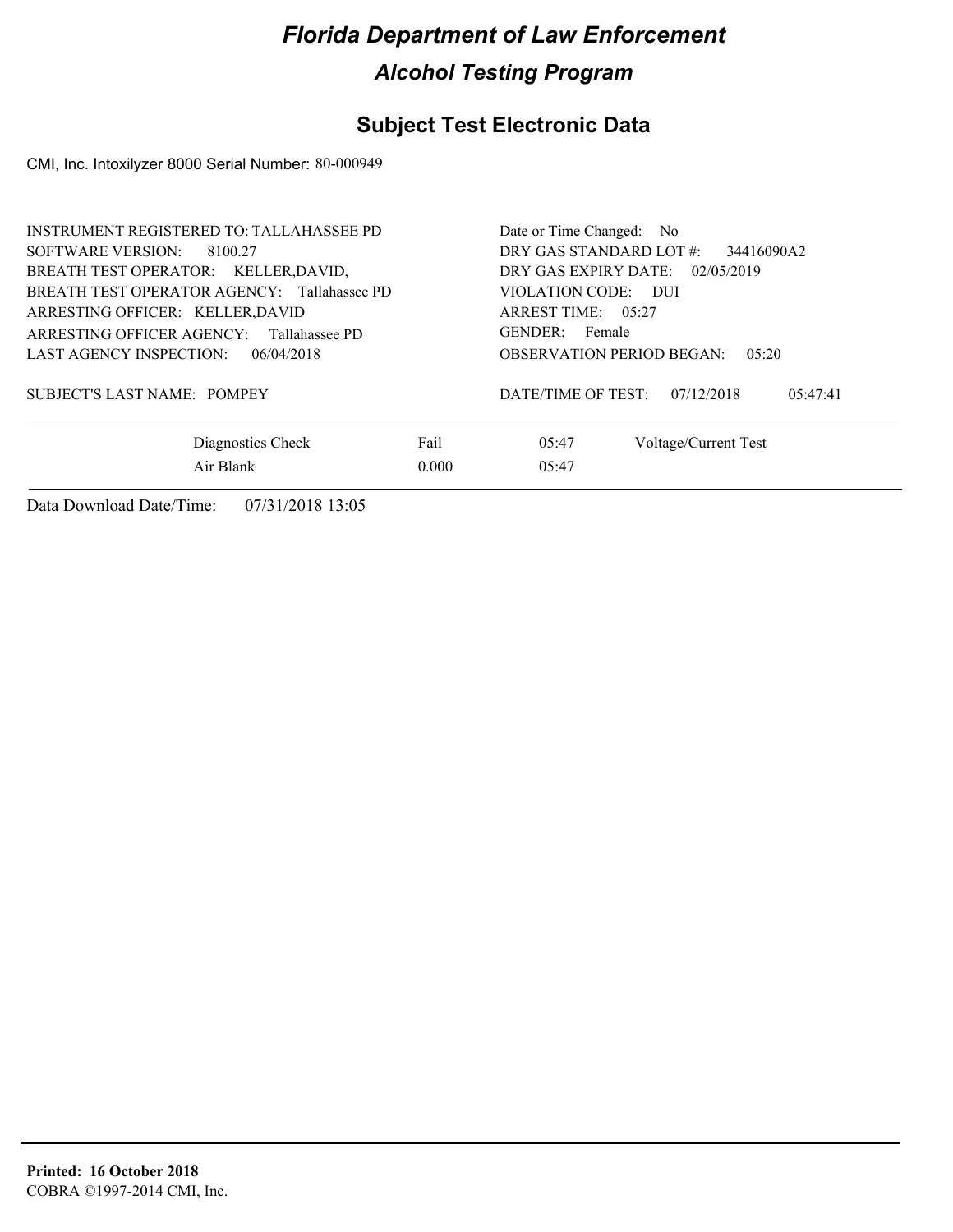#### **Subject Test Electronic Data**

CMI, Inc. Intoxilyzer 8000 Serial Number: 80-000949

ARRESTING OFFICER AGENCY: Tallahassee PD GENDER: BREATH TEST OPERATOR AGENCY: Tallahassee PD VIOLATION CODE: SOFTWARE VERSION: 8100.27 ARRESTING OFFICER: KELLER,DAVID BREATH TEST OPERATOR: KELLER,DAVID, LAST AGENCY INSPECTION: 06/04/2018 INSTRUMENT REGISTERED TO: TALLAHASSEE PD

OBSERVATION PERIOD BEGAN: 05:20 VIOLATION CODE: DUI ARREST TIME: 05:27 02/05/2019 DRY GAS EXPIRY DATE: 34416090A2 DRY GAS STANDARD LOT #: Date or Time Changed: No GENDER: Female

SUBJECT'S LAST NAME: POMPEY DATE/TIME OF TEST:

DATE/TIME OF TEST: 07/12/2018 05:58:19

| Diagnostics Check    |    | OK    | 05:50 |
|----------------------|----|-------|-------|
| Air Blank            |    | 0.000 | 05:50 |
| Control Test         |    | 0.078 | 05:50 |
| Air Blank            |    | 0.000 | 05:51 |
| Subject Sample       | #1 | 0.000 | 05:52 |
| <b>Breath Volume</b> |    | 1.636 | 05:52 |
| Air Blank            |    | 0.000 | 05:52 |
| Air Blank            |    | 0.000 | 05:54 |
| Subject Sample       | #2 | 0.000 | 05:56 |
| <b>Breath Volume</b> |    | 1.332 | 05:56 |
| Air Blank            |    | 0.000 | 05:57 |
| Control Test         |    | 0.081 | 05:57 |
| Air Blank            |    | 0.000 | 05:58 |
| Diagnostics Check    |    | OK    | 05:58 |
|                      |    |       |       |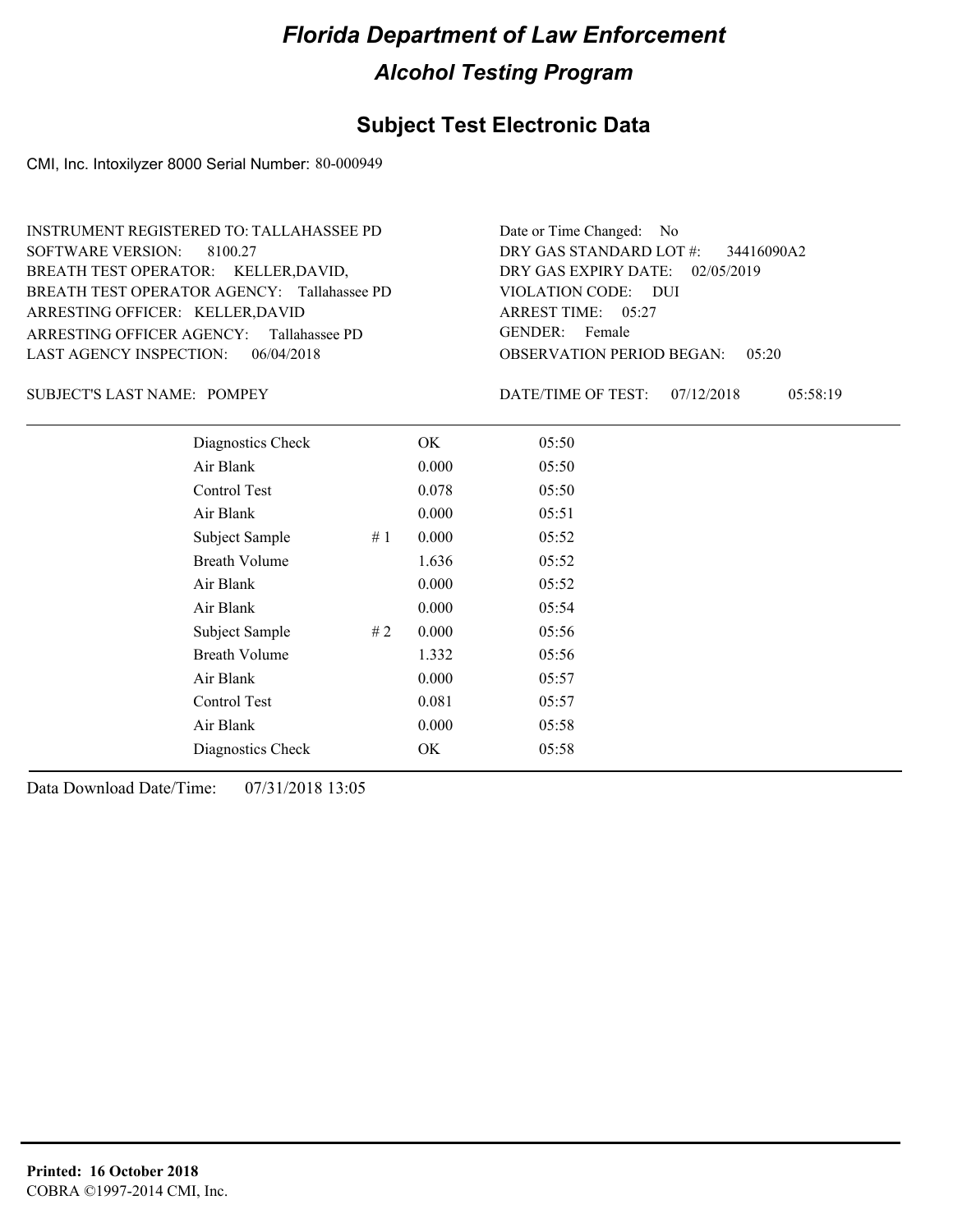#### **Subject Test Electronic Data**

CMI, Inc. Intoxilyzer 8000 Serial Number: 80-000953

| INSTRUMENT REGISTERED TO: FRANKLIN COUNTY SO | Date or Time Changed: No               |
|----------------------------------------------|----------------------------------------|
| SOFTWARE VERSION: 8100.27                    | DRY GAS STANDARD LOT $\#$ : 686331     |
| BREATH TEST OPERATOR: AKERS, CARLISE, G      | DRY GAS EXPIRY DATE: $01/31/2020$      |
| BREATH TEST OPERATOR AGENCY: Carrabelle PD   | VIOLATION CODE: DUI                    |
| ARRESTING OFFICER: PAULK, PATRICK            | ARREST TIME: 13:45                     |
| ARRESTING OFFICER AGENCY: Carrabelle PD      | GENDER: Female                         |
| LAST AGENCY INSPECTION: $06/06/2018$         | <b>OBSERVATION PERIOD BEGAN: 14:15</b> |

AKERS SUBJECT'S LAST NAME: DATE/TIME OF TEST:

DATE/TIME OF TEST: 07/05/2018 14:43:10

| Diagnostics Check    |    | OK    | 14:35 |
|----------------------|----|-------|-------|
| Air Blank            |    | 0.000 | 14:36 |
| Control Test         |    | 0.079 | 14:36 |
| Air Blank            |    | 0.000 | 14:37 |
| Subject Sample       | #1 | 0.230 | 14:37 |
| <b>Breath Volume</b> |    | 1.937 | 14:37 |
| Air Blank            |    | 0.000 | 14:38 |
| Air Blank            |    | 0.000 | 14:40 |
| Subject Sample       | #2 | 0.230 | 14:41 |
| <b>Breath Volume</b> |    | 2.339 | 14:41 |
| Air Blank            |    | 0.000 | 14:42 |
| Control Test         |    | 0.080 | 14:42 |
| Air Blank            |    | 0.000 | 14:43 |
| Diagnostics Check    |    | OK    | 14:43 |
|                      |    |       |       |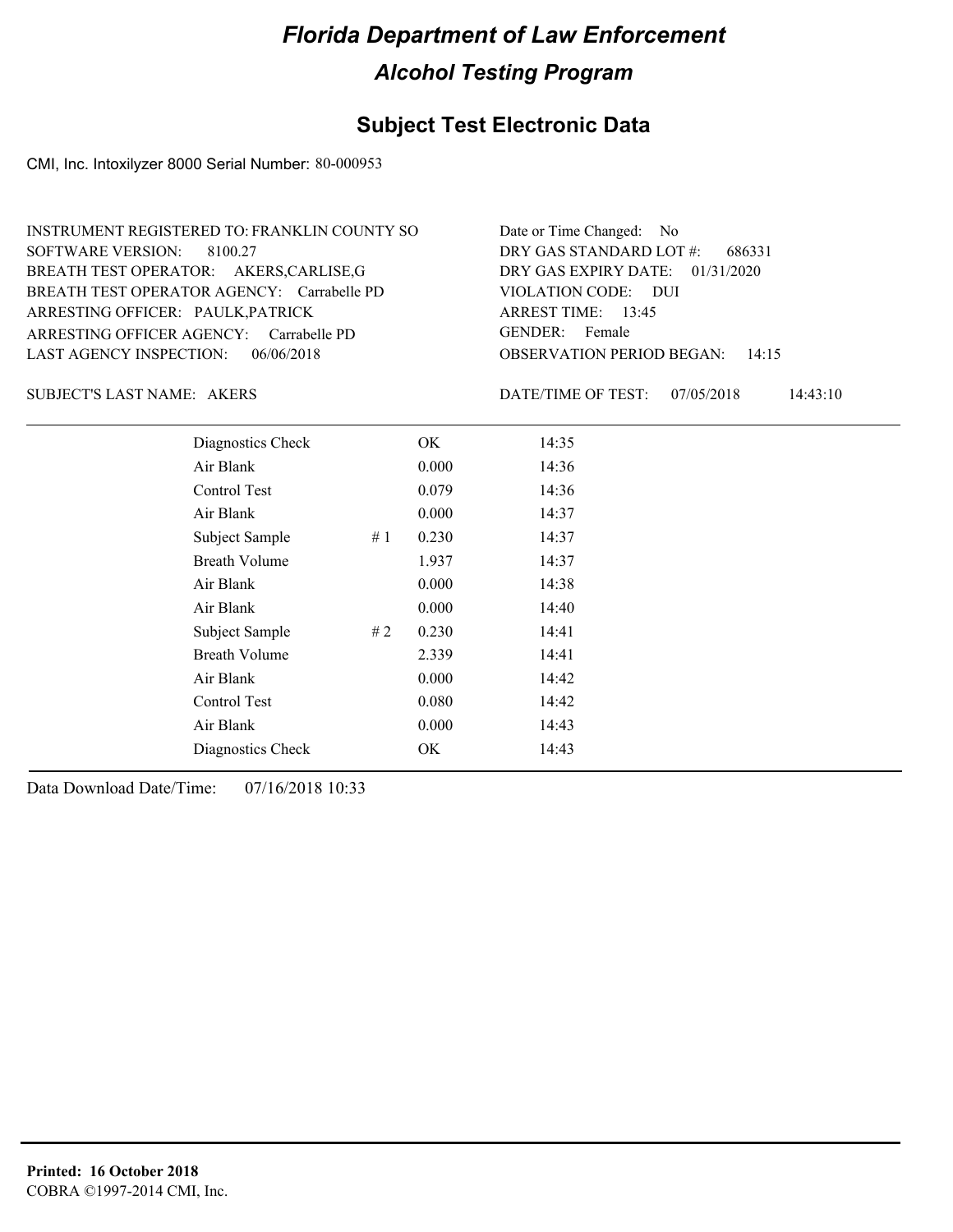### **Subject Test Electronic Data**

CMI, Inc. Intoxilyzer 8000 Serial Number: 80-000953

| <b>INSTRUMENT REGISTERED TO: FRANKLIN COUNTY SO</b> | Date or Time Changed: No                  |                                              |  |
|-----------------------------------------------------|-------------------------------------------|----------------------------------------------|--|
| SOFTWARE VERSION:<br>8100.27                        | DRY GAS STANDARD LOT #:<br>686331         |                                              |  |
| BREATH TEST OPERATOR: ANDERSON, GENE, A             | DRY GAS EXPIRY DATE: 01/31/2020           |                                              |  |
| BREATH TEST OPERATOR AGENCY: Franklin County SO     | VIOLATION CODE: DUI                       |                                              |  |
| ARRESTING OFFICER: OSBURN, TRAVIS                   | ARREST TIME: 21:23                        |                                              |  |
| ARRESTING OFFICER AGENCY: Franklin County SO        | GENDER: Male                              |                                              |  |
| <b>LAST AGENCY INSPECTION:</b><br>06/06/2018        | <b>OBSERVATION PERIOD BEGAN:</b><br>21:45 |                                              |  |
| SUBJECT'S LAST NAME: LAYMAC                         |                                           | DATE/TIME OF TEST:<br>07/05/2018<br>22:12:07 |  |
| Diagnostics Check                                   | OK                                        | 22:11                                        |  |
| Air Blank                                           | 22:11<br><b>RFI</b> Detect                |                                              |  |
| Air Blank                                           | 22:12                                     |                                              |  |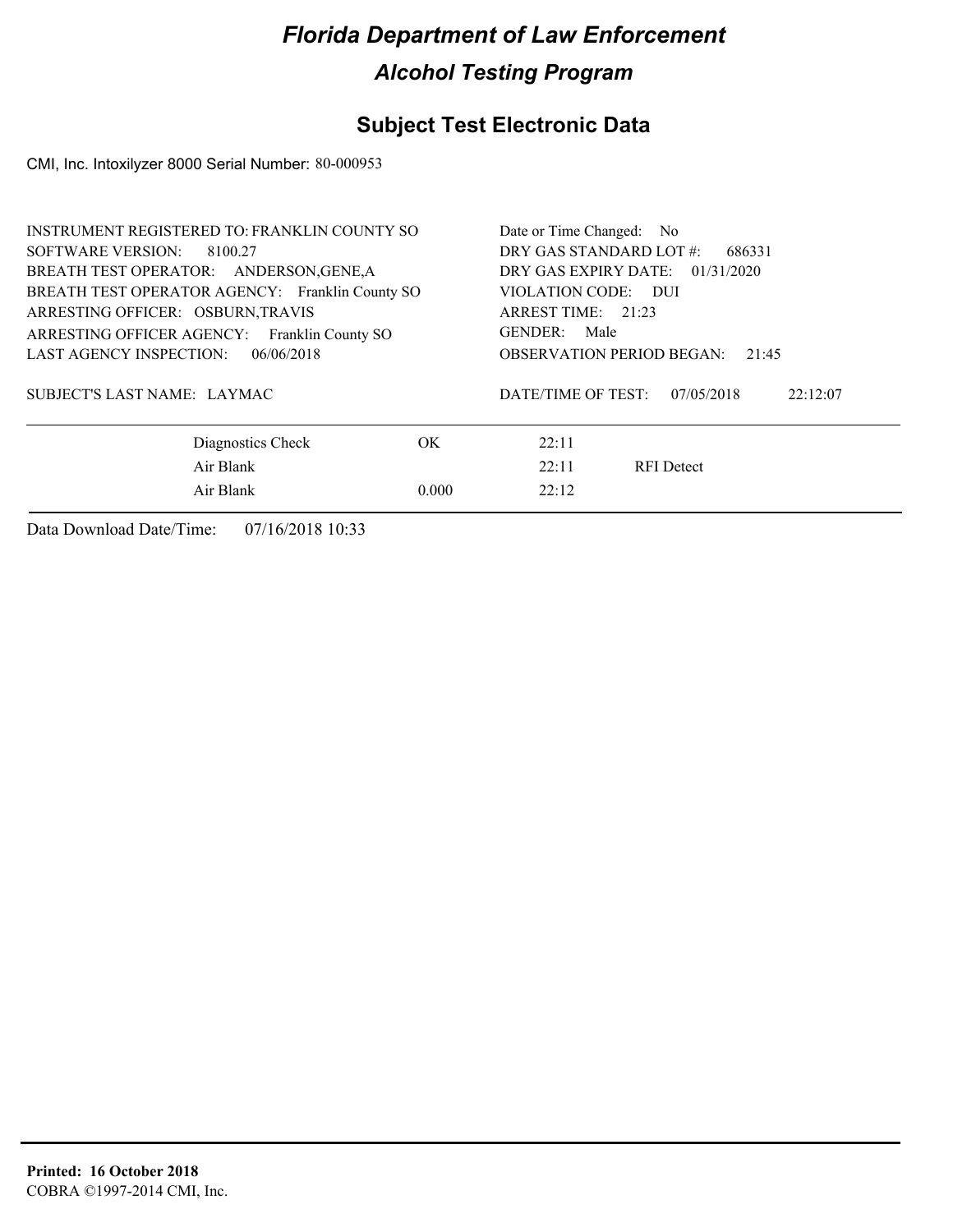#### **Subject Test Electronic Data**

CMI, Inc. Intoxilyzer 8000 Serial Number: 80-000953

| INSTRUMENT REGISTERED TO: FRANKLIN COUNTY SO    | Date or Time Changed: No               |
|-------------------------------------------------|----------------------------------------|
| SOFTWARE VERSION: 8100.27                       | DRY GAS STANDARD LOT #: 686331         |
| BREATH TEST OPERATOR: ANDERSON, GENE, A         | DRY GAS EXPIRY DATE: 01/31/2020        |
| BREATH TEST OPERATOR AGENCY: Franklin County SO | VIOLATION CODE: DUI                    |
| ARRESTING OFFICER: OSBURN, TRAVIS               | ARREST TIME: 21:23                     |
| ARRESTING OFFICER AGENCY: Franklin County SO    | GENDER: Male                           |
| LAST AGENCY INSPECTION: $06/06/2018$            | <b>OBSERVATION PERIOD BEGAN: 21:45</b> |
|                                                 |                                        |

#### LAYMAC SUBJECT'S LAST NAME: DATE/TIME OF TEST:

DATE/TIME OF TEST: 07/05/2018 22:26:40

| Diagnostics Check    |    | OK    | 22:17 |                |
|----------------------|----|-------|-------|----------------|
| Air Blank            |    | 0.000 | 22:18 |                |
| Control Test         |    | 0.080 | 22:18 |                |
| Air Blank            |    | 0.000 | 22:18 |                |
| Subject Sample       | #1 | 0.229 | 22:19 |                |
| <b>Breath Volume</b> |    | 1.386 | 22:19 |                |
| Air Blank            |    | 0.000 | 22:20 |                |
| Air Blank            |    | 0.000 | 22:21 |                |
| Subject Sample       | #2 | 0.223 | 22:25 | Volume Not Met |
| <b>Breath Volume</b> |    | 0.871 | 22:25 |                |
| Air Blank            |    |       | 22:25 | Purge Fail     |
| Air Blank            |    | 0.000 | 22:26 |                |
|                      |    |       |       |                |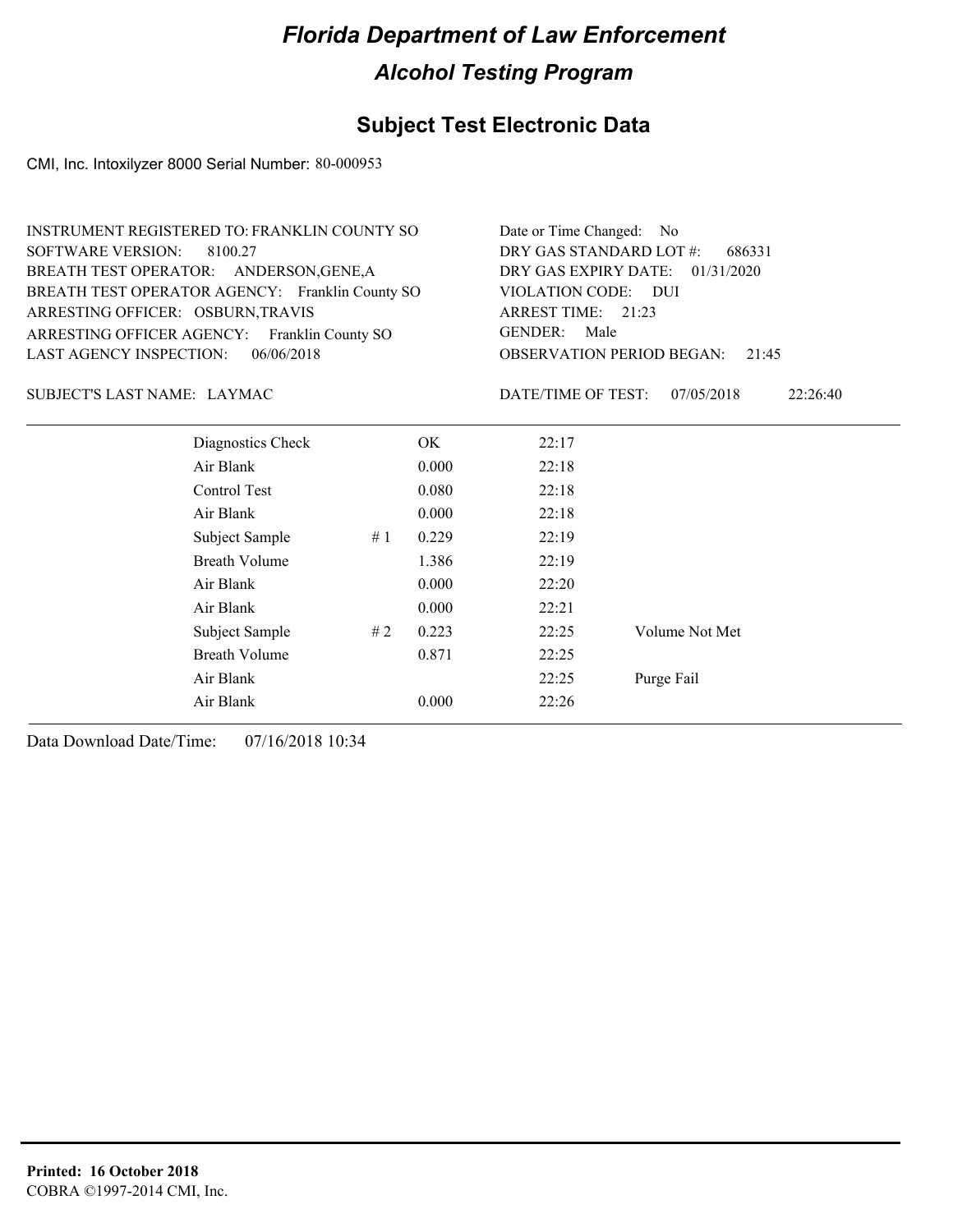#### **Subject Test Electronic Data**

CMI, Inc. Intoxilyzer 8000 Serial Number: 80-000953

| INSTRUMENT REGISTERED TO: FRANKLIN COUNTY SO    | Date or Time Changed: No               |
|-------------------------------------------------|----------------------------------------|
| SOFTWARE VERSION: 8100.27                       | DRY GAS STANDARD LOT #: 686331         |
| BREATH TEST OPERATOR: HAMM, JAMES, L            | DRY GAS EXPIRY DATE: $01/31/2020$      |
| BREATH TEST OPERATOR AGENCY: Franklin County SO | VIOLATION CODE: DUI                    |
| ARRESTING OFFICER: HAMM, JAMES                  | ARREST TIME: 20:21                     |
| ARRESTING OFFICER AGENCY: Franklin County SO    | GENDER: Female                         |
| LAST AGENCY INSPECTION: 06/06/2018              | <b>OBSERVATION PERIOD BEGAN: 20:30</b> |

SUBJECT'S LAST NAME: FOLEY **Example 20** DATE/TIME OF TEST:

DATE/TIME OF TEST: 07/06/2018 21:00:51

| Diagnostics Check    |    | OK    | 20:54 |
|----------------------|----|-------|-------|
| Air Blank            |    | 0.000 | 20:55 |
| Control Test         |    | 0.078 | 20:55 |
| Air Blank            |    | 0.000 | 20:55 |
| Subject Sample       | #1 | 0.214 | 20:56 |
| <b>Breath Volume</b> |    | 2.722 | 20:56 |
| Air Blank            |    | 0.000 | 20:57 |
| Air Blank            |    | 0.000 | 20:58 |
| Subject Sample       | #2 | 0.211 | 20:59 |
| <b>Breath Volume</b> |    | 2.398 | 20:59 |
| Air Blank            |    | 0.000 | 20:59 |
| <b>Control Test</b>  |    | 0.079 | 21:00 |
| Air Blank            |    | 0.000 | 21:00 |
| Diagnostics Check    |    | OK    | 21:00 |
|                      |    |       |       |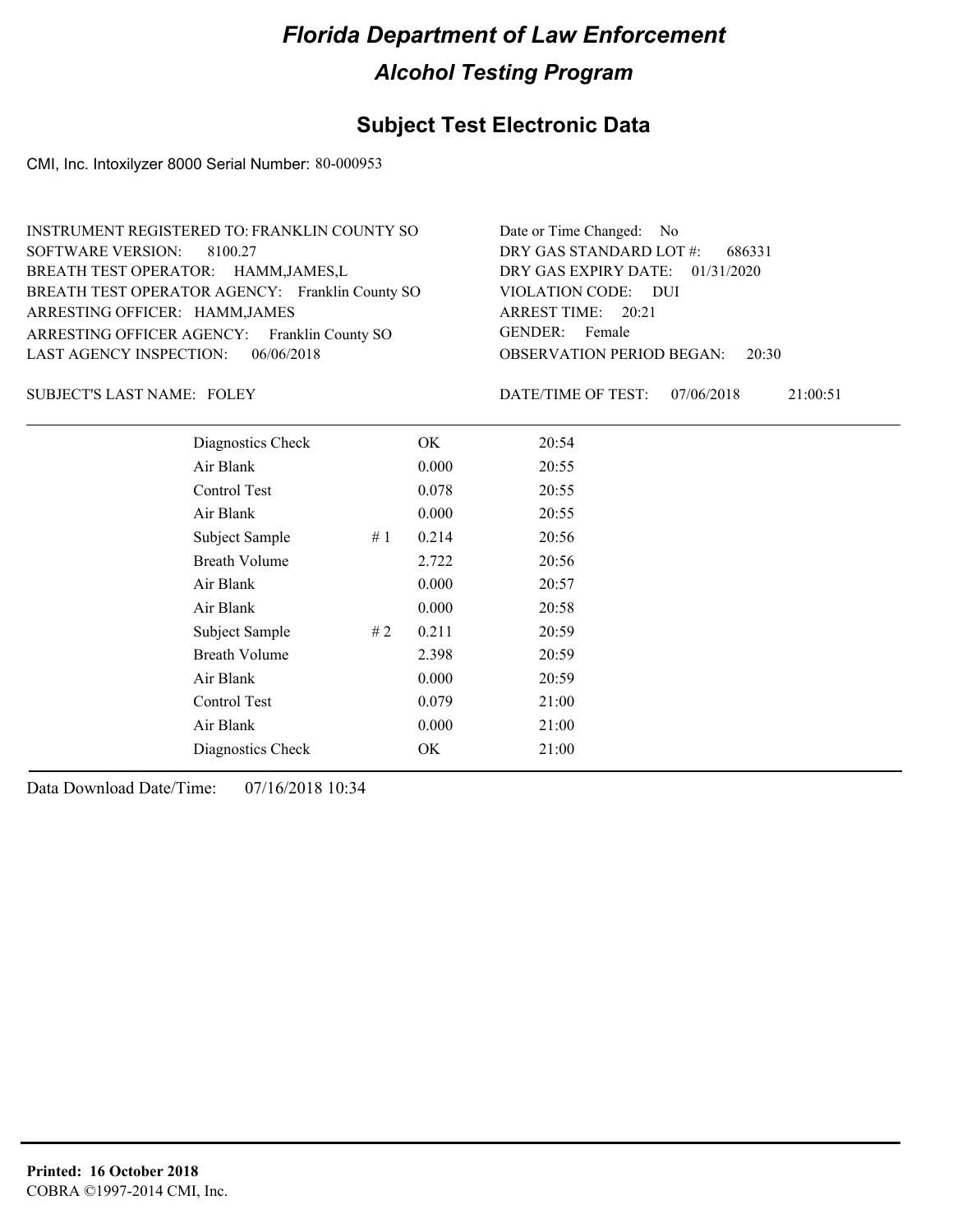#### **Subject Test Electronic Data**

CMI, Inc. Intoxilyzer 8000 Serial Number: 80-000955

ARRESTING OFFICER AGENCY: GENDER: Clewiston PD BREATH TEST OPERATOR AGENCY: Clewiston PD VIOLATION CODE: SOFTWARE VERSION: 8100.27 ARRESTING OFFICER: HESTER,JAMES BREATH TEST OPERATOR: HESTER,JAMES,R LAST AGENCY INSPECTION: 06/26/2018 INSTRUMENT REGISTERED TO: CLEWISTON P.D.

OBSERVATION PERIOD BEGAN: 18:46 VIOLATION CODE: DUI 18:43 ARREST TIME: DRY GAS EXPIRY DATE: 12/01/2019 644476 DRY GAS STANDARD LOT #: Date or Time Changed: No GENDER: Female

MAGGARD SUBJECT'S LAST NAME: DATE/TIME OF TEST:

DATE/TIME OF TEST: 07/07/2018 19:20:42

| Diagnostics Check    |    | OK    | 19:14 |
|----------------------|----|-------|-------|
| Air Blank            |    | 0.000 | 19:14 |
| Control Test         |    | 0.079 | 19:14 |
| Air Blank            |    | 0.000 | 19:15 |
| Subject Sample       | #1 | 0.111 | 19:16 |
| <b>Breath Volume</b> |    | 1.656 | 19:16 |
| Air Blank            |    | 0.000 | 19:16 |
| Air Blank            |    | 0.000 | 19:18 |
| Subject Sample       | #2 | 0.106 | 19:19 |
| <b>Breath Volume</b> |    | 2.011 | 19:19 |
| Air Blank            |    | 0.000 | 19:19 |
| Control Test         |    | 0.079 | 19:20 |
| Air Blank            |    | 0.000 | 19:20 |
| Diagnostics Check    |    | OK    | 19:20 |
|                      |    |       |       |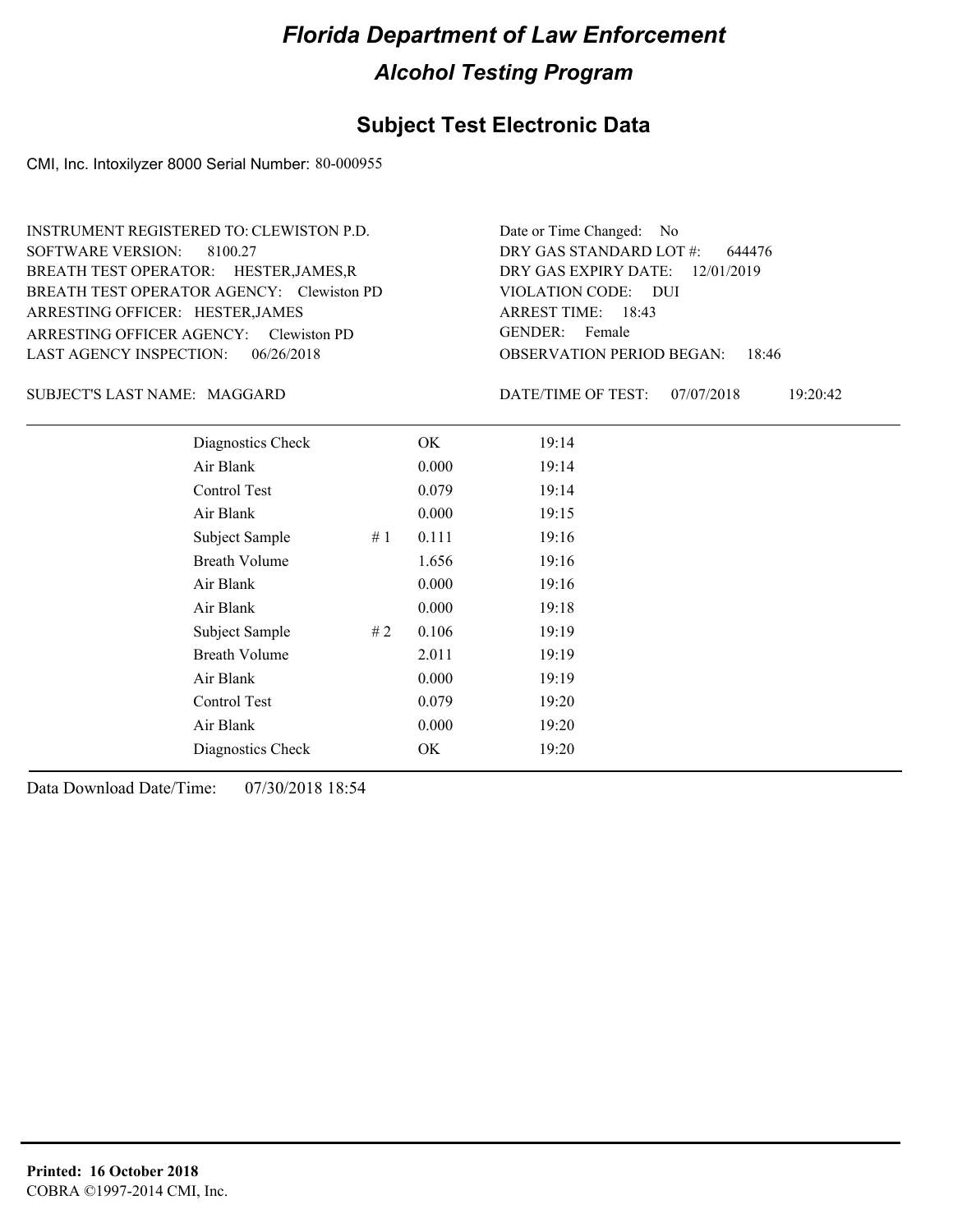#### **Subject Test Electronic Data**

CMI, Inc. Intoxilyzer 8000 Serial Number: 80-000955

| Date or Time Changed:<br>No                  |  |  |
|----------------------------------------------|--|--|
| DRY GAS STANDARD LOT #:<br>644476            |  |  |
| DRY GAS EXPIRY DATE:<br>12/01/2019           |  |  |
| <b>VIOLATION CODE:</b><br>- DUI              |  |  |
| ARREST TIME: 01:26                           |  |  |
| GENDER: Female                               |  |  |
| <b>OBSERVATION PERIOD BEGAN:</b><br>01:28    |  |  |
| DATE/TIME OF TEST:<br>07/08/2018<br>01:53:55 |  |  |
| 01:50                                        |  |  |
| 0.000<br>01:51                               |  |  |
| 0.080<br>01:51                               |  |  |
| 0.000<br>01:52                               |  |  |
| <b>Subject Test Refused</b><br>01:52         |  |  |
| 0.000<br>01:52                               |  |  |
| 0.000<br>01:53                               |  |  |
| 0.080<br>01:53                               |  |  |
| 0.000<br>01:53                               |  |  |
| 01:53                                        |  |  |
|                                              |  |  |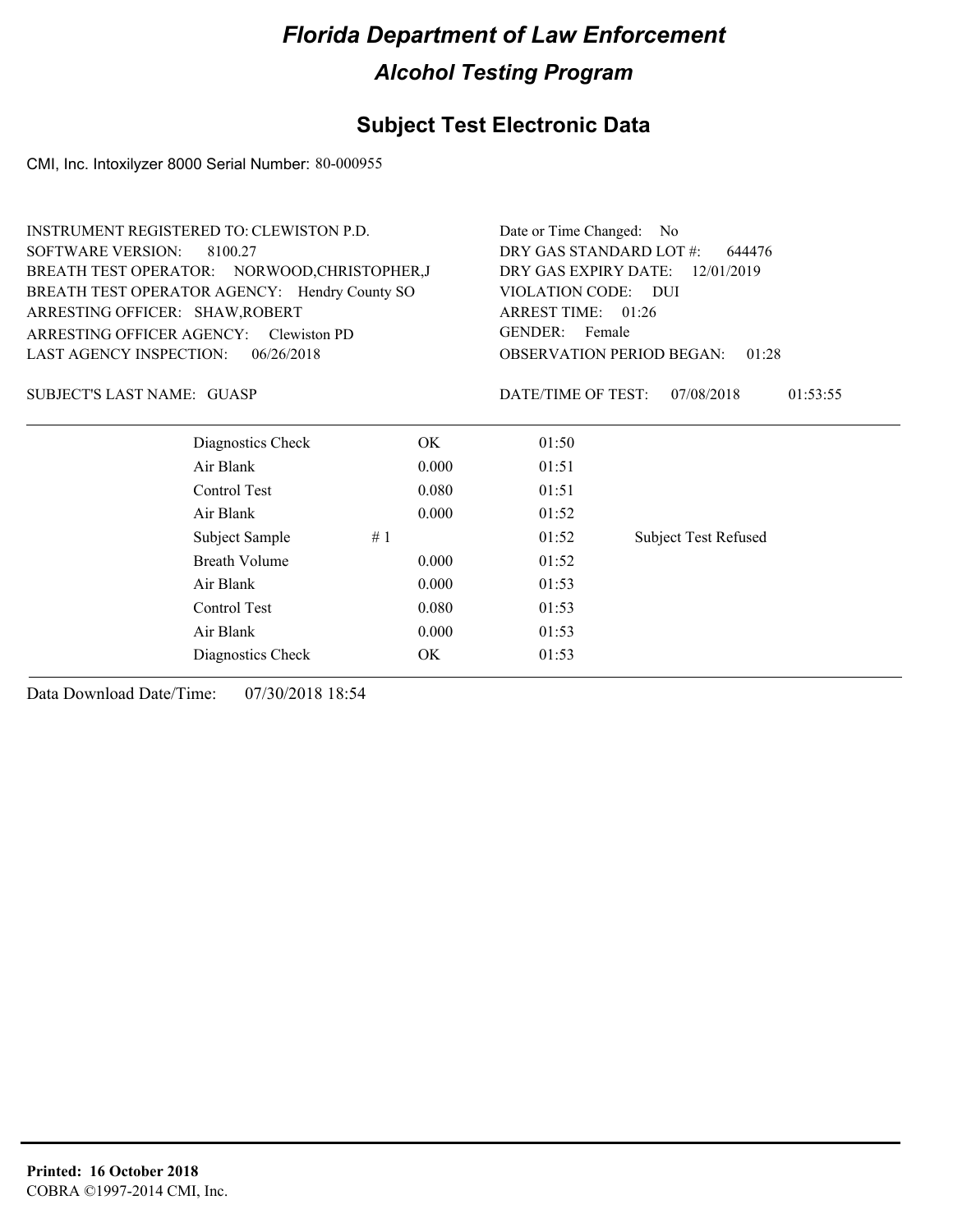#### **Subject Test Electronic Data**

CMI, Inc. Intoxilyzer 8000 Serial Number: 80-000955

ARRESTING OFFICER AGENCY: GENDER: Clewiston PD BREATH TEST OPERATOR AGENCY: Clewiston PD VIOLATION CODE: SOFTWARE VERSION: 8100.27 ARRESTING OFFICER: MCNEIL, DARRIN BREATH TEST OPERATOR: MCNEIL,DARRIN,J LAST AGENCY INSPECTION: 06/26/2018 INSTRUMENT REGISTERED TO: CLEWISTON P.D.

OBSERVATION PERIOD BEGAN: 17:00 VIOLATION CODE: DUI ARREST TIME: 16:45 DRY GAS EXPIRY DATE: 12/01/2019 644476 DRY GAS STANDARD LOT #: Date or Time Changed: No GENDER: Male

SUBJECT'S LAST NAME: FREED DATE/TIME OF TEST:

DATE/TIME OF TEST: 07/16/2018 17:27:50

| Diagnostics Check    | OK    | 17:20 |
|----------------------|-------|-------|
| Air Blank            | 0.000 | 17:21 |
| Control Test         | 0.080 | 17:21 |
| Air Blank            | 0.000 | 17:22 |
| Subject Sample<br>#1 | 0.000 | 17:23 |
| <b>Breath Volume</b> | 1.937 | 17:23 |
| Air Blank            | 0.000 | 17:23 |
| Air Blank            | 0.000 | 17:25 |
| Subject Sample<br>#2 | 0.000 | 17:26 |
| <b>Breath Volume</b> | 1.328 | 17:26 |
| Air Blank            | 0.000 | 17:26 |
| Control Test         | 0.079 | 17:27 |
| Air Blank            | 0.000 | 17:27 |
| Diagnostics Check    | OK    | 17:27 |
|                      |       |       |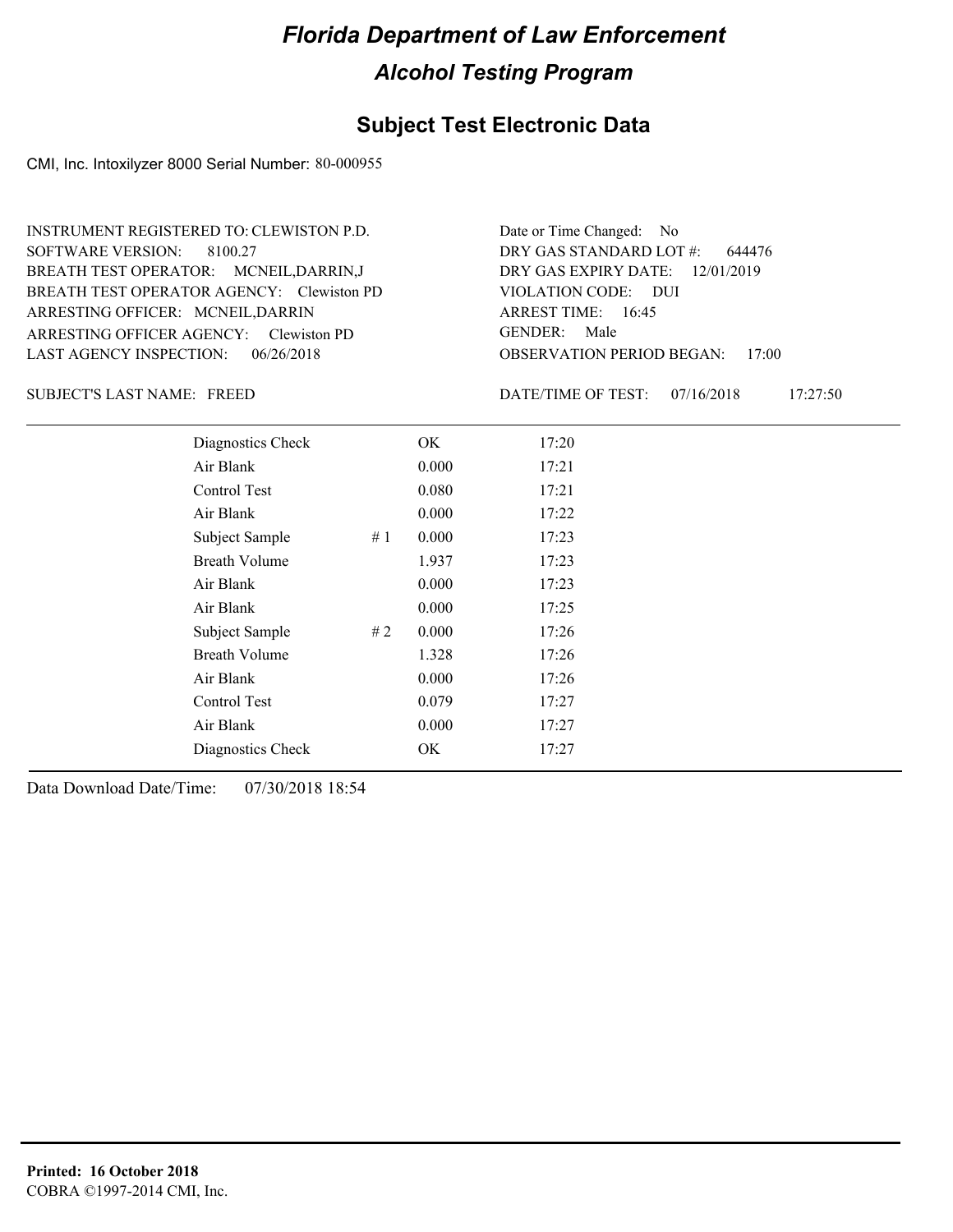#### **Subject Test Electronic Data**

CMI, Inc. Intoxilyzer 8000 Serial Number: 80-000961

| <b>INSTRUMENT REGISTERED TO: WAKULLA COUNTY SO</b> |       | Date or Time Changed: No                  |                             |  |  |
|----------------------------------------------------|-------|-------------------------------------------|-----------------------------|--|--|
| <b>SOFTWARE VERSION:</b><br>8100.27                |       | DRY GAS STANDARD LOT #:<br>06717080A6     |                             |  |  |
| BREATH TEST OPERATOR: TEMPLIN, RICHARD, P          |       | DRY GAS EXPIRY DATE: 05/05/2019           |                             |  |  |
| BREATH TEST OPERATOR AGENCY: FHP Troop H           |       | VIOLATION CODE:<br>– DUI                  |                             |  |  |
| ARRESTING OFFICER: SHEFFIELD, BRANDON              |       | ARREST TIME: 18:20<br>GENDER: Female      |                             |  |  |
| ARRESTING OFFICER AGENCY:<br>Wakulla County SO     |       |                                           |                             |  |  |
| <b>LAST AGENCY INSPECTION:</b><br>07/11/2018       |       | <b>OBSERVATION PERIOD BEGAN:</b><br>19:29 |                             |  |  |
| <b>SUBJECT'S LAST NAME: HUDSON</b>                 |       | DATE/TIME OF TEST:                        | 07/21/2018<br>20:02:03      |  |  |
| Diagnostics Check                                  | OK.   | 19:57                                     |                             |  |  |
| Air Blank                                          | 0.000 | 19:58                                     |                             |  |  |
| Control Test                                       | 0.080 | 19:58                                     |                             |  |  |
| Air Blank                                          | 0.000 | 19:59                                     |                             |  |  |
| Subject Sample                                     | #1    | 20:00                                     | <b>Subject Test Refused</b> |  |  |
| <b>Breath Volume</b>                               | 0.000 | 20:00                                     |                             |  |  |
| Air Blank                                          | 0.000 | 20:01                                     |                             |  |  |
| Control Test                                       | 0.081 | 20:01                                     |                             |  |  |
| Air Blank                                          | 0.000 | 20:01                                     |                             |  |  |
| Diagnostics Check                                  | OK    | 20:02                                     |                             |  |  |
|                                                    |       |                                           |                             |  |  |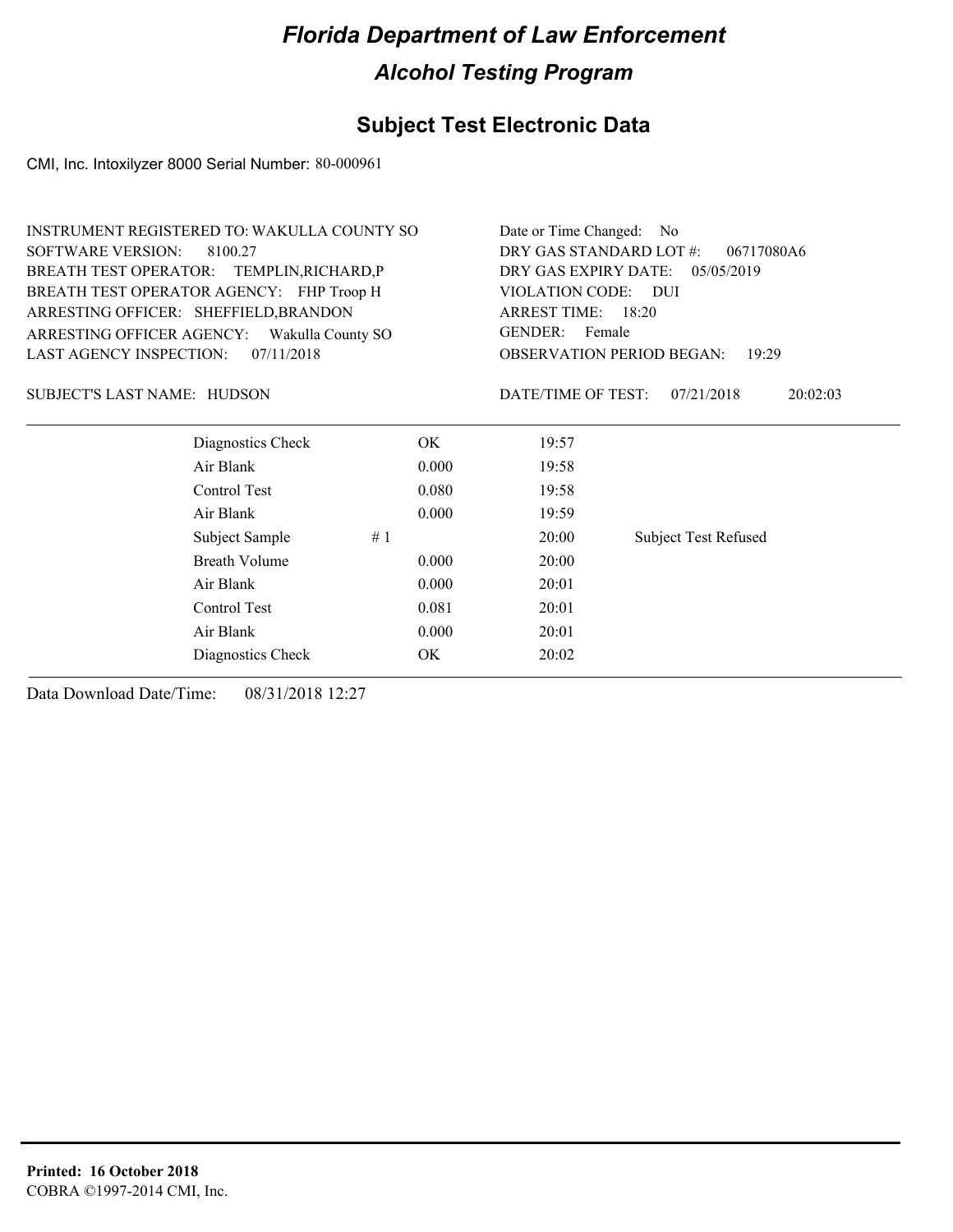### **Subject Test Electronic Data**

CMI, Inc. Intoxilyzer 8000 Serial Number: 80-000961

| INSTRUMENT REGISTERED TO: WAKULLA COUNTY SO | Date or Time Changed: No                                                                                                                                                                |  |  |
|---------------------------------------------|-----------------------------------------------------------------------------------------------------------------------------------------------------------------------------------------|--|--|
| SOFTWARE VERSION: 8100.27                   | DRY GAS STANDARD LOT #:<br>06717080A6<br>DRY GAS EXPIRY DATE: $05/05/2019$<br>VIOLATION CODE: DUI<br>ARREST TIME: 21:44<br>GENDER:<br>Male<br><b>OBSERVATION PERIOD BEGAN:</b><br>22:20 |  |  |
| BREATH TEST OPERATOR: HENING, FREDRICK, C   |                                                                                                                                                                                         |  |  |
| BREATH TEST OPERATOR AGENCY: FHP Troop H    |                                                                                                                                                                                         |  |  |
| ARRESTING OFFICER: HENING, FREDRICK         |                                                                                                                                                                                         |  |  |
| ARRESTING OFFICER AGENCY: FHP Troop H       |                                                                                                                                                                                         |  |  |
| LAST AGENCY INSPECTION: 07/11/2018          |                                                                                                                                                                                         |  |  |
| SUBJECT'S LAST NAME: ROSIER                 | DATE/TIME OF TEST:<br>22:41:31<br>07/28/2018                                                                                                                                            |  |  |
| Diagnostics Check<br>OK.                    | 22:40                                                                                                                                                                                   |  |  |
| Air Blank                                   | Ambient Fail<br>22:41                                                                                                                                                                   |  |  |
| Air Blank<br>0.000                          | 22:41                                                                                                                                                                                   |  |  |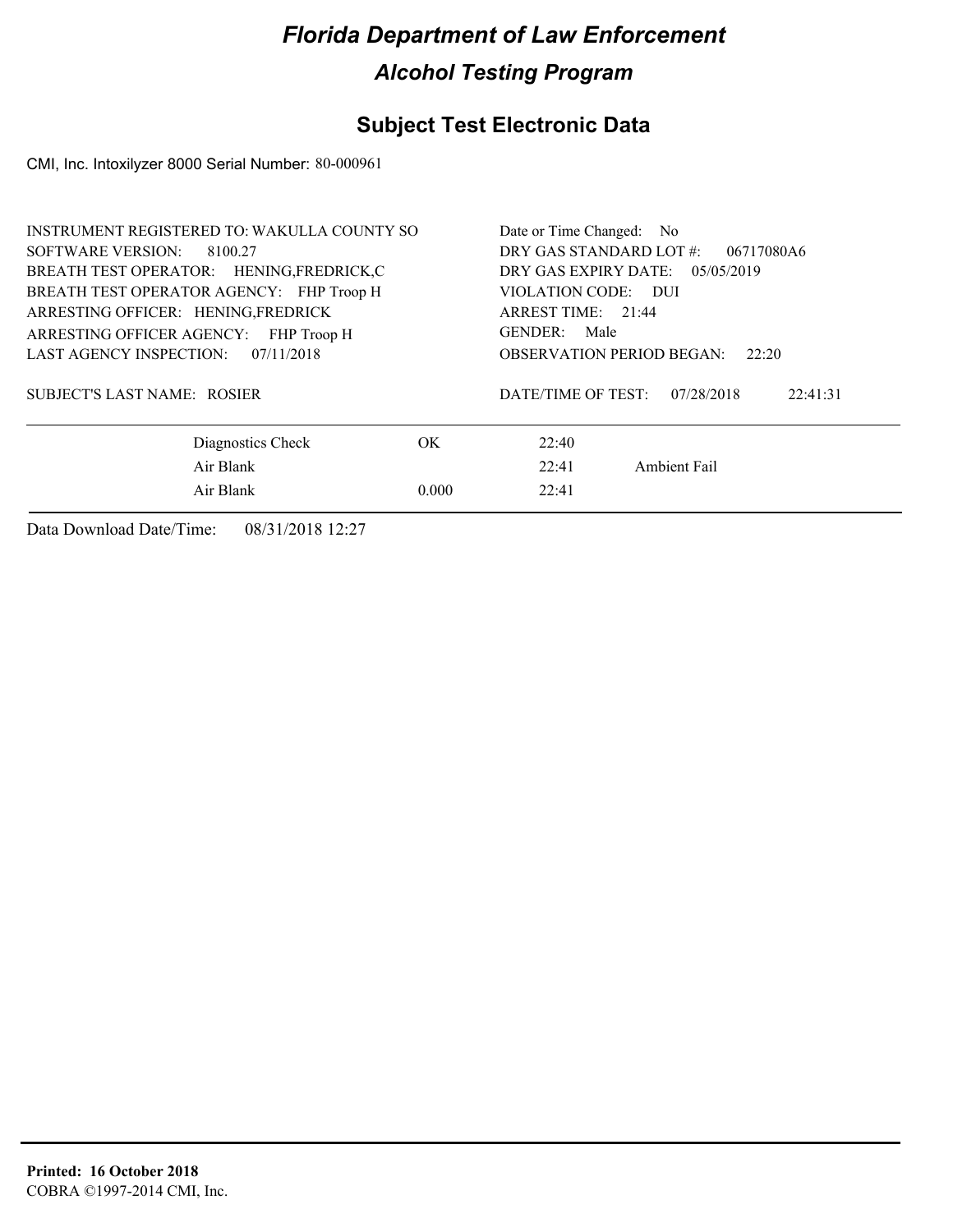#### **Subject Test Electronic Data**

CMI, Inc. Intoxilyzer 8000 Serial Number: 80-000961

| INSTRUMENT REGISTERED TO: WAKULLA COUNTY SO | Date or Time Changed: No               |
|---------------------------------------------|----------------------------------------|
| SOFTWARE VERSION: 8100.27                   | DRY GAS STANDARD LOT #: 06717080A6     |
| BREATH TEST OPERATOR: HENING, FREDRICK, C   | DRY GAS EXPIRY DATE: 05/05/2019        |
| BREATH TEST OPERATOR AGENCY: FHP Troop H    | VIOLATION CODE: DUI                    |
| ARRESTING OFFICER: HENING, FREDRICK         | ARREST TIME: 21:43                     |
| ARRESTING OFFICER AGENCY: FHP Troop H       | GENDER: Male                           |
| LAST AGENCY INSPECTION: 07/11/2018          | <b>OBSERVATION PERIOD BEGAN:</b> 22:20 |

ROSIER SUBJECT'S LAST NAME: DATE/TIME OF TEST:

DATE/TIME OF TEST: 07/28/2018 22:50:21

| Diagnostics Check    |    | OK    | 22:44 |
|----------------------|----|-------|-------|
| Air Blank            |    | 0.000 | 22:44 |
| Control Test         |    | 0.082 | 22:44 |
| Air Blank            |    | 0.000 | 22:45 |
| Subject Sample       | #1 | 0.216 | 22:45 |
| <b>Breath Volume</b> |    | 2.460 | 22:45 |
| Air Blank            |    | 0.000 | 22:46 |
| Air Blank            |    | 0.000 | 22:48 |
| Subject Sample       | #2 | 0.209 | 22:48 |
| <b>Breath Volume</b> |    | 1.988 | 22:48 |
| Air Blank            |    | 0.000 | 22:49 |
| Control Test         |    | 0.081 | 22:49 |
| Air Blank            |    | 0.000 | 22:50 |
| Diagnostics Check    |    | OK    | 22:50 |
|                      |    |       |       |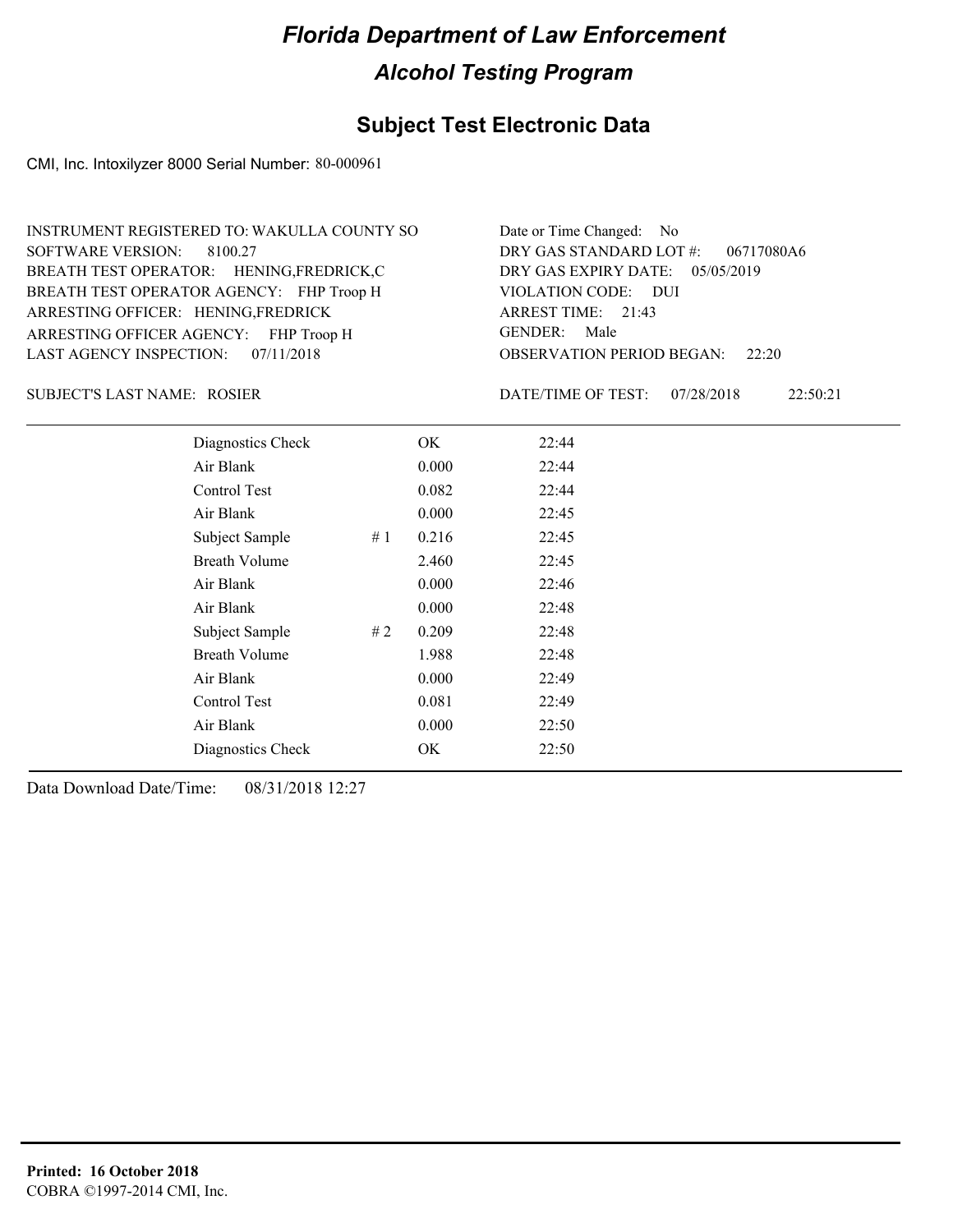#### **Subject Test Electronic Data**

CMI, Inc. Intoxilyzer 8000 Serial Number: 80-000965

ARRESTING OFFICER AGENCY: FHP Troop H GENDER: BREATH TEST OPERATOR AGENCY: FHP Troop H VIOLATION CODE: SOFTWARE VERSION: ARRESTING OFFICER: BRIEN,JOSHUA BREATH TEST OPERATOR: BRIEN,JOSHUA,J LAST AGENCY INSPECTION: 07/23/2018 8100.27 INSTRUMENT REGISTERED TO: QUINCY PD

OBSERVATION PERIOD BEGAN: 00:00 VIOLATION CODE: DUI ARREST TIME: 23:00 12/05/2019 DRY GAS EXPIRY DATE: 29017080A3 DRY GAS STANDARD LOT #: Date or Time Changed: No GENDER: Male

SUBJECT'S LAST NAME: AGUILON LOPEZ DATE/TIME OF TEST:

DATE/TIME OF TEST: 07/27/2018 00:26:40

| Diagnostics Check    |    | OK    | 00:20 |
|----------------------|----|-------|-------|
| Air Blank            |    | 0.000 | 00:20 |
| Control Test         |    | 0.079 | 00:21 |
| Air Blank            |    | 0.000 | 00:21 |
| Subject Sample       | #1 | 0.195 | 00:22 |
| <b>Breath Volume</b> |    | 2.101 | 00:22 |
| Air Blank            |    | 0.000 | 00:22 |
| Air Blank            |    | 0.000 | 00:24 |
| Subject Sample       | #2 | 0.188 | 00:25 |
| <b>Breath Volume</b> |    | 1.277 | 00:25 |
| Air Blank            |    | 0.000 | 00:25 |
| Control Test         |    | 0.079 | 00:26 |
| Air Blank            |    | 0.000 | 00:26 |
| Diagnostics Check    |    | OK    | 00:26 |
|                      |    |       |       |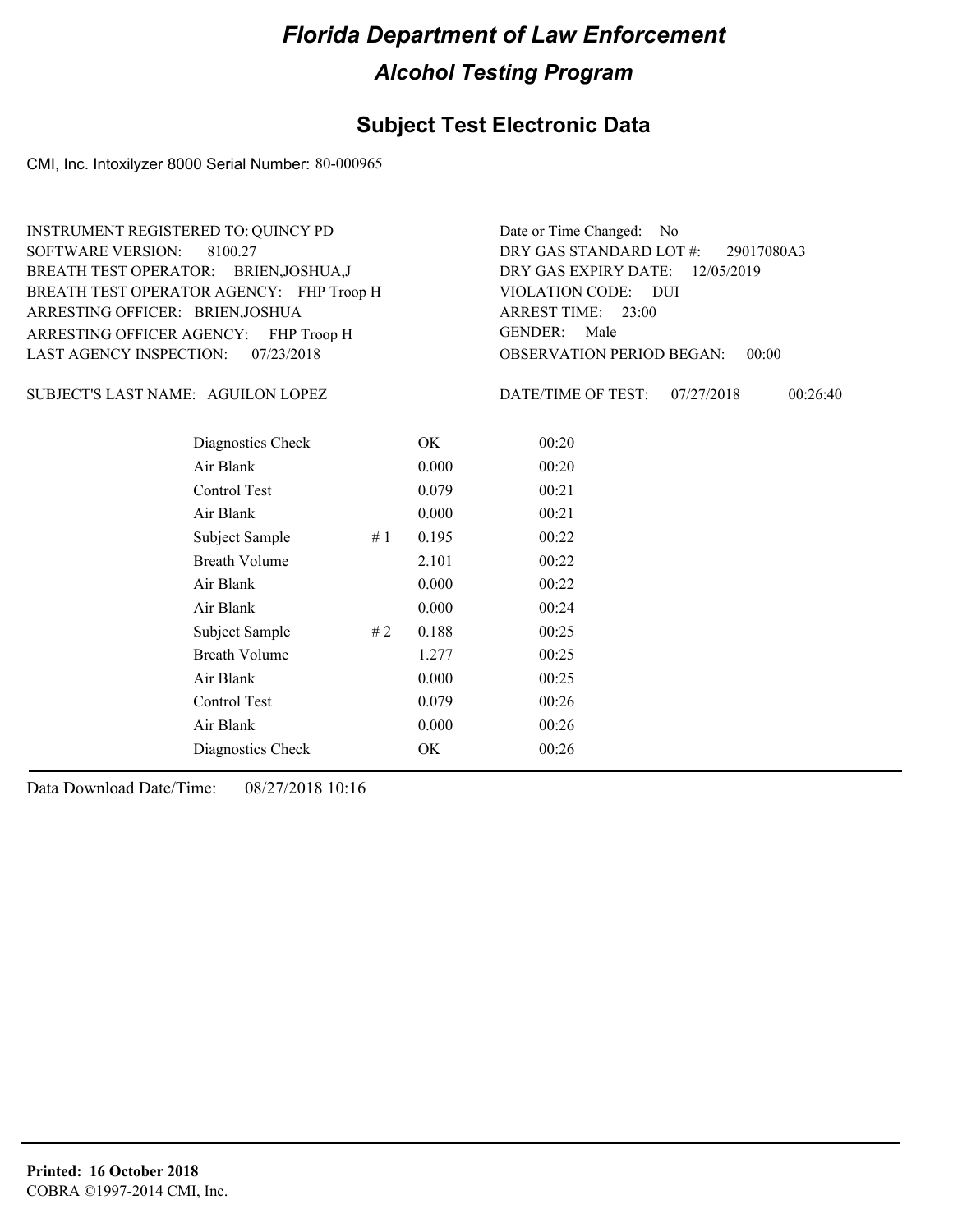#### **Subject Test Electronic Data**

CMI, Inc. Intoxilyzer 8000 Serial Number: 80-000966

| INSTRUMENT REGISTERED TO: OSCEOLA CORRECTIONS  | Date or Time Changed: No               |
|------------------------------------------------|----------------------------------------|
| SOFTWARE VERSION: 8100.27                      | DRY GAS STANDARD LOT $#$ : 646645      |
| BREATH TEST OPERATOR: GAYLE, OWEN, D           | DRY GAS EXPIRY DATE: 12/05/2019        |
| BREATH TEST OPERATOR AGENCY: Osceola County SO | VIOLATION CODE: DUI                    |
| ARRESTING OFFICER: GAYLE, OWEN                 | ARREST TIME: 16:06                     |
| ARRESTING OFFICER AGENCY: Osceola County SO    | GENDER: Male                           |
| LAST AGENCY INSPECTION: 07/02/2018             | <b>OBSERVATION PERIOD BEGAN: 17:08</b> |

SUBJECT'S LAST NAME: DOE DATE/TIME OF TEST:

DATE/TIME OF TEST: 07/30/2018 17:41:06

| Diagnostics Check    |    | OK    | 17:34 |
|----------------------|----|-------|-------|
| Air Blank            |    | 0.000 | 17:34 |
| Control Test         |    | 0.081 | 17:34 |
| Air Blank            |    | 0.000 | 17:35 |
| Subject Sample       | #1 | 0.170 | 17:35 |
| <b>Breath Volume</b> |    | 1.949 | 17:35 |
| Air Blank            |    | 0.000 | 17:36 |
| Air Blank            |    | 0.000 | 17:38 |
| Subject Sample       | #2 | 0.157 | 17:39 |
| <b>Breath Volume</b> |    | 1.136 | 17:39 |
| Air Blank            |    | 0.000 | 17:40 |
| Control Test         |    | 0.080 | 17:40 |
| Air Blank            |    | 0.000 | 17:41 |
| Diagnostics Check    |    | OK    | 17:41 |
|                      |    |       |       |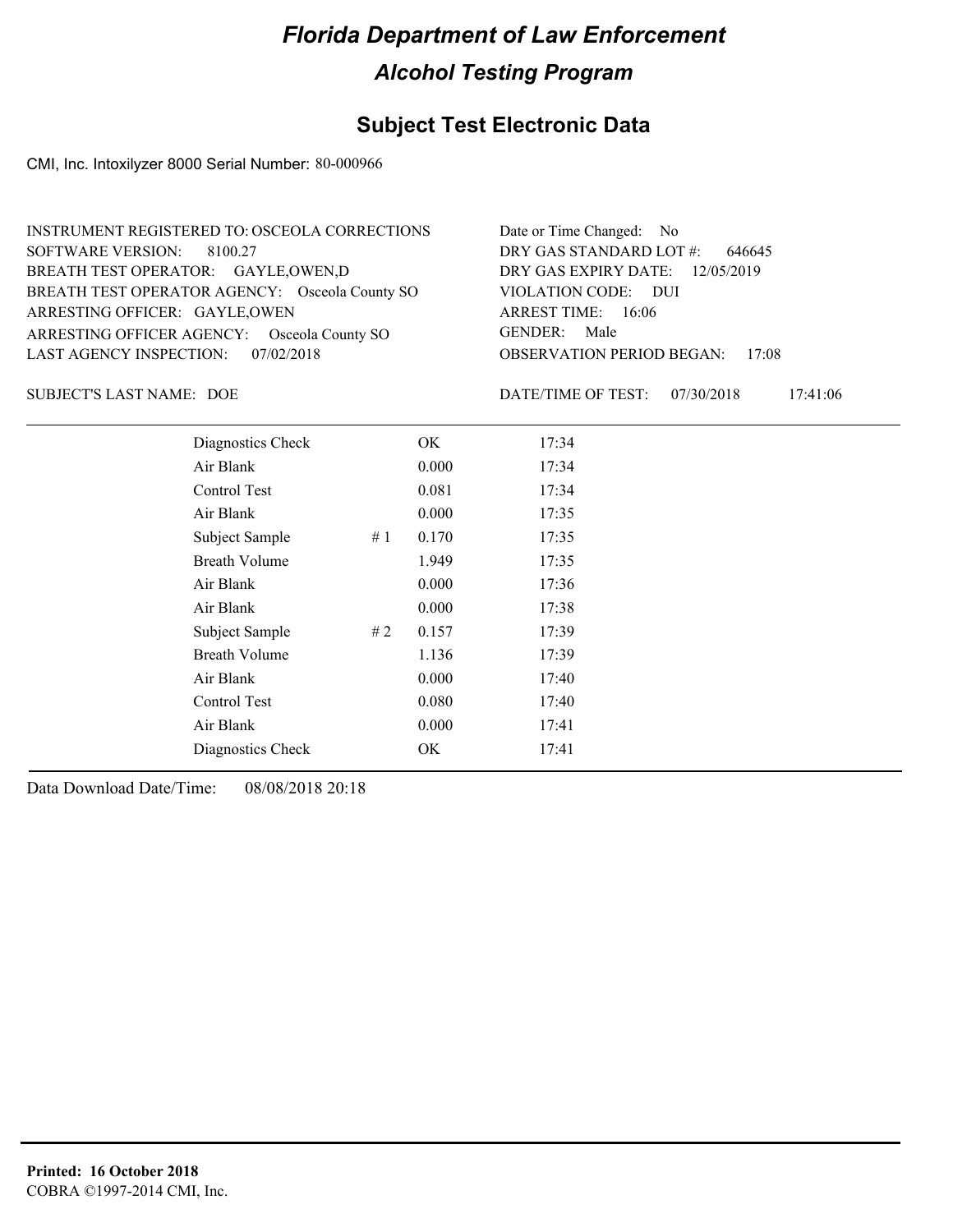### **Subject Test Electronic Data**

CMI, Inc. Intoxilyzer 8000 Serial Number: 80-000966

| Date or Time Changed: No               |
|----------------------------------------|
| DRY GAS STANDARD LOT $\#$ : 646645     |
| DRY GAS EXPIRY DATE: 12/05/2019        |
| VIOLATION CODE: DUI                    |
| ARREST TIME: 02:14                     |
| GENDER: Male                           |
| <b>OBSERVATION PERIOD BEGAN: 02:40</b> |
|                                        |

#### GUTIERREZ HERRERA SUBJECT'S LAST NAME: DATE/TIME OF TEST:

DATE/TIME OF TEST: 07/31/2018 03:12:08

| Diagnostics Check    |     | OK    | 03:05 |
|----------------------|-----|-------|-------|
| Air Blank            |     | 0.000 | 03:05 |
| Control Test         |     | 0.080 | 03:06 |
| Air Blank            |     | 0.000 | 03:06 |
| Subject Sample       | #1  | 0.226 | 03:07 |
| <b>Breath Volume</b> |     | 1.875 | 03:07 |
| Air Blank            |     | 0.000 | 03:08 |
| Air Blank            |     | 0.000 | 03:10 |
| Subject Sample       | # 2 | 0.224 | 03:10 |
| <b>Breath Volume</b> |     | 2.406 | 03:10 |
| Air Blank            |     | 0.000 | 03:11 |
| Control Test         |     | 0.079 | 03:11 |
| Air Blank            |     | 0.000 | 03:12 |
| Diagnostics Check    |     | OK    | 03:12 |
|                      |     |       |       |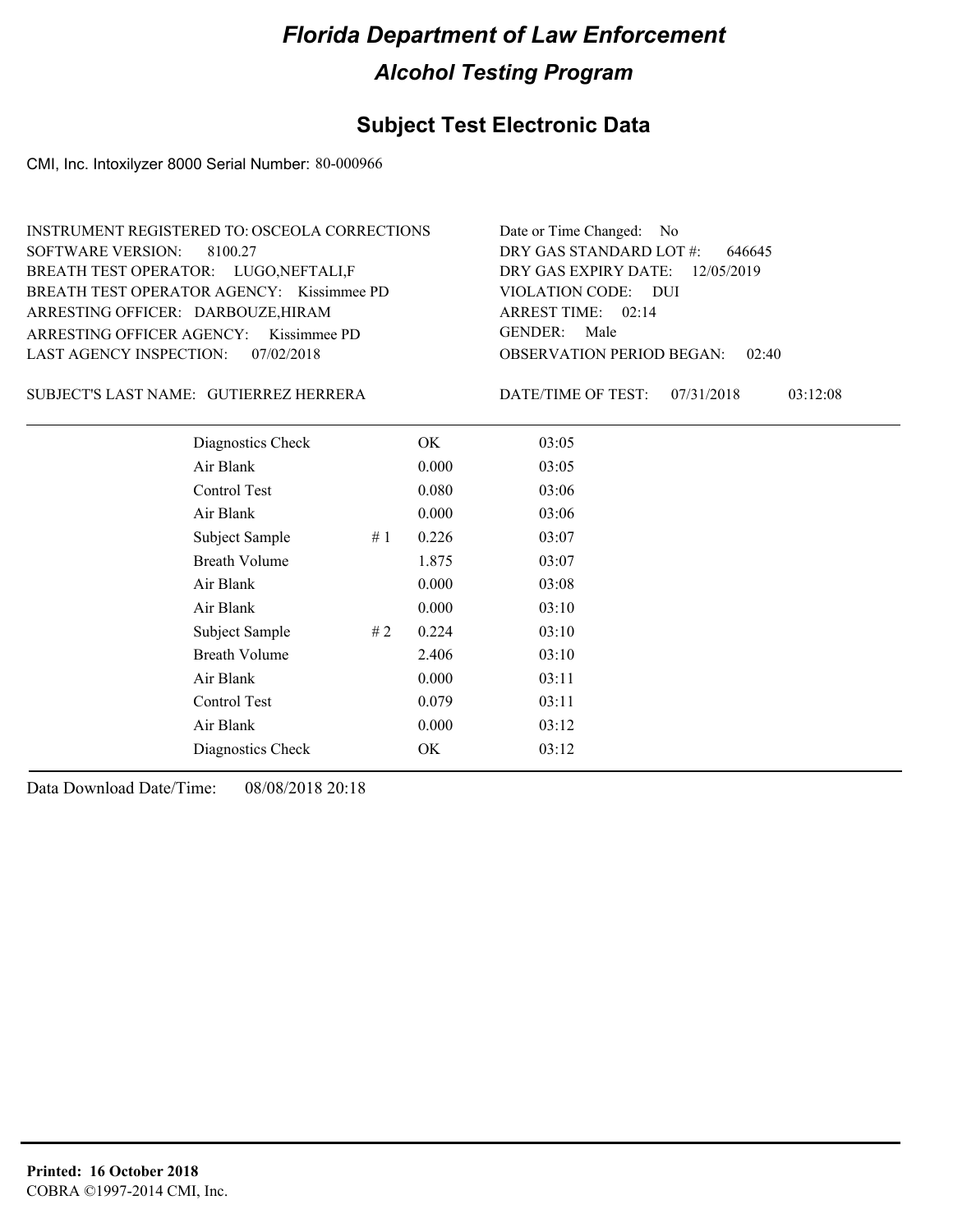#### **Subject Test Electronic Data**

CMI, Inc. Intoxilyzer 8000 Serial Number: 80-000967

ARRESTING OFFICER AGENCY: Apopka PD GENDER: BREATH TEST OPERATOR AGENCY: Apopka PD VIOLATION CODE: SOFTWARE VERSION: 8100.27 ARRESTING OFFICER: CAMPBELL,ROBERT BREATH TEST OPERATOR: CAMPBELL,ROBERT,J LAST AGENCY INSPECTION: 06/29/2018 INSTRUMENT REGISTERED TO: APOPKA P.D.

OBSERVATION PERIOD BEGAN: 02:13 VIOLATION CODE: DUI ARREST TIME: 01:28 DRY GAS EXPIRY DATE: 11/05/2018 26316080A2 DRY GAS STANDARD LOT #: Date or Time Changed: No GENDER: Male

HARDAWAY SUBJECT'S LAST NAME: DATE/TIME OF TEST:

DATE/TIME OF TEST: 07/04/2018 02:41:50

| Diagnostics Check    |    | OK    | 02:35 |
|----------------------|----|-------|-------|
| Air Blank            |    | 0.000 | 02:36 |
| Control Test         |    | 0.077 | 02:36 |
| Air Blank            |    | 0.000 | 02:36 |
| Subject Sample       | #1 | 0.000 | 02:37 |
| <b>Breath Volume</b> |    | 2.031 | 02:37 |
| Air Blank            |    | 0.000 | 02:38 |
| Air Blank            |    | 0.000 | 02:40 |
| Subject Sample       | #2 | 0.000 | 02:40 |
| <b>Breath Volume</b> |    | 2.914 | 02:40 |
| Air Blank            |    | 0.000 | 02:40 |
| Control Test         |    | 0.077 | 02:41 |
| Air Blank            |    | 0.000 | 02:41 |
| Diagnostics Check    |    | OK    | 02:41 |
|                      |    |       |       |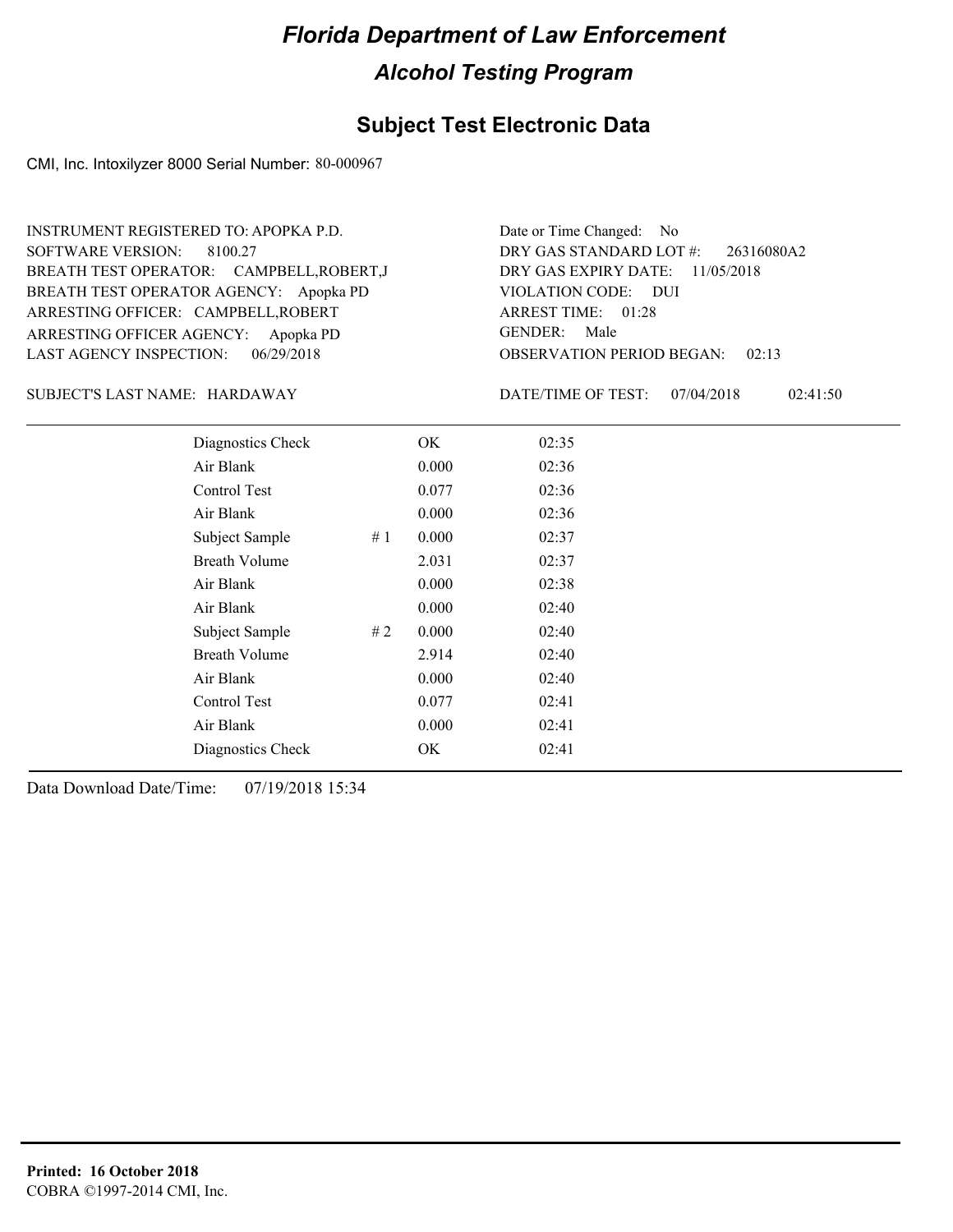#### **Subject Test Electronic Data**

CMI, Inc. Intoxilyzer 8000 Serial Number: 80-000967

ARRESTING OFFICER AGENCY: Apopka PD GENDER: BREATH TEST OPERATOR AGENCY: Apopka PD VIOLATION CODE: SOFTWARE VERSION: 8100.27 ARRESTING OFFICER: CAMPBELL,ROBERT BREATH TEST OPERATOR: CAMPBELL,ROBERT,J LAST AGENCY INSPECTION: 06/29/2018 INSTRUMENT REGISTERED TO: APOPKA P.D.

OBSERVATION PERIOD BEGAN: 20:04 VIOLATION CODE: DUI 19:46 ARREST TIME: DRY GAS EXPIRY DATE: 11/05/2018 26316080A2 DRY GAS STANDARD LOT #: Date or Time Changed: No GENDER: Male

HORROBIN SUBJECT'S LAST NAME: DATE/TIME OF TEST:

DATE/TIME OF TEST: 07/04/2018 20:31:00

| Diagnostics Check    | OK    | 20:24 |
|----------------------|-------|-------|
| Air Blank            | 0.000 | 20:25 |
| Control Test         | 0.076 | 20:25 |
| Air Blank            | 0.000 | 20:26 |
| Subject Sample<br>#1 | 0.169 | 20:26 |
| <b>Breath Volume</b> | 2.789 | 20:26 |
| Air Blank            | 0.000 | 20:27 |
| Air Blank            | 0.000 | 20:29 |
| Subject Sample<br>#2 | 0.167 | 20:29 |
| <b>Breath Volume</b> | 1.441 | 20:29 |
| Air Blank            | 0.000 | 20:30 |
| Control Test         | 0.076 | 20:30 |
| Air Blank            | 0.000 | 20:30 |
| Diagnostics Check    | OK    | 20:31 |
|                      |       |       |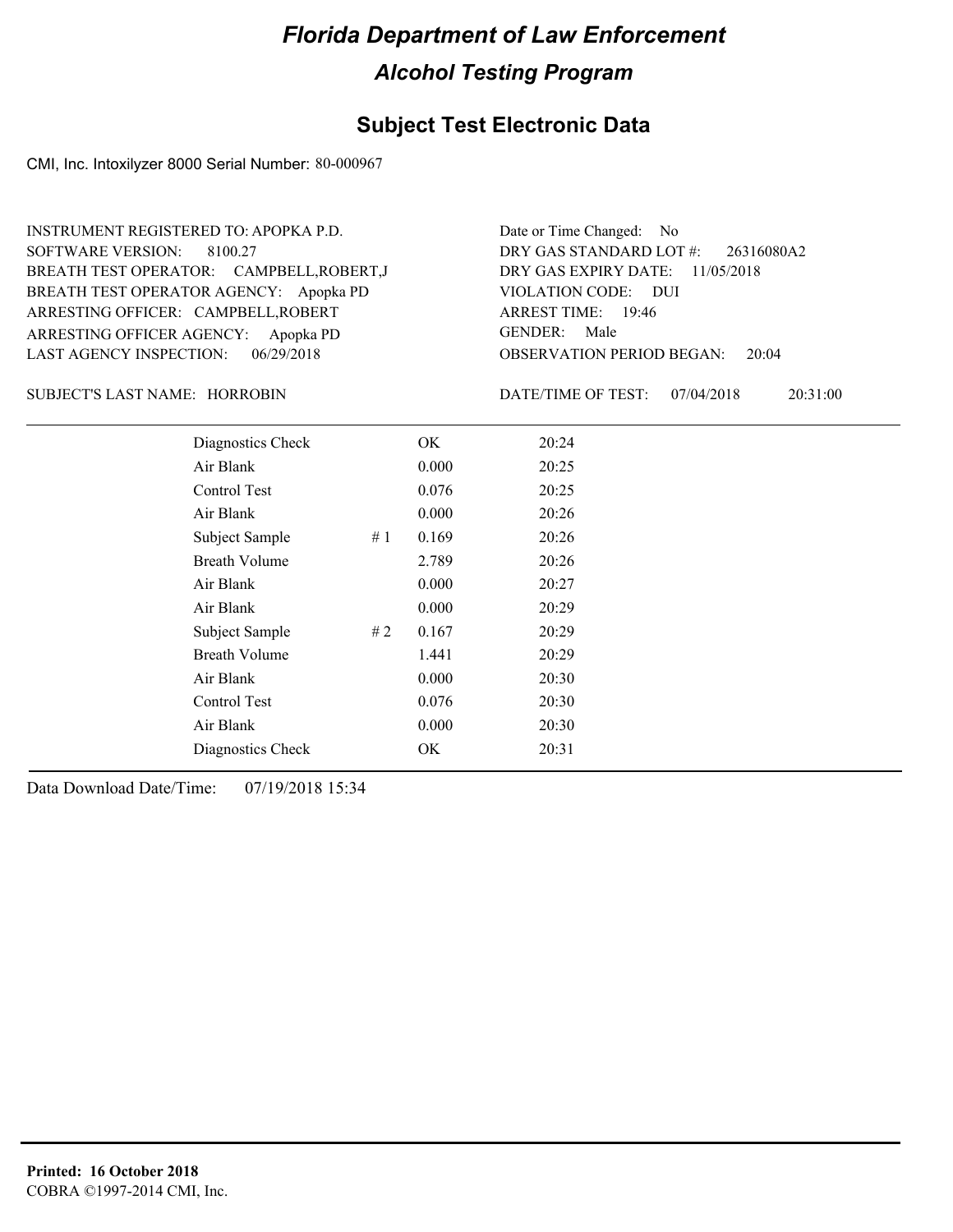### **Subject Test Electronic Data**

CMI, Inc. Intoxilyzer 8000 Serial Number: 80-000967

| <b>INSTRUMENT REGISTERED TO: APOPKA P.D.</b> |                                        | Date or Time Changed: No              |                                    |                                           |  |  |  |
|----------------------------------------------|----------------------------------------|---------------------------------------|------------------------------------|-------------------------------------------|--|--|--|
| <b>SOFTWARE VERSION:</b>                     | 8100.27                                | DRY GAS STANDARD LOT #:<br>26316080A2 |                                    |                                           |  |  |  |
|                                              | BREATH TEST OPERATOR: ELLER, ASHLEY, B |                                       | DRY GAS EXPIRY DATE:<br>11/05/2018 |                                           |  |  |  |
|                                              | BREATH TEST OPERATOR AGENCY: Apopka PD |                                       | VIOLATION CODE: DUI                |                                           |  |  |  |
| ARRESTING OFFICER: ELLER, ASHLEY             |                                        |                                       | ARREST TIME: 21:56                 |                                           |  |  |  |
| ARRESTING OFFICER AGENCY:                    | Apopka PD                              |                                       | <b>GENDER:</b><br>Male             |                                           |  |  |  |
| <b>LAST AGENCY INSPECTION:</b>               | 06/29/2018                             |                                       |                                    | <b>OBSERVATION PERIOD BEGAN:</b><br>22:07 |  |  |  |
| SUBJECT'S LAST NAME: BONILLA                 |                                        |                                       | DATE/TIME OF TEST:                 | 07/04/2018<br>22:33:36                    |  |  |  |
|                                              | Diagnostics Check                      | OK.                                   | 22:30                              |                                           |  |  |  |
|                                              | Air Blank                              | 0.000                                 | 22:31                              |                                           |  |  |  |
|                                              | Control Test                           | 0.076                                 | 22:31                              |                                           |  |  |  |
|                                              | Air Blank                              | 0.000                                 | 22:31                              |                                           |  |  |  |
|                                              | Subject Sample<br>#1                   |                                       | 22:32                              | <b>Subject Test Refused</b>               |  |  |  |
|                                              | <b>Breath Volume</b>                   | 0.000                                 | 22:32                              |                                           |  |  |  |
|                                              | Air Blank                              | 0.000                                 | 22:32                              |                                           |  |  |  |
|                                              | Control Test                           | 0.076                                 | 22:32                              |                                           |  |  |  |
|                                              | Air Blank                              | 0.000                                 | 22:33                              |                                           |  |  |  |
|                                              | Diagnostics Check                      | OK                                    | 22:33                              |                                           |  |  |  |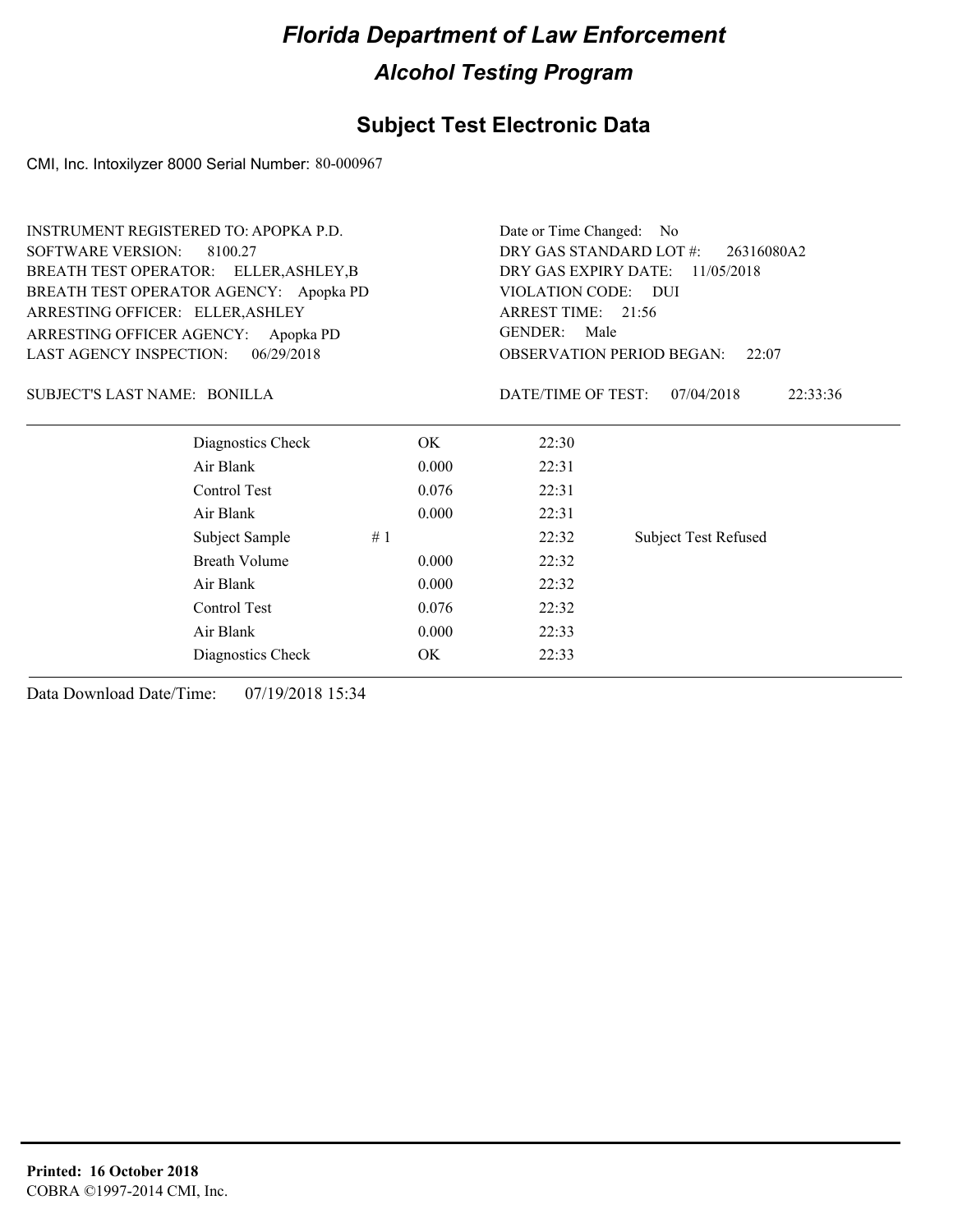#### **Subject Test Electronic Data**

CMI, Inc. Intoxilyzer 8000 Serial Number: 80-000967

ARRESTING OFFICER AGENCY: Apopka PD GENDER: BREATH TEST OPERATOR AGENCY: Apopka PD VIOLATION CODE: SOFTWARE VERSION: ARRESTING OFFICER: CAMPBELL,ROBERT BREATH TEST OPERATOR: CAMPBELL,ROBERT,J LAST AGENCY INSPECTION: 06/29/2018 8100.27 INSTRUMENT REGISTERED TO: APOPKA P.D.

OBSERVATION PERIOD BEGAN: 03:09 VIOLATION CODE: OTHER ARREST TIME: 02:57 DRY GAS EXPIRY DATE: 11/05/2018 26316080A2 DRY GAS STANDARD LOT #: Date or Time Changed: No GENDER: Male

DURRANCE SUBJECT'S LAST NAME: DATE/TIME OF TEST:

DATE/TIME OF TEST: 07/07/2018 03:36:01

| Diagnostics Check    |    | OK    | 03:29 |
|----------------------|----|-------|-------|
| Air Blank            |    | 0.000 | 03:30 |
| Control Test         |    | 0.077 | 03:30 |
| Air Blank            |    | 0.000 | 03:31 |
| Subject Sample       | #1 | 0.007 | 03:31 |
| <b>Breath Volume</b> |    | 2.093 | 03:31 |
| Air Blank            |    | 0.000 | 03:32 |
| Air Blank            |    | 0.000 | 03:34 |
| Subject Sample       | #2 | 0.000 | 03:34 |
| <b>Breath Volume</b> |    | 1.812 | 03:34 |
| Air Blank            |    | 0.000 | 03:35 |
| Control Test         |    | 0.077 | 03:35 |
| Air Blank            |    | 0.000 | 03:35 |
| Diagnostics Check    |    | OK    | 03:36 |
|                      |    |       |       |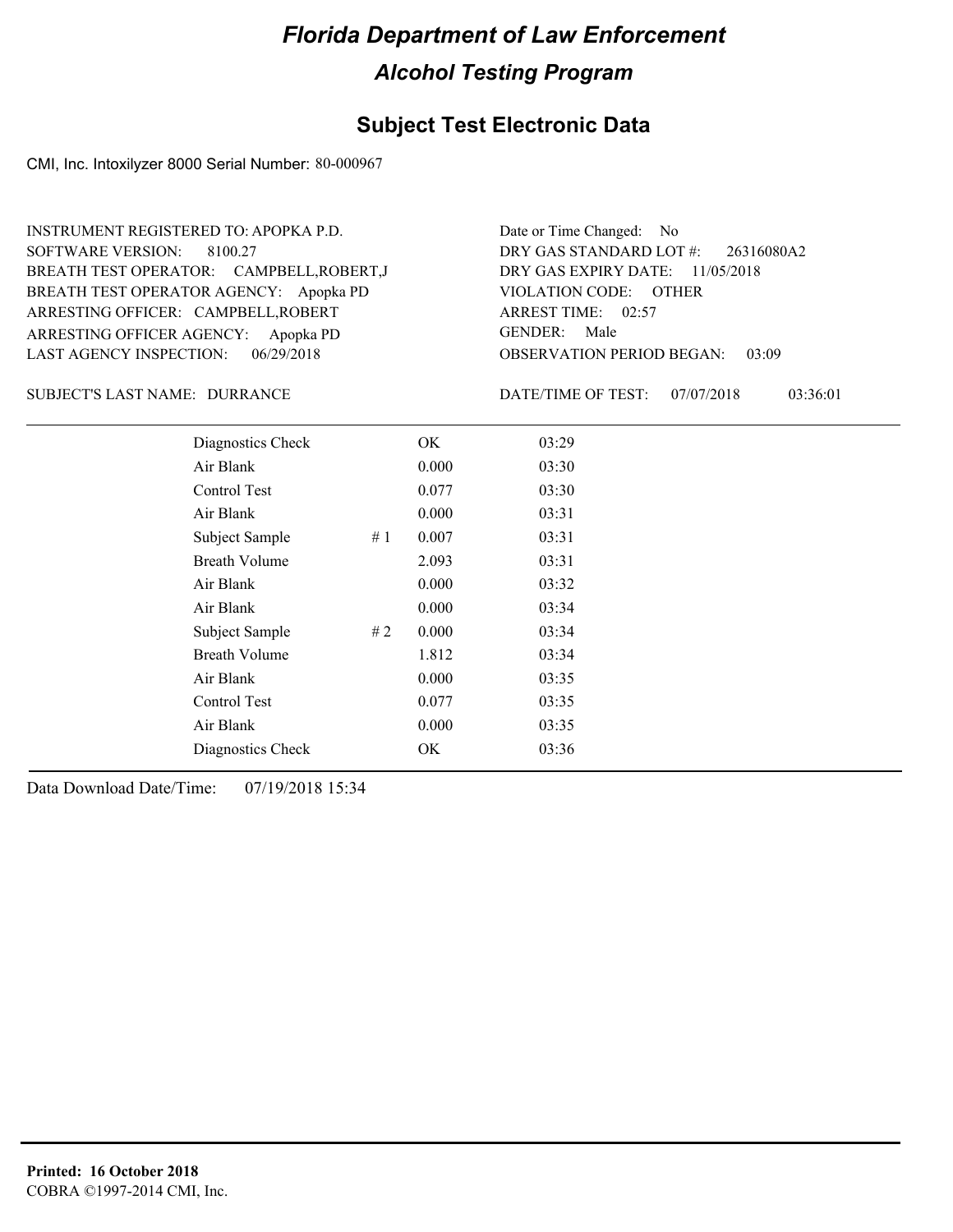### **Subject Test Electronic Data**

CMI, Inc. Intoxilyzer 8000 Serial Number: 80-000967

| <b>INSTRUMENT REGISTERED TO: APOPKA P.D.</b> |            | Date or Time Changed:<br>- No         |                                    |                                           |  |  |
|----------------------------------------------|------------|---------------------------------------|------------------------------------|-------------------------------------------|--|--|
| <b>SOFTWARE VERSION:</b><br>8100.27          |            | DRY GAS STANDARD LOT #:<br>26316080A2 |                                    |                                           |  |  |
| BREATH TEST OPERATOR: GIARRATANA, JOHN, R    |            |                                       | DRY GAS EXPIRY DATE:<br>11/05/2018 |                                           |  |  |
| BREATH TEST OPERATOR AGENCY: Apopka PD       |            |                                       | VIOLATION CODE: DUI                |                                           |  |  |
| ARRESTING OFFICER: CINTRON, KRISTIN          |            |                                       | ARREST TIME: 10:43                 |                                           |  |  |
| ARRESTING OFFICER AGENCY:                    | Apopka PD  |                                       | <b>GENDER:</b><br>Male             |                                           |  |  |
| <b>LAST AGENCY INSPECTION:</b>               | 06/29/2018 |                                       |                                    | <b>OBSERVATION PERIOD BEGAN:</b><br>11:19 |  |  |
| <b>SUBJECT'S LAST NAME: HUNT</b>             |            |                                       | DATE/TIME OF TEST:                 | 07/17/2018<br>11:43:26                    |  |  |
| Diagnostics Check                            |            | OK.                                   | 11:40                              |                                           |  |  |
| Air Blank                                    |            | 0.000                                 | 11:41                              |                                           |  |  |
| Control Test                                 |            | 0.076                                 | 11:41                              |                                           |  |  |
| Air Blank                                    |            | 0.000                                 | 11:41                              |                                           |  |  |
| Subject Sample                               | #1         |                                       | 11:42                              | <b>Subject Test Refused</b>               |  |  |
| <b>Breath Volume</b>                         |            | 0.000                                 | 11:42                              |                                           |  |  |
| Air Blank                                    |            | 0.000                                 | 11:42                              |                                           |  |  |
| Control Test                                 |            | 0.076                                 | 11:42                              |                                           |  |  |
| Air Blank                                    |            | 0.000                                 | 11:43                              |                                           |  |  |
| Diagnostics Check                            |            | OK.                                   | 11:43                              |                                           |  |  |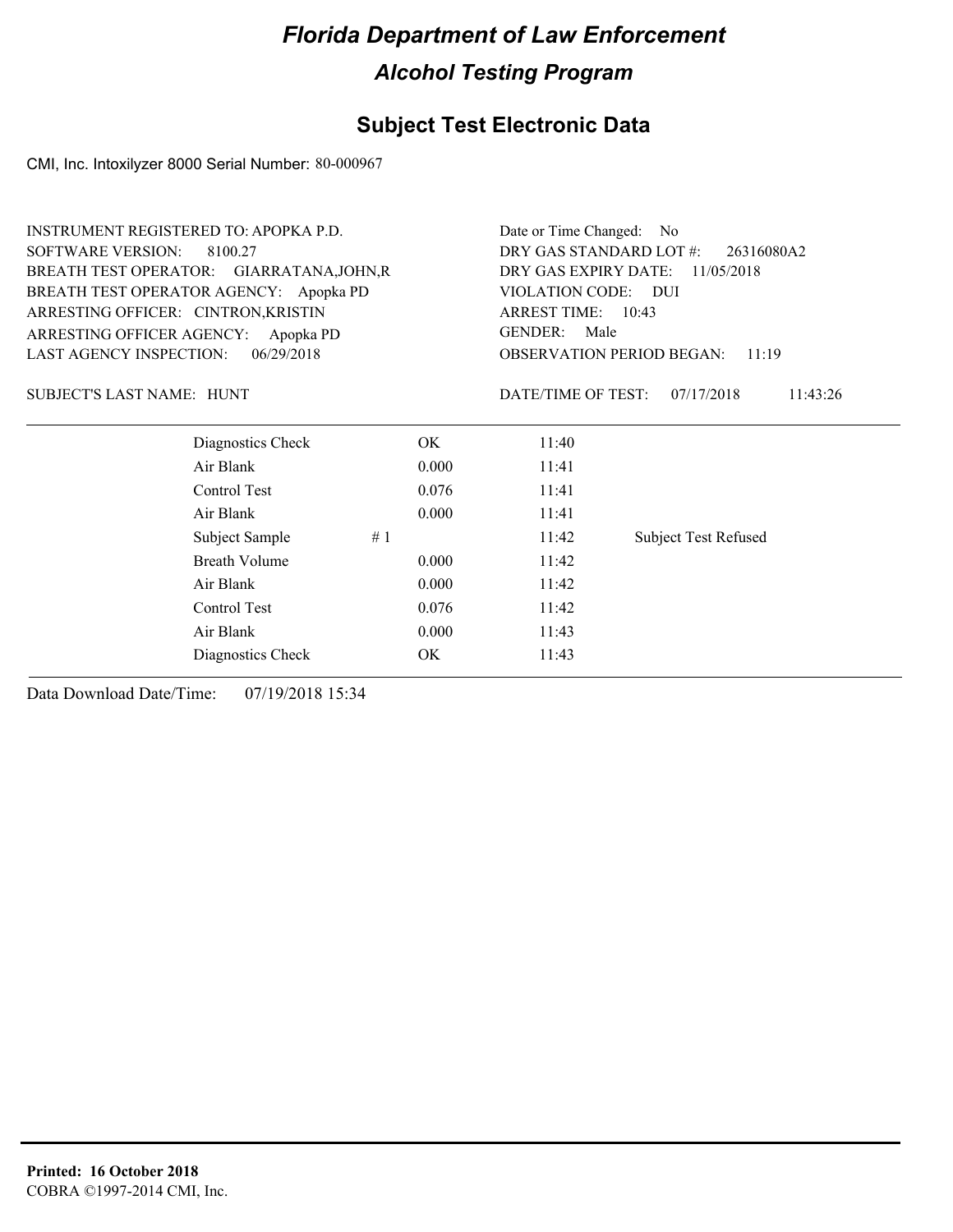### **Subject Test Electronic Data**

CMI, Inc. Intoxilyzer 8000 Serial Number: 80-000968

| INSTRUMENT REGISTERED TO: OSCEOLA CORRECTIONS | Date or Time Changed: No               |
|-----------------------------------------------|----------------------------------------|
| SOFTWARE VERSION: 8100.27                     | DRY GAS STANDARD LOT $\#$ : 163437     |
| BREATH TEST OPERATOR: WHEELER, BRADLEY, A     | DRY GAS EXPIRY DATE: $10/30/2018$      |
| BREATH TEST OPERATOR AGENCY: Kissimmee PD     | VIOLATION CODE: DUI                    |
| ARRESTING OFFICER: WHEELER, BRADLEY           | ARREST TIME: 21:13                     |
| ARRESTING OFFICER AGENCY: Kissimmee PD        | GENDER: Male                           |
| LAST AGENCY INSPECTION: 07/02/2018            | <b>OBSERVATION PERIOD BEGAN: 21:41</b> |

SILENZIO SUBJECT'S LAST NAME: DATE/TIME OF TEST:

DATE/TIME OF TEST: 07/03/2018 22:14:37

| Diagnostics Check     | OK    | 22:08 |
|-----------------------|-------|-------|
| Air Blank             | 0.000 | 22:09 |
| Control Test          | 0.079 | 22:09 |
| Air Blank             | 0.000 | 22:09 |
| Subject Sample<br>#1  | 0.128 | 22:10 |
| <b>Breath Volume</b>  | 1.570 | 22:10 |
| Air Blank             | 0.000 | 22:10 |
| Air Blank             | 0.000 | 22:12 |
| Subject Sample<br># 2 | 0.135 | 22:12 |
| <b>Breath Volume</b>  | 2.199 | 22:12 |
| Air Blank             | 0.000 | 22:13 |
| Control Test          | 0.078 | 22:14 |
| Air Blank             | 0.000 | 22:14 |
| Diagnostics Check     | OK    | 22:14 |
|                       |       |       |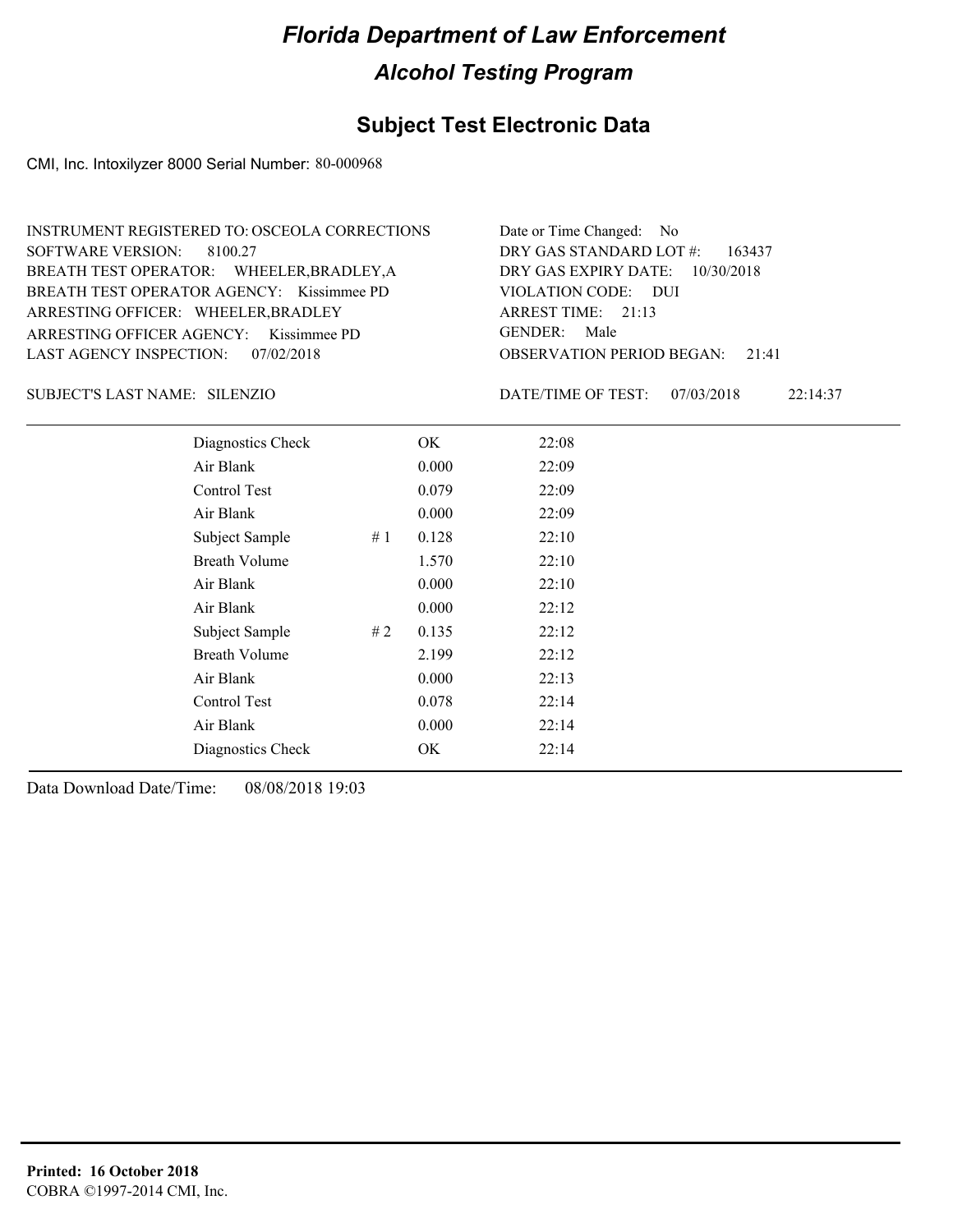### **Subject Test Electronic Data**

CMI, Inc. Intoxilyzer 8000 Serial Number: 80-000968

| INSTRUMENT REGISTERED TO: OSCEOLA CORRECTIONS | Date or Time Changed: No               |
|-----------------------------------------------|----------------------------------------|
| SOFTWARE VERSION: 8100.27                     | DRY GAS STANDARD LOT $\#$ : 163437     |
| BREATH TEST OPERATOR: WHEELER, BRADLEY, A     | DRY GAS EXPIRY DATE: 10/30/2018        |
| BREATH TEST OPERATOR AGENCY: Kissimmee PD     | VIOLATION CODE: DUI                    |
| ARRESTING OFFICER: WHEELER, BRADLEY           | ARREST TIME: 18:38                     |
| ARRESTING OFFICER AGENCY: Kissimmee PD        | GENDER: Male                           |
| LAST AGENCY INSPECTION: 07/02/2018            | <b>OBSERVATION PERIOD BEGAN:</b> 18:58 |

#### DECATUR SUBJECT'S LAST NAME: DATE/TIME OF TEST:

DATE/TIME OF TEST: 07/04/2018 19:29:00

| Diagnostics Check    |    | OK    | 19:22 |  |  |
|----------------------|----|-------|-------|--|--|
| Air Blank            |    | 0.000 | 19:23 |  |  |
| Control Test         |    | 0.079 | 19:23 |  |  |
| Air Blank            |    | 0.000 | 19:23 |  |  |
| Subject Sample       | #1 | 0.042 | 19:24 |  |  |
| <b>Breath Volume</b> |    | 4.695 | 19:24 |  |  |
| Air Blank            |    | 0.000 | 19:24 |  |  |
| Air Blank            |    | 0.000 | 19:26 |  |  |
| Subject Sample       | #2 | 0.038 | 19:27 |  |  |
| <b>Breath Volume</b> |    | 3.132 | 19:27 |  |  |
| Air Blank            |    | 0.000 | 19:28 |  |  |
| Control Test         |    | 0.076 | 19:28 |  |  |
| Air Blank            |    | 0.000 | 19:28 |  |  |
| Diagnostics Check    |    | OK    | 19:29 |  |  |
|                      |    |       |       |  |  |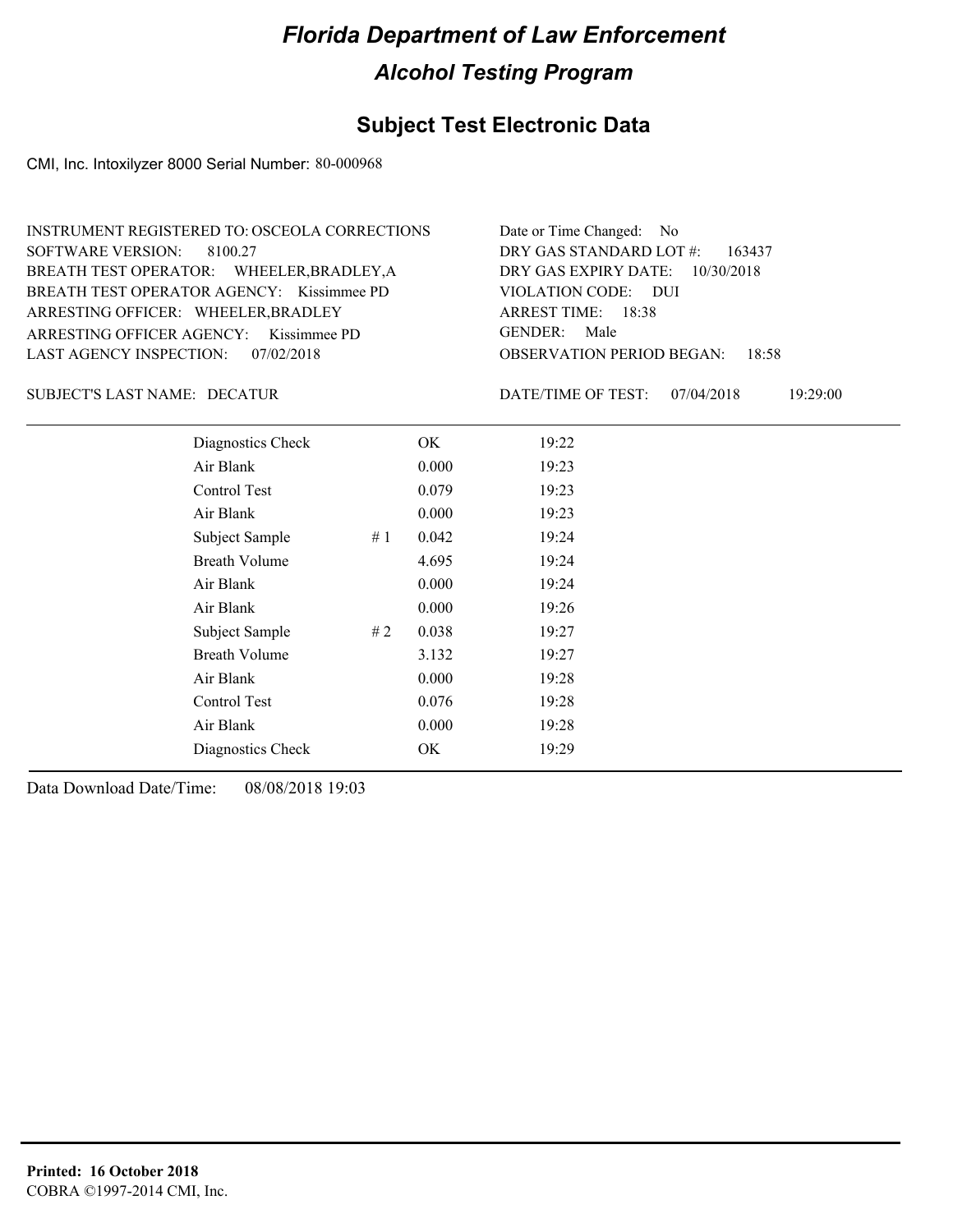### **Subject Test Electronic Data**

CMI, Inc. Intoxilyzer 8000 Serial Number: 80-000968

| <b>INSTRUMENT REGISTERED TO: OSCEOLA CORRECTIONS</b> |       | Date or Time Changed: No           |                                           |  |  |  |
|------------------------------------------------------|-------|------------------------------------|-------------------------------------------|--|--|--|
| <b>SOFTWARE VERSION:</b><br>8100.27                  |       | DRY GAS STANDARD LOT #:<br>163437  |                                           |  |  |  |
| BREATH TEST OPERATOR: TRUSLEY, KENNETH, L            |       | DRY GAS EXPIRY DATE:<br>10/30/2018 |                                           |  |  |  |
| BREATH TEST OPERATOR AGENCY: FFWCC (Ocala)           |       | VIOLATION CODE: BUI                |                                           |  |  |  |
| ARRESTING OFFICER: MENDELSON, GARRETT                |       | ARREST TIME: 01:29                 |                                           |  |  |  |
| ARRESTING OFFICER AGENCY: FFWCC (Ocala)              |       | <b>GENDER:</b><br>Male             |                                           |  |  |  |
| <b>LAST AGENCY INSPECTION:</b><br>07/02/2018         |       |                                    | <b>OBSERVATION PERIOD BEGAN:</b><br>03:01 |  |  |  |
| <b>SUBJECT'S LAST NAME: NATHEY</b>                   |       | DATE/TIME OF TEST:                 | 07/08/2018<br>03:37:45                    |  |  |  |
| Diagnostics Check                                    | OK.   | 03:34                              |                                           |  |  |  |
| Air Blank                                            | 0.000 | 03:35                              |                                           |  |  |  |
| Control Test                                         | 0.079 | 03:35                              |                                           |  |  |  |
| Air Blank                                            | 0.000 | 03:36                              |                                           |  |  |  |
| Subject Sample                                       | #1    | 03:36                              | <b>Subject Test Refused</b>               |  |  |  |
| <b>Breath Volume</b>                                 | 0.000 | 03:36                              |                                           |  |  |  |
| Air Blank                                            | 0.000 | 03:36                              |                                           |  |  |  |
| Control Test                                         | 0.078 | 03:37                              |                                           |  |  |  |
| Air Blank                                            | 0.000 | 03:37                              |                                           |  |  |  |
| Diagnostics Check                                    | OK    | 03:37                              |                                           |  |  |  |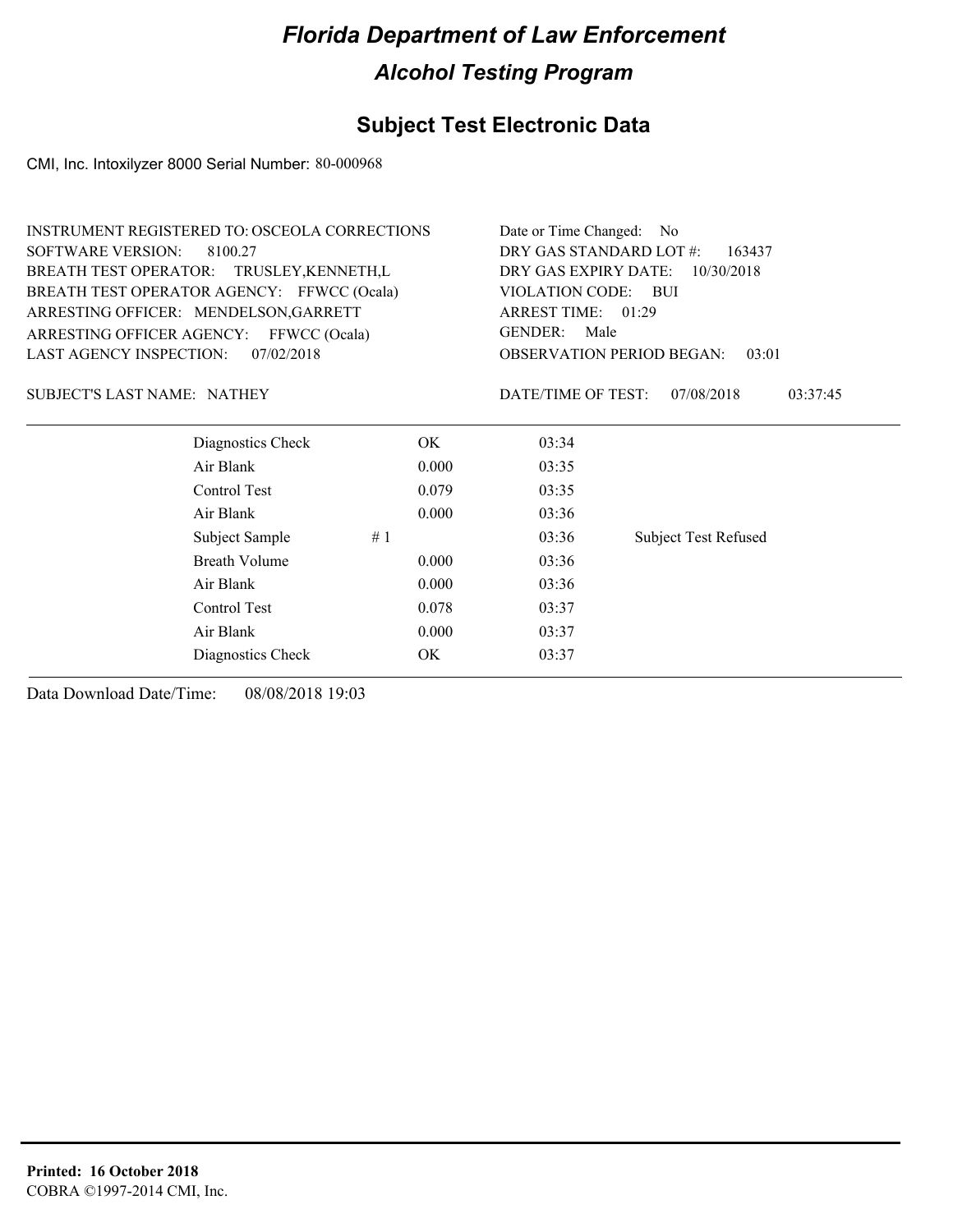### **Subject Test Electronic Data**

CMI, Inc. Intoxilyzer 8000 Serial Number: 80-000968

| INSTRUMENT REGISTERED TO: OSCEOLA CORRECTIONS | Date or Time Changed: No               |
|-----------------------------------------------|----------------------------------------|
| SOFTWARE VERSION: 8100.27                     | DRY GAS STANDARD LOT $\#$ : 163437     |
| BREATH TEST OPERATOR: CORUJO, PEDRO, L        | DRY GAS EXPIRY DATE: $10/30/2018$      |
| BREATH TEST OPERATOR AGENCY: Kissimmee PD     | VIOLATION CODE: DUI                    |
| ARRESTING OFFICER: CORUJO, PEDRO              | ARREST TIME: 02:02                     |
| ARRESTING OFFICER AGENCY: Kissimmee PD        | GENDER: Male                           |
| LAST AGENCY INSPECTION: 07/02/2018            | <b>OBSERVATION PERIOD BEGAN: 02:24</b> |

SUBJECT'S LAST NAME: SERRANO MARTINEZ DATE/TIME OF TEST:

DATE/TIME OF TEST: 07/12/2018 02:51:58

| Diagnostics Check    |    | OK    | 02:45 |
|----------------------|----|-------|-------|
| Air Blank            |    | 0.000 | 02:45 |
| Control Test         |    | 0.079 | 02:46 |
| Air Blank            |    | 0.000 | 02:46 |
| Subject Sample       | #1 | 0.000 | 02:47 |
| <b>Breath Volume</b> |    | 3.941 | 02:47 |
| Air Blank            |    | 0.000 | 02:47 |
| Air Blank            |    | 0.000 | 02:49 |
| Subject Sample       | #2 | 0.000 | 02:50 |
| <b>Breath Volume</b> |    | 3.996 | 02:50 |
| Air Blank            |    | 0.000 | 02:51 |
| Control Test         |    | 0.079 | 02:51 |
| Air Blank            |    | 0.000 | 02:51 |
| Diagnostics Check    |    | OK    | 02:51 |
|                      |    |       |       |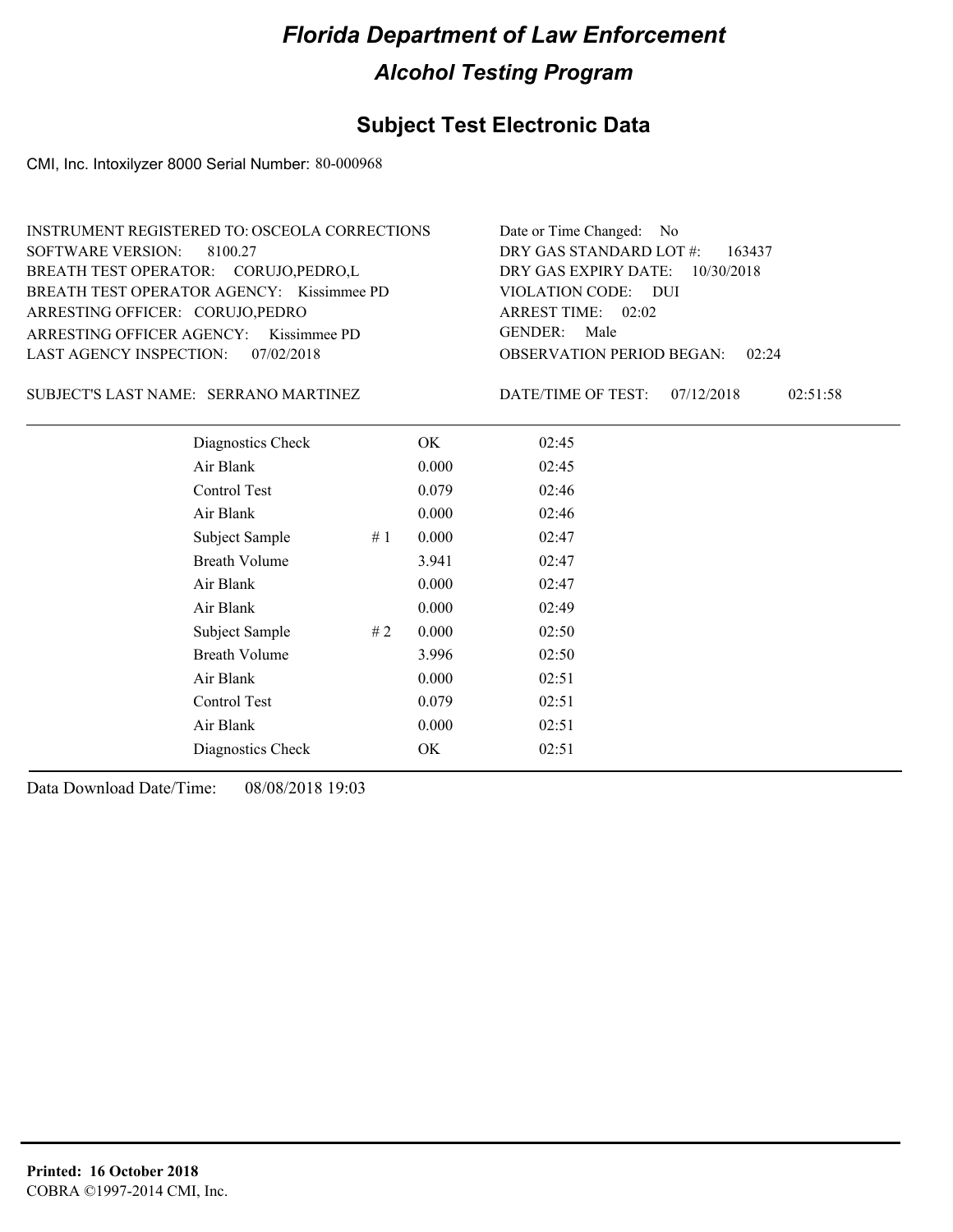#### **Subject Test Electronic Data**

CMI, Inc. Intoxilyzer 8000 Serial Number: 80-000968

Control Test 0.079 05:08 Air Blank 0.000 05:09 Diagnostics Check OK 05:09

JONES SUBJECT'S LAST NAME: DATE/TIME OF TEST:

DATE/TIME OF TEST: 07/23/2018 05:09:13

| Diagnostics Check    |    | OK    | 04:56 |                |  |
|----------------------|----|-------|-------|----------------|--|
| Air Blank            |    | 0.000 | 04:57 |                |  |
| Control Test         |    | 0.079 | 04:57 |                |  |
| Air Blank            |    | 0.000 | 04:58 |                |  |
| Subject Sample       | #1 | 0.127 | 05:01 | Volume Not Met |  |
| <b>Breath Volume</b> |    | 0.097 | 05:01 |                |  |
| Air Blank            |    | 0.000 | 05:02 |                |  |
| Air Blank            |    | 0.000 | 05:03 |                |  |
| Subject Sample       | #2 | 0.143 | 05:04 |                |  |
| Breath Volume        |    | 1.878 | 05:04 |                |  |
| Air Blank            |    | 0.000 | 05:05 |                |  |
| Air Blank            |    | 0.000 | 05:07 |                |  |
| Subject Sample       | #3 | 0.147 | 05:07 |                |  |
| Breath Volume        |    | 2.140 | 05:07 |                |  |
| Air Blank            |    | 0.000 | 05:08 |                |  |
|                      |    |       |       |                |  |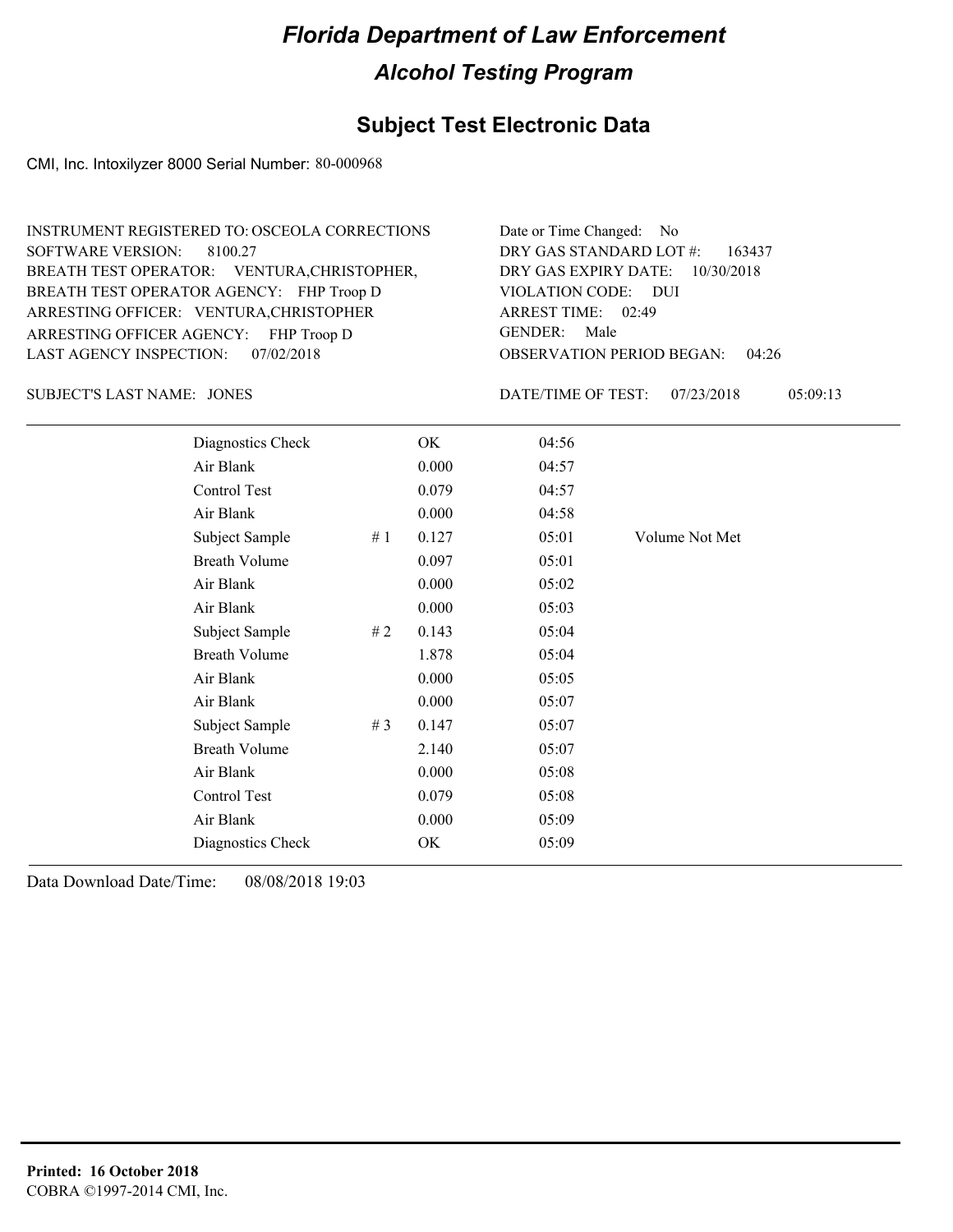### **Subject Test Electronic Data**

CMI, Inc. Intoxilyzer 8000 Serial Number: 80-000968

| INSTRUMENT REGISTERED TO: OSCEOLA CORRECTIONS  | Date or Time Changed: No               |
|------------------------------------------------|----------------------------------------|
| SOFTWARE VERSION: 8100.27                      | DRY GAS STANDARD LOT $#$ : 163437      |
| BREATH TEST OPERATOR: LYONS, DANIEL, E         | DRY GAS EXPIRY DATE: 10/30/2018        |
| BREATH TEST OPERATOR AGENCY: Osceola County SO | VIOLATION CODE: DUI                    |
| ARRESTING OFFICER: LYONS, DANIEL               | ARREST TIME: 03:41                     |
| ARRESTING OFFICER AGENCY: Osceola County SO    | GENDER: Male                           |
| LAST AGENCY INSPECTION: 07/02/2018             | <b>OBSERVATION PERIOD BEGAN: 04:03</b> |

SUBJECT'S LAST NAME: CARDONA-LOPEZ DATE/TIME OF TEST:

DATE/TIME OF TEST: 07/24/2018 04:31:21

| Diagnostics Check    |    | OK    | 04:24 |
|----------------------|----|-------|-------|
| Air Blank            |    | 0.000 | 04:25 |
| Control Test         |    | 0.079 | 04:25 |
| Air Blank            |    | 0.000 | 04:26 |
| Subject Sample       | #1 | 0.000 | 04:27 |
| <b>Breath Volume</b> |    | 2.132 | 04:27 |
| Air Blank            |    | 0.000 | 04:27 |
| Air Blank            |    | 0.000 | 04:29 |
| Subject Sample       | #2 | 0.000 | 04:29 |
| <b>Breath Volume</b> |    | 2.179 | 04:29 |
| Air Blank            |    | 0.000 | 04:30 |
| Control Test         |    | 0.079 | 04:30 |
| Air Blank            |    | 0.000 | 04:31 |
| Diagnostics Check    |    | OK    | 04:31 |
|                      |    |       |       |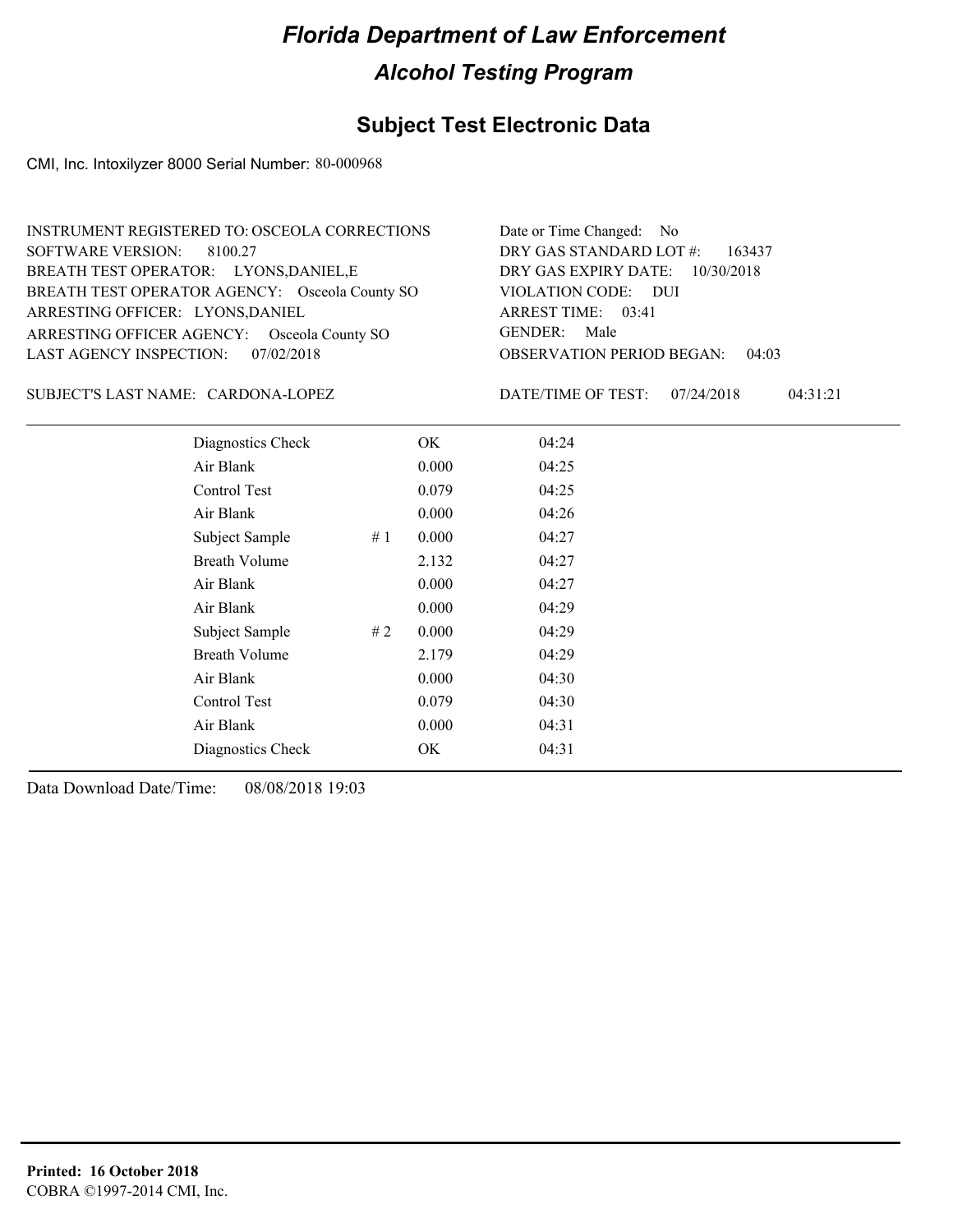### **Subject Test Electronic Data**

CMI, Inc. Intoxilyzer 8000 Serial Number: 80-000968

| INSTRUMENT REGISTERED TO: OSCEOLA CORRECTIONS  | Date or Time Changed: No               |
|------------------------------------------------|----------------------------------------|
| SOFTWARE VERSION: 8100.27                      | DRY GAS STANDARD LOT $\#$ : 163437     |
| BREATH TEST OPERATOR: LYONS, DANIEL, E         | DRY GAS EXPIRY DATE: 10/30/2018        |
| BREATH TEST OPERATOR AGENCY: Osceola County SO | VIOLATION CODE: DUI                    |
| ARRESTING OFFICER: DUNN, COLIN                 | ARREST TIME: 02:40                     |
| ARRESTING OFFICER AGENCY: St. Cloud PD         | GENDER: Male                           |
| LAST AGENCY INSPECTION: 07/02/2018             | <b>OBSERVATION PERIOD BEGAN: 03:19</b> |

CASCIO SUBJECT'S LAST NAME: DATE/TIME OF TEST:

DATE/TIME OF TEST: 07/25/2018 03:49:27

| Diagnostics Check    |    | OK    | 03:39 |
|----------------------|----|-------|-------|
| Air Blank            |    | 0.000 | 03:39 |
| Control Test         |    | 0.079 | 03:40 |
| Air Blank            |    | 0.000 | 03:40 |
| Subject Sample       | #1 | 0.194 | 03:43 |
| <b>Breath Volume</b> |    | 1.976 | 03:43 |
| Air Blank            |    | 0.000 | 03:44 |
| Air Blank            |    | 0.000 | 03:46 |
| Subject Sample       | #2 | 0.206 | 03:47 |
| <b>Breath Volume</b> |    | 1.699 | 03:47 |
| Air Blank            |    | 0.000 | 03:48 |
| Control Test         |    | 0.077 | 03:48 |
| Air Blank            |    | 0.000 | 03:49 |
| Diagnostics Check    |    | OK    | 03:49 |
|                      |    |       |       |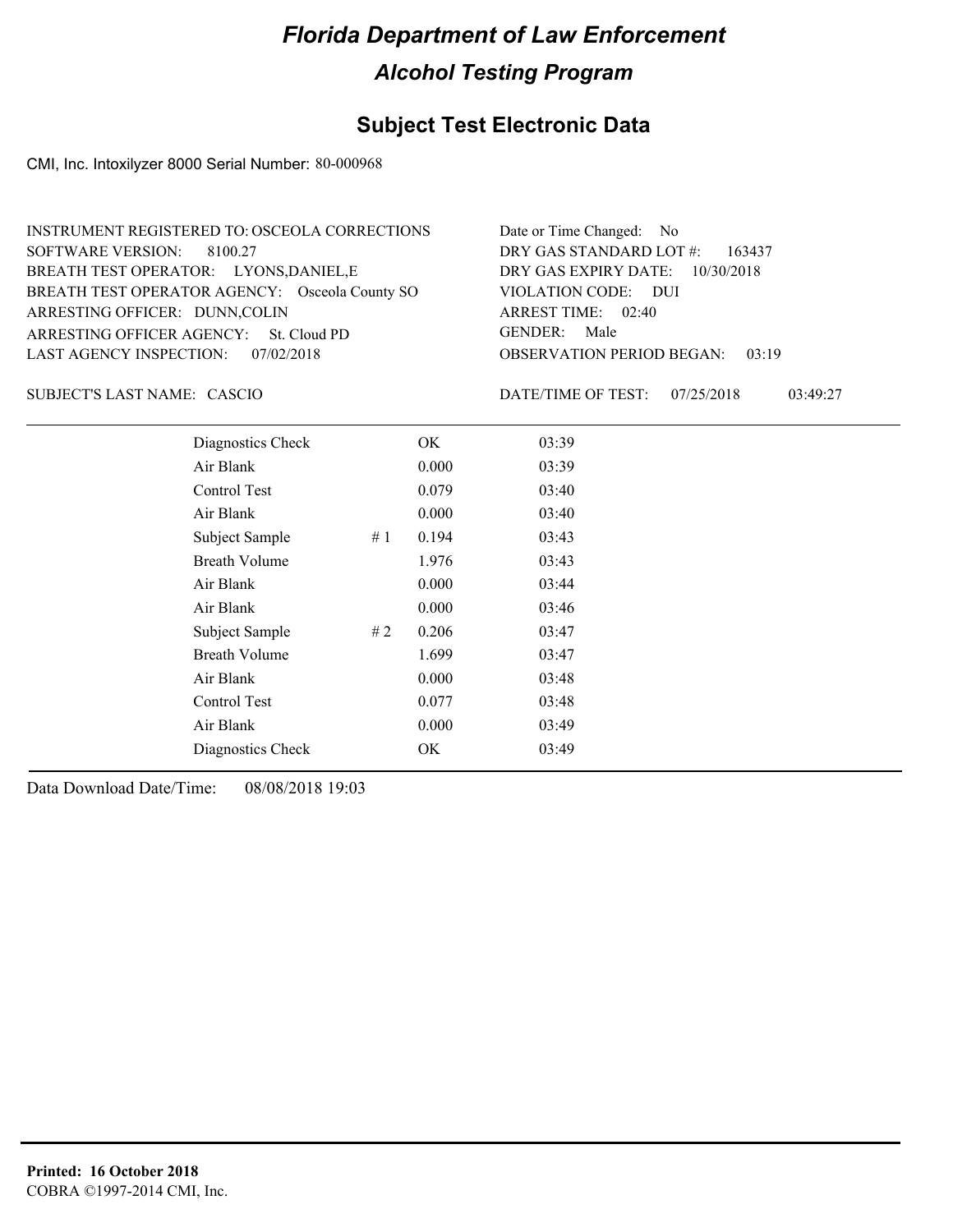### **Subject Test Electronic Data**

CMI, Inc. Intoxilyzer 8000 Serial Number: 80-000968

| INSTRUMENT REGISTERED TO: OSCEOLA CORRECTIONS  | Date or Time Changed: No               |
|------------------------------------------------|----------------------------------------|
| SOFTWARE VERSION: 8100.27                      | DRY GAS STANDARD LOT $\#$ : 163437     |
| BREATH TEST OPERATOR: BEEKMAN,JACOB,C          | DRY GAS EXPIRY DATE: 10/30/2018        |
| BREATH TEST OPERATOR AGENCY: Osceola County SO | VIOLATION CODE: DUI                    |
| ARRESTING OFFICER: BAEZ, BYRON                 | ARREST TIME: 03:26                     |
| ARRESTING OFFICER AGENCY: Kissimmee PD         | GENDER: Male                           |
| LAST AGENCY INSPECTION: 07/02/2018             | <b>OBSERVATION PERIOD BEGAN: 04:09</b> |

MUNERA SUBJECT'S LAST NAME: DATE/TIME OF TEST:

DATE/TIME OF TEST: 07/27/2018 04:36:43

| Diagnostics Check    |    | OK    | 04:30 |
|----------------------|----|-------|-------|
| Air Blank            |    | 0.000 | 04:30 |
| Control Test         |    | 0.079 | 04:31 |
| Air Blank            |    | 0.000 | 04:31 |
| Subject Sample       | #1 | 0.141 | 04:32 |
| <b>Breath Volume</b> |    | 1.824 | 04:32 |
| Air Blank            |    | 0.000 | 04:32 |
| Air Blank            |    | 0.000 | 04:34 |
| Subject Sample       | #2 | 0.144 | 04:35 |
| <b>Breath Volume</b> |    | 2.386 | 04:35 |
| Air Blank            |    | 0.000 | 04:35 |
| Control Test         |    | 0.078 | 04:36 |
| Air Blank            |    | 0.000 | 04:36 |
| Diagnostics Check    |    | OK    | 04:36 |
|                      |    |       |       |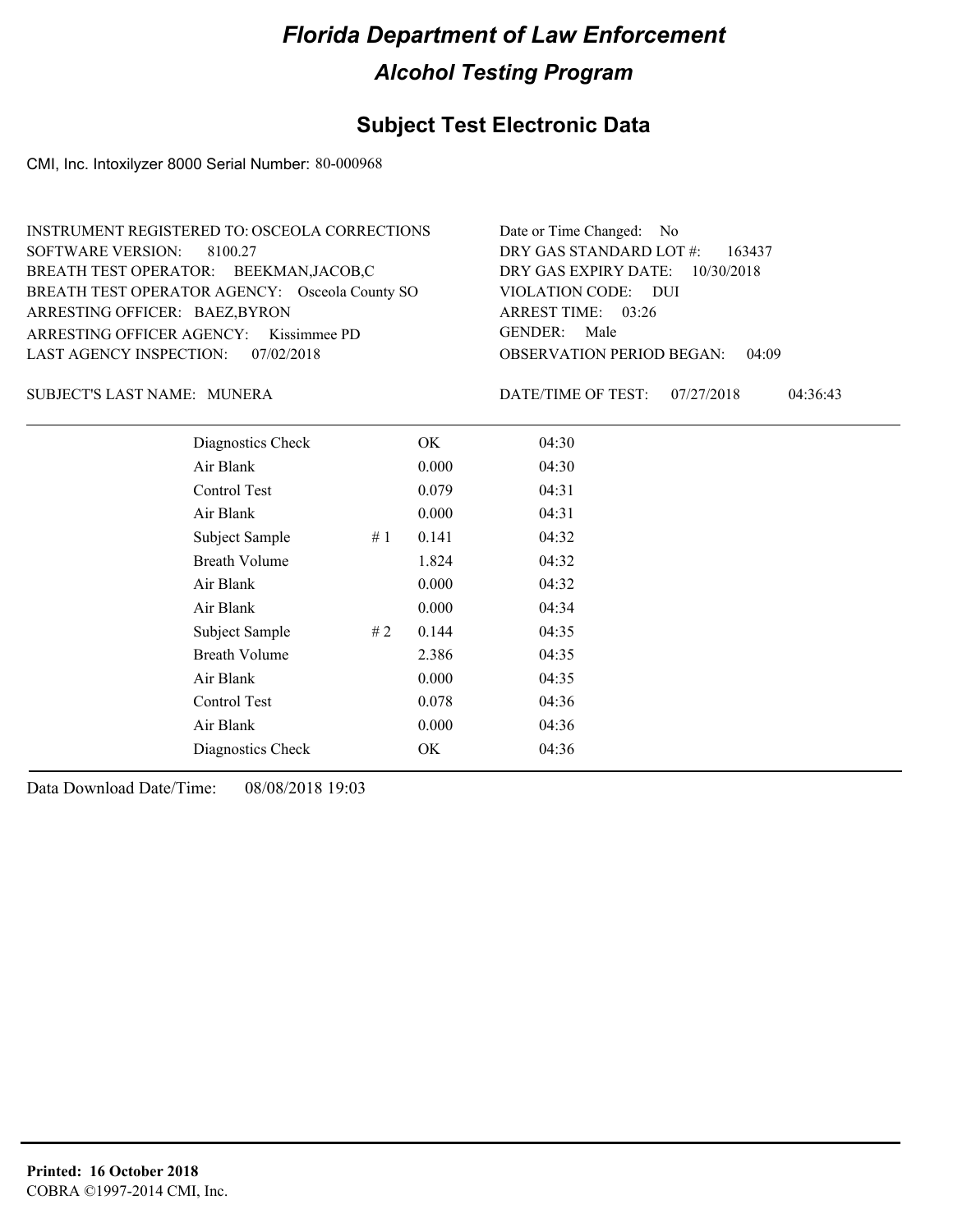### **Subject Test Electronic Data**

CMI, Inc. Intoxilyzer 8000 Serial Number: 80-000968

| INSTRUMENT REGISTERED TO: OSCEOLA CORRECTIONS  | Date or Time Changed: No               |
|------------------------------------------------|----------------------------------------|
| SOFTWARE VERSION: 8100.27                      | DRY GAS STANDARD LOT $\#$ : 163437     |
| BREATH TEST OPERATOR: LYONS, DANIEL, E         | DRY GAS EXPIRY DATE: 10/30/2018        |
| BREATH TEST OPERATOR AGENCY: Osceola County SO | VIOLATION CODE: DUI                    |
| ARRESTING OFFICER: BROOKS, CHRIS               | ARREST TIME: 19:42                     |
| ARRESTING OFFICER AGENCY: FHP Troop D          | GENDER: Male                           |
| LAST AGENCY INSPECTION: 07/02/2018             | <b>OBSERVATION PERIOD BEGAN: 19:35</b> |

SAMAYOA SUBJECT'S LAST NAME: DATE/TIME OF TEST:

DATE/TIME OF TEST: 07/28/2018 20:02:03

| Diagnostics Check    |    | OK    | 19:56 |  |
|----------------------|----|-------|-------|--|
| Air Blank            |    | 0.000 | 19:56 |  |
| Control Test         |    | 0.079 | 19:56 |  |
| Air Blank            |    | 0.000 | 19:57 |  |
| Subject Sample       | #1 | 0.198 | 19:57 |  |
| <b>Breath Volume</b> |    | 3.246 | 19:57 |  |
| Air Blank            |    | 0.000 | 19:58 |  |
| Air Blank            |    | 0.000 | 20:00 |  |
| Subject Sample       | #2 | 0.197 | 20:00 |  |
| <b>Breath Volume</b> |    | 2.707 | 20:00 |  |
| Air Blank            |    | 0.000 | 20:01 |  |
| <b>Control Test</b>  |    | 0.079 | 20:01 |  |
| Air Blank            |    | 0.000 | 20:01 |  |
| Diagnostics Check    |    | OK    | 20:02 |  |
|                      |    |       |       |  |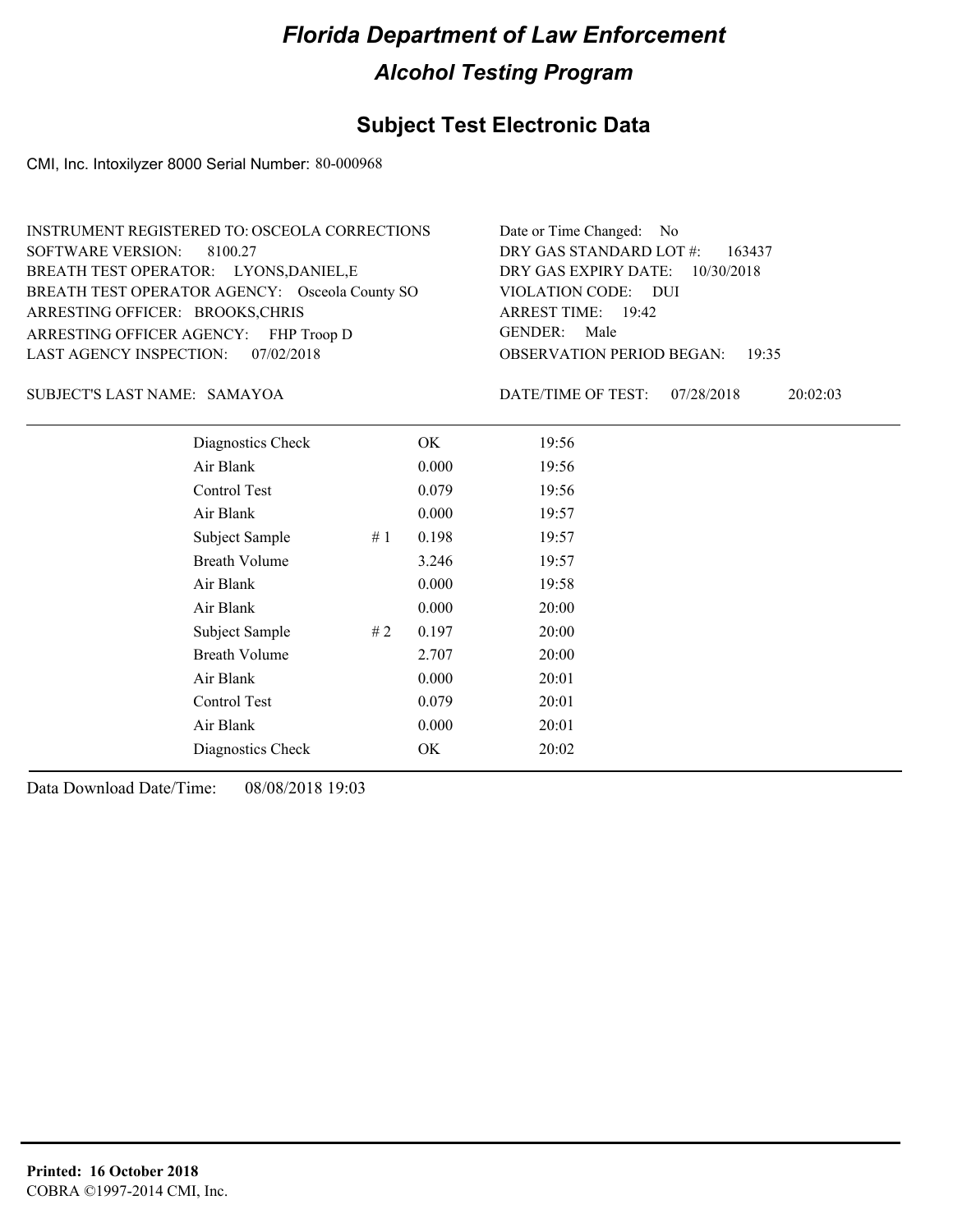### **Subject Test Electronic Data**

CMI, Inc. Intoxilyzer 8000 Serial Number: 80-000968

| INSTRUMENT REGISTERED TO: OSCEOLA CORRECTIONS | Date or Time Changed: No               |
|-----------------------------------------------|----------------------------------------|
| SOFTWARE VERSION: 8100.27                     | DRY GAS STANDARD LOT #: 163437         |
| BREATH TEST OPERATOR: NIEVES, CHARLIE,        | DRY GAS EXPIRY DATE: $10/30/2018$      |
| BREATH TEST OPERATOR AGENCY: Kissimmee PD     | VIOLATION CODE: DUI                    |
| ARRESTING OFFICER: NIEVES, CHARLIE            | ARREST TIME: 02:58                     |
| ARRESTING OFFICER AGENCY: Kissimmee PD        | GENDER: Male                           |
| LAST AGENCY INSPECTION: 07/02/2018            | <b>OBSERVATION PERIOD BEGAN: 03:12</b> |

GONZALEZ ROSARIO SUBJECT'S LAST NAME: DATE/TIME OF TEST:

DATE/TIME OF TEST: 07/29/2018 03:39:14

| Diagnostics Check    | OK    | 03:32 |
|----------------------|-------|-------|
| Air Blank            | 0.000 | 03:33 |
| Control Test         | 0.078 | 03:33 |
| Air Blank            | 0.000 | 03:33 |
| Subject Sample<br>#1 | 0.179 | 03:34 |
| <b>Breath Volume</b> | 1.257 | 03:34 |
| Air Blank            | 0.000 | 03:35 |
| Air Blank            | 0.000 | 03:36 |
| Subject Sample<br>#2 | 0.184 | 03:37 |
| <b>Breath Volume</b> | 1.847 | 03:37 |
| Air Blank            | 0.000 | 03:38 |
| Control Test         | 0.078 | 03:38 |
| Air Blank            | 0.000 | 03:39 |
| Diagnostics Check    | OK    | 03:39 |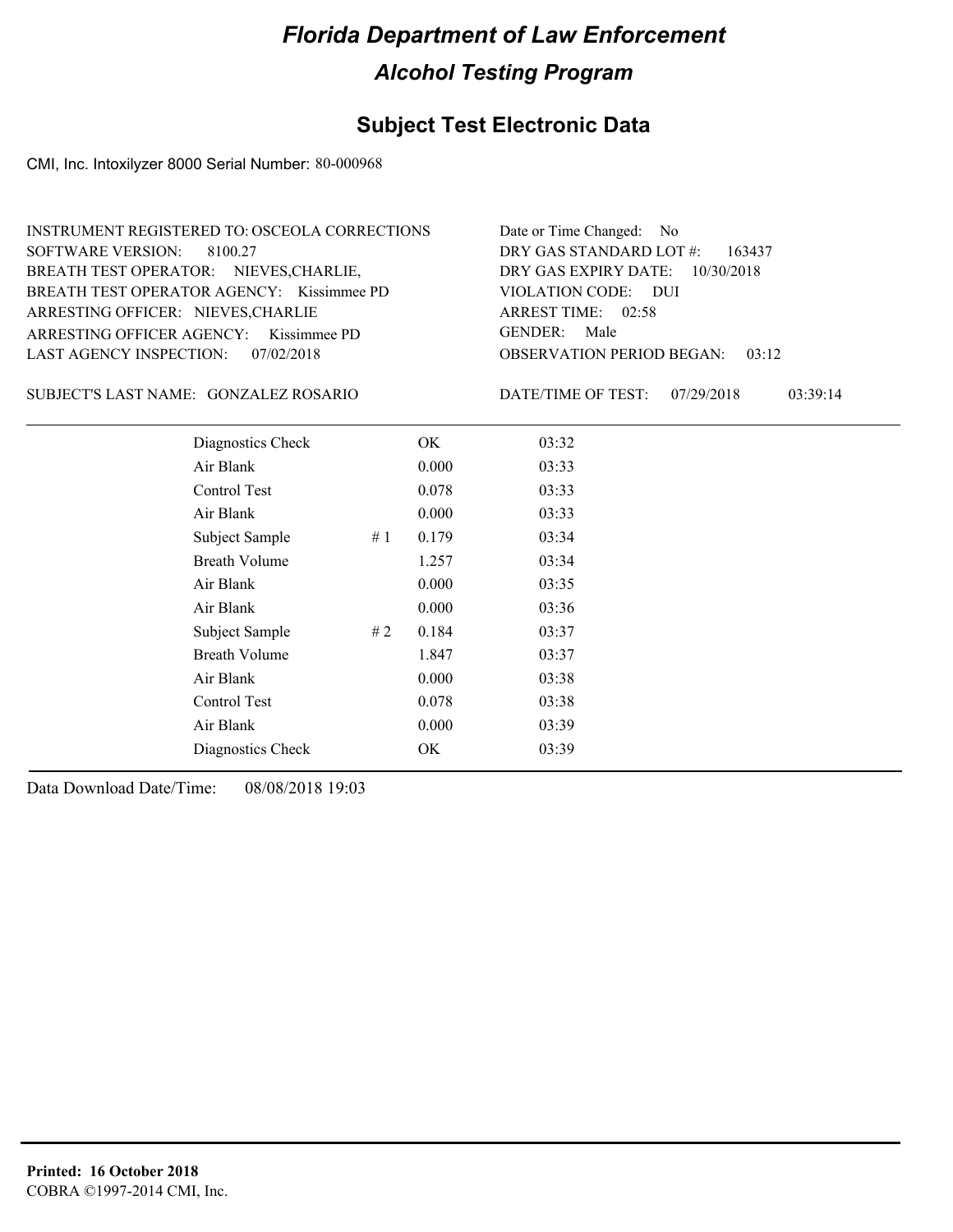### **Subject Test Electronic Data**

CMI, Inc. Intoxilyzer 8000 Serial Number: 80-000968

| INSTRUMENT REGISTERED TO: OSCEOLA CORRECTIONS  | Date or Time Changed: No               |
|------------------------------------------------|----------------------------------------|
| SOFTWARE VERSION: 8100.27                      | DRY GAS STANDARD LOT $\#$ : 163437     |
| BREATH TEST OPERATOR: LYONS, DANIEL, E         | DRY GAS EXPIRY DATE: 10/30/2018        |
| BREATH TEST OPERATOR AGENCY: Osceola County SO | VIOLATION CODE: DUI                    |
| ARRESTING OFFICER: LYONS, DANIEL               | ARREST TIME: 03:46                     |
| ARRESTING OFFICER AGENCY: Osceola County SO    | GENDER: Male                           |
| LAST AGENCY INSPECTION: 07/02/2018             | <b>OBSERVATION PERIOD BEGAN: 03:32</b> |

SUBJECT'S LAST NAME: VELAZQUEZ-MENDEZ DATE/TIME OF TEST:

DATE/TIME OF TEST: 07/29/2018 03:58:31

| Diagnostics Check    |    | OK    | 03:52 |
|----------------------|----|-------|-------|
| Air Blank            |    | 0.000 | 03:52 |
| Control Test         |    | 0.078 | 03:53 |
| Air Blank            |    | 0.000 | 03:53 |
| Subject Sample       | #1 | 0.168 | 03:54 |
| <b>Breath Volume</b> |    | 2.179 | 03:54 |
| Air Blank            |    | 0.000 | 03:54 |
| Air Blank            |    | 0.000 | 03:56 |
| Subject Sample       | #2 | 0.169 | 03:57 |
| <b>Breath Volume</b> |    | 2.414 | 03:57 |
| Air Blank            |    | 0.000 | 03:57 |
| Control Test         |    | 0.078 | 03:57 |
| Air Blank            |    | 0.000 | 03:58 |
| Diagnostics Check    |    | OK    | 03:58 |
|                      |    |       |       |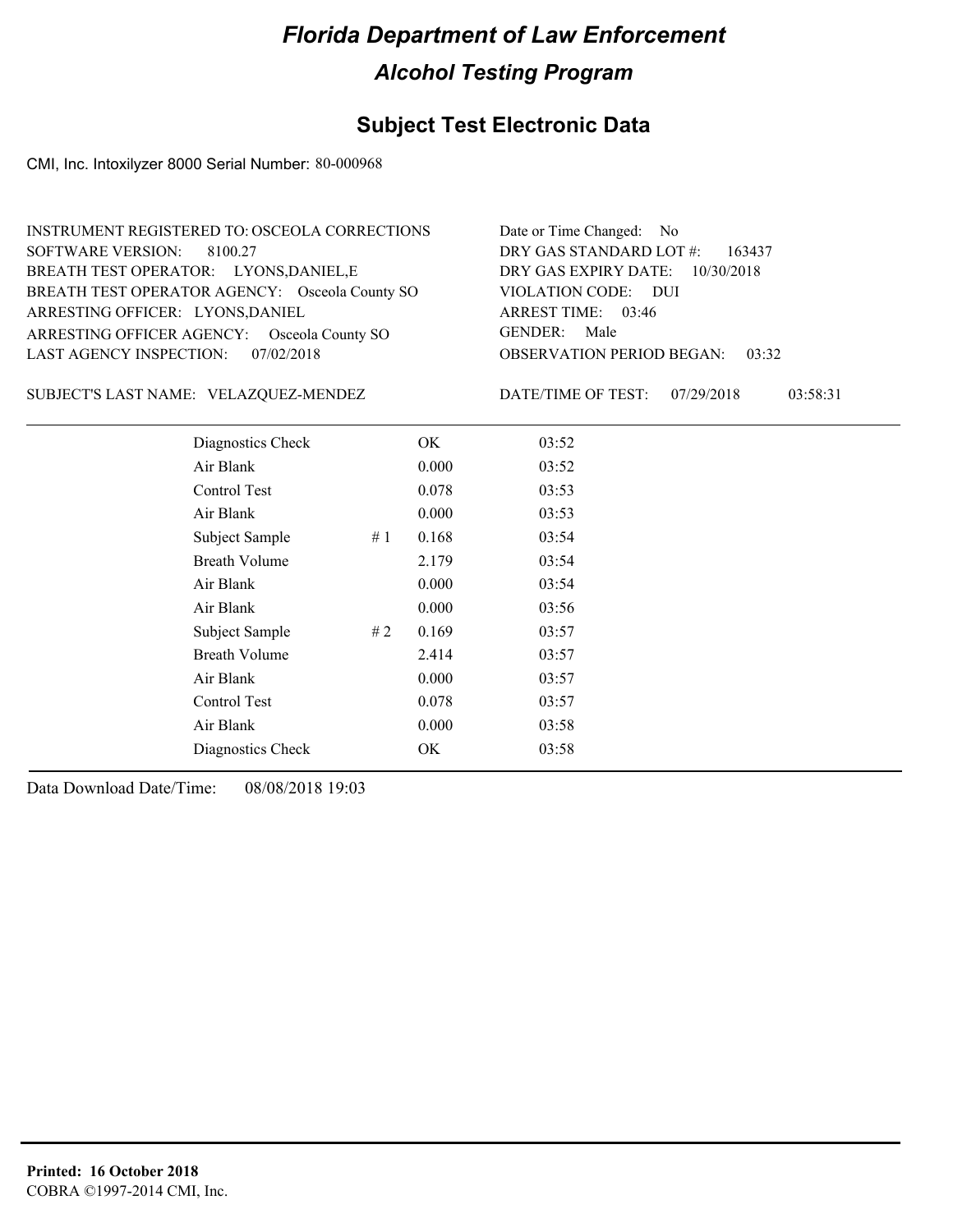#### **Subject Test Electronic Data**

CMI, Inc. Intoxilyzer 8000 Serial Number: 80-000996

ARRESTING OFFICER AGENCY: FFWCC (Ocala) GENDER: BREATH TEST OPERATOR AGENCY: Titusville PD VIOLATION CODE: SOFTWARE VERSION: ARRESTING OFFICER: BALGO,HARRY BREATH TEST OPERATOR: HEDERMAN,CASEY,L LAST AGENCY INSPECTION: 06/29/2018 8100.27 INSTRUMENT REGISTERED TO: TITUSVILLE P.D.

OBSERVATION PERIOD BEGAN: 23:10 VIOLATION CODE: BUI ARREST TIME: 23:10 12/05/2019 DRY GAS EXPIRY DATE: 29017080A2 DRY GAS STANDARD LOT #: Date or Time Changed: No GENDER: Male

SUBJECT'S LAST NAME: HOGAN DATE/TIME OF TEST:

DATE/TIME OF TEST: 07/04/2018 00:31:32

| Diagnostics Check    |    | OK    | 00:24 |
|----------------------|----|-------|-------|
| Air Blank            |    | 0.000 | 00:25 |
| Control Test         |    | 0.080 | 00:25 |
| Air Blank            |    | 0.000 | 00:25 |
| Subject Sample       | #1 | 0.069 | 00:26 |
| <b>Breath Volume</b> |    | 2.707 | 00:26 |
| Air Blank            |    | 0.000 | 00:27 |
| Air Blank            |    | 0.000 | 00:29 |
| Subject Sample       | #2 | 0.068 | 00:29 |
| <b>Breath Volume</b> |    | 3.296 | 00:29 |
| Air Blank            |    | 0.000 | 00:30 |
| Control Test         |    | 0.081 | 00:30 |
| Air Blank            |    | 0.000 | 00:31 |
| Diagnostics Check    |    | OK.   | 00:31 |
|                      |    |       |       |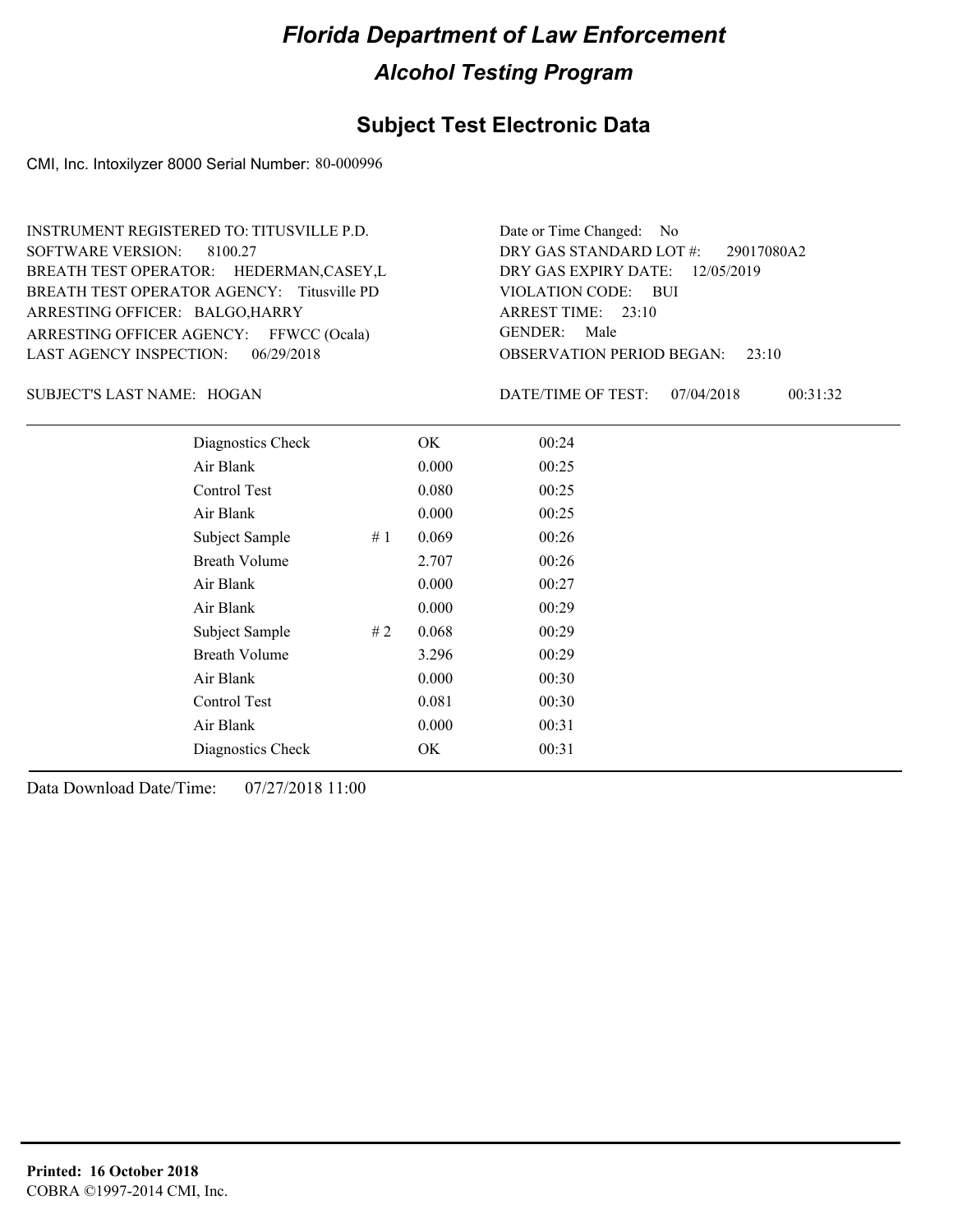#### **Subject Test Electronic Data**

CMI, Inc. Intoxilyzer 8000 Serial Number: 80-000996

ARRESTING OFFICER AGENCY: GENDER: Titusville PD BREATH TEST OPERATOR AGENCY: Titusville PD VIOLATION CODE: SOFTWARE VERSION: 8100.27 ARRESTING OFFICER: WILLIAMS,JUSTIN BREATH TEST OPERATOR: MCGRORY,DIARMUID,J LAST AGENCY INSPECTION: 06/29/2018 INSTRUMENT REGISTERED TO: TITUSVILLE P.D.

TOLENTINO BRAZOBAN SUBJECT'S LAST NAME: DATE/TIME OF TEST:

OBSERVATION PERIOD BEGAN: 01:07 VIOLATION CODE: DUI ARREST TIME: 00:31 12/05/2019 DRY GAS EXPIRY DATE: 29017080A2 DRY GAS STANDARD LOT #: Date or Time Changed: No GENDER: Male

DATE/TIME OF TEST: 07/04/2018 01:36:41

| Diagnostics Check    |    | OK    | 01:28 |
|----------------------|----|-------|-------|
| Air Blank            |    | 0.000 | 01:29 |
| Control Test         |    | 0.080 | 01:29 |
| Air Blank            |    | 0.000 | 01:30 |
| Subject Sample       | #1 | 0.131 | 01:30 |
| Breath Volume        |    | 1.230 | 01:30 |
| Air Blank            |    | 0.000 | 01:31 |
| Air Blank            |    | 0.000 | 01:33 |
| Subject Sample       | #2 | 0.149 | 01:34 |
| <b>Breath Volume</b> |    | 2.246 | 01:34 |
| Air Blank            |    | 0.000 | 01:35 |
| Control Test         |    | 0.082 | 01:36 |
| Air Blank            |    | 0.000 | 01:36 |
| Diagnostics Check    |    | OK    | 01:36 |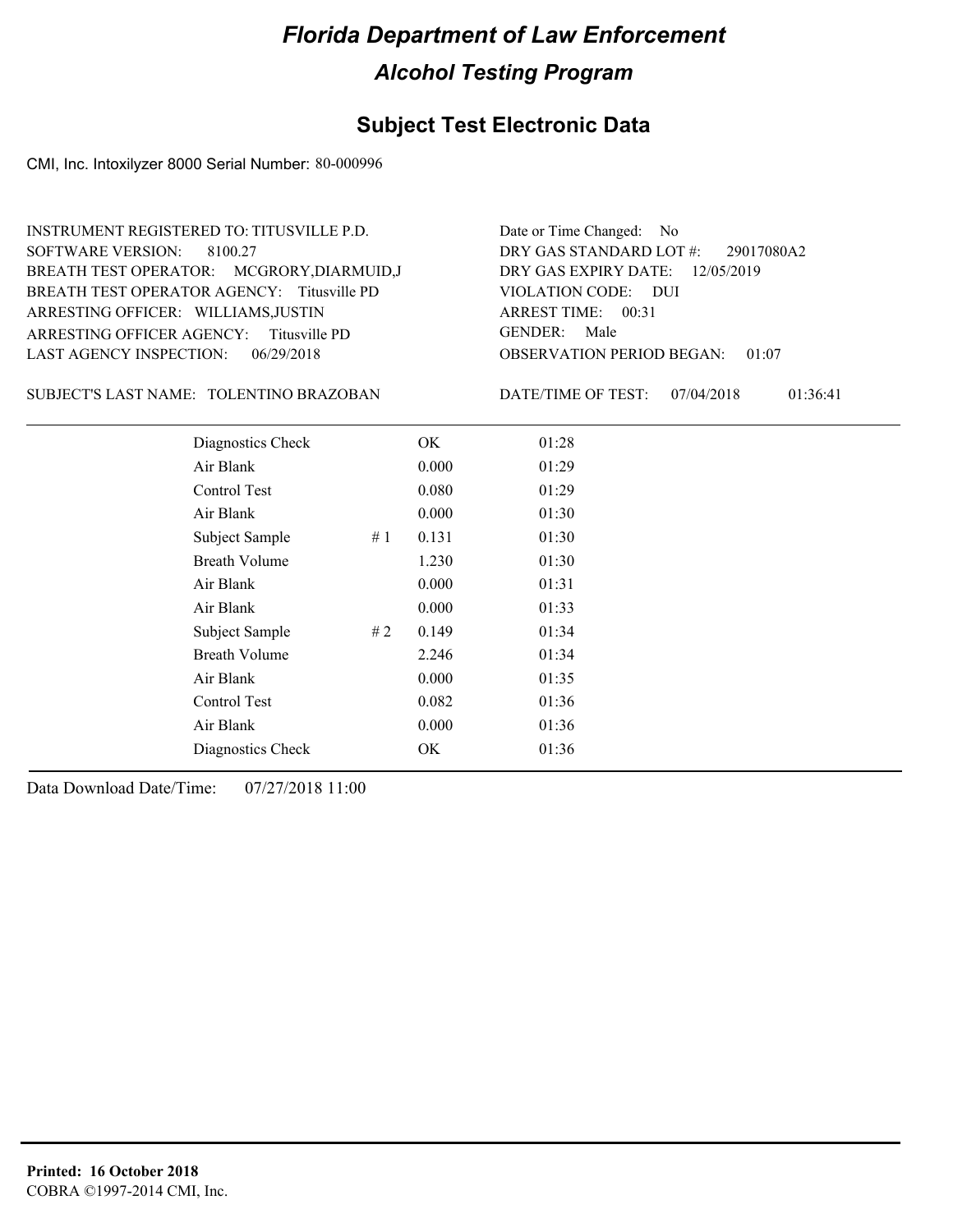#### **Subject Test Electronic Data**

CMI, Inc. Intoxilyzer 8000 Serial Number: 80-000996

ARRESTING OFFICER AGENCY: Brevard County SO GENDER: BREATH TEST OPERATOR AGENCY: Titusville PD VIOLATION CODE: SOFTWARE VERSION: ARRESTING OFFICER: FERNEZ, STEPHEN BREATH TEST OPERATOR: HEDERMAN,CASEY,L LAST AGENCY INSPECTION: 06/29/2018 8100.27 INSTRUMENT REGISTERED TO: TITUSVILLE P.D.

OBSERVATION PERIOD BEGAN: 02:04 VIOLATION CODE: DUI ARREST TIME: 01:32 12/05/2019 DRY GAS EXPIRY DATE: 29017080A2 DRY GAS STANDARD LOT #: Date or Time Changed: No GENDER: Male

#### CLEMENTS SUBJECT'S LAST NAME: DATE/TIME OF TEST:

DATE/TIME OF TEST: 07/22/2018 02:32:32

| Diagnostics Check    |    | OK    | 02:24 |
|----------------------|----|-------|-------|
| Air Blank            |    | 0.000 | 02:25 |
| Control Test         |    | 0.081 | 02:25 |
| Air Blank            |    | 0.000 | 02:26 |
| Subject Sample       | #1 | 0.208 | 02:27 |
| <b>Breath Volume</b> |    | 2.140 | 02:27 |
| Air Blank            |    | 0.000 | 02:28 |
| Air Blank            |    | 0.000 | 02:29 |
| Subject Sample       | #2 | 0.194 | 02:30 |
| <b>Breath Volume</b> |    | 1.691 | 02:30 |
| Air Blank            |    | 0.000 | 02:31 |
| Control Test         |    | 0.080 | 02:31 |
| Air Blank            |    | 0.000 | 02:32 |
| Diagnostics Check    |    | OK    | 02:32 |
|                      |    |       |       |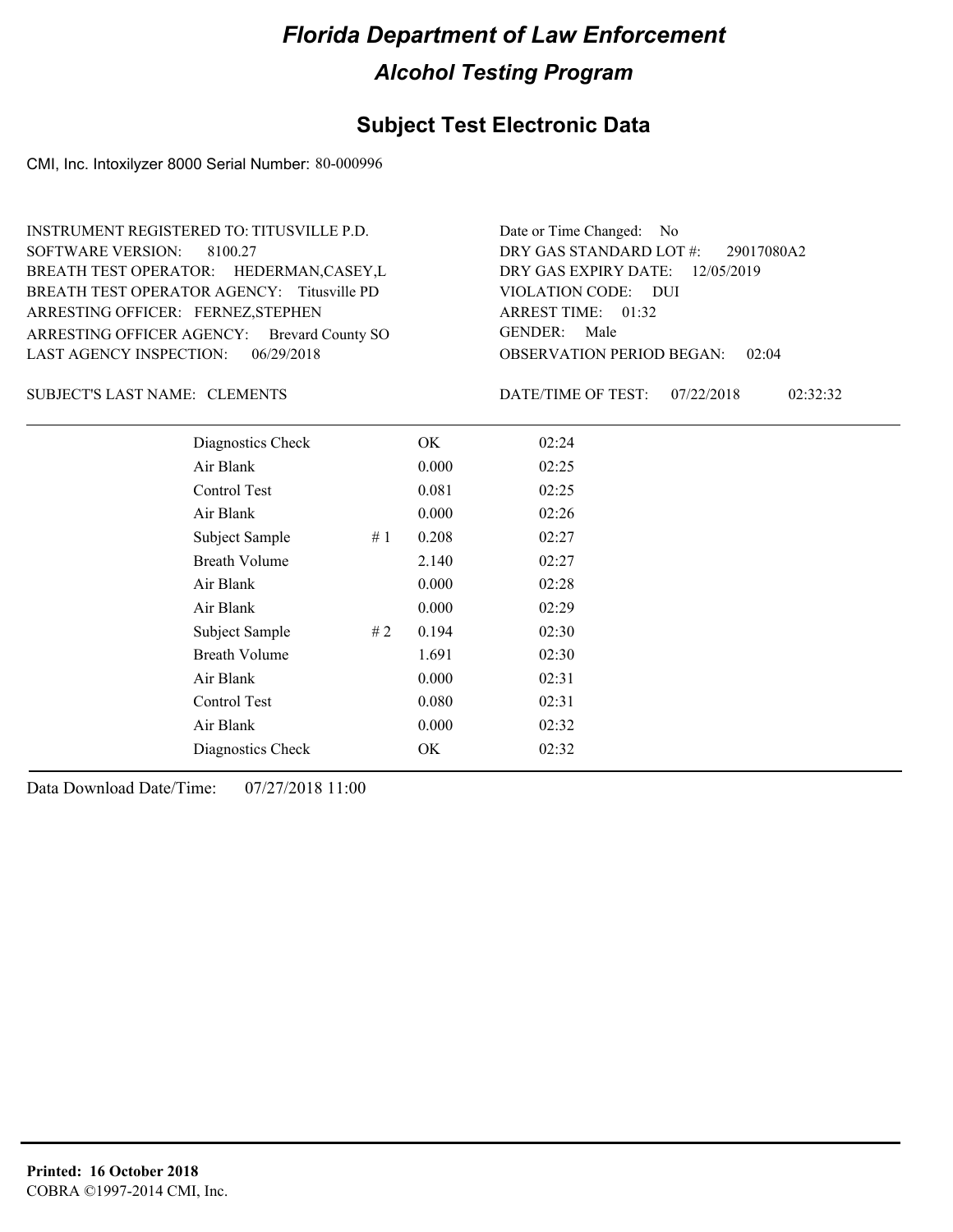#### **Subject Test Electronic Data**

CMI, Inc. Intoxilyzer 8000 Serial Number: 80-000996

ARRESTING OFFICER AGENCY: GENDER: Titusville PD BREATH TEST OPERATOR AGENCY: Titusville PD VIOLATION CODE: SOFTWARE VERSION: ARRESTING OFFICER: HEDERMAN,CASEY BREATH TEST OPERATOR: HEDERMAN,CASEY,L LAST AGENCY INSPECTION: 06/29/2018 8100.27 INSTRUMENT REGISTERED TO: TITUSVILLE P.D.

OBSERVATION PERIOD BEGAN: 00:27 VIOLATION CODE: DUI ARREST TIME: 00:27 12/05/2019 DRY GAS EXPIRY DATE: 29017080A2 DRY GAS STANDARD LOT #: Date or Time Changed: No GENDER: Female

SUBJECT'S LAST NAME: TATE **The CONSTRUST OF THE CONSTRUST** DATE/TIME OF TEST:

DATE/TIME OF TEST: 07/26/2018 01:02:05

| Diagnostics Check    |    | OK    | 00:53 |
|----------------------|----|-------|-------|
| Air Blank            |    | 0.000 | 00:53 |
| Control Test         |    | 0.080 | 00:53 |
| Air Blank            |    | 0.000 | 00:54 |
| Subject Sample       | #1 | 0.227 | 00:57 |
| <b>Breath Volume</b> |    | 1.765 | 00:57 |
| Air Blank            |    | 0.000 | 00:58 |
| Air Blank            |    | 0.000 | 00:59 |
| Subject Sample       | #2 | 0.240 | 01:00 |
| <b>Breath Volume</b> |    | 1.875 | 01:00 |
| Air Blank            |    | 0.000 | 01:01 |
| Control Test         |    | 0.081 | 01:01 |
| Air Blank            |    | 0.000 | 01:02 |
| Diagnostics Check    |    | OK    | 01:02 |
|                      |    |       |       |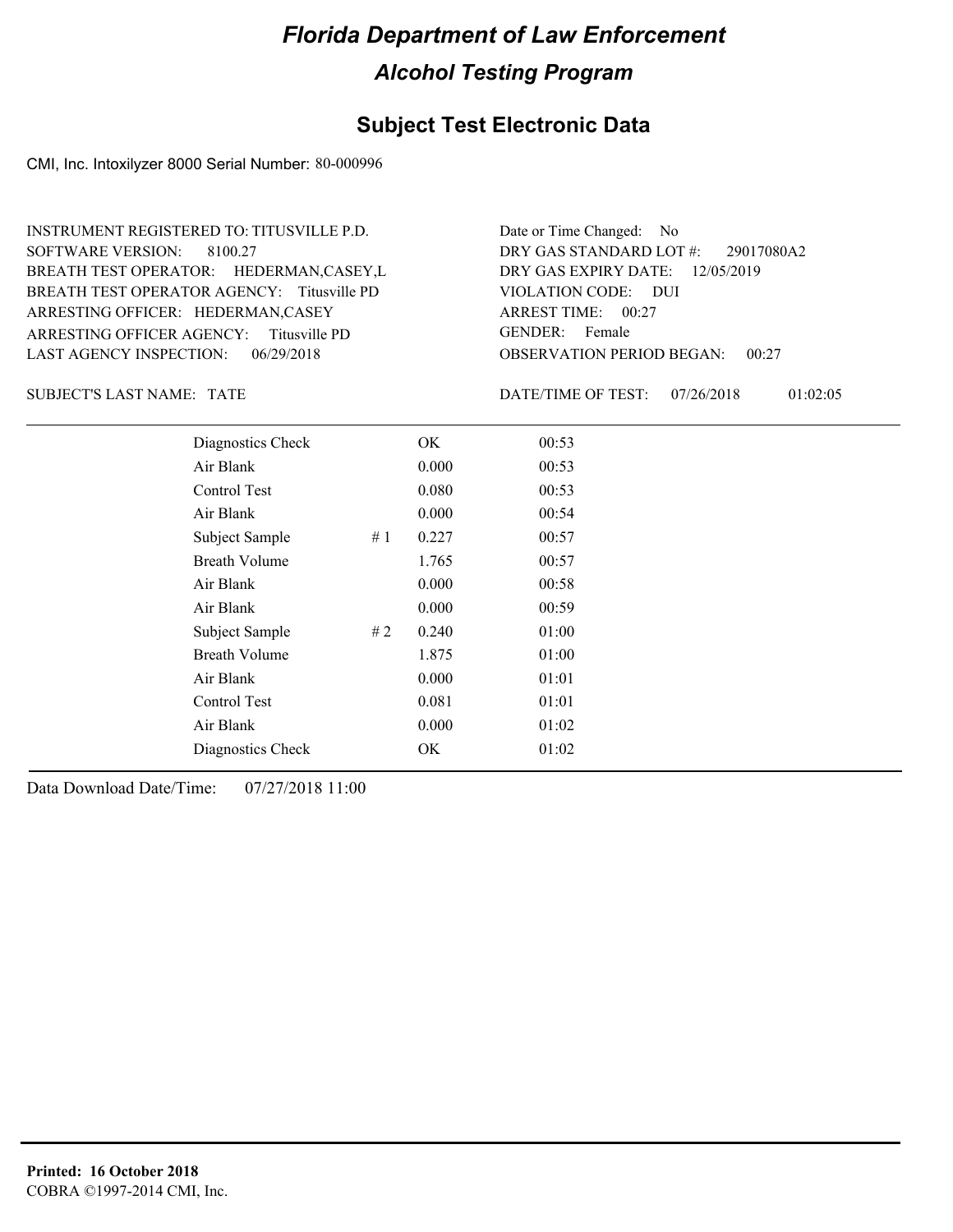### **Subject Test Electronic Data**

CMI, Inc. Intoxilyzer 8000 Serial Number: 80-000996

|                                                                                                                            | INSTRUMENT REGISTERED TO: TITUSVILLE P.D. |    |                                    | Date or Time Changed: No |                                           |  |
|----------------------------------------------------------------------------------------------------------------------------|-------------------------------------------|----|------------------------------------|--------------------------|-------------------------------------------|--|
| <b>SOFTWARE VERSION:</b>                                                                                                   | 8100.27                                   |    |                                    | DRY GAS STANDARD LOT #:  | 29017080A2                                |  |
| BREATH TEST OPERATOR: SANCHEZ, JASON, M<br>BREATH TEST OPERATOR AGENCY: Titusville PD<br>ARRESTING OFFICER: SANCHEZ, JASON |                                           |    | DRY GAS EXPIRY DATE:<br>12/05/2019 |                          |                                           |  |
|                                                                                                                            |                                           |    | <b>VIOLATION CODE:</b>             | - DUI                    |                                           |  |
|                                                                                                                            |                                           |    | ARREST TIME: 18:38                 |                          |                                           |  |
| ARRESTING OFFICER AGENCY:                                                                                                  | Titusville PD                             |    |                                    | <b>GENDER:</b><br>Male   |                                           |  |
| <b>LAST AGENCY INSPECTION:</b>                                                                                             | 07/27/2018                                |    |                                    |                          | <b>OBSERVATION PERIOD BEGAN:</b><br>19:14 |  |
| SUBJECT'S LAST NAME: BRIGHT                                                                                                |                                           |    |                                    | DATE/TIME OF TEST:       | 07/28/2018<br>19:42:59                    |  |
|                                                                                                                            | Diagnostics Check                         |    | OK.                                | 19:36                    |                                           |  |
|                                                                                                                            | Air Blank                                 |    | 0.000                              | 19:37                    |                                           |  |
|                                                                                                                            | Control Test                              |    | 0.080                              | 19:37                    |                                           |  |
|                                                                                                                            | Air Blank                                 |    | 0.000                              | 19:38                    |                                           |  |
|                                                                                                                            | Subject Sample                            | #1 | 0.107                              | 19:41                    | Volume Not Met                            |  |
|                                                                                                                            | Breath Volume                             |    | 0.394                              | 19:41                    |                                           |  |
|                                                                                                                            | Air Blank                                 |    |                                    | 19:42                    | Purge Fail                                |  |
|                                                                                                                            | Air Blank                                 |    |                                    | 19:42                    | Purge Fail                                |  |
|                                                                                                                            |                                           |    |                                    |                          |                                           |  |